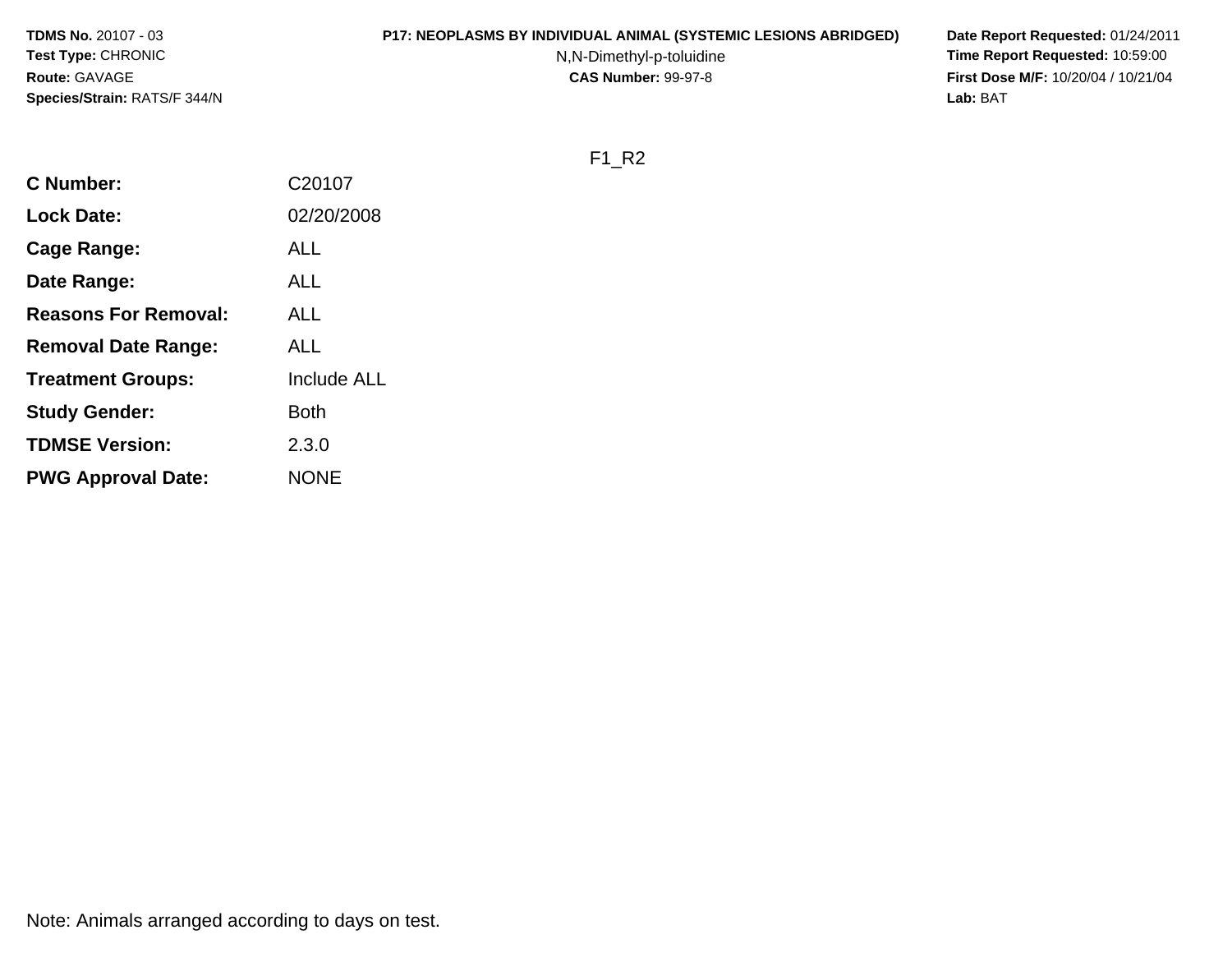# **P17: NEOPLASMS BY INDIVIDUAL ANIMAL (SYSTEMIC LESIONS ABRIDGED) Date Report Requested:** 01/24/2011

N,N-Dimethyl-p-toluidine

 **Time Report Requested:** 10:59:00 **First Dose M/F:** 10/20/04 / 10/21/04<br>**Lab:** BAT **Lab:** BAT

| <b>FISCHER 344 RATS MALE</b> | DAY ON TEST      | $\frac{0}{3}$<br>$\frac{3}{7}$ | $_{6}^{\rm 0}$<br>$\boldsymbol{0}$<br>9  | 0<br>6<br>$\mathbf 1$<br>0                            | $\begin{array}{c} 0 \\ 6 \end{array}$<br>$\mathbf{1}$<br>$\mathbf 0$ | $_{6}^{\rm 0}$<br>$\mathbf{1}$<br>$\overline{c}$                  | $\boldsymbol{0}$<br>$\,6\,$<br>$\overline{4}$<br>$5\phantom{1}$  | 0<br>$\,6\,$<br>6<br>4                            | 0<br>6<br>$\,6$<br>$\overline{5}$                                   | $_{6}^{\rm 0}$<br>$\bf 8$<br>$\mathbf 0$ | $\begin{array}{c} 0 \\ 6 \end{array}$<br>8<br>$\mathbf 0$                   | 0<br>$\,6$<br>8<br>8                                                          | $\pmb{0}$<br>$\,6$<br>9<br>9                                 | $\frac{0}{7}$<br>$\mathbf{1}$<br>$\mathbf 0$                 | $\frac{0}{7}$<br>$\frac{2}{7}$                    | $\frac{0}{7}$<br>$rac{2}{7}$                                                   | $\begin{smallmatrix}0\\7\end{smallmatrix}$<br>$\frac{2}{7}$ | $\frac{0}{7}$<br>$\frac{2}{7}$                                          | $\frac{0}{7}$<br>$\frac{2}{7}$                                              | $\frac{0}{7}$<br>$\frac{2}{7}$             | $\frac{0}{7}$<br>$\frac{2}{7}$                             | $\frac{0}{7}$<br>$\frac{2}{7}$                                | 0<br>$\overline{7}$<br>$\frac{2}{7}$                           | $\frac{0}{7}$<br>$\frac{2}{7}$                                           | $\begin{smallmatrix}0\\7\end{smallmatrix}$<br>$\frac{2}{7}$       | $\frac{0}{7}$<br>$\overline{2}$<br>$\overline{7}$                |                       |
|------------------------------|------------------|--------------------------------|------------------------------------------|-------------------------------------------------------|----------------------------------------------------------------------|-------------------------------------------------------------------|------------------------------------------------------------------|---------------------------------------------------|---------------------------------------------------------------------|------------------------------------------|-----------------------------------------------------------------------------|-------------------------------------------------------------------------------|--------------------------------------------------------------|--------------------------------------------------------------|---------------------------------------------------|--------------------------------------------------------------------------------|-------------------------------------------------------------|-------------------------------------------------------------------------|-----------------------------------------------------------------------------|--------------------------------------------|------------------------------------------------------------|---------------------------------------------------------------|----------------------------------------------------------------|--------------------------------------------------------------------------|-------------------------------------------------------------------|------------------------------------------------------------------|-----------------------|
| 0 MG/KG                      | <b>ANIMAL ID</b> | $\pmb{0}$<br>00026             | 0<br>$_{\rm 0}^{\rm 0}$<br>$\frac{2}{5}$ | $\mathbf 0$<br>0<br>0<br>$\mathbf{1}$<br>$\mathbf{3}$ | $\mathbf 0$<br>$\mathsf 0$<br>$\frac{0}{2}$                          | 0<br>$\pmb{0}$<br>$\mathbf 0$<br>$\overline{4}$<br>$\overline{2}$ | $\mathbf 0$<br>$\mathbf 0$<br>$\mathbf 0$<br>$\overline{0}$<br>9 | $\mathbf 0$<br>$\pmb{0}$<br>$\mathbf 0$<br>4<br>9 | $\mathbf 0$<br>0<br>$\mathbf 0$<br>$\overline{4}$<br>$\overline{4}$ | 0<br>$\pmb{0}$<br>0<br>$\pmb{0}$<br>6    | 0<br>$\mathsf{O}\xspace$<br>$\mathbf 0$<br>$\overline{4}$<br>$\overline{7}$ | $\mathbf 0$<br>$\mathbf 0$<br>$\mathbf 0$<br>$\overline{1}$<br>$\overline{2}$ | $\mathbf 0$<br>$\mathbf 0$<br>$\mathbf 0$<br>$\sqrt{3}$<br>8 | $\mathbf 0$<br>$\mathbf 0$<br>$\pmb{0}$<br>$\mathbf{1}$<br>8 | 0<br>0<br>$\boldsymbol{0}$<br>0<br>$\overline{a}$ | $\mathbf 0$<br>$\mathsf{O}\xspace$<br>$\pmb{0}$<br>$\pmb{0}$<br>$\overline{7}$ | $\mathbf 0$<br>$\pmb{0}$<br>$\mathbf 0$<br>$\pmb{0}$<br>8   | $\mathbf 0$<br>$\mathbf 0$<br>$\mathbf 0$<br>$\overline{1}$<br>$\Omega$ | $\mathbf 0$<br>$\mathbf 0$<br>$\mathbf 0$<br>$\mathbf{1}$<br>$\overline{1}$ | 0<br>$\mathbf 0$<br>0<br>$\mathbf{1}$<br>5 | 0<br>$\mathbf 0$<br>$\mathbf 0$<br>$\mathbf{1}$<br>$\,6\,$ | 0<br>$\pmb{0}$<br>$\,0\,$<br>$\overline{1}$<br>$\overline{7}$ | $\mathbf 0$<br>$\mathbf 0$<br>$\mathbf 0$<br>$\mathbf{1}$<br>9 | $\mathbf 0$<br>$\mathbf 0$<br>0<br>$\sqrt{2}$<br>$\overline{\mathbf{1}}$ | 0<br>$\mathbf 0$<br>$\mathbf 0$<br>$\overline{2}$<br>$\mathbf{3}$ | $\mathbf 0$<br>$\mathbf 0$<br>$\mathbf 0$<br>$\overline{2}$<br>9 | males<br>$($ cont $)$ |
| <b>ALIMENTARY SYSTEM</b>     |                  |                                |                                          |                                                       |                                                                      |                                                                   |                                                                  |                                                   |                                                                     |                                          |                                                                             |                                                                               |                                                              |                                                              |                                                   |                                                                                |                                                             |                                                                         |                                                                             |                                            |                                                            |                                                               |                                                                |                                                                          |                                                                   |                                                                  |                       |
| Esophagus                    |                  | $+$                            | $\ddot{}$                                |                                                       |                                                                      |                                                                   |                                                                  |                                                   |                                                                     |                                          |                                                                             |                                                                               |                                                              |                                                              |                                                   |                                                                                |                                                             |                                                                         |                                                                             |                                            |                                                            |                                                               |                                                                |                                                                          | $\ddot{}$                                                         | $+$                                                              |                       |
| Intestine Large, Cecum       |                  |                                |                                          |                                                       |                                                                      |                                                                   |                                                                  |                                                   |                                                                     |                                          |                                                                             |                                                                               |                                                              |                                                              |                                                   |                                                                                |                                                             |                                                                         |                                                                             |                                            |                                                            |                                                               |                                                                |                                                                          |                                                                   |                                                                  |                       |
| Intestine Large, Colon       |                  |                                |                                          |                                                       |                                                                      |                                                                   |                                                                  |                                                   |                                                                     |                                          |                                                                             |                                                                               |                                                              |                                                              |                                                   |                                                                                |                                                             |                                                                         |                                                                             |                                            |                                                            |                                                               |                                                                |                                                                          |                                                                   | $\overline{1}$                                                   |                       |
| Intestine Large, Rectum      |                  |                                |                                          |                                                       |                                                                      |                                                                   |                                                                  |                                                   |                                                                     |                                          |                                                                             |                                                                               |                                                              |                                                              |                                                   |                                                                                |                                                             |                                                                         |                                                                             |                                            |                                                            |                                                               |                                                                |                                                                          |                                                                   | $^{+}$                                                           |                       |
| Intestine Small, Duodenum    |                  |                                |                                          |                                                       |                                                                      |                                                                   |                                                                  |                                                   |                                                                     |                                          |                                                                             |                                                                               |                                                              |                                                              |                                                   |                                                                                |                                                             |                                                                         |                                                                             |                                            |                                                            |                                                               |                                                                |                                                                          |                                                                   | $\overline{1}$                                                   |                       |
| Intestine Small, Ileum       |                  | $+$                            | $\ddot{}$                                |                                                       |                                                                      |                                                                   |                                                                  |                                                   |                                                                     |                                          |                                                                             |                                                                               |                                                              |                                                              |                                                   |                                                                                |                                                             |                                                                         |                                                                             |                                            |                                                            |                                                               |                                                                |                                                                          |                                                                   | $^{+}$                                                           |                       |
| Intestine Small, Jejunum     |                  | $+$                            |                                          |                                                       |                                                                      |                                                                   |                                                                  |                                                   |                                                                     |                                          |                                                                             |                                                                               |                                                              |                                                              |                                                   |                                                                                |                                                             |                                                                         |                                                                             |                                            |                                                            |                                                               |                                                                |                                                                          |                                                                   |                                                                  |                       |
| Liver                        |                  |                                |                                          |                                                       |                                                                      |                                                                   |                                                                  |                                                   |                                                                     |                                          |                                                                             |                                                                               |                                                              |                                                              |                                                   |                                                                                |                                                             |                                                                         |                                                                             |                                            |                                                            |                                                               |                                                                |                                                                          |                                                                   | $\overline{1}$                                                   |                       |
| Mesentery                    |                  |                                | $\ddot{}$                                |                                                       |                                                                      |                                                                   | $+$                                                              |                                                   |                                                                     |                                          |                                                                             |                                                                               |                                                              |                                                              |                                                   | $\ddot{}$                                                                      |                                                             |                                                                         |                                                                             |                                            |                                                            |                                                               |                                                                |                                                                          |                                                                   |                                                                  |                       |
| Pancreas                     |                  |                                |                                          |                                                       |                                                                      |                                                                   |                                                                  |                                                   |                                                                     |                                          |                                                                             |                                                                               |                                                              |                                                              |                                                   |                                                                                |                                                             |                                                                         |                                                                             |                                            |                                                            |                                                               |                                                                |                                                                          |                                                                   | $\overline{ }$                                                   |                       |
| Salivary Glands<br>Sarcoma   |                  |                                |                                          |                                                       |                                                                      |                                                                   |                                                                  |                                                   |                                                                     |                                          | $\mathsf X$                                                                 |                                                                               |                                                              |                                                              |                                                   |                                                                                |                                                             |                                                                         |                                                                             |                                            |                                                            |                                                               |                                                                |                                                                          |                                                                   |                                                                  |                       |
| Stomach, Forestomach         |                  | $+$                            |                                          |                                                       |                                                                      |                                                                   |                                                                  |                                                   |                                                                     |                                          |                                                                             |                                                                               |                                                              |                                                              |                                                   |                                                                                |                                                             |                                                                         |                                                                             |                                            |                                                            |                                                               |                                                                |                                                                          |                                                                   | $+$                                                              |                       |
| Stomach, Glandular           |                  |                                |                                          |                                                       |                                                                      |                                                                   |                                                                  |                                                   |                                                                     |                                          |                                                                             |                                                                               |                                                              |                                                              |                                                   |                                                                                |                                                             |                                                                         |                                                                             |                                            |                                                            |                                                               |                                                                |                                                                          |                                                                   | $^{+}$                                                           |                       |
| Tooth                        |                  |                                |                                          |                                                       |                                                                      |                                                                   |                                                                  |                                                   | $+$                                                                 |                                          |                                                                             |                                                                               |                                                              |                                                              |                                                   |                                                                                |                                                             |                                                                         |                                                                             |                                            |                                                            |                                                               |                                                                |                                                                          |                                                                   |                                                                  |                       |

# **CARDIOVASCULAR SYSTEM**

\* .. Total animals with tissue examined microscopically; Total animals with tumor

+ .. Tissue examined microscopically

X .. Lesion present

I .. Insufficient tissue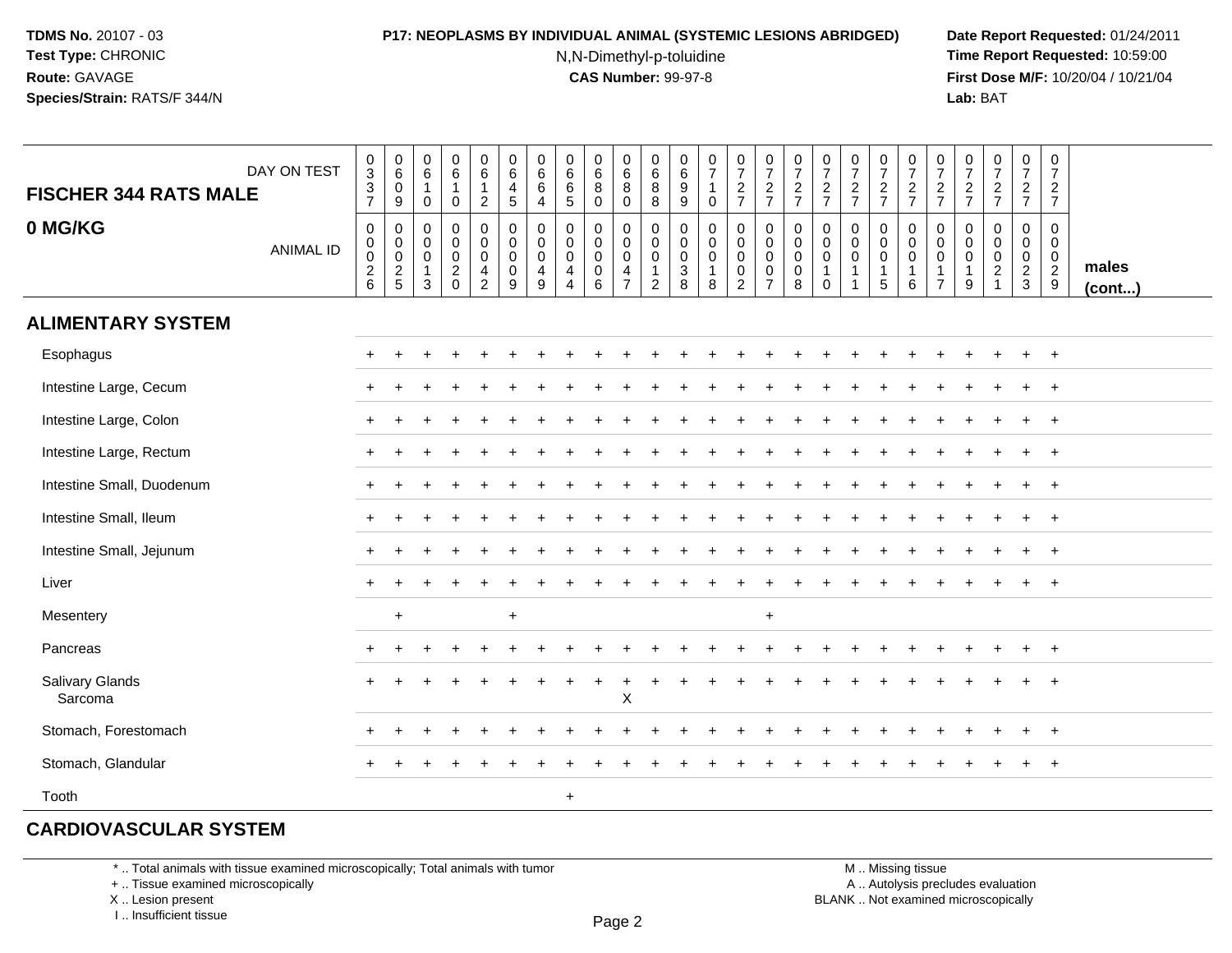### **P17: NEOPLASMS BY INDIVIDUAL ANIMAL (SYSTEMIC LESIONS ABRIDGED) Date Report Requested:** 01/24/2011

N,N-Dimethyl-p-toluidine

 **Time Report Requested:** 10:59:00 **First Dose M/F:** 10/20/04 / 10/21/04<br>**Lab:** BAT **Lab:** BAT

| DAY ON TEST<br><b>FISCHER 344 RATS MALE</b>                                                                   | $_{3}^{\rm 0}$<br>$\mathbf{3}$<br>$\overline{7}$               | $\begin{array}{c} 0 \\ 6 \end{array}$<br>$\mathbf 0$<br>9        | $\begin{array}{c} 0 \\ 6 \end{array}$<br>$\overline{1}$<br>$\mathbf 0$ | $\begin{array}{c} 0 \\ 6 \end{array}$<br>$\mathbf{1}$<br>$\mathbf 0$          | $\begin{array}{c} 0 \\ 6 \end{array}$<br>$\mathbf{1}$<br>$\overline{2}$     | $\begin{array}{c} 0 \\ 6 \end{array}$<br>4<br>5   | 0<br>6<br>6<br>$\overline{4}$             | $\begin{array}{c} 0 \\ 6 \end{array}$<br>$\,6\,$<br>5                   | $\begin{matrix} 0 \\ 6 \\ 8 \end{matrix}$<br>$\mathbf 0$      | 0<br>$\,6$<br>8<br>$\mathbf 0$                                                | $\begin{array}{c} 0 \\ 6 \end{array}$<br>8<br>8               | $\begin{matrix} 0 \\ 6 \\ 9 \end{matrix}$<br>9              | $\begin{smallmatrix}0\\7\end{smallmatrix}$<br>$\mathbf{1}$<br>0 | $\begin{smallmatrix}0\\7\end{smallmatrix}$<br>$rac{2}{7}$                  | $\frac{0}{7}$<br>$rac{2}{7}$                                            | $\frac{0}{7}$<br>$\frac{2}{7}$                                        | $\frac{0}{7}$<br>$rac{2}{7}$                                       | $\frac{0}{7}$<br>$\frac{2}{7}$            | $\frac{0}{7}$<br>$\frac{2}{7}$                                   | $\frac{0}{7}$<br>$\frac{2}{7}$                                 | $\frac{0}{7}$<br>$\overline{c}$<br>$\overline{7}$                | $\frac{0}{7}$<br>$\frac{2}{7}$                       | $\frac{0}{7}$<br>$\frac{2}{7}$                                                       | $\begin{smallmatrix}0\\7\end{smallmatrix}$<br>$\frac{2}{7}$ | $\mathbf 0$<br>$\overline{7}$<br>$\overline{c}$<br>$\overline{7}$ |                       |
|---------------------------------------------------------------------------------------------------------------|----------------------------------------------------------------|------------------------------------------------------------------|------------------------------------------------------------------------|-------------------------------------------------------------------------------|-----------------------------------------------------------------------------|---------------------------------------------------|-------------------------------------------|-------------------------------------------------------------------------|---------------------------------------------------------------|-------------------------------------------------------------------------------|---------------------------------------------------------------|-------------------------------------------------------------|-----------------------------------------------------------------|----------------------------------------------------------------------------|-------------------------------------------------------------------------|-----------------------------------------------------------------------|--------------------------------------------------------------------|-------------------------------------------|------------------------------------------------------------------|----------------------------------------------------------------|------------------------------------------------------------------|------------------------------------------------------|--------------------------------------------------------------------------------------|-------------------------------------------------------------|-------------------------------------------------------------------|-----------------------|
| 0 MG/KG<br><b>ANIMAL ID</b>                                                                                   | $\mathbf 0$<br>$\pmb{0}$<br>$\pmb{0}$<br>$\boldsymbol{2}$<br>6 | $\mathbf 0$<br>$\mathbf 0$<br>$\mathsf{O}\xspace$<br>$rac{2}{5}$ | $\mathbf 0$<br>$\mathbf 0$<br>$\mathbf 0$<br>$\overline{1}$<br>3       | $\pmb{0}$<br>$\mathbf 0$<br>$\mathsf{O}\xspace$<br>$\overline{c}$<br>$\Omega$ | $\mathsf 0$<br>$\mathbf 0$<br>$\pmb{0}$<br>$\overline{4}$<br>$\overline{2}$ | $\mathbf 0$<br>$\pmb{0}$<br>$\mathbf 0$<br>0<br>9 | $\mathbf 0$<br>0<br>$\mathbf 0$<br>4<br>9 | $\mathbf 0$<br>$\mathbf 0$<br>$\mathbf 0$<br>$\overline{4}$<br>$\Delta$ | $\mathbf 0$<br>$\mathbf 0$<br>$\mathbf 0$<br>$\mathbf 0$<br>6 | $\mathbf 0$<br>$\mathbf 0$<br>$\mathbf 0$<br>$\overline{4}$<br>$\overline{7}$ | $\mathbf 0$<br>$\mathbf 0$<br>$\mathbf 0$<br>$\mathbf 1$<br>2 | 0<br>$\mathbf 0$<br>$\mathsf{O}\xspace$<br>$\mathsf 3$<br>8 | $\mathbf 0$<br>$\mathbf 0$<br>$\mathsf 0$<br>$\mathbf{1}$<br>8  | $\mathbf 0$<br>$\mathbf 0$<br>$\mathbf 0$<br>$\mathbf 0$<br>$\overline{2}$ | $\Omega$<br>$\mathbf 0$<br>$\mathbf 0$<br>$\mathbf 0$<br>$\overline{7}$ | $\mathbf 0$<br>$\mathsf{O}\xspace$<br>$\mathbf 0$<br>$\mathbf 0$<br>8 | $\Omega$<br>$\mathbf 0$<br>$\mathbf 0$<br>$\mathbf{1}$<br>$\Omega$ | $\mathbf 0$<br>$\mathbf 0$<br>$\mathbf 0$ | $\mathbf 0$<br>$\mathbf 0$<br>$\mathbf 0$<br>$\overline{1}$<br>5 | $\mathbf 0$<br>$\mathbf 0$<br>$\mathbf 0$<br>$\mathbf{1}$<br>6 | $\mathbf 0$<br>$\mathbf 0$<br>$\mathbf 0$<br>1<br>$\overline{7}$ | 0<br>$\mathbf 0$<br>$\mathbf 0$<br>$\mathbf{1}$<br>9 | $\mathbf 0$<br>$\mathbf 0$<br>$\pmb{0}$<br>$\overline{c}$<br>$\overline{\mathbf{1}}$ | $\mathbf 0$<br>$\mathbf 0$<br>$\mathbf 0$<br>$\frac{2}{3}$  | $\Omega$<br>$\mathbf{0}$<br>$\mathbf 0$<br>$\overline{2}$<br>9    | males<br>$($ cont $)$ |
| <b>Blood Vessel</b>                                                                                           |                                                                |                                                                  |                                                                        |                                                                               |                                                                             |                                                   |                                           |                                                                         |                                                               |                                                                               |                                                               |                                                             |                                                                 |                                                                            |                                                                         |                                                                       |                                                                    |                                           |                                                                  |                                                                |                                                                  |                                                      |                                                                                      |                                                             | $+$                                                               |                       |
| Heart<br>Carcinoma, Metastatic, Uncertain Primary Site                                                        |                                                                |                                                                  |                                                                        |                                                                               |                                                                             |                                                   |                                           |                                                                         |                                                               |                                                                               |                                                               |                                                             |                                                                 |                                                                            |                                                                         |                                                                       |                                                                    |                                           |                                                                  |                                                                |                                                                  |                                                      |                                                                                      | $\mathsf X$                                                 | $+$                                                               |                       |
| <b>ENDOCRINE SYSTEM</b>                                                                                       |                                                                |                                                                  |                                                                        |                                                                               |                                                                             |                                                   |                                           |                                                                         |                                                               |                                                                               |                                                               |                                                             |                                                                 |                                                                            |                                                                         |                                                                       |                                                                    |                                           |                                                                  |                                                                |                                                                  |                                                      |                                                                                      |                                                             |                                                                   |                       |
| <b>Adrenal Cortex</b><br>Adenoma                                                                              |                                                                |                                                                  |                                                                        |                                                                               |                                                                             |                                                   |                                           |                                                                         |                                                               |                                                                               |                                                               |                                                             |                                                                 |                                                                            |                                                                         |                                                                       |                                                                    |                                           |                                                                  |                                                                |                                                                  |                                                      |                                                                                      |                                                             |                                                                   |                       |
| Adrenal Medulla<br>Pheochromocytoma Benign<br>Pheochromocytoma Complex<br>Pheochromocytoma Malignant          |                                                                |                                                                  |                                                                        |                                                                               |                                                                             |                                                   |                                           |                                                                         |                                                               |                                                                               | X                                                             |                                                             |                                                                 |                                                                            |                                                                         |                                                                       |                                                                    | X                                         |                                                                  |                                                                |                                                                  | X                                                    |                                                                                      | $+$<br>$\mathsf{X}$                                         | $+$                                                               |                       |
| Islets, Pancreatic<br>Adenoma<br>Carcinoma                                                                    |                                                                |                                                                  |                                                                        |                                                                               |                                                                             |                                                   |                                           |                                                                         |                                                               |                                                                               |                                                               |                                                             |                                                                 |                                                                            |                                                                         |                                                                       |                                                                    |                                           |                                                                  |                                                                |                                                                  |                                                      |                                                                                      |                                                             | X                                                                 |                       |
| Parathyroid Gland                                                                                             |                                                                |                                                                  |                                                                        |                                                                               | м                                                                           |                                                   |                                           |                                                                         |                                                               |                                                                               |                                                               |                                                             |                                                                 |                                                                            |                                                                         |                                                                       |                                                                    |                                           |                                                                  |                                                                |                                                                  |                                                      |                                                                                      |                                                             | $+$                                                               |                       |
| <b>Pituitary Gland</b><br>Pars Distalis, Adenoma<br>Pars Distalis, Carcinoma                                  | $\pm$                                                          |                                                                  | $\mathsf{X}$                                                           | $\times$                                                                      |                                                                             | $\boldsymbol{\mathsf{X}}$                         |                                           |                                                                         |                                                               | $\mathsf X$                                                                   |                                                               |                                                             | $\mathsf X$                                                     |                                                                            | $\boldsymbol{\mathsf{X}}$                                               |                                                                       | $\boldsymbol{\mathsf{X}}$                                          |                                           |                                                                  | $\sf X$                                                        |                                                                  | $\pmb{\times}$                                       |                                                                                      | $\ddot{}$                                                   | $\ddot{}$<br>$\sf X$                                              |                       |
| <b>Thyroid Gland</b><br>Sarcoma, Metastatic, Salivary Glands<br>Bilateral, C-cell, Adenoma<br>C-cell, Adenoma |                                                                |                                                                  |                                                                        |                                                                               | $\boldsymbol{X}$                                                            |                                                   |                                           |                                                                         | X                                                             | $\boldsymbol{\mathsf{X}}$                                                     |                                                               | X                                                           |                                                                 |                                                                            |                                                                         |                                                                       |                                                                    |                                           |                                                                  |                                                                | $X$ $X$                                                          |                                                      |                                                                                      |                                                             | $\ddot{}$                                                         |                       |
| Follicular Cell, Adenoma<br>AFUED AL BABY OVATEM                                                              |                                                                |                                                                  |                                                                        |                                                                               |                                                                             |                                                   |                                           |                                                                         |                                                               |                                                                               |                                                               |                                                             |                                                                 |                                                                            |                                                                         |                                                                       |                                                                    |                                           |                                                                  |                                                                |                                                                  |                                                      |                                                                                      |                                                             |                                                                   |                       |

#### **GENERAL BODY SYSTEM**

\* .. Total animals with tissue examined microscopically; Total animals with tumor

+ .. Tissue examined microscopically

X .. Lesion present

I .. Insufficient tissue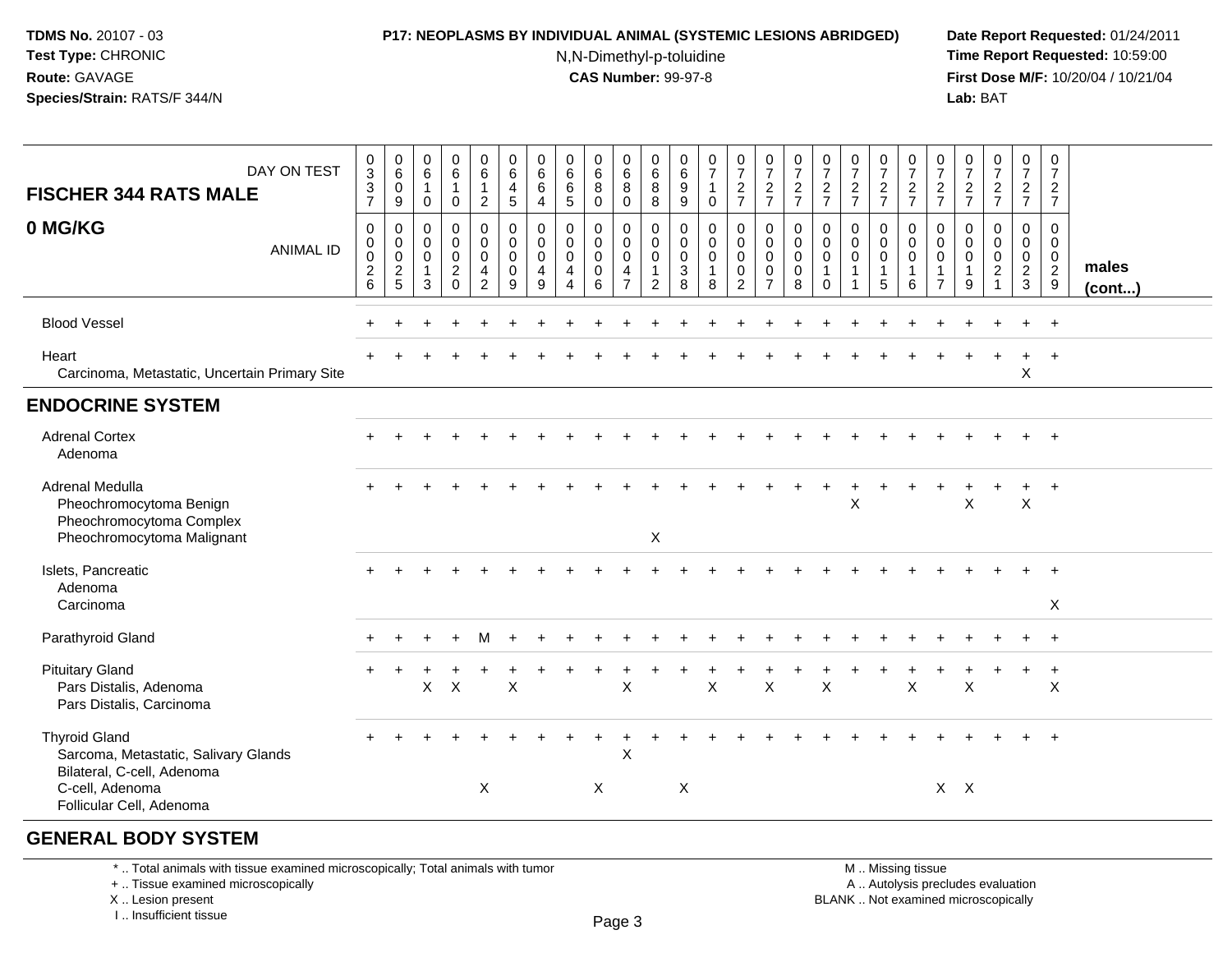### **P17: NEOPLASMS BY INDIVIDUAL ANIMAL (SYSTEMIC LESIONS ABRIDGED) Date Report Requested:** 01/24/2011

N,N-Dimethyl-p-toluidine

 **Time Report Requested:** 10:59:00 **First Dose M/F:** 10/20/04 / 10/21/04<br>**Lab:** BAT **Lab:** BAT

| DAY ON TEST<br><b>FISCHER 344 RATS MALE</b>                          | $_{3}^{\rm 0}$<br>$\sqrt{3}$<br>$\overline{7}$                                | $\pmb{0}$<br>$\,6\,$<br>$\mathbf 0$<br>9 | $\pmb{0}$<br>$\,6\,$<br>$\mathbf{1}$<br>$\pmb{0}$                        | $\pmb{0}$<br>6<br>$\mathbf{1}$<br>$\mathbf 0$          | 0<br>6<br>$\mathbf{1}$<br>$\overline{2}$               | $\pmb{0}$<br>6<br>$\overline{4}$<br>$\sqrt{5}$                             | 0<br>$\,6$<br>6<br>$\overline{4}$          | 0<br>6<br>6<br>$\sqrt{5}$                                                     | 0<br>$\,6\,$<br>8<br>$\mathbf 0$                    | 0<br>$6\overline{6}$<br>8<br>$\mathbf 0$                            | $\pmb{0}$<br>$\,6\,$<br>$\,8\,$<br>8                             | $\mathbf 0$<br>$\,6\,$<br>$9\,$<br>$\boldsymbol{9}$             | $\frac{0}{7}$<br>$\mathbf{1}$<br>$\mathbf 0$                   | 0<br>$\boldsymbol{7}$<br>$\overline{a}$<br>$\overline{7}$ | $\begin{smallmatrix}0\\7\end{smallmatrix}$<br>$\overline{2}$<br>$\overline{7}$ | $\begin{array}{c} 0 \\ 7 \end{array}$<br>$\overline{c}$<br>$\overline{7}$ | 0<br>$\overline{7}$<br>$\overline{a}$<br>$\overline{7}$     | $\frac{0}{7}$<br>$\sqrt{2}$<br>$\overline{7}$         | 0<br>$\overline{7}$<br>$\sqrt{2}$<br>$\overline{7}$        | $\frac{0}{7}$<br>$\overline{c}$<br>$\overline{7}$              | 0<br>$\overline{7}$<br>$\overline{2}$<br>$\overline{7}$       | 0<br>$\overline{7}$<br>$\overline{c}$<br>$\overline{7}$ | $\frac{0}{7}$<br>$\overline{a}$<br>$\overline{7}$     | $\pmb{0}$<br>$\boldsymbol{7}$<br>$\overline{2}$<br>$\overline{7}$          | 0<br>$\overline{7}$<br>$\overline{2}$<br>$\overline{7}$      |                 |
|----------------------------------------------------------------------|-------------------------------------------------------------------------------|------------------------------------------|--------------------------------------------------------------------------|--------------------------------------------------------|--------------------------------------------------------|----------------------------------------------------------------------------|--------------------------------------------|-------------------------------------------------------------------------------|-----------------------------------------------------|---------------------------------------------------------------------|------------------------------------------------------------------|-----------------------------------------------------------------|----------------------------------------------------------------|-----------------------------------------------------------|--------------------------------------------------------------------------------|---------------------------------------------------------------------------|-------------------------------------------------------------|-------------------------------------------------------|------------------------------------------------------------|----------------------------------------------------------------|---------------------------------------------------------------|---------------------------------------------------------|-------------------------------------------------------|----------------------------------------------------------------------------|--------------------------------------------------------------|-----------------|
| 0 MG/KG<br><b>ANIMAL ID</b>                                          | $\pmb{0}$<br>$\mathbf 0$<br>$\mathbf 0$<br>$\boldsymbol{2}$<br>$6\phantom{1}$ | 0<br>0<br>$\mathbf 0$<br>$\frac{2}{5}$   | $\mathbf 0$<br>$\mathbf 0$<br>$\mathbf 0$<br>$\mathbf 1$<br>$\mathbf{3}$ | 0<br>0<br>$\mathsf 0$<br>$\overline{c}$<br>$\mathbf 0$ | 0<br>$\mathbf 0$<br>$\mathbf 0$<br>4<br>$\overline{2}$ | $\mathbf 0$<br>$\mathbf 0$<br>$\mathbf 0$<br>$\pmb{0}$<br>$\boldsymbol{9}$ | 0<br>$\mathbf 0$<br>$\mathbf{0}$<br>4<br>9 | $\mathbf 0$<br>$\mathbf 0$<br>$\mathbf 0$<br>$\overline{4}$<br>$\overline{4}$ | 0<br>$\mathbf 0$<br>$\mathbf 0$<br>$\mathbf 0$<br>6 | 0<br>$\mathbf 0$<br>$\mathbf 0$<br>$\overline{4}$<br>$\overline{7}$ | $\mathbf 0$<br>0<br>$\mathbf 0$<br>$\mathbf 1$<br>$\overline{c}$ | $\mathbf 0$<br>$\mathbf 0$<br>$\boldsymbol{0}$<br>$\frac{3}{8}$ | $\mathbf 0$<br>$\mathbf 0$<br>$\mathbf 0$<br>$\mathbf{1}$<br>8 | 0<br>0<br>$\mathbf 0$<br>$\pmb{0}$<br>$\boldsymbol{2}$    | 0<br>$\mathbf 0$<br>$\mathbf 0$<br>$\pmb{0}$<br>$\overline{7}$                 | 0<br>$\mathbf 0$<br>$\mathbf 0$<br>$\mathbf 0$<br>8                       | 0<br>$\mathbf 0$<br>$\Omega$<br>$\mathbf{1}$<br>$\mathbf 0$ | 0<br>$\mathbf 0$<br>$\pmb{0}$<br>$\overline{1}$<br>-1 | 0<br>$\mathbf 0$<br>$\Omega$<br>$\mathbf{1}$<br>$\sqrt{5}$ | $\Omega$<br>$\mathbf 0$<br>$\overline{0}$<br>$\mathbf{1}$<br>6 | $\Omega$<br>$\mathbf 0$<br>$\mathbf 0$<br>1<br>$\overline{7}$ | $\Omega$<br>0<br>0<br>$\mathbf{1}$<br>9                 | 0<br>0<br>$\pmb{0}$<br>$\overline{c}$<br>$\mathbf{1}$ | $\mathbf 0$<br>$\mathbf 0$<br>$\mathbf 0$<br>$\overline{c}$<br>$\mathsf 3$ | $\mathbf 0$<br>$\mathbf 0$<br>$\mathbf 0$<br>$\sqrt{2}$<br>9 | males<br>(cont) |
| <b>NONE</b>                                                          |                                                                               |                                          |                                                                          |                                                        |                                                        |                                                                            |                                            |                                                                               |                                                     |                                                                     |                                                                  |                                                                 |                                                                |                                                           |                                                                                |                                                                           |                                                             |                                                       |                                                            |                                                                |                                                               |                                                         |                                                       |                                                                            |                                                              |                 |
| <b>GENITAL SYSTEM</b>                                                |                                                                               |                                          |                                                                          |                                                        |                                                        |                                                                            |                                            |                                                                               |                                                     |                                                                     |                                                                  |                                                                 |                                                                |                                                           |                                                                                |                                                                           |                                                             |                                                       |                                                            |                                                                |                                                               |                                                         |                                                       |                                                                            |                                                              |                 |
| <b>Coagulating Gland</b>                                             |                                                                               |                                          |                                                                          |                                                        |                                                        | $\ddot{}$                                                                  |                                            |                                                                               |                                                     |                                                                     |                                                                  |                                                                 |                                                                |                                                           |                                                                                |                                                                           |                                                             |                                                       |                                                            |                                                                |                                                               |                                                         |                                                       |                                                                            |                                                              |                 |
| Epididymis                                                           | +                                                                             | $\ddot{}$                                |                                                                          | $\ddot{}$                                              | +                                                      |                                                                            |                                            |                                                                               |                                                     |                                                                     |                                                                  |                                                                 |                                                                |                                                           |                                                                                |                                                                           |                                                             |                                                       |                                                            |                                                                |                                                               |                                                         | $\ddot{}$                                             | $\ddot{}$                                                                  | $+$                                                          |                 |
| <b>Preputial Gland</b>                                               | $\ddot{}$                                                                     |                                          |                                                                          |                                                        |                                                        |                                                                            |                                            |                                                                               |                                                     |                                                                     |                                                                  |                                                                 |                                                                |                                                           |                                                                                |                                                                           |                                                             |                                                       |                                                            |                                                                |                                                               |                                                         |                                                       | $\ddot{}$                                                                  | $+$                                                          |                 |
| Prostate                                                             | $\pm$                                                                         | ÷                                        |                                                                          |                                                        |                                                        |                                                                            |                                            |                                                                               |                                                     |                                                                     |                                                                  |                                                                 |                                                                |                                                           |                                                                                |                                                                           |                                                             |                                                       |                                                            |                                                                |                                                               |                                                         |                                                       | $\ddot{}$                                                                  | $+$                                                          |                 |
| <b>Seminal Vesicle</b>                                               |                                                                               |                                          |                                                                          |                                                        |                                                        |                                                                            |                                            |                                                                               |                                                     |                                                                     |                                                                  |                                                                 |                                                                |                                                           |                                                                                |                                                                           |                                                             |                                                       |                                                            |                                                                |                                                               |                                                         |                                                       |                                                                            | $+$                                                          |                 |
| <b>Testes</b><br>Hemangioma<br>Bilateral, Interstitial Cell, Adenoma |                                                                               | $\sf X$                                  |                                                                          |                                                        | $\boldsymbol{\mathsf{X}}$                              |                                                                            |                                            | $X$ $X$                                                                       |                                                     |                                                                     |                                                                  | X                                                               |                                                                | X                                                         |                                                                                |                                                                           |                                                             |                                                       |                                                            |                                                                |                                                               |                                                         | X X X X X X X X X X                                   | $\ddot{}$                                                                  | $+$                                                          |                 |
| Interstitial Cell, Adenoma                                           |                                                                               |                                          |                                                                          |                                                        |                                                        |                                                                            |                                            |                                                                               |                                                     |                                                                     | $\boldsymbol{\mathsf{X}}$                                        |                                                                 |                                                                |                                                           | $\boldsymbol{\mathsf{X}}$                                                      |                                                                           |                                                             |                                                       |                                                            |                                                                |                                                               |                                                         |                                                       |                                                                            |                                                              |                 |
| <b>HEMATOPOIETIC SYSTEM</b>                                          |                                                                               |                                          |                                                                          |                                                        |                                                        |                                                                            |                                            |                                                                               |                                                     |                                                                     |                                                                  |                                                                 |                                                                |                                                           |                                                                                |                                                                           |                                                             |                                                       |                                                            |                                                                |                                                               |                                                         |                                                       |                                                                            |                                                              |                 |
| <b>Bone Marrow</b>                                                   | +                                                                             |                                          |                                                                          |                                                        |                                                        |                                                                            |                                            |                                                                               |                                                     |                                                                     |                                                                  |                                                                 |                                                                |                                                           |                                                                                | $\div$                                                                    | $\pm$                                                       |                                                       | $\ddot{}$                                                  |                                                                | $\ddot{}$                                                     | $\ddot{}$                                               | $\ddot{}$                                             | $+$                                                                        | $+$                                                          |                 |
| Lymph Node                                                           |                                                                               | $\ddot{}$                                |                                                                          |                                                        |                                                        | $\ddot{}$                                                                  |                                            |                                                                               |                                                     |                                                                     |                                                                  | $+$                                                             | $+$                                                            |                                                           |                                                                                |                                                                           |                                                             |                                                       |                                                            |                                                                |                                                               |                                                         |                                                       |                                                                            |                                                              |                 |
| Lymph Node, Mandibular                                               | м                                                                             | M                                        | м                                                                        | M                                                      | м                                                      | м                                                                          | M                                          | М                                                                             | M                                                   | M                                                                   | М                                                                | M                                                               | м                                                              | M                                                         | M                                                                              | M                                                                         | M                                                           | M                                                     | м                                                          | M                                                              | M                                                             | M                                                       | M                                                     | M M                                                                        |                                                              |                 |
| Lymph Node, Mesenteric                                               | +                                                                             |                                          |                                                                          |                                                        |                                                        |                                                                            |                                            |                                                                               |                                                     |                                                                     |                                                                  |                                                                 |                                                                |                                                           |                                                                                |                                                                           |                                                             |                                                       |                                                            |                                                                |                                                               |                                                         |                                                       | $\ddot{}$                                                                  | $+$                                                          |                 |
| Spleen                                                               |                                                                               | ٠                                        |                                                                          |                                                        |                                                        |                                                                            |                                            |                                                                               |                                                     |                                                                     |                                                                  |                                                                 |                                                                |                                                           |                                                                                |                                                                           |                                                             |                                                       |                                                            |                                                                |                                                               |                                                         |                                                       | +                                                                          | $+$                                                          |                 |
| Thymus                                                               |                                                                               |                                          |                                                                          |                                                        |                                                        |                                                                            |                                            |                                                                               |                                                     |                                                                     |                                                                  |                                                                 |                                                                |                                                           |                                                                                |                                                                           |                                                             |                                                       |                                                            |                                                                |                                                               |                                                         |                                                       |                                                                            | $\ddot{}$                                                    |                 |

\* .. Total animals with tissue examined microscopically; Total animals with tumor

+ .. Tissue examined microscopically

X .. Lesion present

I .. Insufficient tissue

Page 4

M .. Missing tissue

y the contract of the contract of the contract of the contract of the contract of  $\mathsf A$  . Autolysis precludes evaluation

Lesion present BLANK .. Not examined microscopically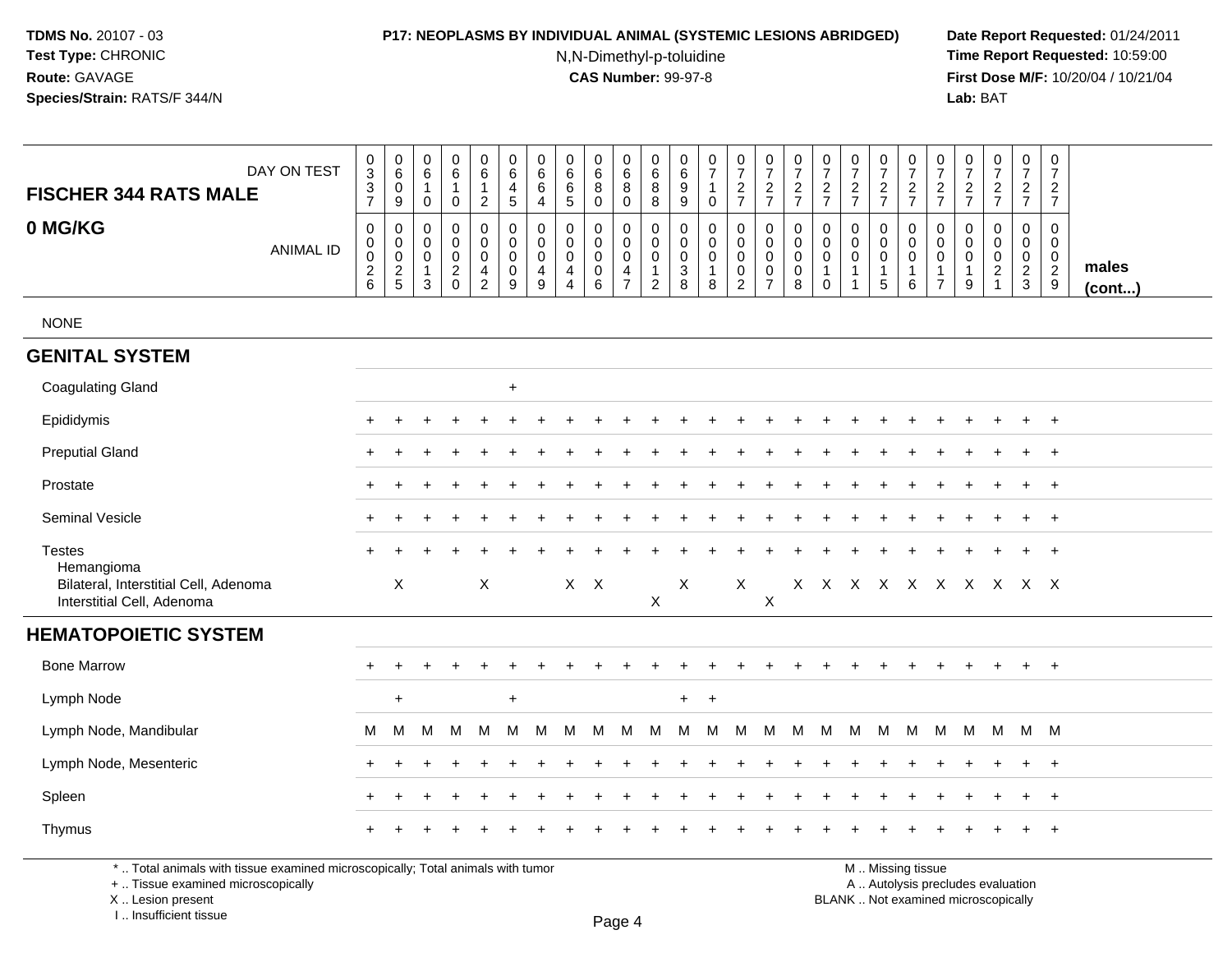# **P17: NEOPLASMS BY INDIVIDUAL ANIMAL (SYSTEMIC LESIONS ABRIDGED) Date Report Requested:** 01/24/2011

N,N-Dimethyl-p-toluidine

 **Time Report Requested:** 10:59:00 **First Dose M/F:** 10/20/04 / 10/21/04<br>**Lab:** BAT **Lab:** BAT

## **SPECIAL SENSES SYSTEM**

\* .. Total animals with tissue examined microscopically; Total animals with tumor

+ .. Tissue examined microscopically

X .. Lesion present

I .. Insufficient tissue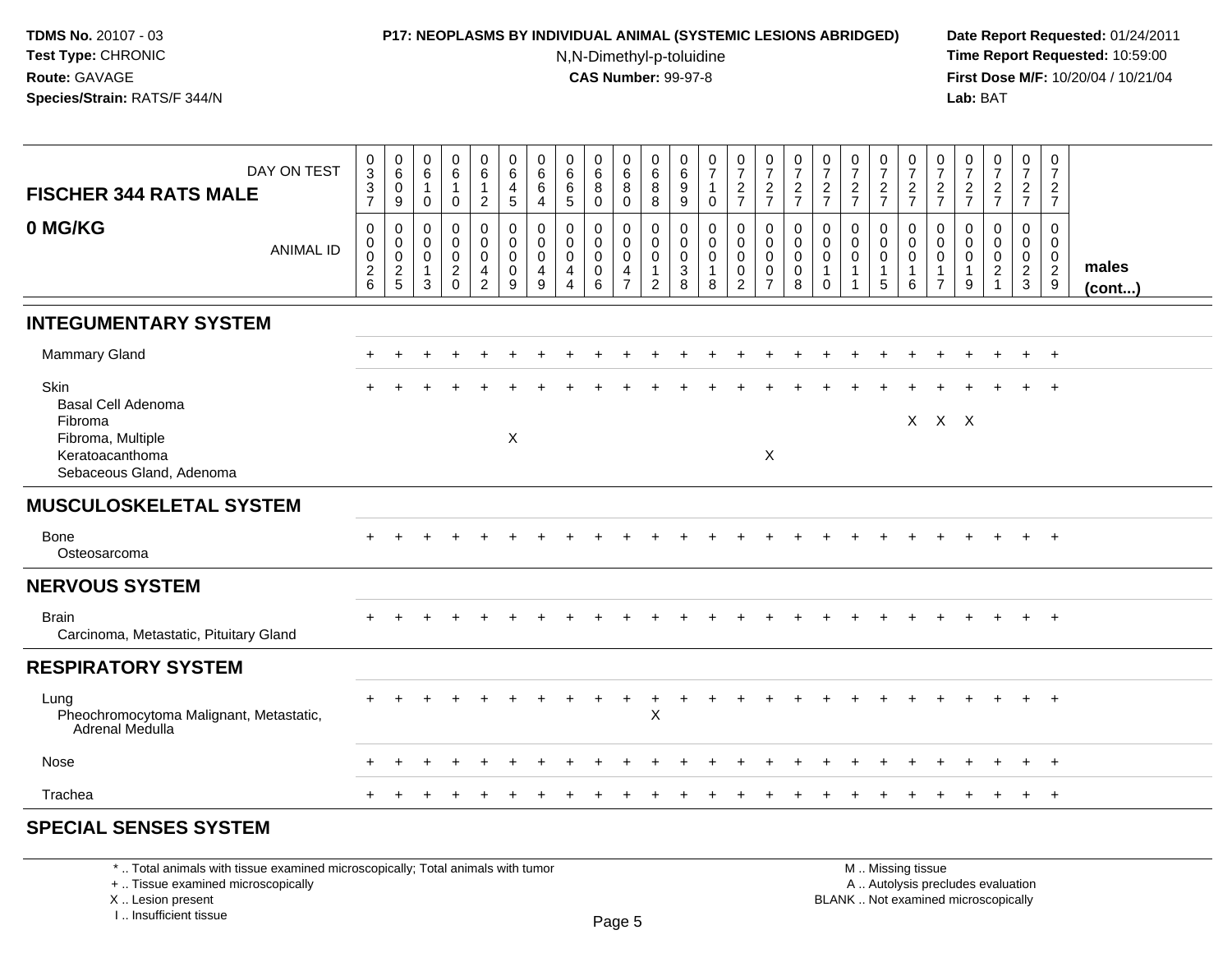## **P17: NEOPLASMS BY INDIVIDUAL ANIMAL (SYSTEMIC LESIONS ABRIDGED) Date Report Requested:** 01/24/2011

N,N-Dimethyl-p-toluidine

 **Time Report Requested:** 10:59:00 **First Dose M/F:** 10/20/04 / 10/21/04<br>**Lab:** BAT **Lab:** BAT

| DAY ON TEST<br><b>FISCHER 344 RATS MALE</b>                      |           | $\pmb{0}$<br>$\ensuremath{\mathsf{3}}$<br>$\ensuremath{\mathsf{3}}$<br>$\overline{ }$ | $_{6}^{\rm 0}$<br>$\mathsf{O}\xspace$<br>9 | $\begin{array}{c} 0 \\ 6 \end{array}$<br>$\overline{1}$<br>0 | $\boldsymbol{0}$<br>$\,6\,$<br>$\mathbf{1}$<br>0            | $\begin{array}{c} 0 \\ 6 \end{array}$<br>$\mathbf{1}$<br>$\overline{c}$            | $\pmb{0}$<br>$\,6\,$<br>4<br>5                                                        | $\boldsymbol{0}$<br>$\,6\,$<br>6<br>4 | $\begin{array}{c} 0 \\ 6 \end{array}$<br>$\,6\,$<br>$\sqrt{5}$ | $\begin{array}{c} 0 \\ 6 \end{array}$<br>$\bf8$<br>0 | $\pmb{0}$<br>$\,6\,$<br>$\bf 8$<br>0                             | $\begin{matrix} 0 \\ 6 \end{matrix}$<br>8<br>8    | $_{6}^{\rm 0}$<br>$\boldsymbol{9}$<br>9                       | $\begin{array}{c} 0 \\ 7 \end{array}$<br>0 | $\frac{0}{7}$<br>$\frac{2}{7}$                         | $\frac{0}{7}$<br>$\overline{c}$<br>$\overline{7}$              | $\frac{0}{7}$<br>$\frac{2}{7}$        | $\frac{0}{7}$<br>$\frac{2}{7}$          | $\frac{0}{7}$<br>$\frac{2}{7}$  | $\frac{0}{7}$<br>$\frac{2}{7}$                                            | $\frac{0}{7}$<br>$rac{2}{7}$                                                         | $\frac{0}{7}$<br>$\frac{2}{7}$          | $\frac{0}{7}$<br>$\frac{2}{7}$ | $\frac{0}{7}$<br>$\frac{2}{7}$                    | $\begin{array}{c} 0 \\ 7 \end{array}$<br>$\frac{2}{7}$  | $\pmb{0}$<br>$\overline{7}$<br>$\sqrt{2}$<br>$\overline{7}$ |                       |
|------------------------------------------------------------------|-----------|---------------------------------------------------------------------------------------|--------------------------------------------|--------------------------------------------------------------|-------------------------------------------------------------|------------------------------------------------------------------------------------|---------------------------------------------------------------------------------------|---------------------------------------|----------------------------------------------------------------|------------------------------------------------------|------------------------------------------------------------------|---------------------------------------------------|---------------------------------------------------------------|--------------------------------------------|--------------------------------------------------------|----------------------------------------------------------------|---------------------------------------|-----------------------------------------|---------------------------------|---------------------------------------------------------------------------|--------------------------------------------------------------------------------------|-----------------------------------------|--------------------------------|---------------------------------------------------|---------------------------------------------------------|-------------------------------------------------------------|-----------------------|
| 0 MG/KG                                                          | ANIMAL ID | 0<br>$\pmb{0}$<br>$\pmb{0}$<br>$\frac{2}{6}$                                          | 0<br>0<br>$\pmb{0}$<br>$\frac{2}{5}$       | 0<br>$\pmb{0}$<br>$\mathbf 0$<br>$\overline{1}$<br>3         | 0<br>$\boldsymbol{0}$<br>$\mathbf 0$<br>$\overline{c}$<br>0 | $\pmb{0}$<br>$\pmb{0}$<br>$\mathbf 0$<br>$\overline{\mathbf{4}}$<br>$\overline{c}$ | $\begin{smallmatrix} 0\\0 \end{smallmatrix}$<br>$\mathsf{O}\xspace$<br>$\pmb{0}$<br>9 | 0<br>0<br>0<br>4<br>9                 | $\pmb{0}$<br>$\pmb{0}$<br>$\pmb{0}$<br>4<br>4                  | 0<br>$\mathsf 0$<br>$\pmb{0}$<br>$\pmb{0}$<br>6      | 0<br>$\boldsymbol{0}$<br>$\boldsymbol{0}$<br>4<br>$\overline{7}$ | 0<br>$\mathbf 0$<br>$\mathsf 0$<br>$\overline{2}$ | 0<br>$\pmb{0}$<br>$\pmb{0}$<br>$\ensuremath{\mathsf{3}}$<br>8 | $_{\rm 0}^{\rm 0}$<br>$\pmb{0}$<br>8       | 0<br>$\mathbf 0$<br>$\mathbf 0$<br>0<br>$\overline{a}$ | $_{\rm 0}^{\rm 0}$<br>$\pmb{0}$<br>$\pmb{0}$<br>$\overline{7}$ | 0<br>$\pmb{0}$<br>$\pmb{0}$<br>0<br>8 | 0<br>$\pmb{0}$<br>$\pmb{0}$<br>$\Omega$ | $_{\rm 0}^{\rm 0}$<br>$\pmb{0}$ | $\begin{smallmatrix} 0\\0 \end{smallmatrix}$<br>$\mathsf 0$<br>$\sqrt{5}$ | $\begin{smallmatrix} 0\\0 \end{smallmatrix}$<br>$\pmb{0}$<br>$\mathbf{1}$<br>$\,6\,$ | 0<br>$\mathbf 0$<br>0<br>$\overline{ }$ | $\,0\,$<br>0<br>9              | 0<br>$\mathbf 0$<br>$\pmb{0}$<br>$\boldsymbol{2}$ | 0<br>$\mathbf 0$<br>0<br>$\overline{c}$<br>$\mathbf{3}$ | 0<br>0<br>0<br>$\overline{2}$<br>9                          | males<br>$($ cont $)$ |
| Eye                                                              |           | $\pm$                                                                                 |                                            |                                                              |                                                             |                                                                                    |                                                                                       |                                       |                                                                |                                                      |                                                                  |                                                   |                                                               |                                            |                                                        |                                                                |                                       |                                         |                                 |                                                                           |                                                                                      |                                         |                                |                                                   | $+$                                                     | $+$                                                         |                       |
| Harderian Gland                                                  |           |                                                                                       |                                            |                                                              |                                                             |                                                                                    |                                                                                       |                                       |                                                                |                                                      |                                                                  |                                                   |                                                               |                                            |                                                        |                                                                |                                       |                                         |                                 |                                                                           |                                                                                      |                                         |                                |                                                   | $+$                                                     | $+$                                                         |                       |
| Zymbal's Gland                                                   |           | M                                                                                     | $+$                                        |                                                              |                                                             |                                                                                    |                                                                                       |                                       |                                                                |                                                      |                                                                  |                                                   |                                                               |                                            |                                                        |                                                                |                                       |                                         |                                 |                                                                           |                                                                                      |                                         |                                | $\pm$                                             | $+$                                                     | $+$                                                         |                       |
| <b>URINARY SYSTEM</b>                                            |           |                                                                                       |                                            |                                                              |                                                             |                                                                                    |                                                                                       |                                       |                                                                |                                                      |                                                                  |                                                   |                                                               |                                            |                                                        |                                                                |                                       |                                         |                                 |                                                                           |                                                                                      |                                         |                                |                                                   |                                                         |                                                             |                       |
| Kidney<br>Renal Tubule, Adenoma                                  |           | $\pm$                                                                                 |                                            |                                                              |                                                             |                                                                                    |                                                                                       |                                       |                                                                |                                                      |                                                                  |                                                   |                                                               |                                            |                                                        |                                                                |                                       |                                         |                                 |                                                                           |                                                                                      |                                         |                                |                                                   |                                                         | $+$                                                         |                       |
| <b>Urinary Bladder</b>                                           |           | $+$                                                                                   |                                            |                                                              |                                                             |                                                                                    |                                                                                       |                                       |                                                                |                                                      |                                                                  |                                                   |                                                               |                                            |                                                        |                                                                |                                       |                                         |                                 |                                                                           |                                                                                      |                                         |                                | $\pm$                                             | $+$ $+$                                                 |                                                             |                       |
| <b>SYSTEMIC LESIONS</b>                                          |           |                                                                                       |                                            |                                                              |                                                             |                                                                                    |                                                                                       |                                       |                                                                |                                                      |                                                                  |                                                   |                                                               |                                            |                                                        |                                                                |                                       |                                         |                                 |                                                                           |                                                                                      |                                         |                                |                                                   |                                                         |                                                             |                       |
| Multiple Organ<br>Leukemia Mononuclear<br>Mesothelioma Malignant |           | X                                                                                     | X                                          |                                                              |                                                             | X                                                                                  | $\boldsymbol{\mathsf{X}}$                                                             |                                       | X                                                              | X                                                    |                                                                  | X                                                 | $\times$                                                      | X                                          |                                                        |                                                                | X                                     |                                         |                                 |                                                                           |                                                                                      |                                         |                                |                                                   | $+$                                                     | $+$                                                         |                       |

+ .. Tissue examined microscopically

X .. Lesion present

I .. Insufficient tissue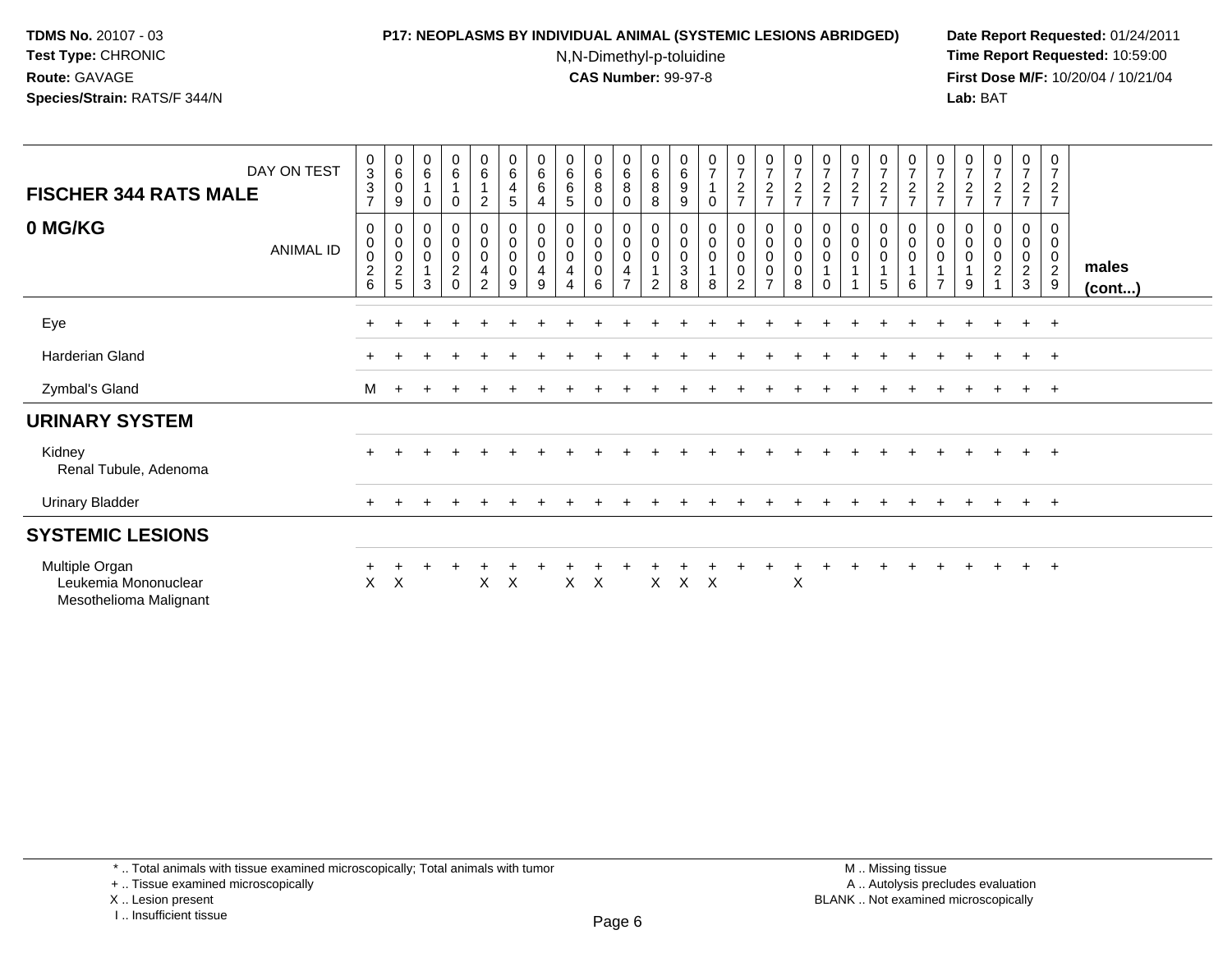# **P17: NEOPLASMS BY INDIVIDUAL ANIMAL (SYSTEMIC LESIONS ABRIDGED) Date Report Requested:** 01/24/2011

N,N-Dimethyl-p-toluidine

 **Time Report Requested:** 10:59:00 **First Dose M/F:** 10/20/04 / 10/21/04<br>**Lab:** BAT **Lab:** BAT

| <b>FISCHER 344 RATS MALE</b> | DAY ON TEST      | $\frac{0}{7}$<br>$\frac{2}{7}$                                    | $\frac{0}{7}$<br>$\frac{2}{7}$                                            | $\begin{smallmatrix}0\\7\end{smallmatrix}$<br>$\frac{2}{7}$ | $\begin{array}{c} 0 \\ 7 \end{array}$<br>$_{\rm 8}^2$ | $\frac{0}{7}$<br>$_{8}^{\rm 2}$                   | $\frac{0}{7}$<br>$\sqrt{2}$<br>8                                       | $\frac{0}{7}$<br>$\overline{2}$<br>8           | $\frac{0}{7}$<br>$\sqrt{2}$<br>8                                              | $\frac{0}{7}$<br>$\overline{a}$<br>8   | $\frac{0}{7}$<br>$^2_{\bf 8}$                                                         | $\frac{0}{7}$<br>$\overline{c}$<br>8                            | $\frac{0}{7}$<br>$\overline{2}$<br>8                             | $\begin{smallmatrix}0\\7\end{smallmatrix}$<br>$\frac{2}{8}$ | $\frac{0}{7}$<br>$_{8}^2$                                      | $\frac{0}{7}$<br>$_{\rm 8}^2$                   | $\frac{0}{7}$<br>$\frac{2}{8}$                                           | $\frac{0}{7}$<br>$\overline{2}$<br>9                                     | $\frac{0}{7}$<br>$\overline{c}$<br>$9\,$                                      | $\frac{0}{7}$<br>$\overline{c}$<br>9                            | $\frac{0}{7}$<br>$\frac{2}{9}$                                             | $\frac{0}{7}$<br>$\frac{2}{9}$                                                       | $\frac{0}{7}$<br>$\frac{2}{9}$  | $\frac{0}{7}$<br>$\sqrt{2}$<br>9                           | $\frac{0}{7}$<br>$\overline{a}$<br>9 | $\frac{0}{7}$<br>$\overline{2}$<br>$9\,$  |                    |
|------------------------------|------------------|-------------------------------------------------------------------|---------------------------------------------------------------------------|-------------------------------------------------------------|-------------------------------------------------------|---------------------------------------------------|------------------------------------------------------------------------|------------------------------------------------|-------------------------------------------------------------------------------|----------------------------------------|---------------------------------------------------------------------------------------|-----------------------------------------------------------------|------------------------------------------------------------------|-------------------------------------------------------------|----------------------------------------------------------------|-------------------------------------------------|--------------------------------------------------------------------------|--------------------------------------------------------------------------|-------------------------------------------------------------------------------|-----------------------------------------------------------------|----------------------------------------------------------------------------|--------------------------------------------------------------------------------------|---------------------------------|------------------------------------------------------------|--------------------------------------|-------------------------------------------|--------------------|
| 0 MG/KG                      | <b>ANIMAL ID</b> | $\mathbf 0$<br>0<br>$\mathbf 0$<br>$\ensuremath{\mathsf{3}}$<br>1 | 0<br>$\mathsf{O}\xspace$<br>$\mathbf 0$<br>$\ensuremath{\mathsf{3}}$<br>3 | 0<br>0<br>$\pmb{0}$<br>$\mathbf 5$<br>$\mathbf 0$           | $\mathsf 0$<br>$\pmb{0}$<br>$\mathsf 0$<br>$\pmb{0}$  | 0<br>$\mathbf 0$<br>$\mathbf 0$<br>$\pmb{0}$<br>4 | $\mathbf 0$<br>$\mathbf 0$<br>$\mathbf 0$<br>$\mathbf 0$<br>$\sqrt{5}$ | $\mathbf 0$<br>$\mathbf 0$<br>$\mathbf 0$<br>4 | $\mathbf 0$<br>$\mathbf 0$<br>$\mathbf 0$<br>$\overline{c}$<br>$\overline{4}$ | 0<br>0<br>$\mathbf 0$<br>$\frac{2}{7}$ | $\mathbf 0$<br>$\mathbf 0$<br>$\mathbf 0$<br>$\ensuremath{\mathsf{3}}$<br>$\mathbf 0$ | $\mathbf 0$<br>0<br>$\mathbf 0$<br>$\sqrt{3}$<br>$\overline{4}$ | $\mathbf 0$<br>$\mathbf 0$<br>$\mathbf 0$<br>3<br>$\overline{7}$ | $\mathbf 0$<br>$\mathbf 0$<br>$\pmb{0}$<br>$\sqrt{3}$<br>9  | $\mathbf 0$<br>$\pmb{0}$<br>$\mathsf 0$<br>$\overline{4}$<br>3 | 0<br>0<br>0<br>$\overline{4}$<br>$\overline{5}$ | $\mathbf 0$<br>$\mathsf{O}\xspace$<br>$\mathbf 0$<br>$\overline{4}$<br>6 | $\mathbf 0$<br>$\mathbf 0$<br>$\mathbf 0$<br>$\mathbf 0$<br>$\mathbf{3}$ | $\mathbf 0$<br>$\mathbf 0$<br>$\mathbf 0$<br>$\overline{2}$<br>$\overline{c}$ | $\mathbf 0$<br>0<br>$\mathbf 0$<br>$\overline{\mathbf{c}}$<br>8 | 0<br>$\pmb{0}$<br>$\pmb{0}$<br>$\ensuremath{\mathsf{3}}$<br>$\overline{c}$ | $\mathbf 0$<br>$\mathsf 0$<br>$\mathsf 0$<br>$\ensuremath{\mathsf{3}}$<br>$\sqrt{5}$ | $\mathbf 0$<br>0<br>0<br>3<br>6 | $\mathbf 0$<br>$\mathbf 0$<br>$\mathbf 0$<br>4<br>$\Omega$ | $\mathbf 0$<br>0<br>0<br>4           | $\mathbf 0$<br>$\mathbf 0$<br>0<br>4<br>8 | * TOTALS           |
| <b>ALIMENTARY SYSTEM</b>     |                  |                                                                   |                                                                           |                                                             |                                                       |                                                   |                                                                        |                                                |                                                                               |                                        |                                                                                       |                                                                 |                                                                  |                                                             |                                                                |                                                 |                                                                          |                                                                          |                                                                               |                                                                 |                                                                            |                                                                                      |                                 |                                                            |                                      |                                           |                    |
| Esophagus                    |                  | $\pm$                                                             |                                                                           |                                                             |                                                       |                                                   |                                                                        |                                                |                                                                               |                                        |                                                                                       |                                                                 |                                                                  |                                                             |                                                                |                                                 |                                                                          |                                                                          |                                                                               |                                                                 |                                                                            |                                                                                      |                                 |                                                            |                                      | $+$                                       | 50                 |
| Intestine Large, Cecum       |                  |                                                                   |                                                                           |                                                             |                                                       |                                                   |                                                                        |                                                |                                                                               |                                        |                                                                                       |                                                                 |                                                                  |                                                             |                                                                |                                                 |                                                                          |                                                                          |                                                                               |                                                                 |                                                                            |                                                                                      |                                 |                                                            |                                      |                                           | 50                 |
| Intestine Large, Colon       |                  |                                                                   |                                                                           |                                                             |                                                       |                                                   |                                                                        |                                                |                                                                               |                                        |                                                                                       |                                                                 |                                                                  |                                                             |                                                                |                                                 |                                                                          |                                                                          |                                                                               |                                                                 |                                                                            |                                                                                      |                                 |                                                            | $\div$                               | $\ddot{}$                                 | 50                 |
| Intestine Large, Rectum      |                  |                                                                   |                                                                           |                                                             |                                                       |                                                   |                                                                        |                                                |                                                                               |                                        |                                                                                       |                                                                 |                                                                  |                                                             |                                                                |                                                 |                                                                          |                                                                          |                                                                               |                                                                 |                                                                            |                                                                                      |                                 |                                                            | $\div$                               | $+$                                       | 50                 |
| Intestine Small, Duodenum    |                  |                                                                   |                                                                           |                                                             |                                                       |                                                   |                                                                        |                                                |                                                                               |                                        |                                                                                       |                                                                 |                                                                  |                                                             |                                                                |                                                 |                                                                          |                                                                          |                                                                               |                                                                 |                                                                            |                                                                                      |                                 |                                                            |                                      | $\ddot{}$                                 | 50                 |
| Intestine Small, Ileum       |                  | $+$                                                               |                                                                           |                                                             |                                                       |                                                   |                                                                        |                                                |                                                                               |                                        |                                                                                       |                                                                 |                                                                  |                                                             |                                                                |                                                 |                                                                          |                                                                          |                                                                               |                                                                 |                                                                            |                                                                                      |                                 |                                                            |                                      | $\ddot{}$                                 | 50                 |
| Intestine Small, Jejunum     |                  |                                                                   |                                                                           |                                                             |                                                       |                                                   |                                                                        |                                                |                                                                               |                                        |                                                                                       |                                                                 |                                                                  |                                                             |                                                                |                                                 |                                                                          |                                                                          |                                                                               |                                                                 |                                                                            |                                                                                      |                                 |                                                            |                                      |                                           | 50                 |
| Liver                        |                  |                                                                   |                                                                           |                                                             |                                                       |                                                   |                                                                        |                                                |                                                                               |                                        |                                                                                       |                                                                 |                                                                  |                                                             |                                                                |                                                 |                                                                          |                                                                          |                                                                               |                                                                 |                                                                            |                                                                                      |                                 |                                                            |                                      |                                           | 50                 |
| Mesentery                    |                  |                                                                   |                                                                           |                                                             |                                                       |                                                   |                                                                        | $\ddot{}$                                      |                                                                               |                                        |                                                                                       |                                                                 | $\ddot{}$                                                        |                                                             | $+$                                                            |                                                 |                                                                          |                                                                          |                                                                               |                                                                 |                                                                            |                                                                                      |                                 |                                                            | $+$                                  |                                           | $\overline{7}$     |
| Pancreas                     |                  |                                                                   |                                                                           |                                                             |                                                       |                                                   |                                                                        |                                                |                                                                               |                                        |                                                                                       |                                                                 |                                                                  |                                                             |                                                                |                                                 |                                                                          |                                                                          |                                                                               |                                                                 |                                                                            |                                                                                      |                                 |                                                            |                                      | $\ddot{}$                                 | 50                 |
| Salivary Glands<br>Sarcoma   |                  |                                                                   |                                                                           |                                                             |                                                       |                                                   |                                                                        |                                                |                                                                               |                                        |                                                                                       |                                                                 |                                                                  |                                                             |                                                                |                                                 |                                                                          |                                                                          |                                                                               |                                                                 |                                                                            |                                                                                      |                                 |                                                            |                                      |                                           | 50<br>$\mathbf{1}$ |
| Stomach, Forestomach         |                  | $\pm$                                                             |                                                                           |                                                             |                                                       |                                                   |                                                                        |                                                |                                                                               |                                        |                                                                                       |                                                                 |                                                                  |                                                             |                                                                |                                                 |                                                                          |                                                                          |                                                                               |                                                                 |                                                                            |                                                                                      |                                 |                                                            |                                      | $\overline{ }$                            | 50                 |
| Stomach, Glandular           |                  |                                                                   |                                                                           |                                                             |                                                       |                                                   |                                                                        |                                                |                                                                               |                                        |                                                                                       |                                                                 |                                                                  |                                                             |                                                                |                                                 |                                                                          |                                                                          |                                                                               |                                                                 |                                                                            |                                                                                      |                                 |                                                            |                                      |                                           | 50                 |
| Tooth                        |                  |                                                                   |                                                                           |                                                             |                                                       |                                                   |                                                                        |                                                |                                                                               |                                        |                                                                                       |                                                                 |                                                                  |                                                             |                                                                |                                                 |                                                                          |                                                                          |                                                                               |                                                                 |                                                                            |                                                                                      |                                 |                                                            |                                      |                                           | $\mathbf{1}$       |

# **CARDIOVASCULAR SYSTEM**

\* .. Total animals with tissue examined microscopically; Total animals with tumor

+ .. Tissue examined microscopically

X .. Lesion present

I .. Insufficient tissue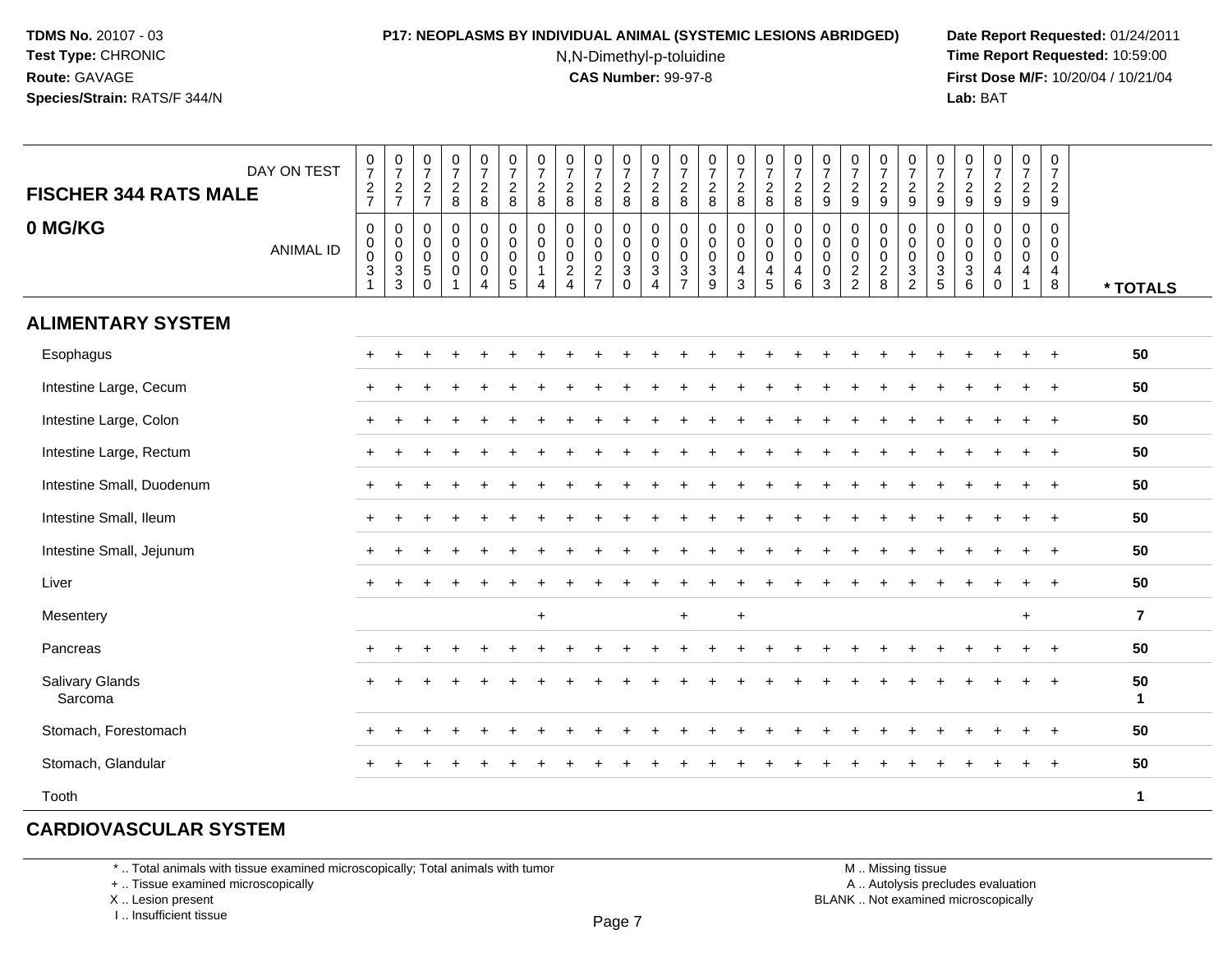#### **P17: NEOPLASMS BY INDIVIDUAL ANIMAL (SYSTEMIC LESIONS ABRIDGED) Date Report Requested:** 01/24/2011

N,N-Dimethyl-p-toluidine

 **Time Report Requested:** 10:59:00 **First Dose M/F:** 10/20/04 / 10/21/04<br>**Lab:** BAT **Lab:** BAT

| DAY ON TEST<br><b>FISCHER 344 RATS MALE</b>                                                                                               | $\frac{0}{7}$<br>$\frac{2}{7}$                               | $\frac{0}{7}$<br>$\overline{c}$<br>$\overline{7}$    | $\frac{0}{7}$<br>$\overline{2}$<br>$\overline{7}$                  | $\frac{0}{7}$<br>$\frac{2}{8}$            | $\begin{array}{c} 0 \\ 7 \end{array}$<br>$\overline{2}$<br>8                     | $\frac{0}{7}$<br>$\sqrt{2}$<br>$\bf 8$                    | $\frac{0}{7}$<br>$\overline{2}$<br>8                   | $\frac{0}{7}$<br>$\overline{2}$<br>$\,8\,$                              | $\frac{0}{7}$<br>$\overline{a}$<br>8                                | $\frac{0}{7}$<br>$\overline{2}$<br>8                       | $\frac{0}{7}$<br>$\sqrt{2}$<br>8                                                  | $\frac{0}{7}$<br>$\frac{2}{8}$                                                      | $\frac{0}{7}$<br>$\frac{2}{8}$                                    | $\frac{0}{7}$<br>$\overline{2}$<br>$\bf 8$             | $\begin{smallmatrix}0\\7\end{smallmatrix}$<br>$\overline{2}$<br>8 | $\frac{0}{7}$<br>$\overline{2}$<br>8            | $\frac{0}{7}$<br>$\frac{2}{9}$            | $\frac{0}{7}$<br>$\overline{2}$<br>9                                          | $\frac{0}{7}$<br>$\overline{c}$<br>$\mathsf g$         | $\frac{0}{7}$<br>$\frac{2}{9}$                                           | $\frac{0}{7}$<br>$\overline{2}$<br>9                         | $\frac{0}{7}$<br>$\overline{c}$<br>$\boldsymbol{9}$ | $\frac{0}{7}$<br>$\frac{2}{9}$                           | $\frac{0}{7}$<br>$\overline{2}$<br>9                   | 0<br>$\overline{7}$<br>$\overline{a}$<br>9                                      |                                        |
|-------------------------------------------------------------------------------------------------------------------------------------------|--------------------------------------------------------------|------------------------------------------------------|--------------------------------------------------------------------|-------------------------------------------|----------------------------------------------------------------------------------|-----------------------------------------------------------|--------------------------------------------------------|-------------------------------------------------------------------------|---------------------------------------------------------------------|------------------------------------------------------------|-----------------------------------------------------------------------------------|-------------------------------------------------------------------------------------|-------------------------------------------------------------------|--------------------------------------------------------|-------------------------------------------------------------------|-------------------------------------------------|-------------------------------------------|-------------------------------------------------------------------------------|--------------------------------------------------------|--------------------------------------------------------------------------|--------------------------------------------------------------|-----------------------------------------------------|----------------------------------------------------------|--------------------------------------------------------|---------------------------------------------------------------------------------|----------------------------------------|
| 0 MG/KG<br><b>ANIMAL ID</b>                                                                                                               | $\mathbf 0$<br>$\mathbf 0$<br>$\pmb{0}$<br>$\mathbf{3}$<br>1 | 0<br>$\mathbf 0$<br>$\mathbf 0$<br>$\mathbf{3}$<br>3 | $\mathbf 0$<br>$\mathsf{O}\xspace$<br>$\mathbf 0$<br>5<br>$\Omega$ | 0<br>$\mathbf 0$<br>$\mathbf 0$<br>0<br>1 | $\pmb{0}$<br>$\mathsf{O}\xspace$<br>$\mathbf 0$<br>$\mathbf 0$<br>$\overline{4}$ | $\pmb{0}$<br>$\pmb{0}$<br>$\mathsf 0$<br>$\mathbf 0$<br>5 | 0<br>$\mathbf 0$<br>$\mathbf 0$<br>$\overline{1}$<br>4 | $\mathbf 0$<br>$\mathbf 0$<br>$\mathbf 0$<br>$\overline{2}$<br>$\Delta$ | 0<br>$\mathbf 0$<br>$\mathbf 0$<br>$\overline{c}$<br>$\overline{7}$ | 0<br>$\mathbf 0$<br>$\mathbf 0$<br>$\mathsf 3$<br>$\Omega$ | $\mathbf 0$<br>$\mathsf 0$<br>$\mathsf{O}\xspace$<br>$\sqrt{3}$<br>$\overline{4}$ | $\mathbf 0$<br>$\mathbf 0$<br>$\mathsf{O}\xspace$<br>$\mathbf{3}$<br>$\overline{7}$ | $\mathbf 0$<br>$\mathbf 0$<br>$\boldsymbol{0}$<br>$\sqrt{3}$<br>9 | 0<br>$\mathbf 0$<br>$\mathbf 0$<br>$\overline{4}$<br>3 | 0<br>$\mathsf{O}\xspace$<br>$\mathbf 0$<br>4<br>5                 | $\mathbf 0$<br>$\pmb{0}$<br>$\pmb{0}$<br>4<br>6 | 0<br>$\mathbf 0$<br>$\mathbf 0$<br>0<br>3 | $\mathbf 0$<br>$\mathsf 0$<br>$\mathsf 0$<br>$\overline{c}$<br>$\overline{2}$ | 0<br>$\mathbf 0$<br>$\mathbf 0$<br>$\overline{c}$<br>8 | 0<br>$\check{\mathbf{0}}$<br>$\mathbf 0$<br>$\sqrt{3}$<br>$\overline{2}$ | $\mathbf 0$<br>$\pmb{0}$<br>$\mathbf 0$<br>$\mathbf{3}$<br>5 | $\mathbf 0$<br>$\mathbf 0$<br>$\mathbf 0$<br>3<br>6 | $\mathbf 0$<br>$\mathbf 0$<br>$\pmb{0}$<br>4<br>$\Omega$ | 0<br>$\mathbf 0$<br>$\mathbf 0$<br>$\overline{4}$<br>1 | $\mathbf 0$<br>$\mathbf 0$<br>$\mathsf{O}\xspace$<br>$\overline{4}$<br>$\bf{8}$ | * TOTALS                               |
| <b>Blood Vessel</b>                                                                                                                       |                                                              |                                                      |                                                                    |                                           |                                                                                  |                                                           |                                                        |                                                                         |                                                                     |                                                            |                                                                                   |                                                                                     |                                                                   |                                                        |                                                                   |                                                 |                                           |                                                                               |                                                        |                                                                          |                                                              |                                                     |                                                          |                                                        |                                                                                 | 50                                     |
| Heart<br>Carcinoma, Metastatic, Uncertain Primary Site                                                                                    |                                                              |                                                      |                                                                    |                                           |                                                                                  |                                                           |                                                        |                                                                         |                                                                     |                                                            |                                                                                   |                                                                                     |                                                                   |                                                        |                                                                   |                                                 |                                           |                                                                               |                                                        |                                                                          |                                                              |                                                     |                                                          |                                                        |                                                                                 | 50<br>$\mathbf{1}$                     |
| <b>ENDOCRINE SYSTEM</b>                                                                                                                   |                                                              |                                                      |                                                                    |                                           |                                                                                  |                                                           |                                                        |                                                                         |                                                                     |                                                            |                                                                                   |                                                                                     |                                                                   |                                                        |                                                                   |                                                 |                                           |                                                                               |                                                        |                                                                          |                                                              |                                                     |                                                          |                                                        |                                                                                 |                                        |
| <b>Adrenal Cortex</b><br>Adenoma                                                                                                          |                                                              |                                                      |                                                                    | X                                         |                                                                                  |                                                           |                                                        |                                                                         |                                                                     |                                                            |                                                                                   |                                                                                     |                                                                   |                                                        |                                                                   |                                                 |                                           |                                                                               |                                                        |                                                                          |                                                              |                                                     |                                                          |                                                        |                                                                                 | 50<br>$\mathbf{1}$                     |
| Adrenal Medulla<br>Pheochromocytoma Benign<br>Pheochromocytoma Complex<br>Pheochromocytoma Malignant                                      |                                                              |                                                      |                                                                    |                                           | $\times$                                                                         |                                                           | X                                                      |                                                                         |                                                                     |                                                            |                                                                                   |                                                                                     |                                                                   |                                                        |                                                                   |                                                 | X                                         |                                                                               |                                                        |                                                                          |                                                              |                                                     | X                                                        |                                                        |                                                                                 | 50<br>6<br>1<br>1                      |
| Islets, Pancreatic<br>Adenoma<br>Carcinoma                                                                                                |                                                              |                                                      |                                                                    |                                           | X                                                                                |                                                           |                                                        |                                                                         |                                                                     |                                                            |                                                                                   |                                                                                     |                                                                   |                                                        |                                                                   |                                                 |                                           |                                                                               |                                                        |                                                                          |                                                              |                                                     | X                                                        |                                                        |                                                                                 | 50<br>$\boldsymbol{2}$<br>$\mathbf{1}$ |
| Parathyroid Gland                                                                                                                         |                                                              |                                                      |                                                                    |                                           |                                                                                  |                                                           |                                                        |                                                                         |                                                                     |                                                            |                                                                                   |                                                                                     |                                                                   |                                                        |                                                                   |                                                 |                                           |                                                                               |                                                        |                                                                          |                                                              |                                                     |                                                          |                                                        |                                                                                 | 49                                     |
| <b>Pituitary Gland</b><br>Pars Distalis, Adenoma<br>Pars Distalis, Carcinoma                                                              | X                                                            | $\boldsymbol{\mathsf{X}}$                            |                                                                    | $\sf X$                                   |                                                                                  | $\mathsf X$                                               |                                                        |                                                                         |                                                                     |                                                            |                                                                                   | X                                                                                   | $\mathsf{X}$                                                      | $\mathsf{X}$                                           | X                                                                 | $\boldsymbol{\mathsf{X}}$                       |                                           | $\boldsymbol{\mathsf{X}}$                                                     |                                                        | $\mathsf{X}$                                                             |                                                              | $\mathsf X$                                         |                                                          | $X$ $X$                                                |                                                                                 | 50<br>23<br>$\mathbf 1$                |
| <b>Thyroid Gland</b><br>Sarcoma, Metastatic, Salivary Glands<br>Bilateral, C-cell, Adenoma<br>C-cell, Adenoma<br>Follicular Cell, Adenoma |                                                              |                                                      |                                                                    | X                                         |                                                                                  | X                                                         |                                                        | X                                                                       |                                                                     | $\boldsymbol{\mathsf{X}}$                                  |                                                                                   |                                                                                     |                                                                   |                                                        |                                                                   |                                                 | $X$ $X$                                   |                                                                               |                                                        | $\times$                                                                 |                                                              |                                                     |                                                          |                                                        |                                                                                 | 50<br>-1<br>1<br>10<br>$\mathbf{1}$    |
|                                                                                                                                           |                                                              |                                                      |                                                                    |                                           |                                                                                  |                                                           |                                                        |                                                                         |                                                                     |                                                            |                                                                                   |                                                                                     |                                                                   |                                                        |                                                                   |                                                 |                                           |                                                                               |                                                        |                                                                          |                                                              |                                                     |                                                          |                                                        |                                                                                 |                                        |

### **GENERAL BODY SYSTEM**

\* .. Total animals with tissue examined microscopically; Total animals with tumor

+ .. Tissue examined microscopically

X .. Lesion present

I .. Insufficient tissue

M .. Missing tissue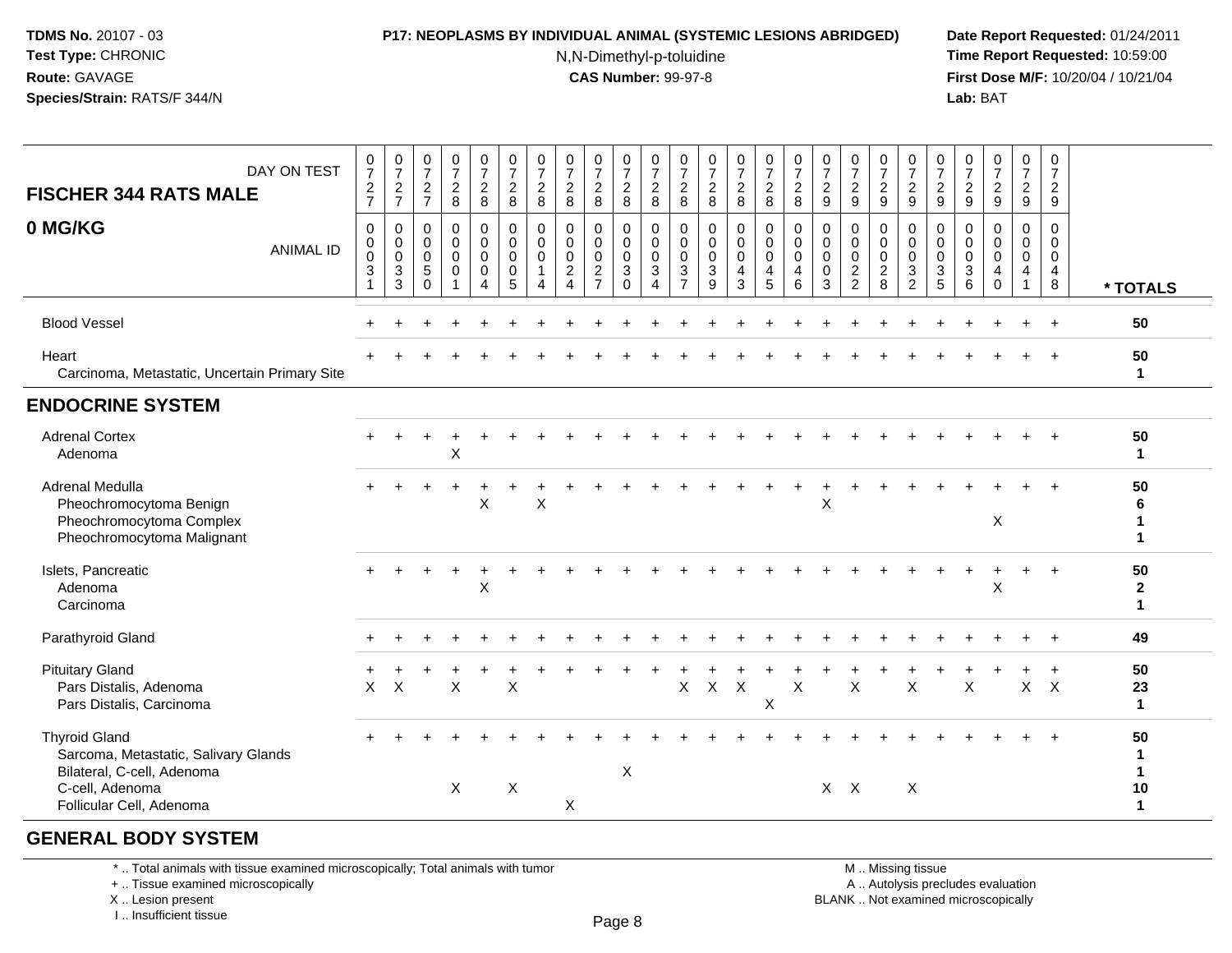### **P17: NEOPLASMS BY INDIVIDUAL ANIMAL (SYSTEMIC LESIONS ABRIDGED) Date Report Requested:** 01/24/2011

N,N-Dimethyl-p-toluidine

 **Time Report Requested:** 10:59:00 **First Dose M/F:** 10/20/04 / 10/21/04<br>**Lab:** BAT **Lab:** BAT

| DAY ON TEST<br><b>FISCHER 344 RATS MALE</b>                         | $\pmb{0}$<br>$\overline{7}$<br>$\frac{2}{7}$                      | $\frac{0}{7}$<br>$\frac{2}{7}$           | $\frac{0}{7}$<br>$\frac{2}{7}$                                       | $\frac{0}{7}$<br>$\boldsymbol{2}$<br>$\bf 8$                   | $\frac{0}{7}$<br>$\boldsymbol{2}$<br>$\bf{8}$                | $\frac{0}{7}$<br>$\boldsymbol{2}$<br>8                        | 0<br>$\overline{7}$<br>$\boldsymbol{2}$<br>8 | 0<br>$\overline{7}$<br>$\overline{2}$<br>8                                      | $\frac{0}{7}$<br>$\boldsymbol{2}$<br>$\bf 8$          | $\pmb{0}$<br>$\overline{7}$<br>$_{8}^{\rm 2}$                               | 0<br>$\overline{7}$<br>$\boldsymbol{2}$<br>8                      | 0<br>$\overline{7}$<br>$\sqrt{2}$<br>8                          | 0<br>$\overline{7}$<br>$\overline{c}$<br>$\bf 8$ | $\frac{0}{7}$<br>$\overline{c}$<br>$\bf 8$             | 0<br>$\overline{7}$<br>$\overline{c}$<br>8                                  | $\begin{array}{c} 0 \\ 7 \end{array}$<br>$\overline{c}$<br>$\,8\,$ | 0<br>$\overline{7}$<br>$\overline{2}$<br>9               | 0<br>$\overline{7}$<br>$\overline{c}$<br>9               | $\frac{0}{7}$<br>$\overline{c}$<br>$9\,$    | $\frac{0}{7}$<br>$\frac{2}{9}$                           | 0<br>$\overline{7}$<br>$\boldsymbol{2}$<br>$\boldsymbol{9}$                          | 0<br>$\overline{7}$<br>$\sqrt{2}$<br>$\boldsymbol{9}$ | 0<br>$\overline{7}$<br>$\sqrt{2}$<br>$9\,$              | $\pmb{0}$<br>$\overline{7}$<br>$\overline{a}$<br>9 | $\mathbf 0$<br>$\overline{7}$<br>$\overline{c}$<br>$9\,$ |                    |
|---------------------------------------------------------------------|-------------------------------------------------------------------|------------------------------------------|----------------------------------------------------------------------|----------------------------------------------------------------|--------------------------------------------------------------|---------------------------------------------------------------|----------------------------------------------|---------------------------------------------------------------------------------|-------------------------------------------------------|-----------------------------------------------------------------------------|-------------------------------------------------------------------|-----------------------------------------------------------------|--------------------------------------------------|--------------------------------------------------------|-----------------------------------------------------------------------------|--------------------------------------------------------------------|----------------------------------------------------------|----------------------------------------------------------|---------------------------------------------|----------------------------------------------------------|--------------------------------------------------------------------------------------|-------------------------------------------------------|---------------------------------------------------------|----------------------------------------------------|----------------------------------------------------------|--------------------|
| 0 MG/KG<br><b>ANIMAL ID</b>                                         | $\mathbf 0$<br>0<br>$\mathbf 0$<br>$\ensuremath{\mathsf{3}}$<br>1 | 0<br>0<br>$\pmb{0}$<br>$\mathbf{3}$<br>3 | $\mathbf 0$<br>$\mathbf 0$<br>$\pmb{0}$<br>$\sqrt{5}$<br>$\mathbf 0$ | $\mathbf 0$<br>$\mathbf 0$<br>$\pmb{0}$<br>$\mathsf{O}\xspace$ | 0<br>$\mathbf 0$<br>$\pmb{0}$<br>$\pmb{0}$<br>$\overline{4}$ | $\mathbf 0$<br>$\mathbf 0$<br>$\mathbf 0$<br>$\mathbf 0$<br>5 | 0<br>$\Omega$<br>0<br>1<br>4                 | $\Omega$<br>$\Omega$<br>$\mathbf 0$<br>$\overline{c}$<br>$\boldsymbol{\Lambda}$ | $\Omega$<br>$\mathbf 0$<br>$\pmb{0}$<br>$\frac{2}{7}$ | 0<br>$\mathbf 0$<br>$\mathbf 0$<br>$\ensuremath{\mathsf{3}}$<br>$\mathbf 0$ | 0<br>$\mathbf 0$<br>$\mathbf 0$<br>$\mathbf{3}$<br>$\overline{4}$ | 0<br>$\mathbf 0$<br>$\mathbf 0$<br>$\sqrt{3}$<br>$\overline{7}$ | 0<br>$\mathbf 0$<br>$\pmb{0}$<br>$\frac{3}{9}$   | 0<br>$\mathbf 0$<br>$\mathsf 0$<br>$\overline{4}$<br>3 | 0<br>$\mathbf 0$<br>$\mathsf{O}\xspace$<br>$\overline{4}$<br>$\overline{5}$ | $\mathbf 0$<br>$\pmb{0}$<br>$\pmb{0}$<br>$\overline{4}$<br>6       | 0<br>$\mathbf 0$<br>$\mathbf 0$<br>$\boldsymbol{0}$<br>3 | $\mathbf 0$<br>$\mathbf 0$<br>$\pmb{0}$<br>$\frac{2}{2}$ | 0<br>$\mathbf 0$<br>$\mathbf 0$<br>$_{8}^2$ | 0<br>$\mathsf{O}\xspace$<br>$\mathbf 0$<br>$\frac{3}{2}$ | $\mathbf 0$<br>$\mathbf 0$<br>$\mathsf 0$<br>$\ensuremath{\mathsf{3}}$<br>$\sqrt{5}$ | 0<br>$\Omega$<br>0<br>$\sqrt{3}$<br>$\,6\,$           | $\Omega$<br>$\Omega$<br>$\mathbf 0$<br>4<br>$\mathbf 0$ | 0<br>$\Omega$<br>$\boldsymbol{0}$<br>4<br>1        | $\Omega$<br>$\mathbf 0$<br>$\mathsf{O}\xspace$<br>4<br>8 | * TOTALS           |
| <b>NONE</b>                                                         |                                                                   |                                          |                                                                      |                                                                |                                                              |                                                               |                                              |                                                                                 |                                                       |                                                                             |                                                                   |                                                                 |                                                  |                                                        |                                                                             |                                                                    |                                                          |                                                          |                                             |                                                          |                                                                                      |                                                       |                                                         |                                                    |                                                          |                    |
| <b>GENITAL SYSTEM</b>                                               |                                                                   |                                          |                                                                      |                                                                |                                                              |                                                               |                                              |                                                                                 |                                                       |                                                                             |                                                                   |                                                                 |                                                  |                                                        |                                                                             |                                                                    |                                                          |                                                          |                                             |                                                          |                                                                                      |                                                       |                                                         |                                                    |                                                          |                    |
| <b>Coagulating Gland</b>                                            |                                                                   |                                          |                                                                      |                                                                |                                                              |                                                               |                                              |                                                                                 |                                                       |                                                                             |                                                                   |                                                                 |                                                  |                                                        |                                                                             |                                                                    |                                                          |                                                          |                                             |                                                          |                                                                                      |                                                       |                                                         |                                                    |                                                          | $\mathbf{1}$       |
| Epididymis                                                          |                                                                   |                                          |                                                                      |                                                                |                                                              |                                                               |                                              |                                                                                 |                                                       |                                                                             |                                                                   |                                                                 |                                                  |                                                        |                                                                             |                                                                    |                                                          |                                                          |                                             |                                                          |                                                                                      |                                                       |                                                         |                                                    | $\ddot{}$                                                | 50                 |
| <b>Preputial Gland</b>                                              |                                                                   |                                          |                                                                      |                                                                |                                                              |                                                               |                                              |                                                                                 |                                                       |                                                                             |                                                                   |                                                                 |                                                  |                                                        |                                                                             |                                                                    |                                                          |                                                          |                                             |                                                          |                                                                                      |                                                       |                                                         | $\div$                                             | $+$                                                      | 50                 |
| Prostate                                                            |                                                                   |                                          |                                                                      |                                                                |                                                              |                                                               |                                              |                                                                                 |                                                       |                                                                             |                                                                   |                                                                 |                                                  |                                                        |                                                                             |                                                                    |                                                          |                                                          |                                             |                                                          |                                                                                      |                                                       |                                                         |                                                    | $\ddot{}$                                                | 50                 |
| <b>Seminal Vesicle</b>                                              |                                                                   |                                          |                                                                      |                                                                |                                                              |                                                               |                                              |                                                                                 |                                                       |                                                                             |                                                                   |                                                                 |                                                  |                                                        |                                                                             |                                                                    |                                                          |                                                          |                                             |                                                          |                                                                                      |                                                       |                                                         |                                                    |                                                          | 50                 |
| <b>Testes</b><br>Hemangioma                                         |                                                                   |                                          |                                                                      |                                                                | ÷                                                            |                                                               |                                              |                                                                                 |                                                       |                                                                             |                                                                   |                                                                 |                                                  |                                                        |                                                                             |                                                                    |                                                          |                                                          | $\ddot{}$                                   | $\ddot{}$                                                | $\ddot{}$<br>X                                                                       | $\ddot{}$                                             |                                                         | $\ddot{}$                                          | $\ddot{}$                                                | 50<br>$\mathbf{1}$ |
| Bilateral, Interstitial Cell, Adenoma<br>Interstitial Cell, Adenoma |                                                                   |                                          | X X X X X                                                            |                                                                |                                                              |                                                               | $X$ $X$                                      |                                                                                 | X                                                     |                                                                             | X X X                                                             |                                                                 | X                                                |                                                        |                                                                             | $X$ $X$                                                            | X                                                        |                                                          | X                                           | X                                                        | X                                                                                    |                                                       | X X X                                                   |                                                    | X                                                        | 29<br>11           |
| <b>HEMATOPOIETIC SYSTEM</b>                                         |                                                                   |                                          |                                                                      |                                                                |                                                              |                                                               |                                              |                                                                                 |                                                       |                                                                             |                                                                   |                                                                 |                                                  |                                                        |                                                                             |                                                                    |                                                          |                                                          |                                             |                                                          |                                                                                      |                                                       |                                                         |                                                    |                                                          |                    |
| <b>Bone Marrow</b>                                                  |                                                                   |                                          |                                                                      |                                                                |                                                              |                                                               |                                              |                                                                                 |                                                       |                                                                             |                                                                   |                                                                 |                                                  |                                                        |                                                                             |                                                                    |                                                          |                                                          |                                             |                                                          |                                                                                      |                                                       |                                                         | $\div$                                             | $\ddot{}$                                                | 50                 |
| Lymph Node                                                          |                                                                   |                                          |                                                                      |                                                                |                                                              |                                                               |                                              |                                                                                 |                                                       |                                                                             |                                                                   |                                                                 |                                                  |                                                        |                                                                             |                                                                    |                                                          |                                                          |                                             |                                                          |                                                                                      |                                                       |                                                         |                                                    |                                                          | 4                  |
| Lymph Node, Mandibular                                              | M                                                                 | M                                        | м                                                                    | м                                                              | м                                                            | M                                                             | м                                            | м                                                                               | M                                                     | M                                                                           | М                                                                 | M                                                               | M                                                | M                                                      | M                                                                           | M                                                                  | M                                                        | M                                                        | M                                           | M                                                        | M                                                                                    | м                                                     |                                                         | M M M                                              |                                                          | $\mathbf 0$        |
| Lymph Node, Mesenteric                                              |                                                                   |                                          |                                                                      |                                                                |                                                              |                                                               |                                              |                                                                                 |                                                       |                                                                             |                                                                   |                                                                 |                                                  |                                                        |                                                                             |                                                                    |                                                          |                                                          |                                             |                                                          |                                                                                      |                                                       |                                                         |                                                    | $\ddot{}$                                                | 50                 |
| Spleen                                                              |                                                                   |                                          |                                                                      |                                                                |                                                              |                                                               |                                              |                                                                                 |                                                       |                                                                             |                                                                   |                                                                 |                                                  |                                                        |                                                                             |                                                                    |                                                          |                                                          |                                             |                                                          |                                                                                      |                                                       |                                                         |                                                    | $\ddot{}$                                                | 50                 |
| Thymus                                                              |                                                                   |                                          |                                                                      |                                                                |                                                              |                                                               |                                              |                                                                                 |                                                       |                                                                             |                                                                   |                                                                 |                                                  |                                                        |                                                                             |                                                                    |                                                          |                                                          |                                             |                                                          |                                                                                      |                                                       |                                                         |                                                    |                                                          | 50                 |

\* .. Total animals with tissue examined microscopically; Total animals with tumor

+ .. Tissue examined microscopically

X .. Lesion present

I .. Insufficient tissue

y the contract of the contract of the contract of the contract of the contract of  $\mathsf A$  . Autolysis precludes evaluation

Lesion present BLANK .. Not examined microscopically

M .. Missing tissue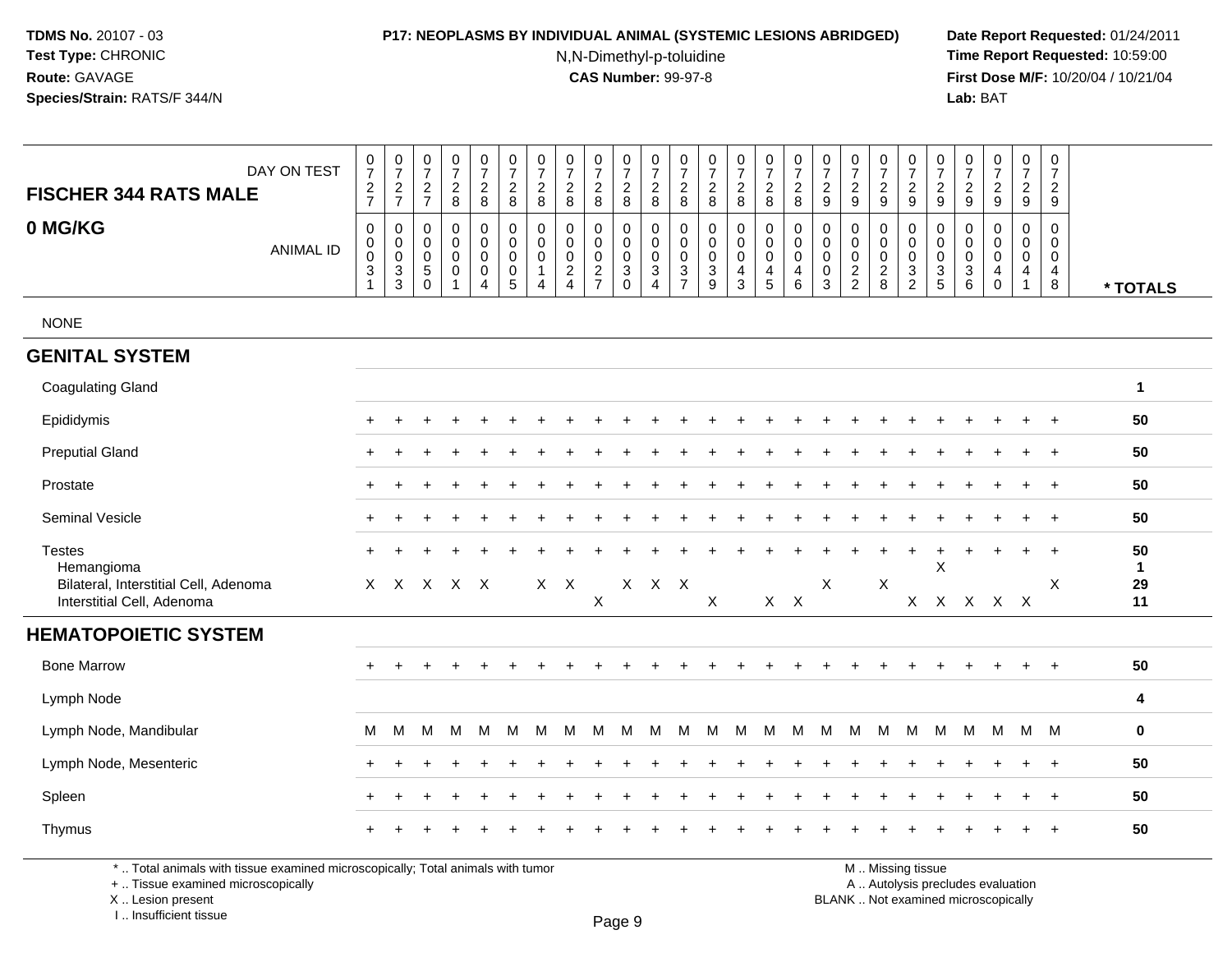#### **P17: NEOPLASMS BY INDIVIDUAL ANIMAL (SYSTEMIC LESIONS ABRIDGED) Date Report Requested:** 01/24/2011

N,N-Dimethyl-p-toluidine

 **Time Report Requested:** 10:59:00 **First Dose M/F:** 10/20/04 / 10/21/04<br>**Lab:** BAT **Lab:** BAT

| $\pmb{0}$<br>$\mathbf 0$<br>$\mathbf 0$<br>$\mathbf 0$<br>0<br>$\mathbf 0$<br>0<br>0<br>$\mathbf 0$<br>$\mathbf 0$<br>$\pmb{0}$<br>$\mathbf 0$<br>$\mathbf 0$<br>0<br>0<br>0<br>$\mathbf 0$<br>0<br>$\mathbf 0$<br>0<br>0<br>0<br>0<br>$\mathbf 0$<br>0<br>$\mathsf{O}\xspace$<br>0<br>$\mathbf 0$<br>$\mathbf 0$<br>$\mathbf 0$<br>0<br>0<br>$\pmb{0}$<br>0<br>$\mathbf 0$<br>0<br>0<br>$\mathbf 0$<br>$\mathbf 0$<br>$\mathbf 0$<br>$\mathbf 0$<br>0<br>0<br>0<br>$\mathbf 0$<br>0<br>$\mathbf 0$<br>$\mathbf 0$<br>0<br>0<br><b>ANIMAL ID</b><br>$\mathbf 0$<br>$\pmb{0}$<br>$\mathbf 0$<br>$\mathbf 0$<br>$\mathbf 0$<br>$\mathbf 0$<br>$\mathbf 0$<br>0<br>$\mathbf 0$<br>$\mathbf 0$<br>0<br>$\mathbf 0$<br>$\mathbf 0$<br>$\mathbf 0$<br>$\mathbf 0$<br>$\mathbf 0$<br>$\mathbf 0$<br>$\mathbf 0$<br>$\mathbf 0$<br>$\mathbf 0$<br>$\mathbf 0$<br>0<br>$\mathbf 0$<br>$\Omega$<br>$\mathbf 0$<br>$\sqrt{3}$<br>$\sqrt{3}$<br>$\sqrt{3}$<br>$5\,$<br>0<br>$\mathsf{O}\xspace$<br>$\overline{c}$<br>$\overline{c}$<br>$\ensuremath{\mathsf{3}}$<br>$\mathsf 3$<br>$\sqrt{3}$<br>$\overline{2}$<br>$\overline{c}$<br>$\ensuremath{\mathsf{3}}$<br>3<br>$\pmb{0}$<br>$\overline{4}$<br>$\overline{4}$<br>$\mathbf 0$<br>$\ensuremath{\mathsf{3}}$<br>4<br>$\overline{4}$<br>$\overline{1}$<br>4<br>4<br>$\overline{7}$<br>$\overline{5}$<br>$\overline{2}$<br>5<br>$\overline{7}$<br>$\Omega$<br>9<br>3<br>6<br>8<br>2<br>5<br>8<br>3<br>3<br>6<br>$\Omega$<br>$\overline{4}$<br>$\Omega$<br>4<br>4<br>4<br>$\mathbf{1}$<br>1<br>* TOTALS<br><b>INTEGUMENTARY SYSTEM</b><br><b>Mammary Gland</b><br>50<br>$+$<br>Skin<br>50<br>Basal Cell Adenoma<br>X<br>-1<br>$\mathsf X$<br>Fibroma<br>X<br>5<br>Fibroma, Multiple<br>Keratoacanthoma<br>$X$ $X$<br>3<br>X<br>Sebaceous Gland, Adenoma<br>-1<br><b>MUSCULOSKELETAL SYSTEM</b><br>50<br><b>Bone</b><br>$\ddot{}$<br>$\ddot{}$<br>X<br>Osteosarcoma<br>$\mathbf{1}$<br><b>NERVOUS SYSTEM</b><br>50<br><b>Brain</b><br>$\div$<br>X<br>Carcinoma, Metastatic, Pituitary Gland<br>$\mathbf{1}$<br><b>RESPIRATORY SYSTEM</b><br>50<br>Lung<br>Pheochromocytoma Malignant, Metastatic,<br>$\mathbf{1}$<br>Adrenal Medulla<br>50<br>Nose<br>÷<br>$+$<br>50<br>Trachea<br>$\ddot{}$ | DAY ON TEST<br><b>FISCHER 344 RATS MALE</b> | $\frac{0}{7}$<br>$\sqrt{2}$<br>$\overline{7}$ | $\frac{0}{7}$<br>$\overline{c}$<br>$\overline{7}$ | $\frac{0}{7}$<br>$\overline{c}$<br>$\overline{7}$ | $\frac{0}{7}$<br>$\overline{a}$<br>8 | $\frac{0}{7}$<br>$\sqrt{2}$<br>8 | $\frac{0}{7}$<br>$\sqrt{2}$<br>8 | $\frac{0}{7}$<br>$\sqrt{2}$<br>8 | 0<br>$\overline{7}$<br>$\overline{2}$<br>8 | $\frac{0}{7}$<br>$\overline{a}$<br>8 | $\begin{smallmatrix}0\\7\end{smallmatrix}$<br>$\overline{2}$<br>8 | $\frac{0}{7}$<br>$\sqrt{2}$<br>8 | $\frac{0}{7}$<br>$\overline{2}$<br>8 | $\begin{smallmatrix}0\\7\end{smallmatrix}$<br>$\sqrt{2}$<br>8 | $\frac{0}{7}$<br>$\overline{2}$<br>8 | $\frac{0}{7}$<br>$\overline{2}$<br>8 | $\frac{0}{7}$<br>$\overline{c}$<br>8 | $\frac{0}{7}$<br>$\overline{c}$<br>9 | $\frac{0}{7}$<br>$\overline{2}$<br>9 | $\frac{0}{7}$<br>$\sqrt{2}$<br>9 | $\frac{0}{7}$<br>$\overline{2}$<br>9 | $\frac{0}{7}$<br>$\overline{a}$<br>9 | $\frac{0}{7}$<br>$\overline{c}$<br>$\boldsymbol{9}$ | $\frac{0}{7}$<br>$\sqrt{2}$<br>$\boldsymbol{9}$ | $\frac{0}{7}$<br>$\overline{c}$<br>9 | 0<br>$\overline{7}$<br>$\overline{2}$<br>9 |  |
|----------------------------------------------------------------------------------------------------------------------------------------------------------------------------------------------------------------------------------------------------------------------------------------------------------------------------------------------------------------------------------------------------------------------------------------------------------------------------------------------------------------------------------------------------------------------------------------------------------------------------------------------------------------------------------------------------------------------------------------------------------------------------------------------------------------------------------------------------------------------------------------------------------------------------------------------------------------------------------------------------------------------------------------------------------------------------------------------------------------------------------------------------------------------------------------------------------------------------------------------------------------------------------------------------------------------------------------------------------------------------------------------------------------------------------------------------------------------------------------------------------------------------------------------------------------------------------------------------------------------------------------------------------------------------------------------------------------------------------------------------------------------------------------------------------------------------------------------------------------------------------------------------------------------------------------------------------------------------------------------------------------------------------------------------------------------------------------------------------------------------------------------------------------------------------------------------------------------------------|---------------------------------------------|-----------------------------------------------|---------------------------------------------------|---------------------------------------------------|--------------------------------------|----------------------------------|----------------------------------|----------------------------------|--------------------------------------------|--------------------------------------|-------------------------------------------------------------------|----------------------------------|--------------------------------------|---------------------------------------------------------------|--------------------------------------|--------------------------------------|--------------------------------------|--------------------------------------|--------------------------------------|----------------------------------|--------------------------------------|--------------------------------------|-----------------------------------------------------|-------------------------------------------------|--------------------------------------|--------------------------------------------|--|
|                                                                                                                                                                                                                                                                                                                                                                                                                                                                                                                                                                                                                                                                                                                                                                                                                                                                                                                                                                                                                                                                                                                                                                                                                                                                                                                                                                                                                                                                                                                                                                                                                                                                                                                                                                                                                                                                                                                                                                                                                                                                                                                                                                                                                                  | 0 MG/KG                                     |                                               |                                                   |                                                   |                                      |                                  |                                  |                                  |                                            |                                      |                                                                   |                                  |                                      |                                                               |                                      |                                      |                                      |                                      |                                      |                                  |                                      |                                      |                                                     |                                                 |                                      |                                            |  |
|                                                                                                                                                                                                                                                                                                                                                                                                                                                                                                                                                                                                                                                                                                                                                                                                                                                                                                                                                                                                                                                                                                                                                                                                                                                                                                                                                                                                                                                                                                                                                                                                                                                                                                                                                                                                                                                                                                                                                                                                                                                                                                                                                                                                                                  |                                             |                                               |                                                   |                                                   |                                      |                                  |                                  |                                  |                                            |                                      |                                                                   |                                  |                                      |                                                               |                                      |                                      |                                      |                                      |                                      |                                  |                                      |                                      |                                                     |                                                 |                                      |                                            |  |
|                                                                                                                                                                                                                                                                                                                                                                                                                                                                                                                                                                                                                                                                                                                                                                                                                                                                                                                                                                                                                                                                                                                                                                                                                                                                                                                                                                                                                                                                                                                                                                                                                                                                                                                                                                                                                                                                                                                                                                                                                                                                                                                                                                                                                                  |                                             |                                               |                                                   |                                                   |                                      |                                  |                                  |                                  |                                            |                                      |                                                                   |                                  |                                      |                                                               |                                      |                                      |                                      |                                      |                                      |                                  |                                      |                                      |                                                     |                                                 |                                      |                                            |  |
|                                                                                                                                                                                                                                                                                                                                                                                                                                                                                                                                                                                                                                                                                                                                                                                                                                                                                                                                                                                                                                                                                                                                                                                                                                                                                                                                                                                                                                                                                                                                                                                                                                                                                                                                                                                                                                                                                                                                                                                                                                                                                                                                                                                                                                  |                                             |                                               |                                                   |                                                   |                                      |                                  |                                  |                                  |                                            |                                      |                                                                   |                                  |                                      |                                                               |                                      |                                      |                                      |                                      |                                      |                                  |                                      |                                      |                                                     |                                                 |                                      |                                            |  |
|                                                                                                                                                                                                                                                                                                                                                                                                                                                                                                                                                                                                                                                                                                                                                                                                                                                                                                                                                                                                                                                                                                                                                                                                                                                                                                                                                                                                                                                                                                                                                                                                                                                                                                                                                                                                                                                                                                                                                                                                                                                                                                                                                                                                                                  |                                             |                                               |                                                   |                                                   |                                      |                                  |                                  |                                  |                                            |                                      |                                                                   |                                  |                                      |                                                               |                                      |                                      |                                      |                                      |                                      |                                  |                                      |                                      |                                                     |                                                 |                                      |                                            |  |
|                                                                                                                                                                                                                                                                                                                                                                                                                                                                                                                                                                                                                                                                                                                                                                                                                                                                                                                                                                                                                                                                                                                                                                                                                                                                                                                                                                                                                                                                                                                                                                                                                                                                                                                                                                                                                                                                                                                                                                                                                                                                                                                                                                                                                                  |                                             |                                               |                                                   |                                                   |                                      |                                  |                                  |                                  |                                            |                                      |                                                                   |                                  |                                      |                                                               |                                      |                                      |                                      |                                      |                                      |                                  |                                      |                                      |                                                     |                                                 |                                      |                                            |  |
|                                                                                                                                                                                                                                                                                                                                                                                                                                                                                                                                                                                                                                                                                                                                                                                                                                                                                                                                                                                                                                                                                                                                                                                                                                                                                                                                                                                                                                                                                                                                                                                                                                                                                                                                                                                                                                                                                                                                                                                                                                                                                                                                                                                                                                  |                                             |                                               |                                                   |                                                   |                                      |                                  |                                  |                                  |                                            |                                      |                                                                   |                                  |                                      |                                                               |                                      |                                      |                                      |                                      |                                      |                                  |                                      |                                      |                                                     |                                                 |                                      |                                            |  |
|                                                                                                                                                                                                                                                                                                                                                                                                                                                                                                                                                                                                                                                                                                                                                                                                                                                                                                                                                                                                                                                                                                                                                                                                                                                                                                                                                                                                                                                                                                                                                                                                                                                                                                                                                                                                                                                                                                                                                                                                                                                                                                                                                                                                                                  |                                             |                                               |                                                   |                                                   |                                      |                                  |                                  |                                  |                                            |                                      |                                                                   |                                  |                                      |                                                               |                                      |                                      |                                      |                                      |                                      |                                  |                                      |                                      |                                                     |                                                 |                                      |                                            |  |
|                                                                                                                                                                                                                                                                                                                                                                                                                                                                                                                                                                                                                                                                                                                                                                                                                                                                                                                                                                                                                                                                                                                                                                                                                                                                                                                                                                                                                                                                                                                                                                                                                                                                                                                                                                                                                                                                                                                                                                                                                                                                                                                                                                                                                                  |                                             |                                               |                                                   |                                                   |                                      |                                  |                                  |                                  |                                            |                                      |                                                                   |                                  |                                      |                                                               |                                      |                                      |                                      |                                      |                                      |                                  |                                      |                                      |                                                     |                                                 |                                      |                                            |  |
|                                                                                                                                                                                                                                                                                                                                                                                                                                                                                                                                                                                                                                                                                                                                                                                                                                                                                                                                                                                                                                                                                                                                                                                                                                                                                                                                                                                                                                                                                                                                                                                                                                                                                                                                                                                                                                                                                                                                                                                                                                                                                                                                                                                                                                  |                                             |                                               |                                                   |                                                   |                                      |                                  |                                  |                                  |                                            |                                      |                                                                   |                                  |                                      |                                                               |                                      |                                      |                                      |                                      |                                      |                                  |                                      |                                      |                                                     |                                                 |                                      |                                            |  |
|                                                                                                                                                                                                                                                                                                                                                                                                                                                                                                                                                                                                                                                                                                                                                                                                                                                                                                                                                                                                                                                                                                                                                                                                                                                                                                                                                                                                                                                                                                                                                                                                                                                                                                                                                                                                                                                                                                                                                                                                                                                                                                                                                                                                                                  |                                             |                                               |                                                   |                                                   |                                      |                                  |                                  |                                  |                                            |                                      |                                                                   |                                  |                                      |                                                               |                                      |                                      |                                      |                                      |                                      |                                  |                                      |                                      |                                                     |                                                 |                                      |                                            |  |
|                                                                                                                                                                                                                                                                                                                                                                                                                                                                                                                                                                                                                                                                                                                                                                                                                                                                                                                                                                                                                                                                                                                                                                                                                                                                                                                                                                                                                                                                                                                                                                                                                                                                                                                                                                                                                                                                                                                                                                                                                                                                                                                                                                                                                                  |                                             |                                               |                                                   |                                                   |                                      |                                  |                                  |                                  |                                            |                                      |                                                                   |                                  |                                      |                                                               |                                      |                                      |                                      |                                      |                                      |                                  |                                      |                                      |                                                     |                                                 |                                      |                                            |  |
|                                                                                                                                                                                                                                                                                                                                                                                                                                                                                                                                                                                                                                                                                                                                                                                                                                                                                                                                                                                                                                                                                                                                                                                                                                                                                                                                                                                                                                                                                                                                                                                                                                                                                                                                                                                                                                                                                                                                                                                                                                                                                                                                                                                                                                  |                                             |                                               |                                                   |                                                   |                                      |                                  |                                  |                                  |                                            |                                      |                                                                   |                                  |                                      |                                                               |                                      |                                      |                                      |                                      |                                      |                                  |                                      |                                      |                                                     |                                                 |                                      |                                            |  |

# **SPECIAL SENSES SYSTEM**

\* .. Total animals with tissue examined microscopically; Total animals with tumor

+ .. Tissue examined microscopically

X .. Lesion present

I .. Insufficient tissue

 M .. Missing tissuey the contract of the contract of the contract of the contract of the contract of  $\mathsf A$  . Autolysis precludes evaluation

Lesion present BLANK .. Not examined microscopically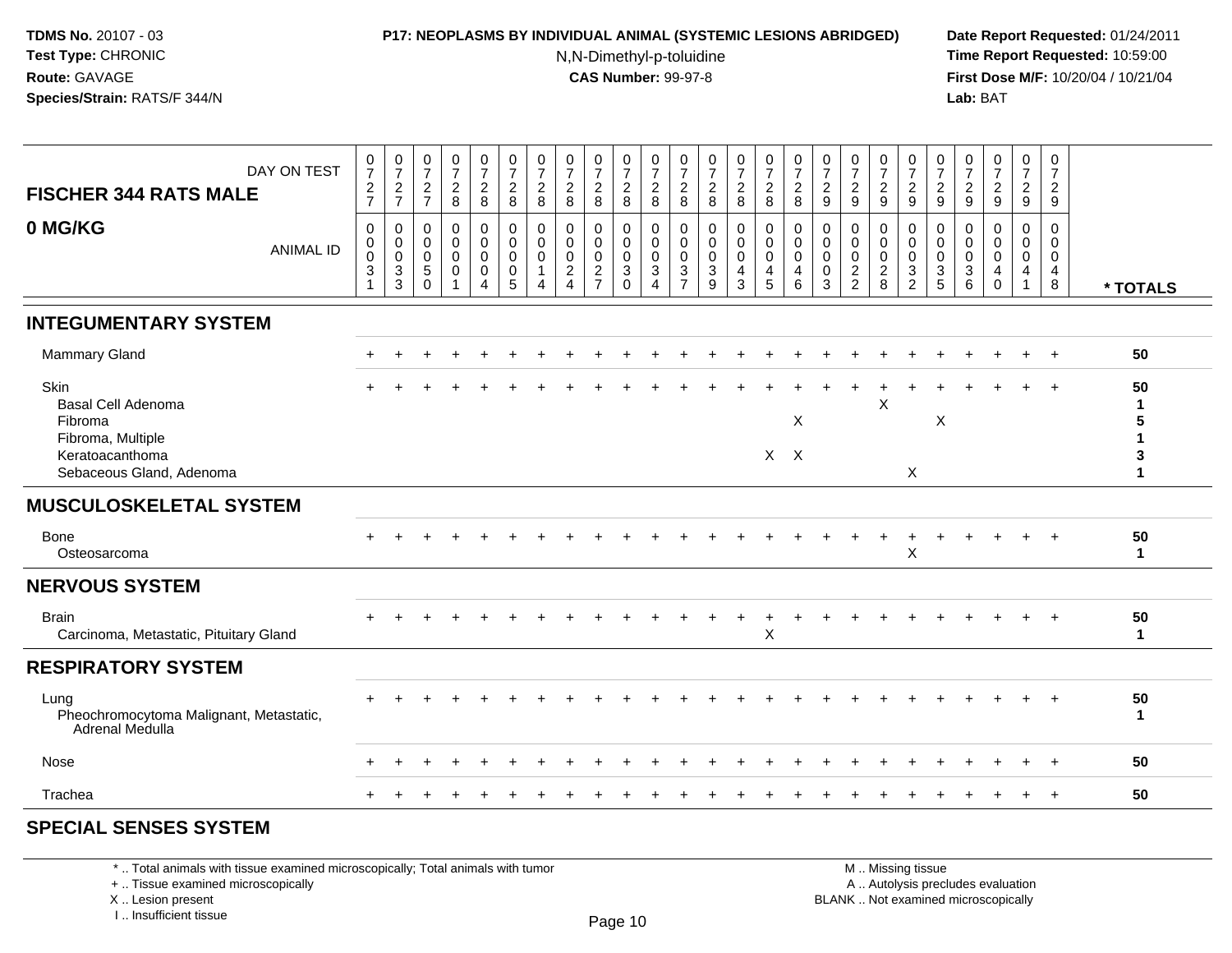## **P17: NEOPLASMS BY INDIVIDUAL ANIMAL (SYSTEMIC LESIONS ABRIDGED) Date Report Requested:** 01/24/2011

N,N-Dimethyl-p-toluidine

 **Time Report Requested:** 10:59:00 **First Dose M/F:** 10/20/04 / 10/21/04<br>**Lab:** BAT **Lab:** BAT

| <b>FISCHER 344 RATS MALE</b>                                     | DAY ON TEST      | $072$<br>$727$                            | $\frac{0}{7}$<br>$\frac{2}{7}$                                  | $\frac{0}{7}$<br>$\frac{2}{7}$          | $\frac{0}{7}$<br>8                                   | $\frac{0}{7}$<br>$\frac{2}{8}$          | $\frac{0}{7}$<br>$\overline{c}$<br>8                      | $\frac{0}{7}$<br>$\sqrt{2}$<br>8           | $\frac{0}{7}$<br>$\frac{2}{8}$                                    | $\frac{0}{7}$<br>$\sqrt{2}$<br>8            | $\begin{smallmatrix}0\\7\end{smallmatrix}$<br>$\frac{2}{8}$                   | $\frac{0}{7}$<br>$\frac{2}{8}$                                    | $\frac{0}{7}$<br>$\boldsymbol{2}$<br>8                                | $\frac{0}{7}$<br>$\boldsymbol{2}$<br>8                                  | $\frac{0}{7}$<br>$\overline{a}$<br>8 | 0728                                                        | $\begin{array}{c} 0 \\ 7 \end{array}$<br>$\frac{2}{8}$       | $\frac{0}{7}$<br>$\frac{2}{9}$                            | $\begin{array}{c} 0 \\ 7 \\ 2 \end{array}$<br>9                     | $\frac{0}{7}$<br>$\overline{c}$<br>9                         | 0729                                                            | $\frac{0}{7}$<br>$\overline{c}$<br>9                     | $\frac{0}{7}$<br>$\boldsymbol{2}$<br>9 | $\begin{array}{c} 0 \\ 7 \end{array}$<br>$\frac{2}{9}$ | $\frac{0}{7}$<br>$\frac{2}{9}$ | 0<br>$\overline{7}$<br>$\boldsymbol{2}$<br>$9\,$     |          |
|------------------------------------------------------------------|------------------|-------------------------------------------|-----------------------------------------------------------------|-----------------------------------------|------------------------------------------------------|-----------------------------------------|-----------------------------------------------------------|--------------------------------------------|-------------------------------------------------------------------|---------------------------------------------|-------------------------------------------------------------------------------|-------------------------------------------------------------------|-----------------------------------------------------------------------|-------------------------------------------------------------------------|--------------------------------------|-------------------------------------------------------------|--------------------------------------------------------------|-----------------------------------------------------------|---------------------------------------------------------------------|--------------------------------------------------------------|-----------------------------------------------------------------|----------------------------------------------------------|----------------------------------------|--------------------------------------------------------|--------------------------------|------------------------------------------------------|----------|
| 0 MG/KG                                                          | <b>ANIMAL ID</b> | 0<br>$\pmb{0}$<br>$\pmb{0}$<br>$\sqrt{3}$ | 0<br>$\mathbf 0$<br>$\pmb{0}$<br>$\ensuremath{\mathsf{3}}$<br>3 | 0<br>0<br>$\pmb{0}$<br>5<br>$\mathbf 0$ | $\mathbf 0$<br>$\pmb{0}$<br>$\pmb{0}$<br>$\mathbf 0$ | 0<br>$\mathsf{O}\xspace$<br>0<br>0<br>4 | $\mathbf 0$<br>$\pmb{0}$<br>$\pmb{0}$<br>$\mathbf 0$<br>5 | 0<br>$\pmb{0}$<br>$\mathsf{O}\xspace$<br>4 | 0<br>$\mathbf 0$<br>$\pmb{0}$<br>$\overline{c}$<br>$\overline{4}$ | 0<br>$\pmb{0}$<br>$\pmb{0}$<br>$\mathbf{2}$ | 0<br>$\mathsf{O}\xspace$<br>$\mathsf{O}\xspace$<br>$\mathsf 3$<br>$\mathbf 0$ | 0<br>$\mathbf 0$<br>$\mathbf 0$<br>$\mathbf{3}$<br>$\overline{4}$ | $\mathbf 0$<br>$\pmb{0}$<br>$\pmb{0}$<br>$\sqrt{3}$<br>$\overline{7}$ | $\mathbf 0$<br>$\pmb{0}$<br>$\pmb{0}$<br>$\ensuremath{\mathsf{3}}$<br>9 | 0<br>$\mathbf 0$<br>0<br>4<br>3      | 0<br>$\pmb{0}$<br>$\pmb{0}$<br>$\overline{\mathbf{4}}$<br>5 | $\mathbf 0$<br>$\pmb{0}$<br>$\pmb{0}$<br>$\overline{4}$<br>6 | $\mathbf 0$<br>$\pmb{0}$<br>$\pmb{0}$<br>$\mathbf 0$<br>3 | $\pmb{0}$<br>$\pmb{0}$<br>$\pmb{0}$<br>$\sqrt{2}$<br>$\overline{2}$ | $\mathbf 0$<br>$\pmb{0}$<br>$\pmb{0}$<br>$\overline{c}$<br>8 | $\pmb{0}$<br>$\overline{0}$<br>$\overline{3}$<br>$\overline{c}$ | 0<br>$\pmb{0}$<br>$\mathsf{O}\xspace$<br>$\sqrt{3}$<br>5 | 0<br>0<br>0<br>$\sqrt{3}$<br>6         | 0<br>$\pmb{0}$<br>$\pmb{0}$<br>4<br>$\mathbf 0$        | 0<br>$\pmb{0}$<br>0<br>4       | 0<br>$\mathbf 0$<br>$\pmb{0}$<br>$\overline{4}$<br>8 | * TOTALS |
| Eye                                                              |                  |                                           |                                                                 |                                         |                                                      |                                         |                                                           |                                            |                                                                   |                                             |                                                                               |                                                                   |                                                                       |                                                                         |                                      |                                                             |                                                              |                                                           |                                                                     |                                                              |                                                                 |                                                          |                                        |                                                        |                                | $\overline{+}$                                       | 50       |
| <b>Harderian Gland</b>                                           |                  |                                           |                                                                 |                                         |                                                      |                                         |                                                           |                                            |                                                                   |                                             |                                                                               |                                                                   |                                                                       |                                                                         |                                      |                                                             |                                                              |                                                           |                                                                     |                                                              |                                                                 |                                                          |                                        |                                                        | $\ddot{}$                      | $+$                                                  | 50       |
| Zymbal's Gland                                                   |                  | $+$                                       |                                                                 |                                         |                                                      |                                         |                                                           |                                            |                                                                   |                                             |                                                                               |                                                                   |                                                                       |                                                                         |                                      |                                                             |                                                              |                                                           |                                                                     |                                                              |                                                                 |                                                          |                                        |                                                        | $+$                            | $^{+}$                                               | 49       |
| <b>URINARY SYSTEM</b>                                            |                  |                                           |                                                                 |                                         |                                                      |                                         |                                                           |                                            |                                                                   |                                             |                                                                               |                                                                   |                                                                       |                                                                         |                                      |                                                             |                                                              |                                                           |                                                                     |                                                              |                                                                 |                                                          |                                        |                                                        |                                |                                                      |          |
| Kidney<br>Renal Tubule, Adenoma                                  |                  | $+$                                       | $\pm$                                                           | X                                       |                                                      |                                         |                                                           |                                            |                                                                   |                                             |                                                                               |                                                                   |                                                                       |                                                                         |                                      |                                                             |                                                              |                                                           |                                                                     |                                                              |                                                                 |                                                          |                                        |                                                        | $\pm$                          | $+$                                                  | 50       |
| <b>Urinary Bladder</b>                                           |                  |                                           |                                                                 |                                         |                                                      |                                         |                                                           |                                            |                                                                   |                                             |                                                                               |                                                                   |                                                                       |                                                                         |                                      |                                                             |                                                              |                                                           |                                                                     |                                                              |                                                                 |                                                          |                                        |                                                        |                                | $+$                                                  | 50       |
| <b>SYSTEMIC LESIONS</b>                                          |                  |                                           |                                                                 |                                         |                                                      |                                         |                                                           |                                            |                                                                   |                                             |                                                                               |                                                                   |                                                                       |                                                                         |                                      |                                                             |                                                              |                                                           |                                                                     |                                                              |                                                                 |                                                          |                                        |                                                        |                                |                                                      |          |
| Multiple Organ<br>Leukemia Mononuclear<br>Mesothelioma Malignant |                  |                                           |                                                                 |                                         |                                                      |                                         |                                                           |                                            | X                                                                 |                                             |                                                                               | X                                                                 |                                                                       | X                                                                       |                                      |                                                             |                                                              |                                                           |                                                                     |                                                              | $\mathsf{X}$                                                    |                                                          |                                        |                                                        | $\ddot{}$<br>$\sf X$           | $^{+}$                                               | 50<br>14 |

\* .. Total animals with tissue examined microscopically; Total animals with tumor

+ .. Tissue examined microscopically

X .. Lesion present

I .. Insufficient tissue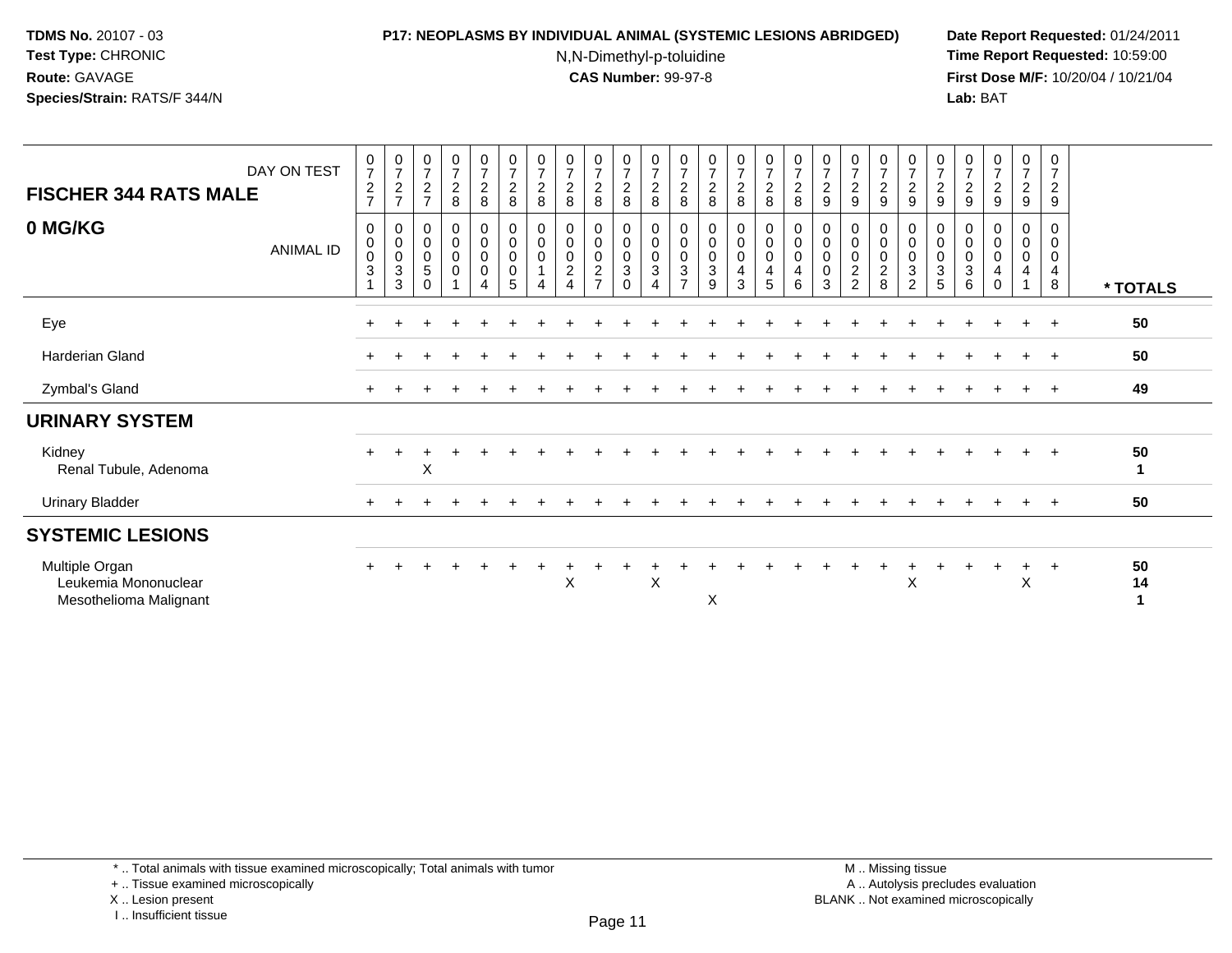# **P17: NEOPLASMS BY INDIVIDUAL ANIMAL (SYSTEMIC LESIONS ABRIDGED) Date Report Requested:** 01/24/2011

N,N-Dimethyl-p-toluidine

 **Time Report Requested:** 10:59:00 **First Dose M/F:** 10/20/04 / 10/21/04<br>**Lab:** BAT **Lab:** BAT

| <b>FISCHER 344 RATS MALE</b>         | DAY ON TEST      | $\overline{0}$<br>0<br>$\,6$<br>$\overline{c}$                           | $_{3}^{\rm 0}$<br>$\frac{2}{4}$                 | $\begin{array}{c} 0 \\ 5 \end{array}$<br>$\overline{1}$<br>$\overline{2}$ | $\begin{array}{c} 0 \\ 5 \end{array}$<br>$\ensuremath{\mathsf{3}}$<br>$\mathsf 0$ | $\begin{array}{c} 0 \\ 5 \end{array}$<br>8<br>8                               | $\begin{array}{c} 0 \\ 6 \end{array}$<br>$\mathbf 0$<br>$\overline{1}$ | 0<br>$\,6\,$<br>$\overline{2}$<br>$\overline{4}$                | $\pmb{0}$<br>$\,6$<br>$\overline{7}$<br>$\overline{4}$            | $_{6}^{\rm 0}$<br>$\boldsymbol{9}$<br>$\overline{5}$    | $\begin{array}{c} 0 \\ 6 \end{array}$<br>$\begin{array}{c} 9 \\ 5 \end{array}$ | $\frac{0}{7}$<br>$\overline{1}$<br>$\mathbf{3}$                             | $\frac{0}{7}$<br>$\overline{2}$<br>1                                | $\begin{smallmatrix}0\\7\end{smallmatrix}$<br>$\frac{2}{1}$    | $\frac{0}{7}$<br>$rac{2}{7}$              | $\begin{array}{c} 0 \\ 7 \end{array}$<br>$\frac{2}{7}$    | $\frac{0}{7}$<br>$\frac{2}{7}$                                       | $\frac{0}{7}$<br>$\frac{2}{7}$                            | $\frac{0}{7}$<br>$\frac{2}{7}$                                 | $\frac{0}{7}$<br>$\frac{2}{7}$        | $\begin{smallmatrix}0\\7\end{smallmatrix}$<br>$rac{2}{7}$       | $\frac{0}{7}$<br>$\frac{2}{7}$                                              | $\frac{0}{7}$<br>$\frac{2}{7}$     | $\begin{array}{c} 0 \\ 7 \end{array}$<br>$\frac{2}{7}$ | $\frac{0}{7}$<br>$\overline{2}$<br>$\overline{7}$    | $\begin{array}{c} 0 \\ 7 \end{array}$<br>$\overline{2}$<br>$\overline{7}$ |                       |
|--------------------------------------|------------------|--------------------------------------------------------------------------|-------------------------------------------------|---------------------------------------------------------------------------|-----------------------------------------------------------------------------------|-------------------------------------------------------------------------------|------------------------------------------------------------------------|-----------------------------------------------------------------|-------------------------------------------------------------------|---------------------------------------------------------|--------------------------------------------------------------------------------|-----------------------------------------------------------------------------|---------------------------------------------------------------------|----------------------------------------------------------------|-------------------------------------------|-----------------------------------------------------------|----------------------------------------------------------------------|-----------------------------------------------------------|----------------------------------------------------------------|---------------------------------------|-----------------------------------------------------------------|-----------------------------------------------------------------------------|------------------------------------|--------------------------------------------------------|------------------------------------------------------|---------------------------------------------------------------------------|-----------------------|
| 6 MG/KG                              | <b>ANIMAL ID</b> | $\boldsymbol{0}$<br>$\overline{0}$<br>$\mathbf 0$<br>8<br>$\overline{4}$ | $\mathsf{O}$<br>0<br>$\pmb{0}$<br>$\frac{8}{5}$ | $\pmb{0}$<br>0<br>$\mathbf 0$<br>$\overline{7}$<br>$\overline{1}$         | $\pmb{0}$<br>$\pmb{0}$<br>$\mathbf 0$<br>$\overline{8}$<br>$\mathbf 0$            | $\pmb{0}$<br>$\mathbf 0$<br>$\mathbf 0$<br>$\boldsymbol{9}$<br>$\overline{7}$ | $\mathbf 0$<br>$\mathbf 0$<br>$\mathbf 0$<br>$\overline{5}$<br>6       | 0<br>$\mathbf 0$<br>$\mathbf 0$<br>$\sqrt{5}$<br>$\overline{7}$ | $\pmb{0}$<br>0<br>$\pmb{0}$<br>$\boldsymbol{9}$<br>$\overline{c}$ | 0<br>0<br>$\pmb{0}$<br>$\overline{7}$<br>$\overline{2}$ | $\mathbf 0$<br>$\mathbf 0$<br>$\mathbf 0$<br>$\overline{7}$<br>$\mathsf 3$     | $\mathsf 0$<br>$\mathbf 0$<br>$\boldsymbol{0}$<br>$\,8\,$<br>$\overline{2}$ | $\mathbf 0$<br>0<br>$\mathbf 0$<br>$\overline{7}$<br>$\overline{7}$ | $\pmb{0}$<br>$\mathbf 0$<br>$\mathbf 0$<br>$\overline{8}$<br>6 | $\pmb{0}$<br>$\mathbf 0$<br>$\frac{0}{5}$ | 0<br>$\mathbf 0$<br>$\mathbf 0$<br>$\,6\,$<br>$\mathbf 0$ | $\mathsf{O}\xspace$<br>$\pmb{0}$<br>$\pmb{0}$<br>6<br>$\overline{2}$ | $\mathbf 0$<br>$\mathbf 0$<br>$\mathbf 0$<br>6<br>$\,6\,$ | $\pmb{0}$<br>$\mathbf 0$<br>$\mathbf 0$<br>6<br>$\overline{7}$ | 0<br>0<br>$\mathbf 0$<br>$\,6\,$<br>8 | $\pmb{0}$<br>$\pmb{0}$<br>$\begin{matrix}0\\6\end{matrix}$<br>9 | 0<br>$\mathbf 0$<br>$\begin{array}{c} 0 \\ 7 \end{array}$<br>$\overline{4}$ | 0<br>0<br>0<br>$\overline{7}$<br>8 | $\mathbf 0$<br>0<br>$\pmb{0}$<br>$\overline{7}$<br>9   | 0<br>$\mathbf 0$<br>$\mathbf 0$<br>8<br>$\mathbf{1}$ | $\mathsf 0$<br>$\mathbf 0$<br>$\mathsf 0$<br>$\bf 8$<br>8                 | males<br>$($ cont $)$ |
| <b>ALIMENTARY SYSTEM</b>             |                  |                                                                          |                                                 |                                                                           |                                                                                   |                                                                               |                                                                        |                                                                 |                                                                   |                                                         |                                                                                |                                                                             |                                                                     |                                                                |                                           |                                                           |                                                                      |                                                           |                                                                |                                       |                                                                 |                                                                             |                                    |                                                        |                                                      |                                                                           |                       |
| Esophagus                            |                  |                                                                          |                                                 |                                                                           |                                                                                   |                                                                               |                                                                        |                                                                 |                                                                   |                                                         |                                                                                |                                                                             |                                                                     |                                                                |                                           |                                                           |                                                                      |                                                           |                                                                |                                       |                                                                 |                                                                             |                                    |                                                        |                                                      | $+$                                                                       |                       |
| Intestine Large, Cecum               |                  | ÷                                                                        |                                                 |                                                                           |                                                                                   |                                                                               |                                                                        |                                                                 |                                                                   |                                                         |                                                                                |                                                                             |                                                                     |                                                                |                                           |                                                           |                                                                      |                                                           |                                                                |                                       |                                                                 |                                                                             |                                    |                                                        |                                                      | $^{+}$                                                                    |                       |
| Intestine Large, Colon               |                  |                                                                          |                                                 |                                                                           |                                                                                   |                                                                               |                                                                        |                                                                 |                                                                   |                                                         |                                                                                |                                                                             |                                                                     |                                                                |                                           |                                                           |                                                                      |                                                           |                                                                |                                       |                                                                 |                                                                             |                                    |                                                        |                                                      | $\ddot{}$                                                                 |                       |
| Intestine Large, Rectum<br>Carcinoma |                  |                                                                          |                                                 |                                                                           |                                                                                   |                                                                               |                                                                        |                                                                 |                                                                   |                                                         |                                                                                |                                                                             |                                                                     |                                                                |                                           |                                                           |                                                                      |                                                           |                                                                |                                       |                                                                 |                                                                             |                                    |                                                        |                                                      | $\ddot{}$                                                                 |                       |
| Intestine Small, Duodenum            |                  |                                                                          |                                                 |                                                                           |                                                                                   |                                                                               |                                                                        |                                                                 |                                                                   |                                                         |                                                                                |                                                                             |                                                                     |                                                                |                                           |                                                           |                                                                      |                                                           |                                                                |                                       |                                                                 |                                                                             |                                    |                                                        |                                                      | $+$                                                                       |                       |
| Intestine Small, Ileum               |                  |                                                                          |                                                 |                                                                           |                                                                                   |                                                                               |                                                                        |                                                                 |                                                                   |                                                         |                                                                                |                                                                             |                                                                     |                                                                |                                           |                                                           |                                                                      |                                                           |                                                                |                                       |                                                                 |                                                                             |                                    |                                                        |                                                      | $+$                                                                       |                       |
| Intestine Small, Jejunum             |                  |                                                                          |                                                 |                                                                           |                                                                                   |                                                                               |                                                                        |                                                                 |                                                                   |                                                         |                                                                                |                                                                             |                                                                     |                                                                |                                           |                                                           |                                                                      |                                                           |                                                                |                                       |                                                                 |                                                                             |                                    |                                                        |                                                      | $\ddot{}$                                                                 |                       |
| Liver                                |                  |                                                                          |                                                 |                                                                           |                                                                                   |                                                                               |                                                                        |                                                                 |                                                                   |                                                         |                                                                                |                                                                             |                                                                     |                                                                |                                           |                                                           |                                                                      |                                                           |                                                                |                                       |                                                                 |                                                                             |                                    |                                                        |                                                      | $\ddot{}$                                                                 |                       |
| Mesentery                            |                  |                                                                          |                                                 |                                                                           |                                                                                   |                                                                               |                                                                        | $\ddot{}$                                                       |                                                                   | $+$                                                     |                                                                                |                                                                             |                                                                     |                                                                | $+$                                       |                                                           |                                                                      |                                                           |                                                                |                                       |                                                                 |                                                                             |                                    |                                                        |                                                      |                                                                           |                       |
| Pancreas                             |                  |                                                                          | $\div$                                          |                                                                           |                                                                                   |                                                                               |                                                                        |                                                                 |                                                                   |                                                         |                                                                                |                                                                             |                                                                     |                                                                |                                           |                                                           |                                                                      |                                                           |                                                                |                                       |                                                                 |                                                                             |                                    |                                                        | $\ddot{}$                                            | $+$                                                                       |                       |
| <b>Salivary Glands</b>               |                  |                                                                          |                                                 |                                                                           |                                                                                   |                                                                               |                                                                        |                                                                 |                                                                   |                                                         |                                                                                |                                                                             |                                                                     |                                                                |                                           |                                                           |                                                                      |                                                           |                                                                |                                       |                                                                 |                                                                             |                                    |                                                        |                                                      | $\ddot{}$                                                                 |                       |
| Stomach, Forestomach                 |                  |                                                                          |                                                 |                                                                           |                                                                                   |                                                                               |                                                                        |                                                                 |                                                                   |                                                         |                                                                                |                                                                             |                                                                     |                                                                |                                           |                                                           |                                                                      |                                                           |                                                                |                                       |                                                                 |                                                                             |                                    |                                                        |                                                      | $\ddot{}$                                                                 |                       |
| Stomach, Glandular                   |                  |                                                                          |                                                 |                                                                           |                                                                                   |                                                                               |                                                                        |                                                                 |                                                                   |                                                         |                                                                                |                                                                             |                                                                     |                                                                |                                           |                                                           |                                                                      |                                                           |                                                                |                                       |                                                                 |                                                                             |                                    |                                                        |                                                      | $+$                                                                       |                       |
| Tongue                               |                  |                                                                          |                                                 |                                                                           |                                                                                   |                                                                               |                                                                        |                                                                 |                                                                   |                                                         |                                                                                |                                                                             |                                                                     |                                                                |                                           |                                                           |                                                                      |                                                           |                                                                |                                       |                                                                 |                                                                             |                                    |                                                        |                                                      |                                                                           |                       |

Squamous Cell Papilloma

\* .. Total animals with tissue examined microscopically; Total animals with tumor

+ .. Tissue examined microscopically

X .. Lesion present

I .. Insufficient tissue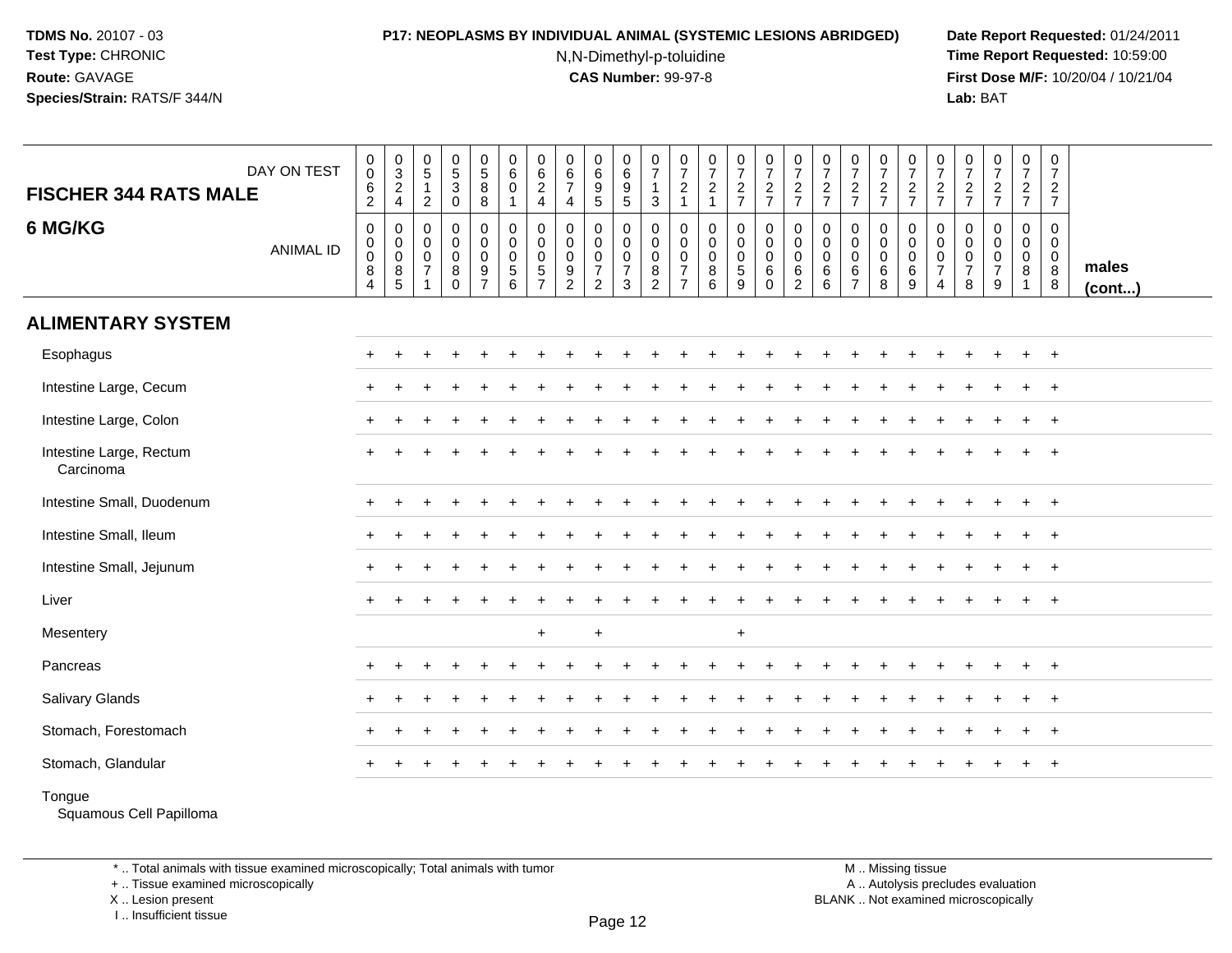#### **P17: NEOPLASMS BY INDIVIDUAL ANIMAL (SYSTEMIC LESIONS ABRIDGED) Date Report Requested:** 01/24/2011

N,N-Dimethyl-p-toluidine

 **Time Report Requested:** 10:59:00 **First Dose M/F:** 10/20/04 / 10/21/04<br>**Lab:** BAT **Lab:** BAT

| DAY ON TEST<br><b>FISCHER 344 RATS MALE</b><br>6 MG/KG<br><b>ANIMAL ID</b>                 | $\begin{smallmatrix} 0\\0 \end{smallmatrix}$<br>$\frac{6}{2}$<br>$\mathbf 0$<br>$\mathbf 0$<br>$\pmb{0}$<br>8<br>$\overline{4}$ | $_3^0$<br>$\overline{2}$<br>$\overline{4}$<br>$\mathbf 0$<br>$\mathbf 0$<br>$\mathbf 0$<br>8<br>5 | $\begin{array}{c} 0 \\ 5 \end{array}$<br>$\mathbf{1}$<br>$\overline{c}$<br>0<br>$\mathbf 0$<br>$\mathbf 0$<br>$\overline{7}$<br>$\mathbf{1}$ | $\begin{array}{c} 0 \\ 5 \\ 3 \end{array}$<br>0<br>0<br>$\overline{0}$<br>$\mathbf 0$<br>8<br>$\Omega$ | 0<br>8<br>8<br>$\pmb{0}$<br>$\ddot{\mathbf{0}}$<br>$\ddot{\mathbf{0}}$<br>9<br>$\overline{7}$ | $\begin{array}{c} 0 \\ 6 \end{array}$<br>$\pmb{0}$<br>1<br>$\mathsf 0$<br>$\ddot{\mathbf{0}}$<br>$\mathbf 0$<br>$\sqrt{5}$<br>6 | $\begin{array}{c} 0 \\ 6 \end{array}$<br>$\overline{2}$<br>$\overline{4}$<br>0<br>$\mathbf 0$<br>$\mathbf 0$<br>$5\phantom{.0}$<br>$\overline{7}$ | $\pmb{0}$<br>$6\phantom{a}$<br>$\overline{7}$<br>$\overline{\mathbf{4}}$<br>$\mathbf 0$<br>$\mathbf 0$<br>$\mathbf 0$<br>9<br>$\overline{2}$ | 0<br>$\,6\,$<br>$\overline{9}$<br>$\sqrt{5}$<br>0<br>$\mathbf 0$<br>$\mathbf 0$<br>$\overline{7}$<br>$\overline{2}$ | 0<br>6<br>9<br>5<br>0<br>$\overline{0}$<br>$\frac{0}{7}$<br>3 | $\begin{smallmatrix}0\\7\end{smallmatrix}$<br>$\mathbf{1}$<br>$\mathbf{3}$<br>0<br>$\mathbf 0$<br>$\mathsf{O}\xspace$<br>8<br>$\overline{2}$ | $\frac{0}{7}$<br>$\frac{2}{1}$<br>0<br>0<br>0<br>$\overline{7}$<br>$\overline{7}$ | $\frac{0}{7}$<br>$\frac{2}{1}$<br>$\mathbf 0$<br>$\ddot{\mathbf{0}}$<br>$\overline{0}$<br>$\,8\,$<br>6 | $\frac{0}{7}$<br>$\frac{2}{7}$<br>0<br>$\mathbf 0$<br>$\mathbf 0$<br>$\,$ 5 $\,$<br>9 | $\frac{0}{7}$<br>$\frac{2}{7}$<br>$\pmb{0}$<br>$\overline{0}$<br>$\mathbf 0$<br>6<br>$\Omega$ | $\frac{0}{7}$<br>$\frac{2}{7}$<br>0<br>$\mathsf{O}\xspace$<br>$\mathbf 0$<br>6<br>$\overline{2}$ | $\frac{0}{7}$<br>$\frac{2}{7}$<br>$\mathbf 0$<br>$\mathbf 0$<br>$\mathbf 0$<br>6<br>6 | $\frac{0}{7}$<br>$\frac{2}{7}$<br>0<br>$\mathbf 0$<br>$\mathbf 0$<br>6<br>$\overline{7}$ | $\frac{0}{7}$<br>$\frac{2}{7}$<br>0<br>$\mathbf 0$<br>$\mathbf 0$<br>$\,6$<br>8 | $\frac{0}{7}$<br>$\frac{2}{7}$<br>0<br>$\mathbf 0$<br>$\mathbf 0$<br>6<br>9 | $\frac{0}{7}$<br>$\frac{2}{7}$<br>0<br>$\mathbf 0$<br>$\mathbf 0$<br>$\overline{7}$<br>4 | $\frac{0}{7}$<br>$\frac{2}{7}$<br>0<br>$\mathsf 0$<br>$\mathbf 0$<br>$\boldsymbol{7}$<br>8 | $\frac{0}{7}$<br>$\frac{2}{7}$<br>0<br>$\mathbf 0$<br>$\mathbf 0$<br>$\overline{7}$<br>9 | $\frac{0}{7}$<br>$\frac{2}{7}$<br>$\pmb{0}$<br>$\overline{0}$<br>$\overline{0}$<br>8<br>$\mathbf{1}$ | $\mathbf 0$<br>$\overline{7}$<br>$\frac{2}{7}$<br>$\mathbf 0$<br>$\mathbf 0$<br>$\boldsymbol{0}$<br>$\overline{8}$<br>8 | males<br>$($ cont $)$ |
|--------------------------------------------------------------------------------------------|---------------------------------------------------------------------------------------------------------------------------------|---------------------------------------------------------------------------------------------------|----------------------------------------------------------------------------------------------------------------------------------------------|--------------------------------------------------------------------------------------------------------|-----------------------------------------------------------------------------------------------|---------------------------------------------------------------------------------------------------------------------------------|---------------------------------------------------------------------------------------------------------------------------------------------------|----------------------------------------------------------------------------------------------------------------------------------------------|---------------------------------------------------------------------------------------------------------------------|---------------------------------------------------------------|----------------------------------------------------------------------------------------------------------------------------------------------|-----------------------------------------------------------------------------------|--------------------------------------------------------------------------------------------------------|---------------------------------------------------------------------------------------|-----------------------------------------------------------------------------------------------|--------------------------------------------------------------------------------------------------|---------------------------------------------------------------------------------------|------------------------------------------------------------------------------------------|---------------------------------------------------------------------------------|-----------------------------------------------------------------------------|------------------------------------------------------------------------------------------|--------------------------------------------------------------------------------------------|------------------------------------------------------------------------------------------|------------------------------------------------------------------------------------------------------|-------------------------------------------------------------------------------------------------------------------------|-----------------------|
| Tooth                                                                                      |                                                                                                                                 |                                                                                                   |                                                                                                                                              |                                                                                                        |                                                                                               |                                                                                                                                 |                                                                                                                                                   |                                                                                                                                              | $+$                                                                                                                 | $+$                                                           |                                                                                                                                              |                                                                                   |                                                                                                        |                                                                                       |                                                                                               |                                                                                                  |                                                                                       |                                                                                          |                                                                                 |                                                                             |                                                                                          |                                                                                            |                                                                                          |                                                                                                      |                                                                                                                         |                       |
| <b>CARDIOVASCULAR SYSTEM</b>                                                               |                                                                                                                                 |                                                                                                   |                                                                                                                                              |                                                                                                        |                                                                                               |                                                                                                                                 |                                                                                                                                                   |                                                                                                                                              |                                                                                                                     |                                                               |                                                                                                                                              |                                                                                   |                                                                                                        |                                                                                       |                                                                                               |                                                                                                  |                                                                                       |                                                                                          |                                                                                 |                                                                             |                                                                                          |                                                                                            |                                                                                          |                                                                                                      |                                                                                                                         |                       |
| <b>Blood Vessel</b>                                                                        |                                                                                                                                 |                                                                                                   |                                                                                                                                              |                                                                                                        |                                                                                               |                                                                                                                                 |                                                                                                                                                   |                                                                                                                                              |                                                                                                                     |                                                               |                                                                                                                                              |                                                                                   |                                                                                                        |                                                                                       |                                                                                               |                                                                                                  |                                                                                       |                                                                                          |                                                                                 |                                                                             |                                                                                          |                                                                                            |                                                                                          |                                                                                                      | $\overline{+}$                                                                                                          |                       |
| Heart                                                                                      |                                                                                                                                 |                                                                                                   |                                                                                                                                              |                                                                                                        |                                                                                               |                                                                                                                                 |                                                                                                                                                   |                                                                                                                                              |                                                                                                                     |                                                               |                                                                                                                                              |                                                                                   |                                                                                                        |                                                                                       |                                                                                               |                                                                                                  |                                                                                       |                                                                                          |                                                                                 |                                                                             |                                                                                          |                                                                                            |                                                                                          | $\ddot{}$                                                                                            | $+$                                                                                                                     |                       |
| <b>ENDOCRINE SYSTEM</b>                                                                    |                                                                                                                                 |                                                                                                   |                                                                                                                                              |                                                                                                        |                                                                                               |                                                                                                                                 |                                                                                                                                                   |                                                                                                                                              |                                                                                                                     |                                                               |                                                                                                                                              |                                                                                   |                                                                                                        |                                                                                       |                                                                                               |                                                                                                  |                                                                                       |                                                                                          |                                                                                 |                                                                             |                                                                                          |                                                                                            |                                                                                          |                                                                                                      |                                                                                                                         |                       |
| <b>Adrenal Cortex</b><br>Osteosarcoma, Metastatic, Bone                                    |                                                                                                                                 |                                                                                                   |                                                                                                                                              |                                                                                                        |                                                                                               |                                                                                                                                 |                                                                                                                                                   |                                                                                                                                              |                                                                                                                     |                                                               |                                                                                                                                              | X                                                                                 |                                                                                                        |                                                                                       |                                                                                               |                                                                                                  |                                                                                       |                                                                                          |                                                                                 |                                                                             |                                                                                          |                                                                                            |                                                                                          |                                                                                                      | $+$                                                                                                                     |                       |
| Adrenal Medulla<br>Pheochromocytoma Benign<br>Pheochromocytoma Complex                     |                                                                                                                                 |                                                                                                   |                                                                                                                                              |                                                                                                        |                                                                                               |                                                                                                                                 |                                                                                                                                                   |                                                                                                                                              |                                                                                                                     |                                                               |                                                                                                                                              |                                                                                   | X                                                                                                      |                                                                                       |                                                                                               |                                                                                                  |                                                                                       |                                                                                          |                                                                                 |                                                                             |                                                                                          |                                                                                            |                                                                                          |                                                                                                      | $+$                                                                                                                     |                       |
| Islets, Pancreatic<br>Adenoma                                                              |                                                                                                                                 |                                                                                                   |                                                                                                                                              |                                                                                                        |                                                                                               | $\boldsymbol{\mathsf{X}}$                                                                                                       |                                                                                                                                                   |                                                                                                                                              |                                                                                                                     |                                                               | X                                                                                                                                            |                                                                                   |                                                                                                        | $\mathsf{X}$                                                                          | $\times$                                                                                      |                                                                                                  |                                                                                       |                                                                                          | X                                                                               |                                                                             |                                                                                          |                                                                                            |                                                                                          | $\pm$                                                                                                | $+$                                                                                                                     |                       |
| Parathyroid Gland                                                                          | м                                                                                                                               |                                                                                                   |                                                                                                                                              |                                                                                                        |                                                                                               |                                                                                                                                 |                                                                                                                                                   |                                                                                                                                              |                                                                                                                     |                                                               |                                                                                                                                              |                                                                                   |                                                                                                        |                                                                                       |                                                                                               |                                                                                                  |                                                                                       |                                                                                          |                                                                                 |                                                                             |                                                                                          |                                                                                            |                                                                                          | $+$                                                                                                  | $+$                                                                                                                     |                       |
| <b>Pituitary Gland</b><br>Pars Distalis, Adenoma<br>Pars Distalis, Carcinoma               |                                                                                                                                 |                                                                                                   | X                                                                                                                                            |                                                                                                        | $\mathsf X$                                                                                   | $\mathsf{X}$                                                                                                                    | $\boldsymbol{\mathsf{X}}$                                                                                                                         | X                                                                                                                                            |                                                                                                                     | X                                                             |                                                                                                                                              | X                                                                                 | $\times$                                                                                               |                                                                                       |                                                                                               |                                                                                                  | X                                                                                     |                                                                                          | $\pmb{\times}$                                                                  |                                                                             | X                                                                                        |                                                                                            | X                                                                                        | $X$ $X$                                                                                              |                                                                                                                         |                       |
| <b>Thyroid Gland</b><br>C-cell, Adenoma<br>C-cell, Carcinoma<br>Follicular Cell, Carcinoma |                                                                                                                                 |                                                                                                   |                                                                                                                                              |                                                                                                        |                                                                                               |                                                                                                                                 |                                                                                                                                                   |                                                                                                                                              |                                                                                                                     |                                                               |                                                                                                                                              |                                                                                   |                                                                                                        |                                                                                       |                                                                                               | $\ddot{}$<br>$\mathsf X$                                                                         |                                                                                       |                                                                                          | $\ddot{}$                                                                       | $\times$                                                                    |                                                                                          | $\boldsymbol{\mathsf{X}}$                                                                  | $\ddot{}$                                                                                | $+$                                                                                                  | $+$                                                                                                                     |                       |

### **GENERAL BODY SYSTEM**

\* .. Total animals with tissue examined microscopically; Total animals with tumor

+ .. Tissue examined microscopically

X .. Lesion present

I .. Insufficient tissue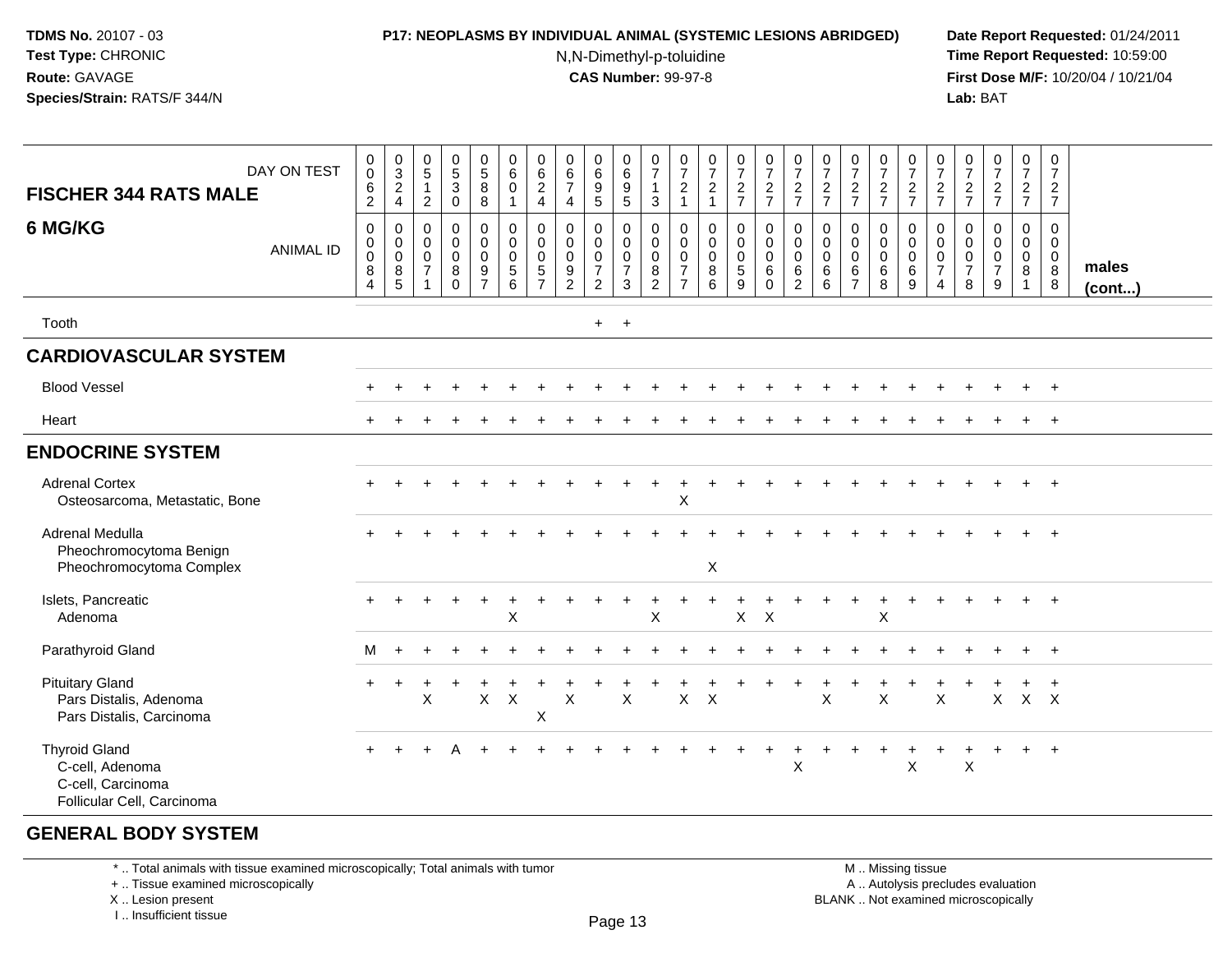### **P17: NEOPLASMS BY INDIVIDUAL ANIMAL (SYSTEMIC LESIONS ABRIDGED) Date Report Requested:** 01/24/2011

N,N-Dimethyl-p-toluidine

 **Time Report Requested:** 10:59:00 **First Dose M/F:** 10/20/04 / 10/21/04<br>**Lab:** BAT **Lab:** BAT

| DAY ON TEST<br><b>FISCHER 344 RATS MALE</b>                                          | $\pmb{0}$<br>$\pmb{0}$<br>$\,6$<br>$\overline{2}$                         | $\pmb{0}$<br>$\mathbf{3}$<br>$\frac{2}{4}$                                     | 0<br>$\sqrt{5}$<br>$\mathbf 1$<br>$\overline{2}$ | $\begin{array}{c} 0 \\ 5 \end{array}$<br>$\sqrt{3}$<br>$\mathbf 0$ | $\pmb{0}$<br>$\sqrt{5}$<br>$\, 8$<br>$\bf8$               | $\mathbf 0$<br>$\,6\,$<br>$\mathbf 0$<br>$\mathbf{1}$ | $\pmb{0}$<br>$\,6\,$<br>$\boldsymbol{2}$<br>$\overline{4}$  | 0<br>6<br>$\overline{7}$<br>$\overline{4}$ | $\pmb{0}$<br>$\,6\,$<br>$\boldsymbol{9}$<br>$\sqrt{5}$                      | $\pmb{0}$<br>$\,6\,$<br>$\frac{9}{5}$                                 | $\,0\,$<br>$\overline{7}$<br>$\mathbf{1}$<br>$\mathbf{3}$           | 0<br>$\overline{7}$<br>$\overline{c}$<br>$\mathbf{1}$             | 0<br>$\overline{7}$<br>$\boldsymbol{2}$<br>$\mathbf{1}$ | $\frac{0}{7}$<br>$\frac{2}{7}$               | $\pmb{0}$<br>$\overline{7}$<br>$\frac{2}{7}$ | $\pmb{0}$<br>$\overline{7}$<br>$\frac{2}{7}$                     | $\pmb{0}$<br>$\overline{7}$<br>$\boldsymbol{2}$<br>$\overline{7}$ | 0<br>$\overline{7}$<br>$\frac{2}{7}$                                  | 0<br>$\overline{7}$<br>$\frac{2}{7}$                           | $\pmb{0}$<br>$\boldsymbol{7}$<br>$\frac{2}{7}$ | $\,0\,$<br>$\overline{7}$<br>$\frac{2}{7}$                        | 0<br>$\overline{7}$<br>$\sqrt{2}$<br>$\overline{7}$ | $\pmb{0}$<br>$\overline{7}$<br>$\frac{2}{7}$                                 | $\pmb{0}$<br>$\overline{7}$<br>$\frac{2}{7}$ | $\pmb{0}$<br>$\overline{7}$<br>$\frac{2}{7}$                    |                       |
|--------------------------------------------------------------------------------------|---------------------------------------------------------------------------|--------------------------------------------------------------------------------|--------------------------------------------------|--------------------------------------------------------------------|-----------------------------------------------------------|-------------------------------------------------------|-------------------------------------------------------------|--------------------------------------------|-----------------------------------------------------------------------------|-----------------------------------------------------------------------|---------------------------------------------------------------------|-------------------------------------------------------------------|---------------------------------------------------------|----------------------------------------------|----------------------------------------------|------------------------------------------------------------------|-------------------------------------------------------------------|-----------------------------------------------------------------------|----------------------------------------------------------------|------------------------------------------------|-------------------------------------------------------------------|-----------------------------------------------------|------------------------------------------------------------------------------|----------------------------------------------|-----------------------------------------------------------------|-----------------------|
| 6 MG/KG<br>ANIMAL ID                                                                 | $\pmb{0}$<br>$\boldsymbol{0}$<br>$\mathbf 0$<br>$\bf 8$<br>$\overline{4}$ | $\mathbf 0$<br>$\mathbf 0$<br>$\mathsf{O}\xspace$<br>$\bf 8$<br>$\overline{5}$ | 0<br>$\mathbf 0$<br>0<br>$\overline{7}$          | $\pmb{0}$<br>$\mathbf 0$<br>$\pmb{0}$<br>$\bf 8$<br>$\overline{0}$ | 0<br>0<br>$\pmb{0}$<br>$\boldsymbol{9}$<br>$\overline{7}$ | $\mathbf 0$<br>$\mathbf 0$<br>$\pmb{0}$<br>5<br>6     | $\pmb{0}$<br>0<br>$\pmb{0}$<br>$\sqrt{5}$<br>$\overline{7}$ | 0<br>0<br>$\mathbf 0$<br>$\frac{9}{2}$     | $\mathbf 0$<br>$\mathbf 0$<br>$\pmb{0}$<br>$\overline{7}$<br>$\overline{2}$ | 0<br>$\boldsymbol{0}$<br>$\mathbf 0$<br>$\overline{7}$<br>$\mathsf 3$ | 0<br>$\mathbf 0$<br>$\mathsf{O}\xspace$<br>$\, 8$<br>$\overline{2}$ | 0<br>$\mathbf 0$<br>$\pmb{0}$<br>$\overline{7}$<br>$\overline{7}$ | 0<br>$\mathbf 0$<br>$\pmb{0}$<br>$\bf 8$<br>6           | $\pmb{0}$<br>0<br>$\pmb{0}$<br>$\frac{5}{9}$ | 0<br>0<br>$\mathbf 0$<br>6<br>$\mathbf 0$    | $\mathbf 0$<br>$\mathbf 0$<br>$\mathbf 0$<br>6<br>$\overline{2}$ | 0<br>$\mathbf 0$<br>$\pmb{0}$<br>$\,6\,$<br>$\,6$                 | $\mathbf 0$<br>$\mathbf 0$<br>$\boldsymbol{0}$<br>6<br>$\overline{7}$ | 0<br>$\mathbf 0$<br>$\pmb{0}$<br>$6^{\circ}$<br>$\overline{8}$ | 0<br>0<br>$\pmb{0}$<br>$\frac{6}{9}$           | 0<br>$\mathbf 0$<br>$\pmb{0}$<br>$\overline{7}$<br>$\overline{4}$ | 0<br>$\mathbf 0$<br>0<br>$\overline{7}$<br>8        | $\mathbf 0$<br>$\Omega$<br>$\mathbf 0$<br>$\overline{7}$<br>$\boldsymbol{9}$ | 0<br>$\mathbf 0$<br>$\mathbf 0$<br>8<br>1    | $\mathbf 0$<br>$\mathbf 0$<br>$\mathbf 0$<br>$\bf 8$<br>$\bf 8$ | males<br>$($ cont $)$ |
| <b>NONE</b>                                                                          |                                                                           |                                                                                |                                                  |                                                                    |                                                           |                                                       |                                                             |                                            |                                                                             |                                                                       |                                                                     |                                                                   |                                                         |                                              |                                              |                                                                  |                                                                   |                                                                       |                                                                |                                                |                                                                   |                                                     |                                                                              |                                              |                                                                 |                       |
| <b>GENITAL SYSTEM</b>                                                                |                                                                           |                                                                                |                                                  |                                                                    |                                                           |                                                       |                                                             |                                            |                                                                             |                                                                       |                                                                     |                                                                   |                                                         |                                              |                                              |                                                                  |                                                                   |                                                                       |                                                                |                                                |                                                                   |                                                     |                                                                              |                                              |                                                                 |                       |
| <b>Coagulating Gland</b>                                                             |                                                                           |                                                                                |                                                  |                                                                    |                                                           |                                                       |                                                             |                                            |                                                                             |                                                                       | $+$                                                                 | $+$                                                               |                                                         |                                              |                                              |                                                                  |                                                                   |                                                                       |                                                                |                                                |                                                                   |                                                     |                                                                              |                                              |                                                                 |                       |
| Epididymis                                                                           |                                                                           |                                                                                |                                                  |                                                                    |                                                           |                                                       |                                                             |                                            |                                                                             |                                                                       |                                                                     |                                                                   |                                                         |                                              |                                              |                                                                  |                                                                   |                                                                       |                                                                |                                                |                                                                   |                                                     |                                                                              |                                              | $\ddot{}$                                                       |                       |
| <b>Preputial Gland</b><br>Adenoma                                                    |                                                                           |                                                                                |                                                  |                                                                    |                                                           |                                                       |                                                             |                                            |                                                                             |                                                                       |                                                                     |                                                                   |                                                         |                                              |                                              |                                                                  |                                                                   |                                                                       |                                                                |                                                |                                                                   |                                                     |                                                                              |                                              | $\ddot{}$                                                       |                       |
| Prostate                                                                             |                                                                           |                                                                                |                                                  |                                                                    |                                                           |                                                       |                                                             |                                            |                                                                             |                                                                       |                                                                     |                                                                   |                                                         |                                              |                                              |                                                                  |                                                                   |                                                                       |                                                                |                                                |                                                                   |                                                     |                                                                              |                                              | $+$                                                             |                       |
| Seminal Vesicle                                                                      |                                                                           |                                                                                |                                                  |                                                                    |                                                           |                                                       |                                                             |                                            |                                                                             |                                                                       |                                                                     |                                                                   |                                                         |                                              |                                              |                                                                  |                                                                   |                                                                       |                                                                |                                                |                                                                   |                                                     |                                                                              | $\div$                                       | $+$                                                             |                       |
| <b>Testes</b><br>Bilateral, Interstitial Cell, Adenoma<br>Interstitial Cell, Adenoma |                                                                           |                                                                                |                                                  |                                                                    |                                                           |                                                       |                                                             |                                            | X                                                                           | $\times$                                                              | $\boldsymbol{\mathsf{X}}$                                           |                                                                   | X                                                       | X                                            | X                                            | $\boldsymbol{\mathsf{X}}$                                        | $\mathsf X$                                                       | $\mathsf{X}$                                                          | $\mathsf{X}$                                                   | $\mathsf{X}$                                   | X                                                                 | $\times$                                            |                                                                              | $\ddot{}$                                    | $+$<br>X                                                        |                       |
| <b>HEMATOPOIETIC SYSTEM</b>                                                          |                                                                           |                                                                                |                                                  |                                                                    |                                                           |                                                       |                                                             |                                            |                                                                             |                                                                       |                                                                     |                                                                   |                                                         |                                              |                                              |                                                                  |                                                                   |                                                                       |                                                                |                                                |                                                                   |                                                     |                                                                              |                                              |                                                                 |                       |
| <b>Bone Marrow</b>                                                                   |                                                                           |                                                                                |                                                  |                                                                    |                                                           |                                                       |                                                             |                                            |                                                                             |                                                                       |                                                                     |                                                                   |                                                         |                                              |                                              |                                                                  |                                                                   |                                                                       | $\div$                                                         |                                                |                                                                   | $\div$                                              |                                                                              | $\ddot{}$                                    | $+$                                                             |                       |
| Lymph Node                                                                           |                                                                           |                                                                                |                                                  |                                                                    |                                                           | $\ddot{}$                                             |                                                             |                                            |                                                                             |                                                                       |                                                                     |                                                                   |                                                         |                                              |                                              |                                                                  |                                                                   |                                                                       |                                                                |                                                |                                                                   |                                                     | $\ddot{}$                                                                    |                                              |                                                                 |                       |
| Lymph Node, Mandibular                                                               | M                                                                         | M                                                                              | М                                                | M                                                                  | M                                                         | М                                                     | M                                                           | M                                          | м                                                                           | м                                                                     | M                                                                   | М                                                                 | M                                                       | M                                            | M                                            | м                                                                | М                                                                 | M                                                                     | M                                                              | M                                              | M                                                                 | м                                                   | M                                                                            | M M                                          |                                                                 |                       |
| Lymph Node, Mesenteric                                                               |                                                                           |                                                                                |                                                  |                                                                    |                                                           |                                                       |                                                             |                                            |                                                                             |                                                                       |                                                                     |                                                                   |                                                         |                                              |                                              |                                                                  |                                                                   |                                                                       |                                                                |                                                |                                                                   |                                                     |                                                                              | $\ddot{}$                                    | $+$                                                             |                       |
| Spleen<br>Hemangiosarcoma                                                            | $+$                                                                       | +<br>$\mathsf X$                                                               |                                                  |                                                                    |                                                           |                                                       |                                                             |                                            |                                                                             |                                                                       |                                                                     |                                                                   |                                                         |                                              |                                              |                                                                  |                                                                   |                                                                       |                                                                |                                                |                                                                   |                                                     |                                                                              |                                              | $\ddot{}$                                                       |                       |

\* .. Total animals with tissue examined microscopically; Total animals with tumor

+ .. Tissue examined microscopically

X .. Lesion present

I .. Insufficient tissue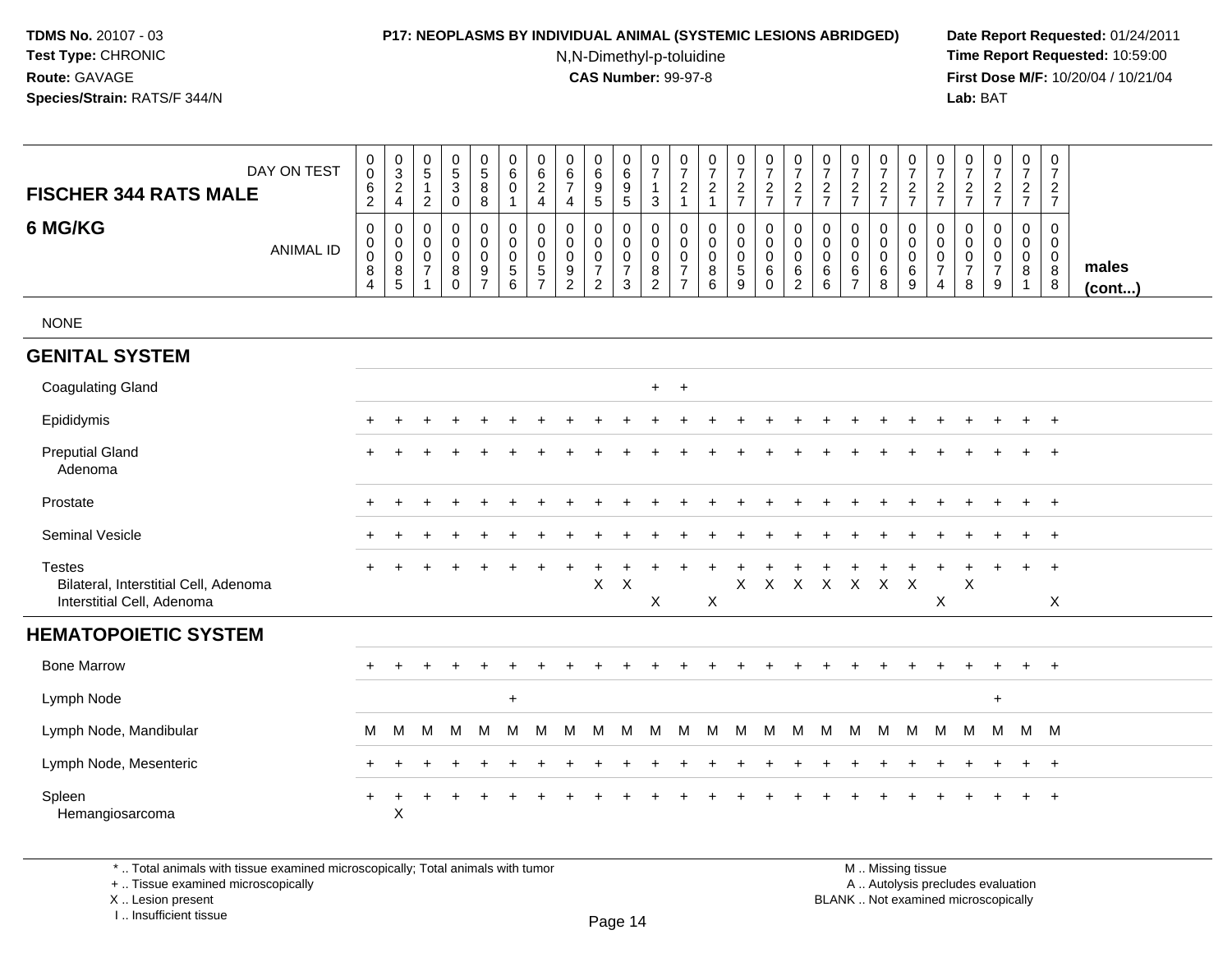## **P17: NEOPLASMS BY INDIVIDUAL ANIMAL (SYSTEMIC LESIONS ABRIDGED) Date Report Requested:** 01/24/2011

N,N-Dimethyl-p-toluidine

 **Time Report Requested:** 10:59:00 **First Dose M/F:** 10/20/04 / 10/21/04<br>**Lab:** BAT **Lab:** BAT

| DAY ON TEST<br><b>FISCHER 344 RATS MALE</b>                                                                                                                         | 0<br>$\mathbf 0$<br>6<br>$\overline{2}$ | $_{3}^{\rm 0}$<br>$_4^2$ | $\pmb{0}$<br>$\overline{5}$<br>$\mathbf{1}$<br>$\mathbf{2}$ | $\begin{array}{c} 0 \\ 5 \end{array}$<br>3<br>$\pmb{0}$    | $\begin{smallmatrix} 0\\5 \end{smallmatrix}$<br>8<br>8 | 0<br>$6\phantom{1}$<br>$\mathbf 0$<br>$\overline{1}$ | $\mathbf 0$<br>$\,6\,$<br>$\overline{c}$<br>4                          | $\pmb{0}$<br>$\,6\,$<br>$\overline{7}$<br>$\overline{4}$ | 0<br>$\overline{6}$<br>9<br>5                          | 0<br>6<br>9<br>$5\phantom{.0}$                         | $\begin{array}{c} 0 \\ 7 \end{array}$<br>1<br>$\mathbf{3}$ | $\begin{array}{c} 0 \\ 7 \end{array}$<br>$\overline{c}$<br>$\overline{1}$ | $\frac{0}{7}$<br>$\overline{c}$<br>$\overline{1}$ | $\frac{0}{7}$<br>$\frac{2}{7}$            | $\frac{0}{7}$<br>$\frac{2}{7}$                      | $\frac{0}{7}$<br>$\frac{2}{7}$                         | $\frac{0}{7}$<br>$\frac{2}{7}$         | $\frac{0}{7}$<br>$\frac{2}{7}$                | $\begin{array}{c} 0 \\ 7 \end{array}$<br>$\frac{2}{7}$ | $\frac{0}{7}$<br>$\frac{2}{7}$                   | 0<br>$\overline{7}$<br>$\overline{c}$<br>$\overline{7}$ | $\begin{array}{c} 0 \\ 7 \end{array}$<br>$\boldsymbol{2}$<br>$\overline{7}$ | $\frac{0}{7}$<br>$\frac{2}{7}$                      | $\begin{smallmatrix}0\\7\end{smallmatrix}$<br>$\frac{2}{7}$ | $\pmb{0}$<br>$\overline{7}$<br>$\overline{c}$<br>$\overline{7}$ |                       |
|---------------------------------------------------------------------------------------------------------------------------------------------------------------------|-----------------------------------------|--------------------------|-------------------------------------------------------------|------------------------------------------------------------|--------------------------------------------------------|------------------------------------------------------|------------------------------------------------------------------------|----------------------------------------------------------|--------------------------------------------------------|--------------------------------------------------------|------------------------------------------------------------|---------------------------------------------------------------------------|---------------------------------------------------|-------------------------------------------|-----------------------------------------------------|--------------------------------------------------------|----------------------------------------|-----------------------------------------------|--------------------------------------------------------|--------------------------------------------------|---------------------------------------------------------|-----------------------------------------------------------------------------|-----------------------------------------------------|-------------------------------------------------------------|-----------------------------------------------------------------|-----------------------|
| 6 MG/KG<br><b>ANIMAL ID</b>                                                                                                                                         | 0<br>$\mathbf 0$<br>0<br>8<br>4         | 0<br>0<br>0<br>8<br>5    | $\mathbf 0$<br>$\Omega$<br>$\mathbf 0$<br>7<br>1            | $\mathbf 0$<br>$\mathbf 0$<br>$\mathbf 0$<br>8<br>$\Omega$ | 0<br>$\mathbf 0$<br>$\mathbf 0$<br>9<br>$\overline{7}$ | $\mathbf 0$<br>$\mathbf 0$<br>$\mathbf 0$<br>5<br>6  | $\mathbf 0$<br>$\Omega$<br>$\mathbf 0$<br>$\sqrt{5}$<br>$\overline{7}$ | 0<br>$\Omega$<br>$\mathbf 0$<br>9<br>2                   | 0<br>$\Omega$<br>0<br>$\overline{7}$<br>$\overline{2}$ | 0<br>$\mathbf 0$<br>$\mathbf 0$<br>$\overline{7}$<br>3 | 0<br>$\mathbf 0$<br>$\mathbf 0$<br>8<br>$\overline{2}$     | 0<br>$\Omega$<br>$\mathbf 0$<br>$\overline{7}$<br>$\overline{7}$          | $\mathbf 0$<br>$\Omega$<br>$\mathbf 0$<br>8<br>6  | 0<br>0<br>$\mathbf 0$<br>$\,$ 5 $\,$<br>9 | 0<br>$\mathbf 0$<br>$\mathbf 0$<br>6<br>$\mathbf 0$ | 0<br>$\mathbf 0$<br>$\mathbf 0$<br>6<br>$\overline{2}$ | 0<br>$\Omega$<br>$\mathbf 0$<br>6<br>6 | $\Omega$<br>$\Omega$<br>$\mathbf 0$<br>6<br>7 | 0<br>$\mathbf 0$<br>$\mathbf 0$<br>6<br>8              | $\mathbf 0$<br>$\Omega$<br>$\mathbf 0$<br>6<br>9 | 0<br>$\Omega$<br>$\mathbf 0$<br>7<br>4                  | 0<br>$\Omega$<br>$\Omega$<br>7<br>8                                         | 0<br>$\Omega$<br>$\mathbf 0$<br>$\overline{7}$<br>9 | $\mathbf 0$<br>$\mathbf 0$<br>0<br>8<br>-1                  | $\mathbf 0$<br>$\mathbf 0$<br>0<br>$\,8\,$<br>8                 | males<br>$($ cont $)$ |
| Thymus                                                                                                                                                              | $\ddot{}$                               |                          |                                                             |                                                            |                                                        |                                                      |                                                                        |                                                          |                                                        |                                                        |                                                            |                                                                           |                                                   |                                           |                                                     |                                                        |                                        |                                               |                                                        |                                                  |                                                         |                                                                             | $\ddot{}$                                           | $+$                                                         | $+$                                                             |                       |
| <b>INTEGUMENTARY SYSTEM</b>                                                                                                                                         |                                         |                          |                                                             |                                                            |                                                        |                                                      |                                                                        |                                                          |                                                        |                                                        |                                                            |                                                                           |                                                   |                                           |                                                     |                                                        |                                        |                                               |                                                        |                                                  |                                                         |                                                                             |                                                     |                                                             |                                                                 |                       |
| <b>Mammary Gland</b><br>Carcinoma                                                                                                                                   |                                         |                          |                                                             |                                                            |                                                        |                                                      |                                                                        |                                                          |                                                        |                                                        |                                                            |                                                                           |                                                   | $\ddot{}$<br>X                            |                                                     |                                                        |                                        |                                               |                                                        |                                                  |                                                         |                                                                             |                                                     |                                                             | $\overline{+}$                                                  |                       |
| Skin<br><b>Basal Cell Carcinoma</b>                                                                                                                                 |                                         |                          |                                                             |                                                            |                                                        |                                                      |                                                                        |                                                          |                                                        |                                                        |                                                            |                                                                           |                                                   |                                           |                                                     |                                                        |                                        |                                               |                                                        |                                                  |                                                         |                                                                             |                                                     |                                                             |                                                                 |                       |
| Fibroma<br>Fibroma, Multiple                                                                                                                                        |                                         |                          |                                                             |                                                            |                                                        |                                                      |                                                                        |                                                          |                                                        |                                                        |                                                            |                                                                           |                                                   |                                           |                                                     |                                                        |                                        |                                               |                                                        |                                                  |                                                         |                                                                             |                                                     | X                                                           |                                                                 |                       |
| Keratoacanthoma<br>Lipoma<br>Sarcoma                                                                                                                                |                                         |                          |                                                             |                                                            |                                                        |                                                      |                                                                        |                                                          |                                                        | X                                                      |                                                            |                                                                           |                                                   |                                           |                                                     |                                                        |                                        |                                               |                                                        | $\times$                                         |                                                         |                                                                             |                                                     |                                                             |                                                                 |                       |
| <b>MUSCULOSKELETAL SYSTEM</b>                                                                                                                                       |                                         |                          |                                                             |                                                            |                                                        |                                                      |                                                                        |                                                          |                                                        |                                                        |                                                            |                                                                           |                                                   |                                           |                                                     |                                                        |                                        |                                               |                                                        |                                                  |                                                         |                                                                             |                                                     |                                                             |                                                                 |                       |
| Bone<br>Osteosarcoma                                                                                                                                                |                                         |                          |                                                             |                                                            |                                                        |                                                      |                                                                        |                                                          |                                                        |                                                        |                                                            | X                                                                         |                                                   |                                           |                                                     |                                                        |                                        |                                               |                                                        |                                                  |                                                         |                                                                             |                                                     |                                                             | $\ddot{}$                                                       |                       |
| <b>NERVOUS SYSTEM</b>                                                                                                                                               |                                         |                          |                                                             |                                                            |                                                        |                                                      |                                                                        |                                                          |                                                        |                                                        |                                                            |                                                                           |                                                   |                                           |                                                     |                                                        |                                        |                                               |                                                        |                                                  |                                                         |                                                                             |                                                     |                                                             |                                                                 |                       |
| <b>Brain</b><br>Carcinoma, Metastatic, Pituitary Gland                                                                                                              |                                         |                          |                                                             |                                                            |                                                        |                                                      | X                                                                      |                                                          |                                                        |                                                        |                                                            |                                                                           |                                                   |                                           |                                                     |                                                        |                                        |                                               |                                                        |                                                  |                                                         |                                                                             |                                                     |                                                             |                                                                 |                       |
| Spinal Cord<br>Osteosarcoma, Metastatic, Bone                                                                                                                       |                                         |                          |                                                             |                                                            |                                                        |                                                      |                                                                        |                                                          |                                                        |                                                        |                                                            | $\ddot{}$<br>X                                                            |                                                   |                                           |                                                     |                                                        |                                        |                                               |                                                        |                                                  |                                                         |                                                                             |                                                     |                                                             |                                                                 |                       |
| <b>RESPIRATORY SYSTEM</b>                                                                                                                                           |                                         |                          |                                                             |                                                            |                                                        |                                                      |                                                                        |                                                          |                                                        |                                                        |                                                            |                                                                           |                                                   |                                           |                                                     |                                                        |                                        |                                               |                                                        |                                                  |                                                         |                                                                             |                                                     |                                                             |                                                                 |                       |
| Lung<br>Alveolar/Bronchiolar Adenoma                                                                                                                                |                                         |                          |                                                             |                                                            |                                                        |                                                      |                                                                        |                                                          |                                                        |                                                        |                                                            |                                                                           |                                                   |                                           |                                                     |                                                        |                                        |                                               |                                                        |                                                  |                                                         |                                                                             |                                                     | $\ddot{}$                                                   | $+$<br>X                                                        |                       |
| *  Total animals with tissue examined microscopically; Total animals with tumor<br>+  Tissue examined microscopically<br>X  Lesion present<br>I Insufficient tissue |                                         |                          |                                                             |                                                            |                                                        |                                                      |                                                                        |                                                          |                                                        | $D_{200}$ 15                                           |                                                            |                                                                           |                                                   |                                           |                                                     |                                                        |                                        |                                               |                                                        | M  Missing tissue                                |                                                         | A  Autolysis precludes evaluation<br>BLANK  Not examined microscopically    |                                                     |                                                             |                                                                 |                       |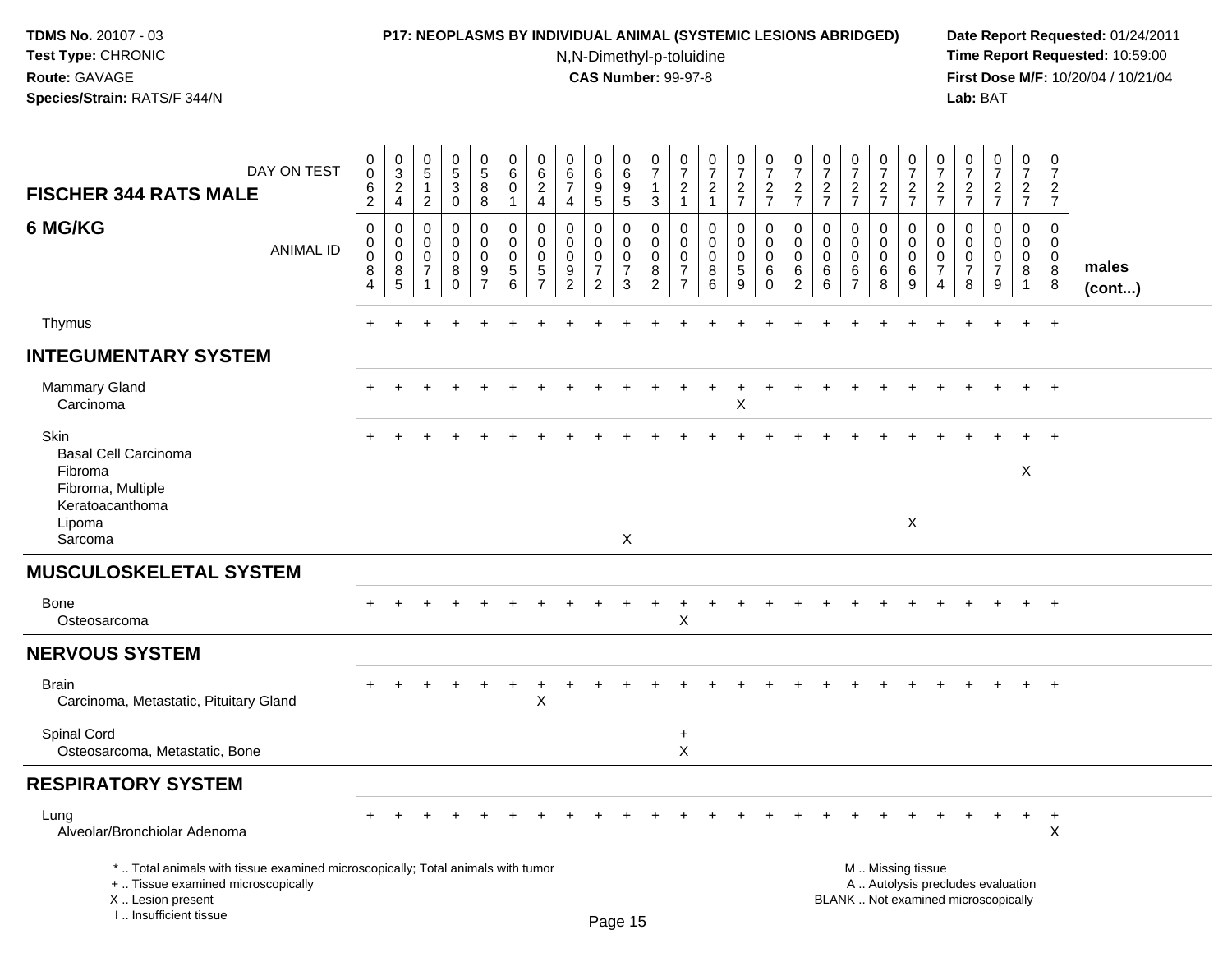### **P17: NEOPLASMS BY INDIVIDUAL ANIMAL (SYSTEMIC LESIONS ABRIDGED) Date Report Requested:** 01/24/2011

N,N-Dimethyl-p-toluidine

 **Time Report Requested:** 10:59:00 **First Dose M/F:** 10/20/04 / 10/21/04<br>**Lab:** BAT **Lab:** BAT

| DAY ON TEST<br><b>FISCHER 344 RATS MALE</b>                      | $\mathbf 0$<br>$\,0\,$<br>$\,6\,$<br>$\sqrt{2}$           | $\begin{array}{c} 0 \\ 3 \\ 2 \end{array}$<br>$\overline{\mathbf{4}}$ | $\pmb{0}$<br>$\sqrt{5}$<br>$\mathbf{1}$<br>$\boldsymbol{2}$ | $\begin{array}{c} 0 \\ 5 \end{array}$<br>$\mathbf{3}$<br>$\pmb{0}$ | $\begin{array}{c} 0 \\ 5 \\ 8 \end{array}$<br>8                | $\begin{array}{c} 0 \\ 6 \end{array}$<br>$\pmb{0}$                                | $062$<br>4                                                  | $\begin{array}{c} 0 \\ 6 \\ 7 \end{array}$<br>$\overline{\mathbf{4}}$       | $\begin{array}{c} 0 \\ 6 \end{array}$<br>9<br>5                             | 0<br>9<br>5                                             | $\frac{0}{7}$<br>$\mathbf{1}$<br>$\mathbf{3}$                | 0<br>$\boldsymbol{7}$<br>$\frac{2}{1}$          | $\frac{0}{7}$<br>$\frac{2}{1}$                        | $\begin{smallmatrix}0\\7\end{smallmatrix}$<br>$\frac{2}{7}$            | $\frac{0}{7}$<br>$\frac{2}{7}$                               | $\frac{0}{7}$<br>$\frac{2}{7}$                                               | $\frac{0}{7}$<br>$\frac{2}{7}$                  | $\begin{array}{c} 0 \\ 7 \end{array}$<br>$\frac{2}{7}$                  | $\frac{0}{7}$<br>$\frac{2}{7}$                                  | $\frac{0}{7}$<br>$\frac{2}{7}$                                  | 0<br>$\overline{7}$<br>$\frac{2}{7}$       | $\frac{0}{7}$<br>$\frac{2}{7}$     | $\frac{0}{7}$<br>$\frac{2}{7}$                            | 0<br>$\boldsymbol{7}$<br>$\frac{2}{7}$  | $\mathbf 0$<br>$\overline{7}$<br>$\frac{2}{7}$                |                 |
|------------------------------------------------------------------|-----------------------------------------------------------|-----------------------------------------------------------------------|-------------------------------------------------------------|--------------------------------------------------------------------|----------------------------------------------------------------|-----------------------------------------------------------------------------------|-------------------------------------------------------------|-----------------------------------------------------------------------------|-----------------------------------------------------------------------------|---------------------------------------------------------|--------------------------------------------------------------|-------------------------------------------------|-------------------------------------------------------|------------------------------------------------------------------------|--------------------------------------------------------------|------------------------------------------------------------------------------|-------------------------------------------------|-------------------------------------------------------------------------|-----------------------------------------------------------------|-----------------------------------------------------------------|--------------------------------------------|------------------------------------|-----------------------------------------------------------|-----------------------------------------|---------------------------------------------------------------|-----------------|
| 6 MG/KG<br><b>ANIMAL ID</b>                                      | 0<br>$\pmb{0}$<br>$\mathbf 0$<br>$\, 8$<br>$\overline{4}$ | 0<br>$\pmb{0}$<br>$\pmb{0}$<br>$\bf 8$<br>5                           | 0<br>$\boldsymbol{0}$<br>$\mathbf 0$<br>$\overline{7}$      | 0<br>$\mathbf 0$<br>0<br>8<br>$\Omega$                             | $\pmb{0}$<br>$\mathsf{O}\xspace$<br>$\pmb{0}$<br>$\frac{9}{7}$ | $\pmb{0}$<br>$\ddot{\mathbf{0}}$<br>$\pmb{0}$<br>$\overline{5}$<br>$6\phantom{1}$ | 0<br>$\pmb{0}$<br>$\pmb{0}$<br>$\sqrt{5}$<br>$\overline{7}$ | $\pmb{0}$<br>$\mathbf 0$<br>$\pmb{0}$<br>$\boldsymbol{9}$<br>$\overline{2}$ | 0<br>$\mathsf{O}\xspace$<br>$\mathbf 0$<br>$\overline{7}$<br>$\overline{2}$ | 0<br>$\overline{0}$ <sub>0</sub><br>$\overline{7}$<br>3 | 0<br>$\mathbf 0$<br>$\mathbf 0$<br>$\bf 8$<br>$\overline{2}$ | 0<br>0<br>0<br>$\overline{7}$<br>$\overline{7}$ | 0<br>$\begin{bmatrix} 0 \\ 0 \\ 8 \end{bmatrix}$<br>6 | 0<br>$\ddot{\mathbf{0}}$<br>$\pmb{0}$<br>$\mathbf 5$<br>$\overline{9}$ | 0<br>$\mathsf 0$<br>$\mathsf{O}\xspace$<br>$\,6$<br>$\Omega$ | 0<br>$\mathsf{O}\xspace$<br>$\mathsf{O}\xspace$<br>$\,6\,$<br>$\overline{2}$ | 0<br>$\mathbf 0$<br>$\mathsf 0$<br>$\,6\,$<br>6 | 0<br>$\mathsf{O}\xspace$<br>$\overline{0}$<br>$\,6\,$<br>$\overline{7}$ | 0<br>$\ddot{\mathbf{0}}$<br>$\ddot{\mathbf{0}}$<br>$\,6\,$<br>8 | 0<br>$\mathsf{O}\xspace$<br>$\ddot{\mathbf{0}}$<br>$\,6\,$<br>9 | 0<br>0<br>$\pmb{0}$<br>$\overline{7}$<br>4 | 0<br>0<br>0<br>$\overline{7}$<br>8 | 0<br>$\boldsymbol{0}$<br>$\pmb{0}$<br>$\overline{7}$<br>9 | 0<br>$\overline{0}$<br>$\mathbf 0$<br>8 | $\mathbf 0$<br>$\mathbf 0$<br>$\overline{0}$<br>$\frac{8}{8}$ | males<br>(cont) |
| Osteosarcoma, Metastatic, Bone                                   |                                                           |                                                                       |                                                             |                                                                    |                                                                |                                                                                   |                                                             |                                                                             |                                                                             |                                                         |                                                              | X                                               |                                                       |                                                                        |                                                              |                                                                              |                                                 |                                                                         |                                                                 |                                                                 |                                            |                                    |                                                           |                                         |                                                               |                 |
| Nose<br>Transitional Epithelium, Adenoma                         |                                                           |                                                                       |                                                             |                                                                    |                                                                |                                                                                   |                                                             |                                                                             |                                                                             |                                                         | X                                                            |                                                 |                                                       |                                                                        |                                                              |                                                                              |                                                 |                                                                         |                                                                 |                                                                 |                                            | X                                  | ÷                                                         | $+$                                     | $+$                                                           |                 |
| Trachea                                                          | $\div$                                                    |                                                                       |                                                             |                                                                    |                                                                |                                                                                   |                                                             |                                                                             |                                                                             |                                                         |                                                              |                                                 |                                                       |                                                                        |                                                              |                                                                              |                                                 |                                                                         |                                                                 |                                                                 |                                            |                                    |                                                           | $\ddot{}$                               | $+$                                                           |                 |
| <b>SPECIAL SENSES SYSTEM</b>                                     |                                                           |                                                                       |                                                             |                                                                    |                                                                |                                                                                   |                                                             |                                                                             |                                                                             |                                                         |                                                              |                                                 |                                                       |                                                                        |                                                              |                                                                              |                                                 |                                                                         |                                                                 |                                                                 |                                            |                                    |                                                           |                                         |                                                               |                 |
| Eye                                                              |                                                           |                                                                       |                                                             |                                                                    |                                                                |                                                                                   |                                                             |                                                                             |                                                                             |                                                         |                                                              |                                                 |                                                       |                                                                        |                                                              |                                                                              |                                                 |                                                                         |                                                                 |                                                                 |                                            |                                    |                                                           |                                         | $+$                                                           |                 |
| <b>Harderian Gland</b>                                           |                                                           |                                                                       |                                                             |                                                                    |                                                                |                                                                                   |                                                             |                                                                             |                                                                             |                                                         |                                                              |                                                 |                                                       |                                                                        |                                                              |                                                                              |                                                 |                                                                         |                                                                 |                                                                 |                                            |                                    |                                                           |                                         | $+$                                                           |                 |
| Zymbal's Gland                                                   | $+$                                                       |                                                                       |                                                             |                                                                    |                                                                |                                                                                   |                                                             |                                                                             |                                                                             |                                                         |                                                              |                                                 |                                                       |                                                                        |                                                              |                                                                              |                                                 |                                                                         |                                                                 |                                                                 |                                            |                                    |                                                           | $\ddot{}$                               | $+$                                                           |                 |
| <b>URINARY SYSTEM</b>                                            |                                                           |                                                                       |                                                             |                                                                    |                                                                |                                                                                   |                                                             |                                                                             |                                                                             |                                                         |                                                              |                                                 |                                                       |                                                                        |                                                              |                                                                              |                                                 |                                                                         |                                                                 |                                                                 |                                            |                                    |                                                           |                                         |                                                               |                 |
| Kidney<br>Oncocytoma Benign                                      |                                                           |                                                                       |                                                             |                                                                    |                                                                |                                                                                   |                                                             |                                                                             |                                                                             |                                                         |                                                              |                                                 |                                                       |                                                                        |                                                              |                                                                              |                                                 |                                                                         |                                                                 |                                                                 |                                            |                                    |                                                           |                                         | $+$                                                           |                 |
| <b>Urinary Bladder</b>                                           |                                                           |                                                                       |                                                             |                                                                    |                                                                |                                                                                   |                                                             |                                                                             |                                                                             |                                                         |                                                              |                                                 |                                                       |                                                                        |                                                              |                                                                              |                                                 |                                                                         |                                                                 |                                                                 |                                            |                                    |                                                           | $+$                                     | $+$                                                           |                 |
| <b>SYSTEMIC LESIONS</b>                                          |                                                           |                                                                       |                                                             |                                                                    |                                                                |                                                                                   |                                                             |                                                                             |                                                                             |                                                         |                                                              |                                                 |                                                       |                                                                        |                                                              |                                                                              |                                                 |                                                                         |                                                                 |                                                                 |                                            |                                    |                                                           |                                         |                                                               |                 |
| Multiple Organ<br>Leukemia Mononuclear<br>Mesothelioma Malignant |                                                           |                                                                       |                                                             |                                                                    |                                                                | $\ddot{}$                                                                         | $\mathsf X$                                                 |                                                                             |                                                                             |                                                         |                                                              |                                                 |                                                       |                                                                        |                                                              |                                                                              |                                                 |                                                                         |                                                                 |                                                                 |                                            |                                    |                                                           |                                         | $+$                                                           |                 |

\* .. Total animals with tissue examined microscopically; Total animals with tumor

+ .. Tissue examined microscopically

X .. Lesion present

I .. Insufficient tissue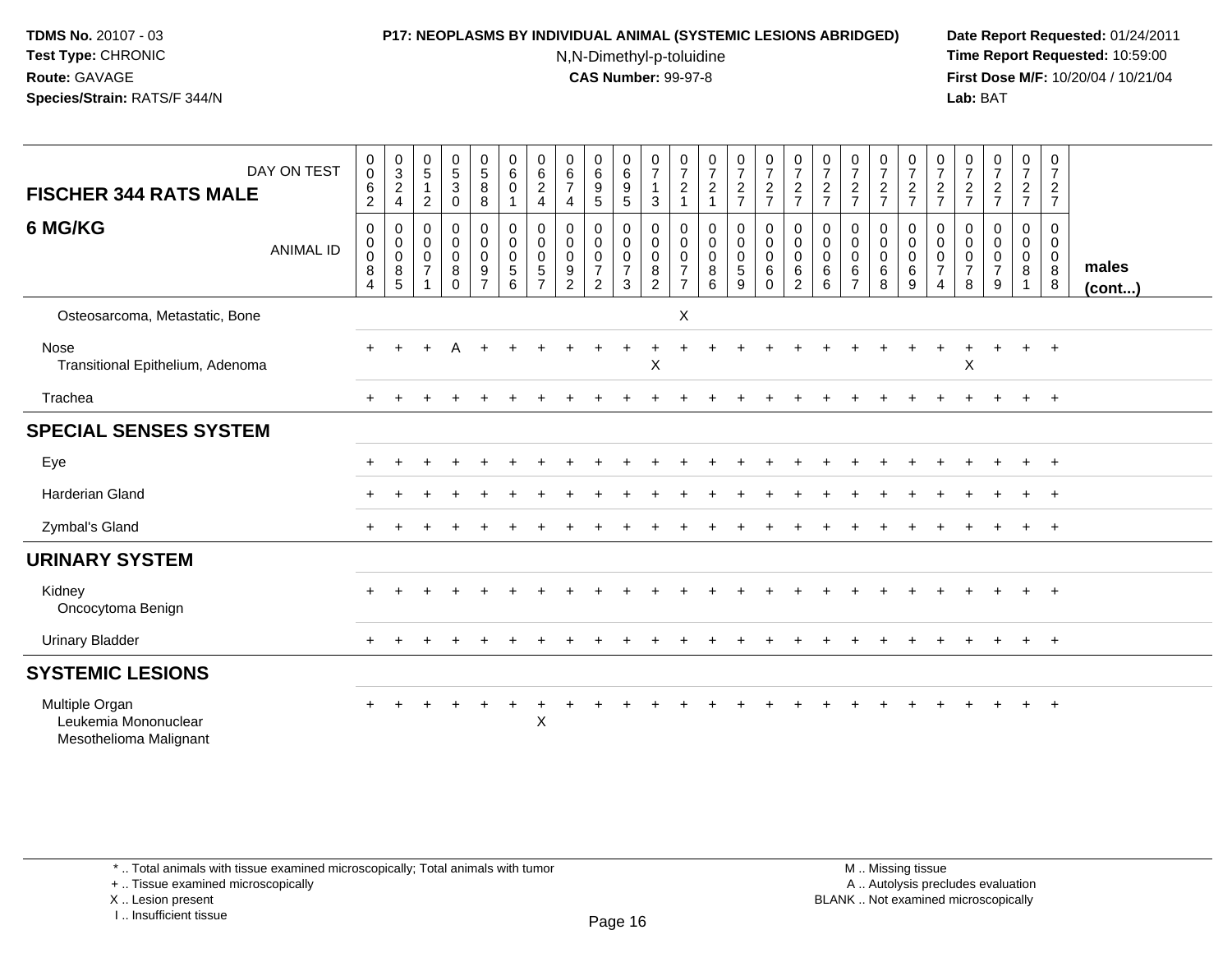# **P17: NEOPLASMS BY INDIVIDUAL ANIMAL (SYSTEMIC LESIONS ABRIDGED) Date Report Requested:** 01/24/2011

N,N-Dimethyl-p-toluidine

 **Time Report Requested:** 10:59:00 **First Dose M/F:** 10/20/04 / 10/21/04<br>**Lab:** BAT **Lab:** BAT

| <b>FISCHER 344 RATS MALE</b>         | DAY ON TEST      | $\frac{0}{7}$<br>$\frac{2}{7}$                                   | $\frac{0}{7}$<br>$\frac{2}{7}$        | $\frac{0}{7}$<br>$\frac{2}{7}$                 | $\begin{array}{c} 0 \\ 7 \end{array}$<br>$_{\rm 8}^2$  | $\begin{array}{c} 0 \\ 7 \end{array}$<br>$\frac{2}{8}$ | $\begin{array}{c} 0 \\ 7 \end{array}$<br>$\overline{c}$<br>$\,8\,$ | $\frac{0}{7}$<br>$\overline{c}$<br>8 | 0<br>$\overline{7}$<br>$\overline{2}$<br>$\bf 8$       | $\frac{0}{7}$<br>$\boldsymbol{2}$<br>$\,8\,$         | $\frac{0}{7}$<br>$_{\rm 8}^2$                                    | $\begin{array}{c} 0 \\ 7 \end{array}$<br>$\overline{c}$<br>8    | $\frac{0}{7}$<br>$\overline{c}$<br>8 | $\frac{0}{7}$<br>$\overline{a}$<br>8      | $\frac{0}{7}$<br>$\overline{a}$<br>8 | $\begin{array}{c} 0 \\ 7 \end{array}$<br>$\frac{2}{8}$ | $\frac{0}{7}$<br>$\overline{c}$<br>8                                   | $\frac{0}{7}$<br>$\overline{c}$<br>8 | $\frac{0}{7}$<br>$\overline{a}$<br>9     | $\frac{0}{7}$<br>$\overline{c}$<br>9 | $\frac{0}{7}$<br>$\frac{2}{9}$                                           | $\boldsymbol{0}$<br>$\boldsymbol{7}$<br>$\frac{2}{9}$ | $\pmb{0}$<br>$\overline{7}$<br>$\overline{c}$<br>9 | $\begin{smallmatrix} 0\\7 \end{smallmatrix}$<br>$\overline{c}$<br>9 | $\frac{0}{7}$<br>$\overline{c}$<br>$9\,$                       | $\begin{array}{c} 0 \\ 7 \end{array}$<br>$\overline{c}$<br>9 |                   |
|--------------------------------------|------------------|------------------------------------------------------------------|---------------------------------------|------------------------------------------------|--------------------------------------------------------|--------------------------------------------------------|--------------------------------------------------------------------|--------------------------------------|--------------------------------------------------------|------------------------------------------------------|------------------------------------------------------------------|-----------------------------------------------------------------|--------------------------------------|-------------------------------------------|--------------------------------------|--------------------------------------------------------|------------------------------------------------------------------------|--------------------------------------|------------------------------------------|--------------------------------------|--------------------------------------------------------------------------|-------------------------------------------------------|----------------------------------------------------|---------------------------------------------------------------------|----------------------------------------------------------------|--------------------------------------------------------------|-------------------|
| 6 MG/KG                              | <b>ANIMAL ID</b> | $\mathbf 0$<br>$\mathbf 0$<br>$\pmb{0}$<br>8<br>$\boldsymbol{9}$ | 0<br>$\pmb{0}$<br>$\pmb{0}$<br>9<br>6 | 0<br>$\mathbf 0$<br>$\boldsymbol{0}$<br>9<br>9 | $\mathbf 0$<br>$\pmb{0}$<br>$\pmb{0}$<br>$\frac{5}{3}$ | 0<br>0<br>$\mathbf 0$<br>$\,$ 5 $\,$<br>$\overline{4}$ | 0<br>$\pmb{0}$<br>$\mathbf 0$<br>$\,6$<br>1                        | 0<br>0<br>0<br>6<br>$\mathbf{3}$     | $\mathbf 0$<br>0<br>0<br>$\overline{7}$<br>$\mathbf 0$ | 0<br>$\mathbf 0$<br>$\pmb{0}$<br>$\overline{7}$<br>5 | 0<br>$\boldsymbol{0}$<br>$\boldsymbol{0}$<br>$\overline{7}$<br>6 | 0<br>$\mathsf 0$<br>$\boldsymbol{0}$<br>$\,8\,$<br>$\mathbf{3}$ | 0<br>0<br>0<br>8<br>$\overline{7}$   | 0<br>$\mathbf 0$<br>0<br>9<br>$\mathbf 0$ | 0<br>$\pmb{0}$<br>$\pmb{0}$<br>9     | 0<br>$\mathbf 0$<br>$\mathbf 0$<br>$\frac{9}{3}$       | 0<br>$\mathbf 0$<br>$\pmb{0}$<br>$\begin{array}{c} 9 \\ 5 \end{array}$ | 0<br>$\mathbf 0$<br>0<br>$\mathbf 0$ | 0<br>$\mathbf 0$<br>0<br>$\sqrt{5}$<br>1 | 0<br>0<br>$\pmb{0}$<br>$\frac{5}{2}$ | 0<br>$\mathbf 0$<br>$\mathbf 0$<br>$\begin{array}{c} 5 \\ 5 \end{array}$ | 0<br>$\mathbf 0$<br>$\mathbf 0$<br>$\sqrt{5}$<br>8    | 0<br>$\mathbf 0$<br>0<br>6<br>$\overline{4}$       | $\mathbf 0$<br>$\mathbf 0$<br>0<br>6<br>5                           | 0<br>$\mathsf 0$<br>$\mathsf{O}\xspace$<br>9<br>$\overline{4}$ | 0<br>0<br>$\mathbf 0$<br>9<br>8                              | * TOTALS          |
| <b>ALIMENTARY SYSTEM</b>             |                  |                                                                  |                                       |                                                |                                                        |                                                        |                                                                    |                                      |                                                        |                                                      |                                                                  |                                                                 |                                      |                                           |                                      |                                                        |                                                                        |                                      |                                          |                                      |                                                                          |                                                       |                                                    |                                                                     |                                                                |                                                              |                   |
| Esophagus                            |                  |                                                                  |                                       |                                                |                                                        |                                                        |                                                                    |                                      |                                                        |                                                      |                                                                  |                                                                 |                                      |                                           |                                      |                                                        |                                                                        |                                      |                                          |                                      |                                                                          |                                                       |                                                    |                                                                     | $\div$                                                         | $\ddot{}$                                                    | 50                |
| Intestine Large, Cecum               |                  |                                                                  |                                       |                                                |                                                        |                                                        |                                                                    |                                      |                                                        |                                                      |                                                                  |                                                                 |                                      |                                           |                                      |                                                        |                                                                        |                                      |                                          |                                      |                                                                          |                                                       |                                                    |                                                                     | $\div$                                                         | $\ddot{}$                                                    | 50                |
| Intestine Large, Colon               |                  |                                                                  |                                       |                                                |                                                        |                                                        |                                                                    |                                      |                                                        |                                                      |                                                                  |                                                                 |                                      |                                           |                                      |                                                        |                                                                        |                                      |                                          |                                      |                                                                          |                                                       |                                                    |                                                                     |                                                                | $\ddot{}$                                                    | 50                |
| Intestine Large, Rectum<br>Carcinoma |                  |                                                                  |                                       |                                                |                                                        |                                                        |                                                                    |                                      |                                                        | $\mathsf{X}$                                         |                                                                  |                                                                 |                                      |                                           |                                      |                                                        |                                                                        |                                      |                                          |                                      |                                                                          |                                                       |                                                    |                                                                     |                                                                |                                                              | 50<br>$\mathbf 1$ |
| Intestine Small, Duodenum            |                  |                                                                  |                                       |                                                |                                                        |                                                        |                                                                    |                                      |                                                        |                                                      |                                                                  |                                                                 |                                      |                                           |                                      |                                                        |                                                                        |                                      |                                          |                                      |                                                                          |                                                       |                                                    |                                                                     |                                                                | $\ddot{}$                                                    | 50                |
| Intestine Small, Ileum               |                  |                                                                  |                                       |                                                |                                                        |                                                        |                                                                    |                                      |                                                        |                                                      |                                                                  |                                                                 |                                      |                                           |                                      |                                                        |                                                                        |                                      |                                          |                                      |                                                                          |                                                       |                                                    |                                                                     |                                                                | $\ddot{}$                                                    | 50                |
| Intestine Small, Jejunum             |                  |                                                                  |                                       |                                                |                                                        |                                                        |                                                                    |                                      |                                                        |                                                      |                                                                  |                                                                 |                                      |                                           |                                      |                                                        |                                                                        |                                      |                                          |                                      |                                                                          |                                                       |                                                    |                                                                     |                                                                | $\ddot{}$                                                    | 50                |
| Liver                                |                  |                                                                  |                                       |                                                |                                                        |                                                        |                                                                    |                                      |                                                        |                                                      |                                                                  |                                                                 |                                      |                                           |                                      |                                                        |                                                                        |                                      |                                          |                                      |                                                                          |                                                       |                                                    |                                                                     |                                                                |                                                              | 50                |
| Mesentery                            |                  |                                                                  |                                       |                                                |                                                        |                                                        |                                                                    |                                      |                                                        |                                                      |                                                                  |                                                                 |                                      |                                           |                                      |                                                        |                                                                        |                                      | $\ddot{}$                                |                                      |                                                                          |                                                       |                                                    | $\ddot{}$                                                           |                                                                |                                                              | $5\phantom{.0}$   |
| Pancreas                             |                  |                                                                  |                                       |                                                |                                                        |                                                        |                                                                    |                                      |                                                        |                                                      |                                                                  |                                                                 |                                      |                                           |                                      |                                                        |                                                                        |                                      |                                          |                                      |                                                                          |                                                       |                                                    |                                                                     | $\div$                                                         | $^{+}$                                                       | 50                |
| Salivary Glands                      |                  |                                                                  |                                       |                                                |                                                        |                                                        |                                                                    |                                      |                                                        |                                                      |                                                                  |                                                                 |                                      |                                           |                                      |                                                        |                                                                        |                                      |                                          |                                      |                                                                          |                                                       |                                                    |                                                                     |                                                                | $\ddot{}$                                                    | 50                |
| Stomach, Forestomach                 |                  |                                                                  |                                       |                                                |                                                        |                                                        |                                                                    |                                      |                                                        |                                                      |                                                                  |                                                                 |                                      |                                           |                                      |                                                        |                                                                        |                                      |                                          |                                      |                                                                          |                                                       |                                                    |                                                                     |                                                                | $\ddot{}$                                                    | 50                |
| Stomach, Glandular                   |                  |                                                                  |                                       |                                                |                                                        |                                                        |                                                                    |                                      |                                                        |                                                      |                                                                  |                                                                 |                                      |                                           |                                      |                                                        |                                                                        |                                      |                                          |                                      |                                                                          |                                                       |                                                    |                                                                     |                                                                |                                                              | 50                |
| Tongue<br>Squamous Cell Papilloma    |                  |                                                                  |                                       |                                                |                                                        |                                                        |                                                                    |                                      |                                                        |                                                      |                                                                  |                                                                 |                                      |                                           |                                      |                                                        | $\ddot{}$<br>$\mathsf X$                                               |                                      |                                          |                                      |                                                                          |                                                       |                                                    |                                                                     |                                                                |                                                              | 1<br>1            |

\* .. Total animals with tissue examined microscopically; Total animals with tumor

+ .. Tissue examined microscopically

X .. Lesion present

I .. Insufficient tissue

M .. Missing tissue y the contract of the contract of the contract of the contract of the contract of  $\mathsf A$  . Autolysis precludes evaluation

Lesion present BLANK .. Not examined microscopically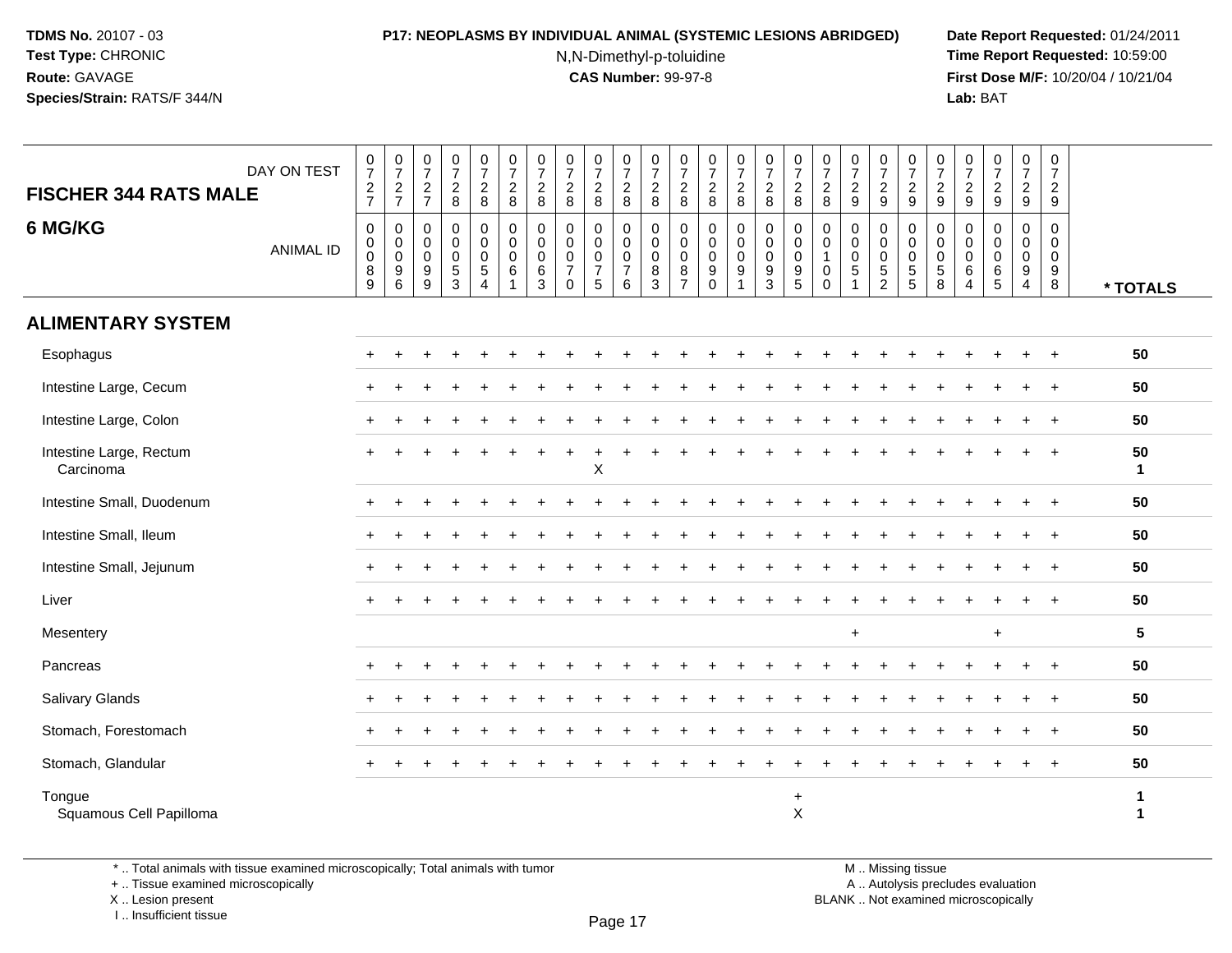### **P17: NEOPLASMS BY INDIVIDUAL ANIMAL (SYSTEMIC LESIONS ABRIDGED) Date Report Requested:** 01/24/2011

N,N-Dimethyl-p-toluidine

 **Time Report Requested:** 10:59:00 **First Dose M/F:** 10/20/04 / 10/21/04<br>**Lab:** BAT **Lab:** BAT

| DAY ON TEST<br><b>FISCHER 344 RATS MALE</b>                                                | $\frac{0}{7}$<br>$\frac{2}{7}$                               | $\frac{0}{7}$<br>$\sqrt{2}$<br>$\overline{7}$                    | $\frac{0}{7}$<br>$\overline{c}$<br>$\overline{7}$        | $\frac{0}{7}$<br>$\overline{a}$<br>8                  | $\begin{matrix} 0 \\ 7 \\ 2 \end{matrix}$<br>8                           | $\frac{0}{7}$<br>$\sqrt{2}$<br>$\,8\,$                           | $\frac{0}{7}$<br>$\sqrt{2}$<br>8 | $\frac{0}{7}$<br>$\overline{2}$<br>8                                         | $\frac{0}{7}$<br>$\overline{a}$<br>8         | $\begin{array}{c} 0 \\ 7 \\ 2 \end{array}$<br>8        | $\frac{0}{7}$<br>$\sqrt{2}$<br>8                                     | $\frac{0}{7}$<br>$\overline{c}$<br>8                           | $\frac{0}{7}$<br>$\sqrt{2}$<br>8                                | $\frac{0}{7}$<br>$\overline{2}$<br>8                                | $\begin{array}{c} 0 \\ 7 \\ 2 \end{array}$<br>8   | $\begin{array}{c} 0 \\ 7 \\ 2 \end{array}$<br>8                             | $\frac{0}{7}$<br>$\sqrt{2}$<br>8                                            | $\frac{0}{7}$<br>$\sqrt{2}$<br>9                           | $\frac{0}{7}$<br>$\overline{2}$<br>$\boldsymbol{9}$    | $\begin{matrix} 0 \\ 7 \\ 2 \end{matrix}$<br>$\boldsymbol{9}$    | $\frac{0}{7}$<br>$\sqrt{2}$<br>9                                 | $\frac{0}{7}$<br>$\sqrt{2}$<br>9   | $\frac{0}{7}$<br>$\sqrt{2}$<br>$9\,$                                   | $\frac{0}{7}$<br>$\sqrt{2}$<br>9                                                   | 0<br>$\overline{7}$<br>$\overline{2}$<br>9 |                                          |
|--------------------------------------------------------------------------------------------|--------------------------------------------------------------|------------------------------------------------------------------|----------------------------------------------------------|-------------------------------------------------------|--------------------------------------------------------------------------|------------------------------------------------------------------|----------------------------------|------------------------------------------------------------------------------|----------------------------------------------|--------------------------------------------------------|----------------------------------------------------------------------|----------------------------------------------------------------|-----------------------------------------------------------------|---------------------------------------------------------------------|---------------------------------------------------|-----------------------------------------------------------------------------|-----------------------------------------------------------------------------|------------------------------------------------------------|--------------------------------------------------------|------------------------------------------------------------------|------------------------------------------------------------------|------------------------------------|------------------------------------------------------------------------|------------------------------------------------------------------------------------|--------------------------------------------|------------------------------------------|
| 6 MG/KG<br><b>ANIMAL ID</b>                                                                | $\mathbf 0$<br>$\boldsymbol{0}$<br>$\pmb{0}$<br>$\bf 8$<br>9 | $\mathbf 0$<br>$\pmb{0}$<br>$\mathbf 0$<br>$\boldsymbol{9}$<br>6 | 0<br>$\mathbf 0$<br>$\mathbf 0$<br>$\boldsymbol{9}$<br>9 | 0<br>$\boldsymbol{0}$<br>$\mathbf 0$<br>$\frac{5}{3}$ | $\pmb{0}$<br>$\mathbf 0$<br>$\mathbf 0$<br>$\,$ 5 $\,$<br>$\overline{4}$ | $\pmb{0}$<br>$\pmb{0}$<br>$\pmb{0}$<br>$\,6\,$<br>$\overline{1}$ | 0<br>$\mathbf 0$<br>0<br>6<br>3  | $\mathbf 0$<br>$\boldsymbol{0}$<br>$\mathbf 0$<br>$\overline{7}$<br>$\Omega$ | 0<br>$\mathbf 0$<br>0<br>$\overline{7}$<br>5 | 0<br>$\mathsf 0$<br>$\mathsf 0$<br>$\overline{7}$<br>6 | $\mathbf 0$<br>$\pmb{0}$<br>$\mathbf 0$<br>$\bf 8$<br>$\overline{3}$ | $\mathbf 0$<br>$\pmb{0}$<br>$\mathbf 0$<br>8<br>$\overline{7}$ | $\pmb{0}$<br>$\mathbf 0$<br>$\mathbf 0$<br>$9\,$<br>$\mathbf 0$ | 0<br>$\mathsf{O}\xspace$<br>$\mathsf{O}\xspace$<br>$\boldsymbol{9}$ | 0<br>$\overline{0}$<br>$\pmb{0}$<br>$\frac{9}{3}$ | $\mathbf 0$<br>$\pmb{0}$<br>$\pmb{0}$<br>$\boldsymbol{9}$<br>$\overline{5}$ | $\mathbf 0$<br>$\mathbf 0$<br>$\overline{1}$<br>$\mathbf 0$<br>$\mathbf{0}$ | $\pmb{0}$<br>$\mathbf 0$<br>$\mathbf 0$<br>$\sqrt{5}$<br>1 | 0<br>$\mathbf 0$<br>$\mathbf 0$<br>5<br>$\overline{2}$ | $_{\rm 0}^{\rm 0}$<br>$\begin{array}{c} 0 \\ 5 \\ 5 \end{array}$ | $\mathbf 0$<br>$\pmb{0}$<br>$\pmb{0}$<br>$5\,$<br>$\overline{8}$ | 0<br>0<br>0<br>6<br>$\overline{4}$ | $\mathbf 0$<br>$\mathbf 0$<br>$\mathbf 0$<br>$\,6\,$<br>$\overline{5}$ | $\mathbf 0$<br>$\pmb{0}$<br>$\boldsymbol{0}$<br>$\boldsymbol{9}$<br>$\overline{4}$ | 0<br>$\mathbf 0$<br>$\mathbf 0$<br>9<br>8  | * TOTALS                                 |
| Tooth                                                                                      |                                                              |                                                                  |                                                          |                                                       |                                                                          |                                                                  |                                  |                                                                              |                                              |                                                        |                                                                      |                                                                |                                                                 |                                                                     |                                                   |                                                                             |                                                                             |                                                            |                                                        |                                                                  |                                                                  |                                    |                                                                        |                                                                                    |                                            | $\mathbf{2}$                             |
| <b>CARDIOVASCULAR SYSTEM</b>                                                               |                                                              |                                                                  |                                                          |                                                       |                                                                          |                                                                  |                                  |                                                                              |                                              |                                                        |                                                                      |                                                                |                                                                 |                                                                     |                                                   |                                                                             |                                                                             |                                                            |                                                        |                                                                  |                                                                  |                                    |                                                                        |                                                                                    |                                            |                                          |
| <b>Blood Vessel</b>                                                                        |                                                              |                                                                  |                                                          |                                                       |                                                                          |                                                                  |                                  |                                                                              |                                              |                                                        |                                                                      |                                                                |                                                                 |                                                                     |                                                   |                                                                             |                                                                             |                                                            |                                                        |                                                                  |                                                                  |                                    |                                                                        |                                                                                    |                                            | 50                                       |
| Heart                                                                                      |                                                              |                                                                  |                                                          |                                                       |                                                                          |                                                                  |                                  |                                                                              |                                              |                                                        |                                                                      |                                                                |                                                                 |                                                                     |                                                   |                                                                             |                                                                             |                                                            |                                                        |                                                                  |                                                                  |                                    |                                                                        |                                                                                    |                                            | 50                                       |
| <b>ENDOCRINE SYSTEM</b>                                                                    |                                                              |                                                                  |                                                          |                                                       |                                                                          |                                                                  |                                  |                                                                              |                                              |                                                        |                                                                      |                                                                |                                                                 |                                                                     |                                                   |                                                                             |                                                                             |                                                            |                                                        |                                                                  |                                                                  |                                    |                                                                        |                                                                                    |                                            |                                          |
| <b>Adrenal Cortex</b><br>Osteosarcoma, Metastatic, Bone                                    |                                                              |                                                                  |                                                          |                                                       |                                                                          |                                                                  |                                  |                                                                              |                                              |                                                        |                                                                      |                                                                |                                                                 |                                                                     |                                                   |                                                                             |                                                                             |                                                            |                                                        |                                                                  |                                                                  |                                    |                                                                        |                                                                                    |                                            | 50<br>$\mathbf{1}$                       |
| Adrenal Medulla<br>Pheochromocytoma Benign<br>Pheochromocytoma Complex                     |                                                              |                                                                  |                                                          |                                                       |                                                                          |                                                                  |                                  |                                                                              |                                              |                                                        |                                                                      |                                                                |                                                                 |                                                                     |                                                   | X                                                                           |                                                                             |                                                            | X                                                      |                                                                  |                                                                  |                                    |                                                                        |                                                                                    |                                            | 50<br>$\boldsymbol{2}$<br>$\mathbf{1}$   |
| Islets, Pancreatic<br>Adenoma                                                              |                                                              |                                                                  |                                                          |                                                       | X                                                                        |                                                                  |                                  |                                                                              |                                              |                                                        |                                                                      |                                                                |                                                                 |                                                                     |                                                   |                                                                             |                                                                             |                                                            |                                                        |                                                                  |                                                                  |                                    |                                                                        |                                                                                    |                                            | 50<br>6                                  |
| Parathyroid Gland                                                                          |                                                              |                                                                  |                                                          |                                                       |                                                                          |                                                                  |                                  |                                                                              |                                              |                                                        |                                                                      |                                                                |                                                                 |                                                                     |                                                   |                                                                             |                                                                             |                                                            |                                                        |                                                                  |                                                                  |                                    |                                                                        |                                                                                    |                                            | 49                                       |
| <b>Pituitary Gland</b><br>Pars Distalis, Adenoma<br>Pars Distalis, Carcinoma               | X                                                            | $\pmb{\times}$                                                   |                                                          |                                                       | $\pmb{\times}$                                                           |                                                                  | Χ                                |                                                                              |                                              | X                                                      | $\mathsf{X}^-$                                                       |                                                                | $X$ $X$                                                         | $X$ $X$                                                             |                                                   |                                                                             |                                                                             |                                                            |                                                        | $\mathsf X$                                                      | $\boldsymbol{\mathsf{X}}$                                        |                                    |                                                                        | $\mathsf{X}$                                                                       | $\mathsf{X}$                               | 50<br>27<br>$\mathbf{1}$                 |
| <b>Thyroid Gland</b><br>C-cell, Adenoma<br>C-cell, Carcinoma<br>Follicular Cell, Carcinoma | $\ddot{}$                                                    | $\pmb{\times}$                                                   |                                                          |                                                       |                                                                          |                                                                  |                                  |                                                                              |                                              |                                                        | X                                                                    |                                                                |                                                                 | Χ                                                                   |                                                   |                                                                             | X                                                                           | X                                                          |                                                        |                                                                  | X                                                                |                                    |                                                                        | X                                                                                  |                                            | 49<br>7<br>$\mathbf 1$<br>$\overline{2}$ |

### **GENERAL BODY SYSTEM**

\* .. Total animals with tissue examined microscopically; Total animals with tumor

+ .. Tissue examined microscopically

X .. Lesion present

I .. Insufficient tissue

M .. Missing tissue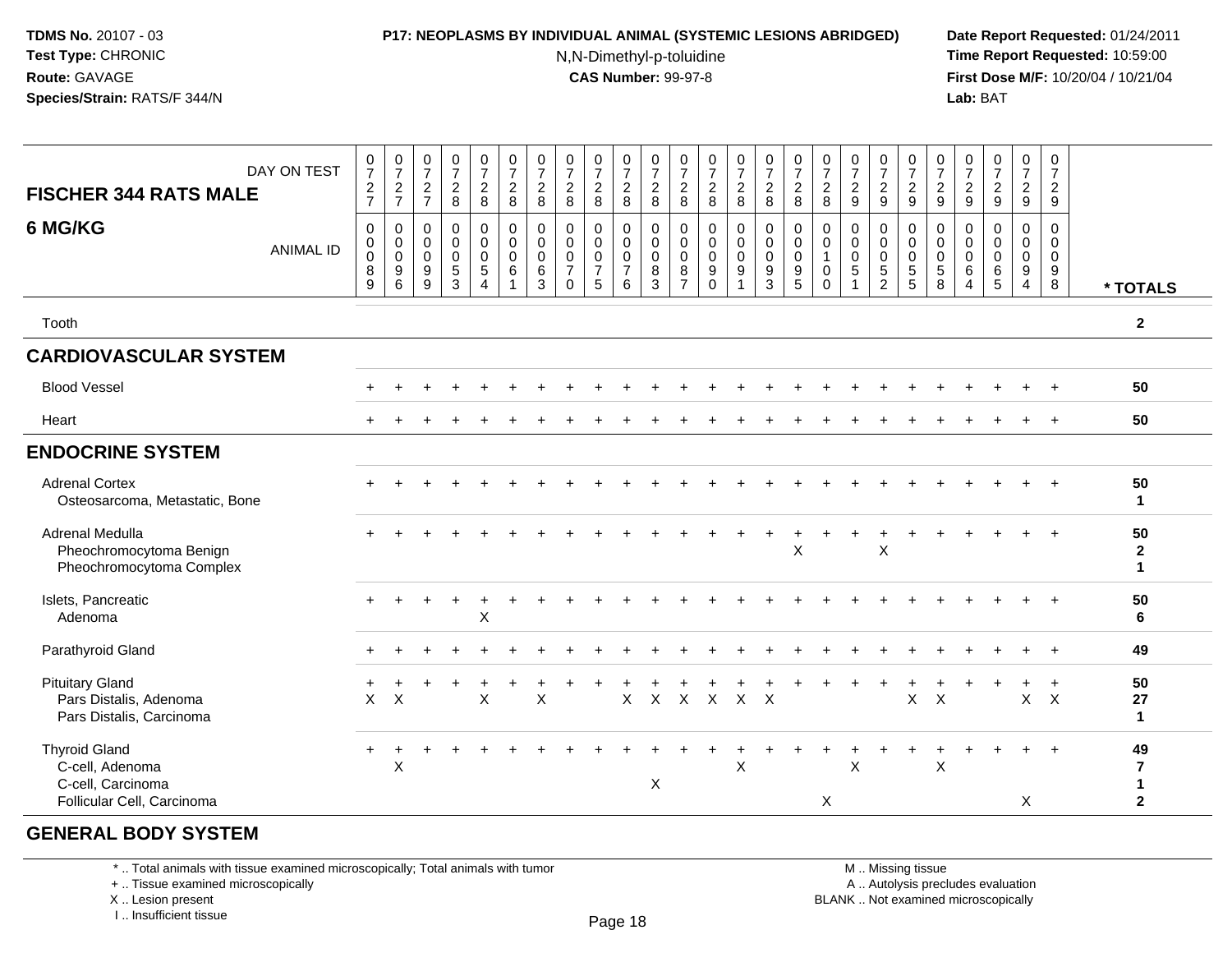### **P17: NEOPLASMS BY INDIVIDUAL ANIMAL (SYSTEMIC LESIONS ABRIDGED) Date Report Requested:** 01/24/2011

N,N-Dimethyl-p-toluidine

 **Time Report Requested:** 10:59:00 **First Dose M/F:** 10/20/04 / 10/21/04<br>**Lab:** BAT **Lab:** BAT

| DAY ON TEST<br><b>FISCHER 344 RATS MALE</b>                                          | $\frac{0}{7}$<br>$\frac{2}{7}$                           | $\begin{array}{c} 0 \\ 7 \end{array}$<br>$\frac{2}{7}$ | $\frac{0}{7}$<br>$\sqrt{2}$<br>$\overline{7}$ | $\frac{0}{7}$<br>$\frac{2}{8}$                              | $\begin{array}{c} 0 \\ 7 \end{array}$<br>$\frac{2}{8}$                  | $\begin{array}{c} 0 \\ 7 \end{array}$<br>$\overline{2}$<br>$\overline{8}$ | $\frac{0}{7}$<br>$\overline{c}$<br>8      | $\frac{0}{7}$<br>$\boldsymbol{2}$<br>8                         | $\frac{0}{7}$<br>$\overline{2}$<br>8       | $\begin{array}{c} 0 \\ 7 \end{array}$<br>$_{\rm 8}^2$ | $\frac{0}{7}$<br>$\frac{2}{8}$                                         | $\pmb{0}$<br>$\overline{7}$<br>$\frac{2}{8}$                     | $\frac{0}{7}$<br>$_{\rm 8}^2$                               | $\frac{0}{7}$<br>$\overline{a}$<br>$\overline{8}$     | $\begin{array}{c} 0 \\ 7 \end{array}$<br>$\frac{2}{8}$                 | $\frac{0}{7}$<br>$\sqrt{2}$<br>$\overline{8}$                        | 0<br>$\overline{7}$<br>$\overline{2}$<br>8           | $\frac{0}{7}$<br>$\overline{2}$<br>9               | $\frac{0}{7}$<br>$\overline{a}$<br>9             | $\begin{array}{c} 0 \\ 7 \end{array}$<br>$\frac{2}{9}$  | $\frac{0}{7}$<br>$\frac{2}{9}$         | 0<br>$\overline{7}$<br>$\frac{2}{9}$ | $\begin{array}{c} 0 \\ 7 \end{array}$<br>$\overline{2}$<br>$\overline{9}$ | $\frac{0}{7}$<br>$\frac{2}{9}$               | $\begin{array}{c} 0 \\ 7 \end{array}$<br>$\overline{2}$<br>9       |                    |
|--------------------------------------------------------------------------------------|----------------------------------------------------------|--------------------------------------------------------|-----------------------------------------------|-------------------------------------------------------------|-------------------------------------------------------------------------|---------------------------------------------------------------------------|-------------------------------------------|----------------------------------------------------------------|--------------------------------------------|-------------------------------------------------------|------------------------------------------------------------------------|------------------------------------------------------------------|-------------------------------------------------------------|-------------------------------------------------------|------------------------------------------------------------------------|----------------------------------------------------------------------|------------------------------------------------------|----------------------------------------------------|--------------------------------------------------|---------------------------------------------------------|----------------------------------------|--------------------------------------|---------------------------------------------------------------------------|----------------------------------------------|--------------------------------------------------------------------|--------------------|
| 6 MG/KG<br><b>ANIMAL ID</b>                                                          | $\pmb{0}$<br>$\pmb{0}$<br>$\overline{0}$<br>$\bf 8$<br>9 | 0<br>0<br>$\mathsf{O}\xspace$<br>9<br>6                | 0<br>0<br>$\mathbf 0$<br>9<br>9               | $\pmb{0}$<br>0<br>$\mathbf 0$<br>$\sqrt{5}$<br>$\mathbf{3}$ | $\mathbf 0$<br>$\mathbf 0$<br>$\pmb{0}$<br>$\sqrt{5}$<br>$\overline{4}$ | $\mathsf 0$<br>$\mathbf 0$<br>$\mathbf 0$<br>6<br>$\mathbf{1}$            | 0<br>$\mathbf 0$<br>$\mathbf 0$<br>6<br>3 | 0<br>$\mathbf 0$<br>$\pmb{0}$<br>$\overline{7}$<br>$\mathbf 0$ | 0<br>0<br>$\pmb{0}$<br>$\overline{7}$<br>5 | 0<br>0<br>$\mathbf 0$<br>$\overline{7}$<br>6          | $\mathbf 0$<br>$\mathsf{O}\xspace$<br>$\mathbf 0$<br>8<br>$\mathbf{3}$ | $\mathbf 0$<br>$\mathbf 0$<br>$\mathbf 0$<br>8<br>$\overline{7}$ | $\pmb{0}$<br>$\mathbf 0$<br>$\mathbf 0$<br>9<br>$\mathbf 0$ | 0<br>0<br>$\boldsymbol{0}$<br>$9\,$<br>$\overline{ }$ | $\mathbf 0$<br>$\mathbf 0$<br>$\mathsf{O}\xspace$<br>9<br>$\mathbf{3}$ | $\mathbf 0$<br>$\mathbf 0$<br>$\ddot{\mathbf{0}}$<br>9<br>$\sqrt{5}$ | $\mathbf 0$<br>0<br>$\mathbf{1}$<br>0<br>$\mathbf 0$ | 0<br>$\mathbf 0$<br>$\mathbf 0$<br>$\sqrt{5}$<br>1 | 0<br>0<br>$\mathbf 0$<br>$5\,$<br>$\overline{2}$ | $\pmb{0}$<br>$\pmb{0}$<br>$\mathbf 0$<br>$\overline{5}$ | 0<br>0<br>$\pmb{0}$<br>$\sqrt{5}$<br>8 | 0<br>0<br>0<br>6<br>$\overline{4}$   | $\mathbf 0$<br>$\mathbf 0$<br>$\mathbf 0$<br>$\,6$<br>$\sqrt{5}$          | 0<br>0<br>$\mathbf 0$<br>9<br>$\overline{4}$ | $\mathbf 0$<br>$\mathbf 0$<br>$\mathsf 0$<br>$\boldsymbol{9}$<br>8 | * TOTALS           |
| <b>NONE</b>                                                                          |                                                          |                                                        |                                               |                                                             |                                                                         |                                                                           |                                           |                                                                |                                            |                                                       |                                                                        |                                                                  |                                                             |                                                       |                                                                        |                                                                      |                                                      |                                                    |                                                  |                                                         |                                        |                                      |                                                                           |                                              |                                                                    |                    |
| <b>GENITAL SYSTEM</b>                                                                |                                                          |                                                        |                                               |                                                             |                                                                         |                                                                           |                                           |                                                                |                                            |                                                       |                                                                        |                                                                  |                                                             |                                                       |                                                                        |                                                                      |                                                      |                                                    |                                                  |                                                         |                                        |                                      |                                                                           |                                              |                                                                    |                    |
| <b>Coagulating Gland</b>                                                             |                                                          |                                                        |                                               |                                                             |                                                                         |                                                                           |                                           |                                                                |                                            |                                                       |                                                                        |                                                                  |                                                             |                                                       |                                                                        |                                                                      |                                                      |                                                    |                                                  |                                                         |                                        |                                      |                                                                           |                                              |                                                                    | $\mathbf{2}$       |
| Epididymis                                                                           |                                                          |                                                        |                                               |                                                             |                                                                         |                                                                           |                                           |                                                                |                                            |                                                       |                                                                        |                                                                  |                                                             |                                                       |                                                                        |                                                                      |                                                      |                                                    |                                                  |                                                         |                                        |                                      |                                                                           |                                              |                                                                    | 50                 |
| <b>Preputial Gland</b><br>Adenoma                                                    |                                                          |                                                        |                                               |                                                             |                                                                         |                                                                           |                                           |                                                                |                                            |                                                       |                                                                        |                                                                  |                                                             |                                                       |                                                                        |                                                                      |                                                      |                                                    |                                                  |                                                         |                                        |                                      | X                                                                         | $\ddot{}$                                    | $\ddot{}$                                                          | 50<br>$\mathbf{1}$ |
| Prostate                                                                             |                                                          |                                                        |                                               |                                                             |                                                                         |                                                                           |                                           |                                                                |                                            |                                                       |                                                                        |                                                                  |                                                             |                                                       |                                                                        |                                                                      |                                                      |                                                    |                                                  |                                                         |                                        |                                      |                                                                           |                                              |                                                                    | 50                 |
| <b>Seminal Vesicle</b>                                                               |                                                          |                                                        |                                               |                                                             |                                                                         |                                                                           |                                           |                                                                |                                            |                                                       |                                                                        |                                                                  |                                                             |                                                       |                                                                        |                                                                      |                                                      |                                                    |                                                  |                                                         |                                        |                                      |                                                                           | $\div$                                       | $\ddot{}$                                                          | 50                 |
| <b>Testes</b><br>Bilateral, Interstitial Cell, Adenoma<br>Interstitial Cell, Adenoma |                                                          | X                                                      | X                                             | X                                                           |                                                                         | X                                                                         | $\mathsf{X}$                              | $\times$                                                       | $\boldsymbol{\mathsf{X}}$                  | $\mathsf{X}$                                          | X                                                                      | $\mathsf{X}$                                                     | X                                                           | $\mathsf{X}$                                          | $\mathsf{X}$                                                           | $\mathsf{X}$                                                         | X                                                    | X X                                                |                                                  | X                                                       |                                        | X                                    | X                                                                         | X                                            | $\ddot{}$<br>$\boldsymbol{\mathsf{X}}$                             | 50<br>23<br>13     |
| <b>HEMATOPOIETIC SYSTEM</b>                                                          |                                                          |                                                        |                                               |                                                             |                                                                         |                                                                           |                                           |                                                                |                                            |                                                       |                                                                        |                                                                  |                                                             |                                                       |                                                                        |                                                                      |                                                      |                                                    |                                                  |                                                         |                                        |                                      |                                                                           |                                              |                                                                    |                    |
| <b>Bone Marrow</b>                                                                   |                                                          |                                                        |                                               |                                                             |                                                                         |                                                                           |                                           |                                                                |                                            |                                                       |                                                                        |                                                                  |                                                             |                                                       |                                                                        |                                                                      |                                                      |                                                    |                                                  |                                                         |                                        |                                      |                                                                           |                                              |                                                                    | 50                 |
| Lymph Node                                                                           |                                                          |                                                        |                                               |                                                             |                                                                         |                                                                           |                                           |                                                                |                                            |                                                       |                                                                        |                                                                  |                                                             |                                                       |                                                                        |                                                                      |                                                      |                                                    |                                                  |                                                         |                                        |                                      |                                                                           | $\ddot{}$                                    |                                                                    | $\mathbf{3}$       |
| Lymph Node, Mandibular                                                               | M                                                        | M                                                      | М                                             | M                                                           | M                                                                       | M                                                                         | M                                         | M                                                              | M                                          | M                                                     | м                                                                      | M                                                                | M                                                           | M                                                     | M                                                                      | м                                                                    | м                                                    | M                                                  | M                                                | M                                                       | М                                      | M                                    | M                                                                         | M M                                          |                                                                    | $\mathbf 0$        |
| Lymph Node, Mesenteric                                                               |                                                          |                                                        |                                               |                                                             |                                                                         |                                                                           |                                           |                                                                |                                            |                                                       |                                                                        |                                                                  |                                                             |                                                       |                                                                        |                                                                      |                                                      |                                                    |                                                  |                                                         |                                        |                                      |                                                                           |                                              | $\ddot{}$                                                          | 50                 |
| Spleen<br>Hemangiosarcoma                                                            |                                                          |                                                        |                                               |                                                             |                                                                         |                                                                           |                                           |                                                                |                                            |                                                       |                                                                        |                                                                  |                                                             |                                                       |                                                                        |                                                                      |                                                      |                                                    |                                                  |                                                         |                                        |                                      |                                                                           |                                              | $\pm$                                                              | 50<br>$\mathbf{1}$ |

\* .. Total animals with tissue examined microscopically; Total animals with tumor

+ .. Tissue examined microscopically

X .. Lesion present

I .. Insufficient tissue

M .. Missing tissue y the contract of the contract of the contract of the contract of the contract of  $\mathsf A$  . Autolysis precludes evaluation

Lesion present BLANK .. Not examined microscopically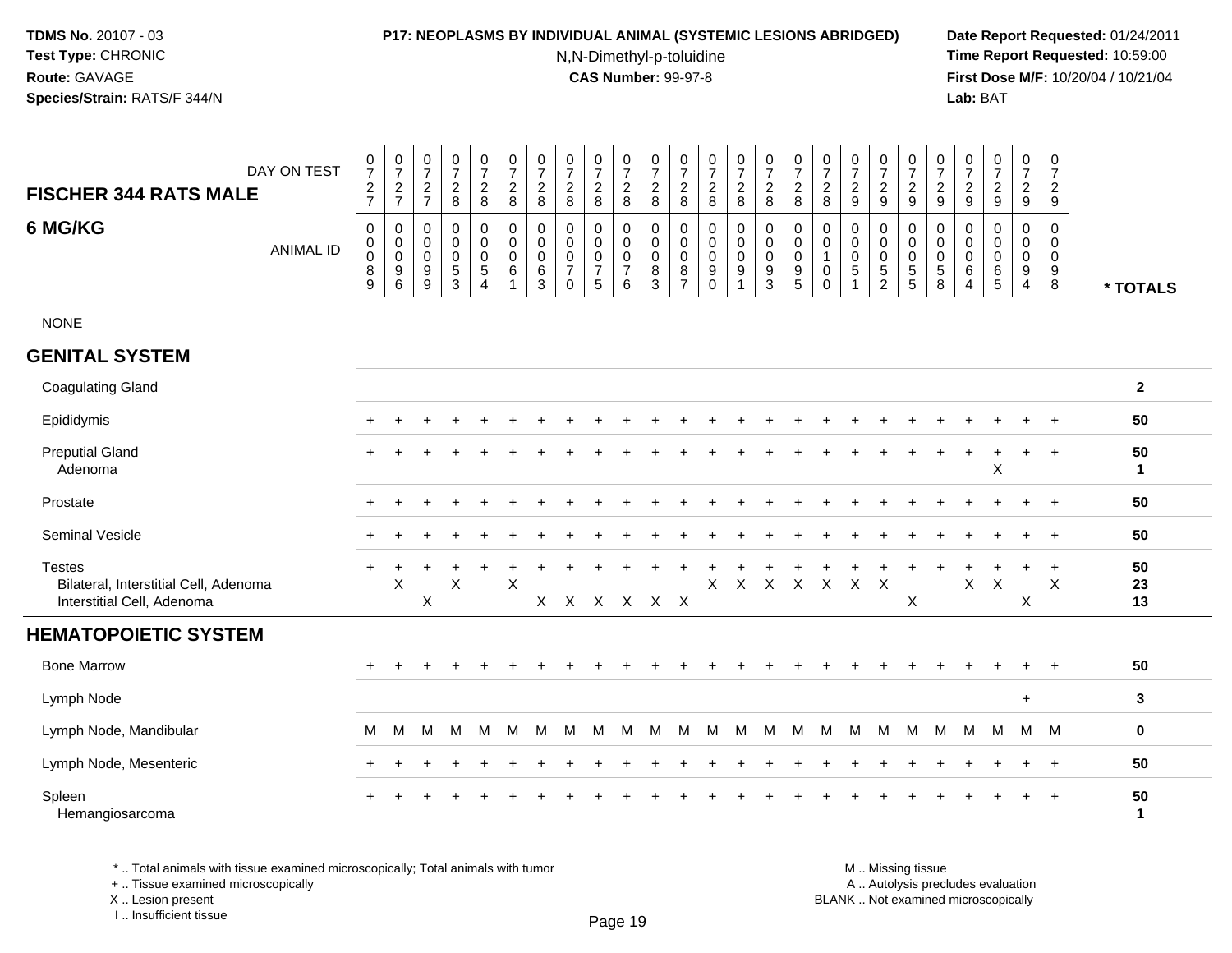### **P17: NEOPLASMS BY INDIVIDUAL ANIMAL (SYSTEMIC LESIONS ABRIDGED) Date Report Requested:** 01/24/2011

N,N-Dimethyl-p-toluidine

 **Time Report Requested:** 10:59:00 **First Dose M/F:** 10/20/04 / 10/21/04<br>**Lab:** BAT **Lab:** BAT

| DAY ON TEST<br><b>FISCHER 344 RATS MALE</b>                                                                                                                         | $\frac{0}{7}$<br>$\frac{2}{7}$         | $\begin{smallmatrix}0\\7\end{smallmatrix}$<br>$\frac{2}{7}$ | $\frac{0}{7}$<br>$\frac{2}{7}$      | $\frac{0}{7}$<br>$_{8}^{\rm 2}$                            | $\mathbf 0$<br>$\overline{7}$<br>$\frac{2}{8}$                            | $\frac{0}{7}$<br>$\frac{2}{8}$                                | $\frac{0}{7}$<br>$\frac{2}{8}$                   | $\frac{0}{7}$<br>$_{8}^{\rm 2}$                                         | $\frac{0}{7}$<br>$\overline{c}$<br>$\bf 8$                    | 0<br>$\boldsymbol{7}$<br>$\frac{2}{8}$                                 | $\frac{0}{7}$<br>$_{\rm 8}^2$                    | 0<br>$\overline{7}$<br>$\frac{2}{8}$                             | $\begin{smallmatrix}0\\7\end{smallmatrix}$<br>$\frac{2}{8}$ | $\frac{0}{7}$<br>$_{8}^{\rm 2}$      | $\frac{0}{7}$<br>$\frac{2}{8}$                           | $\frac{0}{7}$<br>$\boldsymbol{2}$<br>$\overline{8}$ | 0<br>$\overline{7}$<br>$\overline{c}$<br>8 | $\frac{0}{7}$<br>$\sqrt{2}$<br>$9\,$                       | $\frac{0}{7}$<br>$\frac{2}{9}$                                         | $\frac{0}{7}$<br>$\frac{2}{9}$                  | 0<br>$\overline{7}$<br>$\frac{2}{9}$ | 0<br>$\overline{7}$<br>$\frac{2}{9}$                            | $\frac{0}{7}$<br>$\frac{2}{9}$                                           | $\mathbf 0$<br>$\boldsymbol{7}$<br>$\frac{2}{9}$              | 0<br>$\overline{7}$<br>$\boldsymbol{2}$<br>9     |                                                        |
|---------------------------------------------------------------------------------------------------------------------------------------------------------------------|----------------------------------------|-------------------------------------------------------------|-------------------------------------|------------------------------------------------------------|---------------------------------------------------------------------------|---------------------------------------------------------------|--------------------------------------------------|-------------------------------------------------------------------------|---------------------------------------------------------------|------------------------------------------------------------------------|--------------------------------------------------|------------------------------------------------------------------|-------------------------------------------------------------|--------------------------------------|----------------------------------------------------------|-----------------------------------------------------|--------------------------------------------|------------------------------------------------------------|------------------------------------------------------------------------|-------------------------------------------------|--------------------------------------|-----------------------------------------------------------------|--------------------------------------------------------------------------|---------------------------------------------------------------|--------------------------------------------------|--------------------------------------------------------|
| 6 MG/KG<br><b>ANIMAL ID</b>                                                                                                                                         | $\Omega$<br>0<br>$\mathbf 0$<br>8<br>9 | $\Omega$<br>0<br>$\mathbf 0$<br>9<br>$6\phantom{1}$         | $\Omega$<br>0<br>$\Omega$<br>9<br>9 | $\Omega$<br>$\mathbf 0$<br>$\mathbf 0$<br>$\,$ 5 $\,$<br>3 | $\mathbf 0$<br>$\mathbf 0$<br>$\mathbf 0$<br>$\sqrt{5}$<br>$\overline{4}$ | $\Omega$<br>$\mathbf 0$<br>$\mathbf 0$<br>6<br>$\overline{1}$ | $\Omega$<br>$\mathbf 0$<br>$\mathbf 0$<br>6<br>3 | $\mathbf 0$<br>$\mathbf 0$<br>$\mathbf 0$<br>$\overline{7}$<br>$\Omega$ | $\Omega$<br>$\mathbf 0$<br>$\mathbf 0$<br>$\overline{7}$<br>5 | $\mathbf 0$<br>$\mathbf 0$<br>$\pmb{0}$<br>$\boldsymbol{7}$<br>$\,6\,$ | $\Omega$<br>$\mathbf 0$<br>$\mathbf 0$<br>8<br>3 | $\mathbf 0$<br>$\mathbf 0$<br>$\mathbf 0$<br>8<br>$\overline{7}$ | $\Omega$<br>$\Omega$<br>$\mathbf 0$<br>9<br>$\Omega$        | $\mathbf 0$<br>0<br>$\mathbf 0$<br>9 | $\mathbf 0$<br>0<br>$\mathbf 0$<br>$\boldsymbol{9}$<br>3 | $\Omega$<br>0<br>$\mathbf 0$<br>9<br>$\overline{5}$ | $\Omega$<br>0<br>$\mathbf 0$<br>$\Omega$   | $\Omega$<br>$\mathbf 0$<br>$\mathbf 0$<br>$\sqrt{5}$<br>-1 | $\Omega$<br>$\mathbf 0$<br>$\mathbf 0$<br>$\sqrt{5}$<br>$\overline{2}$ | $\Omega$<br>0<br>$\mathbf 0$<br>$\sqrt{5}$<br>5 | $\Omega$<br>0<br>$\Omega$<br>5<br>8  | $\Omega$<br>$\Omega$<br>$\Omega$<br>6<br>$\boldsymbol{\Lambda}$ | $\Omega$<br>$\mathbf 0$<br>$\mathbf 0$<br>6<br>5                         | $\Omega$<br>$\mathbf 0$<br>$\mathbf 0$<br>9<br>$\overline{4}$ | $\Omega$<br>$\mathbf 0$<br>$\mathbf 0$<br>9<br>8 | * TOTALS                                               |
| Thymus                                                                                                                                                              | $+$                                    |                                                             |                                     |                                                            |                                                                           |                                                               |                                                  |                                                                         |                                                               | м                                                                      |                                                  |                                                                  |                                                             |                                      | м                                                        |                                                     |                                            |                                                            |                                                                        |                                                 |                                      |                                                                 |                                                                          | $\ddot{}$                                                     | $+$                                              | 48                                                     |
| <b>INTEGUMENTARY SYSTEM</b>                                                                                                                                         |                                        |                                                             |                                     |                                                            |                                                                           |                                                               |                                                  |                                                                         |                                                               |                                                                        |                                                  |                                                                  |                                                             |                                      |                                                          |                                                     |                                            |                                                            |                                                                        |                                                 |                                      |                                                                 |                                                                          |                                                               |                                                  |                                                        |
| Mammary Gland<br>Carcinoma                                                                                                                                          |                                        |                                                             |                                     |                                                            |                                                                           |                                                               |                                                  |                                                                         |                                                               |                                                                        |                                                  |                                                                  |                                                             |                                      |                                                          |                                                     |                                            |                                                            |                                                                        |                                                 |                                      |                                                                 |                                                                          | $\ddot{}$                                                     | $+$                                              | 50<br>$\mathbf{1}$                                     |
| Skin<br><b>Basal Cell Carcinoma</b><br>Fibroma<br>Fibroma, Multiple<br>Keratoacanthoma<br>Lipoma<br>Sarcoma                                                         |                                        |                                                             |                                     |                                                            | X                                                                         |                                                               |                                                  | X                                                                       |                                                               |                                                                        |                                                  |                                                                  |                                                             | X                                    |                                                          | X                                                   |                                            | X                                                          | X                                                                      |                                                 |                                      |                                                                 |                                                                          |                                                               | $\overline{+}$<br>$\boldsymbol{\mathsf{X}}$      | 50<br>1<br>3<br>$\mathbf{1}$<br>3<br>1<br>$\mathbf{1}$ |
| <b>MUSCULOSKELETAL SYSTEM</b>                                                                                                                                       |                                        |                                                             |                                     |                                                            |                                                                           |                                                               |                                                  |                                                                         |                                                               |                                                                        |                                                  |                                                                  |                                                             |                                      |                                                          |                                                     |                                            |                                                            |                                                                        |                                                 |                                      |                                                                 |                                                                          |                                                               |                                                  |                                                        |
| <b>Bone</b><br>Osteosarcoma                                                                                                                                         |                                        |                                                             |                                     |                                                            |                                                                           |                                                               |                                                  |                                                                         |                                                               |                                                                        |                                                  |                                                                  |                                                             |                                      |                                                          |                                                     |                                            |                                                            |                                                                        |                                                 |                                      |                                                                 |                                                                          |                                                               |                                                  | 50<br>1                                                |
| <b>NERVOUS SYSTEM</b>                                                                                                                                               |                                        |                                                             |                                     |                                                            |                                                                           |                                                               |                                                  |                                                                         |                                                               |                                                                        |                                                  |                                                                  |                                                             |                                      |                                                          |                                                     |                                            |                                                            |                                                                        |                                                 |                                      |                                                                 |                                                                          |                                                               |                                                  |                                                        |
| <b>Brain</b><br>Carcinoma, Metastatic, Pituitary Gland                                                                                                              |                                        |                                                             |                                     |                                                            |                                                                           |                                                               |                                                  |                                                                         |                                                               |                                                                        |                                                  |                                                                  |                                                             |                                      |                                                          |                                                     |                                            |                                                            |                                                                        |                                                 |                                      |                                                                 |                                                                          |                                                               |                                                  | 50<br>$\mathbf{1}$                                     |
| Spinal Cord<br>Osteosarcoma, Metastatic, Bone                                                                                                                       |                                        |                                                             |                                     |                                                            |                                                                           |                                                               |                                                  |                                                                         |                                                               |                                                                        |                                                  |                                                                  |                                                             |                                      |                                                          |                                                     |                                            |                                                            |                                                                        |                                                 |                                      |                                                                 |                                                                          |                                                               |                                                  | 1<br>$\mathbf{1}$                                      |
| <b>RESPIRATORY SYSTEM</b>                                                                                                                                           |                                        |                                                             |                                     |                                                            |                                                                           |                                                               |                                                  |                                                                         |                                                               |                                                                        |                                                  |                                                                  |                                                             |                                      |                                                          |                                                     |                                            |                                                            |                                                                        |                                                 |                                      |                                                                 |                                                                          |                                                               |                                                  |                                                        |
| Lung<br>Alveolar/Bronchiolar Adenoma                                                                                                                                |                                        |                                                             |                                     |                                                            |                                                                           |                                                               |                                                  |                                                                         |                                                               |                                                                        |                                                  |                                                                  |                                                             |                                      |                                                          |                                                     |                                            |                                                            |                                                                        |                                                 |                                      |                                                                 |                                                                          | $\ddot{}$                                                     | $+$                                              | 50<br>$\mathbf 1$                                      |
| *  Total animals with tissue examined microscopically; Total animals with tumor<br>+  Tissue examined microscopically<br>X  Lesion present<br>I Insufficient tissue |                                        |                                                             |                                     |                                                            |                                                                           |                                                               |                                                  |                                                                         |                                                               | $D_{200}$ 20                                                           |                                                  |                                                                  |                                                             |                                      |                                                          |                                                     |                                            |                                                            |                                                                        | M  Missing tissue                               |                                      |                                                                 | A  Autolysis precludes evaluation<br>BLANK  Not examined microscopically |                                                               |                                                  |                                                        |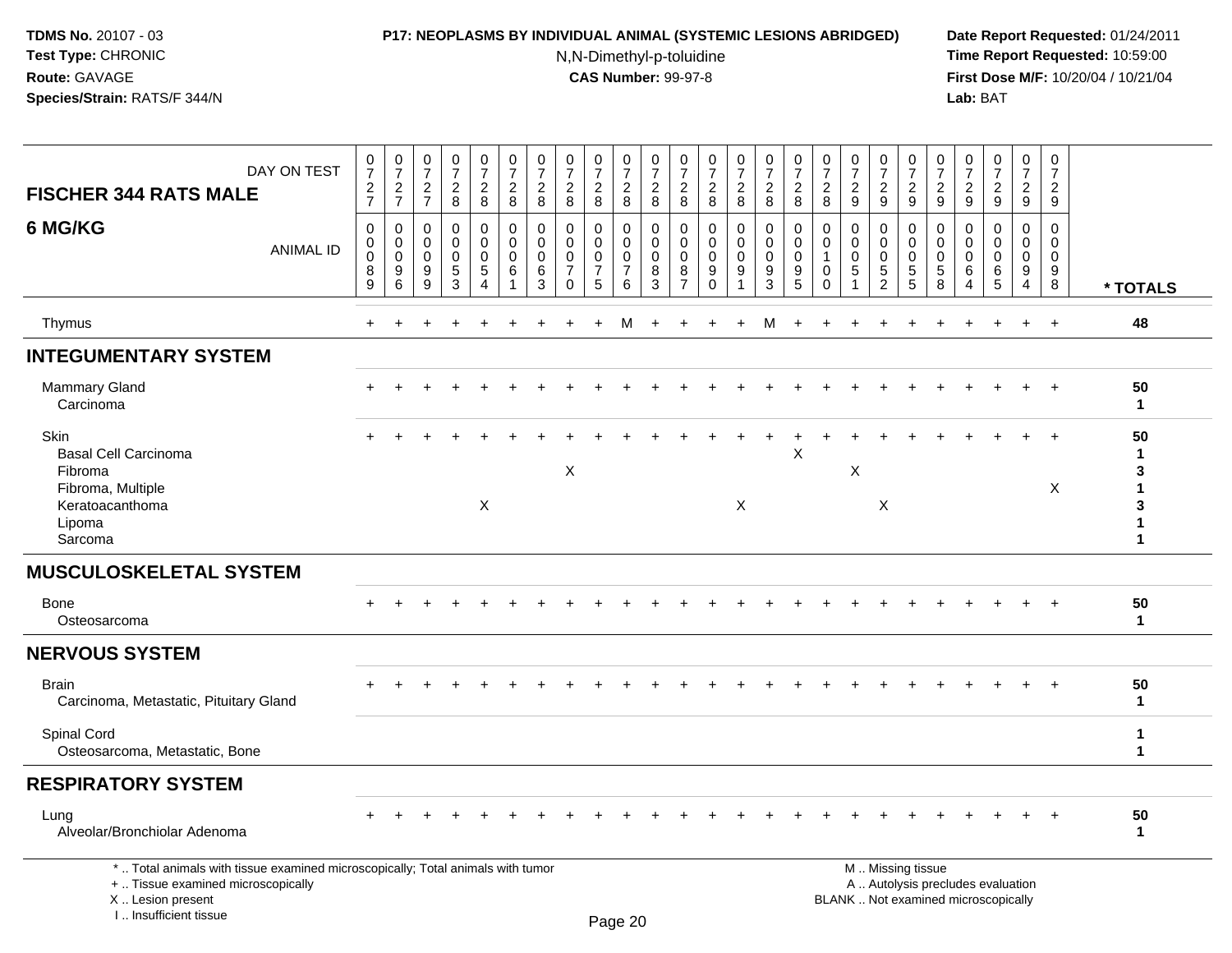### **P17: NEOPLASMS BY INDIVIDUAL ANIMAL (SYSTEMIC LESIONS ABRIDGED) Date Report Requested:** 01/24/2011

N,N-Dimethyl-p-toluidine

 **Time Report Requested:** 10:59:00 **First Dose M/F:** 10/20/04 / 10/21/04<br>**Lab:** BAT **Lab:** BAT

| DAY ON TEST<br><b>FISCHER 344 RATS MALE</b>                      | $\begin{smallmatrix}0\\7\end{smallmatrix}$<br>$\frac{2}{7}$ | $\frac{0}{7}$<br>$\frac{2}{7}$                      | $\frac{0}{7}$<br>$\frac{2}{7}$                 | $\frac{0}{7}$<br>$\overline{c}$<br>8             | $\frac{0}{7}$<br>$_{\rm 8}^2$                            | $\frac{0}{7}$<br>$\frac{2}{8}$                                     | $\frac{0}{7}$<br>$\overline{c}$<br>8      | $\frac{0}{7}$<br>$\overline{c}$<br>8                        | $\frac{0}{7}$<br>$\overline{c}$<br>8                   | $\begin{smallmatrix}0\\7\end{smallmatrix}$<br>$_{8}^2$ | $\frac{0}{7}$<br>$\overline{c}$<br>8              | $\frac{0}{7}$<br>$\overline{c}$<br>8                   | $\begin{array}{c} 0 \\ 7 \end{array}$<br>$\overline{\mathbf{c}}$<br>8 | $\frac{0}{7}$<br>$\overline{\mathbf{c}}$<br>8 | $\frac{0}{7}$<br>$\frac{2}{8}$                               | $\frac{0}{7}$<br>$\frac{2}{8}$                                                | $\frac{0}{7}$<br>$\overline{c}$<br>8    | $\frac{0}{7}$<br>$\overline{c}$<br>9 | $\frac{0}{7}$<br>$\overline{\mathbf{c}}$<br>9          | $\begin{array}{c} 0 \\ 7 \end{array}$<br>$\overline{a}$<br>9 | $\frac{0}{7}$<br>$\overline{c}$<br>$9\,$         | $\begin{smallmatrix}0\\7\end{smallmatrix}$<br>$\frac{2}{9}$ | $\frac{0}{7}$<br>$\overline{c}$<br>$\overline{9}$ | $\frac{0}{7}$<br>$\frac{2}{9}$  | $\frac{0}{7}$<br>$\frac{2}{9}$                 |                            |
|------------------------------------------------------------------|-------------------------------------------------------------|-----------------------------------------------------|------------------------------------------------|--------------------------------------------------|----------------------------------------------------------|--------------------------------------------------------------------|-------------------------------------------|-------------------------------------------------------------|--------------------------------------------------------|--------------------------------------------------------|---------------------------------------------------|--------------------------------------------------------|-----------------------------------------------------------------------|-----------------------------------------------|--------------------------------------------------------------|-------------------------------------------------------------------------------|-----------------------------------------|--------------------------------------|--------------------------------------------------------|--------------------------------------------------------------|--------------------------------------------------|-------------------------------------------------------------|---------------------------------------------------|---------------------------------|------------------------------------------------|----------------------------|
| 6 MG/KG<br><b>ANIMAL ID</b>                                      | 0<br>$\mathbf 0$<br>0<br>8<br>9                             | $\mathbf 0$<br>$\mathbf 0$<br>$\mathbf 0$<br>9<br>6 | 0<br>0<br>$\mathbf 0$<br>$\boldsymbol{9}$<br>9 | 0<br>$\mathsf 0$<br>$\pmb{0}$<br>$\sqrt{5}$<br>3 | 0<br>$\overline{0}$<br>$\pmb{0}$<br>$5\phantom{.0}$<br>4 | $\pmb{0}$<br>$\mathbf 0$<br>$\mathbf 0$<br>$\,6$<br>$\overline{A}$ | 0<br>$\mathbf 0$<br>$\mathbf 0$<br>6<br>3 | 0<br>$\mathbf 0$<br>$\pmb{0}$<br>$\overline{7}$<br>$\Omega$ | 0<br>$\mathbf 0$<br>$\mathbf 0$<br>$\overline{7}$<br>5 | 0<br>$\pmb{0}$<br>0<br>$\overline{7}$<br>6             | $\mathbf 0$<br>$\mathbf 0$<br>$\pmb{0}$<br>8<br>3 | 0<br>$\mathbf 0$<br>$\mathbf 0$<br>8<br>$\overline{7}$ | 0<br>$\mathbf 0$<br>$\mathbf 0$<br>9<br>$\Omega$                      | 0<br>$\mathbf 0$<br>0<br>$\boldsymbol{9}$     | $\pmb{0}$<br>$\pmb{0}$<br>$\pmb{0}$<br>$\boldsymbol{9}$<br>3 | $\boldsymbol{0}$<br>$\mathsf{O}\xspace$<br>$\pmb{0}$<br>$\boldsymbol{9}$<br>5 | 0<br>$\mathbf 0$<br>-1<br>0<br>$\Omega$ | 0<br>$\mathbf 0$<br>$\mathbf 0$<br>5 | 0<br>$\mathbf 0$<br>0<br>$\mathbf 5$<br>$\mathfrak{p}$ | 0<br>$\mathsf 0$<br>0<br>5<br>5                              | 0<br>$\mathsf 0$<br>$\pmb{0}$<br>$\sqrt{5}$<br>8 | $\mathbf 0$<br>$\mathbf 0$<br>$\mathbf 0$<br>6<br>4         | 0<br>$\mathbf 0$<br>$\mathbf 0$<br>6<br>5         | 0<br>$\mathbf 0$<br>0<br>9<br>4 | 0<br>$\mathbf 0$<br>0<br>$\boldsymbol{9}$<br>8 | * TOTALS                   |
| Osteosarcoma, Metastatic, Bone                                   |                                                             |                                                     |                                                |                                                  |                                                          |                                                                    |                                           |                                                             |                                                        |                                                        |                                                   |                                                        |                                                                       |                                               |                                                              |                                                                               |                                         |                                      |                                                        |                                                              |                                                  |                                                             |                                                   |                                 |                                                | 1                          |
| Nose<br>Transitional Epithelium, Adenoma                         |                                                             |                                                     |                                                | Х                                                |                                                          |                                                                    |                                           |                                                             |                                                        |                                                        |                                                   |                                                        |                                                                       |                                               |                                                              |                                                                               |                                         |                                      |                                                        |                                                              |                                                  |                                                             |                                                   |                                 |                                                | 49<br>3                    |
| Trachea                                                          | $\div$                                                      |                                                     |                                                |                                                  |                                                          |                                                                    |                                           |                                                             |                                                        |                                                        |                                                   |                                                        |                                                                       |                                               |                                                              |                                                                               |                                         |                                      |                                                        |                                                              |                                                  |                                                             |                                                   |                                 |                                                | 50                         |
| <b>SPECIAL SENSES SYSTEM</b>                                     |                                                             |                                                     |                                                |                                                  |                                                          |                                                                    |                                           |                                                             |                                                        |                                                        |                                                   |                                                        |                                                                       |                                               |                                                              |                                                                               |                                         |                                      |                                                        |                                                              |                                                  |                                                             |                                                   |                                 |                                                |                            |
| Eye                                                              |                                                             |                                                     |                                                |                                                  |                                                          |                                                                    |                                           |                                                             |                                                        |                                                        |                                                   |                                                        |                                                                       |                                               |                                                              |                                                                               |                                         |                                      |                                                        |                                                              |                                                  |                                                             |                                                   |                                 |                                                | 50                         |
| Harderian Gland                                                  |                                                             |                                                     |                                                |                                                  |                                                          |                                                                    |                                           |                                                             |                                                        |                                                        |                                                   |                                                        |                                                                       |                                               |                                                              |                                                                               |                                         |                                      |                                                        |                                                              |                                                  |                                                             |                                                   |                                 |                                                | 50                         |
| Zymbal's Gland                                                   |                                                             |                                                     |                                                |                                                  |                                                          |                                                                    |                                           |                                                             |                                                        |                                                        |                                                   |                                                        |                                                                       |                                               |                                                              |                                                                               |                                         |                                      |                                                        |                                                              |                                                  |                                                             |                                                   |                                 |                                                | 50                         |
| <b>URINARY SYSTEM</b>                                            |                                                             |                                                     |                                                |                                                  |                                                          |                                                                    |                                           |                                                             |                                                        |                                                        |                                                   |                                                        |                                                                       |                                               |                                                              |                                                                               |                                         |                                      |                                                        |                                                              |                                                  |                                                             |                                                   |                                 |                                                |                            |
| Kidney<br>Oncocytoma Benign                                      |                                                             |                                                     |                                                |                                                  |                                                          |                                                                    |                                           |                                                             |                                                        |                                                        |                                                   |                                                        |                                                                       |                                               |                                                              |                                                                               |                                         |                                      |                                                        |                                                              | X                                                |                                                             |                                                   |                                 |                                                | 50<br>$\mathbf{1}$         |
| <b>Urinary Bladder</b>                                           |                                                             |                                                     |                                                |                                                  |                                                          |                                                                    |                                           |                                                             |                                                        |                                                        |                                                   |                                                        |                                                                       |                                               |                                                              |                                                                               |                                         |                                      |                                                        |                                                              |                                                  |                                                             |                                                   |                                 |                                                | 50                         |
| <b>SYSTEMIC LESIONS</b>                                          |                                                             |                                                     |                                                |                                                  |                                                          |                                                                    |                                           |                                                             |                                                        |                                                        |                                                   |                                                        |                                                                       |                                               |                                                              |                                                                               |                                         |                                      |                                                        |                                                              |                                                  |                                                             |                                                   |                                 |                                                |                            |
| Multiple Organ<br>Leukemia Mononuclear<br>Mesothelioma Malignant |                                                             |                                                     |                                                |                                                  |                                                          |                                                                    |                                           |                                                             |                                                        |                                                        |                                                   |                                                        |                                                                       | X                                             |                                                              |                                                                               |                                         |                                      | X                                                      |                                                              |                                                  |                                                             |                                                   |                                 |                                                | 50<br>-1<br>$\overline{2}$ |

\* .. Total animals with tissue examined microscopically; Total animals with tumor

+ .. Tissue examined microscopically

X .. Lesion present

I .. Insufficient tissue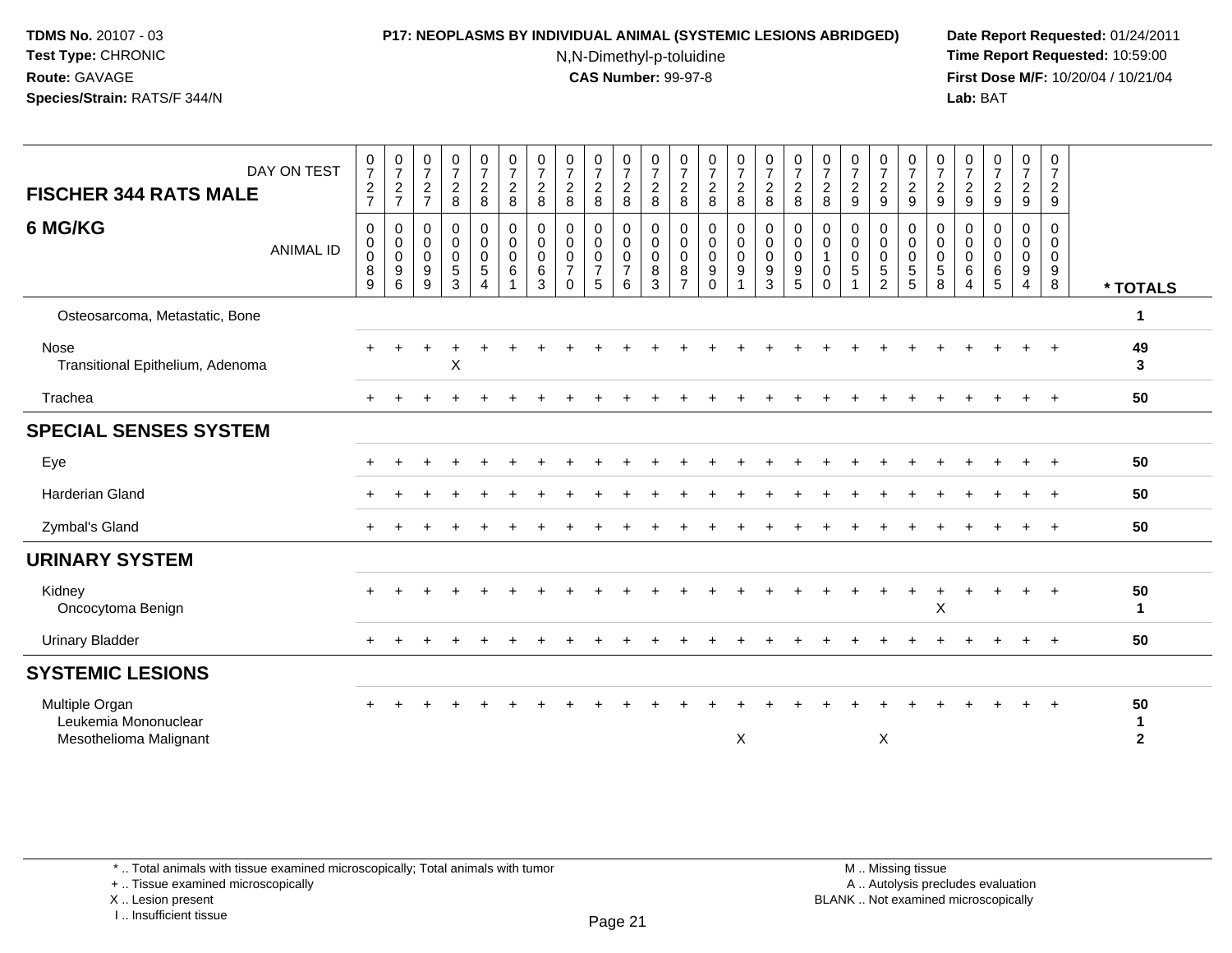## **P17: NEOPLASMS BY INDIVIDUAL ANIMAL (SYSTEMIC LESIONS ABRIDGED) Date Report Requested:** 01/24/2011

N,N-Dimethyl-p-toluidine

 **Time Report Requested:** 10:59:00 **First Dose M/F:** 10/20/04 / 10/21/04<br>**Lab: BAT Lab:** BAT

| <b>FISCHER 344 RATS MALE</b>                                | DAY ON TEST      | $\begin{smallmatrix}0\\1\end{smallmatrix}$<br>$\frac{2}{9}$                               | $\pmb{0}$<br>$\mathbf{1}$<br>$\frac{4}{7}$                                   | $\begin{array}{c} 0 \\ 2 \\ 3 \\ 3 \end{array}$                    | $\begin{array}{c} 0 \\ 2 \\ 3 \\ 7 \end{array}$ | $\begin{array}{c} 0 \\ 5 \end{array}$<br>$\mathbf{1}$<br>9                | $\begin{array}{c} 0 \\ 5 \end{array}$<br>$\ensuremath{\mathsf{3}}$<br>8 | $\pmb{0}$<br>$\overline{5}$<br>8<br>$\mathbf{1}$                             | $\begin{array}{c} 0 \\ 6 \end{array}$<br>$\mathbf{1}$<br>$\overline{2}$      | $\begin{matrix} 0 \\ 6 \end{matrix}$<br>$\mathbf{1}$<br>6       |                                                           | $\begin{array}{c} 0 \\ 6 \end{array}$<br>$\frac{4}{3}$                      | $\begin{array}{c} 0 \\ 6 \end{array}$<br>$\begin{array}{c} 4 \\ 5 \end{array}$ | $\begin{matrix} 0 \\ 6 \\ 5 \end{matrix}$<br>$\overline{4}$   | $\begin{array}{c} 0 \\ 6 \end{array}$<br>$\,6\,$<br>1 | $_{6}^{\rm 0}$<br>8<br>0                                  | $\begin{matrix} 0 \\ 6 \\ 8 \end{matrix}$<br>6                                       | $\begin{array}{c} 0 \\ 6 \end{array}$<br>8<br>8 | $\begin{array}{c} 0 \\ 7 \end{array}$<br>$\mathbf 0$<br>$\overline{7}$ | $\frac{0}{7}$<br>$\mathbf{1}$<br>$\overline{c}$                   | $\begin{array}{c} 0 \\ 7 \end{array}$<br>$\frac{2}{7}$                       | $\frac{0}{7}$<br>$\frac{2}{7}$             | $\frac{0}{7}$<br>$\frac{2}{7}$                    | $\begin{array}{c} 0 \\ 7 \end{array}$<br>$\frac{2}{7}$ | $\begin{smallmatrix}0\\7\end{smallmatrix}$<br>$\frac{2}{7}$                    | $\frac{0}{7}$<br>$\frac{2}{7}$                                             |                 |
|-------------------------------------------------------------|------------------|-------------------------------------------------------------------------------------------|------------------------------------------------------------------------------|--------------------------------------------------------------------|-------------------------------------------------|---------------------------------------------------------------------------|-------------------------------------------------------------------------|------------------------------------------------------------------------------|------------------------------------------------------------------------------|-----------------------------------------------------------------|-----------------------------------------------------------|-----------------------------------------------------------------------------|--------------------------------------------------------------------------------|---------------------------------------------------------------|-------------------------------------------------------|-----------------------------------------------------------|--------------------------------------------------------------------------------------|-------------------------------------------------|------------------------------------------------------------------------|-------------------------------------------------------------------|------------------------------------------------------------------------------|--------------------------------------------|---------------------------------------------------|--------------------------------------------------------|--------------------------------------------------------------------------------|----------------------------------------------------------------------------|-----------------|
| 20 MG/KG                                                    | <b>ANIMAL ID</b> | $\boldsymbol{0}$<br>$\pmb{0}$<br>$\mathbf{1}$<br>$\overline{\mathcal{A}}$<br>$\mathbf{1}$ | $\mathbf 0$<br>$\mathbf 0$<br>$\mathbf{1}$<br>$\ensuremath{\mathsf{3}}$<br>8 | 0<br>$\pmb{0}$<br>$\mathbf{1}$<br>$\overline{4}$<br>$\overline{4}$ | $\pmb{0}$<br>$\pmb{0}$<br>1<br>$\frac{3}{6}$    | $\mathbf 0$<br>$\mathbf 0$<br>$\mathbf{1}$<br>$\mathbf 0$<br>$\mathbf{3}$ | $\pmb{0}$<br>$\mathbf 0$<br>$\mathbf{1}$<br>$\pmb{0}$<br>$\sqrt{5}$     | $\mathbf 0$<br>$\mathbf 0$<br>$\mathbf{1}$<br>$\overline{c}$<br>$\mathbf{3}$ | $\mathbf 0$<br>$\mathbf 0$<br>$\mathbf{1}$<br>$\mathbf{1}$<br>$\overline{4}$ | $\mathbf 0$<br>$\mathbf 0$<br>$\mathbf{1}$<br>$\mathbf{1}$<br>5 | $\pmb{0}$<br>$\mathbf 0$<br>$\mathbf{1}$<br>$\frac{2}{2}$ | $\mathsf 0$<br>$\mathbf 0$<br>$\mathbf{1}$<br>$\overline{4}$<br>$\mathsf 0$ | $\mathbf 0$<br>$\mathbf 0$<br>$\overline{1}$<br>$\frac{2}{9}$                  | $\mathbf 0$<br>$\pmb{0}$<br>$\mathbf{1}$<br>$\mathbf{1}$<br>9 | 0<br>0<br>1<br>$\mathbf{1}$<br>3                      | $\pmb{0}$<br>$\mathbf 0$<br>$\mathbf{1}$<br>$\frac{3}{4}$ | $\mathsf 0$<br>$\mathsf{O}\xspace$<br>$\mathbf{1}$<br>$\ensuremath{\mathsf{3}}$<br>9 | $\mathbf 0$<br>0<br>$\mathbf{1}$<br>4<br>8      | $\mathbf 0$<br>$\mathbf 0$<br>$\mathbf{1}$<br>$\frac{3}{3}$            | 0<br>$\mathbf 0$<br>$\mathbf{1}$<br>$\mathsf 3$<br>$\overline{5}$ | $\boldsymbol{0}$<br>$\pmb{0}$<br>$\mathbf{1}$<br>$\pmb{0}$<br>$\overline{4}$ | $\mathbf 0$<br>0<br>$\mathbf{1}$<br>0<br>6 | $\Omega$<br>$\mathbf 0$<br>$\mathbf{1}$<br>0<br>8 | $\mathbf 0$<br>$\pmb{0}$<br>1                          | $\mathbf 0$<br>$\mathbf 0$<br>$\overline{1}$<br>$\mathbf{1}$<br>$\overline{7}$ | $\mathbf 0$<br>$\mathbf 0$<br>$\mathbf{1}$<br>$\sqrt{2}$<br>$\overline{1}$ | males<br>(cont) |
| <b>ALIMENTARY SYSTEM</b>                                    |                  |                                                                                           |                                                                              |                                                                    |                                                 |                                                                           |                                                                         |                                                                              |                                                                              |                                                                 |                                                           |                                                                             |                                                                                |                                                               |                                                       |                                                           |                                                                                      |                                                 |                                                                        |                                                                   |                                                                              |                                            |                                                   |                                                        |                                                                                |                                                                            |                 |
| Esophagus                                                   |                  |                                                                                           |                                                                              |                                                                    |                                                 |                                                                           |                                                                         |                                                                              |                                                                              |                                                                 |                                                           |                                                                             |                                                                                |                                                               |                                                       |                                                           |                                                                                      |                                                 |                                                                        |                                                                   |                                                                              |                                            |                                                   | $\div$                                                 | $+$                                                                            | $+$                                                                        |                 |
| Intestine Large, Cecum                                      |                  |                                                                                           |                                                                              |                                                                    |                                                 |                                                                           |                                                                         |                                                                              |                                                                              |                                                                 |                                                           |                                                                             |                                                                                |                                                               |                                                       |                                                           |                                                                                      |                                                 |                                                                        |                                                                   |                                                                              |                                            |                                                   |                                                        |                                                                                | $^{+}$                                                                     |                 |
| Intestine Large, Colon                                      |                  | $+$                                                                                       |                                                                              |                                                                    |                                                 |                                                                           |                                                                         |                                                                              |                                                                              |                                                                 |                                                           |                                                                             |                                                                                |                                                               |                                                       |                                                           |                                                                                      |                                                 |                                                                        |                                                                   |                                                                              |                                            |                                                   |                                                        |                                                                                | $^{+}$                                                                     |                 |
| Intestine Large, Rectum                                     |                  |                                                                                           |                                                                              |                                                                    |                                                 |                                                                           |                                                                         |                                                                              |                                                                              |                                                                 |                                                           |                                                                             |                                                                                |                                                               |                                                       |                                                           |                                                                                      |                                                 |                                                                        |                                                                   |                                                                              |                                            |                                                   |                                                        |                                                                                | $\overline{ }$                                                             |                 |
| Intestine Small, Duodenum                                   |                  |                                                                                           |                                                                              |                                                                    |                                                 |                                                                           |                                                                         |                                                                              |                                                                              |                                                                 |                                                           |                                                                             |                                                                                |                                                               |                                                       |                                                           |                                                                                      |                                                 |                                                                        |                                                                   |                                                                              |                                            |                                                   |                                                        | $+$                                                                            | $+$                                                                        |                 |
| Intestine Small, Ileum                                      |                  |                                                                                           |                                                                              |                                                                    |                                                 |                                                                           |                                                                         |                                                                              |                                                                              |                                                                 |                                                           |                                                                             |                                                                                |                                                               |                                                       |                                                           |                                                                                      |                                                 |                                                                        |                                                                   |                                                                              |                                            |                                                   |                                                        | $\ddot{}$                                                                      | $^{+}$                                                                     |                 |
| Intestine Small, Jejunum                                    |                  |                                                                                           |                                                                              |                                                                    |                                                 |                                                                           |                                                                         |                                                                              |                                                                              |                                                                 |                                                           |                                                                             |                                                                                |                                                               |                                                       |                                                           |                                                                                      |                                                 |                                                                        |                                                                   |                                                                              |                                            |                                                   |                                                        |                                                                                | $+$                                                                        |                 |
| Liver<br>Hepatocellular Adenoma<br>Hepatocellular Carcinoma |                  | $+$                                                                                       |                                                                              |                                                                    |                                                 |                                                                           |                                                                         |                                                                              |                                                                              |                                                                 |                                                           |                                                                             |                                                                                |                                                               |                                                       |                                                           | $\ddot{}$                                                                            | +<br>X                                          |                                                                        |                                                                   |                                                                              |                                            |                                                   |                                                        |                                                                                | $^{+}$                                                                     |                 |
| Mesentery                                                   |                  |                                                                                           |                                                                              |                                                                    |                                                 |                                                                           |                                                                         |                                                                              |                                                                              |                                                                 | $\ddot{}$                                                 |                                                                             |                                                                                |                                                               |                                                       |                                                           |                                                                                      | $\ddot{}$                                       |                                                                        |                                                                   |                                                                              |                                            |                                                   |                                                        |                                                                                |                                                                            |                 |
| Pancreas                                                    |                  |                                                                                           |                                                                              |                                                                    |                                                 |                                                                           |                                                                         |                                                                              |                                                                              |                                                                 |                                                           |                                                                             |                                                                                |                                                               |                                                       |                                                           |                                                                                      |                                                 |                                                                        |                                                                   |                                                                              |                                            |                                                   |                                                        | +                                                                              | $\overline{+}$                                                             |                 |
| Salivary Glands                                             |                  | $\pm$                                                                                     |                                                                              |                                                                    |                                                 |                                                                           |                                                                         |                                                                              |                                                                              |                                                                 |                                                           |                                                                             |                                                                                |                                                               |                                                       |                                                           |                                                                                      |                                                 |                                                                        |                                                                   |                                                                              |                                            |                                                   |                                                        | ÷                                                                              | $+$                                                                        |                 |
| Stomach, Forestomach                                        |                  |                                                                                           |                                                                              |                                                                    |                                                 |                                                                           |                                                                         |                                                                              |                                                                              |                                                                 |                                                           |                                                                             |                                                                                |                                                               |                                                       |                                                           |                                                                                      |                                                 |                                                                        |                                                                   |                                                                              |                                            |                                                   |                                                        |                                                                                | $\ddot{}$                                                                  |                 |
| Stomach, Glandular                                          |                  | $\ddot{}$                                                                                 | $\ddot{}$                                                                    |                                                                    | $\ddot{}$                                       |                                                                           |                                                                         |                                                                              |                                                                              |                                                                 |                                                           |                                                                             |                                                                                |                                                               |                                                       |                                                           |                                                                                      |                                                 |                                                                        | $\ddot{}$                                                         |                                                                              | ÷                                          | $\ddot{}$                                         | $\div$                                                 | $+$                                                                            | $+$                                                                        |                 |
| Tooth                                                       |                  |                                                                                           |                                                                              |                                                                    |                                                 |                                                                           |                                                                         |                                                                              | $\ddot{}$                                                                    |                                                                 |                                                           |                                                                             |                                                                                |                                                               |                                                       |                                                           |                                                                                      |                                                 |                                                                        |                                                                   |                                                                              |                                            |                                                   |                                                        |                                                                                |                                                                            |                 |

## **CARDIOVASCULAR SYSTEM**

\* .. Total animals with tissue examined microscopically; Total animals with tumor

+ .. Tissue examined microscopically

 Lesion present BLANK .. Not examined microscopicallyX .. Lesion present

I .. Insufficient tissue

 M .. Missing tissuey the contract of the contract of the contract of the contract of the contract of  $\mathsf A$  . Autolysis precludes evaluation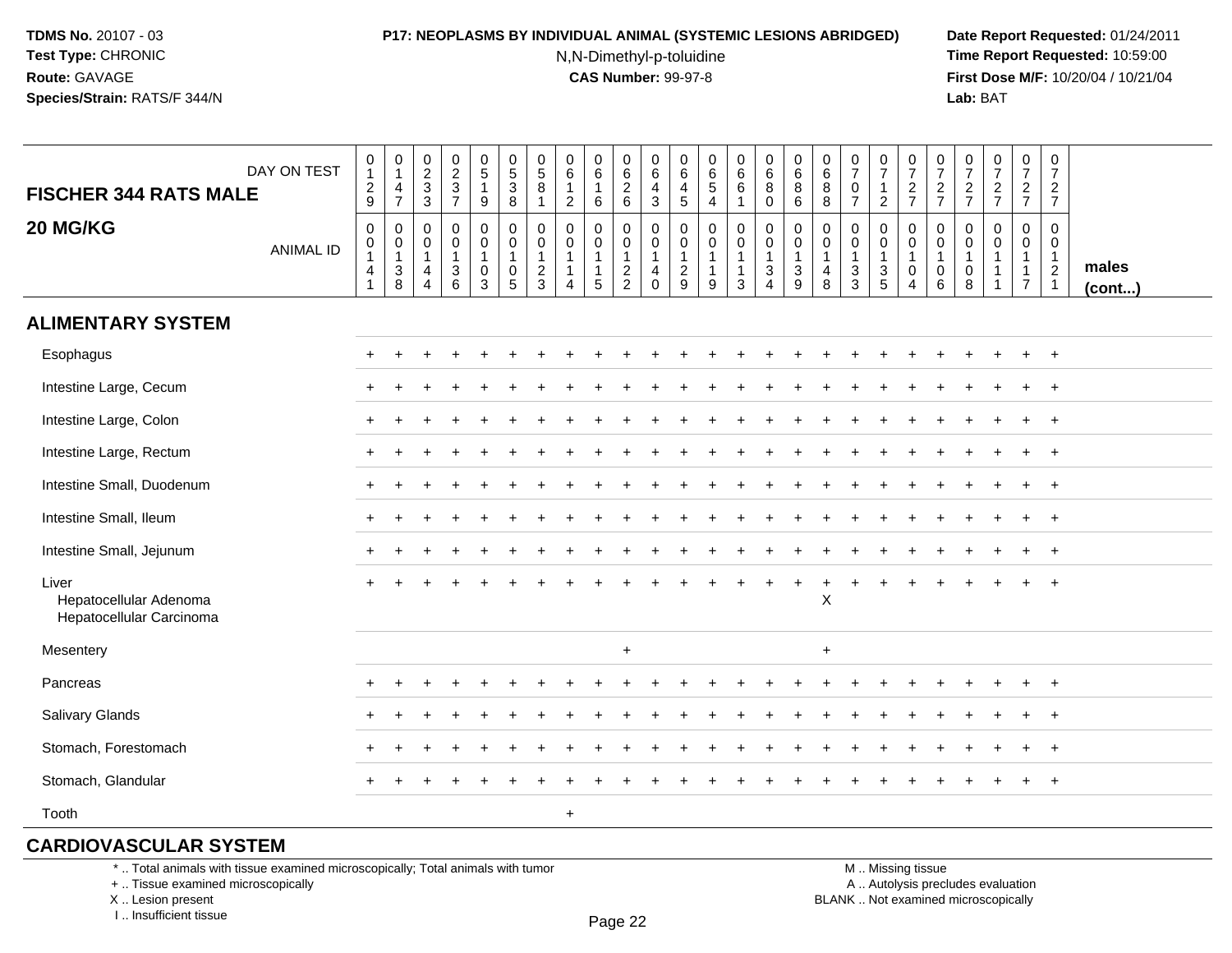#### **P17: NEOPLASMS BY INDIVIDUAL ANIMAL (SYSTEMIC LESIONS ABRIDGED) Date Report Requested:** 01/24/2011

N,N-Dimethyl-p-toluidine

 **Time Report Requested:** 10:59:00 **First Dose M/F:** 10/20/04 / 10/21/04<br>**Lab:** BAT **Lab:** BAT

| DAY ON TEST<br><b>FISCHER 344 RATS MALE</b>                                                                                     |                  | $\begin{smallmatrix}0\\1\end{smallmatrix}$<br>$\frac{2}{9}$       | 0<br>$\overline{1}$<br>4<br>$\overline{7}$           | $\pmb{0}$<br>$\overline{2}$<br>$\ensuremath{\mathsf{3}}$<br>$\mathbf{3}$ | 0<br>$\frac{2}{3}$                                                | $\begin{array}{c} 0 \\ 5 \end{array}$<br>$\mathbf{1}$<br>9      | $\begin{array}{c} 0 \\ 5 \\ 3 \end{array}$<br>8                 | $\mathbf 0$<br>$\frac{5}{8}$<br>$\mathbf{1}$      | 0<br>$\,6\,$<br>$\mathbf{1}$<br>$\overline{2}$                     | 0<br>$\,6\,$<br>6          | 0626                                                      | $\pmb{0}$<br>$\,6$<br>4<br>$\mathbf{3}$ | 0<br>6<br>4<br>$\overline{5}$                                | $\begin{array}{c} 0 \\ 6 \end{array}$<br>$\,$ 5 $\,$<br>$\overline{4}$ | $\pmb{0}$<br>$\,6\,$<br>$\,6\,$<br>$\mathbf{1}$       | $\pmb{0}$<br>$\,6\,$<br>8<br>0                                     | $\mathbf 0$<br>$\,6\,$<br>8<br>6                  | $\pmb{0}$<br>$\,6\,$<br>8<br>$\overline{8}$ | $\begin{array}{c} 0 \\ 7 \end{array}$<br>$\pmb{0}$<br>$\overline{7}$ | $\frac{0}{7}$<br>$\mathbf{1}$<br>$\boldsymbol{2}$ | $\frac{0}{7}$<br>$\frac{2}{7}$                                    | $\frac{0}{7}$<br>$\frac{2}{7}$ | $\frac{0}{7}$<br>$\frac{2}{7}$ | $\frac{0}{7}$<br>$\frac{2}{7}$        | $\begin{array}{c} 0 \\ 7 \end{array}$<br>$rac{2}{7}$ | $\pmb{0}$<br>$\overline{7}$<br>$\frac{2}{7}$                  |                 |
|---------------------------------------------------------------------------------------------------------------------------------|------------------|-------------------------------------------------------------------|------------------------------------------------------|--------------------------------------------------------------------------|-------------------------------------------------------------------|-----------------------------------------------------------------|-----------------------------------------------------------------|---------------------------------------------------|--------------------------------------------------------------------|----------------------------|-----------------------------------------------------------|-----------------------------------------|--------------------------------------------------------------|------------------------------------------------------------------------|-------------------------------------------------------|--------------------------------------------------------------------|---------------------------------------------------|---------------------------------------------|----------------------------------------------------------------------|---------------------------------------------------|-------------------------------------------------------------------|--------------------------------|--------------------------------|---------------------------------------|------------------------------------------------------|---------------------------------------------------------------|-----------------|
| 20 MG/KG                                                                                                                        | <b>ANIMAL ID</b> | $\mathbf 0$<br>$\mathbf 0$<br>$\mathbf{1}$<br>4<br>$\overline{1}$ | $\mathbf 0$<br>$\mathbf 0$<br>$\mathbf{1}$<br>3<br>8 | 0<br>$\mathbf 0$<br>1<br>4<br>$\overline{4}$                             | 0<br>$\mathbf 0$<br>$\mathbf 1$<br>$\mathbf{3}$<br>$\overline{6}$ | $\pmb{0}$<br>$\mathbf 0$<br>$\mathbf{1}$<br>0<br>$\overline{3}$ | 0<br>$\mathbf 0$<br>$\mathbf{1}$<br>$\pmb{0}$<br>$\overline{5}$ | 0<br>$\mathbf 0$<br>$\mathbf{1}$<br>$\frac{2}{3}$ | 0<br>$\mathbf 0$<br>$\mathbf{1}$<br>$\mathbf{1}$<br>$\overline{4}$ | 0<br>$\mathbf 0$<br>1<br>5 | 0<br>$\mathsf{O}\xspace$<br>$\mathbf{1}$<br>$\frac{2}{2}$ | 0<br>0<br>$\mathbf{1}$<br>4<br>$\Omega$ | $\mathbf 0$<br>$\mathbf{0}$<br>$\mathbf{1}$<br>$\frac{2}{9}$ | 0<br>$\pmb{0}$<br>$\mathbf{1}$<br>$\mathbf{1}$<br>9                    | 0<br>$\mathbf 0$<br>$\mathbf{1}$<br>$\mathbf{1}$<br>3 | 0<br>$\mathbf 0$<br>$\mathbf{1}$<br>$\ensuremath{\mathsf{3}}$<br>4 | 0<br>$\mathbf 0$<br>$\mathbf{1}$<br>$\frac{3}{9}$ | 0<br>0<br>$\mathbf{1}$<br>4<br>8            | 0<br>$\mathbf 0$<br>$\mathbf{1}$<br>$\frac{3}{3}$                    | 0<br>$\mathbf 0$<br>$\mathbf{1}$<br>$\frac{3}{5}$ | 0<br>$\mathsf 0$<br>$\mathbf{1}$<br>$\mathbf 0$<br>$\overline{4}$ | 0<br>0<br>1<br>0<br>6          | 0<br>0<br>0<br>8               | 0<br>$\mathbf 0$<br>$\mathbf{1}$<br>1 | 0<br>$\mathbf 0$<br>$\mathbf{1}$<br>$\overline{7}$   | $\mathbf 0$<br>$\mathbf 0$<br>$\overline{1}$<br>$\frac{2}{1}$ | males<br>(cont) |
| <b>Blood Vessel</b>                                                                                                             |                  |                                                                   |                                                      |                                                                          |                                                                   |                                                                 |                                                                 |                                                   |                                                                    |                            |                                                           |                                         |                                                              |                                                                        |                                                       |                                                                    |                                                   |                                             |                                                                      |                                                   |                                                                   |                                |                                |                                       |                                                      | $\overline{ }$                                                |                 |
| Heart                                                                                                                           |                  |                                                                   |                                                      |                                                                          |                                                                   |                                                                 |                                                                 |                                                   |                                                                    |                            |                                                           |                                         |                                                              |                                                                        |                                                       |                                                                    |                                                   |                                             |                                                                      |                                                   |                                                                   |                                |                                |                                       | $\ddot{}$                                            | $+$                                                           |                 |
| <b>ENDOCRINE SYSTEM</b>                                                                                                         |                  |                                                                   |                                                      |                                                                          |                                                                   |                                                                 |                                                                 |                                                   |                                                                    |                            |                                                           |                                         |                                                              |                                                                        |                                                       |                                                                    |                                                   |                                             |                                                                      |                                                   |                                                                   |                                |                                |                                       |                                                      |                                                               |                 |
| <b>Adrenal Cortex</b>                                                                                                           |                  |                                                                   |                                                      |                                                                          |                                                                   |                                                                 |                                                                 |                                                   |                                                                    |                            |                                                           |                                         |                                                              |                                                                        |                                                       |                                                                    |                                                   |                                             |                                                                      |                                                   |                                                                   |                                |                                |                                       |                                                      | $+$                                                           |                 |
| Adrenal Medulla<br>Pheochromocytoma Benign<br>Pheochromocytoma Malignant                                                        |                  |                                                                   |                                                      |                                                                          |                                                                   |                                                                 | $\boldsymbol{\mathsf{X}}$                                       |                                                   |                                                                    |                            |                                                           |                                         | X                                                            | X                                                                      |                                                       |                                                                    |                                                   |                                             |                                                                      |                                                   |                                                                   |                                |                                |                                       | $\ddot{}$                                            | $\ddot{}$<br>$\times$                                         |                 |
| Islets, Pancreatic<br>Adenoma                                                                                                   |                  |                                                                   |                                                      |                                                                          |                                                                   |                                                                 |                                                                 |                                                   |                                                                    |                            |                                                           |                                         |                                                              |                                                                        |                                                       |                                                                    |                                                   |                                             |                                                                      | $\mathsf X$                                       |                                                                   |                                |                                |                                       |                                                      | $+$                                                           |                 |
| Parathyroid Gland                                                                                                               |                  |                                                                   |                                                      |                                                                          | м                                                                 |                                                                 |                                                                 |                                                   |                                                                    |                            |                                                           |                                         |                                                              |                                                                        |                                                       |                                                                    |                                                   |                                             |                                                                      |                                                   |                                                                   |                                |                                |                                       |                                                      | $+$                                                           |                 |
| <b>Pituitary Gland</b><br>Pars Distalis, Adenoma                                                                                |                  |                                                                   |                                                      |                                                                          |                                                                   |                                                                 |                                                                 | X                                                 |                                                                    | X                          |                                                           |                                         |                                                              |                                                                        |                                                       |                                                                    | X                                                 |                                             |                                                                      | $\pmb{\times}$                                    |                                                                   | X                              | $\boldsymbol{\mathsf{X}}$      |                                       | $X$ $X$                                              | $+$                                                           |                 |
| <b>Thyroid Gland</b><br>Bilateral, C-cell, Adenoma<br>C-cell, Adenoma<br>Follicular Cell, Adenoma<br>Follicular Cell, Carcinoma |                  |                                                                   |                                                      |                                                                          |                                                                   |                                                                 |                                                                 |                                                   |                                                                    | X                          |                                                           |                                         |                                                              |                                                                        |                                                       | X<br>$\boldsymbol{\mathsf{X}}$                                     |                                                   | $\boldsymbol{\mathsf{X}}$                   |                                                                      |                                                   |                                                                   |                                |                                |                                       |                                                      | $\ddot{+}$                                                    |                 |
| <b>GENERAL BODY SYSTEM</b>                                                                                                      |                  |                                                                   |                                                      |                                                                          |                                                                   |                                                                 |                                                                 |                                                   |                                                                    |                            |                                                           |                                         |                                                              |                                                                        |                                                       |                                                                    |                                                   |                                             |                                                                      |                                                   |                                                                   |                                |                                |                                       |                                                      |                                                               |                 |
| <b>Tissue NOS</b><br>Carcinoma, Metastatic, Zymbal'S Gland                                                                      |                  | $\ddot{}$                                                         |                                                      |                                                                          |                                                                   |                                                                 |                                                                 |                                                   |                                                                    |                            |                                                           |                                         |                                                              |                                                                        |                                                       |                                                                    |                                                   |                                             |                                                                      |                                                   |                                                                   |                                |                                |                                       | $\ddot{}$<br>X                                       |                                                               |                 |
| <b>GENITAL SYSTEM</b><br>*  Total animals with tissue examined microscopically; Total animals with tumor                        |                  |                                                                   |                                                      |                                                                          |                                                                   |                                                                 |                                                                 |                                                   |                                                                    |                            |                                                           |                                         |                                                              |                                                                        |                                                       |                                                                    |                                                   |                                             | M  Missing tissue                                                    |                                                   |                                                                   |                                |                                |                                       |                                                      |                                                               |                 |

+ .. Tissue examined microscopically

X .. Lesion present

I .. Insufficient tissue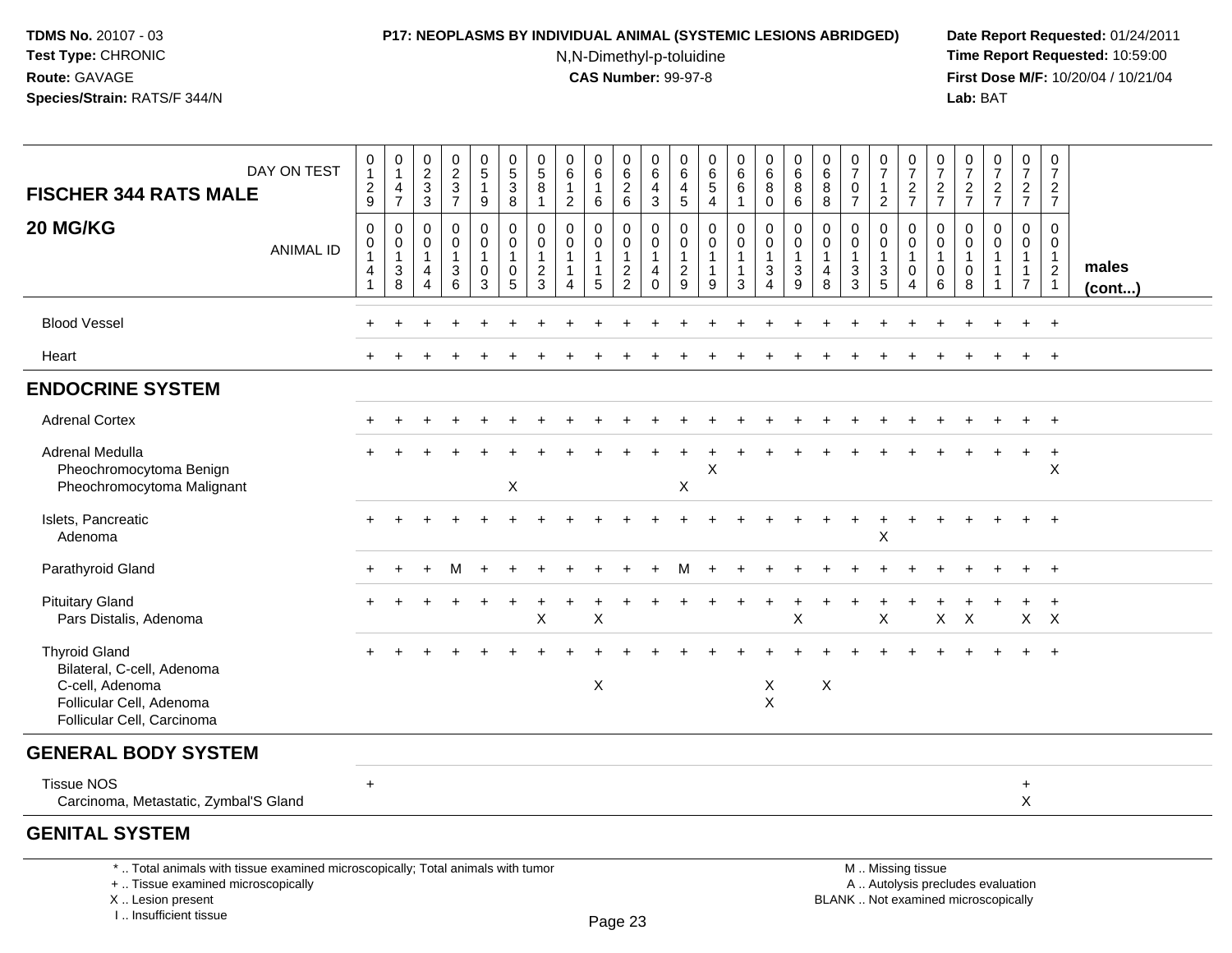### **P17: NEOPLASMS BY INDIVIDUAL ANIMAL (SYSTEMIC LESIONS ABRIDGED) Date Report Requested:** 01/24/2011

N,N-Dimethyl-p-toluidine

 **Time Report Requested:** 10:59:00 **First Dose M/F:** 10/20/04 / 10/21/04<br>**Lab:** BAT **Lab:** BAT

| DAY ON TEST<br><b>FISCHER 344 RATS MALE</b>                                          | $\pmb{0}$<br>$\mathbf{1}$<br>$\frac{2}{9}$ | $\begin{smallmatrix}0\\1\end{smallmatrix}$<br>$\overline{4}$<br>$\overline{7}$        | $\begin{smallmatrix} 0\\2\\3 \end{smallmatrix}$<br>$\mathbf{3}$ | $\begin{array}{c} 0 \\ 2 \\ 3 \end{array}$<br>$\overline{7}$ | $\begin{smallmatrix}0\0\5\end{smallmatrix}$<br>$\mathbf{1}$<br>$\boldsymbol{9}$      | $\begin{smallmatrix} 0\\5 \end{smallmatrix}$<br>$\mathbf{3}$<br>8 | 0<br>$\overline{5}$<br>8                      | $\pmb{0}$<br>$6\phantom{a}$<br>$\mathbf{1}$<br>2                           | 0<br>$6\phantom{1}6$<br>$\mathbf{1}$<br>6           | 0<br>$6\overline{6}$<br>$\begin{array}{c} 2 \\ 6 \end{array}$ | 0<br>$\,6\,$<br>4<br>3                            | 0<br>6<br>$\overline{4}$<br>$\sqrt{5}$              | $_{\rm 6}^{\rm 0}$<br>$\sqrt{5}$<br>$\overline{4}$   | 0<br>$6\phantom{a}$<br>6<br>$\mathbf{1}$              | $\pmb{0}$<br>$6\overline{6}$<br>8<br>$\mathbf 0$      | 0<br>$6\phantom{a}$<br>8<br>6    | 0<br>$6\phantom{a}$<br>8<br>8                | $\begin{array}{c} 0 \\ 7 \end{array}$<br>0<br>$\overline{7}$ | $\frac{0}{7}$<br>$\mathbf{1}$<br>$\overline{c}$              | $\frac{0}{7}$<br>$\frac{2}{7}$                                                           | $\begin{smallmatrix}0\\7\end{smallmatrix}$<br>$rac{2}{7}$ | $\frac{0}{7}$<br>$rac{2}{7}$                         | $\frac{0}{7}$<br>$\frac{2}{7}$ | $\begin{array}{c} 0 \\ 7 \end{array}$<br>$rac{2}{7}$                 | $\frac{0}{7}$<br>$\overline{2}$<br>$\overline{7}$                              |                 |
|--------------------------------------------------------------------------------------|--------------------------------------------|---------------------------------------------------------------------------------------|-----------------------------------------------------------------|--------------------------------------------------------------|--------------------------------------------------------------------------------------|-------------------------------------------------------------------|-----------------------------------------------|----------------------------------------------------------------------------|-----------------------------------------------------|---------------------------------------------------------------|---------------------------------------------------|-----------------------------------------------------|------------------------------------------------------|-------------------------------------------------------|-------------------------------------------------------|----------------------------------|----------------------------------------------|--------------------------------------------------------------|--------------------------------------------------------------|------------------------------------------------------------------------------------------|-----------------------------------------------------------|------------------------------------------------------|--------------------------------|----------------------------------------------------------------------|--------------------------------------------------------------------------------|-----------------|
| 20 MG/KG<br><b>ANIMAL ID</b>                                                         | $\pmb{0}$<br>0<br>1<br>4<br>$\overline{1}$ | $\mathbf 0$<br>$\pmb{0}$<br>$\overline{\mathbf{1}}$<br>$\ensuremath{\mathsf{3}}$<br>8 | 0<br>0<br>$\mathbf{1}$<br>4<br>4                                | 0<br>0<br>1<br>3<br>6                                        | $\pmb{0}$<br>$\overline{0}$<br>$\mathbf{1}$<br>$\mathsf{O}\xspace$<br>$\overline{3}$ | $\pmb{0}$<br>$\pmb{0}$<br>$\mathbf{1}$<br>$\mathbf 0$<br>5        | $\mathbf 0$<br>$\mathbf 0$<br>$\sqrt{2}$<br>3 | $\mathbf 0$<br>$\mathbf 0$<br>-1<br>$\mathbf{1}$<br>$\boldsymbol{\Lambda}$ | 0<br>$\mathbf 0$<br>1<br>$\mathbf{1}$<br>$\sqrt{5}$ | 0<br>$\mathbf 0$<br>$\mathbf{1}$<br>$\frac{2}{2}$             | $\mathbf 0$<br>0<br>$\mathbf{1}$<br>4<br>$\Omega$ | $\mathbf 0$<br>0<br>$\mathbf{1}$<br>$\sqrt{2}$<br>9 | $\mathbf 0$<br>0<br>$\mathbf 1$<br>$\mathbf{1}$<br>9 | 0<br>$\mathbf 0$<br>1<br>$\mathbf{1}$<br>$\mathbf{3}$ | $\mathsf 0$<br>0<br>$\mathbf{1}$<br>$\mathbf{3}$<br>4 | 0<br>0<br>$\mathbf{1}$<br>3<br>9 | $\mathbf 0$<br>0<br>$\overline{1}$<br>4<br>8 | $\pmb{0}$<br>0<br>$\mathbf{1}$<br>$\mathbf 3$<br>3           | 0<br>$\mathbf 0$<br>$\mathbf{1}$<br>$\sqrt{3}$<br>$\sqrt{5}$ | $\mathbf 0$<br>$\mathsf{O}\xspace$<br>$\mathbf{1}$<br>$\boldsymbol{0}$<br>$\overline{4}$ | $\mathbf 0$<br>0<br>$\mathbf{1}$<br>$\mathbf 0$<br>6      | $\mathbf 0$<br>0<br>$\mathbf{1}$<br>$\mathbf 0$<br>8 | $\mathbf 0$<br>$\mathbf 0$     | $\mathbf 0$<br>$\mathbf 0$<br>-1<br>$\overline{1}$<br>$\overline{7}$ | $\mathbf 0$<br>$\mathbf 0$<br>$\mathbf{1}$<br>$\overline{c}$<br>$\overline{1}$ | males<br>(cont) |
| <b>Coagulating Gland</b>                                                             |                                            |                                                                                       |                                                                 |                                                              |                                                                                      |                                                                   |                                               |                                                                            |                                                     | $\ddot{}$                                                     |                                                   |                                                     |                                                      |                                                       |                                                       |                                  |                                              |                                                              |                                                              |                                                                                          |                                                           |                                                      |                                |                                                                      |                                                                                |                 |
| Epididymis                                                                           |                                            |                                                                                       |                                                                 |                                                              |                                                                                      |                                                                   |                                               |                                                                            |                                                     |                                                               |                                                   |                                                     |                                                      |                                                       |                                                       |                                  |                                              |                                                              |                                                              |                                                                                          |                                                           |                                                      |                                |                                                                      | $\overline{+}$                                                                 |                 |
| <b>Preputial Gland</b><br>Adenoma                                                    |                                            |                                                                                       |                                                                 |                                                              |                                                                                      |                                                                   |                                               |                                                                            |                                                     |                                                               |                                                   |                                                     |                                                      |                                                       |                                                       |                                  |                                              |                                                              |                                                              |                                                                                          |                                                           |                                                      |                                |                                                                      | $\ddot{}$                                                                      |                 |
| Prostate<br>Adenoma                                                                  | $\div$                                     |                                                                                       |                                                                 |                                                              |                                                                                      |                                                                   |                                               |                                                                            |                                                     |                                                               |                                                   |                                                     |                                                      |                                                       |                                                       |                                  |                                              |                                                              |                                                              |                                                                                          |                                                           |                                                      |                                |                                                                      | $\overline{+}$                                                                 |                 |
| Seminal Vesicle                                                                      |                                            |                                                                                       |                                                                 |                                                              |                                                                                      |                                                                   |                                               |                                                                            |                                                     |                                                               |                                                   |                                                     |                                                      |                                                       |                                                       |                                  |                                              |                                                              |                                                              |                                                                                          |                                                           |                                                      |                                |                                                                      | $+$                                                                            |                 |
| <b>Testes</b><br>Bilateral, Interstitial Cell, Adenoma<br>Interstitial Cell, Adenoma | $\ddot{}$                                  |                                                                                       |                                                                 |                                                              |                                                                                      | X                                                                 | X                                             | X                                                                          |                                                     | X X X                                                         |                                                   | X                                                   | X                                                    | $X$ $X$                                               |                                                       |                                  | $X$ $X$ $X$                                  |                                                              | $\mathsf{X}$                                                 | $\mathsf{X}$                                                                             | $\mathsf{X}$                                              |                                                      | $\boldsymbol{\mathsf{X}}$      | X                                                                    | $\div$<br>X                                                                    |                 |
| <b>HEMATOPOIETIC SYSTEM</b>                                                          |                                            |                                                                                       |                                                                 |                                                              |                                                                                      |                                                                   |                                               |                                                                            |                                                     |                                                               |                                                   |                                                     |                                                      |                                                       |                                                       |                                  |                                              |                                                              |                                                              |                                                                                          |                                                           |                                                      |                                |                                                                      |                                                                                |                 |
| <b>Bone Marrow</b>                                                                   |                                            |                                                                                       |                                                                 |                                                              |                                                                                      |                                                                   |                                               |                                                                            |                                                     |                                                               |                                                   |                                                     |                                                      |                                                       |                                                       |                                  |                                              |                                                              |                                                              |                                                                                          |                                                           |                                                      |                                | ÷.                                                                   | $+$                                                                            |                 |
| Lymph Node                                                                           |                                            |                                                                                       |                                                                 |                                                              |                                                                                      |                                                                   | $\ddot{}$                                     |                                                                            |                                                     |                                                               | $+$                                               |                                                     |                                                      |                                                       |                                                       |                                  |                                              |                                                              |                                                              |                                                                                          |                                                           |                                                      |                                |                                                                      |                                                                                |                 |
| Lymph Node, Mandibular                                                               | M                                          | М                                                                                     | M                                                               | M                                                            | M                                                                                    | M                                                                 | м                                             | M                                                                          | м                                                   | M                                                             | м                                                 | M                                                   | M                                                    | M                                                     | M                                                     | M                                | M M                                          |                                                              | M                                                            | M                                                                                        | M                                                         | M                                                    | M M M                          |                                                                      |                                                                                |                 |
| Lymph Node, Mesenteric                                                               | ÷                                          |                                                                                       |                                                                 |                                                              |                                                                                      |                                                                   |                                               |                                                                            |                                                     |                                                               |                                                   |                                                     |                                                      |                                                       |                                                       |                                  |                                              |                                                              |                                                              |                                                                                          |                                                           |                                                      |                                |                                                                      | $\overline{+}$                                                                 |                 |
| Spleen                                                                               | ÷                                          |                                                                                       |                                                                 |                                                              |                                                                                      |                                                                   |                                               |                                                                            |                                                     |                                                               |                                                   |                                                     |                                                      |                                                       |                                                       |                                  |                                              |                                                              |                                                              |                                                                                          |                                                           |                                                      |                                | $\pm$                                                                | $+$                                                                            |                 |
| Thymus                                                                               | $\div$                                     |                                                                                       |                                                                 |                                                              |                                                                                      |                                                                   |                                               |                                                                            | м                                                   | $\div$                                                        | $\ddot{}$                                         | м                                                   |                                                      |                                                       |                                                       |                                  |                                              |                                                              |                                                              |                                                                                          |                                                           |                                                      |                                | $\ddot{}$                                                            | $+$                                                                            |                 |

## **INTEGUMENTARY SYSTEM**

\* .. Total animals with tissue examined microscopically; Total animals with tumor

+ .. Tissue examined microscopically

X .. Lesion present

I .. Insufficient tissue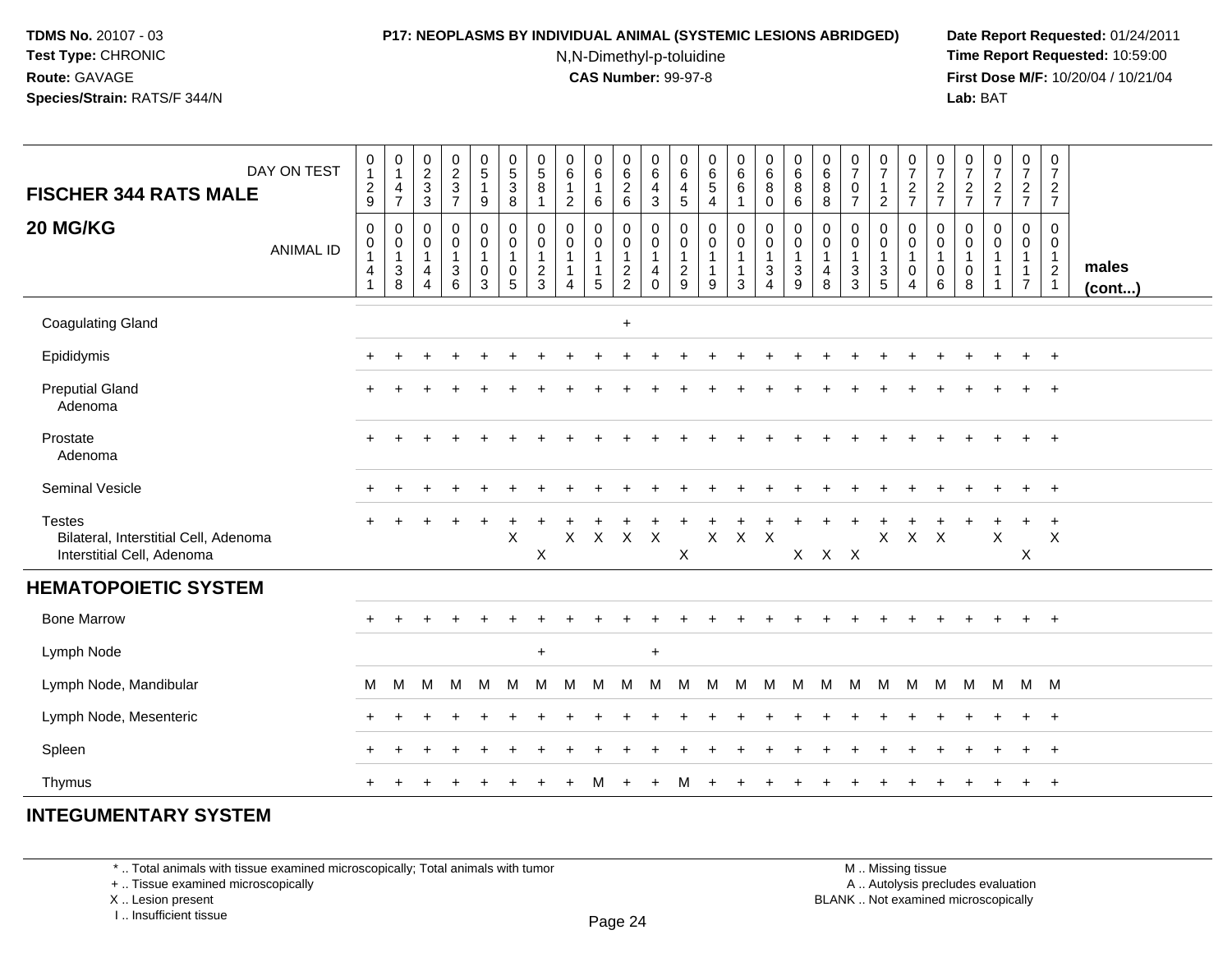### **P17: NEOPLASMS BY INDIVIDUAL ANIMAL (SYSTEMIC LESIONS ABRIDGED) Date Report Requested:** 01/24/2011

N,N-Dimethyl-p-toluidine

 **Time Report Requested:** 10:59:00 **First Dose M/F:** 10/20/04 / 10/21/04<br>**Lab:** BAT **Lab:** BAT

| DAY ON TEST<br><b>FISCHER 344 RATS MALE</b>                                                                                                                           | 0<br>$\overline{1}$<br>$\sqrt{2}$<br>9                  | $\pmb{0}$<br>$\mathbf{1}$<br>$\overline{4}$<br>$\overline{7}$                | $_2^0$<br>$\sqrt{3}$<br>$\mathbf{3}$                 | $\frac{0}{2}$<br>3<br>$\overline{7}$                 | $\begin{array}{c} 0 \\ 5 \end{array}$<br>$\mathbf{1}$<br>9 | $\begin{array}{c} 0 \\ 5 \end{array}$<br>$\sqrt{3}$<br>$\,8\,$ | 0<br>$\overline{5}$<br>$\, 8$<br>$\overline{1}$                                | 0<br>6<br>$\mathbf{1}$<br>$\overline{2}$                                             | 0<br>$6^{\circ}$<br>1<br>6 | 0<br>$\overline{6}$<br>$\overline{2}$<br>$6\phantom{a}$                        | 0<br>6<br>4<br>$\mathfrak{S}$                     | 0<br>6<br>4<br>$\sqrt{5}$                           | $\begin{array}{c} 0 \\ 6 \end{array}$<br>$\sqrt{5}$<br>$\overline{4}$ | 0<br>$\overline{6}$<br>$\,6\,$<br>$\mathbf{1}$        | $\mathbf 0$<br>$\,6\,$<br>8<br>$\mathbf 0$                                          | 0<br>6<br>8<br>6                            | 0<br>$\,6\,$<br>8<br>8                  | $\frac{0}{7}$<br>$\mathbf 0$<br>$\overline{7}$                | 0<br>$\overline{7}$<br>1<br>$\overline{2}$                      | $\frac{0}{7}$<br>$\frac{2}{7}$                                                                | 0<br>$\overline{7}$<br>$\frac{2}{7}$                        | $\begin{array}{c} 0 \\ 7 \end{array}$<br>$\overline{c}$<br>$\overline{7}$ | $\frac{0}{7}$<br>$\frac{2}{7}$                      | $\begin{array}{c} 0 \\ 7 \end{array}$<br>$rac{2}{7}$               | $\pmb{0}$<br>$\overline{7}$<br>$\overline{2}$<br>$\overline{7}$              |                 |
|-----------------------------------------------------------------------------------------------------------------------------------------------------------------------|---------------------------------------------------------|------------------------------------------------------------------------------|------------------------------------------------------|------------------------------------------------------|------------------------------------------------------------|----------------------------------------------------------------|--------------------------------------------------------------------------------|--------------------------------------------------------------------------------------|----------------------------|--------------------------------------------------------------------------------|---------------------------------------------------|-----------------------------------------------------|-----------------------------------------------------------------------|-------------------------------------------------------|-------------------------------------------------------------------------------------|---------------------------------------------|-----------------------------------------|---------------------------------------------------------------|-----------------------------------------------------------------|-----------------------------------------------------------------------------------------------|-------------------------------------------------------------|---------------------------------------------------------------------------|-----------------------------------------------------|--------------------------------------------------------------------|------------------------------------------------------------------------------|-----------------|
| 20 MG/KG<br><b>ANIMAL ID</b>                                                                                                                                          | $\mathbf 0$<br>0<br>$\mathbf{1}$<br>$\overline{4}$<br>1 | $\mathbf 0$<br>$\mathbf 0$<br>$\mathbf{1}$<br>$\ensuremath{\mathsf{3}}$<br>8 | $\mathbf 0$<br>$\mathbf 0$<br>$\mathbf{1}$<br>4<br>4 | $\mathbf 0$<br>$\mathbf 0$<br>$\mathbf{1}$<br>3<br>6 | 0<br>0<br>$\mathbf{1}$<br>$\mathbf 0$<br>3                 | $\mathbf 0$<br>$\mathbf 0$<br>$\mathbf{1}$<br>$\mathbf 0$<br>5 | $\mathbf 0$<br>$\mathbf 0$<br>$\overline{1}$<br>$\overline{2}$<br>$\mathbf{3}$ | $\mathbf 0$<br>$\mathbf 0$<br>$\mathbf{1}$<br>$\mathbf{1}$<br>$\boldsymbol{\Lambda}$ | 0<br>$\mathbf 0$<br>5      | $\mathbf 0$<br>$\mathbf 0$<br>$\mathbf{1}$<br>$\overline{c}$<br>$\overline{2}$ | $\mathbf 0$<br>0<br>$\mathbf{1}$<br>4<br>$\Omega$ | $\mathbf 0$<br>$\mathbf 0$<br>-1<br>$\sqrt{2}$<br>9 | $\mathbf 0$<br>$\mathbf 0$<br>$\overline{1}$<br>$\mathbf{1}$<br>9     | $\mathbf 0$<br>$\mathbf 0$<br>$\mathbf{1}$<br>-1<br>3 | $\mathbf 0$<br>$\mathbf 0$<br>$\mathbf{1}$<br>$\ensuremath{\mathsf{3}}$<br>$\Delta$ | 0<br>0<br>$\mathbf{1}$<br>$\mathbf{3}$<br>9 | $\Omega$<br>0<br>$\mathbf{1}$<br>4<br>8 | $\mathbf 0$<br>$\mathbf 0$<br>$\mathbf{1}$<br>$\sqrt{3}$<br>3 | $\mathbf 0$<br>$\mathbf 0$<br>$\mathbf{1}$<br>$\mathbf{3}$<br>5 | $\mathbf 0$<br>$\mathbf 0$<br>$\overline{1}$<br>$\mathsf{O}\xspace$<br>$\boldsymbol{\Lambda}$ | $\Omega$<br>$\mathbf 0$<br>$\mathbf{1}$<br>$\mathbf 0$<br>6 | $\Omega$<br>0<br>1<br>0<br>8                                              | $\mathbf 0$<br>$\mathbf 0$<br>$\mathbf 1$<br>1<br>1 | 0<br>$\mathbf 0$<br>$\mathbf{1}$<br>$\mathbf{1}$<br>$\overline{7}$ | $\mathbf 0$<br>$\mathbf 0$<br>$\mathbf{1}$<br>$\overline{c}$<br>$\mathbf{1}$ | males<br>(cont) |
| <b>Mammary Gland</b>                                                                                                                                                  |                                                         |                                                                              |                                                      |                                                      |                                                            |                                                                |                                                                                |                                                                                      |                            |                                                                                |                                                   |                                                     |                                                                       |                                                       |                                                                                     |                                             |                                         |                                                               |                                                                 |                                                                                               |                                                             |                                                                           |                                                     |                                                                    | $\ddot{\phantom{1}}$                                                         |                 |
| Skin<br><b>Basal Cell Adenoma</b><br><b>Basal Cell Carcinoma</b>                                                                                                      |                                                         |                                                                              |                                                      |                                                      |                                                            |                                                                |                                                                                |                                                                                      |                            |                                                                                |                                                   |                                                     |                                                                       |                                                       |                                                                                     |                                             |                                         |                                                               |                                                                 |                                                                                               | X                                                           |                                                                           |                                                     |                                                                    | $\overline{+}$                                                               |                 |
| Fibroma<br>Keratoacanthoma<br>Keratoacanthoma, Multiple<br>Lipoma                                                                                                     |                                                         |                                                                              |                                                      |                                                      |                                                            |                                                                |                                                                                | $\boldsymbol{\mathsf{X}}$                                                            |                            |                                                                                |                                                   |                                                     |                                                                       |                                                       |                                                                                     |                                             |                                         | $\pmb{\times}$                                                |                                                                 |                                                                                               |                                                             |                                                                           |                                                     |                                                                    |                                                                              |                 |
| Liposarcoma<br>Sarcoma<br>Sebaceous Gland, Adenoma                                                                                                                    |                                                         |                                                                              |                                                      |                                                      |                                                            |                                                                |                                                                                |                                                                                      |                            |                                                                                | $\boldsymbol{\mathsf{X}}$                         |                                                     |                                                                       |                                                       |                                                                                     |                                             | $\boldsymbol{\mathsf{X}}$               | X                                                             |                                                                 |                                                                                               |                                                             |                                                                           |                                                     |                                                                    |                                                                              |                 |
| <b>MUSCULOSKELETAL SYSTEM</b>                                                                                                                                         |                                                         |                                                                              |                                                      |                                                      |                                                            |                                                                |                                                                                |                                                                                      |                            |                                                                                |                                                   |                                                     |                                                                       |                                                       |                                                                                     |                                             |                                         |                                                               |                                                                 |                                                                                               |                                                             |                                                                           |                                                     |                                                                    |                                                                              |                 |
| Bone<br>Chondroma                                                                                                                                                     |                                                         |                                                                              |                                                      |                                                      | $\pmb{\times}$                                             |                                                                |                                                                                |                                                                                      |                            |                                                                                |                                                   |                                                     |                                                                       |                                                       |                                                                                     |                                             |                                         |                                                               |                                                                 |                                                                                               |                                                             |                                                                           |                                                     |                                                                    | $\div$                                                                       |                 |
| <b>NERVOUS SYSTEM</b>                                                                                                                                                 |                                                         |                                                                              |                                                      |                                                      |                                                            |                                                                |                                                                                |                                                                                      |                            |                                                                                |                                                   |                                                     |                                                                       |                                                       |                                                                                     |                                             |                                         |                                                               |                                                                 |                                                                                               |                                                             |                                                                           |                                                     |                                                                    |                                                                              |                 |
| <b>Brain</b><br>Astrocytoma Malignant<br><b>Granular Cell Tumor Malignant</b>                                                                                         |                                                         |                                                                              |                                                      |                                                      |                                                            |                                                                |                                                                                |                                                                                      | $\mathsf X$                |                                                                                |                                                   |                                                     |                                                                       |                                                       |                                                                                     |                                             |                                         |                                                               |                                                                 |                                                                                               |                                                             |                                                                           |                                                     | $+$                                                                | $+$                                                                          |                 |
| <b>RESPIRATORY SYSTEM</b>                                                                                                                                             |                                                         |                                                                              |                                                      |                                                      |                                                            |                                                                |                                                                                |                                                                                      |                            |                                                                                |                                                   |                                                     |                                                                       |                                                       |                                                                                     |                                             |                                         |                                                               |                                                                 |                                                                                               |                                                             |                                                                           |                                                     |                                                                    |                                                                              |                 |
| Lung<br>Alveolar/Bronchiolar Adenoma                                                                                                                                  |                                                         |                                                                              |                                                      |                                                      |                                                            |                                                                |                                                                                |                                                                                      |                            |                                                                                |                                                   |                                                     |                                                                       |                                                       |                                                                                     |                                             |                                         |                                                               |                                                                 |                                                                                               |                                                             |                                                                           |                                                     |                                                                    |                                                                              |                 |
| Carcinoma, Metastatic, Tissue Nos<br>Pheochromocytoma Malignant, Metastatic,<br>Adrenal Medulla                                                                       |                                                         |                                                                              |                                                      |                                                      |                                                            |                                                                |                                                                                |                                                                                      |                            |                                                                                |                                                   |                                                     |                                                                       |                                                       |                                                                                     |                                             |                                         |                                                               |                                                                 |                                                                                               |                                                             |                                                                           |                                                     | X                                                                  |                                                                              |                 |
| Nose                                                                                                                                                                  |                                                         | + + + + +                                                                    |                                                      |                                                      |                                                            | $+$                                                            | $+$                                                                            | $+$                                                                                  | $+$                        | $+$                                                                            | $\pm$                                             |                                                     |                                                                       | $\ddot{}$                                             | $+$                                                                                 | $+$                                         | $+$                                     |                                                               |                                                                 | + + + +                                                                                       |                                                             |                                                                           | $+ + +$                                             |                                                                    | $+$                                                                          |                 |
| *  Total animals with tissue examined microscopically; Total animals with tumor<br>+  Tissue examined microscopically<br>X  Lesion present<br>I., Insufficient tissue |                                                         |                                                                              |                                                      |                                                      |                                                            |                                                                |                                                                                |                                                                                      |                            | Page 25                                                                        |                                                   |                                                     |                                                                       |                                                       |                                                                                     |                                             |                                         | BLANK  Not examined microscopically                           |                                                                 | M. Missing tissue<br>A  Autolysis precludes evaluation                                        |                                                             |                                                                           |                                                     |                                                                    |                                                                              |                 |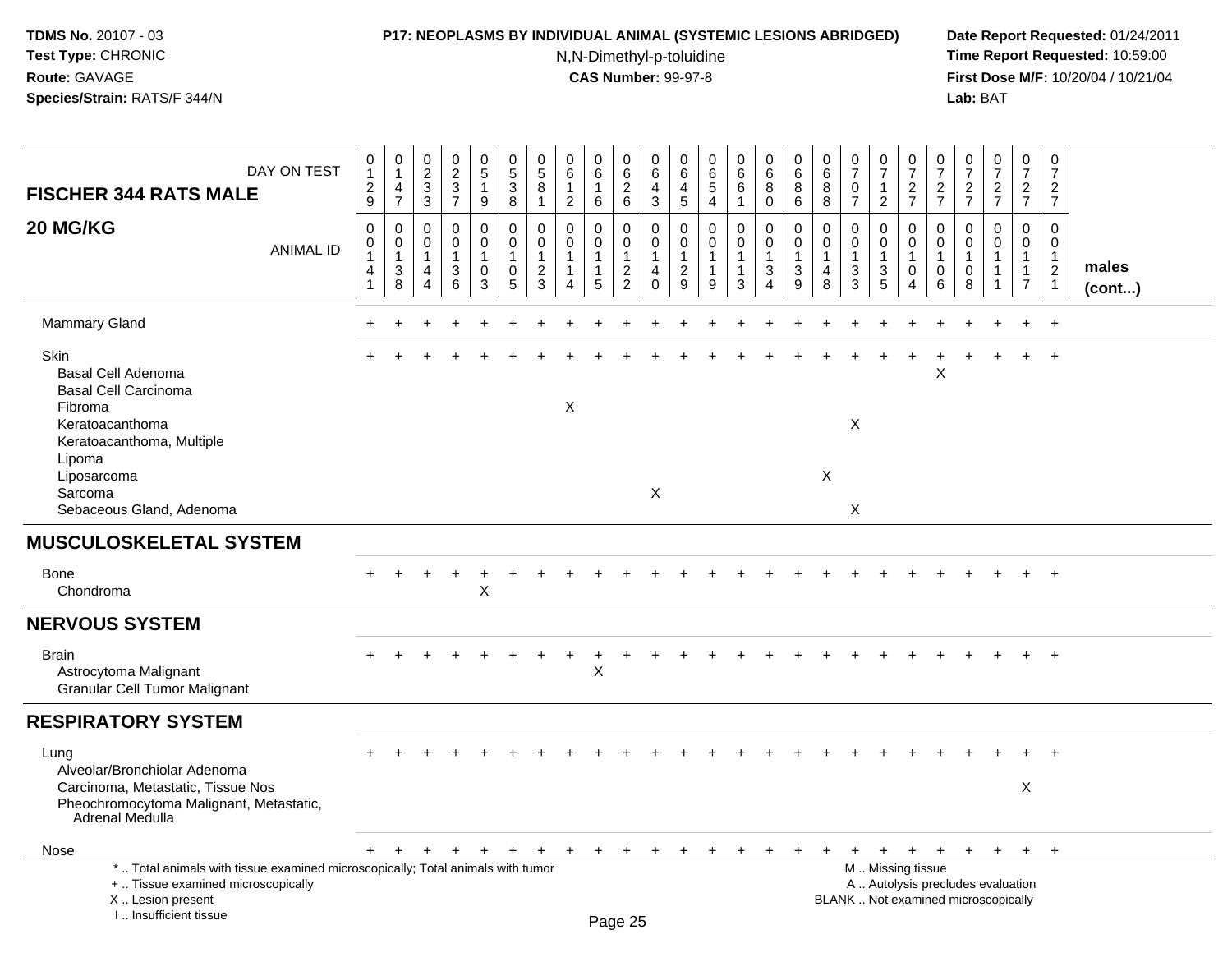#### **P17: NEOPLASMS BY INDIVIDUAL ANIMAL (SYSTEMIC LESIONS ABRIDGED) Date Report Requested:** 01/24/2011

N,N-Dimethyl-p-toluidine

 **Time Report Requested:** 10:59:00 **First Dose M/F:** 10/20/04 / 10/21/04<br>**Lab:** BAT **Lab:** BAT

| DAY ON TEST<br><b>FISCHER 344 RATS MALE</b><br>20 MG/KG          | 0<br>$\mathbf{1}$<br>$\overline{c}$<br>$\boldsymbol{9}$<br>$\mathbf 0$ | $\begin{smallmatrix}0\\1\end{smallmatrix}$<br>4<br>$\overline{7}$<br>0 | $\begin{array}{c} 0 \\ 2 \\ 3 \end{array}$<br>$\mathbf{3}$<br>$\mathbf 0$ | $\begin{smallmatrix} 0\\2\\3 \end{smallmatrix}$<br>$\overline{7}$<br>0 | $\begin{array}{c} 0 \\ 5 \end{array}$<br>1<br>9<br>$\mathbf 0$  | $\begin{array}{c} 0 \\ 5 \\ 3 \end{array}$<br>$\,8\,$<br>$\pmb{0}$ | $\begin{array}{c} 0 \\ 5 \\ 8 \end{array}$<br>0                   | $\begin{array}{c} 0 \\ 6 \end{array}$<br>$\mathbf{1}$<br>$\overline{2}$<br>0 | $\begin{smallmatrix}0\0\0\end{smallmatrix}$<br>1<br>6<br>0 |                                                                               | $\begin{array}{c} 0 \\ 6 \end{array}$<br>4<br>3<br>0 | 0<br>$\,6$<br>$\overline{4}$<br>$\sqrt{5}$<br>0    | $\begin{array}{c} 0 \\ 6 \\ 5 \end{array}$<br>$\overline{4}$<br>$\mathbf 0$ | $\begin{matrix}0\0\0\0\end{matrix}$<br>0          | $\begin{array}{c} 0 \\ 6 \end{array}$<br>$\, 8$<br>$\mathbf 0$<br>$\overline{0}$ | $\begin{array}{c} 0 \\ 6 \end{array}$<br>8<br>6<br>0 | $\begin{array}{c} 0 \\ 6 \end{array}$<br>8<br>8<br>0        | $\frac{0}{7}$<br>$\pmb{0}$<br>0                             | $\frac{0}{7}$<br>$\overline{1}$<br>$\overline{2}$                               | $\frac{0}{7}$<br>$\sqrt{2}$<br>$\overline{7}$<br>$\mathbf 0$ | $\frac{0}{7}$<br>$\overline{c}$<br>$\overline{7}$<br>0 | $\frac{0}{7}$<br>$\frac{2}{7}$<br>0 | $\frac{0}{7}$<br>$\frac{2}{7}$<br>0                   | $\frac{0}{7}$<br>$\overline{a}$<br>$\overline{7}$<br>0        | 0<br>$\overline{7}$<br>$\overline{2}$<br>$\overline{7}$<br>$\mathbf 0$ |                       |
|------------------------------------------------------------------|------------------------------------------------------------------------|------------------------------------------------------------------------|---------------------------------------------------------------------------|------------------------------------------------------------------------|-----------------------------------------------------------------|--------------------------------------------------------------------|-------------------------------------------------------------------|------------------------------------------------------------------------------|------------------------------------------------------------|-------------------------------------------------------------------------------|------------------------------------------------------|----------------------------------------------------|-----------------------------------------------------------------------------|---------------------------------------------------|----------------------------------------------------------------------------------|------------------------------------------------------|-------------------------------------------------------------|-------------------------------------------------------------|---------------------------------------------------------------------------------|--------------------------------------------------------------|--------------------------------------------------------|-------------------------------------|-------------------------------------------------------|---------------------------------------------------------------|------------------------------------------------------------------------|-----------------------|
| <b>ANIMAL ID</b>                                                 | $\pmb{0}$<br>$\mathbf 1$<br>4                                          | $\begin{smallmatrix}0\\1\end{smallmatrix}$<br>$\sqrt{3}$<br>8          | $\pmb{0}$<br>$\overline{1}$<br>$\overline{4}$<br>$\overline{4}$           | $\mathbf 0$<br>$\mathbf{1}$<br>3<br>6                                  | $\ddot{\mathbf{0}}$<br>$\mathbf{1}$<br>$\mathsf{O}\xspace$<br>3 | $\pmb{0}$<br>$\overline{1}$<br>$\pmb{0}$<br>$\overline{5}$         | $\mathbf 0$<br>$\overline{1}$<br>$\boldsymbol{2}$<br>$\mathbf{3}$ | $\pmb{0}$<br>$\mathbf{1}$<br>$\mathbf{1}$<br>4                               | $\mathbf 0$<br>$\mathbf{1}$<br>1<br>5                      | $\begin{smallmatrix} 0\\0 \end{smallmatrix}$<br>$\mathbf{1}$<br>$\frac{2}{2}$ | 0<br>$\mathbf{1}$<br>4<br>0                          | $\pmb{0}$<br>$\mathbf{1}$<br>$\boldsymbol{2}$<br>9 | $\mathsf 0$<br>$\mathbf{1}$<br>$\mathbf{1}$<br>9                            | $\mathsf{O}$<br>$\mathbf{1}$<br>$\mathbf{1}$<br>3 | $\mathbf 0$<br>$\overline{1}$<br>$\mathbf 3$<br>4                                | $\pmb{0}$<br>$\mathbf{1}$<br>$\sqrt{3}$<br>9         | $\mathbf 0$<br>$\mathbf{1}$<br>$\overline{\mathbf{4}}$<br>8 | $\pmb{0}$<br>$\mathbf{1}$<br>$\ensuremath{\mathsf{3}}$<br>3 | $\begin{smallmatrix} 0\\0 \end{smallmatrix}$<br>$\overline{1}$<br>$\frac{3}{5}$ | $\mathbf 0$<br>$\mathbf{1}$<br>$\mathbf 0$<br>$\overline{4}$ | $\mathbf 0$<br>$\mathbf{1}$<br>0<br>6                  | $\mathbf 0$<br>$\pmb{0}$<br>8       | $\boldsymbol{0}$<br>1<br>$\mathbf{1}$<br>$\mathbf{1}$ | $\mathbf 0$<br>$\mathbf{1}$<br>$\mathbf{1}$<br>$\overline{7}$ | $\mathbf 0$<br>$\mathbf{1}$<br>$\overline{2}$<br>$\overline{1}$        | males<br>$($ cont $)$ |
| Transitional Epithelium, Adenoma                                 |                                                                        |                                                                        |                                                                           |                                                                        |                                                                 |                                                                    |                                                                   |                                                                              |                                                            |                                                                               |                                                      |                                                    |                                                                             |                                                   |                                                                                  |                                                      | X                                                           |                                                             |                                                                                 |                                                              |                                                        |                                     |                                                       |                                                               |                                                                        |                       |
| Trachea                                                          |                                                                        |                                                                        |                                                                           |                                                                        |                                                                 |                                                                    |                                                                   |                                                                              |                                                            |                                                                               |                                                      |                                                    |                                                                             |                                                   |                                                                                  |                                                      |                                                             |                                                             |                                                                                 |                                                              |                                                        |                                     |                                                       | $\pm$                                                         | $+$                                                                    |                       |
| <b>SPECIAL SENSES SYSTEM</b>                                     |                                                                        |                                                                        |                                                                           |                                                                        |                                                                 |                                                                    |                                                                   |                                                                              |                                                            |                                                                               |                                                      |                                                    |                                                                             |                                                   |                                                                                  |                                                      |                                                             |                                                             |                                                                                 |                                                              |                                                        |                                     |                                                       |                                                               |                                                                        |                       |
| Eye                                                              | $\pm$                                                                  |                                                                        |                                                                           |                                                                        |                                                                 |                                                                    |                                                                   |                                                                              |                                                            |                                                                               |                                                      |                                                    |                                                                             |                                                   |                                                                                  |                                                      |                                                             |                                                             |                                                                                 |                                                              |                                                        |                                     | $\div$                                                | $+$                                                           | $+$                                                                    |                       |
| Harderian Gland                                                  |                                                                        |                                                                        |                                                                           |                                                                        |                                                                 |                                                                    |                                                                   |                                                                              |                                                            |                                                                               |                                                      |                                                    |                                                                             |                                                   |                                                                                  |                                                      |                                                             |                                                             |                                                                                 |                                                              |                                                        |                                     |                                                       | $+$                                                           | $+$                                                                    |                       |
| Zymbal's Gland<br>Carcinoma                                      |                                                                        |                                                                        |                                                                           |                                                                        |                                                                 |                                                                    |                                                                   |                                                                              |                                                            |                                                                               |                                                      |                                                    |                                                                             | X                                                 |                                                                                  |                                                      |                                                             |                                                             |                                                                                 |                                                              |                                                        |                                     |                                                       | $\ddot{}$<br>X                                                | $+$                                                                    |                       |
| <b>URINARY SYSTEM</b>                                            |                                                                        |                                                                        |                                                                           |                                                                        |                                                                 |                                                                    |                                                                   |                                                                              |                                                            |                                                                               |                                                      |                                                    |                                                                             |                                                   |                                                                                  |                                                      |                                                             |                                                             |                                                                                 |                                                              |                                                        |                                     |                                                       |                                                               |                                                                        |                       |
| Kidney                                                           |                                                                        |                                                                        |                                                                           |                                                                        |                                                                 |                                                                    |                                                                   |                                                                              |                                                            |                                                                               |                                                      |                                                    |                                                                             |                                                   |                                                                                  |                                                      |                                                             |                                                             |                                                                                 |                                                              |                                                        |                                     | $\div$                                                | $+$                                                           | $+$                                                                    |                       |
| Urinary Bladder                                                  |                                                                        |                                                                        |                                                                           |                                                                        |                                                                 |                                                                    |                                                                   |                                                                              |                                                            |                                                                               |                                                      |                                                    |                                                                             |                                                   |                                                                                  |                                                      |                                                             |                                                             |                                                                                 |                                                              |                                                        |                                     |                                                       | $\pm$                                                         | $+$                                                                    |                       |
| <b>SYSTEMIC LESIONS</b>                                          |                                                                        |                                                                        |                                                                           |                                                                        |                                                                 |                                                                    |                                                                   |                                                                              |                                                            |                                                                               |                                                      |                                                    |                                                                             |                                                   |                                                                                  |                                                      |                                                             |                                                             |                                                                                 |                                                              |                                                        |                                     |                                                       |                                                               |                                                                        |                       |
| Multiple Organ<br>Leukemia Mononuclear<br>Mesothelioma Malignant | $\ddot{}$                                                              |                                                                        |                                                                           |                                                                        |                                                                 |                                                                    |                                                                   |                                                                              |                                                            | X<br>X                                                                        |                                                      |                                                    | X                                                                           |                                                   |                                                                                  |                                                      |                                                             |                                                             |                                                                                 |                                                              |                                                        |                                     | X                                                     | $+$                                                           | $+$                                                                    |                       |

+ .. Tissue examined microscopically

X .. Lesion present

I .. Insufficient tissue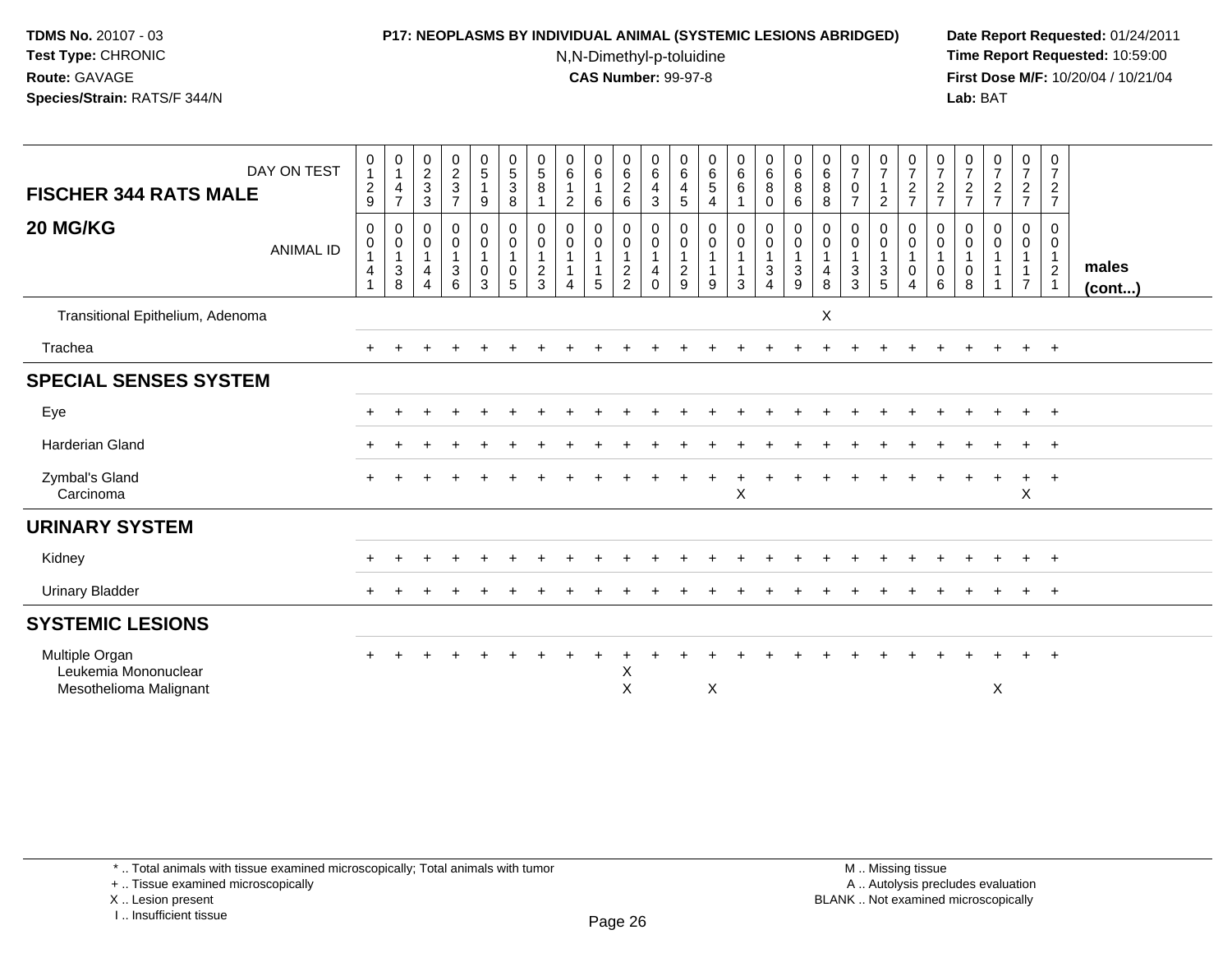### **P17: NEOPLASMS BY INDIVIDUAL ANIMAL (SYSTEMIC LESIONS ABRIDGED) Date Report Requested:** 01/24/2011

N,N-Dimethyl-p-toluidine

 **Time Report Requested:** 10:59:00 **First Dose M/F:** 10/20/04 / 10/21/04<br>**Lab:** BAT **Lab:** BAT

| <b>FISCHER 344 RATS MALE</b>                                | DAY ON TEST      | $\frac{0}{7}$<br>$\frac{2}{7}$                            | $\frac{0}{7}$<br>$\frac{2}{7}$                            | $\begin{array}{c} 0 \\ 7 \end{array}$<br>$\frac{2}{7}$                              | $\frac{0}{7}$<br>$\frac{2}{7}$          | $\frac{0}{7}$<br>$\frac{2}{7}$                                      | $\frac{0}{7}$<br>$\frac{2}{7}$                                | 0<br>$\overline{7}$<br>$\frac{2}{7}$                   | $\frac{0}{7}$<br>$\frac{2}{7}$                            | $\frac{0}{7}$<br>$\frac{2}{7}$                          | $\begin{array}{c} 0 \\ 7 \end{array}$<br>$\frac{2}{8}$                  | $\frac{0}{7}$<br>$\frac{2}{8}$                                          | $\frac{0}{7}$<br>$\frac{2}{8}$                                                          | $\begin{array}{c} 0 \\ 7 \end{array}$<br>$\frac{2}{8}$                | $\frac{0}{7}$<br>$\frac{2}{8}$                               | $\begin{smallmatrix}0\\7\end{smallmatrix}$<br>$_{8}^2$                               | $\begin{array}{c} 0 \\ 7 \end{array}$<br>$\overline{c}$<br>8 | $\boldsymbol{0}$<br>$\overline{7}$<br>$\sqrt{2}$<br>8                            | $\begin{array}{c} 0 \\ 7 \end{array}$<br>$\overline{2}$<br>8 | $\frac{0}{7}$<br>$\frac{2}{8}$                    | $\frac{0}{7}$<br>$_{8}^2$                                              | $\frac{0}{7}$<br>$\overline{2}$<br>8                    | $\frac{0}{7}$<br>$\frac{2}{9}$                                  | $\begin{smallmatrix} 0\\7 \end{smallmatrix}$<br>$\frac{2}{9}$ | $\begin{smallmatrix}0\\7\end{smallmatrix}$<br>$\frac{2}{9}$                 | $\boldsymbol{0}$<br>$\overline{7}$<br>$\overline{2}$<br>9              |                         |
|-------------------------------------------------------------|------------------|-----------------------------------------------------------|-----------------------------------------------------------|-------------------------------------------------------------------------------------|-----------------------------------------|---------------------------------------------------------------------|---------------------------------------------------------------|--------------------------------------------------------|-----------------------------------------------------------|---------------------------------------------------------|-------------------------------------------------------------------------|-------------------------------------------------------------------------|-----------------------------------------------------------------------------------------|-----------------------------------------------------------------------|--------------------------------------------------------------|--------------------------------------------------------------------------------------|--------------------------------------------------------------|----------------------------------------------------------------------------------|--------------------------------------------------------------|---------------------------------------------------|------------------------------------------------------------------------|---------------------------------------------------------|-----------------------------------------------------------------|---------------------------------------------------------------|-----------------------------------------------------------------------------|------------------------------------------------------------------------|-------------------------|
| 20 MG/KG                                                    | <b>ANIMAL ID</b> | $\pmb{0}$<br>$\pmb{0}$<br>$\overline{1}$<br>$\frac{2}{5}$ | $\mathbf 0$<br>$\pmb{0}$<br>$\mathbf{1}$<br>$\frac{2}{6}$ | $\pmb{0}$<br>$\pmb{0}$<br>$\mathbf{1}$<br>$\ensuremath{\mathsf{3}}$<br>$\mathbf{1}$ | 0<br>0<br>$\mathbf{1}$<br>$\frac{3}{2}$ | $\mathbf 0$<br>$\mathsf{O}\xspace$<br>$\mathbf{1}$<br>$\frac{4}{3}$ | $\pmb{0}$<br>$\pmb{0}$<br>$\mathbf{1}$<br>4<br>$\overline{5}$ | $\mathbf 0$<br>$\mathbf 0$<br>$\overline{1}$<br>4<br>6 | $\mathbf 0$<br>$\boldsymbol{0}$<br>$\mathbf{1}$<br>4<br>9 | 0<br>$\mathbf 0$<br>$\mathbf{1}$<br>5<br>$\overline{0}$ | 0<br>$\mathbf 0$<br>$\mathbf{1}$<br>$\mathsf{O}\xspace$<br>$\mathbf{1}$ | $\pmb{0}$<br>$\mathsf 0$<br>$\mathbf{1}$<br>$\pmb{0}$<br>$\overline{2}$ | $\boldsymbol{0}$<br>$\mathbf 0$<br>$\overline{1}$<br>$\boldsymbol{0}$<br>$\overline{7}$ | $\pmb{0}$<br>$\pmb{0}$<br>$\mathbf{1}$<br>$\pmb{0}$<br>$\overline{9}$ | $\pmb{0}$<br>$\mathsf 0$<br>1<br>$\mathbf{1}$<br>$\mathbf 0$ | $\mathbf 0$<br>$\mathsf{O}\xspace$<br>$\mathbf{1}$<br>$\mathbf{1}$<br>$\overline{c}$ | $\pmb{0}$<br>$\pmb{0}$<br>$\mathbf 1$<br>$\mathbf 1$<br>6    | $\mathbf 0$<br>$\mathbf 0$<br>$\mathbf{1}$<br>$\boldsymbol{2}$<br>$\overline{7}$ | $\mathbf 0$<br>$\pmb{0}$<br>$\mathbf{1}$<br>$\frac{2}{8}$    | 0<br>$\mathbf 0$<br>$\mathbf{1}$<br>$\frac{3}{7}$ | $\pmb{0}$<br>$\pmb{0}$<br>$\mathbf{1}$<br>$\overline{4}$<br>$\sqrt{2}$ | 0<br>$\mathbf 0$<br>$\mathbf{1}$<br>4<br>$\overline{7}$ | $\mathbf 0$<br>$\mathbf 0$<br>$\mathbf{1}$<br>$\mathbf{1}$<br>8 | $\mathbf 0$<br>$\mathbf 0$<br>$\mathbf{1}$<br>$^2_{\rm 0}$    | 0<br>$\pmb{0}$<br>$\mathbf{1}$<br>$\overline{2}$<br>$\overline{\mathbf{4}}$ | $\mathbf 0$<br>$\mathbf 0$<br>$\mathbf{1}$<br>3<br>$\ddot{\mathbf{0}}$ | * TOTALS                |
| <b>ALIMENTARY SYSTEM</b>                                    |                  |                                                           |                                                           |                                                                                     |                                         |                                                                     |                                                               |                                                        |                                                           |                                                         |                                                                         |                                                                         |                                                                                         |                                                                       |                                                              |                                                                                      |                                                              |                                                                                  |                                                              |                                                   |                                                                        |                                                         |                                                                 |                                                               |                                                                             |                                                                        |                         |
| Esophagus                                                   |                  |                                                           |                                                           |                                                                                     |                                         |                                                                     |                                                               |                                                        |                                                           |                                                         |                                                                         |                                                                         |                                                                                         |                                                                       |                                                              |                                                                                      |                                                              |                                                                                  |                                                              |                                                   |                                                                        |                                                         |                                                                 |                                                               |                                                                             |                                                                        | 50                      |
| Intestine Large, Cecum                                      |                  |                                                           |                                                           |                                                                                     |                                         |                                                                     |                                                               |                                                        |                                                           |                                                         |                                                                         |                                                                         |                                                                                         |                                                                       |                                                              |                                                                                      |                                                              |                                                                                  |                                                              |                                                   |                                                                        |                                                         |                                                                 |                                                               | $\ddot{}$                                                                   | $+$                                                                    | 50                      |
| Intestine Large, Colon                                      |                  |                                                           |                                                           |                                                                                     |                                         |                                                                     |                                                               |                                                        |                                                           |                                                         |                                                                         |                                                                         |                                                                                         |                                                                       |                                                              |                                                                                      |                                                              |                                                                                  |                                                              |                                                   |                                                                        |                                                         |                                                                 |                                                               |                                                                             |                                                                        | 50                      |
| Intestine Large, Rectum                                     |                  |                                                           |                                                           |                                                                                     |                                         |                                                                     |                                                               |                                                        |                                                           |                                                         |                                                                         |                                                                         |                                                                                         |                                                                       |                                                              |                                                                                      |                                                              |                                                                                  |                                                              |                                                   |                                                                        |                                                         |                                                                 |                                                               |                                                                             |                                                                        | 50                      |
| Intestine Small, Duodenum                                   |                  |                                                           |                                                           |                                                                                     |                                         |                                                                     |                                                               |                                                        |                                                           |                                                         |                                                                         |                                                                         |                                                                                         |                                                                       |                                                              |                                                                                      |                                                              |                                                                                  |                                                              |                                                   |                                                                        |                                                         |                                                                 |                                                               |                                                                             |                                                                        | 50                      |
| Intestine Small, Ileum                                      |                  |                                                           |                                                           |                                                                                     |                                         |                                                                     |                                                               |                                                        |                                                           |                                                         |                                                                         |                                                                         |                                                                                         |                                                                       |                                                              |                                                                                      |                                                              |                                                                                  |                                                              |                                                   |                                                                        |                                                         |                                                                 |                                                               | $+$                                                                         | $+$                                                                    | 50                      |
| Intestine Small, Jejunum                                    |                  |                                                           |                                                           |                                                                                     |                                         |                                                                     |                                                               |                                                        |                                                           |                                                         |                                                                         |                                                                         |                                                                                         |                                                                       |                                                              |                                                                                      |                                                              |                                                                                  |                                                              |                                                   |                                                                        |                                                         |                                                                 |                                                               |                                                                             | $\ddot{}$                                                              | 50                      |
| Liver<br>Hepatocellular Adenoma<br>Hepatocellular Carcinoma |                  |                                                           |                                                           |                                                                                     |                                         |                                                                     |                                                               |                                                        |                                                           |                                                         |                                                                         |                                                                         |                                                                                         |                                                                       |                                                              | X                                                                                    |                                                              |                                                                                  |                                                              |                                                   |                                                                        |                                                         |                                                                 |                                                               |                                                                             |                                                                        | 50<br>1<br>$\mathbf{1}$ |
| Mesentery                                                   |                  |                                                           |                                                           |                                                                                     |                                         |                                                                     |                                                               |                                                        |                                                           |                                                         |                                                                         |                                                                         |                                                                                         |                                                                       |                                                              |                                                                                      |                                                              |                                                                                  |                                                              |                                                   |                                                                        |                                                         |                                                                 |                                                               |                                                                             |                                                                        | $\overline{2}$          |
| Pancreas                                                    |                  |                                                           |                                                           |                                                                                     |                                         |                                                                     |                                                               |                                                        |                                                           |                                                         |                                                                         |                                                                         |                                                                                         |                                                                       |                                                              |                                                                                      |                                                              |                                                                                  |                                                              |                                                   |                                                                        |                                                         |                                                                 |                                                               |                                                                             |                                                                        | 50                      |
| Salivary Glands                                             |                  |                                                           |                                                           |                                                                                     |                                         |                                                                     |                                                               |                                                        |                                                           |                                                         |                                                                         |                                                                         |                                                                                         |                                                                       |                                                              |                                                                                      |                                                              |                                                                                  |                                                              |                                                   |                                                                        |                                                         |                                                                 |                                                               |                                                                             | $\ddot{}$                                                              | 50                      |
| Stomach, Forestomach                                        |                  |                                                           |                                                           |                                                                                     |                                         |                                                                     |                                                               |                                                        |                                                           |                                                         |                                                                         |                                                                         |                                                                                         |                                                                       |                                                              |                                                                                      |                                                              |                                                                                  |                                                              |                                                   |                                                                        |                                                         |                                                                 |                                                               |                                                                             | $\ddot{}$                                                              | 50                      |
| Stomach, Glandular                                          |                  | ÷                                                         |                                                           |                                                                                     |                                         |                                                                     |                                                               |                                                        |                                                           |                                                         |                                                                         |                                                                         |                                                                                         |                                                                       |                                                              |                                                                                      |                                                              |                                                                                  |                                                              |                                                   |                                                                        |                                                         |                                                                 |                                                               |                                                                             |                                                                        | 50                      |
| Tooth                                                       |                  |                                                           |                                                           |                                                                                     |                                         |                                                                     |                                                               |                                                        |                                                           |                                                         |                                                                         |                                                                         |                                                                                         |                                                                       |                                                              |                                                                                      |                                                              |                                                                                  |                                                              |                                                   |                                                                        |                                                         |                                                                 | $\ddot{}$                                                     |                                                                             |                                                                        | $\mathbf{2}$            |

## **CARDIOVASCULAR SYSTEM**

\* .. Total animals with tissue examined microscopically; Total animals with tumor

+ .. Tissue examined microscopically

X .. Lesion present

I .. Insufficient tissue

M .. Missing tissue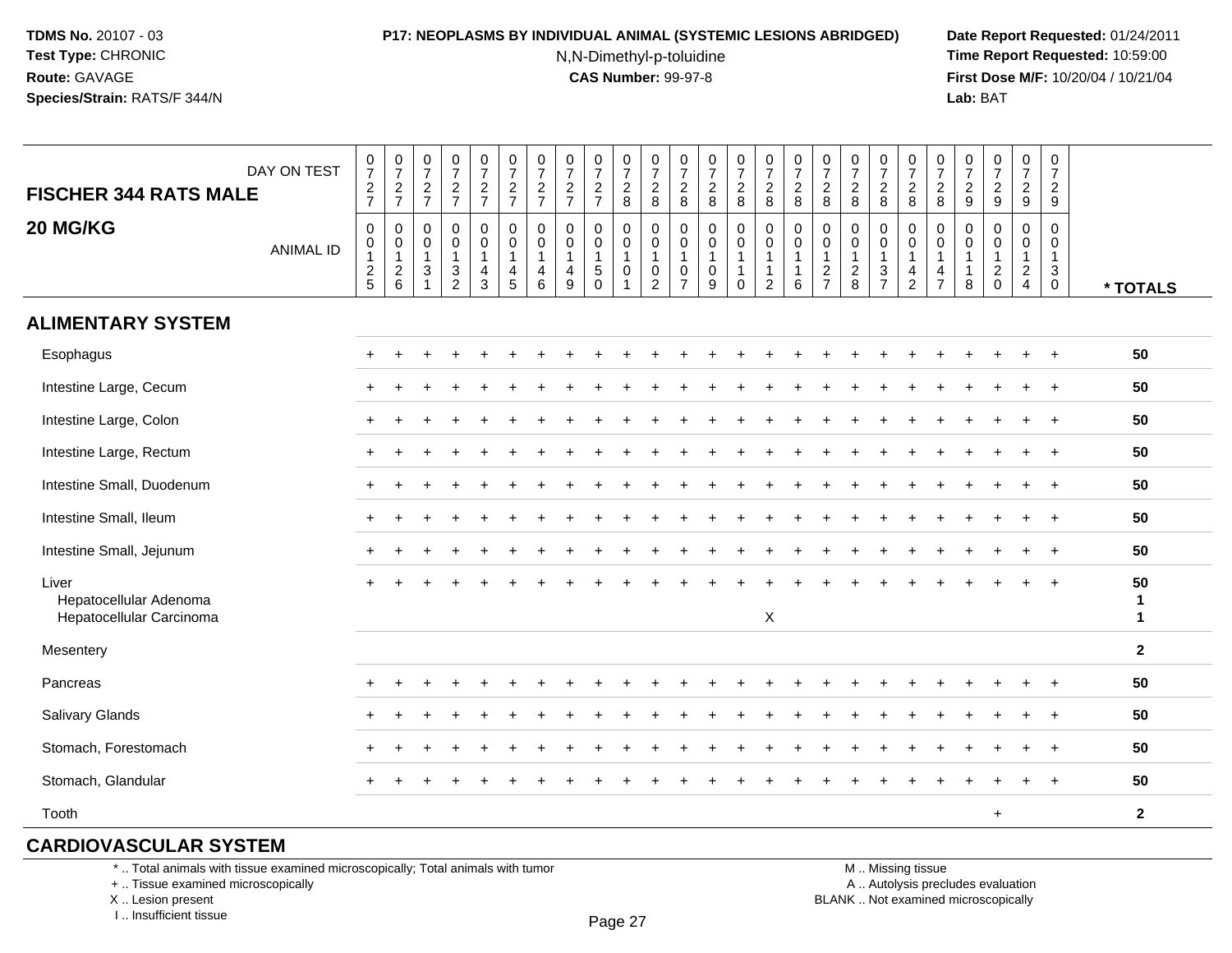#### **P17: NEOPLASMS BY INDIVIDUAL ANIMAL (SYSTEMIC LESIONS ABRIDGED) Date Report Requested:** 01/24/2011

N,N-Dimethyl-p-toluidine

 **Time Report Requested:** 10:59:00 **First Dose M/F:** 10/20/04 / 10/21/04<br>**Lab:** BAT **Lab:** BAT

| DAY ON TEST<br><b>FISCHER 344 RATS MALE</b>                                                                                     | $\frac{0}{7}$<br>$\frac{2}{7}$                            | $\frac{0}{7}$<br>$\frac{2}{7}$                                       | $\frac{0}{7}$<br>$\frac{2}{7}$                                           | $\frac{0}{7}$<br>$\frac{2}{7}$                          | $\frac{0}{7}$<br>$\frac{2}{7}$                          | $\frac{0}{7}$<br>$\frac{2}{7}$                                    | $\frac{0}{7}$<br>$\frac{2}{7}$                     | $\frac{0}{7}$<br>$\overline{c}$<br>$\overline{7}$    | $\frac{0}{7}$<br>$\frac{2}{7}$                              | $\begin{array}{c} 0 \\ 7 \end{array}$<br>$\frac{2}{8}$                                  | $\begin{array}{c} 0 \\ 7 \end{array}$<br>$_{\rm 8}^2$           | $\frac{0}{7}$<br>$\frac{2}{8}$                                 | $\begin{smallmatrix}0\\7\end{smallmatrix}$<br>$\frac{2}{8}$  | $\frac{0}{7}$<br>$\frac{2}{8}$                    | $\begin{smallmatrix}0\\7\end{smallmatrix}$<br>$\overline{a}$<br>8  | $\frac{0}{7}$<br>$\overline{c}$<br>8                          | $\frac{0}{7}$<br>$\frac{2}{8}$                                                 | $\begin{array}{c} 0 \\ 7 \end{array}$<br>$\sqrt{2}$<br>8               | $\frac{0}{7}$<br>$\frac{2}{8}$                                             | $\frac{0}{7}$<br>$\frac{2}{8}$                                       | $\frac{0}{7}$<br>$\frac{2}{8}$                | $\frac{0}{7}$<br>$\frac{2}{9}$   | $\begin{array}{c} 0 \\ 7 \end{array}$<br>$\frac{2}{9}$                    | $\frac{0}{7}$<br>$\overline{2}$<br>$\boldsymbol{9}$        | $\frac{0}{7}$<br>$\overline{2}$<br>9                           |                                                |
|---------------------------------------------------------------------------------------------------------------------------------|-----------------------------------------------------------|----------------------------------------------------------------------|--------------------------------------------------------------------------|---------------------------------------------------------|---------------------------------------------------------|-------------------------------------------------------------------|----------------------------------------------------|------------------------------------------------------|-------------------------------------------------------------|-----------------------------------------------------------------------------------------|-----------------------------------------------------------------|----------------------------------------------------------------|--------------------------------------------------------------|---------------------------------------------------|--------------------------------------------------------------------|---------------------------------------------------------------|--------------------------------------------------------------------------------|------------------------------------------------------------------------|----------------------------------------------------------------------------|----------------------------------------------------------------------|-----------------------------------------------|----------------------------------|---------------------------------------------------------------------------|------------------------------------------------------------|----------------------------------------------------------------|------------------------------------------------|
| 20 MG/KG<br><b>ANIMAL ID</b>                                                                                                    | $\mathbf 0$<br>$\pmb{0}$<br>$\mathbf{1}$<br>$\frac{2}{5}$ | 0<br>$\mathbf 0$<br>$\mathbf{1}$<br>$\overline{2}$<br>$6\phantom{1}$ | $\mathbf 0$<br>$\pmb{0}$<br>$\mathbf{1}$<br>$\sqrt{3}$<br>$\overline{1}$ | 0<br>$\mathbf 0$<br>$\mathbf{1}$<br>3<br>$\overline{2}$ | 0<br>$\mathbf 0$<br>$\mathbf{1}$<br>4<br>$\mathfrak{Z}$ | $\mathbf 0$<br>$\mathsf 0$<br>$\mathbf{1}$<br>$\overline{4}$<br>5 | $\mathbf 0$<br>$\pmb{0}$<br>$\mathbf{1}$<br>4<br>6 | $\mathbf 0$<br>$\mathbf 0$<br>$\mathbf{1}$<br>4<br>9 | $\mathbf 0$<br>$\mathbf 0$<br>$\mathbf{1}$<br>5<br>$\Omega$ | $\mathbf 0$<br>$\mathsf{O}\xspace$<br>$\mathbf{1}$<br>$\pmb{0}$<br>$\blacktriangleleft$ | $\mathbf 0$<br>$\pmb{0}$<br>$\mathbf{1}$<br>0<br>$\overline{c}$ | 0<br>$\boldsymbol{0}$<br>$\overline{1}$<br>0<br>$\overline{7}$ | $\mathbf 0$<br>$\pmb{0}$<br>$\mathbf{1}$<br>$\mathbf 0$<br>9 | $\mathbf{0}$<br>$\mathsf 0$<br>1<br>1<br>$\Omega$ | 0<br>$\mathbf 0$<br>$\mathbf{1}$<br>$\mathbf{1}$<br>$\overline{c}$ | $\mathbf 0$<br>$\pmb{0}$<br>$\mathbf{1}$<br>$\mathbf{1}$<br>6 | $\mathbf 0$<br>$\mathbf 0$<br>$\mathbf{1}$<br>$\overline{2}$<br>$\overline{7}$ | $\mathbf 0$<br>$\boldsymbol{0}$<br>$\mathbf{1}$<br>$\overline{2}$<br>8 | $\mathbf 0$<br>$\mathbf 0$<br>$\mathbf{1}$<br>$\sqrt{3}$<br>$\overline{7}$ | $\mathbf 0$<br>$\overline{0}$<br>$\mathbf{1}$<br>4<br>$\overline{2}$ | 0<br>0<br>$\mathbf{1}$<br>4<br>$\overline{7}$ | 0<br>0<br>$\mathbf{1}$<br>1<br>8 | $\mathbf 0$<br>$\pmb{0}$<br>$\mathbf{1}$<br>$\overline{c}$<br>$\mathbf 0$ | 0<br>0<br>$\mathbf{1}$<br>$\overline{2}$<br>$\overline{4}$ | $\mathbf 0$<br>$\mathbf 0$<br>$\mathbf{1}$<br>3<br>$\mathbf 0$ | * TOTALS                                       |
| <b>Blood Vessel</b>                                                                                                             |                                                           |                                                                      |                                                                          |                                                         |                                                         |                                                                   |                                                    |                                                      |                                                             |                                                                                         |                                                                 |                                                                |                                                              |                                                   |                                                                    |                                                               |                                                                                |                                                                        |                                                                            |                                                                      |                                               |                                  |                                                                           |                                                            |                                                                | 50                                             |
| Heart                                                                                                                           |                                                           |                                                                      |                                                                          |                                                         |                                                         |                                                                   |                                                    |                                                      |                                                             |                                                                                         |                                                                 |                                                                |                                                              |                                                   |                                                                    |                                                               |                                                                                |                                                                        |                                                                            |                                                                      |                                               |                                  |                                                                           |                                                            |                                                                | 50                                             |
| <b>ENDOCRINE SYSTEM</b>                                                                                                         |                                                           |                                                                      |                                                                          |                                                         |                                                         |                                                                   |                                                    |                                                      |                                                             |                                                                                         |                                                                 |                                                                |                                                              |                                                   |                                                                    |                                                               |                                                                                |                                                                        |                                                                            |                                                                      |                                               |                                  |                                                                           |                                                            |                                                                |                                                |
| <b>Adrenal Cortex</b>                                                                                                           |                                                           |                                                                      |                                                                          |                                                         |                                                         |                                                                   |                                                    |                                                      |                                                             |                                                                                         |                                                                 |                                                                |                                                              |                                                   |                                                                    |                                                               |                                                                                |                                                                        |                                                                            |                                                                      |                                               |                                  |                                                                           |                                                            | $+$                                                            | 50                                             |
| Adrenal Medulla<br>Pheochromocytoma Benign<br>Pheochromocytoma Malignant                                                        |                                                           |                                                                      |                                                                          |                                                         |                                                         |                                                                   | $\mathsf X$                                        |                                                      | X                                                           |                                                                                         |                                                                 |                                                                |                                                              | X                                                 | $\times$                                                           |                                                               |                                                                                |                                                                        | X                                                                          |                                                                      |                                               | X                                |                                                                           | $\ddot{}$                                                  | $\ddot{}$<br>$\boldsymbol{\mathsf{X}}$                         | 50<br>8<br>3                                   |
| Islets, Pancreatic<br>Adenoma                                                                                                   |                                                           |                                                                      |                                                                          | $\ddot{}$                                               | $\ddot{}$<br>$\sf X$                                    |                                                                   |                                                    |                                                      |                                                             |                                                                                         |                                                                 |                                                                |                                                              |                                                   |                                                                    |                                                               |                                                                                |                                                                        |                                                                            |                                                                      |                                               |                                  | $\overline{+}$                                                            | $\ddot{}$                                                  | $\overline{+}$<br>$X$ $X$                                      | 50<br>4                                        |
| Parathyroid Gland                                                                                                               |                                                           | $\div$                                                               | м                                                                        | $\div$                                                  |                                                         |                                                                   |                                                    |                                                      |                                                             |                                                                                         |                                                                 |                                                                |                                                              |                                                   |                                                                    |                                                               |                                                                                |                                                                        |                                                                            |                                                                      |                                               |                                  |                                                                           | $+$                                                        | м                                                              | 45                                             |
| <b>Pituitary Gland</b><br>Pars Distalis, Adenoma                                                                                |                                                           |                                                                      | X                                                                        | $\mathsf{X}$                                            | $\mathsf{X}$                                            |                                                                   |                                                    |                                                      | $\mathsf X$                                                 |                                                                                         | $\mathsf{X}$                                                    | $\boldsymbol{\mathsf{X}}$                                      |                                                              |                                                   | $\mathsf X$                                                        | $\mathsf{X}$                                                  |                                                                                |                                                                        |                                                                            | $\times$                                                             |                                               |                                  |                                                                           | $\ddot{}$                                                  | $\overline{+}$<br>X                                            | 50<br>18                                       |
| <b>Thyroid Gland</b><br>Bilateral, C-cell, Adenoma<br>C-cell, Adenoma<br>Follicular Cell, Adenoma<br>Follicular Cell, Carcinoma |                                                           |                                                                      |                                                                          |                                                         |                                                         |                                                                   |                                                    |                                                      |                                                             |                                                                                         |                                                                 | X                                                              |                                                              | X                                                 | X                                                                  | $\mathsf X$                                                   |                                                                                |                                                                        |                                                                            |                                                                      | $X$ $X$                                       |                                  |                                                                           |                                                            | $\ddot{}$                                                      | 50<br>1<br>$\overline{7}$<br>1<br>$\mathbf{1}$ |
| <b>GENERAL BODY SYSTEM</b>                                                                                                      |                                                           |                                                                      |                                                                          |                                                         |                                                         |                                                                   |                                                    |                                                      |                                                             |                                                                                         |                                                                 |                                                                |                                                              |                                                   |                                                                    |                                                               |                                                                                |                                                                        |                                                                            |                                                                      |                                               |                                  |                                                                           |                                                            |                                                                |                                                |
| <b>Tissue NOS</b><br>Carcinoma, Metastatic, Zymbal'S Gland                                                                      |                                                           |                                                                      |                                                                          |                                                         |                                                         |                                                                   |                                                    |                                                      |                                                             |                                                                                         |                                                                 |                                                                |                                                              |                                                   |                                                                    |                                                               |                                                                                |                                                                        |                                                                            |                                                                      |                                               |                                  |                                                                           |                                                            |                                                                | $\mathbf{2}$<br>$\mathbf{1}$                   |

# **GENITAL SYSTEM**

\* .. Total animals with tissue examined microscopically; Total animals with tumor

+ .. Tissue examined microscopically

X .. Lesion present

I .. Insufficient tissue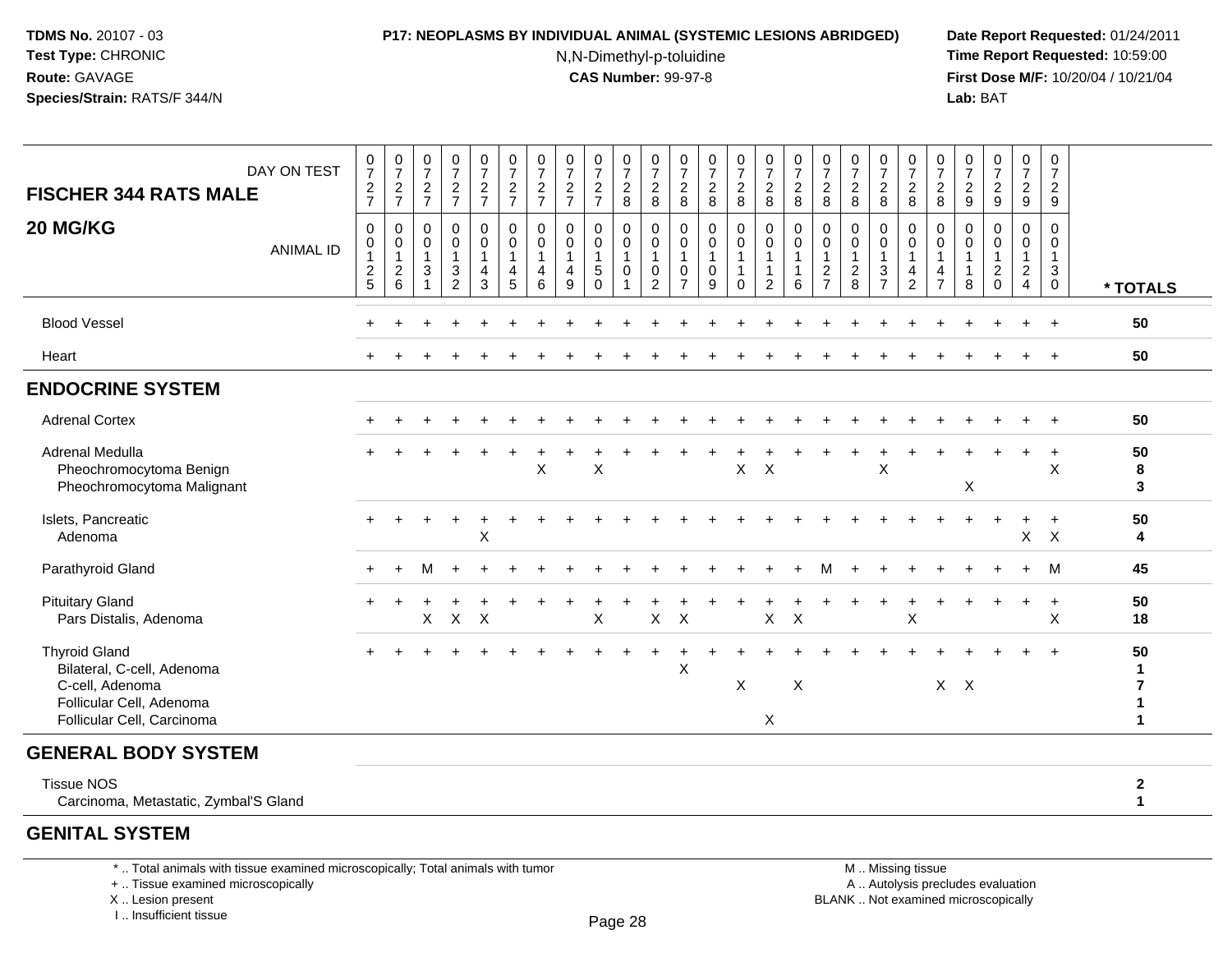#### **P17: NEOPLASMS BY INDIVIDUAL ANIMAL (SYSTEMIC LESIONS ABRIDGED) Date Report Requested:** 01/24/2011

N,N-Dimethyl-p-toluidine

 **Time Report Requested:** 10:59:00 **First Dose M/F:** 10/20/04 / 10/21/04<br>**Lab:** BAT **Lab:** BAT

| DAY ON TEST<br><b>FISCHER 344 RATS MALE</b><br>20 MG/KG                              | $\frac{0}{7}$<br>$\overline{c}$<br>$\overline{7}$<br>$\mathbf 0$ | $\frac{0}{7}$<br>$\overline{2}$<br>$\overline{7}$<br>$\mathsf{O}\xspace$ | $\frac{0}{7}$<br>$\overline{2}$<br>$\overline{7}$<br>$\pmb{0}$ | 0<br>$\overline{7}$<br>$\overline{c}$<br>$\overline{7}$<br>0     | 0<br>$\overline{7}$<br>$\overline{2}$<br>$\overline{7}$<br>0          | $\frac{0}{7}$<br>$\overline{c}$<br>$\overline{7}$<br>0 | $\frac{0}{7}$<br>$\overline{2}$<br>$\overline{7}$<br>$\mathbf 0$ | $\pmb{0}$<br>$\overline{7}$<br>$\overline{2}$<br>$\overline{7}$<br>$\pmb{0}$ | 0<br>$\overline{7}$<br>$\overline{c}$<br>$\overline{7}$<br>0 | 0<br>$\overline{7}$<br>$\boldsymbol{2}$<br>8<br>$\pmb{0}$               | $\frac{0}{7}$<br>$\overline{c}$<br>$\,8\,$<br>$\mathsf{O}\xspace$ | 0<br>$\overline{7}$<br>$\overline{c}$<br>8<br>0      | $\mathbf 0$<br>$\overline{7}$<br>$\overline{2}$<br>8<br>$\pmb{0}$ | 0<br>$\overline{7}$<br>$\overline{2}$<br>$\,8\,$<br>$\pmb{0}$ | 0<br>$\overline{7}$<br>$\overline{2}$<br>8<br>$\pmb{0}$       | $\frac{0}{7}$<br>$\overline{c}$<br>8<br>$\mathsf 0$ | 0<br>$\overline{7}$<br>$\overline{2}$<br>8<br>0       | $\mathbf 0$<br>$\overline{7}$<br>$\boldsymbol{2}$<br>8<br>$\mathbf 0$ | 0<br>$\overline{7}$<br>$\overline{2}$<br>$\,8\,$<br>0            | $\mathbf 0$<br>$\overline{7}$<br>$\overline{2}$<br>8<br>0 | 0<br>$\overline{7}$<br>$\overline{a}$<br>8<br>$\mathbf 0$ | 0<br>$\overline{7}$<br>$\overline{2}$<br>$\boldsymbol{9}$<br>$\mathbf 0$ | $\begin{smallmatrix}0\\7\end{smallmatrix}$<br>$\overline{2}$<br>$\boldsymbol{9}$<br>$\mathbf 0$ | 0<br>$\overline{7}$<br>$\overline{2}$<br>$\boldsymbol{9}$<br>0 | $\pmb{0}$<br>$\overline{7}$<br>$\overline{2}$<br>9<br>$\mathbf 0$ |                    |
|--------------------------------------------------------------------------------------|------------------------------------------------------------------|--------------------------------------------------------------------------|----------------------------------------------------------------|------------------------------------------------------------------|-----------------------------------------------------------------------|--------------------------------------------------------|------------------------------------------------------------------|------------------------------------------------------------------------------|--------------------------------------------------------------|-------------------------------------------------------------------------|-------------------------------------------------------------------|------------------------------------------------------|-------------------------------------------------------------------|---------------------------------------------------------------|---------------------------------------------------------------|-----------------------------------------------------|-------------------------------------------------------|-----------------------------------------------------------------------|------------------------------------------------------------------|-----------------------------------------------------------|-----------------------------------------------------------|--------------------------------------------------------------------------|-------------------------------------------------------------------------------------------------|----------------------------------------------------------------|-------------------------------------------------------------------|--------------------|
| <b>ANIMAL ID</b>                                                                     | 0<br>1<br>$\frac{2}{5}$                                          | $\mathbf 0$<br>$\overline{1}$<br>$\frac{2}{6}$                           | $\mathbf 0$<br>$\overline{1}$<br>$\sqrt{3}$<br>$\overline{1}$  | 0<br>$\mathbf{1}$<br>$\ensuremath{\mathsf{3}}$<br>$\overline{2}$ | $\mathsf{O}\xspace$<br>$\mathbf{1}$<br>$\overline{4}$<br>$\mathbf{3}$ | $\pmb{0}$<br>$\mathbf{1}$<br>4<br>5                    | $\mathbf 0$<br>$\overline{1}$<br>4<br>6                          | $\mathbf 0$<br>$\mathbf{1}$<br>$\overline{\mathbf{4}}$<br>9                  | $\mathbf 0$<br>$\mathbf 1$<br>5<br>$\Omega$                  | $\ddot{\mathbf{0}}$<br>$\mathbf{1}$<br>$\boldsymbol{0}$<br>$\mathbf{1}$ | $\,0\,$<br>$\mathbf{1}$<br>$\pmb{0}$<br>$\overline{2}$            | 0<br>$\overline{1}$<br>$\mathbf 0$<br>$\overline{7}$ | $\mathbf 0$<br>$\overline{1}$<br>$\mathbf 0$<br>9                 | $\mathbf 0$<br>$\mathbf{1}$<br>1<br>$\mathbf 0$               | $\mathbf 0$<br>$\mathbf{1}$<br>$\mathbf{1}$<br>$\overline{2}$ | $\pmb{0}$<br>$\mathbf{1}$<br>$\mathbf{1}$<br>6      | 0<br>$\mathbf{1}$<br>$\overline{c}$<br>$\overline{7}$ | $\mathbf 0$<br>$\mathbf{1}$<br>$\frac{2}{8}$                          | 0<br>$\mathbf{1}$<br>$\ensuremath{\mathsf{3}}$<br>$\overline{7}$ | $\mathsf 0$<br>$\mathbf{1}$<br>4<br>$\overline{c}$        | 0<br>$\mathbf{1}$<br>4<br>$\overline{7}$                  | 0<br>$\mathbf{1}$<br>$\mathbf 1$<br>8                                    | 0<br>$\mathbf{1}$<br>$\frac{2}{0}$                                                              | 0<br>$\overline{1}$<br>$\frac{2}{4}$                           | 0<br>$\mathbf{1}$<br>$\mathbf{3}$<br>$\overline{0}$               | * TOTALS           |
| <b>Coagulating Gland</b>                                                             |                                                                  |                                                                          |                                                                |                                                                  |                                                                       |                                                        |                                                                  |                                                                              |                                                              |                                                                         |                                                                   |                                                      |                                                                   |                                                               |                                                               |                                                     |                                                       |                                                                       |                                                                  |                                                           |                                                           |                                                                          |                                                                                                 |                                                                |                                                                   | $\mathbf{1}$       |
| Epididymis                                                                           |                                                                  |                                                                          |                                                                |                                                                  |                                                                       |                                                        |                                                                  |                                                                              |                                                              |                                                                         |                                                                   |                                                      |                                                                   |                                                               |                                                               |                                                     |                                                       |                                                                       |                                                                  |                                                           |                                                           |                                                                          |                                                                                                 |                                                                | $\overline{ }$                                                    | 50                 |
| <b>Preputial Gland</b><br>Adenoma                                                    |                                                                  |                                                                          |                                                                |                                                                  |                                                                       |                                                        |                                                                  |                                                                              |                                                              |                                                                         |                                                                   |                                                      |                                                                   |                                                               |                                                               |                                                     |                                                       |                                                                       |                                                                  |                                                           | X                                                         |                                                                          |                                                                                                 |                                                                |                                                                   | 50<br>$\mathbf{1}$ |
| Prostate<br>Adenoma                                                                  |                                                                  |                                                                          |                                                                |                                                                  |                                                                       |                                                        |                                                                  |                                                                              |                                                              |                                                                         |                                                                   |                                                      |                                                                   |                                                               |                                                               |                                                     |                                                       |                                                                       |                                                                  | $\ddot{}$                                                 | $\ddot{}$<br>X                                            |                                                                          |                                                                                                 |                                                                | $\ddot{}$                                                         | 50<br>$\mathbf{1}$ |
| <b>Seminal Vesicle</b>                                                               |                                                                  |                                                                          |                                                                |                                                                  |                                                                       |                                                        |                                                                  |                                                                              |                                                              |                                                                         |                                                                   |                                                      |                                                                   |                                                               |                                                               |                                                     |                                                       |                                                                       |                                                                  |                                                           |                                                           |                                                                          |                                                                                                 |                                                                | $\ddot{}$                                                         | 50                 |
| <b>Testes</b><br>Bilateral, Interstitial Cell, Adenoma<br>Interstitial Cell, Adenoma | $\times$                                                         | X                                                                        | $\times$                                                       | $X$ $X$                                                          |                                                                       | X                                                      | X                                                                | $X$ $X$                                                                      |                                                              | $\times$                                                                | $\times$                                                          | $\times$                                             | $\times$ $\times$                                                 |                                                               |                                                               | X                                                   | $\mathsf{X}$                                          | $\mathsf{X}$                                                          | $\times$                                                         | $\mathsf{X}$                                              | $\mathsf{X}$                                              | $\times$ $\times$                                                        |                                                                                                 | $X$ $X$                                                        |                                                                   | 50<br>33<br>10     |
| <b>HEMATOPOIETIC SYSTEM</b>                                                          |                                                                  |                                                                          |                                                                |                                                                  |                                                                       |                                                        |                                                                  |                                                                              |                                                              |                                                                         |                                                                   |                                                      |                                                                   |                                                               |                                                               |                                                     |                                                       |                                                                       |                                                                  |                                                           |                                                           |                                                                          |                                                                                                 |                                                                |                                                                   |                    |
| <b>Bone Marrow</b>                                                                   |                                                                  |                                                                          |                                                                |                                                                  |                                                                       |                                                        |                                                                  |                                                                              |                                                              |                                                                         |                                                                   |                                                      |                                                                   |                                                               |                                                               |                                                     |                                                       |                                                                       |                                                                  |                                                           |                                                           |                                                                          |                                                                                                 |                                                                | $\div$                                                            | 50                 |
| Lymph Node                                                                           |                                                                  |                                                                          |                                                                |                                                                  | $+$                                                                   |                                                        |                                                                  |                                                                              |                                                              |                                                                         |                                                                   |                                                      |                                                                   |                                                               |                                                               |                                                     |                                                       |                                                                       |                                                                  |                                                           |                                                           |                                                                          |                                                                                                 |                                                                |                                                                   | 3                  |
| Lymph Node, Mandibular                                                               | м                                                                | м                                                                        | M                                                              | M                                                                | м                                                                     | м                                                      | м                                                                | м                                                                            | M                                                            | M                                                                       | M                                                                 | м                                                    | M                                                                 | M                                                             | M                                                             | M                                                   | M                                                     | M                                                                     | M                                                                | M                                                         | M                                                         | M                                                                        | M                                                                                               | M M                                                            |                                                                   | $\mathbf 0$        |
| Lymph Node, Mesenteric                                                               |                                                                  |                                                                          |                                                                |                                                                  |                                                                       |                                                        |                                                                  |                                                                              |                                                              |                                                                         |                                                                   |                                                      |                                                                   |                                                               |                                                               |                                                     |                                                       |                                                                       |                                                                  |                                                           |                                                           |                                                                          |                                                                                                 |                                                                |                                                                   | 50                 |
| Spleen                                                                               |                                                                  |                                                                          |                                                                |                                                                  |                                                                       |                                                        |                                                                  |                                                                              |                                                              |                                                                         |                                                                   |                                                      |                                                                   |                                                               |                                                               |                                                     |                                                       |                                                                       |                                                                  |                                                           |                                                           |                                                                          |                                                                                                 |                                                                | $\ddot{}$                                                         | 50                 |
| Thymus                                                                               |                                                                  |                                                                          |                                                                |                                                                  |                                                                       |                                                        |                                                                  |                                                                              |                                                              |                                                                         |                                                                   |                                                      |                                                                   |                                                               |                                                               |                                                     |                                                       |                                                                       |                                                                  |                                                           |                                                           |                                                                          |                                                                                                 |                                                                | $\ddot{}$                                                         | 48                 |

## **INTEGUMENTARY SYSTEM**

\* .. Total animals with tissue examined microscopically; Total animals with tumor

+ .. Tissue examined microscopically

X .. Lesion present

I .. Insufficient tissue

M .. Missing tissue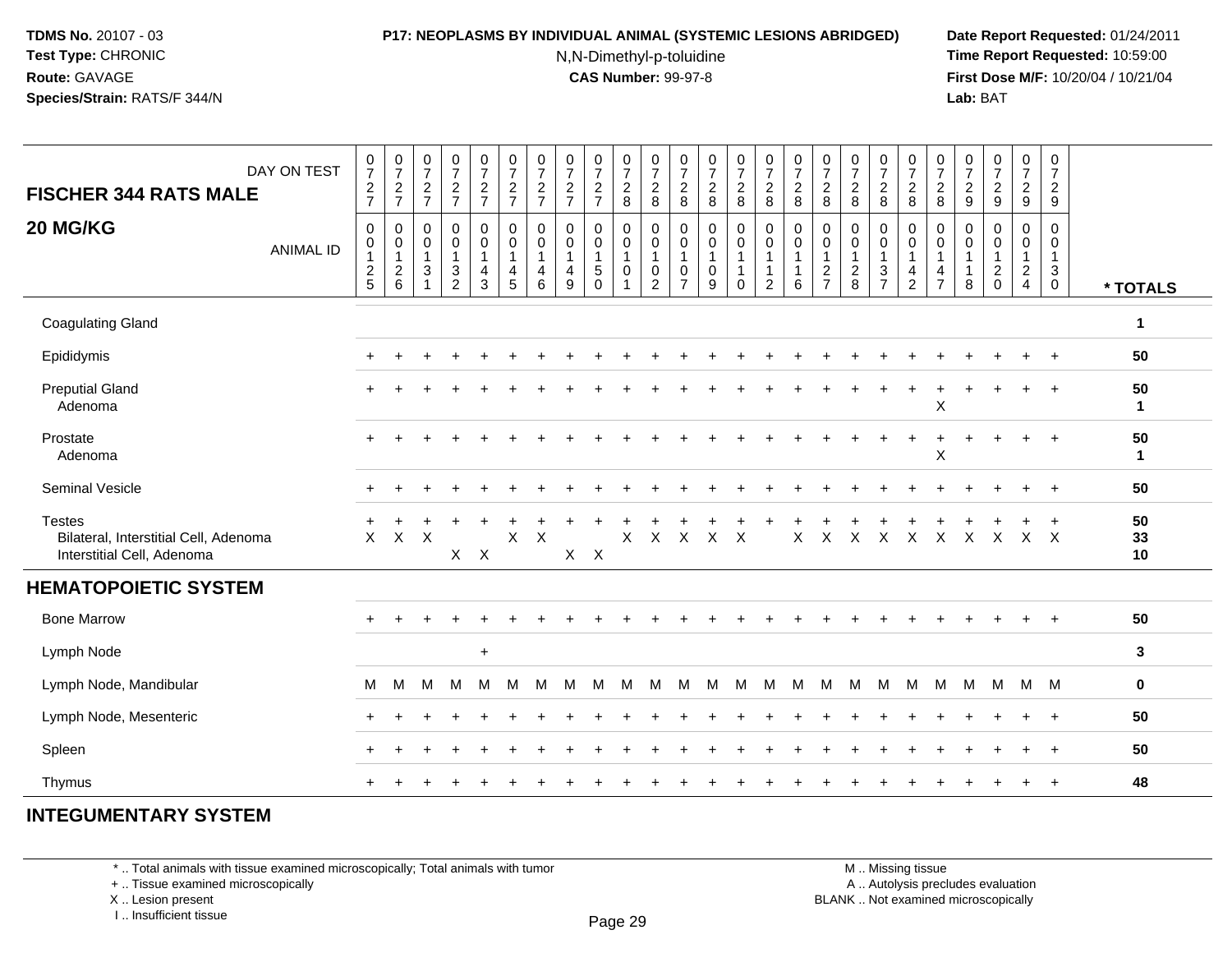### **P17: NEOPLASMS BY INDIVIDUAL ANIMAL (SYSTEMIC LESIONS ABRIDGED) Date Report Requested:** 01/24/2011

N,N-Dimethyl-p-toluidine

 **Time Report Requested:** 10:59:00 **First Dose M/F:** 10/20/04 / 10/21/04<br>**Lab:** BAT **Lab:** BAT

| DAY ON TEST<br><b>FISCHER 344 RATS MALE</b>                                                                                                                                                 | $\frac{0}{7}$<br>$\frac{2}{7}$                                      | $\begin{array}{c} 0 \\ 7 \end{array}$<br>$\overline{c}$<br>$\overline{7}$ | $\frac{0}{7}$<br>$\frac{2}{7}$               | $\begin{smallmatrix}0\\7\end{smallmatrix}$<br>$\frac{2}{7}$               | $\frac{0}{7}$<br>$\frac{2}{7}$                          | $\frac{0}{7}$<br>$\frac{2}{7}$                                 | $\frac{0}{7}$<br>$\frac{2}{7}$                          | $\begin{array}{c} 0 \\ 7 \end{array}$<br>$\overline{c}$<br>$\overline{7}$ | $\frac{0}{7}$<br>$\overline{2}$<br>$\overline{7}$                    | $\begin{array}{c} 0 \\ 7 \end{array}$<br>$\sqrt{2}$<br>$\overline{8}$ | $\frac{0}{7}$<br>$\sqrt{2}$<br>8                                          | $\frac{0}{7}$<br>$\sqrt{2}$<br>8                                               | $\begin{array}{c} 0 \\ 7 \end{array}$<br>$\overline{2}$<br>$\bf 8$ | $\frac{0}{7}$<br>$\overline{a}$<br>8                        | $\begin{array}{c} 0 \\ 7 \end{array}$<br>$\overline{2}$<br>8       | $\frac{0}{7}$<br>$\overline{2}$<br>8                            | $\frac{0}{7}$<br>$\overline{c}$<br>8                                | $\frac{0}{7}$<br>2<br>8                                        | $\frac{0}{7}$<br>$\overline{2}$<br>8                 | $\frac{0}{7}$<br>$\overline{2}$<br>8                                                          | $\begin{array}{c} 0 \\ 7 \end{array}$<br>$\overline{2}$<br>8         | $\begin{array}{c} 0 \\ 7 \end{array}$<br>$\overline{2}$<br>9 | $\begin{smallmatrix} 0\\7 \end{smallmatrix}$<br>$\boldsymbol{2}$<br>$9\,$ | $\begin{array}{c} 0 \\ 7 \end{array}$<br>$\frac{2}{9}$                         | $\mathsf 0$<br>$\boldsymbol{7}$<br>$\overline{2}$<br>9                    |                                           |
|---------------------------------------------------------------------------------------------------------------------------------------------------------------------------------------------|---------------------------------------------------------------------|---------------------------------------------------------------------------|----------------------------------------------|---------------------------------------------------------------------------|---------------------------------------------------------|----------------------------------------------------------------|---------------------------------------------------------|---------------------------------------------------------------------------|----------------------------------------------------------------------|-----------------------------------------------------------------------|---------------------------------------------------------------------------|--------------------------------------------------------------------------------|--------------------------------------------------------------------|-------------------------------------------------------------|--------------------------------------------------------------------|-----------------------------------------------------------------|---------------------------------------------------------------------|----------------------------------------------------------------|------------------------------------------------------|-----------------------------------------------------------------------------------------------|----------------------------------------------------------------------|--------------------------------------------------------------|---------------------------------------------------------------------------|--------------------------------------------------------------------------------|---------------------------------------------------------------------------|-------------------------------------------|
| 20 MG/KG<br><b>ANIMAL ID</b>                                                                                                                                                                | 0<br>$\pmb{0}$<br>$\mathbf{1}$<br>$\overline{2}$<br>$5\phantom{.0}$ | $\mathbf 0$<br>$\mathbf 0$<br>$\mathbf{1}$<br>$\overline{c}$<br>6         | $\mathbf 0$<br>$\Omega$<br>$\mathbf{1}$<br>3 | $\mathbf 0$<br>$\pmb{0}$<br>$\mathbf{1}$<br>$\mathsf 3$<br>$\overline{2}$ | 0<br>$\mathbf 0$<br>$\mathbf{1}$<br>$\overline{4}$<br>3 | $\mathbf 0$<br>$\Omega$<br>$\mathbf{1}$<br>$\overline{4}$<br>5 | $\mathbf 0$<br>0<br>$\mathbf{1}$<br>$\overline{4}$<br>6 | $\Omega$<br>$\Omega$<br>$\mathbf{1}$<br>$\overline{4}$<br>9               | $\mathbf 0$<br>$\mathbf 0$<br>$\mathbf{1}$<br>$\sqrt{5}$<br>$\Omega$ | $\mathbf 0$<br>$\mathbf 0$<br>$\mathbf{1}$<br>$\mathbf 0$             | $\mathbf 0$<br>$\mathbf 0$<br>$\overline{1}$<br>$\mathbf 0$<br>$\sqrt{2}$ | $\mathbf 0$<br>$\mathbf 0$<br>$\mathbf{1}$<br>$\overline{0}$<br>$\overline{7}$ | $\mathbf 0$<br>$\mathbf 0$<br>$\mathbf{1}$<br>$\mathbf 0$<br>9     | $\mathbf 0$<br>0<br>$\mathbf{1}$<br>$\mathbf 1$<br>$\Omega$ | 0<br>$\pmb{0}$<br>$\mathbf{1}$<br>$\mathbf{1}$<br>$\boldsymbol{2}$ | $\mathbf 0$<br>$\pmb{0}$<br>$\overline{1}$<br>$\mathbf{1}$<br>6 | 0<br>$\Omega$<br>$\overline{1}$<br>$\overline{2}$<br>$\overline{7}$ | $\mathbf 0$<br>$\Omega$<br>$\mathbf{1}$<br>$\overline{2}$<br>8 | 0<br>$\Omega$<br>$\mathbf{1}$<br>3<br>$\overline{7}$ | 0<br>$\mathsf 0$<br>$\mathbf{1}$<br>$\overline{4}$<br>$\sqrt{2}$                              | 0<br>$\mathbf 0$<br>$\mathbf{1}$<br>$\overline{4}$<br>$\overline{7}$ | $\mathbf 0$<br>$\Omega$<br>$\mathbf{1}$<br>$\mathbf{1}$<br>8 | $\mathbf 0$<br>$\Omega$<br>$\mathbf{1}$<br>$\overline{c}$<br>$\Omega$     | $\mathbf 0$<br>$\mathbf 0$<br>$\mathbf{1}$<br>$\overline{2}$<br>$\overline{4}$ | $\mathbf 0$<br>$\mathbf 0$<br>$\mathbf{1}$<br>$\mathbf{3}$<br>$\mathbf 0$ | * TOTALS                                  |
| Mammary Gland                                                                                                                                                                               |                                                                     |                                                                           |                                              |                                                                           |                                                         |                                                                |                                                         |                                                                           |                                                                      |                                                                       |                                                                           |                                                                                |                                                                    |                                                             |                                                                    |                                                                 |                                                                     |                                                                |                                                      |                                                                                               |                                                                      |                                                              |                                                                           | $\ddot{}$                                                                      | $+$                                                                       | 49                                        |
| <b>Skin</b><br>Basal Cell Adenoma<br><b>Basal Cell Carcinoma</b><br>Fibroma<br>Keratoacanthoma<br>Keratoacanthoma, Multiple<br>Lipoma<br>Liposarcoma<br>Sarcoma<br>Sebaceous Gland, Adenoma |                                                                     |                                                                           |                                              | X                                                                         |                                                         |                                                                | X                                                       | X                                                                         |                                                                      |                                                                       |                                                                           |                                                                                |                                                                    | X                                                           |                                                                    |                                                                 |                                                                     |                                                                | X                                                    |                                                                                               | X<br>$\boldsymbol{\mathsf{X}}$<br>X<br>X                             | X                                                            |                                                                           |                                                                                |                                                                           | 50<br>$\mathbf{1}$<br>3<br>$\overline{2}$ |
| <b>MUSCULOSKELETAL SYSTEM</b>                                                                                                                                                               |                                                                     |                                                                           |                                              |                                                                           |                                                         |                                                                |                                                         |                                                                           |                                                                      |                                                                       |                                                                           |                                                                                |                                                                    |                                                             |                                                                    |                                                                 |                                                                     |                                                                |                                                      |                                                                                               |                                                                      |                                                              |                                                                           |                                                                                |                                                                           |                                           |
| Bone<br>Chondroma                                                                                                                                                                           |                                                                     |                                                                           |                                              |                                                                           |                                                         |                                                                |                                                         |                                                                           |                                                                      |                                                                       |                                                                           |                                                                                |                                                                    |                                                             |                                                                    |                                                                 |                                                                     |                                                                |                                                      |                                                                                               |                                                                      |                                                              |                                                                           |                                                                                |                                                                           | 50<br>$\mathbf{1}$                        |
| <b>NERVOUS SYSTEM</b>                                                                                                                                                                       |                                                                     |                                                                           |                                              |                                                                           |                                                         |                                                                |                                                         |                                                                           |                                                                      |                                                                       |                                                                           |                                                                                |                                                                    |                                                             |                                                                    |                                                                 |                                                                     |                                                                |                                                      |                                                                                               |                                                                      |                                                              |                                                                           |                                                                                |                                                                           |                                           |
| <b>Brain</b><br>Astrocytoma Malignant<br><b>Granular Cell Tumor Malignant</b>                                                                                                               |                                                                     |                                                                           |                                              |                                                                           |                                                         |                                                                | $\boldsymbol{\mathsf{X}}$                               |                                                                           |                                                                      |                                                                       |                                                                           |                                                                                |                                                                    |                                                             |                                                                    |                                                                 |                                                                     |                                                                |                                                      |                                                                                               |                                                                      |                                                              |                                                                           |                                                                                |                                                                           | 50<br>$\mathbf{1}$<br>$\mathbf{1}$        |
| <b>RESPIRATORY SYSTEM</b>                                                                                                                                                                   |                                                                     |                                                                           |                                              |                                                                           |                                                         |                                                                |                                                         |                                                                           |                                                                      |                                                                       |                                                                           |                                                                                |                                                                    |                                                             |                                                                    |                                                                 |                                                                     |                                                                |                                                      |                                                                                               |                                                                      |                                                              |                                                                           |                                                                                |                                                                           |                                           |
| Lung<br>Alveolar/Bronchiolar Adenoma<br>Carcinoma, Metastatic, Tissue Nos<br>Pheochromocytoma Malignant, Metastatic,<br>Adrenal Medulla                                                     |                                                                     |                                                                           |                                              |                                                                           |                                                         |                                                                |                                                         |                                                                           |                                                                      |                                                                       |                                                                           | Χ                                                                              |                                                                    |                                                             |                                                                    |                                                                 |                                                                     |                                                                |                                                      |                                                                                               |                                                                      | $\mathsf X$                                                  |                                                                           |                                                                                |                                                                           | 50<br>-1<br>$\mathbf{1}$<br>1             |
| Nose                                                                                                                                                                                        |                                                                     | + + + + + +                                                               |                                              |                                                                           |                                                         |                                                                |                                                         | + + + +                                                                   |                                                                      |                                                                       | $+$                                                                       | $+$                                                                            | $+$                                                                | $+$                                                         | $+$                                                                | $+$                                                             | $+$                                                                 |                                                                |                                                      | $+$ + + +                                                                                     |                                                                      | $+$                                                          | $+$                                                                       | $+$                                                                            | $+$                                                                       | 50                                        |
| *  Total animals with tissue examined microscopically; Total animals with tumor<br>+  Tissue examined microscopically<br>X  Lesion present<br>I Insufficient tissue                         |                                                                     |                                                                           |                                              |                                                                           |                                                         |                                                                |                                                         |                                                                           |                                                                      | Page 30                                                               |                                                                           |                                                                                |                                                                    |                                                             |                                                                    |                                                                 |                                                                     |                                                                |                                                      | M  Missing tissue<br>A  Autolysis precludes evaluation<br>BLANK  Not examined microscopically |                                                                      |                                                              |                                                                           |                                                                                |                                                                           |                                           |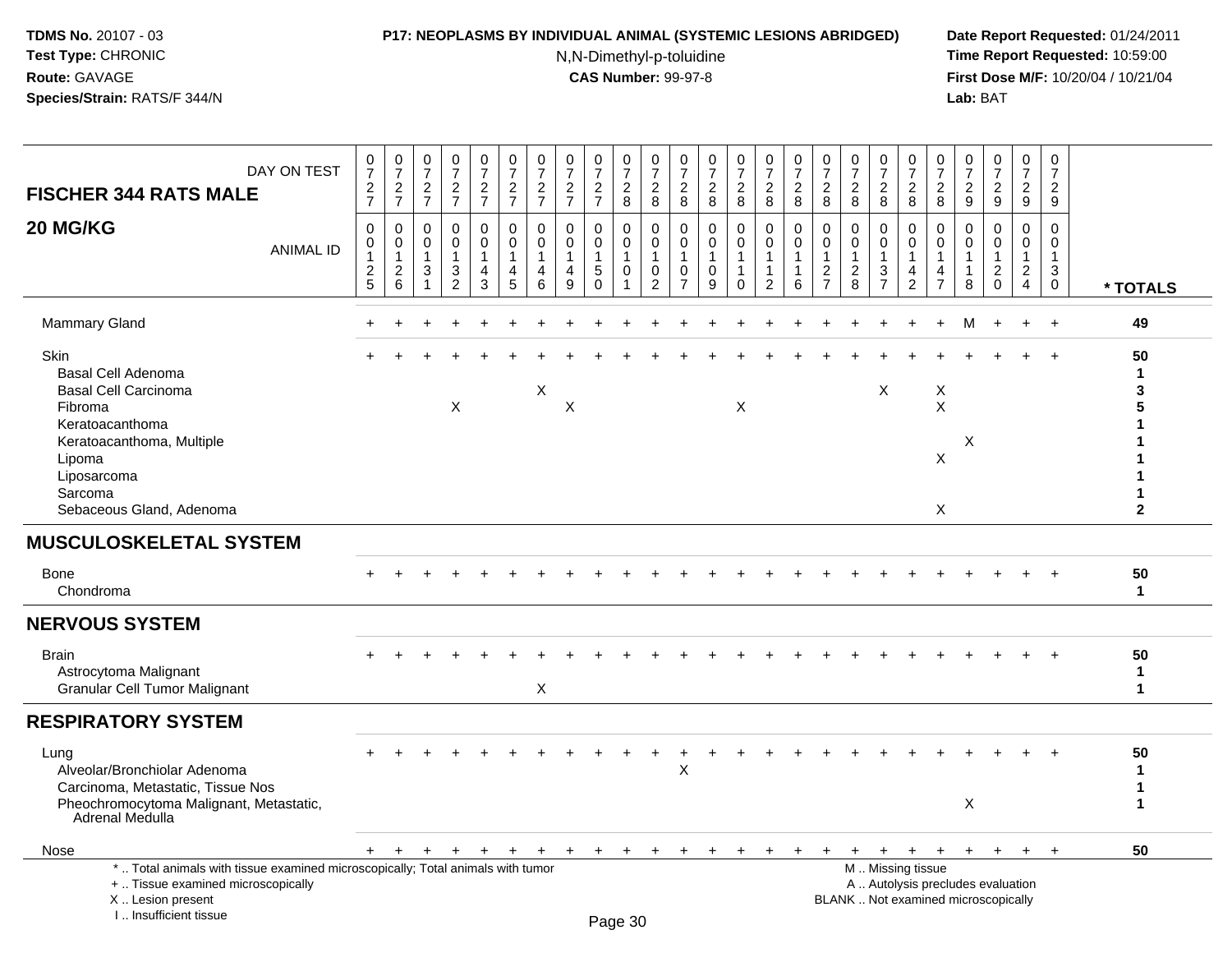### **P17: NEOPLASMS BY INDIVIDUAL ANIMAL (SYSTEMIC LESIONS ABRIDGED) Date Report Requested:** 01/24/2011

N,N-Dimethyl-p-toluidine

 **Time Report Requested:** 10:59:00 **First Dose M/F:** 10/20/04 / 10/21/04<br>**Lab:** BAT **Lab:** BAT

| DAY ON TEST<br><b>FISCHER 344 RATS MALE</b>                      | $\begin{smallmatrix}0\\7\end{smallmatrix}$<br>$\boldsymbol{2}$<br>$\overline{7}$ | $\frac{0}{7}$<br>$\overline{2}$<br>$\overline{7}$ | 0<br>$\overline{7}$<br>$\boldsymbol{2}$<br>$\overline{7}$ | $\frac{0}{7}$<br>$\frac{2}{7}$                     | $\begin{smallmatrix}0\\7\end{smallmatrix}$<br>$\overline{2}$<br>$\overline{7}$ | $\frac{0}{7}$<br>$\overline{c}$<br>$\overline{7}$                       | $\frac{0}{7}$<br>$\overline{2}$<br>$\overline{7}$ | $\frac{0}{7}$<br>$\overline{c}$<br>$\overline{7}$     | 0<br>$\overline{7}$<br>$\overline{c}$<br>$\overline{7}$ | $\frac{0}{7}$<br>$\overline{a}$<br>8                              | $\frac{0}{7}$<br>$\overline{c}$<br>8                                         | $\frac{0}{7}$<br>$\boldsymbol{2}$<br>$\,8\,$          | $\frac{0}{7}$<br>$\overline{c}$<br>8             | $\frac{0}{7}$<br>$\overline{a}$<br>8         | $\frac{0}{7}$<br>$\overline{a}$<br>8                                                             | $\frac{0}{7}$<br>$\overline{c}$<br>8                        | 0<br>$\overline{7}$<br>$\overline{c}$<br>$\bf 8$          | $\frac{0}{7}$<br>$\overline{c}$<br>8                             | 0<br>$\boldsymbol{7}$<br>$\boldsymbol{2}$<br>$\,8\,$             | 0<br>$\boldsymbol{7}$<br>$\overline{a}$<br>8                                 | $\frac{0}{7}$<br>$\overline{2}$<br>8          | 0<br>$\overline{7}$<br>$\overline{2}$<br>9 | $\begin{smallmatrix}0\\7\end{smallmatrix}$<br>$\overline{c}$<br>$\boldsymbol{9}$ | $\frac{0}{7}$<br>$\overline{2}$<br>$\boldsymbol{9}$ | $\mathbf 0$<br>$\overline{7}$<br>2<br>9                         |                                        |
|------------------------------------------------------------------|----------------------------------------------------------------------------------|---------------------------------------------------|-----------------------------------------------------------|----------------------------------------------------|--------------------------------------------------------------------------------|-------------------------------------------------------------------------|---------------------------------------------------|-------------------------------------------------------|---------------------------------------------------------|-------------------------------------------------------------------|------------------------------------------------------------------------------|-------------------------------------------------------|--------------------------------------------------|----------------------------------------------|--------------------------------------------------------------------------------------------------|-------------------------------------------------------------|-----------------------------------------------------------|------------------------------------------------------------------|------------------------------------------------------------------|------------------------------------------------------------------------------|-----------------------------------------------|--------------------------------------------|----------------------------------------------------------------------------------|-----------------------------------------------------|-----------------------------------------------------------------|----------------------------------------|
| 20 MG/KG<br><b>ANIMAL ID</b>                                     | $\mathbf 0$<br>0<br>$\mathbf{1}$<br>$\frac{2}{5}$                                | 0<br>0<br>$\mathbf{1}$<br>$\overline{2}$<br>6     | 0<br>$\pmb{0}$<br>$\mathbf{1}$<br>$\mathbf{3}$            | 0<br>$\mathbf 0$<br>$\mathbf{3}$<br>$\overline{2}$ | 0<br>$\boldsymbol{0}$<br>$\mathbf{1}$<br>$\overline{4}$<br>$\mathbf{3}$        | 0<br>$\pmb{0}$<br>$\mathbf{1}$<br>$\overline{\mathbf{4}}$<br>$\sqrt{5}$ | 0<br>0<br>$\overline{1}$<br>4<br>6                | 0<br>$\pmb{0}$<br>$\mathbf{1}$<br>$\overline{4}$<br>9 | 0<br>$\mathbf 0$<br>$\mathbf{1}$<br>5<br>$\Omega$       | $_{\rm 0}^{\rm 0}$<br>$\mathbf{1}$<br>$\pmb{0}$<br>$\overline{1}$ | $\boldsymbol{0}$<br>$\pmb{0}$<br>$\mathbf{1}$<br>$\pmb{0}$<br>$\overline{2}$ | 0<br>$\pmb{0}$<br>$\mathbf{1}$<br>0<br>$\overline{7}$ | 0<br>$\pmb{0}$<br>$\mathbf{1}$<br>$\pmb{0}$<br>9 | 0<br>$\mathsf{O}\xspace$<br>1<br>$\mathbf 0$ | $\begin{smallmatrix} 0\\0 \end{smallmatrix}$<br>$\overline{1}$<br>$\mathbf{1}$<br>$\overline{2}$ | $\pmb{0}$<br>$\pmb{0}$<br>$\mathbf{1}$<br>$\mathbf{1}$<br>6 | 0<br>0<br>$\mathbf 1$<br>$\overline{c}$<br>$\overline{7}$ | $\mathbf 0$<br>$\boldsymbol{0}$<br>$\mathbf{1}$<br>$\frac{2}{8}$ | 0<br>$\pmb{0}$<br>$\mathbf{1}$<br>$\mathbf{3}$<br>$\overline{7}$ | $\mathbf 0$<br>$\pmb{0}$<br>$\mathbf{1}$<br>$\overline{4}$<br>$\overline{2}$ | 0<br>0<br>$\mathbf{1}$<br>4<br>$\overline{7}$ | 0<br>0<br>$\mathbf 1$<br>$\mathbf{1}$<br>8 | 0<br>$\mathbf 0$<br>$\mathbf{1}$<br>$^2_{\rm 0}$                                 | 0<br>0<br>$\mathbf{1}$<br>$_4^2$                    | $\mathbf 0$<br>0<br>$\mathbf{1}$<br>$\mathbf{3}$<br>$\mathbf 0$ | * TOTALS                               |
| Transitional Epithelium, Adenoma                                 |                                                                                  |                                                   |                                                           |                                                    |                                                                                |                                                                         |                                                   |                                                       |                                                         |                                                                   |                                                                              |                                                       |                                                  |                                              |                                                                                                  | X                                                           |                                                           |                                                                  |                                                                  |                                                                              |                                               |                                            |                                                                                  |                                                     |                                                                 | $\mathbf{2}$                           |
| Trachea                                                          |                                                                                  |                                                   |                                                           |                                                    |                                                                                |                                                                         |                                                   |                                                       |                                                         |                                                                   |                                                                              |                                                       |                                                  |                                              |                                                                                                  |                                                             |                                                           |                                                                  |                                                                  |                                                                              |                                               |                                            |                                                                                  |                                                     | $+$                                                             | 50                                     |
| <b>SPECIAL SENSES SYSTEM</b>                                     |                                                                                  |                                                   |                                                           |                                                    |                                                                                |                                                                         |                                                   |                                                       |                                                         |                                                                   |                                                                              |                                                       |                                                  |                                              |                                                                                                  |                                                             |                                                           |                                                                  |                                                                  |                                                                              |                                               |                                            |                                                                                  |                                                     |                                                                 |                                        |
| Eye                                                              |                                                                                  |                                                   |                                                           |                                                    |                                                                                |                                                                         |                                                   |                                                       |                                                         |                                                                   |                                                                              |                                                       |                                                  |                                              |                                                                                                  |                                                             |                                                           |                                                                  |                                                                  |                                                                              |                                               |                                            |                                                                                  |                                                     |                                                                 | 50                                     |
| Harderian Gland                                                  |                                                                                  |                                                   |                                                           |                                                    |                                                                                |                                                                         |                                                   |                                                       |                                                         |                                                                   |                                                                              |                                                       |                                                  |                                              |                                                                                                  |                                                             |                                                           |                                                                  |                                                                  |                                                                              |                                               |                                            |                                                                                  | $\div$                                              | $+$                                                             | 50                                     |
| Zymbal's Gland<br>Carcinoma                                      |                                                                                  |                                                   |                                                           |                                                    |                                                                                |                                                                         |                                                   |                                                       |                                                         |                                                                   |                                                                              |                                                       |                                                  |                                              |                                                                                                  |                                                             |                                                           |                                                                  |                                                                  |                                                                              |                                               |                                            |                                                                                  | $\ddot{}$                                           | $+$                                                             | 50<br>$\mathbf{2}$                     |
| <b>URINARY SYSTEM</b>                                            |                                                                                  |                                                   |                                                           |                                                    |                                                                                |                                                                         |                                                   |                                                       |                                                         |                                                                   |                                                                              |                                                       |                                                  |                                              |                                                                                                  |                                                             |                                                           |                                                                  |                                                                  |                                                                              |                                               |                                            |                                                                                  |                                                     |                                                                 |                                        |
| Kidney                                                           |                                                                                  |                                                   |                                                           |                                                    |                                                                                |                                                                         |                                                   |                                                       |                                                         |                                                                   |                                                                              |                                                       |                                                  |                                              |                                                                                                  |                                                             |                                                           |                                                                  |                                                                  |                                                                              |                                               |                                            |                                                                                  |                                                     |                                                                 | 50                                     |
| Urinary Bladder                                                  |                                                                                  |                                                   |                                                           |                                                    |                                                                                |                                                                         |                                                   |                                                       |                                                         |                                                                   |                                                                              |                                                       |                                                  |                                              |                                                                                                  |                                                             |                                                           |                                                                  |                                                                  |                                                                              |                                               |                                            |                                                                                  |                                                     |                                                                 | 50                                     |
| <b>SYSTEMIC LESIONS</b>                                          |                                                                                  |                                                   |                                                           |                                                    |                                                                                |                                                                         |                                                   |                                                       |                                                         |                                                                   |                                                                              |                                                       |                                                  |                                              |                                                                                                  |                                                             |                                                           |                                                                  |                                                                  |                                                                              |                                               |                                            |                                                                                  |                                                     |                                                                 |                                        |
| Multiple Organ<br>Leukemia Mononuclear<br>Mesothelioma Malignant | $\ddot{}$                                                                        |                                                   |                                                           |                                                    | ÷<br>X                                                                         |                                                                         |                                                   |                                                       |                                                         |                                                                   |                                                                              |                                                       |                                                  |                                              |                                                                                                  |                                                             |                                                           |                                                                  |                                                                  |                                                                              |                                               |                                            |                                                                                  | $\ddot{}$                                           | $+$                                                             | 50<br>$\boldsymbol{2}$<br>$\mathbf{3}$ |

\* .. Total animals with tissue examined microscopically; Total animals with tumor

+ .. Tissue examined microscopically

X .. Lesion present

I .. Insufficient tissue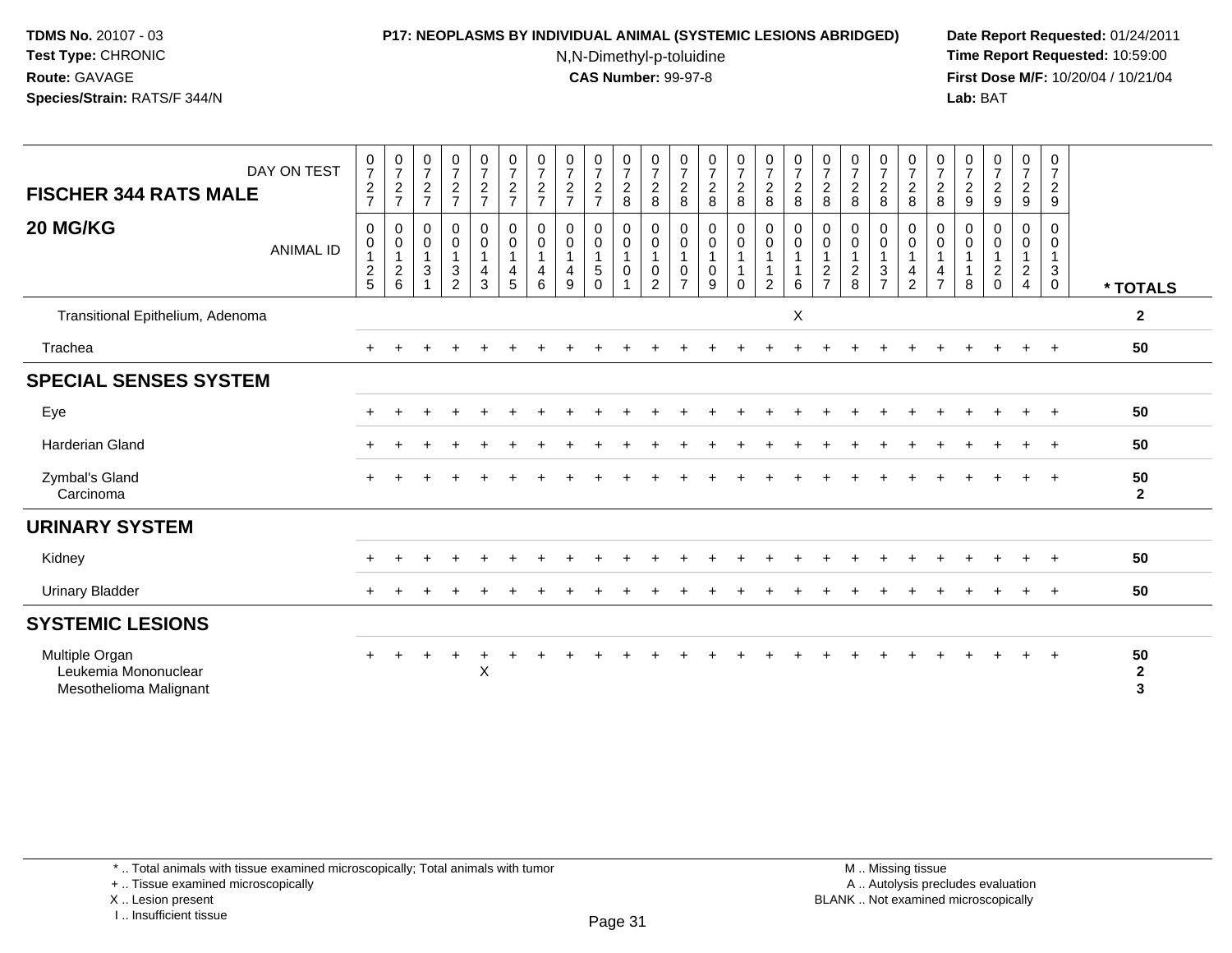## **P17: NEOPLASMS BY INDIVIDUAL ANIMAL (SYSTEMIC LESIONS ABRIDGED) Date Report Requested:** 01/24/2011

N,N-Dimethyl-p-toluidine

 **Time Report Requested:** 10:59:00 **First Dose M/F:** 10/20/04 / 10/21/04<br>**Lab:** BAT **Lab:** BAT

| <b>FISCHER 344 RATS MALE</b>                                | DAY ON TEST      | $\begin{smallmatrix}0\\1\end{smallmatrix}$<br>$\boldsymbol{9}$<br>$\overline{2}$ | $_{3}^{\rm 0}$<br>$\overline{4}$<br>8                | $\pmb{0}$<br>$\mathbf{3}$<br>8<br>$\overline{4}$ | $\begin{smallmatrix}0\0\4\end{smallmatrix}$<br>$\mathbf{1}$<br>$\sqrt{2}$ | $\pmb{0}$<br>$\overline{4}$<br>$\ensuremath{\mathsf{3}}$<br>$\overline{\mathbf{1}}$ | $\begin{smallmatrix}0\\4\end{smallmatrix}$<br>$9\,$<br>6                       | $\begin{array}{c} 0 \\ 5 \end{array}$<br>$\overline{7}$<br>6 | $\begin{array}{c} 0 \\ 5 \end{array}$<br>$\bf8$<br>$\boldsymbol{2}$   | 0<br>$6\overline{6}$<br>$\mathbf 0$<br>$\mathbf 1$ | $\mathsf{O}$<br>$\,6\,$<br>$\mathbf 1$<br>$\overline{2}$ | $\pmb{0}$<br>$\,6\,$<br>$\mathbf{1}$<br>$\overline{4}$   | 0<br>$\,6$<br>$\overline{1}$<br>6                         | $\mathbf 0$<br>$\,6\,$<br>$\frac{2}{2}$                                             | $\pmb{0}$<br>$6\overline{6}$<br>$\overline{c}$<br>6 | $\mathbf 0$<br>$\,6\,$<br>$\overline{4}$<br>5                 | $\pmb{0}$<br>6<br>$\overline{\mathbf{4}}$<br>$5\phantom{.0}$    | $\mathbf 0$<br>$\,6\,$<br>$\sqrt{5}$<br>$\mathbf{3}$    | $\pmb{0}$<br>$6\phantom{a}$<br>$\sqrt{5}$<br>$\,6\,$ | $\pmb{0}$<br>$\,6\,$<br>$6\phantom{1}$<br>$\mathbf{1}$    | $\mathbf 0$<br>6<br>6<br>$\overline{1}$                                        | 0<br>$\,6$<br>6<br>8                         | 0<br>$\,6\,$<br>$\,6\,$<br>$\boldsymbol{9}$ | $_{6}^{\rm 0}$<br>$\overline{7}$<br>$\mathbf 1$ | $\mathsf{O}\xspace$<br>$\,6\,$<br>$\boldsymbol{9}$<br>$5\,$ | $\boldsymbol{0}$<br>$\,6\,$<br>9<br>9                         |                 |
|-------------------------------------------------------------|------------------|----------------------------------------------------------------------------------|------------------------------------------------------|--------------------------------------------------|---------------------------------------------------------------------------|-------------------------------------------------------------------------------------|--------------------------------------------------------------------------------|--------------------------------------------------------------|-----------------------------------------------------------------------|----------------------------------------------------|----------------------------------------------------------|----------------------------------------------------------|-----------------------------------------------------------|-------------------------------------------------------------------------------------|-----------------------------------------------------|---------------------------------------------------------------|-----------------------------------------------------------------|---------------------------------------------------------|------------------------------------------------------|-----------------------------------------------------------|--------------------------------------------------------------------------------|----------------------------------------------|---------------------------------------------|-------------------------------------------------|-------------------------------------------------------------|---------------------------------------------------------------|-----------------|
| 60 MG/KG                                                    | <b>ANIMAL ID</b> | $\mathbf 0$<br>$\begin{smallmatrix}0\\1\end{smallmatrix}$<br>$\overline{8}$<br>3 | $\mathbf 0$<br>$\mathbf 0$<br>$\mathbf{1}$<br>8<br>6 | $\mathbf 0$<br>0<br>$\mathbf{1}$<br>6            | 0<br>$\mathbf 0$<br>$\mathbf{1}$<br>6<br>$\overline{4}$                   | 0<br>$\mathbf 0$<br>$\mathbf{1}$<br>8<br>-1                                         | $\mathbf 0$<br>$\mathbf 0$<br>$\mathbf{1}$<br>$\overline{7}$<br>$\overline{1}$ | $\mathbf 0$<br>$\mathbf 0$<br>$\overline{7}$<br>0            | $\mathbf 0$<br>$\mathsf{O}\xspace$<br>$\mathbf{1}$<br>$\sqrt{5}$<br>1 | $\mathbf 0$<br>0<br>$\mathbf{1}$<br>8<br>8         | 0<br>$\mathbf 0$<br>$\mathbf 1$<br>9<br>$\mathbf{3}$     | $\mathbf 0$<br>$\mathbf 0$<br>$\mathbf{1}$<br>$\,6$<br>9 | 0<br>$\mathbf 0$<br>$\overline{1}$<br>$\overline{7}$<br>3 | $\mathbf 0$<br>$\mathbf 0$<br>$\mathbf{1}$<br>$\begin{array}{c} 9 \\ 5 \end{array}$ | 0<br>0<br>1<br>5<br>$\overline{2}$                  | 0<br>$\overline{0}$<br>$\mathbf{1}$<br>$\,6\,$<br>$\mathbf 0$ | 0<br>$\mathsf{O}\xspace$<br>$\mathbf{1}$<br>$\overline{7}$<br>8 | $\mathbf 0$<br>0<br>$\mathbf{1}$<br>9<br>$\overline{7}$ | 0<br>$\pmb{0}$<br>$\mathbf{1}$<br>$\frac{5}{7}$      | $\mathbf{0}$<br>$\mathbf 0$<br>$\mathbf{1}$<br>$\,6$<br>8 | $\mathbf 0$<br>$\mathbf 0$<br>$\mathbf{1}$<br>$\overline{7}$<br>$\overline{5}$ | 0<br>0<br>$\overline{c}$<br>0<br>$\mathbf 0$ | 0<br>0<br>$\overline{1}$<br>6<br>3          | 0<br>0<br>1<br>9<br>$\overline{4}$              | $\mathbf 0$<br>$\mathbf 0$<br>$\mathbf{1}$<br>$9\,$<br>9    | $\mathbf 0$<br>$\mathbf 0$<br>$\mathbf{1}$<br>$\sqrt{5}$<br>6 | males<br>(cont) |
| <b>ALIMENTARY SYSTEM</b>                                    |                  |                                                                                  |                                                      |                                                  |                                                                           |                                                                                     |                                                                                |                                                              |                                                                       |                                                    |                                                          |                                                          |                                                           |                                                                                     |                                                     |                                                               |                                                                 |                                                         |                                                      |                                                           |                                                                                |                                              |                                             |                                                 |                                                             |                                                               |                 |
| Esophagus                                                   |                  |                                                                                  |                                                      |                                                  |                                                                           |                                                                                     |                                                                                |                                                              |                                                                       |                                                    |                                                          |                                                          |                                                           |                                                                                     |                                                     |                                                               |                                                                 |                                                         |                                                      |                                                           |                                                                                |                                              |                                             |                                                 |                                                             | $+$                                                           |                 |
| Intestine Large, Cecum                                      |                  |                                                                                  |                                                      |                                                  |                                                                           |                                                                                     |                                                                                |                                                              |                                                                       |                                                    |                                                          |                                                          |                                                           |                                                                                     |                                                     |                                                               |                                                                 |                                                         |                                                      |                                                           |                                                                                |                                              |                                             |                                                 |                                                             | $\overline{ }$                                                |                 |
| Intestine Large, Colon                                      |                  |                                                                                  |                                                      |                                                  |                                                                           |                                                                                     |                                                                                |                                                              |                                                                       |                                                    |                                                          |                                                          |                                                           |                                                                                     |                                                     |                                                               |                                                                 |                                                         |                                                      |                                                           |                                                                                |                                              |                                             |                                                 |                                                             | $\overline{+}$                                                |                 |
| Intestine Large, Rectum                                     |                  |                                                                                  |                                                      |                                                  |                                                                           |                                                                                     |                                                                                |                                                              |                                                                       |                                                    |                                                          |                                                          |                                                           |                                                                                     |                                                     |                                                               |                                                                 |                                                         |                                                      |                                                           |                                                                                |                                              |                                             |                                                 |                                                             |                                                               |                 |
| Intestine Small, Duodenum                                   |                  |                                                                                  |                                                      |                                                  |                                                                           |                                                                                     |                                                                                |                                                              |                                                                       |                                                    |                                                          |                                                          |                                                           |                                                                                     |                                                     |                                                               |                                                                 |                                                         |                                                      |                                                           |                                                                                |                                              |                                             |                                                 |                                                             | $\overline{1}$                                                |                 |
| Intestine Small, Ileum                                      |                  |                                                                                  |                                                      |                                                  |                                                                           |                                                                                     |                                                                                |                                                              |                                                                       |                                                    |                                                          |                                                          |                                                           |                                                                                     |                                                     |                                                               |                                                                 |                                                         |                                                      |                                                           |                                                                                |                                              |                                             |                                                 | $\ddot{}$                                                   | $+$                                                           |                 |
| Intestine Small, Jejunum                                    |                  |                                                                                  |                                                      |                                                  |                                                                           |                                                                                     |                                                                                |                                                              |                                                                       |                                                    |                                                          |                                                          |                                                           |                                                                                     |                                                     |                                                               |                                                                 |                                                         |                                                      |                                                           |                                                                                |                                              |                                             |                                                 |                                                             | $\overline{+}$                                                |                 |
| Liver<br>Hepatocellular Adenoma<br>Hepatocellular Carcinoma |                  |                                                                                  |                                                      |                                                  |                                                                           |                                                                                     |                                                                                |                                                              |                                                                       |                                                    | X                                                        |                                                          | X                                                         |                                                                                     |                                                     | $\mathsf X$                                                   |                                                                 |                                                         |                                                      |                                                           |                                                                                |                                              | ÷                                           | $\ddot{}$<br>X<br>$\pmb{\times}$                | $\ddot{}$                                                   | $+$                                                           |                 |
| Mesentery                                                   |                  |                                                                                  |                                                      |                                                  |                                                                           |                                                                                     |                                                                                |                                                              |                                                                       |                                                    |                                                          |                                                          |                                                           |                                                                                     |                                                     |                                                               |                                                                 |                                                         |                                                      |                                                           |                                                                                |                                              |                                             |                                                 |                                                             |                                                               |                 |
| Pancreas                                                    |                  |                                                                                  |                                                      |                                                  |                                                                           |                                                                                     |                                                                                |                                                              |                                                                       |                                                    |                                                          |                                                          |                                                           |                                                                                     |                                                     |                                                               |                                                                 |                                                         |                                                      |                                                           |                                                                                |                                              |                                             |                                                 |                                                             | $\overline{+}$                                                |                 |
| Salivary Glands                                             |                  |                                                                                  |                                                      |                                                  |                                                                           |                                                                                     |                                                                                |                                                              |                                                                       |                                                    |                                                          |                                                          |                                                           |                                                                                     |                                                     |                                                               |                                                                 |                                                         |                                                      |                                                           |                                                                                |                                              |                                             |                                                 |                                                             | $\overline{+}$                                                |                 |
| Stomach, Forestomach                                        |                  |                                                                                  |                                                      |                                                  |                                                                           |                                                                                     |                                                                                |                                                              |                                                                       |                                                    |                                                          |                                                          |                                                           |                                                                                     |                                                     |                                                               |                                                                 |                                                         |                                                      |                                                           |                                                                                |                                              |                                             |                                                 |                                                             | $\pm$                                                         |                 |
| Stomach, Glandular                                          |                  |                                                                                  | $\div$                                               |                                                  |                                                                           |                                                                                     |                                                                                |                                                              |                                                                       |                                                    |                                                          |                                                          |                                                           |                                                                                     |                                                     |                                                               |                                                                 |                                                         |                                                      |                                                           |                                                                                |                                              |                                             |                                                 | $+$                                                         | $+$                                                           |                 |
| Tongue<br>Squamous Cell Carcinoma                           |                  |                                                                                  |                                                      |                                                  |                                                                           |                                                                                     |                                                                                |                                                              |                                                                       |                                                    |                                                          |                                                          |                                                           |                                                                                     |                                                     |                                                               |                                                                 |                                                         |                                                      |                                                           |                                                                                |                                              |                                             |                                                 |                                                             |                                                               |                 |

\* .. Total animals with tissue examined microscopically; Total animals with tumor

+ .. Tissue examined microscopically

X .. Lesion present

I .. Insufficient tissue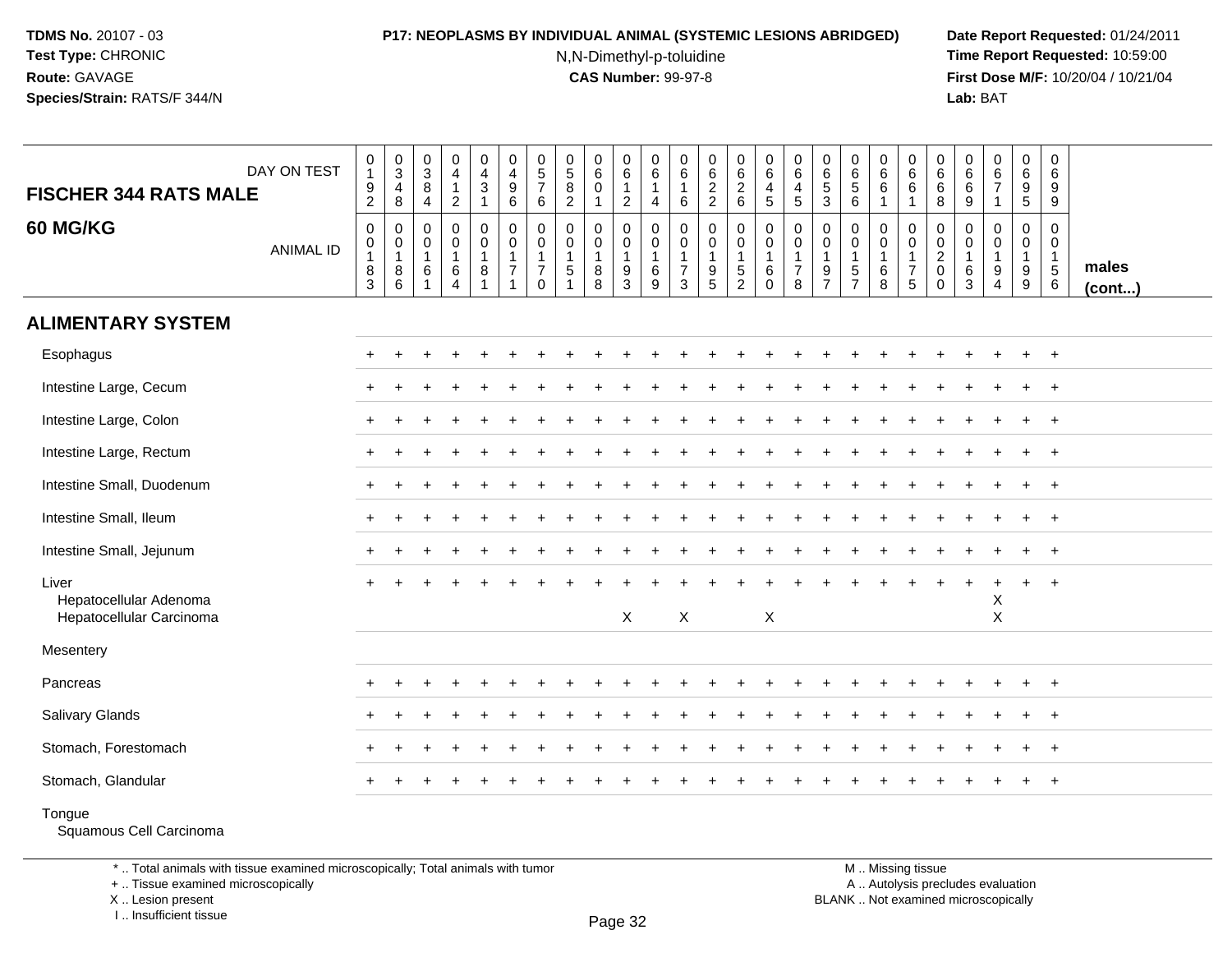## **P17: NEOPLASMS BY INDIVIDUAL ANIMAL (SYSTEMIC LESIONS ABRIDGED) Date Report Requested:** 01/24/2011

N,N-Dimethyl-p-toluidine

 **Time Report Requested:** 10:59:00 **First Dose M/F:** 10/20/04 / 10/21/04<br>**Lab:** BAT **Lab:** BAT

| <b>FISCHER 344 RATS MALE</b><br>60 MG/KG                                                                                        | DAY ON TEST      | $\,0\,$<br>$\mathbf{1}$<br>$\boldsymbol{9}$<br>$\overline{c}$<br>$\mathbf 0$ | $_{3}^{\rm 0}$<br>$\overline{4}$<br>8<br>$\mathbf 0$             | $_{3}^{\rm 0}$<br>8<br>$\overline{4}$<br>$\mathbf 0$ | $\pmb{0}$<br>$\overline{4}$<br>$\mathbf{1}$<br>$\overline{2}$<br>0 | $\mathbf 0$<br>$\frac{4}{3}$<br>$\mathbf{1}$<br>$\mathbf 0$ | $\pmb{0}$<br>$\overline{4}$<br>$\boldsymbol{9}$<br>6<br>$\mathbf 0$ | 0<br>5<br>$\overline{7}$<br>6<br>$\mathbf 0$ | $\begin{array}{c} 0 \\ 5 \end{array}$<br>$\bf 8$<br>2<br>$\mathbf 0$ | $\pmb{0}$<br>$\,6\,$<br>$\mathbf 0$<br>$\mathbf{1}$<br>$\mathbf 0$ | $\pmb{0}$<br>$\,6\,$<br>1<br>$\overline{2}$<br>$\mathbf 0$ | 0<br>6<br>$\mathbf{1}$<br>4<br>$\mathbf 0$ | 0<br>$\,6\,$<br>$\mathbf{1}$<br>$\,6\,$<br>0       | $062$<br>22<br>$\mathsf{O}\xspace$                                 | $\begin{array}{c} 0 \\ 6 \end{array}$<br>$\sqrt{2}$<br>$\,6\,$<br>0 | $\pmb{0}$<br>$\,6\,$<br>$\overline{4}$<br>$\overline{5}$<br>$\mathbf 0$ | 0<br>$\,6\,$<br>$\overline{\mathbf{4}}$<br>5<br>$\mathbf 0$ | 0<br>$\begin{array}{c} 6 \\ 5 \end{array}$<br>$\mathbf{3}$<br>$\mathbf 0$ | $\begin{array}{c} 0 \\ 6 \end{array}$<br>$\overline{5}$<br>6<br>0 | $\begin{array}{c} 0 \\ 6 \end{array}$<br>$\,6\,$<br>$\overline{1}$<br>$\mathbf 0$ | $\begin{array}{c} 0 \\ 6 \end{array}$<br>$\,6$<br>$\overline{1}$<br>$\mathbf 0$ | 0<br>$\,6\,$<br>6<br>8<br>0                            | 0<br>$\,6\,$<br>$\,6$<br>$\boldsymbol{9}$<br>0 | $\begin{array}{c} 0 \\ 6 \\ 7 \end{array}$<br>$\mathbf{1}$<br>0 | $\mathbf 0$<br>$\,6\,$<br>$\boldsymbol{9}$<br>$\sqrt{5}$<br>$\mathbf 0$ | $\pmb{0}$<br>$6\phantom{a}$<br>9<br>9<br>$\Omega$ |                       |
|---------------------------------------------------------------------------------------------------------------------------------|------------------|------------------------------------------------------------------------------|------------------------------------------------------------------|------------------------------------------------------|--------------------------------------------------------------------|-------------------------------------------------------------|---------------------------------------------------------------------|----------------------------------------------|----------------------------------------------------------------------|--------------------------------------------------------------------|------------------------------------------------------------|--------------------------------------------|----------------------------------------------------|--------------------------------------------------------------------|---------------------------------------------------------------------|-------------------------------------------------------------------------|-------------------------------------------------------------|---------------------------------------------------------------------------|-------------------------------------------------------------------|-----------------------------------------------------------------------------------|---------------------------------------------------------------------------------|--------------------------------------------------------|------------------------------------------------|-----------------------------------------------------------------|-------------------------------------------------------------------------|---------------------------------------------------|-----------------------|
|                                                                                                                                 | <b>ANIMAL ID</b> | $\pmb{0}$<br>$\mathbf{1}$<br>$\,8\,$<br>$\mathsf 3$                          | $\begin{smallmatrix}0\\1\end{smallmatrix}$<br>$\bf 8$<br>$\,6\,$ | $\mathbf 0$<br>$\mathbf{1}$<br>6                     | $\mathbf 0$<br>$\mathbf{1}$<br>$\,6\,$<br>$\overline{4}$           | $\mathbf 0$<br>$\mathbf{1}$<br>8<br>$\mathbf{1}$            | $\mathsf{O}\xspace$<br>$\mathbf{1}$<br>$\overline{7}$<br>1          | 0<br>$\overline{7}$<br>$\Omega$              | $\pmb{0}$<br>$\mathbf{1}$<br>$\,$ 5 $\,$                             | $\mathbf 0$<br>$\mathbf{1}$<br>$\bf 8$<br>8                        | $\mathbf 0$<br>$\mathbf{1}$<br>$\boldsymbol{9}$<br>3       | $\mathbf 0$<br>$\mathbf{1}$<br>$\,6$<br>9  | $\pmb{0}$<br>$\overline{1}$<br>$\overline{7}$<br>3 | $\pmb{0}$<br>$\mathbf{1}$<br>$\begin{array}{c} 9 \\ 5 \end{array}$ | $\mathbf 0$<br>$\mathbf{1}$<br>$\sqrt{5}$<br>$\overline{c}$         | $\pmb{0}$<br>$\mathbf{1}$<br>$\,6\,$<br>$\Omega$                        | $\pmb{0}$<br>$\mathbf{1}$<br>$\overline{7}$<br>8            | $\mathbf 0$<br>$\overline{1}$<br>9<br>$\overline{7}$                      | $\mathbf 0$<br>$\,$ 5 $\,$<br>$\overline{7}$                      | $\mathbf 0$<br>$\overline{1}$<br>$\,6\,$<br>8                                     | $\mathsf{O}\xspace$<br>$\overline{1}$<br>$\overline{7}$<br>$\sqrt{5}$           | $\mathbf 0$<br>$\overline{c}$<br>$\pmb{0}$<br>$\Omega$ | $\mathbf 0$<br>6<br>3                          | $\pmb{0}$<br>1<br>9<br>4                                        | $\mathbf 0$<br>$\overline{1}$<br>$\boldsymbol{9}$<br>9                  | $\mathbf 0$<br>$\mathbf{1}$<br>$\sqrt{5}$<br>6    | males<br>$($ cont $)$ |
| <b>CARDIOVASCULAR SYSTEM</b>                                                                                                    |                  |                                                                              |                                                                  |                                                      |                                                                    |                                                             |                                                                     |                                              |                                                                      |                                                                    |                                                            |                                            |                                                    |                                                                    |                                                                     |                                                                         |                                                             |                                                                           |                                                                   |                                                                                   |                                                                                 |                                                        |                                                |                                                                 |                                                                         |                                                   |                       |
| <b>Blood Vessel</b>                                                                                                             |                  |                                                                              |                                                                  |                                                      |                                                                    |                                                             |                                                                     |                                              |                                                                      |                                                                    |                                                            |                                            |                                                    |                                                                    |                                                                     |                                                                         |                                                             |                                                                           |                                                                   |                                                                                   |                                                                                 |                                                        |                                                |                                                                 | $+$                                                                     | $+$                                               |                       |
| Heart                                                                                                                           |                  |                                                                              |                                                                  |                                                      |                                                                    |                                                             |                                                                     |                                              |                                                                      |                                                                    |                                                            |                                            |                                                    |                                                                    |                                                                     |                                                                         |                                                             |                                                                           |                                                                   |                                                                                   |                                                                                 |                                                        |                                                |                                                                 |                                                                         | $+$                                               |                       |
| <b>ENDOCRINE SYSTEM</b>                                                                                                         |                  |                                                                              |                                                                  |                                                      |                                                                    |                                                             |                                                                     |                                              |                                                                      |                                                                    |                                                            |                                            |                                                    |                                                                    |                                                                     |                                                                         |                                                             |                                                                           |                                                                   |                                                                                   |                                                                                 |                                                        |                                                |                                                                 |                                                                         |                                                   |                       |
| <b>Adrenal Cortex</b><br>Adenoma                                                                                                |                  | $\ddot{}$                                                                    |                                                                  |                                                      |                                                                    |                                                             |                                                                     |                                              |                                                                      |                                                                    |                                                            |                                            |                                                    |                                                                    |                                                                     |                                                                         |                                                             |                                                                           |                                                                   |                                                                                   |                                                                                 |                                                        |                                                |                                                                 |                                                                         | $+$                                               |                       |
| Adrenal Medulla<br>Pheochromocytoma Benign<br>Pheochromocytoma Malignant                                                        |                  |                                                                              |                                                                  |                                                      |                                                                    |                                                             |                                                                     |                                              |                                                                      | X                                                                  |                                                            |                                            | X                                                  |                                                                    |                                                                     |                                                                         |                                                             |                                                                           |                                                                   |                                                                                   |                                                                                 |                                                        |                                                |                                                                 | $+$                                                                     | $+$<br>X                                          |                       |
| Islets, Pancreatic<br>Adenoma                                                                                                   |                  |                                                                              |                                                                  |                                                      |                                                                    |                                                             |                                                                     |                                              |                                                                      |                                                                    |                                                            |                                            |                                                    |                                                                    |                                                                     |                                                                         |                                                             |                                                                           |                                                                   |                                                                                   |                                                                                 |                                                        |                                                |                                                                 | $+$                                                                     | $+$                                               |                       |
| Parathyroid Gland                                                                                                               |                  |                                                                              |                                                                  |                                                      |                                                                    |                                                             |                                                                     |                                              |                                                                      |                                                                    |                                                            |                                            |                                                    |                                                                    |                                                                     |                                                                         |                                                             |                                                                           |                                                                   |                                                                                   |                                                                                 |                                                        |                                                |                                                                 | $+$                                                                     | M                                                 |                       |
| <b>Pituitary Gland</b><br>Pars Distalis, Adenoma<br>Pars Intermedia, Carcinoma                                                  |                  |                                                                              |                                                                  |                                                      |                                                                    |                                                             | X                                                                   |                                              |                                                                      |                                                                    |                                                            |                                            |                                                    | X                                                                  |                                                                     |                                                                         |                                                             | X                                                                         |                                                                   |                                                                                   |                                                                                 |                                                        |                                                | $\mathsf{X}$                                                    | +<br>$X$ $X$                                                            | $\ddot{}$                                         |                       |
| <b>Thyroid Gland</b><br>Bilateral, C-cell, Adenoma<br>C-cell, Adenoma<br>Follicular Cell, Adenoma<br>Follicular Cell, Carcinoma |                  | $\ddot{}$                                                                    |                                                                  | A                                                    |                                                                    |                                                             |                                                                     |                                              |                                                                      |                                                                    |                                                            |                                            |                                                    |                                                                    |                                                                     |                                                                         |                                                             |                                                                           |                                                                   |                                                                                   |                                                                                 |                                                        | X                                              |                                                                 | $+$                                                                     | $+$                                               |                       |

# **GENERAL BODY SYSTEM**

\* .. Total animals with tissue examined microscopically; Total animals with tumor

+ .. Tissue examined microscopically

X .. Lesion present

I .. Insufficient tissue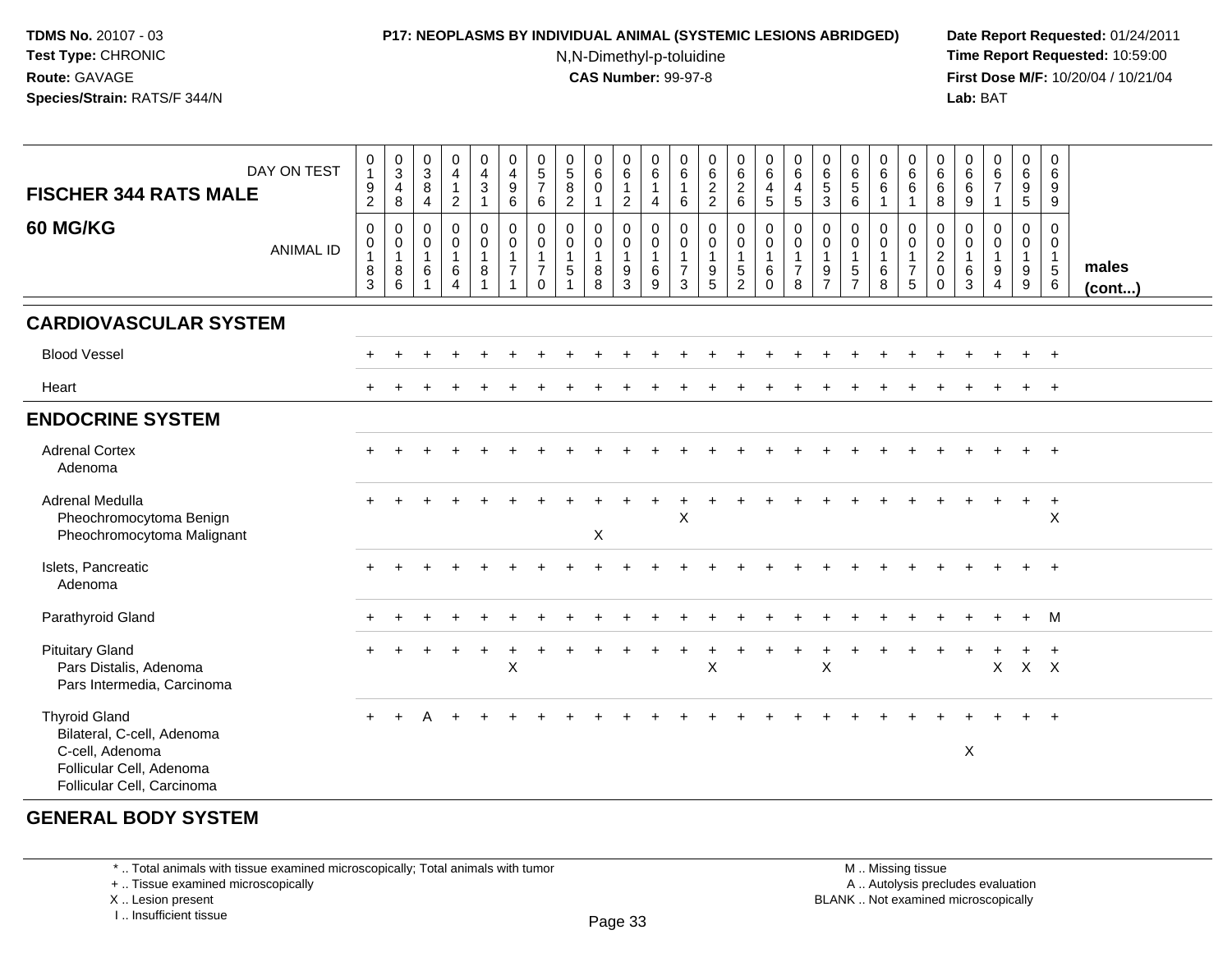#### **P17: NEOPLASMS BY INDIVIDUAL ANIMAL (SYSTEMIC LESIONS ABRIDGED) Date Report Requested:** 01/24/2011

N,N-Dimethyl-p-toluidine

 **Time Report Requested:** 10:59:00 **First Dose M/F:** 10/20/04 / 10/21/04<br>**Lab:** BAT **Lab:** BAT

| DAY ON TEST                                                                                                                                                           | $\pmb{0}$<br>$\mathbf{1}$                         | $\begin{array}{c} 0 \\ 3 \\ 4 \end{array}$                       | 0<br>$\mathbf{3}$<br>8                        | 0<br>$\overline{4}$<br>$\mathbf{1}$                                 | 0<br>$\overline{4}$<br>3        | 0<br>$\overline{4}$<br>$\boldsymbol{9}$                              | $\pmb{0}$<br>$\frac{5}{7}$                                              | $\pmb{0}$<br>$\sqrt{5}$<br>$\overline{8}$      | $\pmb{0}$<br>6<br>$\mathbf 0$                        | 0<br>$\,6\,$<br>$\mathbf{1}$                                    | 0<br>$\,6\,$<br>$\mathbf{1}$                                               | 0<br>6<br>1                                                        | 0<br>$\,6\,$                                  | $\pmb{0}$<br>$\,6\,$                                      | $\pmb{0}$<br>6<br>4                                              | 0<br>$\,6\,$<br>4                                               | 0<br>$\,6\,$<br>$\sqrt{5}$                                        | 0<br>$\,6\,$<br>$\sqrt{5}$                                  | 0<br>6<br>$6\overline{6}$               | $\pmb{0}$<br>$\,6\,$<br>$6\overline{6}$                                                       | $\pmb{0}$<br>$\,6\,$<br>$6\phantom{a}$                   | $\mathbf 0$<br>6                                                  | $\pmb{0}$<br>$\,6\,$<br>$\overline{7}$                         | $\pmb{0}$<br>$\,6\,$                                                | 0<br>$6\phantom{1}6$<br>9                           |                       |
|-----------------------------------------------------------------------------------------------------------------------------------------------------------------------|---------------------------------------------------|------------------------------------------------------------------|-----------------------------------------------|---------------------------------------------------------------------|---------------------------------|----------------------------------------------------------------------|-------------------------------------------------------------------------|------------------------------------------------|------------------------------------------------------|-----------------------------------------------------------------|----------------------------------------------------------------------------|--------------------------------------------------------------------|-----------------------------------------------|-----------------------------------------------------------|------------------------------------------------------------------|-----------------------------------------------------------------|-------------------------------------------------------------------|-------------------------------------------------------------|-----------------------------------------|-----------------------------------------------------------------------------------------------|----------------------------------------------------------|-------------------------------------------------------------------|----------------------------------------------------------------|---------------------------------------------------------------------|-----------------------------------------------------|-----------------------|
| <b>FISCHER 344 RATS MALE</b>                                                                                                                                          | $\frac{9}{2}$                                     | $\bf 8$                                                          | 4                                             | $\overline{2}$                                                      | $\mathbf{1}$                    | $\,6\,$                                                              | $\,6\,$                                                                 | $\overline{2}$                                 | $\overline{1}$                                       | $\overline{c}$                                                  | 4                                                                          | 6                                                                  | $\frac{2}{2}$                                 | $\frac{2}{6}$                                             | $\sqrt{5}$                                                       | $\overline{5}$                                                  | 3                                                                 | $\,6\,$                                                     | $\mathbf{1}$                            | $\mathbf{1}$                                                                                  | 8                                                        | $\overline{6}$<br>9                                               | $\overline{1}$                                                 | $\frac{9}{5}$                                                       | 9                                                   |                       |
| <b>60 MG/KG</b><br><b>ANIMAL ID</b>                                                                                                                                   | $\mathbf 0$<br>$\pmb{0}$<br>$\mathbf 1$<br>$^8_3$ | $\pmb{0}$<br>$\pmb{0}$<br>$\overline{1}$<br>8<br>$6\phantom{1}6$ | 0<br>$\mathbf{0}$<br>$\overline{1}$<br>6<br>1 | $\mathbf 0$<br>$\mathbf 0$<br>$\overline{1}$<br>6<br>$\overline{4}$ | 0<br>$\mathbf 0$<br>1<br>8<br>1 | 0<br>$\mathbf 0$<br>$\mathbf{1}$<br>$\overline{7}$<br>$\overline{1}$ | $\pmb{0}$<br>$\pmb{0}$<br>$\mathbf{1}$<br>$\overline{7}$<br>$\mathbf 0$ | $\mathbf 0$<br>0<br>$\mathbf{1}$<br>$\sqrt{5}$ | $\mathbf 0$<br>$\mathbf 0$<br>$\mathbf{1}$<br>8<br>8 | $\mathbf 0$<br>$\mathbf 0$<br>$\mathbf{1}$<br>9<br>$\mathbf{3}$ | $\mathbf 0$<br>$\mathsf{O}\xspace$<br>$\mathbf{1}$<br>$6\phantom{1}6$<br>9 | $\mathbf 0$<br>0<br>$\mathbf{1}$<br>$\overline{7}$<br>$\mathbf{3}$ | 0<br>0<br>$\mathbf{1}$<br>9<br>$\overline{5}$ | $\mathbf 0$<br>$\pmb{0}$<br>$\mathbf{1}$<br>$\frac{5}{2}$ | $\mathbf 0$<br>$\mathbf 0$<br>$\overline{1}$<br>6<br>$\mathbf 0$ | $\mathbf 0$<br>$\pmb{0}$<br>$\mathbf{1}$<br>$\overline{7}$<br>8 | $\mathbf 0$<br>$\mathbf 0$<br>$\mathbf{1}$<br>9<br>$\overline{7}$ | $\mathbf 0$<br>$\mathbf 0$<br>$\mathbf{1}$<br>$\frac{5}{7}$ | 0<br>$\Omega$<br>$\mathbf{1}$<br>6<br>8 | $\pmb{0}$<br>$\mathbf 0$<br>$\mathbf{1}$<br>$\boldsymbol{7}$<br>$\overline{5}$                | $\mathbf 0$<br>$\pmb{0}$<br>$\frac{2}{0}$<br>$\mathbf 0$ | $\mathbf 0$<br>$\mathbf 0$<br>$\mathbf{1}$<br>6<br>$\overline{3}$ | $\mathbf 0$<br>$\Omega$<br>$\mathbf{1}$<br>9<br>$\overline{4}$ | $\mathbf 0$<br>$\mathbf 0$<br>$\mathbf{1}$<br>9<br>$\boldsymbol{9}$ | 0<br>$\mathbf 0$<br>$\mathbf{1}$<br>$\sqrt{5}$<br>6 | males<br>$($ cont $)$ |
| <b>NONE</b>                                                                                                                                                           |                                                   |                                                                  |                                               |                                                                     |                                 |                                                                      |                                                                         |                                                |                                                      |                                                                 |                                                                            |                                                                    |                                               |                                                           |                                                                  |                                                                 |                                                                   |                                                             |                                         |                                                                                               |                                                          |                                                                   |                                                                |                                                                     |                                                     |                       |
| <b>GENITAL SYSTEM</b>                                                                                                                                                 |                                                   |                                                                  |                                               |                                                                     |                                 |                                                                      |                                                                         |                                                |                                                      |                                                                 |                                                                            |                                                                    |                                               |                                                           |                                                                  |                                                                 |                                                                   |                                                             |                                         |                                                                                               |                                                          |                                                                   |                                                                |                                                                     |                                                     |                       |
| Epididymis                                                                                                                                                            |                                                   |                                                                  |                                               |                                                                     |                                 |                                                                      |                                                                         |                                                |                                                      |                                                                 |                                                                            |                                                                    |                                               |                                                           |                                                                  |                                                                 |                                                                   |                                                             |                                         |                                                                                               |                                                          |                                                                   |                                                                | $\ddot{}$                                                           | $+$                                                 |                       |
| <b>Preputial Gland</b>                                                                                                                                                |                                                   |                                                                  |                                               |                                                                     |                                 |                                                                      |                                                                         |                                                |                                                      |                                                                 |                                                                            |                                                                    |                                               |                                                           |                                                                  |                                                                 |                                                                   |                                                             |                                         |                                                                                               |                                                          |                                                                   |                                                                |                                                                     | $\overline{ }$                                      |                       |
| Prostate                                                                                                                                                              |                                                   |                                                                  |                                               |                                                                     |                                 |                                                                      |                                                                         |                                                |                                                      |                                                                 |                                                                            |                                                                    |                                               |                                                           |                                                                  |                                                                 |                                                                   |                                                             |                                         |                                                                                               |                                                          |                                                                   |                                                                |                                                                     | $\overline{ }$                                      |                       |
| Seminal Vesicle                                                                                                                                                       |                                                   |                                                                  |                                               |                                                                     |                                 |                                                                      |                                                                         |                                                |                                                      |                                                                 |                                                                            |                                                                    |                                               |                                                           |                                                                  |                                                                 |                                                                   |                                                             |                                         |                                                                                               |                                                          |                                                                   |                                                                |                                                                     | $\ddot{}$                                           |                       |
| <b>Testes</b><br>Bilateral, Interstitial Cell, Adenoma<br>Interstitial Cell, Adenoma                                                                                  | $+$                                               | $+$                                                              | +<br>$\mathsf X$                              |                                                                     | $\div$                          | $\div$                                                               | $\ddot{}$                                                               | $\pmb{\times}$                                 | $\times$                                             | $\div$                                                          | $\mathsf{X}$                                                               | $\sf X$                                                            |                                               |                                                           |                                                                  | $\div$<br>Χ                                                     | $\div$                                                            | X                                                           | $\ddot{}$<br>X                          | $\mathsf X$                                                                                   | $\sf X$                                                  |                                                                   | X X X                                                          | $+$                                                                 | $+$<br>$\times$                                     |                       |
| <b>HEMATOPOIETIC SYSTEM</b>                                                                                                                                           |                                                   |                                                                  |                                               |                                                                     |                                 |                                                                      |                                                                         |                                                |                                                      |                                                                 |                                                                            |                                                                    |                                               |                                                           |                                                                  |                                                                 |                                                                   |                                                             |                                         |                                                                                               |                                                          |                                                                   |                                                                |                                                                     |                                                     |                       |
| <b>Bone Marrow</b>                                                                                                                                                    | $+$                                               |                                                                  |                                               |                                                                     |                                 |                                                                      |                                                                         |                                                |                                                      |                                                                 |                                                                            |                                                                    |                                               |                                                           |                                                                  |                                                                 |                                                                   |                                                             |                                         |                                                                                               |                                                          |                                                                   |                                                                | $\ddot{}$                                                           | $+$                                                 |                       |
| Lymph Node                                                                                                                                                            |                                                   |                                                                  |                                               |                                                                     |                                 |                                                                      |                                                                         |                                                |                                                      |                                                                 |                                                                            |                                                                    |                                               |                                                           |                                                                  |                                                                 |                                                                   | ÷                                                           |                                         | $+$                                                                                           | $\overline{1}$                                           |                                                                   |                                                                |                                                                     |                                                     |                       |
| Lymph Node, Mandibular                                                                                                                                                | М                                                 | м                                                                | м                                             | M                                                                   | M                               | м                                                                    | M                                                                       | м                                              | м                                                    | M                                                               | М                                                                          | M                                                                  | M                                             | M                                                         | M                                                                | м                                                               | М                                                                 | М                                                           | M                                       | M                                                                                             | М                                                        | м                                                                 | M                                                              | M M                                                                 |                                                     |                       |
| Lymph Node, Mesenteric                                                                                                                                                |                                                   |                                                                  |                                               |                                                                     |                                 |                                                                      |                                                                         |                                                |                                                      |                                                                 |                                                                            |                                                                    |                                               |                                                           |                                                                  |                                                                 |                                                                   |                                                             |                                         |                                                                                               |                                                          |                                                                   |                                                                |                                                                     | $\overline{ }$                                      |                       |
| Spleen                                                                                                                                                                | $\ddot{}$                                         |                                                                  |                                               |                                                                     |                                 |                                                                      |                                                                         |                                                |                                                      |                                                                 |                                                                            |                                                                    |                                               |                                                           |                                                                  |                                                                 |                                                                   |                                                             |                                         |                                                                                               |                                                          |                                                                   |                                                                |                                                                     | $\overline{+}$                                      |                       |
| Thymus                                                                                                                                                                | $+$                                               | $+$                                                              | $+$                                           | M                                                                   | $+$                             | $+$                                                                  | $\pm$                                                                   |                                                |                                                      | $\ddot{}$                                                       | $\ddot{}$                                                                  | $\ddot{}$                                                          | $\ddot{}$                                     | $+$                                                       | M                                                                | $+$                                                             | $\ddot{}$                                                         | $\ddot{}$                                                   | $\ddot{}$                               | $\pm$                                                                                         | $\overline{+}$                                           | $\ddot{}$                                                         | $\ddot{}$                                                      | $+$                                                                 | $+$                                                 |                       |
| <b>INTEGUMENTARY SYSTEM</b>                                                                                                                                           |                                                   |                                                                  |                                               |                                                                     |                                 |                                                                      |                                                                         |                                                |                                                      |                                                                 |                                                                            |                                                                    |                                               |                                                           |                                                                  |                                                                 |                                                                   |                                                             |                                         |                                                                                               |                                                          |                                                                   |                                                                |                                                                     |                                                     |                       |
| Mammary Gland                                                                                                                                                         | $+$                                               | $\div$                                                           |                                               |                                                                     |                                 |                                                                      |                                                                         |                                                |                                                      |                                                                 |                                                                            |                                                                    |                                               |                                                           | ÷                                                                |                                                                 |                                                                   |                                                             | $\ddot{}$                               | $\pm$                                                                                         | $\div$                                                   |                                                                   | $\pm$                                                          | $+$                                                                 | $+$                                                 |                       |
| *  Total animals with tissue examined microscopically; Total animals with tumor<br>+  Tissue examined microscopically<br>X  Lesion present<br>I., Insufficient tissue |                                                   |                                                                  |                                               |                                                                     |                                 |                                                                      |                                                                         |                                                | Page 34                                              |                                                                 |                                                                            |                                                                    |                                               |                                                           |                                                                  |                                                                 |                                                                   |                                                             |                                         | M  Missing tissue<br>A  Autolysis precludes evaluation<br>BLANK  Not examined microscopically |                                                          |                                                                   |                                                                |                                                                     |                                                     |                       |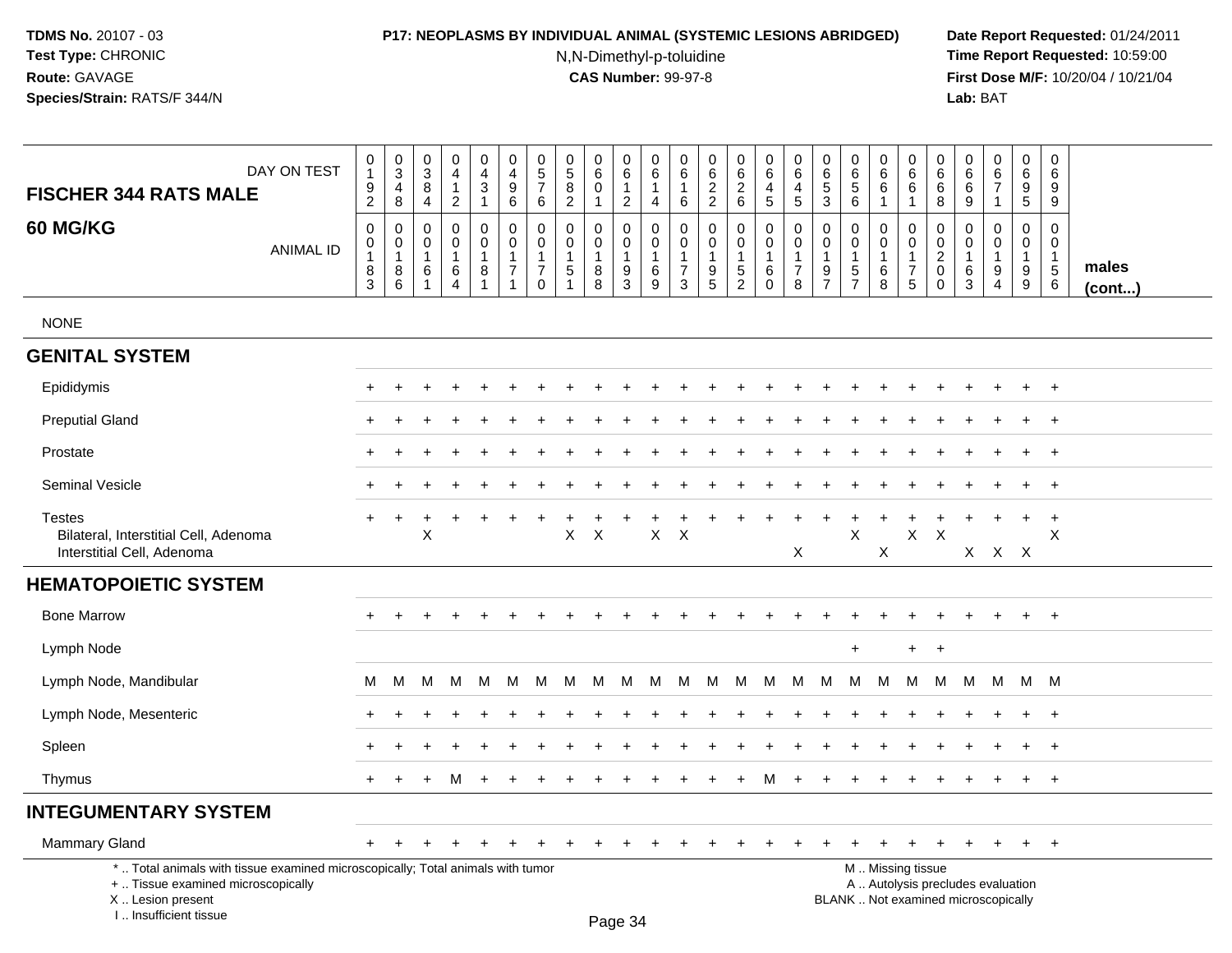I .. Insufficient tissue

#### **P17: NEOPLASMS BY INDIVIDUAL ANIMAL (SYSTEMIC LESIONS ABRIDGED) Date Report Requested:** 01/24/2011

N,N-Dimethyl-p-toluidine

 **Time Report Requested:** 10:59:00 **First Dose M/F:** 10/20/04 / 10/21/04<br>**Lab:** BAT **Lab:** BAT

| DAY ON TEST<br><b>FISCHER 344 RATS MALE</b>                                                                                                       | $\begin{smallmatrix}0\\1\end{smallmatrix}$<br>$9\,$<br>$\overline{2}$  | $_{3}^{\rm 0}$<br>4<br>8                         | $\,0\,$<br>$\overline{3}$<br>8<br>4                     | 0<br>$\overline{4}$<br>$\mathbf{1}$<br>$\overline{2}$ | $\pmb{0}$<br>$\overline{4}$<br>$\mathbf{3}$<br>$\mathbf{1}$   | $\pmb{0}$<br>$\overline{4}$<br>$\boldsymbol{9}$<br>6         | $\pmb{0}$<br>$\frac{5}{7}$<br>6                                      | 0<br>$\overline{5}$<br>$\bf8$<br>$\overline{2}$ | $\begin{array}{c} 0 \\ 6 \end{array}$<br>$\pmb{0}$<br>$\mathbf{1}$ | 0<br>$\,6\,$<br>$\mathbf{1}$<br>$\overline{2}$                                      | 0<br>6<br>$\mathbf{1}$<br>$\overline{4}$ | 0<br>6<br>$\mathbf{1}$<br>6                              | $\begin{array}{c} 0 \\ 6 \end{array}$<br>$\sqrt{2}$<br>$\overline{2}$ | $\begin{array}{c} 0 \\ 6 \end{array}$<br>$\sqrt{2}$<br>6                 | $\mathbf 0$<br>6<br>$\overline{a}$<br>$\sqrt{5}$             | 0<br>$\,6$<br>4<br>$5\phantom{.0}$            | $\begin{array}{c} 0 \\ 6 \end{array}$<br>5<br>3                   | $_{6}^{\rm 0}$<br>$\sqrt{5}$<br>6                        | $\mathbf 0$<br>$\overline{6}$<br>$\,6\,$<br>$\overline{1}$ | $\pmb{0}$<br>6<br>$\,6\,$<br>$\overline{1}$                         | 0<br>6<br>6<br>8                                       | 0<br>6<br>6<br>9                  | $_6^0$<br>$\overline{7}$<br>$\mathbf{1}$      | $\pmb{0}$<br>$\,6\,$<br>9<br>$\overline{5}$ | 0<br>6<br>9<br>9                                    |                 |
|---------------------------------------------------------------------------------------------------------------------------------------------------|------------------------------------------------------------------------|--------------------------------------------------|---------------------------------------------------------|-------------------------------------------------------|---------------------------------------------------------------|--------------------------------------------------------------|----------------------------------------------------------------------|-------------------------------------------------|--------------------------------------------------------------------|-------------------------------------------------------------------------------------|------------------------------------------|----------------------------------------------------------|-----------------------------------------------------------------------|--------------------------------------------------------------------------|--------------------------------------------------------------|-----------------------------------------------|-------------------------------------------------------------------|----------------------------------------------------------|------------------------------------------------------------|---------------------------------------------------------------------|--------------------------------------------------------|-----------------------------------|-----------------------------------------------|---------------------------------------------|-----------------------------------------------------|-----------------|
| <b>60 MG/KG</b><br><b>ANIMAL ID</b>                                                                                                               | $\mathbf 0$<br>$\boldsymbol{0}$<br>$\overline{1}$<br>8<br>$\mathbf{3}$ | $\mathbf 0$<br>0<br>$\mathbf{1}$<br>8<br>$\,6\,$ | $\mathbf 0$<br>0<br>$\mathbf{1}$<br>6<br>$\overline{1}$ | 0<br>0<br>$\mathbf{1}$<br>6<br>$\overline{4}$         | 0<br>$\mathbf 0$<br>$\mathbf{1}$<br>$\,8\,$<br>$\overline{1}$ | $\mathbf 0$<br>$\mathbf 0$<br>$\mathbf{1}$<br>$\overline{7}$ | $\mathbf 0$<br>0<br>$\overline{1}$<br>$\overline{7}$<br>$\mathbf{0}$ | $\mathbf 0$<br>0<br>$\mathbf{1}$<br>$\sqrt{5}$  | 0<br>0<br>$\mathbf{1}$<br>8<br>8                                   | $\mathbf 0$<br>$\boldsymbol{0}$<br>$\mathbf{1}$<br>$\boldsymbol{9}$<br>$\mathbf{3}$ | 0<br>0<br>$\mathbf 1$<br>6<br>9          | 0<br>0<br>$\mathbf{1}$<br>$\overline{7}$<br>$\mathbf{3}$ | $\mathbf 0$<br>$\mathbf 0$<br>$\mathbf{1}$<br>9<br>5                  | $\pmb{0}$<br>$\mathbf 0$<br>$\mathbf{1}$<br>$\sqrt{5}$<br>$\overline{2}$ | $\mathbf 0$<br>$\pmb{0}$<br>$\mathbf{1}$<br>6<br>$\mathbf 0$ | 0<br>0<br>$\mathbf{1}$<br>$\overline{7}$<br>8 | $\mathbf 0$<br>$\mathbf 0$<br>$\mathbf{1}$<br>9<br>$\overline{7}$ | $\mathbf 0$<br>0<br>$\mathbf{1}$<br>5<br>$\overline{7}$  | 0<br>$\mathbf 0$<br>$\mathbf{1}$<br>6<br>8                 | $\mathbf 0$<br>$\mathbf 0$<br>$\mathbf{1}$<br>$\boldsymbol{7}$<br>5 | 0<br>0<br>$\overline{c}$<br>$\mathbf 0$<br>$\mathbf 0$ | 0<br>0<br>$\mathbf{1}$<br>6<br>3  | 0<br>0<br>$\mathbf{1}$<br>9<br>$\overline{4}$ | 0<br>$\mathbf 0$<br>$\mathbf{1}$<br>9<br>9  | $\mathbf 0$<br>0<br>$\mathbf{1}$<br>$\sqrt{5}$<br>6 | males<br>(cont) |
| Skin<br>Basal Cell Adenoma<br>Fibroma<br>Keratoacanthoma<br>Squamous Cell Papilloma<br>Trichoepithelioma<br>Sebaceous Gland, Adenoma              |                                                                        |                                                  |                                                         |                                                       |                                                               |                                                              |                                                                      |                                                 |                                                                    |                                                                                     |                                          | X                                                        |                                                                       |                                                                          | X                                                            |                                               |                                                                   |                                                          | X                                                          |                                                                     |                                                        |                                   |                                               |                                             | X                                                   |                 |
| <b>MUSCULOSKELETAL SYSTEM</b>                                                                                                                     |                                                                        |                                                  |                                                         |                                                       |                                                               |                                                              |                                                                      |                                                 |                                                                    |                                                                                     |                                          |                                                          |                                                                       |                                                                          |                                                              |                                               |                                                                   |                                                          |                                                            |                                                                     |                                                        |                                   |                                               |                                             |                                                     |                 |
| <b>Bone</b>                                                                                                                                       |                                                                        |                                                  |                                                         |                                                       |                                                               |                                                              |                                                                      |                                                 |                                                                    |                                                                                     |                                          |                                                          |                                                                       |                                                                          |                                                              |                                               |                                                                   |                                                          |                                                            |                                                                     |                                                        |                                   |                                               |                                             | $+$                                                 |                 |
| <b>NERVOUS SYSTEM</b>                                                                                                                             |                                                                        |                                                  |                                                         |                                                       |                                                               |                                                              |                                                                      |                                                 |                                                                    |                                                                                     |                                          |                                                          |                                                                       |                                                                          |                                                              |                                               |                                                                   |                                                          |                                                            |                                                                     |                                                        |                                   |                                               |                                             |                                                     |                 |
| <b>Brain</b><br>Carcinoma, Metastatic, Pituitary Gland                                                                                            |                                                                        |                                                  |                                                         |                                                       |                                                               |                                                              |                                                                      |                                                 |                                                                    |                                                                                     |                                          |                                                          |                                                                       |                                                                          |                                                              |                                               |                                                                   |                                                          |                                                            |                                                                     |                                                        |                                   |                                               |                                             |                                                     |                 |
| <b>RESPIRATORY SYSTEM</b>                                                                                                                         |                                                                        |                                                  |                                                         |                                                       |                                                               |                                                              |                                                                      |                                                 |                                                                    |                                                                                     |                                          |                                                          |                                                                       |                                                                          |                                                              |                                               |                                                                   |                                                          |                                                            |                                                                     |                                                        |                                   |                                               |                                             |                                                     |                 |
| Lung<br>Alveolar/Bronchiolar Adenoma<br>Hepatocellular Carcinoma, Metastatic, Liver<br>Pheochromocytoma Malignant, Metastatic,<br>Adrenal Medulla |                                                                        |                                                  |                                                         |                                                       |                                                               |                                                              |                                                                      |                                                 | X                                                                  | X                                                                                   |                                          |                                                          |                                                                       |                                                                          |                                                              |                                               |                                                                   |                                                          |                                                            |                                                                     |                                                        |                                   | X                                             |                                             |                                                     |                 |
| Nose<br>Glands, Olfactory Epithelium, Adenoma<br>Transitional Epithelium, Adenoma<br>Transitional Epithelium, Carcinoma                           |                                                                        |                                                  |                                                         |                                                       |                                                               |                                                              |                                                                      | X                                               |                                                                    |                                                                                     |                                          |                                                          |                                                                       |                                                                          |                                                              | $\boldsymbol{\mathsf{X}}$                     |                                                                   | X                                                        |                                                            |                                                                     |                                                        | X                                 |                                               | X                                           |                                                     |                 |
| Trachea                                                                                                                                           |                                                                        |                                                  |                                                         |                                                       |                                                               |                                                              |                                                                      |                                                 |                                                                    |                                                                                     |                                          |                                                          |                                                                       |                                                                          |                                                              |                                               |                                                                   |                                                          |                                                            |                                                                     |                                                        |                                   |                                               |                                             | $^+$                                                |                 |
| *  Total animals with tissue examined microscopically; Total animals with tumor<br>+  Tissue examined microscopically<br>X  Lesion present        |                                                                        |                                                  |                                                         |                                                       |                                                               |                                                              |                                                                      |                                                 |                                                                    |                                                                                     |                                          |                                                          |                                                                       |                                                                          |                                                              |                                               |                                                                   | M  Missing tissue<br>BLANK  Not examined microscopically |                                                            |                                                                     |                                                        | A  Autolysis precludes evaluation |                                               |                                             |                                                     |                 |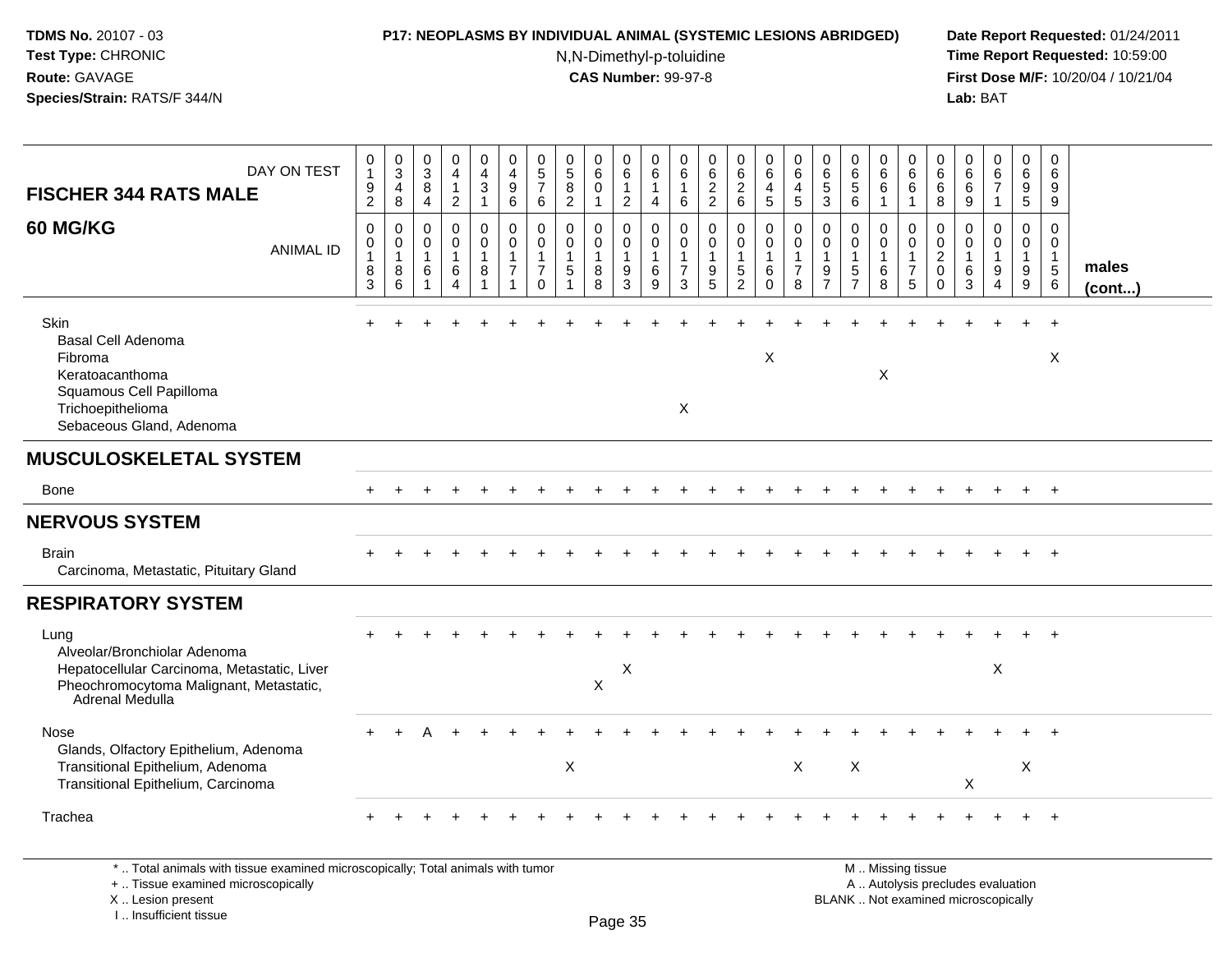# **P17: NEOPLASMS BY INDIVIDUAL ANIMAL (SYSTEMIC LESIONS ABRIDGED) Date Report Requested:** 01/24/2011

N,N-Dimethyl-p-toluidine

 **Time Report Requested:** 10:59:00 **First Dose M/F:** 10/20/04 / 10/21/04<br>**Lab:** BAT **Lab:** BAT

| <b>FISCHER 344 RATS MALE</b>                                 | DAY ON TEST      | $\mathbf 0$<br>$\overline{1}$<br>$\boldsymbol{9}$<br>$\overline{2}$ | $_{3}^{\rm 0}$<br>4<br>8         | $\pmb{0}$<br>$\sqrt{3}$<br>8<br>4     | 0<br>$\overline{4}$<br>2 | $\begin{smallmatrix}0\0\4\end{smallmatrix}$<br>$\mathbf{3}$<br>$\mathbf{1}$ | $\begin{smallmatrix}0\0\4\end{smallmatrix}$<br>$\boldsymbol{9}$<br>6 | $\begin{array}{c} 0 \\ 5 \end{array}$<br>$\overline{7}$<br>6 | $\frac{0}{5}$<br>$\bf 8$<br>$\overline{2}$   | 0<br>$\,6\,$<br>$\mathbf 0$ | $\begin{array}{c} 0 \\ 6 \end{array}$<br>$\mathbf{1}$<br>$\overline{c}$ | 0<br>$\,6\,$<br>$\mathbf{1}$<br>$\overline{4}$ | 0<br>6<br>6                   | $\begin{array}{c} 0 \\ 6 \end{array}$<br>$\boldsymbol{2}$<br>$\overline{2}$ | $\begin{array}{c} 0 \\ 6 \end{array}$<br>$\frac{2}{6}$          | 0<br>$\,6\,$<br>$\overline{4}$<br>5                        | $_{6}^{\rm 0}$<br>4<br>5                     | 0<br>6<br>5<br>$\mathbf{3}$             | $\begin{array}{c} 0 \\ 6 \end{array}$<br>$\sqrt{5}$<br>6 | $\begin{array}{c} 0 \\ 6 \end{array}$<br>$\,6\,$ | $\begin{array}{c} 0 \\ 6 \end{array}$<br>$\,6\,$<br>$\mathbf{1}$             | 0<br>$\,6\,$<br>6<br>8                    | 0<br>6<br>6<br>9 | $_{6}^{\rm 0}$<br>$\overline{7}$ | 0<br>6<br>9<br>5     | $\mathbf 0$<br>$\,6\,$<br>9<br>9                                                     |                       |
|--------------------------------------------------------------|------------------|---------------------------------------------------------------------|----------------------------------|---------------------------------------|--------------------------|-----------------------------------------------------------------------------|----------------------------------------------------------------------|--------------------------------------------------------------|----------------------------------------------|-----------------------------|-------------------------------------------------------------------------|------------------------------------------------|-------------------------------|-----------------------------------------------------------------------------|-----------------------------------------------------------------|------------------------------------------------------------|----------------------------------------------|-----------------------------------------|----------------------------------------------------------|--------------------------------------------------|------------------------------------------------------------------------------|-------------------------------------------|------------------|----------------------------------|----------------------|--------------------------------------------------------------------------------------|-----------------------|
| <b>60 MG/KG</b>                                              | <b>ANIMAL ID</b> | 0<br>$\pmb{0}$<br>$\overline{1}$<br>$\frac{8}{3}$                   | 0<br>0<br>$\mathbf{1}$<br>8<br>6 | 0<br>$\mathbf 0$<br>$\mathbf{1}$<br>6 | $\mathbf 0$<br>0<br>6    | $\pmb{0}$<br>$\pmb{0}$<br>$\mathbf{1}$<br>8<br>$\overline{A}$               | $\pmb{0}$<br>$\pmb{0}$<br>$\overline{7}$                             | 0<br>$\pmb{0}$<br>$\overline{7}$<br>$\Omega$                 | 0<br>$\pmb{0}$<br>$\mathbf{1}$<br>$\sqrt{5}$ | 0<br>0<br>$\bf8$<br>8       | 0<br>$\mathbf 0$<br>$\mathbf{1}$<br>$\boldsymbol{9}$<br>$\overline{3}$  | 0<br>$\pmb{0}$<br>$\mathbf{1}$<br>$\,6\,$<br>9 | 0<br>0<br>$\overline{7}$<br>3 | $\mathbf 0$<br>$\pmb{0}$<br>$\frac{9}{5}$                                   | 0<br>$\pmb{0}$<br>$\mathbf{1}$<br>$\mathbf 5$<br>$\overline{2}$ | 0<br>$\mathbf 0$<br>$\mathbf{1}$<br>$\,6\,$<br>$\mathbf 0$ | 0<br>$\mathbf 0$<br>1<br>$\overline{7}$<br>8 | 0<br>0<br>$\mathbf{1}$<br>$\frac{9}{7}$ | 0<br>$\pmb{0}$<br>$\frac{5}{7}$                          | 0<br>$\pmb{0}$<br>$\,6\,$<br>$\overline{8}$      | 0<br>$\mathsf{O}\xspace$<br>$\mathbf{1}$<br>$\overline{7}$<br>$\overline{5}$ | 0<br>0<br>$\overline{c}$<br>0<br>$\Omega$ | 0<br>0<br>6<br>3 | 0<br>0<br>9<br>4                 | 0<br>0<br>$9\,$<br>9 | 0<br>$\mathbf 0$<br>$\overline{\mathbf{1}}$<br>$\begin{array}{c} 5 \\ 6 \end{array}$ | males<br>$($ cont $)$ |
| <b>SPECIAL SENSES SYSTEM</b>                                 |                  |                                                                     |                                  |                                       |                          |                                                                             |                                                                      |                                                              |                                              |                             |                                                                         |                                                |                               |                                                                             |                                                                 |                                                            |                                              |                                         |                                                          |                                                  |                                                                              |                                           |                  |                                  |                      |                                                                                      |                       |
| Eye                                                          |                  |                                                                     |                                  |                                       |                          |                                                                             |                                                                      |                                                              |                                              |                             |                                                                         |                                                |                               |                                                                             |                                                                 |                                                            |                                              |                                         |                                                          |                                                  |                                                                              |                                           |                  | $\div$                           | $+$                  | $+$                                                                                  |                       |
| <b>Harderian Gland</b>                                       |                  |                                                                     |                                  |                                       |                          |                                                                             |                                                                      |                                                              |                                              |                             |                                                                         |                                                |                               |                                                                             |                                                                 |                                                            |                                              |                                         |                                                          |                                                  |                                                                              |                                           |                  |                                  | $+$                  | $+$                                                                                  |                       |
| Zymbal's Gland<br>Adenoma<br>Carcinoma                       |                  |                                                                     |                                  |                                       |                          |                                                                             |                                                                      |                                                              |                                              |                             |                                                                         |                                                |                               |                                                                             |                                                                 |                                                            |                                              |                                         | X                                                        |                                                  |                                                                              |                                           |                  |                                  | $\ddot{}$            | $+$                                                                                  |                       |
| <b>URINARY SYSTEM</b>                                        |                  |                                                                     |                                  |                                       |                          |                                                                             |                                                                      |                                                              |                                              |                             |                                                                         |                                                |                               |                                                                             |                                                                 |                                                            |                                              |                                         |                                                          |                                                  |                                                                              |                                           |                  |                                  |                      |                                                                                      |                       |
| Kidney                                                       |                  |                                                                     |                                  |                                       |                          |                                                                             |                                                                      |                                                              |                                              |                             |                                                                         |                                                |                               |                                                                             |                                                                 |                                                            |                                              |                                         |                                                          |                                                  |                                                                              |                                           |                  |                                  | $\pm$                | $+$                                                                                  |                       |
| Ureter                                                       |                  |                                                                     |                                  |                                       | $+$                      |                                                                             |                                                                      |                                                              |                                              |                             |                                                                         |                                                |                               |                                                                             |                                                                 |                                                            |                                              |                                         |                                                          |                                                  |                                                                              |                                           |                  |                                  |                      |                                                                                      |                       |
| <b>Urinary Bladder</b><br>Transitional Epithelium, Papilloma |                  |                                                                     |                                  |                                       |                          |                                                                             |                                                                      |                                                              |                                              |                             |                                                                         |                                                |                               |                                                                             |                                                                 |                                                            |                                              |                                         |                                                          |                                                  |                                                                              |                                           |                  |                                  | $+$                  | $+$                                                                                  |                       |
| <b>SYSTEMIC LESIONS</b>                                      |                  |                                                                     |                                  |                                       |                          |                                                                             |                                                                      |                                                              |                                              |                             |                                                                         |                                                |                               |                                                                             |                                                                 |                                                            |                                              |                                         |                                                          |                                                  |                                                                              |                                           |                  |                                  |                      |                                                                                      |                       |
| Multiple Organ                                               |                  |                                                                     |                                  |                                       |                          |                                                                             |                                                                      |                                                              |                                              |                             |                                                                         |                                                |                               |                                                                             |                                                                 |                                                            |                                              |                                         |                                                          |                                                  |                                                                              |                                           |                  |                                  |                      | $\overline{+}$                                                                       |                       |

iltiple Organ<br>Mesothelioma Malignant

\* .. Total animals with tissue examined microscopically; Total animals with tumor

+ .. Tissue examined microscopically

X .. Lesion present

I .. Insufficient tissue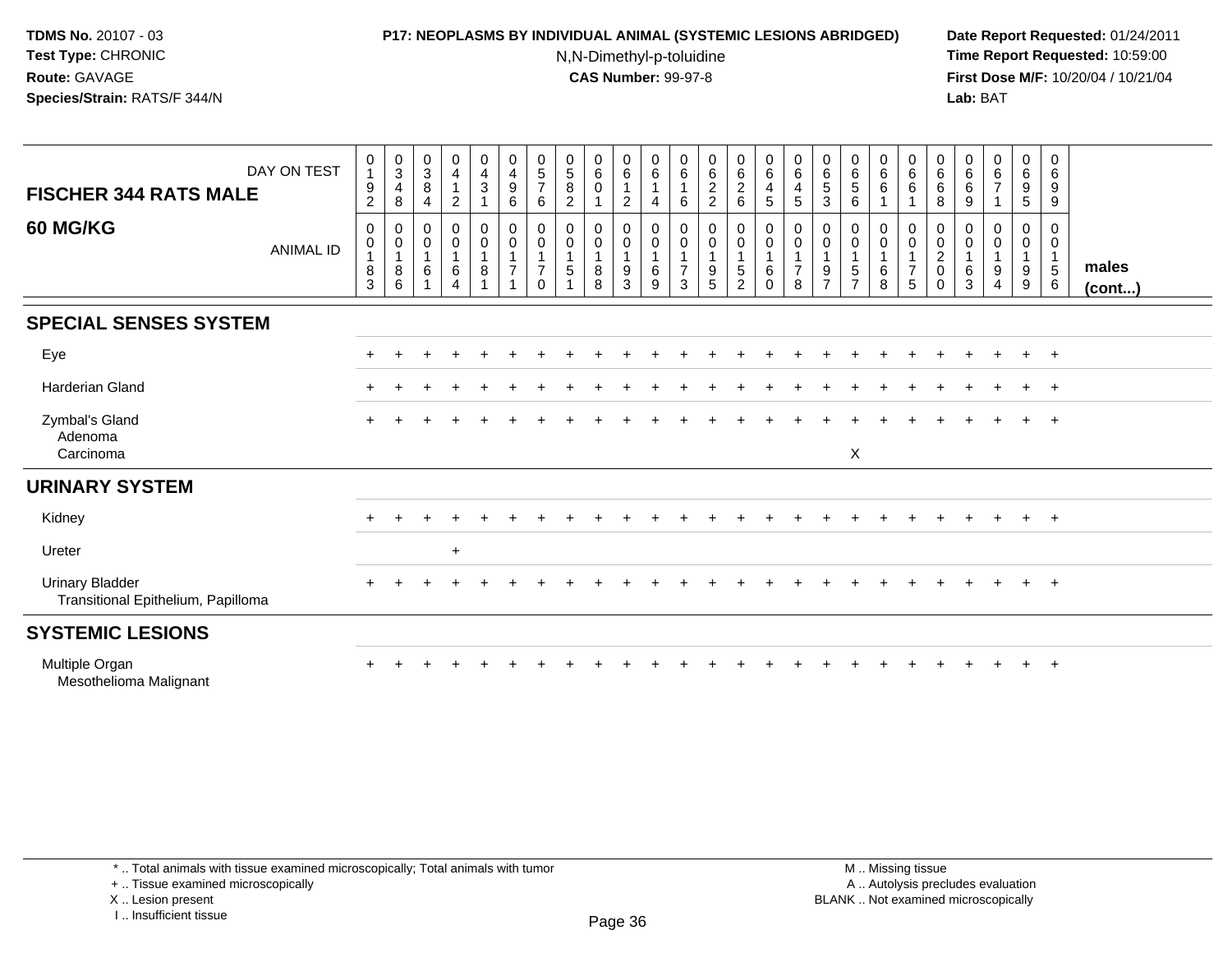## **P17: NEOPLASMS BY INDIVIDUAL ANIMAL (SYSTEMIC LESIONS ABRIDGED) Date Report Requested:** 01/24/2011

N,N-Dimethyl-p-toluidine

 **Time Report Requested:** 10:59:00 **First Dose M/F:** 10/20/04 / 10/21/04<br>**Lab:** BAT **Lab:** BAT

| <b>FISCHER 344 RATS MALE</b>                                | DAY ON TEST      | $\begin{array}{c} 0 \\ 7 \end{array}$<br>$\frac{2}{3}$                      | $\frac{0}{7}$<br>$\boldsymbol{2}$<br>$\overline{4}$ | $\begin{array}{c} 0 \\ 7 \end{array}$<br>$\sqrt{2}$<br>$\overline{4}$ | $\frac{0}{7}$<br>$\boldsymbol{2}$<br>$\overline{4}$ | $\pmb{0}$<br>$\boldsymbol{7}$<br>$rac{2}{7}$                  | $\frac{0}{7}$<br>$\frac{2}{7}$                        | $\frac{0}{7}$<br>$\frac{2}{7}$             | $\begin{array}{c} 0 \\ 7 \end{array}$<br>$\frac{2}{7}$                       | $\frac{0}{7}$<br>$\frac{2}{7}$                | $\frac{0}{7}$<br>$\frac{2}{7}$                               | $\frac{0}{7}$<br>$\sqrt{2}$<br>8                    | 0<br>$\overline{7}$<br>$\overline{c}$<br>8                  | 0<br>$\overline{7}$<br>$\boldsymbol{2}$<br>8               | $\frac{0}{7}$<br>$\overline{\mathbf{c}}$<br>8       | $\begin{smallmatrix}0\\7\end{smallmatrix}$<br>$\sqrt{2}$<br>8         | $\frac{0}{7}$<br>$\overline{c}$<br>8                                       | 0<br>$\overline{7}$<br>$\overline{2}$<br>8                        | $\frac{0}{7}$<br>$\boldsymbol{2}$<br>8                          | $\begin{array}{c} 0 \\ 7 \end{array}$<br>$\overline{c}$<br>8 | $\frac{0}{7}$<br>$\overline{c}$<br>8                | $\pmb{0}$<br>$\overline{7}$<br>$\overline{c}$<br>8  | 0<br>$\overline{7}$<br>$\sqrt{2}$<br>8     | $\pmb{0}$<br>$\overline{7}$<br>$\overline{2}$<br>9               | $\frac{0}{7}$<br>$\sqrt{2}$<br>$\boldsymbol{9}$           | $\begin{array}{c} 0 \\ 7 \end{array}$<br>$\overline{2}$<br>9 |                             |
|-------------------------------------------------------------|------------------|-----------------------------------------------------------------------------|-----------------------------------------------------|-----------------------------------------------------------------------|-----------------------------------------------------|---------------------------------------------------------------|-------------------------------------------------------|--------------------------------------------|------------------------------------------------------------------------------|-----------------------------------------------|--------------------------------------------------------------|-----------------------------------------------------|-------------------------------------------------------------|------------------------------------------------------------|-----------------------------------------------------|-----------------------------------------------------------------------|----------------------------------------------------------------------------|-------------------------------------------------------------------|-----------------------------------------------------------------|--------------------------------------------------------------|-----------------------------------------------------|-----------------------------------------------------|--------------------------------------------|------------------------------------------------------------------|-----------------------------------------------------------|--------------------------------------------------------------|-----------------------------|
| 60 MG/KG                                                    | <b>ANIMAL ID</b> | $\boldsymbol{0}$<br>$\boldsymbol{0}$<br>$\mathbf{1}$<br>$\overline{7}$<br>6 | 0<br>0<br>1<br>$\overline{7}$<br>4                  | 0<br>0<br>$\overline{1}$<br>8<br>$\overline{4}$                       | 0<br>0<br>$\mathbf{1}$<br>$^8_5$                    | $\mathbf 0$<br>$\mathbf 0$<br>$\mathbf{1}$<br>$\sqrt{5}$<br>3 | 0<br>$\mathbf 0$<br>$\overline{1}$<br>$\sqrt{5}$<br>5 | 0<br>$\mathbf 0$<br>$\mathbf{1}$<br>8<br>9 | $\pmb{0}$<br>$\mathbf 0$<br>$\mathbf{1}$<br>$\boldsymbol{9}$<br>$\mathbf{0}$ | 0<br>0<br>$\mathbf{1}$<br>9<br>$\overline{ }$ | 0<br>0<br>$\mathbf{1}$<br>$\boldsymbol{9}$<br>$\overline{2}$ | 0<br>$\mathbf 0$<br>$\mathbf{1}$<br>$\sqrt{5}$<br>8 | 0<br>$\mathbf 0$<br>$\mathbf{1}$<br>$\,6$<br>$\overline{2}$ | $\mathbf 0$<br>$\mathbf 0$<br>$\mathbf{1}$<br>$\,6\,$<br>5 | $\mathbf 0$<br>$\mathbf 0$<br>$\mathbf 1$<br>$^6_6$ | $\pmb{0}$<br>$\mathbf 0$<br>$\mathbf{1}$<br>$\,6\,$<br>$\overline{7}$ | $\pmb{0}$<br>$\pmb{0}$<br>$\mathbf{1}$<br>$\overline{7}$<br>$\overline{2}$ | $\mathbf 0$<br>$\mathbf 0$<br>$\mathbf{1}$<br>$\overline{7}$<br>9 | $\mathbf 0$<br>$\mathbf 0$<br>$\mathbf{1}$<br>8<br>$\mathbf{0}$ | 0<br>$\mathbf 0$<br>$\mathbf{1}$<br>8<br>$\overline{2}$      | 0<br>0<br>$\mathbf{1}$<br>$\bf 8$<br>$\overline{7}$ | 0<br>0<br>$\mathbf{1}$<br>$\boldsymbol{9}$<br>$\,6$ | 0<br>$\mathbf 0$<br>$\mathbf{1}$<br>9<br>8 | 0<br>$\mathbf 0$<br>$\mathbf{1}$<br>$\sqrt{5}$<br>$\overline{4}$ | 0<br>0<br>$\mathbf{1}$<br>$\,$ 5 $\,$<br>$\boldsymbol{9}$ | 0<br>0<br>$\mathbf{1}$<br>$\overline{7}$<br>$\overline{7}$   | * TOTALS                    |
| <b>ALIMENTARY SYSTEM</b>                                    |                  |                                                                             |                                                     |                                                                       |                                                     |                                                               |                                                       |                                            |                                                                              |                                               |                                                              |                                                     |                                                             |                                                            |                                                     |                                                                       |                                                                            |                                                                   |                                                                 |                                                              |                                                     |                                                     |                                            |                                                                  |                                                           |                                                              |                             |
| Esophagus                                                   |                  |                                                                             |                                                     |                                                                       |                                                     |                                                               |                                                       |                                            |                                                                              |                                               |                                                              |                                                     |                                                             |                                                            |                                                     |                                                                       |                                                                            |                                                                   |                                                                 |                                                              |                                                     |                                                     |                                            |                                                                  |                                                           |                                                              | 50                          |
| Intestine Large, Cecum                                      |                  |                                                                             |                                                     |                                                                       |                                                     |                                                               |                                                       |                                            |                                                                              |                                               |                                                              |                                                     |                                                             |                                                            |                                                     |                                                                       |                                                                            |                                                                   |                                                                 |                                                              |                                                     |                                                     |                                            |                                                                  |                                                           |                                                              | 50                          |
| Intestine Large, Colon                                      |                  |                                                                             |                                                     |                                                                       |                                                     |                                                               |                                                       |                                            |                                                                              |                                               |                                                              |                                                     |                                                             |                                                            |                                                     |                                                                       |                                                                            |                                                                   |                                                                 |                                                              |                                                     |                                                     |                                            |                                                                  |                                                           |                                                              | 50                          |
| Intestine Large, Rectum                                     |                  |                                                                             |                                                     |                                                                       |                                                     |                                                               |                                                       |                                            |                                                                              |                                               |                                                              |                                                     |                                                             |                                                            |                                                     |                                                                       |                                                                            |                                                                   |                                                                 |                                                              |                                                     |                                                     |                                            |                                                                  | ÷.                                                        | $\overline{+}$                                               | 50                          |
| Intestine Small, Duodenum                                   |                  |                                                                             |                                                     |                                                                       |                                                     |                                                               |                                                       |                                            |                                                                              |                                               |                                                              |                                                     |                                                             |                                                            |                                                     |                                                                       |                                                                            |                                                                   |                                                                 |                                                              |                                                     |                                                     |                                            |                                                                  |                                                           | $\overline{1}$                                               | 50                          |
| Intestine Small, Ileum                                      |                  |                                                                             |                                                     |                                                                       |                                                     |                                                               |                                                       |                                            |                                                                              |                                               |                                                              |                                                     |                                                             |                                                            |                                                     |                                                                       |                                                                            |                                                                   |                                                                 |                                                              |                                                     |                                                     |                                            |                                                                  |                                                           |                                                              | 50                          |
| Intestine Small, Jejunum                                    |                  |                                                                             |                                                     |                                                                       |                                                     |                                                               |                                                       |                                            |                                                                              |                                               |                                                              |                                                     |                                                             |                                                            |                                                     |                                                                       |                                                                            |                                                                   |                                                                 |                                                              |                                                     |                                                     |                                            |                                                                  |                                                           |                                                              | 50                          |
| Liver<br>Hepatocellular Adenoma<br>Hepatocellular Carcinoma |                  |                                                                             |                                                     |                                                                       |                                                     |                                                               |                                                       |                                            |                                                                              |                                               |                                                              |                                                     |                                                             |                                                            |                                                     | $\boldsymbol{\mathsf{X}}$                                             |                                                                            |                                                                   |                                                                 |                                                              |                                                     |                                                     |                                            |                                                                  | $+$<br>$\mathsf{X}$                                       | $\overline{+}$                                               | 50<br>$\mathbf{1}$<br>6     |
| Mesentery                                                   |                  |                                                                             |                                                     |                                                                       |                                                     |                                                               |                                                       |                                            |                                                                              |                                               |                                                              |                                                     |                                                             |                                                            |                                                     | $+$                                                                   |                                                                            |                                                                   |                                                                 |                                                              |                                                     |                                                     |                                            |                                                                  |                                                           |                                                              | $\mathbf{1}$                |
| Pancreas                                                    |                  |                                                                             |                                                     |                                                                       |                                                     |                                                               |                                                       |                                            |                                                                              |                                               |                                                              |                                                     |                                                             |                                                            |                                                     |                                                                       |                                                                            |                                                                   |                                                                 |                                                              |                                                     |                                                     |                                            |                                                                  |                                                           |                                                              | 50                          |
| Salivary Glands                                             |                  |                                                                             |                                                     |                                                                       |                                                     |                                                               |                                                       |                                            |                                                                              |                                               |                                                              |                                                     |                                                             |                                                            |                                                     |                                                                       |                                                                            |                                                                   |                                                                 |                                                              |                                                     |                                                     |                                            |                                                                  |                                                           | $\overline{ }$                                               | 50                          |
| Stomach, Forestomach                                        |                  |                                                                             |                                                     |                                                                       |                                                     |                                                               |                                                       |                                            |                                                                              |                                               |                                                              |                                                     |                                                             |                                                            |                                                     |                                                                       |                                                                            |                                                                   |                                                                 |                                                              |                                                     |                                                     |                                            |                                                                  |                                                           |                                                              | 50                          |
| Stomach, Glandular                                          |                  |                                                                             |                                                     |                                                                       |                                                     |                                                               |                                                       |                                            |                                                                              |                                               |                                                              |                                                     |                                                             |                                                            |                                                     |                                                                       |                                                                            |                                                                   |                                                                 |                                                              |                                                     |                                                     |                                            |                                                                  |                                                           |                                                              | 50                          |
| Tongue<br>Squamous Cell Carcinoma                           |                  |                                                                             |                                                     |                                                                       |                                                     |                                                               |                                                       |                                            |                                                                              |                                               |                                                              |                                                     |                                                             | $\ddot{}$<br>$\mathsf{X}$                                  |                                                     |                                                                       |                                                                            |                                                                   |                                                                 |                                                              |                                                     |                                                     |                                            |                                                                  |                                                           |                                                              | $\mathbf 1$<br>$\mathbf{1}$ |

\* .. Total animals with tissue examined microscopically; Total animals with tumor

+ .. Tissue examined microscopically

 Lesion present BLANK .. Not examined microscopicallyX .. Lesion present

I .. Insufficient tissue

M .. Missing tissue

y the contract of the contract of the contract of the contract of the contract of  $\mathsf A$  . Autolysis precludes evaluation

Page 37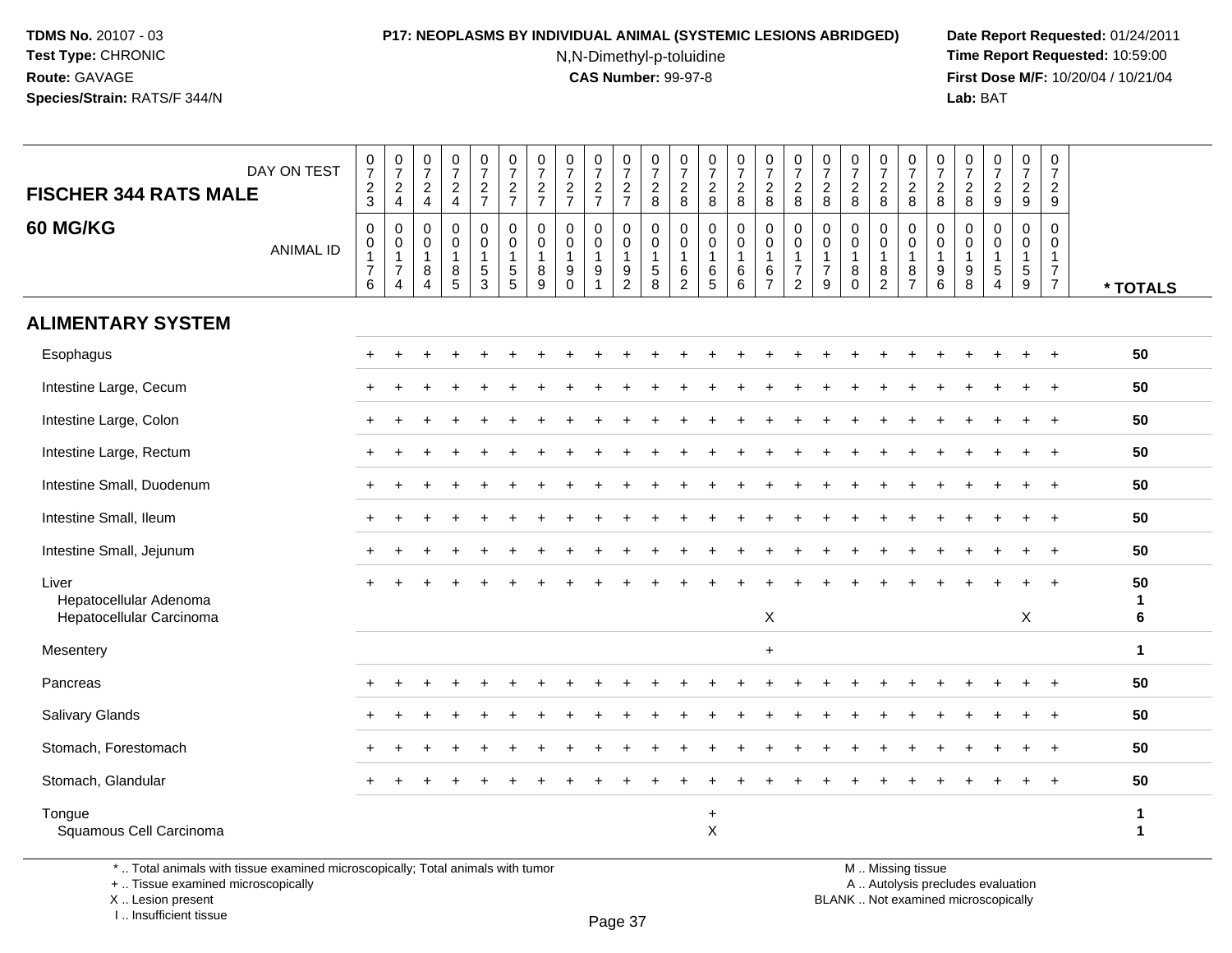### **P17: NEOPLASMS BY INDIVIDUAL ANIMAL (SYSTEMIC LESIONS ABRIDGED) Date Report Requested:** 01/24/2011

N,N-Dimethyl-p-toluidine

 **Time Report Requested:** 10:59:00 **First Dose M/F:** 10/20/04 / 10/21/04<br>**Lab:** BAT **Lab:** BAT

| <b>FISCHER 344 RATS MALE</b>                                                                                                    | DAY ON TEST      | $\frac{0}{7}$<br>$\frac{2}{3}$                                          | $\frac{0}{7}$<br>$\sqrt{2}$<br>$\overline{4}$           | $\frac{0}{7}$<br>$\sqrt{2}$<br>$\overline{4}$                             | $\frac{0}{7}$<br>$\frac{2}{4}$                | $\begin{array}{c} 0 \\ 7 \end{array}$<br>$\frac{2}{7}$                        | $\begin{array}{c} 0 \\ 7 \end{array}$<br>$\frac{2}{7}$             | $\frac{0}{7}$<br>$\frac{2}{7}$               | $\begin{array}{c} 0 \\ 7 \end{array}$<br>$\frac{2}{7}$    | $\frac{0}{7}$<br>$\frac{2}{7}$ | $\begin{array}{c} 0 \\ 7 \end{array}$<br>$rac{2}{7}$                    | $\frac{0}{7}$<br>$\begin{array}{c} 2 \\ 8 \end{array}$        | $\frac{0}{7}$<br>$\frac{2}{8}$                                    | $\begin{array}{c} 0 \\ 7 \end{array}$<br>$_{8}^2$      | $\frac{0}{7}$<br>$\frac{2}{8}$                      | $\frac{0}{7}$<br>$\frac{2}{8}$                                          | $\begin{array}{c} 0 \\ 7 \end{array}$<br>$\frac{2}{8}$             | $\begin{array}{c} 0 \\ 7 \end{array}$<br>$\frac{2}{8}$              | $\frac{0}{7}$<br>$\frac{2}{8}$                            | $\frac{0}{7}$<br>$\frac{2}{8}$                           | $\frac{0}{7}$<br>$_{8}^2$                                   | $\frac{0}{7}$<br>$_{8}^2$                        | $\frac{0}{7}$<br>$_{8}^{\rm 2}$                        | $\begin{array}{c} 0 \\ 7 \end{array}$<br>$\frac{2}{9}$ | $\frac{0}{7}$<br>$\frac{2}{9}$   | $\begin{smallmatrix}0\\7\end{smallmatrix}$<br>$\overline{a}$<br>9      |                                                                   |
|---------------------------------------------------------------------------------------------------------------------------------|------------------|-------------------------------------------------------------------------|---------------------------------------------------------|---------------------------------------------------------------------------|-----------------------------------------------|-------------------------------------------------------------------------------|--------------------------------------------------------------------|----------------------------------------------|-----------------------------------------------------------|--------------------------------|-------------------------------------------------------------------------|---------------------------------------------------------------|-------------------------------------------------------------------|--------------------------------------------------------|-----------------------------------------------------|-------------------------------------------------------------------------|--------------------------------------------------------------------|---------------------------------------------------------------------|-----------------------------------------------------------|----------------------------------------------------------|-------------------------------------------------------------|--------------------------------------------------|--------------------------------------------------------|--------------------------------------------------------|----------------------------------|------------------------------------------------------------------------|-------------------------------------------------------------------|
| <b>60 MG/KG</b>                                                                                                                 | <b>ANIMAL ID</b> | $\mathbf 0$<br>$\mathbf 0$<br>$\mathbf{1}$<br>$\overline{7}$<br>$\,6\,$ | 0<br>$\mathbf 0$<br>$\mathbf{1}$<br>$\overline{7}$<br>4 | $\mathbf 0$<br>$\mathbf 0$<br>$\mathbf{1}$<br>8<br>$\boldsymbol{\Lambda}$ | 0<br>$\overline{0}$<br>$\mathbf{1}$<br>8<br>5 | $\begin{smallmatrix}0\\0\end{smallmatrix}$<br>$\mathbf{1}$<br>$\sqrt{5}$<br>3 | $\pmb{0}$<br>$\pmb{0}$<br>$\mathbf{1}$<br>$\sqrt{5}$<br>$\sqrt{5}$ | 0<br>$\mathbf 0$<br>$\overline{1}$<br>8<br>9 | $\pmb{0}$<br>$\mathbf 0$<br>$\mathbf{1}$<br>9<br>$\Omega$ | 0<br>0<br>$\mathbf{1}$<br>9    | $\pmb{0}$<br>$\mathsf{O}\xspace$<br>$\mathbf{1}$<br>9<br>$\overline{2}$ | $\mathbf 0$<br>$\mathsf 0$<br>$\mathbf{1}$<br>$\sqrt{5}$<br>8 | $\pmb{0}$<br>$\mathbf 0$<br>$\overline{1}$<br>6<br>$\overline{2}$ | $\pmb{0}$<br>$\mathbf 0$<br>$\mathbf{1}$<br>$\,6$<br>5 | $\pmb{0}$<br>$\mathsf{O}$<br>$\mathbf{1}$<br>6<br>6 | $\pmb{0}$<br>$\mathsf{O}\xspace$<br>$\mathbf{1}$<br>6<br>$\overline{7}$ | 0<br>$\pmb{0}$<br>$\mathbf{1}$<br>$\overline{7}$<br>$\overline{2}$ | $\mathbf 0$<br>$\mathbf 0$<br>$\overline{1}$<br>$\overline{7}$<br>9 | $\pmb{0}$<br>$\mathbf 0$<br>$\mathbf{1}$<br>8<br>$\Omega$ | 0<br>$\mathsf{O}$<br>$\mathbf{1}$<br>8<br>$\overline{2}$ | $_{\rm 0}^{\rm 0}$<br>$\overline{1}$<br>8<br>$\overline{7}$ | $\pmb{0}$<br>$\pmb{0}$<br>$\mathbf{1}$<br>9<br>6 | $\mathbf 0$<br>$\mathbf 0$<br>$\overline{1}$<br>9<br>8 | 0<br>0<br>$\mathbf{1}$<br>$\sqrt{5}$<br>4              | 0<br>0<br>$\mathbf{1}$<br>5<br>9 | $\mathbf 0$<br>0<br>$\overline{1}$<br>$\overline{7}$<br>$\overline{7}$ | * TOTALS                                                          |
| <b>CARDIOVASCULAR SYSTEM</b>                                                                                                    |                  |                                                                         |                                                         |                                                                           |                                               |                                                                               |                                                                    |                                              |                                                           |                                |                                                                         |                                                               |                                                                   |                                                        |                                                     |                                                                         |                                                                    |                                                                     |                                                           |                                                          |                                                             |                                                  |                                                        |                                                        |                                  |                                                                        |                                                                   |
| <b>Blood Vessel</b>                                                                                                             |                  |                                                                         |                                                         |                                                                           |                                               |                                                                               |                                                                    |                                              |                                                           |                                |                                                                         |                                                               |                                                                   |                                                        |                                                     |                                                                         |                                                                    |                                                                     |                                                           |                                                          |                                                             |                                                  |                                                        |                                                        |                                  |                                                                        | 50                                                                |
| Heart                                                                                                                           |                  |                                                                         |                                                         |                                                                           |                                               |                                                                               |                                                                    |                                              |                                                           |                                |                                                                         |                                                               |                                                                   |                                                        |                                                     |                                                                         |                                                                    |                                                                     |                                                           |                                                          |                                                             |                                                  |                                                        |                                                        |                                  |                                                                        | 50                                                                |
| <b>ENDOCRINE SYSTEM</b>                                                                                                         |                  |                                                                         |                                                         |                                                                           |                                               |                                                                               |                                                                    |                                              |                                                           |                                |                                                                         |                                                               |                                                                   |                                                        |                                                     |                                                                         |                                                                    |                                                                     |                                                           |                                                          |                                                             |                                                  |                                                        |                                                        |                                  |                                                                        |                                                                   |
| <b>Adrenal Cortex</b><br>Adenoma                                                                                                |                  |                                                                         |                                                         |                                                                           |                                               |                                                                               |                                                                    |                                              |                                                           |                                |                                                                         |                                                               |                                                                   |                                                        |                                                     |                                                                         |                                                                    |                                                                     | $\boldsymbol{\mathsf{X}}$                                 |                                                          |                                                             |                                                  |                                                        |                                                        |                                  |                                                                        | 50<br>$\mathbf{1}$                                                |
| Adrenal Medulla<br>Pheochromocytoma Benign<br>Pheochromocytoma Malignant                                                        |                  |                                                                         | X                                                       |                                                                           |                                               |                                                                               |                                                                    |                                              |                                                           |                                |                                                                         |                                                               |                                                                   |                                                        |                                                     |                                                                         |                                                                    |                                                                     |                                                           |                                                          | X                                                           |                                                  |                                                        |                                                        |                                  | $+$                                                                    | 50<br>4<br>-1                                                     |
| Islets, Pancreatic<br>Adenoma                                                                                                   |                  |                                                                         |                                                         |                                                                           |                                               |                                                                               | $\mathsf X$                                                        |                                              |                                                           |                                |                                                                         |                                                               |                                                                   |                                                        |                                                     |                                                                         |                                                                    |                                                                     |                                                           |                                                          |                                                             |                                                  |                                                        |                                                        |                                  |                                                                        | 50<br>$\mathbf{1}$                                                |
| Parathyroid Gland                                                                                                               |                  |                                                                         |                                                         |                                                                           |                                               |                                                                               |                                                                    |                                              |                                                           |                                |                                                                         |                                                               |                                                                   |                                                        |                                                     |                                                                         |                                                                    |                                                                     |                                                           |                                                          |                                                             | М                                                |                                                        |                                                        |                                  |                                                                        | 48                                                                |
| <b>Pituitary Gland</b><br>Pars Distalis, Adenoma<br>Pars Intermedia, Carcinoma                                                  |                  |                                                                         | X                                                       | X                                                                         |                                               |                                                                               |                                                                    |                                              | X                                                         | X                              |                                                                         |                                                               | X                                                                 | X                                                      |                                                     |                                                                         | $\sf X$                                                            |                                                                     | $\boldsymbol{\mathsf{X}}$                                 |                                                          |                                                             |                                                  | $\mathsf X$                                            | $\boldsymbol{\mathsf{X}}$                              |                                  | $+$                                                                    | 50<br>15<br>$\mathbf{1}$                                          |
| <b>Thyroid Gland</b><br>Bilateral, C-cell, Adenoma<br>C-cell, Adenoma<br>Follicular Cell, Adenoma<br>Follicular Cell, Carcinoma |                  |                                                                         |                                                         |                                                                           |                                               |                                                                               |                                                                    |                                              |                                                           |                                |                                                                         |                                                               |                                                                   |                                                        |                                                     | X<br>$\boldsymbol{\mathsf{X}}$                                          |                                                                    |                                                                     | X                                                         |                                                          |                                                             | X                                                |                                                        | X<br>$\times$                                          |                                  | X                                                                      | 49<br>$\mathbf{1}$<br>$\mathbf{2}$<br>$\mathbf 3$<br>$\mathbf{2}$ |

# **GENERAL BODY SYSTEM**

\* .. Total animals with tissue examined microscopically; Total animals with tumor

+ .. Tissue examined microscopically

X .. Lesion present

I .. Insufficient tissue

 M .. Missing tissuey the contract of the contract of the contract of the contract of the contract of  $\mathsf A$  . Autolysis precludes evaluation Lesion present BLANK .. Not examined microscopically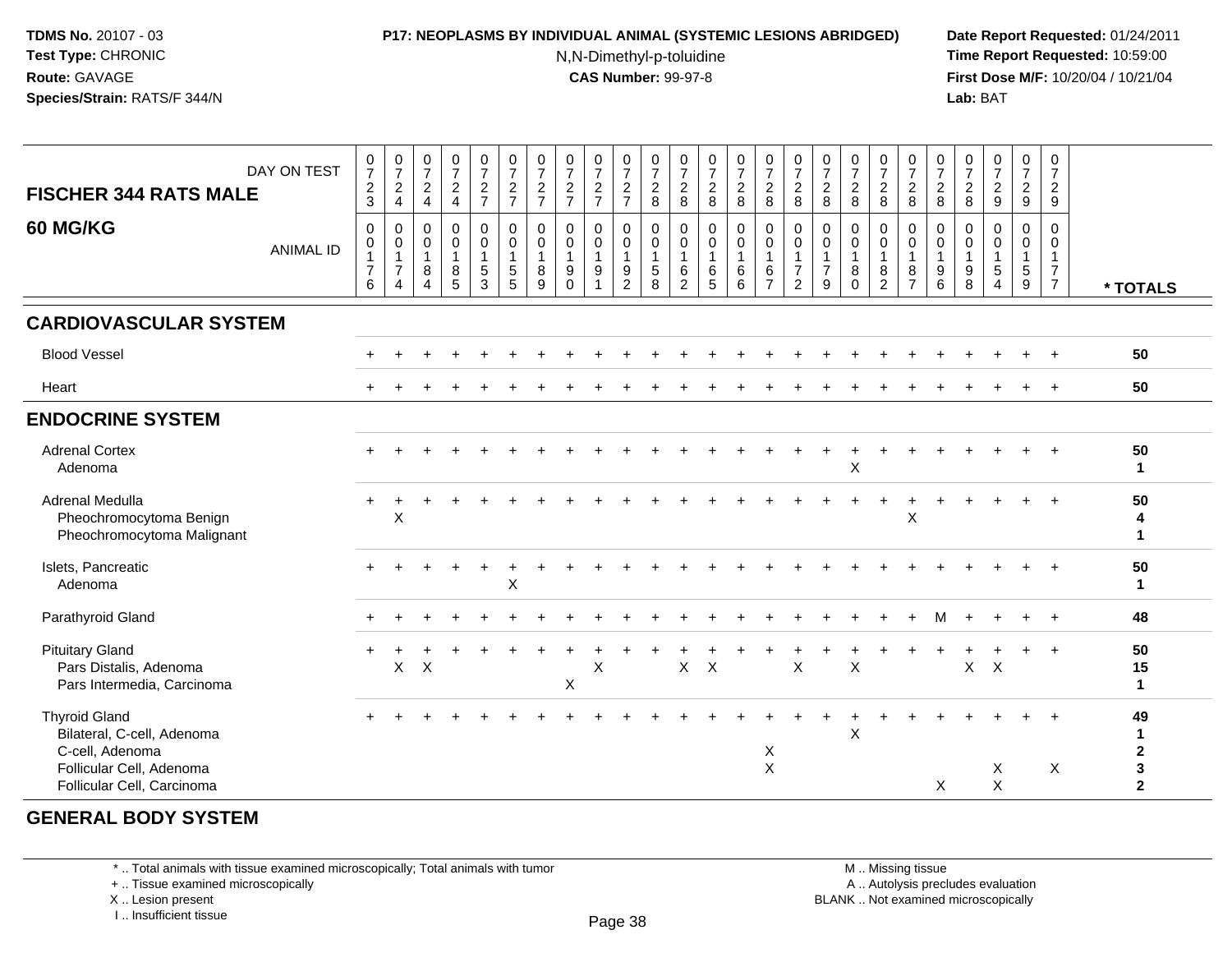### **P17: NEOPLASMS BY INDIVIDUAL ANIMAL (SYSTEMIC LESIONS ABRIDGED) Date Report Requested:** 01/24/2011

N,N-Dimethyl-p-toluidine

| DAY ON TEST<br><b>FISCHER 344 RATS MALE</b>                                                                                                                        | 0<br>$\overline{7}$<br>$\sqrt{2}$<br>3           | $\begin{array}{c} 0 \\ 7 \end{array}$<br>$\sqrt{2}$<br>$\overline{4}$ | 0<br>$\overline{7}$<br>$\overline{2}$<br>$\overline{4}$ | 0<br>$\overline{7}$<br>$\overline{2}$<br>$\overline{4}$ | 0<br>$\overline{7}$<br>$\overline{c}$<br>$\overline{7}$ | $\pmb{0}$<br>$\overline{7}$<br>$\overline{c}$<br>$\overline{7}$           | $\pmb{0}$<br>$\overline{7}$<br>$\overline{c}$<br>$\overline{7}$ | 0<br>$\overline{7}$<br>$\boldsymbol{2}$<br>$\overline{7}$ | $\pmb{0}$<br>$\overline{7}$<br>$\overline{c}$<br>$\overline{7}$ | 0<br>$\overline{7}$<br>$\boldsymbol{2}$<br>$\overline{7}$              | 0<br>$\overline{7}$<br>$\overline{2}$<br>8           | 0<br>$\overline{7}$<br>$\overline{c}$<br>8          | 0<br>$\overline{7}$<br>$\overline{2}$<br>8 | $\pmb{0}$<br>$\overline{7}$<br>$\overline{c}$<br>$\bf8$ | 0<br>$\overline{7}$<br>$\overline{c}$<br>8          | 0<br>$\overline{7}$<br>$\boldsymbol{2}$<br>8                         | 0<br>$\overline{7}$<br>$\overline{c}$<br>8              | 0<br>$\overline{7}$<br>$\overline{2}$<br>8 | $\pmb{0}$<br>$\overline{7}$<br>$\overline{c}$<br>8                      | $\pmb{0}$<br>$\overline{7}$<br>$\sqrt{2}$<br>8          | 0<br>$\overline{7}$<br>$\overline{2}$<br>8 | 0<br>$\overline{7}$<br>$\overline{c}$<br>8 | 0<br>$\overline{7}$<br>$\overline{2}$<br>9                               | $\pmb{0}$<br>$\overline{7}$<br>$\overline{c}$<br>9   | $\pmb{0}$<br>$\overline{7}$<br>$\overline{a}$<br>9                             |                |
|--------------------------------------------------------------------------------------------------------------------------------------------------------------------|--------------------------------------------------|-----------------------------------------------------------------------|---------------------------------------------------------|---------------------------------------------------------|---------------------------------------------------------|---------------------------------------------------------------------------|-----------------------------------------------------------------|-----------------------------------------------------------|-----------------------------------------------------------------|------------------------------------------------------------------------|------------------------------------------------------|-----------------------------------------------------|--------------------------------------------|---------------------------------------------------------|-----------------------------------------------------|----------------------------------------------------------------------|---------------------------------------------------------|--------------------------------------------|-------------------------------------------------------------------------|---------------------------------------------------------|--------------------------------------------|--------------------------------------------|--------------------------------------------------------------------------|------------------------------------------------------|--------------------------------------------------------------------------------|----------------|
| 60 MG/KG<br><b>ANIMAL ID</b>                                                                                                                                       | 0<br>0<br>1<br>$\overline{7}$<br>6               | 0<br>$\pmb{0}$<br>$\overline{1}$<br>$\overline{7}$<br>4               | $\mathbf 0$<br>0<br>$\mathbf{1}$<br>8<br>4              | $\mathbf 0$<br>$\Omega$<br>$\mathbf{1}$<br>8<br>5       | 0<br>$\mathbf 0$<br>$\mathbf 1$<br>$\sqrt{5}$<br>3      | 0<br>$\mathbf 0$<br>$\mathbf{1}$<br>$\begin{array}{c} 5 \\ 5 \end{array}$ | $\mathbf 0$<br>0<br>$\mathbf{1}$<br>8<br>9                      | 0<br>0<br>$\mathbf{1}$<br>9<br>$\mathbf 0$                | $\mathbf 0$<br>$\mathbf 0$<br>$\mathbf{1}$<br>9<br>$\mathbf{1}$ | 0<br>$\mathbf 0$<br>$\mathbf{1}$<br>$\boldsymbol{9}$<br>$\overline{2}$ | 0<br>$\mathbf 0$<br>$\mathbf{1}$<br>$\,$ 5 $\,$<br>8 | 0<br>0<br>$\mathbf{1}$<br>$\,6\,$<br>$\overline{2}$ | $\mathbf 0$<br>0<br>$\mathbf{1}$<br>6<br>5 | $\mathbf 0$<br>0<br>$\mathbf{1}$<br>$\,6\,$<br>6        | 0<br>0<br>$\mathbf{1}$<br>$\,6\,$<br>$\overline{7}$ | 0<br>$\mathbf 0$<br>$\mathbf{1}$<br>$\overline{7}$<br>$\overline{2}$ | 0<br>$\mathbf 0$<br>$\mathbf{1}$<br>$\overline{7}$<br>9 | 0<br>0<br>$\mathbf{1}$<br>8<br>$\Omega$    | $\mathbf 0$<br>$\mathbf 0$<br>$\mathbf{1}$<br>$\bf 8$<br>$\overline{2}$ | 0<br>$\mathbf 0$<br>$\mathbf{1}$<br>8<br>$\overline{7}$ | 0<br>$\mathbf 0$<br>$\mathbf{1}$<br>9<br>6 | 0<br>0<br>1<br>$9\,$<br>8                  | $\mathbf 0$<br>0<br>$\mathbf{1}$<br>$\sqrt{5}$<br>$\overline{4}$         | 0<br>$\mathbf 0$<br>$\mathbf{1}$<br>$\,$ 5 $\,$<br>9 | $\mathbf 0$<br>$\mathbf 0$<br>$\mathbf{1}$<br>$\overline{7}$<br>$\overline{7}$ | * TOTALS       |
| <b>NONE</b>                                                                                                                                                        |                                                  |                                                                       |                                                         |                                                         |                                                         |                                                                           |                                                                 |                                                           |                                                                 |                                                                        |                                                      |                                                     |                                            |                                                         |                                                     |                                                                      |                                                         |                                            |                                                                         |                                                         |                                            |                                            |                                                                          |                                                      |                                                                                |                |
| <b>GENITAL SYSTEM</b>                                                                                                                                              |                                                  |                                                                       |                                                         |                                                         |                                                         |                                                                           |                                                                 |                                                           |                                                                 |                                                                        |                                                      |                                                     |                                            |                                                         |                                                     |                                                                      |                                                         |                                            |                                                                         |                                                         |                                            |                                            |                                                                          |                                                      |                                                                                |                |
| Epididymis                                                                                                                                                         |                                                  |                                                                       |                                                         |                                                         |                                                         |                                                                           |                                                                 |                                                           |                                                                 |                                                                        |                                                      |                                                     |                                            |                                                         |                                                     |                                                                      |                                                         |                                            |                                                                         |                                                         |                                            |                                            |                                                                          |                                                      | $\div$                                                                         | 50             |
| <b>Preputial Gland</b>                                                                                                                                             | $\div$                                           |                                                                       |                                                         |                                                         |                                                         |                                                                           |                                                                 |                                                           |                                                                 |                                                                        |                                                      |                                                     |                                            |                                                         |                                                     |                                                                      |                                                         |                                            |                                                                         |                                                         |                                            |                                            |                                                                          | $\ddot{}$                                            | $+$                                                                            | 50             |
| Prostate                                                                                                                                                           |                                                  |                                                                       |                                                         |                                                         |                                                         |                                                                           |                                                                 |                                                           |                                                                 |                                                                        |                                                      |                                                     |                                            |                                                         |                                                     |                                                                      |                                                         |                                            |                                                                         |                                                         |                                            |                                            |                                                                          | $\div$                                               | $\overline{+}$                                                                 | 50             |
| Seminal Vesicle                                                                                                                                                    | $\pm$                                            |                                                                       |                                                         |                                                         |                                                         |                                                                           |                                                                 |                                                           |                                                                 |                                                                        |                                                      |                                                     |                                            |                                                         |                                                     |                                                                      |                                                         |                                            |                                                                         |                                                         |                                            |                                            |                                                                          | $\ddot{}$                                            | $+$                                                                            | 50             |
| <b>Testes</b><br>Bilateral, Interstitial Cell, Adenoma<br>Interstitial Cell, Adenoma                                                                               |                                                  |                                                                       |                                                         | X                                                       | $\mathsf{X}$                                            | $\mathsf{X}$                                                              | $\mathsf{X}$                                                    | $\boldsymbol{\mathsf{X}}$                                 | X                                                               | X.                                                                     | $\sf X$                                              | X                                                   |                                            | X                                                       |                                                     | X                                                                    | $\times$                                                | X                                          | X                                                                       | $\boldsymbol{\mathsf{X}}$                               |                                            |                                            | X                                                                        | X X                                                  | $\ddot{}$                                                                      | 50<br>25<br>12 |
| <b>HEMATOPOIETIC SYSTEM</b>                                                                                                                                        | $X$ $X$<br>X X X<br>÷                            |                                                                       |                                                         |                                                         |                                                         |                                                                           |                                                                 |                                                           |                                                                 |                                                                        |                                                      |                                                     |                                            |                                                         |                                                     |                                                                      |                                                         |                                            |                                                                         |                                                         |                                            |                                            |                                                                          |                                                      |                                                                                |                |
| <b>Bone Marrow</b>                                                                                                                                                 | $\ddot{}$<br>$\ddot{}$<br>$\ddot{}$<br>$\ddot{}$ |                                                                       |                                                         |                                                         |                                                         |                                                                           |                                                                 |                                                           |                                                                 |                                                                        |                                                      |                                                     |                                            |                                                         |                                                     | $\overline{+}$                                                       | 50                                                      |                                            |                                                                         |                                                         |                                            |                                            |                                                                          |                                                      |                                                                                |                |
| Lymph Node                                                                                                                                                         |                                                  |                                                                       |                                                         |                                                         |                                                         |                                                                           |                                                                 |                                                           |                                                                 |                                                                        |                                                      |                                                     |                                            |                                                         |                                                     |                                                                      | $\overline{7}$                                          |                                            |                                                                         |                                                         |                                            |                                            |                                                                          |                                                      |                                                                                |                |
| Lymph Node, Mandibular                                                                                                                                             | М                                                | м                                                                     | M                                                       | м                                                       | М                                                       | M                                                                         | м                                                               | M                                                         | M                                                               | M                                                                      | M                                                    | M                                                   | М                                          | М                                                       | м                                                   | М                                                                    | M                                                       | M                                          | м                                                                       | М                                                       | M                                          | М                                          | M                                                                        | M                                                    | M                                                                              | $\mathbf 0$    |
| Lymph Node, Mesenteric                                                                                                                                             |                                                  |                                                                       |                                                         |                                                         |                                                         |                                                                           |                                                                 |                                                           |                                                                 |                                                                        |                                                      |                                                     |                                            |                                                         |                                                     |                                                                      |                                                         |                                            |                                                                         |                                                         |                                            |                                            |                                                                          | $\ddot{}$                                            | $\ddot{}$                                                                      | 50             |
| Spleen                                                                                                                                                             |                                                  |                                                                       |                                                         |                                                         |                                                         |                                                                           |                                                                 |                                                           |                                                                 |                                                                        |                                                      |                                                     |                                            |                                                         |                                                     |                                                                      |                                                         |                                            |                                                                         |                                                         |                                            |                                            |                                                                          |                                                      | $\ddot{}$                                                                      | 50             |
| Thymus                                                                                                                                                             |                                                  |                                                                       |                                                         |                                                         |                                                         |                                                                           |                                                                 |                                                           |                                                                 |                                                                        |                                                      |                                                     |                                            |                                                         | M                                                   | $\ddot{}$                                                            |                                                         |                                            |                                                                         |                                                         |                                            |                                            |                                                                          | $\ddot{}$                                            | $+$                                                                            | 47             |
| <b>INTEGUMENTARY SYSTEM</b>                                                                                                                                        |                                                  |                                                                       |                                                         |                                                         |                                                         |                                                                           |                                                                 |                                                           |                                                                 |                                                                        |                                                      |                                                     |                                            |                                                         |                                                     |                                                                      |                                                         |                                            |                                                                         |                                                         |                                            |                                            |                                                                          |                                                      |                                                                                |                |
| Mammary Gland                                                                                                                                                      | $+$                                              |                                                                       |                                                         |                                                         |                                                         |                                                                           |                                                                 |                                                           |                                                                 |                                                                        |                                                      |                                                     |                                            |                                                         |                                                     |                                                                      |                                                         |                                            |                                                                         |                                                         |                                            |                                            |                                                                          | $\ddot{}$                                            | $\overline{+}$                                                                 | 50             |
| *  Total animals with tissue examined microscopically; Total animals with tumor<br>+  Tissue examined microscopically<br>X Lesion present<br>I Insufficient tissue |                                                  |                                                                       |                                                         |                                                         |                                                         |                                                                           |                                                                 |                                                           |                                                                 | $D_{200}$ 20                                                           |                                                      |                                                     |                                            |                                                         |                                                     |                                                                      |                                                         | M  Missing tissue                          |                                                                         |                                                         |                                            |                                            | A  Autolysis precludes evaluation<br>BLANK  Not examined microscopically |                                                      |                                                                                |                |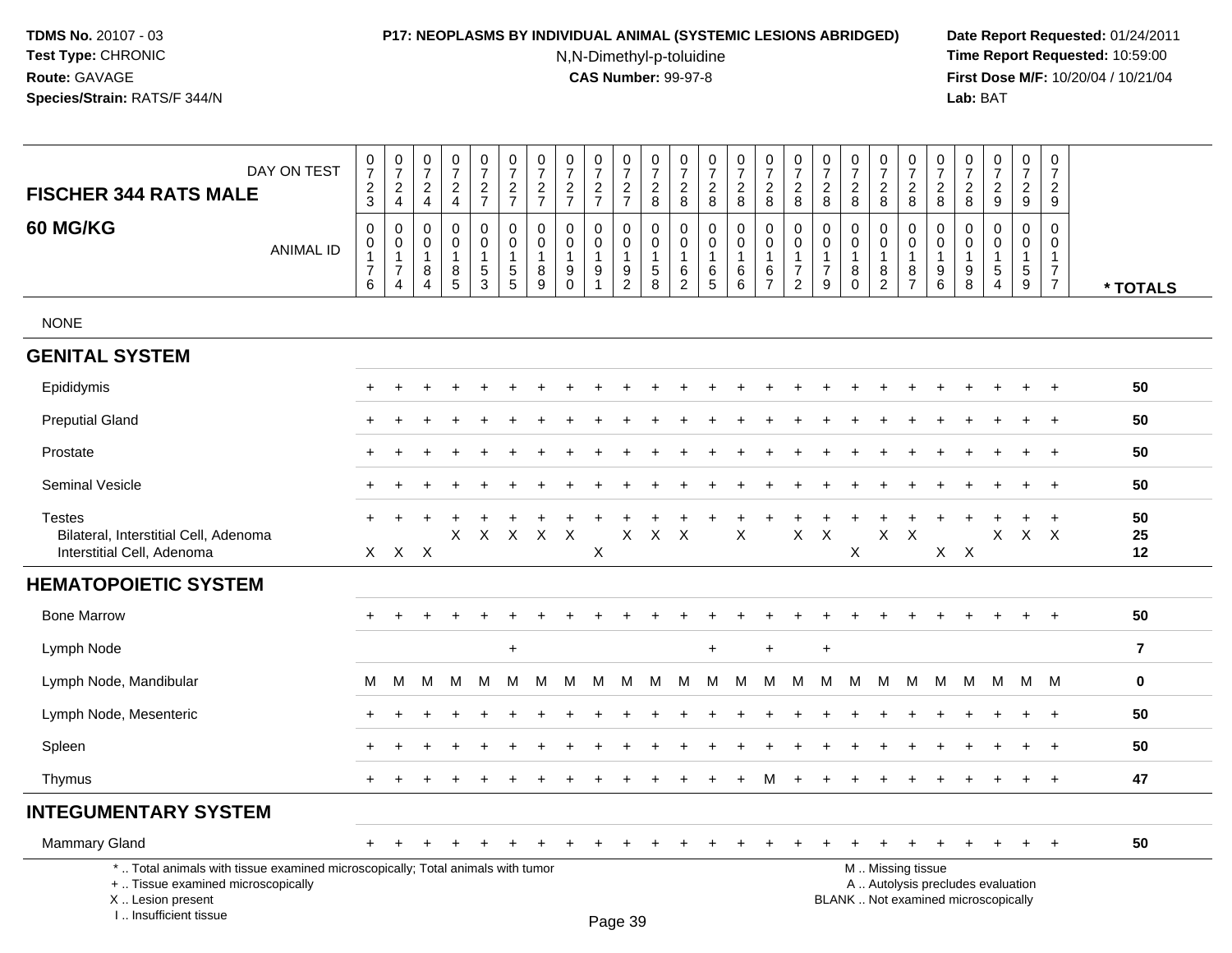### **P17: NEOPLASMS BY INDIVIDUAL ANIMAL (SYSTEMIC LESIONS ABRIDGED) Date Report Requested:** 01/24/2011

N,N-Dimethyl-p-toluidine

 **Time Report Requested:** 10:59:00 **First Dose M/F:** 10/20/04 / 10/21/04<br>**Lab:** BAT **Lab:** BAT

| DAY ON TEST<br><b>FISCHER 344 RATS MALE</b><br>60 MG/KG<br><b>ANIMAL ID</b>                                                                       | $\frac{0}{7}$<br>$\frac{2}{3}$<br>$\mathbf 0$<br>$\Omega$<br>$\mathbf{1}$<br>$\overline{7}$<br>6 | $\frac{0}{7}$<br>$\overline{c}$<br>$\overline{4}$<br>$\mathbf 0$<br>$\overline{0}$<br>$\mathbf{1}$<br>$\overline{7}$<br>4 | $\frac{0}{7}$<br>$_4^2$<br>$\mathbf 0$<br>$\mathbf 0$<br>$\mathbf{1}$<br>8<br>4 | $\frac{0}{7}$<br>$\frac{2}{4}$<br>$\mathbf 0$<br>$\mathbf 0$<br>$\mathbf{1}$<br>8<br>5 | $\frac{0}{7}$<br>$\frac{2}{7}$<br>0<br>$\Omega$<br>$\mathbf{1}$<br>$\sqrt{5}$<br>3 | $\frac{0}{7}$<br>$\frac{2}{7}$<br>$\mathbf 0$<br>$\mathbf 0$<br>$\overline{1}$<br>$\frac{5}{5}$ | $\frac{0}{7}$<br>$\frac{2}{7}$<br>$\mathbf 0$<br>$\mathbf{0}$<br>$\mathbf{1}$<br>8<br>9 | $\frac{0}{7}$<br>$\frac{2}{7}$<br>$\mathbf 0$<br>$\mathbf 0$<br>$\mathbf{1}$<br>$\boldsymbol{9}$<br>$\Omega$ | $\frac{0}{7}$<br>$\frac{2}{7}$<br>$\mathbf 0$<br>$\mathbf 0$<br>$\mathbf{1}$<br>9 | $\frac{0}{7}$<br>$\frac{2}{7}$<br>0<br>$\mathbf 0$<br>$\mathbf{1}$<br>9<br>$\overline{2}$ | 0<br>$\overline{7}$<br>$_{\rm 8}^2$<br>$\mathbf 0$<br>$\mathbf 0$<br>$\overline{1}$<br>$\,$ 5 $\,$<br>8 | 0<br>$\overline{7}$<br>$\frac{2}{8}$<br>$\mathbf 0$<br>$\mathbf 0$<br>$\mathbf{1}$<br>6<br>$\overline{2}$ | 0<br>$\overline{7}$<br>$_{\rm 8}^2$<br>$\mathbf 0$<br>$\Omega$<br>1<br>6<br>5 | $\frac{0}{7}$<br>$\frac{2}{8}$<br>$\mathbf 0$<br>$\mathbf 0$<br>1<br>6<br>6 | $\frac{0}{7}$<br>$\frac{2}{8}$<br>0<br>$\mathbf 0$<br>$\mathbf 1$<br>6<br>$\overline{7}$ | $\frac{0}{7}$<br>$\frac{2}{8}$<br>$\mathbf 0$<br>$\mathbf 0$<br>$\mathbf{1}$<br>$\overline{7}$<br>$\overline{2}$ | $\frac{0}{7}$<br>$\boldsymbol{2}$<br>8<br>$\Omega$<br>$\mathbf{0}$<br>$\mathbf{1}$<br>$\overline{7}$<br>9 | 0<br>$\overline{7}$<br>$\overline{c}$<br>8<br>$\Omega$<br>$\Omega$<br>-1<br>8<br>$\Omega$ | $\frac{0}{7}$<br>$\overline{a}$<br>8<br>$\Omega$<br>$\Omega$<br>8<br>$\overline{2}$ | $\frac{0}{7}$<br>$_{8}^2$<br>$\mathbf 0$<br>$\mathbf 0$<br>$\mathbf{1}$<br>$\frac{8}{7}$ | $\frac{0}{7}$<br>$^2_{\bf 8}$<br>$\mathbf 0$<br>$\Omega$<br>$\mathbf{1}$<br>9<br>6 | $\frac{0}{7}$<br>$\overline{\mathbf{c}}$<br>8<br>0<br>$\Omega$<br>$\overline{1}$<br>9<br>8 | 0<br>$\overline{7}$<br>$\frac{2}{9}$<br>$\Omega$<br>$\Omega$<br>1<br>$\sqrt{5}$<br>$\overline{4}$ | $\frac{0}{7}$<br>$\frac{2}{9}$<br>0<br>$\Omega$<br>$\mathbf 1$<br>$\overline{5}$<br>9 | 0<br>$\overline{7}$<br>$\overline{c}$<br>9<br>$\Omega$<br>$\mathbf 0$<br>$\mathbf{1}$<br>$\overline{7}$<br>$\overline{7}$ | * TOTALS                                           |
|---------------------------------------------------------------------------------------------------------------------------------------------------|--------------------------------------------------------------------------------------------------|---------------------------------------------------------------------------------------------------------------------------|---------------------------------------------------------------------------------|----------------------------------------------------------------------------------------|------------------------------------------------------------------------------------|-------------------------------------------------------------------------------------------------|-----------------------------------------------------------------------------------------|--------------------------------------------------------------------------------------------------------------|-----------------------------------------------------------------------------------|-------------------------------------------------------------------------------------------|---------------------------------------------------------------------------------------------------------|-----------------------------------------------------------------------------------------------------------|-------------------------------------------------------------------------------|-----------------------------------------------------------------------------|------------------------------------------------------------------------------------------|------------------------------------------------------------------------------------------------------------------|-----------------------------------------------------------------------------------------------------------|-------------------------------------------------------------------------------------------|-------------------------------------------------------------------------------------|------------------------------------------------------------------------------------------|------------------------------------------------------------------------------------|--------------------------------------------------------------------------------------------|---------------------------------------------------------------------------------------------------|---------------------------------------------------------------------------------------|---------------------------------------------------------------------------------------------------------------------------|----------------------------------------------------|
| Skin<br>Basal Cell Adenoma<br>Fibroma<br>Keratoacanthoma<br>Squamous Cell Papilloma<br>Trichoepithelioma<br>Sebaceous Gland, Adenoma              |                                                                                                  |                                                                                                                           |                                                                                 |                                                                                        |                                                                                    |                                                                                                 |                                                                                         |                                                                                                              |                                                                                   | Χ                                                                                         | $\boldsymbol{\mathsf{X}}$<br>X                                                                          |                                                                                                           |                                                                               |                                                                             |                                                                                          |                                                                                                                  |                                                                                                           |                                                                                           |                                                                                     | X                                                                                        |                                                                                    |                                                                                            |                                                                                                   | X                                                                                     | $\ddot{+}$                                                                                                                | 50<br>1<br>1                                       |
| <b>MUSCULOSKELETAL SYSTEM</b>                                                                                                                     |                                                                                                  |                                                                                                                           |                                                                                 |                                                                                        |                                                                                    |                                                                                                 |                                                                                         |                                                                                                              |                                                                                   |                                                                                           |                                                                                                         |                                                                                                           |                                                                               |                                                                             |                                                                                          |                                                                                                                  |                                                                                                           |                                                                                           |                                                                                     |                                                                                          |                                                                                    |                                                                                            |                                                                                                   |                                                                                       |                                                                                                                           |                                                    |
| <b>Bone</b>                                                                                                                                       |                                                                                                  |                                                                                                                           |                                                                                 |                                                                                        |                                                                                    |                                                                                                 |                                                                                         |                                                                                                              |                                                                                   |                                                                                           |                                                                                                         |                                                                                                           |                                                                               |                                                                             |                                                                                          |                                                                                                                  |                                                                                                           |                                                                                           |                                                                                     |                                                                                          |                                                                                    |                                                                                            |                                                                                                   |                                                                                       | $\ddot{}$                                                                                                                 | 50                                                 |
| <b>NERVOUS SYSTEM</b>                                                                                                                             |                                                                                                  |                                                                                                                           |                                                                                 |                                                                                        |                                                                                    |                                                                                                 |                                                                                         |                                                                                                              |                                                                                   |                                                                                           |                                                                                                         |                                                                                                           |                                                                               |                                                                             |                                                                                          |                                                                                                                  |                                                                                                           |                                                                                           |                                                                                     |                                                                                          |                                                                                    |                                                                                            |                                                                                                   |                                                                                       |                                                                                                                           |                                                    |
| <b>Brain</b><br>Carcinoma, Metastatic, Pituitary Gland                                                                                            |                                                                                                  |                                                                                                                           |                                                                                 |                                                                                        |                                                                                    |                                                                                                 |                                                                                         | X                                                                                                            |                                                                                   |                                                                                           |                                                                                                         |                                                                                                           |                                                                               |                                                                             |                                                                                          |                                                                                                                  |                                                                                                           |                                                                                           |                                                                                     |                                                                                          |                                                                                    |                                                                                            |                                                                                                   |                                                                                       |                                                                                                                           | 50<br>$\mathbf{1}$                                 |
| <b>RESPIRATORY SYSTEM</b>                                                                                                                         |                                                                                                  |                                                                                                                           |                                                                                 |                                                                                        |                                                                                    |                                                                                                 |                                                                                         |                                                                                                              |                                                                                   |                                                                                           |                                                                                                         |                                                                                                           |                                                                               |                                                                             |                                                                                          |                                                                                                                  |                                                                                                           |                                                                                           |                                                                                     |                                                                                          |                                                                                    |                                                                                            |                                                                                                   |                                                                                       |                                                                                                                           |                                                    |
| Lung<br>Alveolar/Bronchiolar Adenoma<br>Hepatocellular Carcinoma, Metastatic, Liver<br>Pheochromocytoma Malignant, Metastatic,<br>Adrenal Medulla |                                                                                                  |                                                                                                                           |                                                                                 |                                                                                        |                                                                                    |                                                                                                 |                                                                                         |                                                                                                              |                                                                                   |                                                                                           | X                                                                                                       |                                                                                                           |                                                                               |                                                                             |                                                                                          |                                                                                                                  |                                                                                                           |                                                                                           |                                                                                     |                                                                                          |                                                                                    |                                                                                            |                                                                                                   |                                                                                       |                                                                                                                           | 50<br>$\mathbf{1}$<br>$\mathbf{2}$<br>$\mathbf{1}$ |
| Nose<br>Glands, Olfactory Epithelium, Adenoma<br>Transitional Epithelium, Adenoma<br>Transitional Epithelium, Carcinoma                           |                                                                                                  |                                                                                                                           |                                                                                 | X                                                                                      |                                                                                    |                                                                                                 |                                                                                         | $X$ $X$                                                                                                      |                                                                                   |                                                                                           |                                                                                                         |                                                                                                           |                                                                               | X                                                                           |                                                                                          | $\boldsymbol{\mathsf{X}}$                                                                                        |                                                                                                           |                                                                                           |                                                                                     |                                                                                          |                                                                                    | X<br>$X$ $X$                                                                               |                                                                                                   | $\boldsymbol{\mathsf{X}}$                                                             |                                                                                                                           | 49<br>$\mathbf{1}$<br>11<br>$\overline{2}$         |
| Trachea                                                                                                                                           |                                                                                                  |                                                                                                                           |                                                                                 |                                                                                        |                                                                                    |                                                                                                 |                                                                                         |                                                                                                              |                                                                                   |                                                                                           |                                                                                                         |                                                                                                           |                                                                               |                                                                             |                                                                                          |                                                                                                                  |                                                                                                           |                                                                                           |                                                                                     |                                                                                          |                                                                                    |                                                                                            |                                                                                                   |                                                                                       |                                                                                                                           | 50                                                 |
| *  Total animals with tissue examined microscopically; Total animals with tumor                                                                   |                                                                                                  |                                                                                                                           |                                                                                 |                                                                                        |                                                                                    |                                                                                                 |                                                                                         |                                                                                                              |                                                                                   |                                                                                           |                                                                                                         |                                                                                                           |                                                                               |                                                                             |                                                                                          |                                                                                                                  |                                                                                                           |                                                                                           |                                                                                     | M  Missing tissue                                                                        |                                                                                    |                                                                                            |                                                                                                   |                                                                                       |                                                                                                                           |                                                    |

+ .. Tissue examined microscopically

X .. Lesion present

I .. Insufficient tissue

y the contract of the contract of the contract of the contract of the contract of  $\mathsf A$  . Autolysis precludes evaluation Lesion present BLANK .. Not examined microscopically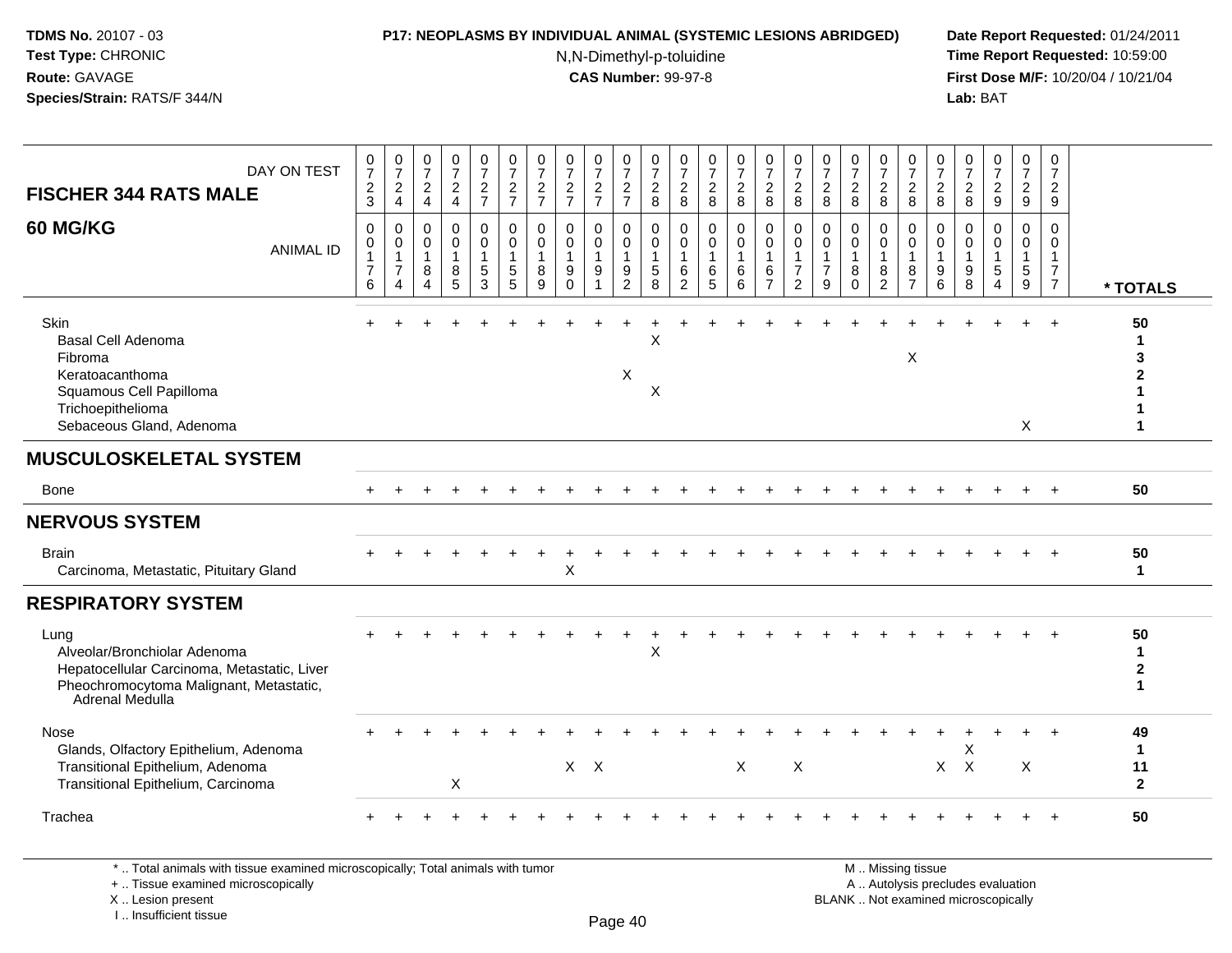## **P17: NEOPLASMS BY INDIVIDUAL ANIMAL (SYSTEMIC LESIONS ABRIDGED) Date Report Requested:** 01/24/2011

N,N-Dimethyl-p-toluidine

 **Time Report Requested:** 10:59:00 **First Dose M/F:** 10/20/04 / 10/21/04<br>**Lab:** BAT **Lab:** BAT

| $\frac{0}{7}$<br>$\begin{array}{c} 0 \\ 7 \end{array}$<br>$\begin{smallmatrix}0\\7\end{smallmatrix}$<br>$\frac{0}{7}$<br>$\frac{0}{7}$<br>$\begin{smallmatrix}0\\7\end{smallmatrix}$<br>$\frac{0}{7}$<br>$\frac{0}{7}$<br>$\frac{0}{7}$<br>$\frac{0}{7}$<br>$\frac{0}{7}$<br>$\frac{0}{7}$<br>$\frac{0}{7}$<br>$\frac{0}{7}$<br>$\frac{0}{7}$<br>$\frac{0}{7}$<br>$\frac{0}{7}$<br>$\frac{0}{7}$<br>$\frac{0}{7}$<br>$\frac{0}{7}$<br>$\frac{0}{7}$<br>$\frac{0}{7}$<br>$\frac{0}{7}$<br>$\frac{0}{7}$<br>$\frac{0}{7}$<br>DAY ON TEST<br>$\sqrt{2}$<br>$\overline{c}$<br>$\sqrt{2}$<br>$\sqrt{2}$<br>$\overline{c}$<br>$\overline{c}$<br>$\sqrt{2}$<br>$\sqrt{2}$<br>$\overline{a}$<br>$\overline{c}$<br>$\overline{a}$<br>$rac{2}{7}$<br>$\sqrt{2}$<br>$\sqrt{2}$<br>$\sqrt{2}$<br>$\overline{a}$<br>$\overline{c}$<br>$\sqrt{2}$<br>$\overline{c}$<br>$\sqrt{2}$<br>$\boldsymbol{2}$<br>$\sqrt{2}$<br>$\overline{\mathbf{c}}$<br>$\sqrt{2}$<br>$\sqrt{2}$<br><b>FISCHER 344 RATS MALE</b><br>3<br>$\overline{7}$<br>$\overline{7}$<br>$\overline{7}$<br>$\overline{7}$<br>8<br>8<br>8<br>$\boldsymbol{9}$<br>$\overline{4}$<br>$\overline{7}$<br>8<br>8<br>8<br>8<br>8<br>8<br>8<br>8<br>8<br>$\boldsymbol{9}$<br>9<br>$\overline{4}$<br>$\overline{4}$<br><b>60 MG/KG</b><br>$_{\rm 0}^{\rm 0}$<br>$\pmb{0}$<br>$_{\rm 0}^{\rm 0}$<br>$\mathbf 0$<br>$\pmb{0}$<br>$\pmb{0}$<br>0<br>0<br>0<br>0<br>0<br>0<br>0<br>0<br>$\begin{matrix} 0 \\ 0 \\ 1 \end{matrix}$<br>0<br>0<br>0<br>0<br>0<br>0<br>0<br>$\mathbf 0$<br>0<br>0<br>$\overline{0}$<br>$\ddot{\mathbf{0}}$<br>$\ddot{\mathbf{0}}$<br>$\ddot{\mathbf{0}}$<br>$\mathsf{O}\xspace$<br>$\mathbf 0$<br>$\pmb{0}$<br>$\boldsymbol{0}$<br>$\pmb{0}$<br>$\mathbf 0$<br>0<br>$\pmb{0}$<br>$\pmb{0}$<br>$\pmb{0}$<br>$\,0\,$<br>0<br>$\mathbf 0$<br>0<br>0<br>0<br>$\mathbf 0$<br>0<br><b>ANIMAL ID</b><br>$\mathbf{1}$<br>$\mathbf{1}$<br>$\mathbf{1}$<br>$\mathbf{1}$<br>$\mathbf{1}$<br>$\mathbf{1}$<br>$\mathbf{1}$<br>1<br>$\overline{1}$<br>$\mathbf{1}$<br>$\overline{1}$<br>$\overline{1}$<br>$\overline{1}$<br>$\mathbf{1}$<br>$\mathbf{1}$<br>$\mathbf{1}$<br>$\mathbf{1}$<br>$\overline{1}$<br>$\mathbf{1}$<br>$\overline{1}$<br>$\overline{7}$<br>$\sqrt{5}$<br>$\overline{7}$<br>$\overline{7}$<br>5<br>$\boldsymbol{7}$<br>$\overline{7}$<br>$\mathbf 5$<br>$\sqrt{5}$<br>9<br>8<br>$\sqrt{5}$<br>8<br>8<br>$\,6\,$<br>6<br>$\,6\,$<br>$\bf 8$<br>$\bf 8$<br>$\boldsymbol{9}$<br>9<br>9<br>6<br>$\boldsymbol{9}$<br>8<br>5<br>$\mathbf{3}$<br>$\sqrt{5}$<br>$\overline{2}$<br>8<br>5<br>6<br>$\overline{7}$<br>$\overline{2}$<br>$\overline{2}$<br>$\overline{7}$<br>6<br>9<br>$\overline{7}$<br>$\overline{2}$<br>9<br>$\Omega$<br>8<br>$\overline{4}$<br>6<br>9<br>$\Omega$<br>4<br>4<br>* TOTALS<br><b>SPECIAL SENSES SYSTEM</b><br>50<br>Eye<br>$\overline{+}$<br><b>Harderian Gland</b><br>50<br>50<br>Zymbal's Gland<br>X<br>Adenoma<br>Carcinoma<br><b>URINARY SYSTEM</b><br>50<br>Kidney<br>$+$<br>Ureter<br>1<br>50<br><b>Urinary Bladder</b><br>$\cdot$<br>+<br>$\mathsf X$<br>Transitional Epithelium, Papilloma<br>1<br><b>SYSTEMIC LESIONS</b><br>Multiple Organ<br>50<br>X<br>Mesothelioma Malignant<br>-1 |  |  |  |  |  |  |  |  |  |  |  |  |  |  |
|---------------------------------------------------------------------------------------------------------------------------------------------------------------------------------------------------------------------------------------------------------------------------------------------------------------------------------------------------------------------------------------------------------------------------------------------------------------------------------------------------------------------------------------------------------------------------------------------------------------------------------------------------------------------------------------------------------------------------------------------------------------------------------------------------------------------------------------------------------------------------------------------------------------------------------------------------------------------------------------------------------------------------------------------------------------------------------------------------------------------------------------------------------------------------------------------------------------------------------------------------------------------------------------------------------------------------------------------------------------------------------------------------------------------------------------------------------------------------------------------------------------------------------------------------------------------------------------------------------------------------------------------------------------------------------------------------------------------------------------------------------------------------------------------------------------------------------------------------------------------------------------------------------------------------------------------------------------------------------------------------------------------------------------------------------------------------------------------------------------------------------------------------------------------------------------------------------------------------------------------------------------------------------------------------------------------------------------------------------------------------------------------------------------------------------------------------------------------------------------------------------------------------------------------------------------------------------------------------------------------------------------------------------------------------------------------------------------------------------------------------------------------------------------------------------------------------------------------------------------------------------------------------------------------------------------------------------------------------------------------------------------------------------------------------------------------------------------------------------------------------------------------------------------------------------------------|--|--|--|--|--|--|--|--|--|--|--|--|--|--|
|                                                                                                                                                                                                                                                                                                                                                                                                                                                                                                                                                                                                                                                                                                                                                                                                                                                                                                                                                                                                                                                                                                                                                                                                                                                                                                                                                                                                                                                                                                                                                                                                                                                                                                                                                                                                                                                                                                                                                                                                                                                                                                                                                                                                                                                                                                                                                                                                                                                                                                                                                                                                                                                                                                                                                                                                                                                                                                                                                                                                                                                                                                                                                                                             |  |  |  |  |  |  |  |  |  |  |  |  |  |  |
|                                                                                                                                                                                                                                                                                                                                                                                                                                                                                                                                                                                                                                                                                                                                                                                                                                                                                                                                                                                                                                                                                                                                                                                                                                                                                                                                                                                                                                                                                                                                                                                                                                                                                                                                                                                                                                                                                                                                                                                                                                                                                                                                                                                                                                                                                                                                                                                                                                                                                                                                                                                                                                                                                                                                                                                                                                                                                                                                                                                                                                                                                                                                                                                             |  |  |  |  |  |  |  |  |  |  |  |  |  |  |
|                                                                                                                                                                                                                                                                                                                                                                                                                                                                                                                                                                                                                                                                                                                                                                                                                                                                                                                                                                                                                                                                                                                                                                                                                                                                                                                                                                                                                                                                                                                                                                                                                                                                                                                                                                                                                                                                                                                                                                                                                                                                                                                                                                                                                                                                                                                                                                                                                                                                                                                                                                                                                                                                                                                                                                                                                                                                                                                                                                                                                                                                                                                                                                                             |  |  |  |  |  |  |  |  |  |  |  |  |  |  |
|                                                                                                                                                                                                                                                                                                                                                                                                                                                                                                                                                                                                                                                                                                                                                                                                                                                                                                                                                                                                                                                                                                                                                                                                                                                                                                                                                                                                                                                                                                                                                                                                                                                                                                                                                                                                                                                                                                                                                                                                                                                                                                                                                                                                                                                                                                                                                                                                                                                                                                                                                                                                                                                                                                                                                                                                                                                                                                                                                                                                                                                                                                                                                                                             |  |  |  |  |  |  |  |  |  |  |  |  |  |  |
|                                                                                                                                                                                                                                                                                                                                                                                                                                                                                                                                                                                                                                                                                                                                                                                                                                                                                                                                                                                                                                                                                                                                                                                                                                                                                                                                                                                                                                                                                                                                                                                                                                                                                                                                                                                                                                                                                                                                                                                                                                                                                                                                                                                                                                                                                                                                                                                                                                                                                                                                                                                                                                                                                                                                                                                                                                                                                                                                                                                                                                                                                                                                                                                             |  |  |  |  |  |  |  |  |  |  |  |  |  |  |
|                                                                                                                                                                                                                                                                                                                                                                                                                                                                                                                                                                                                                                                                                                                                                                                                                                                                                                                                                                                                                                                                                                                                                                                                                                                                                                                                                                                                                                                                                                                                                                                                                                                                                                                                                                                                                                                                                                                                                                                                                                                                                                                                                                                                                                                                                                                                                                                                                                                                                                                                                                                                                                                                                                                                                                                                                                                                                                                                                                                                                                                                                                                                                                                             |  |  |  |  |  |  |  |  |  |  |  |  |  |  |
|                                                                                                                                                                                                                                                                                                                                                                                                                                                                                                                                                                                                                                                                                                                                                                                                                                                                                                                                                                                                                                                                                                                                                                                                                                                                                                                                                                                                                                                                                                                                                                                                                                                                                                                                                                                                                                                                                                                                                                                                                                                                                                                                                                                                                                                                                                                                                                                                                                                                                                                                                                                                                                                                                                                                                                                                                                                                                                                                                                                                                                                                                                                                                                                             |  |  |  |  |  |  |  |  |  |  |  |  |  |  |
|                                                                                                                                                                                                                                                                                                                                                                                                                                                                                                                                                                                                                                                                                                                                                                                                                                                                                                                                                                                                                                                                                                                                                                                                                                                                                                                                                                                                                                                                                                                                                                                                                                                                                                                                                                                                                                                                                                                                                                                                                                                                                                                                                                                                                                                                                                                                                                                                                                                                                                                                                                                                                                                                                                                                                                                                                                                                                                                                                                                                                                                                                                                                                                                             |  |  |  |  |  |  |  |  |  |  |  |  |  |  |
|                                                                                                                                                                                                                                                                                                                                                                                                                                                                                                                                                                                                                                                                                                                                                                                                                                                                                                                                                                                                                                                                                                                                                                                                                                                                                                                                                                                                                                                                                                                                                                                                                                                                                                                                                                                                                                                                                                                                                                                                                                                                                                                                                                                                                                                                                                                                                                                                                                                                                                                                                                                                                                                                                                                                                                                                                                                                                                                                                                                                                                                                                                                                                                                             |  |  |  |  |  |  |  |  |  |  |  |  |  |  |
|                                                                                                                                                                                                                                                                                                                                                                                                                                                                                                                                                                                                                                                                                                                                                                                                                                                                                                                                                                                                                                                                                                                                                                                                                                                                                                                                                                                                                                                                                                                                                                                                                                                                                                                                                                                                                                                                                                                                                                                                                                                                                                                                                                                                                                                                                                                                                                                                                                                                                                                                                                                                                                                                                                                                                                                                                                                                                                                                                                                                                                                                                                                                                                                             |  |  |  |  |  |  |  |  |  |  |  |  |  |  |
|                                                                                                                                                                                                                                                                                                                                                                                                                                                                                                                                                                                                                                                                                                                                                                                                                                                                                                                                                                                                                                                                                                                                                                                                                                                                                                                                                                                                                                                                                                                                                                                                                                                                                                                                                                                                                                                                                                                                                                                                                                                                                                                                                                                                                                                                                                                                                                                                                                                                                                                                                                                                                                                                                                                                                                                                                                                                                                                                                                                                                                                                                                                                                                                             |  |  |  |  |  |  |  |  |  |  |  |  |  |  |
|                                                                                                                                                                                                                                                                                                                                                                                                                                                                                                                                                                                                                                                                                                                                                                                                                                                                                                                                                                                                                                                                                                                                                                                                                                                                                                                                                                                                                                                                                                                                                                                                                                                                                                                                                                                                                                                                                                                                                                                                                                                                                                                                                                                                                                                                                                                                                                                                                                                                                                                                                                                                                                                                                                                                                                                                                                                                                                                                                                                                                                                                                                                                                                                             |  |  |  |  |  |  |  |  |  |  |  |  |  |  |

\*\*\* END OF MALE DATA \*\*\*

\* .. Total animals with tissue examined microscopically; Total animals with tumor

+ .. Tissue examined microscopically

X .. Lesion present

I .. Insufficient tissue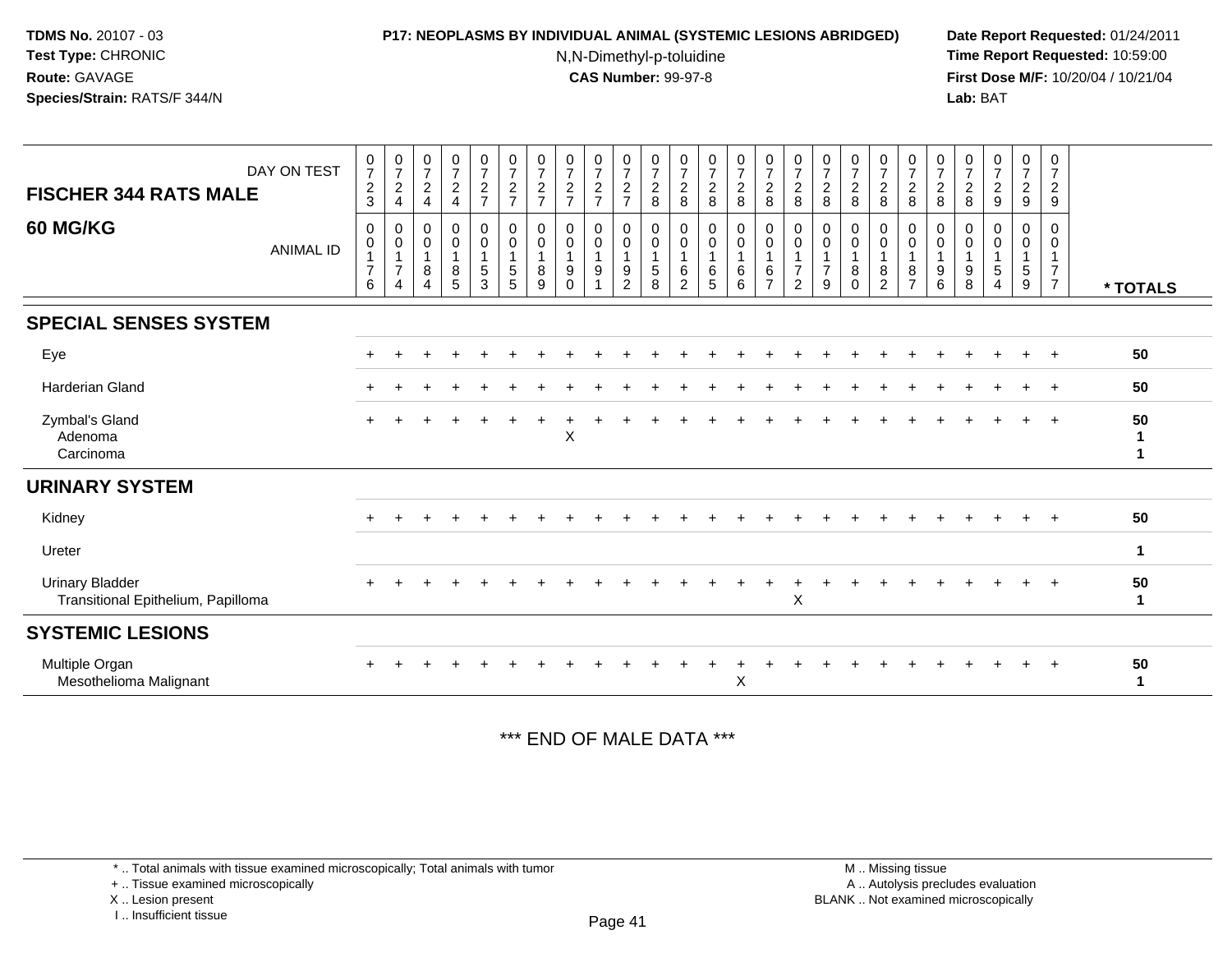### **P17: NEOPLASMS BY INDIVIDUAL ANIMAL (SYSTEMIC LESIONS ABRIDGED) Date Report Requested:** 01/24/2011

N,N-Dimethyl-p-toluidine

 **Time Report Requested:** 10:59:00 **First Dose M/F:** 10/20/04 / 10/21/04<br>**Lab: BAT Lab:** BAT

| <b>FISCHER 344 RATS FEMALE</b>             | DAY ON TEST      | $\begin{array}{c} 0 \\ 5 \end{array}$<br>$\frac{4}{7}$ | $\begin{array}{c} 0 \\ 5 \\ 7 \end{array}$<br>$\overline{4}$ | $\begin{array}{c} 0 \\ 6 \end{array}$<br>$\boldsymbol{0}$<br>$\mathbf 0$ | $\begin{array}{c} 0 \\ 6 \end{array}$<br>$rac{2}{5}$ | $\begin{array}{c} 0 \\ 6 \end{array}$<br>$\overline{\mathbf{4}}$<br>$\overline{2}$ | $_{6}^{\rm 0}$<br>$\begin{array}{c} 4 \\ 5 \end{array}$        | $\begin{array}{c} 0 \\ 6 \end{array}$<br>$\overline{\mathbf{4}}$<br>6         | 0<br>6<br>$\overline{7}$<br>3                               | $\begin{array}{c} 0 \\ 6 \\ 7 \end{array}$<br>3                       | 0<br>$\overline{6}$<br>$^8$ 5                           | $\begin{array}{c} 0 \\ 6 \end{array}$<br>8<br>$\overline{7}$    | 0<br>$\overline{6}$<br>9<br>$\mathbf 0$ | 0<br>$\,6\,$<br>9<br>$\mathbf{1}$                                  | $_{6}^{\rm 0}$<br>$\boldsymbol{9}$<br>8 | $\frac{0}{7}$<br>$\mathbf 0$<br>$\overline{1}$                   | $\begin{array}{c} 0 \\ 7 \end{array}$<br>$\mathbf 0$<br>$\mathbf{1}$ | $\frac{0}{7}$<br>1<br>3                                 | $\frac{0}{7}$<br>$_{\rm 8}^2$                                            | $\frac{0}{7}$<br>$_{\rm 8}^2$              | $\frac{0}{7}$<br>$_{\rm 8}^2$           | $\frac{0}{7}$<br>$\frac{2}{8}$                       | $\frac{0}{7}$<br>$\overline{c}$<br>8                 | $\frac{0}{7}$<br>$\overline{c}$<br>8                       | $\frac{0}{7}$<br>$\frac{2}{8}$ | $\begin{smallmatrix} 0\\7 \end{smallmatrix}$<br>$\overline{c}$<br>9       |                         |
|--------------------------------------------|------------------|--------------------------------------------------------|--------------------------------------------------------------|--------------------------------------------------------------------------|------------------------------------------------------|------------------------------------------------------------------------------------|----------------------------------------------------------------|-------------------------------------------------------------------------------|-------------------------------------------------------------|-----------------------------------------------------------------------|---------------------------------------------------------|-----------------------------------------------------------------|-----------------------------------------|--------------------------------------------------------------------|-----------------------------------------|------------------------------------------------------------------|----------------------------------------------------------------------|---------------------------------------------------------|--------------------------------------------------------------------------|--------------------------------------------|-----------------------------------------|------------------------------------------------------|------------------------------------------------------|------------------------------------------------------------|--------------------------------|---------------------------------------------------------------------------|-------------------------|
| 0 MG/KG                                    | <b>ANIMAL ID</b> | $\pmb{0}$<br>$\frac{0}{2}$<br>$\overline{8}$           | $\pmb{0}$<br>$\frac{0}{2}$<br>$\mathbf{1}$                   | 0<br>$\begin{array}{c} 0 \\ 2 \\ 4 \end{array}$<br>$\overline{2}$        | $\pmb{0}$<br>$\mathbf 0$<br>$\frac{2}{4}$<br>5       | 0<br>$\mathbf 0$<br>$\overline{2}$<br>$\mathbf{1}$<br>0                            | $\mathbf 0$<br>$\begin{array}{c} 0 \\ 2 \\ 3 \\ 4 \end{array}$ | $\mathbf 0$<br>$\mathsf 0$<br>$\overline{2}$<br>$\mathsf 0$<br>$\overline{3}$ | 0<br>$\pmb{0}$<br>$\overline{2}$<br>$\pmb{0}$<br>$\sqrt{5}$ | $\boldsymbol{0}$<br>$\begin{array}{c}\n0 \\ 2 \\ 3 \\ 9\n\end{array}$ | 0<br>$\pmb{0}$<br>$\overline{c}$<br>$\overline{4}$<br>3 | $\pmb{0}$<br>$\mathop{2}\limits^{\mathbb{O}}$<br>$\pmb{0}$<br>4 | 0<br>$\pmb{0}$<br>$^2_{\rm 0}$<br>9     | 0<br>$\mathbf 0$<br>$\overline{2}$<br>$\mathbf{1}$<br>$\mathbf{1}$ | $\mathbf 0$<br>$0$<br>$2$<br>$2$<br>$5$ | $\mathbf 0$<br>$\begin{array}{c}\n0 \\ 2 \\ 3 \\ 5\n\end{array}$ | $\mathbf 0$<br>$\begin{array}{c} 0 \\ 2 \\ 3 \\ 8 \end{array}$       | 0<br>$\pmb{0}$<br>$\overline{2}$<br>4<br>$\overline{7}$ | $\mathbf 0$<br>$\begin{matrix} 0 \\ 2 \\ 0 \end{matrix}$<br>$\mathbf{1}$ | $\mathbf 0$<br>$_2^0$<br>$\mathbf{1}$<br>3 | 0<br>$\frac{0}{2}$<br>$\mathbf{1}$<br>8 | 0<br>$\begin{array}{c} 0 \\ 2 \\ 2 \\ 2 \end{array}$ | 0<br>0<br>$\begin{array}{c} 2 \\ 2 \\ 8 \end{array}$ | 0<br>0<br>$\overline{2}$<br>$\mathbf{3}$<br>$\overline{3}$ | 0<br>0<br>$\frac{2}{4}$<br>9   | $\pmb{0}$<br>$\mathbf 0$<br>$\overline{2}$<br>$\pmb{0}$<br>$\overline{2}$ | females<br>$($ cont $)$ |
| <b>ALIMENTARY SYSTEM</b>                   |                  |                                                        |                                                              |                                                                          |                                                      |                                                                                    |                                                                |                                                                               |                                                             |                                                                       |                                                         |                                                                 |                                         |                                                                    |                                         |                                                                  |                                                                      |                                                         |                                                                          |                                            |                                         |                                                      |                                                      |                                                            |                                |                                                                           |                         |
| Esophagus                                  |                  |                                                        |                                                              |                                                                          |                                                      |                                                                                    |                                                                |                                                                               |                                                             |                                                                       |                                                         |                                                                 |                                         |                                                                    |                                         |                                                                  |                                                                      |                                                         |                                                                          |                                            |                                         |                                                      |                                                      |                                                            | $\ddot{}$                      | $+$                                                                       |                         |
| Intestine Large, Cecum                     |                  |                                                        |                                                              |                                                                          |                                                      |                                                                                    |                                                                |                                                                               |                                                             |                                                                       |                                                         |                                                                 |                                         |                                                                    |                                         |                                                                  |                                                                      |                                                         |                                                                          |                                            |                                         |                                                      |                                                      |                                                            |                                | $\overline{+}$                                                            |                         |
| Intestine Large, Colon                     |                  | $+$                                                    |                                                              |                                                                          |                                                      |                                                                                    |                                                                |                                                                               |                                                             |                                                                       |                                                         |                                                                 |                                         |                                                                    |                                         |                                                                  |                                                                      |                                                         |                                                                          |                                            |                                         |                                                      |                                                      |                                                            |                                | $\overline{+}$                                                            |                         |
| Intestine Large, Rectum                    |                  | $\pm$                                                  |                                                              |                                                                          |                                                      |                                                                                    |                                                                |                                                                               |                                                             |                                                                       |                                                         |                                                                 |                                         |                                                                    |                                         |                                                                  |                                                                      |                                                         |                                                                          |                                            |                                         |                                                      |                                                      |                                                            |                                | $^{+}$                                                                    |                         |
| Intestine Small, Duodenum                  |                  | $\pm$                                                  |                                                              |                                                                          |                                                      |                                                                                    |                                                                |                                                                               |                                                             |                                                                       |                                                         |                                                                 |                                         |                                                                    |                                         |                                                                  |                                                                      |                                                         |                                                                          |                                            |                                         |                                                      |                                                      |                                                            | $\ddot{}$                      | $\overline{+}$                                                            |                         |
| Intestine Small, Ileum                     |                  | $\pm$                                                  |                                                              |                                                                          |                                                      |                                                                                    |                                                                |                                                                               |                                                             |                                                                       |                                                         |                                                                 |                                         |                                                                    |                                         |                                                                  |                                                                      |                                                         |                                                                          |                                            |                                         |                                                      |                                                      |                                                            | $\ddot{}$                      | $+$                                                                       |                         |
| Intestine Small, Jejunum<br>Leiomyosarcoma |                  |                                                        |                                                              |                                                                          |                                                      |                                                                                    |                                                                |                                                                               |                                                             |                                                                       |                                                         |                                                                 |                                         |                                                                    |                                         |                                                                  |                                                                      |                                                         |                                                                          |                                            |                                         |                                                      |                                                      |                                                            |                                | $\ddot{}$                                                                 |                         |
| Liver                                      |                  | $\pm$                                                  |                                                              |                                                                          |                                                      |                                                                                    |                                                                |                                                                               |                                                             |                                                                       |                                                         |                                                                 |                                         |                                                                    |                                         |                                                                  |                                                                      |                                                         |                                                                          |                                            |                                         |                                                      |                                                      |                                                            |                                | $+$                                                                       |                         |
| Mesentery                                  |                  |                                                        |                                                              |                                                                          | $+$                                                  |                                                                                    |                                                                |                                                                               |                                                             |                                                                       |                                                         | $\ddot{}$                                                       |                                         |                                                                    |                                         |                                                                  | $\ddot{}$                                                            |                                                         |                                                                          |                                            | $\ddot{}$                               |                                                      |                                                      |                                                            | $\ddot{}$                      |                                                                           |                         |
| Pancreas                                   |                  | $\pm$                                                  |                                                              |                                                                          |                                                      |                                                                                    |                                                                |                                                                               |                                                             |                                                                       |                                                         |                                                                 |                                         |                                                                    |                                         |                                                                  |                                                                      |                                                         |                                                                          |                                            |                                         |                                                      |                                                      |                                                            | $\ddot{}$                      | $+$                                                                       |                         |
| Salivary Glands                            |                  |                                                        |                                                              |                                                                          |                                                      |                                                                                    |                                                                |                                                                               |                                                             |                                                                       |                                                         |                                                                 |                                         |                                                                    |                                         |                                                                  |                                                                      |                                                         |                                                                          |                                            |                                         |                                                      |                                                      |                                                            |                                | $\ddot{}$                                                                 |                         |
| Stomach, Forestomach                       |                  | $+$                                                    | $\div$                                                       |                                                                          |                                                      |                                                                                    |                                                                |                                                                               |                                                             |                                                                       |                                                         |                                                                 |                                         |                                                                    |                                         |                                                                  |                                                                      |                                                         |                                                                          |                                            |                                         |                                                      |                                                      |                                                            |                                | $\overline{+}$                                                            |                         |
| Stomach, Glandular                         |                  | $\ddot{}$                                              |                                                              |                                                                          |                                                      |                                                                                    |                                                                |                                                                               |                                                             |                                                                       |                                                         |                                                                 |                                         |                                                                    |                                         |                                                                  |                                                                      |                                                         |                                                                          |                                            |                                         |                                                      |                                                      |                                                            |                                | $\ddot{}$                                                                 |                         |
| Tongue<br>Squamous Cell Papilloma          |                  |                                                        |                                                              |                                                                          |                                                      |                                                                                    |                                                                |                                                                               |                                                             |                                                                       |                                                         |                                                                 |                                         |                                                                    | $\ddot{}$<br>X                          |                                                                  |                                                                      |                                                         |                                                                          |                                            |                                         |                                                      |                                                      |                                                            |                                |                                                                           |                         |

## **CARDIOVASCULAR SYSTEM**

\* .. Total animals with tissue examined microscopically; Total animals with tumor

+ .. Tissue examined microscopically

X .. Lesion present

I .. Insufficient tissue

 M .. Missing tissuey the contract of the contract of the contract of the contract of the contract of  $\mathsf A$  . Autolysis precludes evaluation Lesion present BLANK .. Not examined microscopically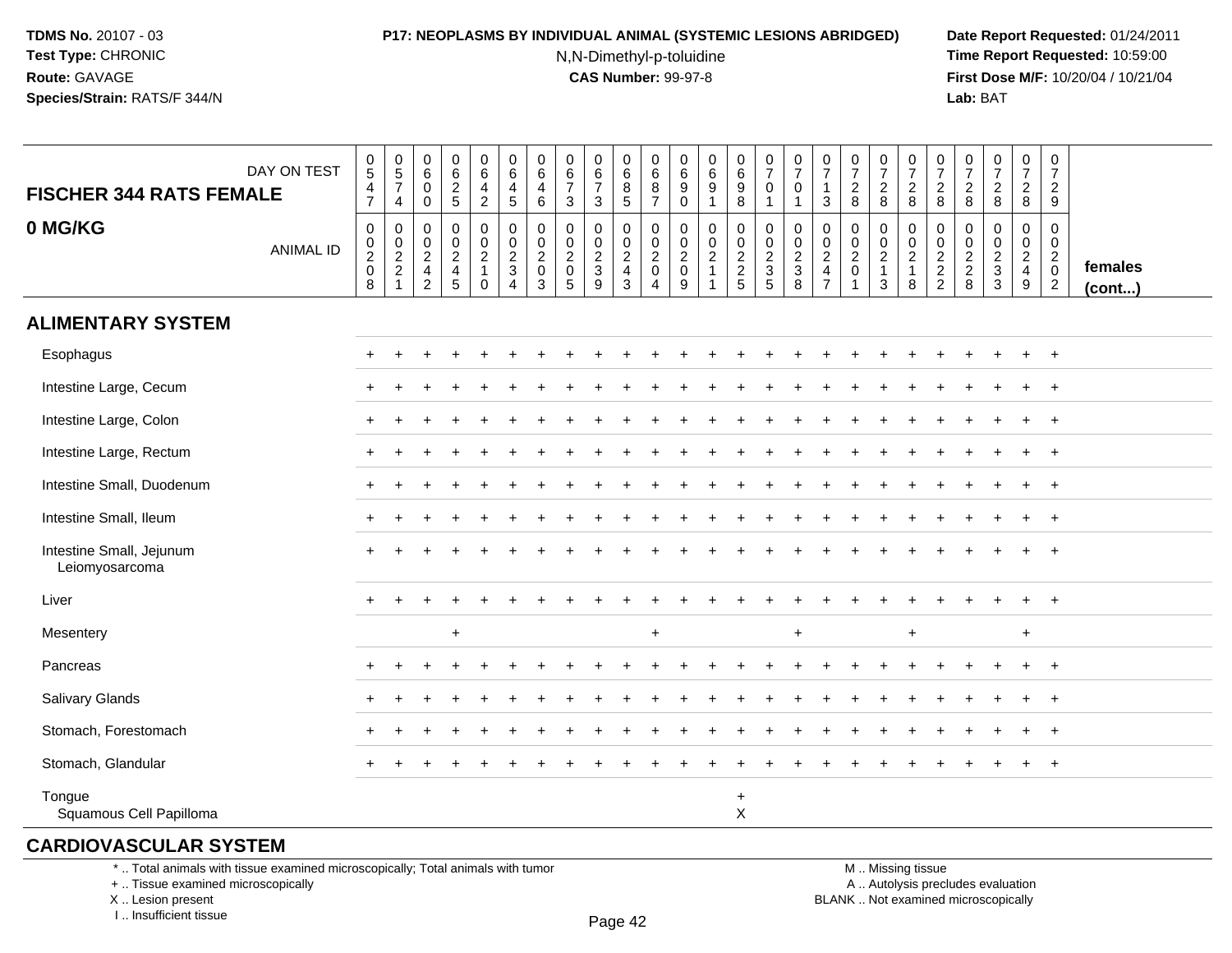I .. Insufficient tissue

### **P17: NEOPLASMS BY INDIVIDUAL ANIMAL (SYSTEMIC LESIONS ABRIDGED) Date Report Requested:** 01/24/2011

N,N-Dimethyl-p-toluidine

| DAY ON TEST                                                                                                                                | $\begin{array}{c} 0 \\ 5 \end{array}$                                         | $\begin{array}{c} 0 \\ 5 \end{array}$                            | $\mathbf 0$<br>6                                                 | $_{6}^{\rm 0}$                                                      | $\boldsymbol{0}$<br>$\overline{6}$                                       | 0<br>$6\overline{6}$                                                          | $\mathbf 0$<br>$\,6\,$                               | $\mathbf 0$<br>$6\phantom{a}$                                        | 0<br>6                                                 | $_{6}^{\rm 0}$                                                                   | 0<br>$6\phantom{a}$                                               | 0<br>6                                                | $\begin{array}{c} 0 \\ 6 \end{array}$         | $\pmb{0}$<br>$\overline{6}$                                   | $\frac{0}{7}$                                                        | $\frac{0}{7}$                                          | 0<br>$\overline{7}$                                          | $\frac{0}{7}$                                               | $\frac{0}{7}$                                                     | $\begin{array}{c} 0 \\ 7 \end{array}$                             | 0<br>$\overline{7}$                                 | $\frac{0}{7}$                                       | $\frac{0}{7}$                                                            | $\mathsf{O}\xspace$<br>$\overline{7}$                                  | $\mathbf 0$<br>$\overline{7}$                                            |                   |
|--------------------------------------------------------------------------------------------------------------------------------------------|-------------------------------------------------------------------------------|------------------------------------------------------------------|------------------------------------------------------------------|---------------------------------------------------------------------|--------------------------------------------------------------------------|-------------------------------------------------------------------------------|------------------------------------------------------|----------------------------------------------------------------------|--------------------------------------------------------|----------------------------------------------------------------------------------|-------------------------------------------------------------------|-------------------------------------------------------|-----------------------------------------------|---------------------------------------------------------------|----------------------------------------------------------------------|--------------------------------------------------------|--------------------------------------------------------------|-------------------------------------------------------------|-------------------------------------------------------------------|-------------------------------------------------------------------|-----------------------------------------------------|-----------------------------------------------------|--------------------------------------------------------------------------|------------------------------------------------------------------------|--------------------------------------------------------------------------|-------------------|
| <b>FISCHER 344 RATS FEMALE</b>                                                                                                             | 4<br>$\overline{7}$                                                           | $\overline{7}$<br>4                                              | 0<br>$\mathbf 0$                                                 | $\frac{2}{5}$                                                       | $\overline{4}$<br>$\overline{2}$                                         | 4<br>5                                                                        | $\overline{4}$<br>6                                  | $\overline{7}$<br>3                                                  | 7<br>3                                                 | 8<br>$\overline{5}$                                                              | $\bf 8$<br>$\overline{7}$                                         | 9<br>$\mathbf 0$                                      | $\boldsymbol{9}$<br>$\mathbf{1}$              | $\boldsymbol{9}$<br>$\overline{8}$                            | $\mathbf 0$<br>$\mathbf{1}$                                          | 0<br>$\mathbf 1$                                       | $\mathbf{1}$<br>3                                            | $\frac{2}{8}$                                               | $\frac{2}{8}$                                                     | $\frac{2}{8}$                                                     | $_{\rm 8}^2$                                        | $_{\rm 8}^2$                                        | $\frac{2}{8}$                                                            | $\frac{2}{8}$                                                          | $\boldsymbol{2}$<br>9                                                    |                   |
| 0 MG/KG<br><b>ANIMAL ID</b>                                                                                                                | $\mathbf 0$<br>$\begin{smallmatrix} 0\\2 \end{smallmatrix}$<br>$\pmb{0}$<br>8 | $\mathbf 0$<br>0<br>$\overline{2}$<br>$\sqrt{2}$<br>$\mathbf{1}$ | $\Omega$<br>$\mathbf 0$<br>$\overline{2}$<br>4<br>$\overline{2}$ | $\mathbf 0$<br>$\mathbf 0$<br>$\overline{2}$<br>$\overline{4}$<br>5 | $\mathbf 0$<br>$\mathbf 0$<br>$\overline{2}$<br>$\mathbf{1}$<br>$\Omega$ | $\mathbf 0$<br>$\pmb{0}$<br>$\boldsymbol{2}$<br>$\mathsf 3$<br>$\overline{4}$ | 0<br>$\mathbf 0$<br>$\overline{2}$<br>$\pmb{0}$<br>3 | $\mathbf 0$<br>$\overline{0}$<br>$\overline{2}$<br>$\mathbf 0$<br>-5 | 0<br>$\mathbf 0$<br>$\overline{2}$<br>$\mathsf 3$<br>9 | $\mathbf 0$<br>$\mathbf 0$<br>$\overline{c}$<br>$\overline{4}$<br>$\overline{3}$ | 0<br>$\mathbf 0$<br>$\mathbf{2}$<br>$\mathbf 0$<br>$\overline{4}$ | 0<br>$\mathbf{0}$<br>$\overline{2}$<br>$\pmb{0}$<br>9 | $\mathbf 0$<br>$\mathbf 0$<br>$\sqrt{2}$<br>1 | $\mathbf 0$<br>$\mathbf 0$<br>$\overline{2}$<br>$\frac{2}{5}$ | $\mathbf 0$<br>0<br>$\overline{2}$<br>$\ensuremath{\mathsf{3}}$<br>5 | $\mathbf 0$<br>$\mathbf 0$<br>$\overline{2}$<br>3<br>8 | 0<br>0<br>$\overline{2}$<br>$\overline{4}$<br>$\overline{7}$ | $\mathbf 0$<br>$\mathbf 0$<br>$\overline{2}$<br>$\mathbf 0$ | 0<br>$\mathsf{O}\xspace$<br>$\overline{2}$<br>$\overline{1}$<br>3 | $\mathbf 0$<br>$\mathsf 0$<br>$\overline{2}$<br>$\mathbf{1}$<br>8 | 0<br>$\mathbf 0$<br>$\overline{2}$<br>$\frac{2}{2}$ | 0<br>$\mathbf 0$<br>$\overline{2}$<br>$\frac{2}{8}$ | $\mathbf 0$<br>$\mathbf 0$<br>$\overline{c}$<br>$\frac{1}{3}$            | $\mathbf 0$<br>$\overline{0}$<br>$\overline{2}$<br>$\overline{4}$<br>9 | $\Omega$<br>$\mathbf 0$<br>$\overline{2}$<br>$\pmb{0}$<br>$\overline{2}$ | females<br>(cont) |
| <b>Blood Vessel</b>                                                                                                                        |                                                                               |                                                                  |                                                                  |                                                                     |                                                                          |                                                                               |                                                      |                                                                      |                                                        |                                                                                  |                                                                   |                                                       |                                               |                                                               |                                                                      |                                                        |                                                              |                                                             |                                                                   |                                                                   |                                                     |                                                     |                                                                          |                                                                        | $+$                                                                      |                   |
| Heart                                                                                                                                      |                                                                               |                                                                  |                                                                  |                                                                     |                                                                          |                                                                               |                                                      |                                                                      |                                                        |                                                                                  |                                                                   |                                                       |                                               |                                                               |                                                                      |                                                        |                                                              |                                                             |                                                                   |                                                                   |                                                     |                                                     |                                                                          |                                                                        | $+$                                                                      |                   |
| <b>ENDOCRINE SYSTEM</b>                                                                                                                    |                                                                               |                                                                  |                                                                  |                                                                     |                                                                          |                                                                               |                                                      |                                                                      |                                                        |                                                                                  |                                                                   |                                                       |                                               |                                                               |                                                                      |                                                        |                                                              |                                                             |                                                                   |                                                                   |                                                     |                                                     |                                                                          |                                                                        |                                                                          |                   |
| <b>Adrenal Cortex</b><br>Adenoma                                                                                                           |                                                                               |                                                                  |                                                                  |                                                                     |                                                                          |                                                                               |                                                      |                                                                      |                                                        |                                                                                  |                                                                   |                                                       |                                               |                                                               |                                                                      |                                                        |                                                              |                                                             |                                                                   | $\ddot{}$                                                         | X                                                   |                                                     | $\ddot{}$                                                                | $\ddot{}$                                                              | $+$                                                                      |                   |
| Adrenal Medulla<br>Pheochromocytoma Benign                                                                                                 |                                                                               |                                                                  | х                                                                |                                                                     |                                                                          |                                                                               |                                                      |                                                                      |                                                        |                                                                                  |                                                                   |                                                       |                                               |                                                               |                                                                      |                                                        |                                                              |                                                             |                                                                   |                                                                   |                                                     |                                                     |                                                                          |                                                                        | $\div$                                                                   |                   |
| Islets, Pancreatic                                                                                                                         |                                                                               |                                                                  |                                                                  |                                                                     |                                                                          |                                                                               |                                                      |                                                                      |                                                        |                                                                                  |                                                                   |                                                       |                                               |                                                               |                                                                      |                                                        |                                                              |                                                             |                                                                   |                                                                   |                                                     |                                                     |                                                                          |                                                                        | $\ddot{}$                                                                |                   |
| Parathyroid Gland                                                                                                                          |                                                                               |                                                                  |                                                                  |                                                                     |                                                                          |                                                                               |                                                      |                                                                      |                                                        |                                                                                  |                                                                   |                                                       |                                               |                                                               |                                                                      |                                                        |                                                              |                                                             |                                                                   |                                                                   |                                                     |                                                     |                                                                          | +                                                                      | $\overline{+}$                                                           |                   |
| <b>Pituitary Gland</b><br>Pars Distalis, Adenoma                                                                                           | X                                                                             | $\pmb{\times}$                                                   | X                                                                |                                                                     | X                                                                        |                                                                               |                                                      | X                                                                    | X                                                      | $\boldsymbol{\mathsf{X}}$                                                        | $\mathsf{X}$                                                      | X                                                     | $\boldsymbol{\mathsf{X}}$                     |                                                               | $\mathsf{X}$                                                         | $\sf X$                                                |                                                              | $\pmb{\times}$                                              | $\mathsf X$                                                       | $\boldsymbol{\mathsf{X}}$                                         | $\pmb{\times}$                                      | $\mathsf{X}$                                        | X                                                                        | $X$ $X$                                                                | $+$                                                                      |                   |
| <b>Thyroid Gland</b><br>C-cell, Adenoma<br>Follicular Cell, Adenoma                                                                        | $\times$                                                                      |                                                                  |                                                                  | $\boldsymbol{\mathsf{X}}$                                           |                                                                          |                                                                               |                                                      |                                                                      |                                                        | +                                                                                | $\ddot{}$<br>$\pmb{\times}$                                       | A                                                     |                                               |                                                               | $\sf X$                                                              |                                                        |                                                              |                                                             | $\ddot{}$                                                         | X                                                                 |                                                     |                                                     |                                                                          | $+$                                                                    | $+$                                                                      |                   |
| <b>GENERAL BODY SYSTEM</b>                                                                                                                 |                                                                               |                                                                  |                                                                  |                                                                     |                                                                          |                                                                               |                                                      |                                                                      |                                                        |                                                                                  |                                                                   |                                                       |                                               |                                                               |                                                                      |                                                        |                                                              |                                                             |                                                                   |                                                                   |                                                     |                                                     |                                                                          |                                                                        |                                                                          |                   |
| <b>NONE</b>                                                                                                                                |                                                                               |                                                                  |                                                                  |                                                                     |                                                                          |                                                                               |                                                      |                                                                      |                                                        |                                                                                  |                                                                   |                                                       |                                               |                                                               |                                                                      |                                                        |                                                              |                                                             |                                                                   |                                                                   |                                                     |                                                     |                                                                          |                                                                        |                                                                          |                   |
| <b>GENITAL SYSTEM</b>                                                                                                                      |                                                                               |                                                                  |                                                                  |                                                                     |                                                                          |                                                                               |                                                      |                                                                      |                                                        |                                                                                  |                                                                   |                                                       |                                               |                                                               |                                                                      |                                                        |                                                              |                                                             |                                                                   |                                                                   |                                                     |                                                     |                                                                          |                                                                        |                                                                          |                   |
| <b>Clitoral Gland</b><br>Adenoma                                                                                                           |                                                                               |                                                                  |                                                                  |                                                                     |                                                                          |                                                                               | X                                                    |                                                                      |                                                        |                                                                                  |                                                                   |                                                       | X                                             |                                                               |                                                                      |                                                        |                                                              |                                                             |                                                                   |                                                                   |                                                     |                                                     |                                                                          |                                                                        | $\div$                                                                   |                   |
| Ovary                                                                                                                                      |                                                                               |                                                                  |                                                                  |                                                                     |                                                                          |                                                                               |                                                      |                                                                      |                                                        |                                                                                  |                                                                   |                                                       |                                               |                                                               |                                                                      |                                                        |                                                              |                                                             |                                                                   |                                                                   |                                                     |                                                     | $\pm$                                                                    | $\pm$                                                                  | $+$                                                                      |                   |
| *  Total animals with tissue examined microscopically; Total animals with tumor<br>+  Tissue examined microscopically<br>X  Lesion present |                                                                               |                                                                  |                                                                  |                                                                     |                                                                          |                                                                               |                                                      |                                                                      |                                                        |                                                                                  |                                                                   |                                                       |                                               |                                                               |                                                                      |                                                        |                                                              |                                                             |                                                                   | M  Missing tissue                                                 |                                                     |                                                     | A  Autolysis precludes evaluation<br>BLANK  Not examined microscopically |                                                                        |                                                                          |                   |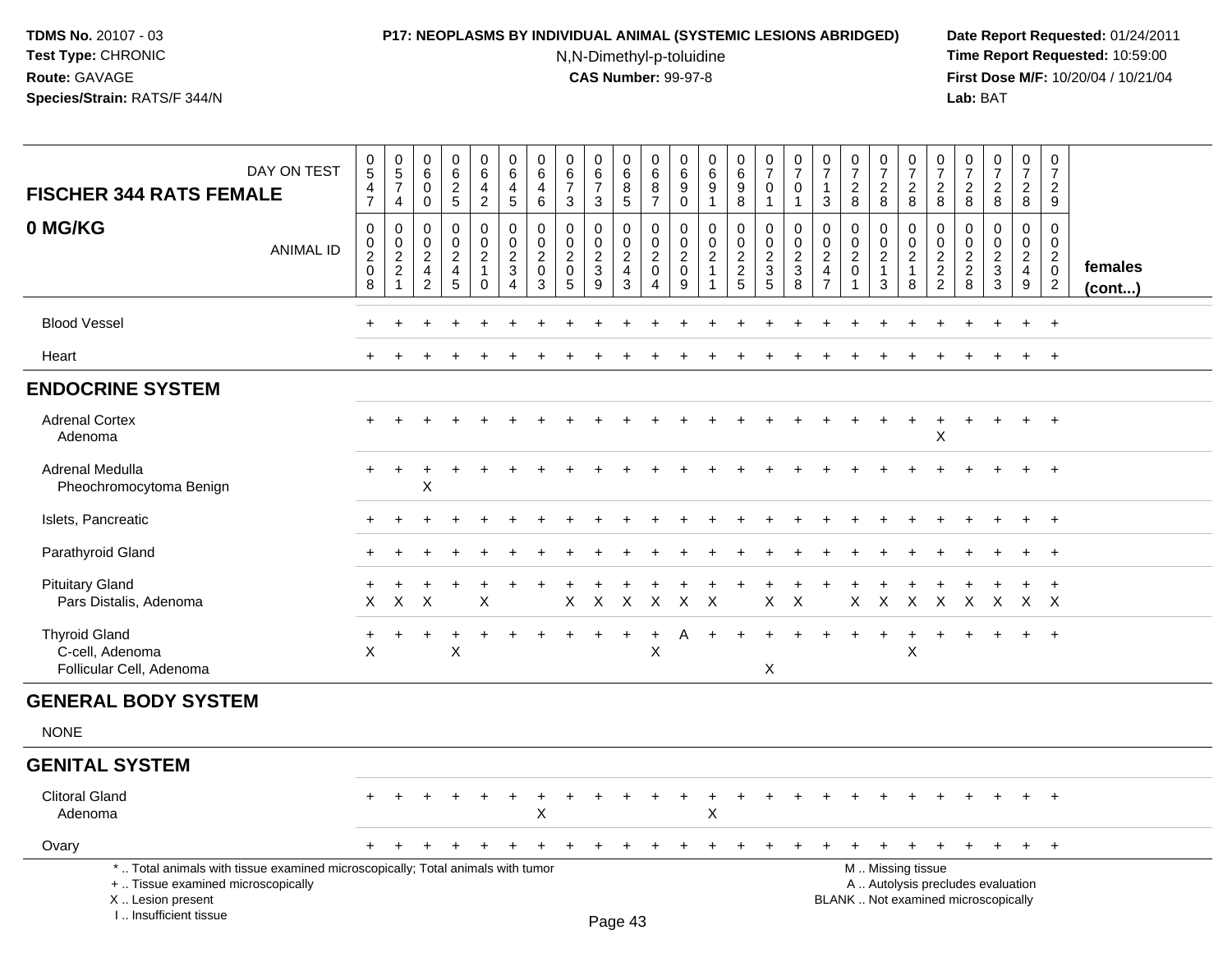I .. Insufficient tissue

### **P17: NEOPLASMS BY INDIVIDUAL ANIMAL (SYSTEMIC LESIONS ABRIDGED) Date Report Requested:** 01/24/2011

N,N-Dimethyl-p-toluidine

 **Time Report Requested:** 10:59:00 **First Dose M/F:** 10/20/04 / 10/21/04<br>**Lab:** BAT **Lab:** BAT

| DAY ON TEST<br><b>FISCHER 344 RATS FEMALE</b>                                                                                             | $\pmb{0}$<br>$\sqrt{5}$<br>$\overline{4}$<br>$\overline{7}$ | $\begin{array}{c} 0 \\ 5 \end{array}$<br>$\overline{7}$<br>$\overline{a}$ | $\pmb{0}$<br>$\,6\,$<br>0<br>0                        | $_{6}^{\rm 0}$<br>$\overline{a}$<br>5        | $\begin{array}{c} 0 \\ 6 \end{array}$<br>$\overline{4}$<br>$\overline{2}$ | $\pmb{0}$<br>$\,6\,$<br>$\overline{4}$<br>$\sqrt{5}$        | $\pmb{0}$<br>6<br>$\overline{4}$<br>6                            | 0<br>$6\phantom{.}6$<br>$\overline{7}$<br>$\mathbf{3}$                    | $\begin{array}{c} 0 \\ 6 \end{array}$<br>$\overline{7}$<br>3 | $_{6}^{\rm 0}$<br>8<br>5                                       | $\pmb{0}$<br>$\,6\,$<br>8<br>$\overline{7}$                         | 0<br>6<br>$\boldsymbol{9}$<br>0        | $\begin{array}{c} 0 \\ 6 \end{array}$<br>$\boldsymbol{9}$<br>$\mathbf{1}$ | $\begin{array}{c} 0 \\ 6 \end{array}$<br>$\boldsymbol{9}$<br>8 | $\begin{array}{c} 0 \\ 7 \end{array}$<br>$\Omega$<br>$\mathbf{1}$ | $\frac{0}{7}$<br>$\Omega$<br>$\mathbf 1$ | $\pmb{0}$<br>$\boldsymbol{7}$<br>$\mathbf{1}$<br>$\mathbf{3}$          | $\frac{0}{7}$<br>$\overline{c}$<br>8                                  | $\begin{array}{c} 0 \\ 7 \end{array}$<br>$_{8}^{\rm 2}$            | $\frac{0}{7}$<br>$\sqrt{2}$<br>8                                | $\frac{0}{7}$<br>$\sqrt{2}$<br>8                    | $\frac{0}{7}$<br>$\overline{c}$<br>8   | $\frac{0}{7}$<br>$\overline{a}$<br>8                                     | $\begin{smallmatrix}0\\7\end{smallmatrix}$<br>$\overline{2}$<br>8 | $\pmb{0}$<br>$\overline{7}$<br>$\overline{2}$<br>9           |                   |
|-------------------------------------------------------------------------------------------------------------------------------------------|-------------------------------------------------------------|---------------------------------------------------------------------------|-------------------------------------------------------|----------------------------------------------|---------------------------------------------------------------------------|-------------------------------------------------------------|------------------------------------------------------------------|---------------------------------------------------------------------------|--------------------------------------------------------------|----------------------------------------------------------------|---------------------------------------------------------------------|----------------------------------------|---------------------------------------------------------------------------|----------------------------------------------------------------|-------------------------------------------------------------------|------------------------------------------|------------------------------------------------------------------------|-----------------------------------------------------------------------|--------------------------------------------------------------------|-----------------------------------------------------------------|-----------------------------------------------------|----------------------------------------|--------------------------------------------------------------------------|-------------------------------------------------------------------|--------------------------------------------------------------|-------------------|
| 0 MG/KG<br><b>ANIMAL ID</b>                                                                                                               | $\mathbf 0$<br>0<br>$\sqrt{2}$<br>$\mathbf 0$<br>8          | $\mathbf 0$<br>$\mathbf 0$<br>$\frac{2}{2}$<br>$\mathbf{1}$               | $\mathbf 0$<br>0<br>$\sqrt{2}$<br>4<br>$\overline{2}$ | $\mathbf 0$<br>0<br>$\overline{a}$<br>4<br>5 | 0<br>$\mathbf 0$<br>$\overline{2}$<br>$\mathbf{1}$<br>$\mathbf 0$         | $\mathbf 0$<br>$\pmb{0}$<br>$\frac{2}{3}$<br>$\overline{4}$ | $\mathbf 0$<br>$\mathbf 0$<br>$\overline{2}$<br>$\mathbf 0$<br>3 | $\mathbf 0$<br>$\mathbf 0$<br>$\sqrt{2}$<br>$\mathbf 0$<br>$5\phantom{1}$ | 0<br>$\mathbf 0$<br>$\frac{2}{3}$<br>9                       | 0<br>$\boldsymbol{0}$<br>$\overline{2}$<br>4<br>$\mathfrak{S}$ | $\mathbf 0$<br>0<br>$\overline{c}$<br>$\mathbf 0$<br>$\overline{4}$ | 0<br>0<br>$\overline{c}$<br>0<br>$9\,$ | $\mathbf 0$<br>$\mathbf 0$<br>$\overline{2}$<br>$\mathbf{1}$<br>-1        | 0<br>0<br>$\frac{2}{2}$<br>5                                   | $\mathbf 0$<br>$\mathbf 0$<br>$\frac{2}{3}$<br>5                  | 0<br>0<br>$\frac{2}{3}$<br>8             | 0<br>$\mathbf 0$<br>$\overline{c}$<br>$\overline{4}$<br>$\overline{7}$ | $\mathbf 0$<br>0<br>$\boldsymbol{2}$<br>$\mathbf 0$<br>$\overline{1}$ | $\mathbf 0$<br>0<br>$\overline{2}$<br>$\mathbf{1}$<br>$\mathbf{3}$ | $\mathbf 0$<br>$\mathbf 0$<br>$\sqrt{2}$<br>$\overline{1}$<br>8 | 0<br>$\mathbf 0$<br>$\frac{2}{2}$<br>$\overline{2}$ | 0<br>$\mathbf 0$<br>$\frac{2}{2}$<br>8 | 0<br>$\mathbf 0$<br>$\frac{2}{3}$<br>3                                   | 0<br>$\mathbf 0$<br>$\overline{a}$<br>$\overline{4}$<br>9         | $\mathbf 0$<br>$\mathbf 0$<br>$^2_{\rm 0}$<br>$\overline{2}$ | females<br>(cont) |
| Bilateral, Fibrosarcoma                                                                                                                   |                                                             |                                                                           |                                                       |                                              |                                                                           |                                                             |                                                                  |                                                                           |                                                              |                                                                |                                                                     |                                        |                                                                           |                                                                |                                                                   |                                          |                                                                        |                                                                       |                                                                    |                                                                 |                                                     |                                        |                                                                          |                                                                   |                                                              |                   |
| Uterus<br>Polyp Stromal                                                                                                                   |                                                             |                                                                           |                                                       |                                              |                                                                           |                                                             |                                                                  |                                                                           | Χ                                                            |                                                                |                                                                     |                                        |                                                                           |                                                                |                                                                   |                                          |                                                                        |                                                                       |                                                                    |                                                                 |                                                     |                                        |                                                                          |                                                                   |                                                              |                   |
| Vagina<br>Schwannoma Malignant                                                                                                            |                                                             |                                                                           |                                                       |                                              |                                                                           | $\ddot{}$<br>X                                              |                                                                  |                                                                           |                                                              |                                                                |                                                                     |                                        |                                                                           |                                                                |                                                                   |                                          |                                                                        |                                                                       |                                                                    |                                                                 |                                                     |                                        |                                                                          |                                                                   |                                                              |                   |
| <b>HEMATOPOIETIC SYSTEM</b>                                                                                                               |                                                             |                                                                           |                                                       |                                              |                                                                           |                                                             |                                                                  |                                                                           |                                                              |                                                                |                                                                     |                                        |                                                                           |                                                                |                                                                   |                                          |                                                                        |                                                                       |                                                                    |                                                                 |                                                     |                                        |                                                                          |                                                                   |                                                              |                   |
| <b>Bone Marrow</b>                                                                                                                        |                                                             |                                                                           |                                                       |                                              |                                                                           |                                                             |                                                                  |                                                                           |                                                              |                                                                |                                                                     |                                        |                                                                           |                                                                |                                                                   |                                          |                                                                        |                                                                       |                                                                    |                                                                 |                                                     |                                        |                                                                          |                                                                   | $\overline{+}$                                               |                   |
| Lymph Node                                                                                                                                |                                                             |                                                                           |                                                       |                                              |                                                                           |                                                             |                                                                  |                                                                           |                                                              |                                                                | $\ddot{}$                                                           |                                        |                                                                           |                                                                |                                                                   |                                          |                                                                        |                                                                       |                                                                    |                                                                 |                                                     |                                        | $\ddot{}$                                                                |                                                                   |                                                              |                   |
| Lymph Node, Mandibular                                                                                                                    | м                                                           | M                                                                         | M                                                     | M                                            | M                                                                         | M                                                           | M                                                                | M                                                                         | M                                                            | M                                                              | M                                                                   | M                                      | M.                                                                        | M                                                              | M                                                                 | M                                        | M                                                                      | - M                                                                   | M                                                                  | M                                                               | M                                                   | M M                                    |                                                                          | M M                                                               |                                                              |                   |
| Lymph Node, Mesenteric                                                                                                                    |                                                             |                                                                           |                                                       |                                              |                                                                           |                                                             |                                                                  |                                                                           |                                                              |                                                                |                                                                     |                                        |                                                                           |                                                                |                                                                   |                                          |                                                                        |                                                                       |                                                                    |                                                                 |                                                     |                                        |                                                                          | $+$                                                               | $+$                                                          |                   |
| Spleen                                                                                                                                    |                                                             |                                                                           |                                                       |                                              |                                                                           |                                                             |                                                                  |                                                                           |                                                              |                                                                |                                                                     |                                        |                                                                           |                                                                |                                                                   |                                          |                                                                        |                                                                       |                                                                    |                                                                 |                                                     |                                        |                                                                          |                                                                   | $\overline{+}$                                               |                   |
| Thymus                                                                                                                                    |                                                             |                                                                           |                                                       |                                              |                                                                           |                                                             |                                                                  |                                                                           |                                                              |                                                                |                                                                     |                                        |                                                                           |                                                                |                                                                   |                                          |                                                                        |                                                                       |                                                                    |                                                                 |                                                     |                                        |                                                                          | $+$                                                               | $^{+}$                                                       |                   |
| <b>INTEGUMENTARY SYSTEM</b>                                                                                                               |                                                             |                                                                           |                                                       |                                              |                                                                           |                                                             |                                                                  |                                                                           |                                                              |                                                                |                                                                     |                                        |                                                                           |                                                                |                                                                   |                                          |                                                                        |                                                                       |                                                                    |                                                                 |                                                     |                                        |                                                                          |                                                                   |                                                              |                   |
| <b>Mammary Gland</b><br>Carcinoma, Multiple                                                                                               | $\ddot{}$                                                   | $\ddot{}$<br>X                                                            |                                                       |                                              |                                                                           |                                                             |                                                                  |                                                                           |                                                              |                                                                |                                                                     |                                        |                                                                           |                                                                |                                                                   |                                          |                                                                        |                                                                       |                                                                    |                                                                 |                                                     |                                        |                                                                          |                                                                   |                                                              |                   |
| Fibroadenoma<br>Fibroadenoma, Multiple                                                                                                    |                                                             |                                                                           |                                                       |                                              | X X X X X                                                                 |                                                             |                                                                  |                                                                           |                                                              | X                                                              |                                                                     |                                        | $X$ $X$                                                                   |                                                                |                                                                   | X X X                                    |                                                                        | $\boldsymbol{\mathsf{X}}$                                             |                                                                    | $\boldsymbol{\mathsf{X}}$                                       |                                                     |                                        |                                                                          | X                                                                 |                                                              |                   |
| Skin<br><b>Basal Cell Carcinoma</b><br>Fibroma<br>Fibrosarcoma                                                                            |                                                             |                                                                           |                                                       |                                              |                                                                           |                                                             |                                                                  |                                                                           |                                                              |                                                                |                                                                     |                                        |                                                                           | $\ddot{}$                                                      | +<br>X                                                            |                                          |                                                                        |                                                                       |                                                                    |                                                                 |                                                     |                                        |                                                                          |                                                                   | $+$                                                          |                   |
| *  Total animals with tissue examined microscopically; Total animals with tumor<br>+  Tissue examined microscopically<br>X Lesion present |                                                             |                                                                           |                                                       |                                              |                                                                           |                                                             |                                                                  |                                                                           |                                                              |                                                                |                                                                     |                                        |                                                                           |                                                                |                                                                   |                                          |                                                                        |                                                                       |                                                                    | M  Missing tissue                                               |                                                     |                                        | A  Autolysis precludes evaluation<br>BLANK  Not examined microscopically |                                                                   |                                                              |                   |

Page 44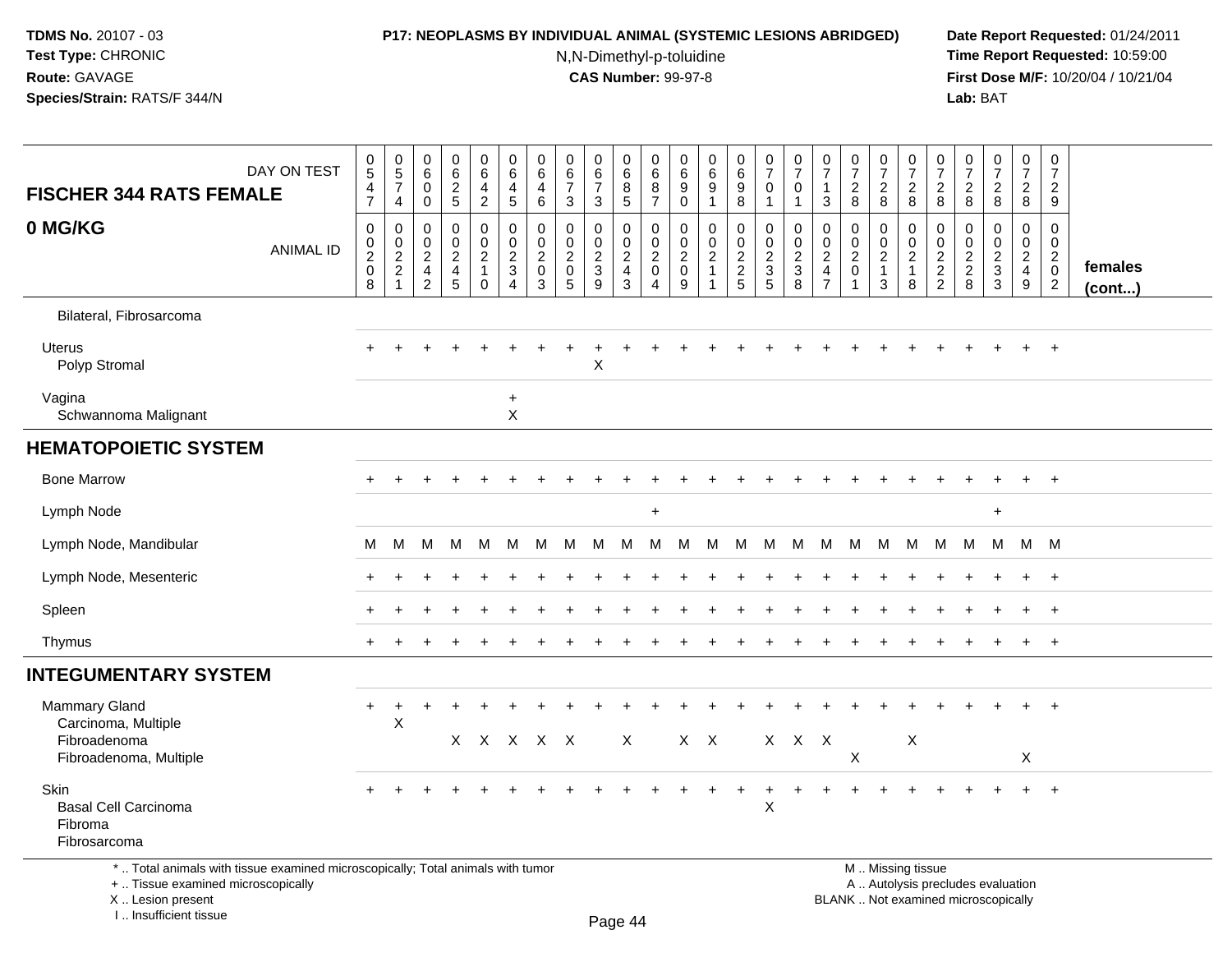I .. Insufficient tissue

### **P17: NEOPLASMS BY INDIVIDUAL ANIMAL (SYSTEMIC LESIONS ABRIDGED) Date Report Requested:** 01/24/2011

N,N-Dimethyl-p-toluidine

|                                                                                                                                            | DAY ON TEST      | $\mathbf 0$<br>5<br>4         | 0<br>$\sqrt{5}$<br>$\overline{7}$           | 0<br>6<br>$\mathbf 0$                                                        | $\mathbf 0$<br>$\,6$<br>$\sqrt{2}$   | $\mathbf 0$<br>$\,6\,$<br>4                                                | $\mathbf 0$<br>6<br>$\overline{4}$                            | 0<br>6<br>4                                         | 0<br>$\,6\,$<br>$\overline{7}$                                 | 0<br>6<br>$\overline{7}$                  | 0<br>6<br>8                        | $\mathbf 0$<br>$\,6\,$<br>8                                | $\mathbf 0$<br>6<br>9                        | 0<br>6<br>9                                              | 0<br>$\,6\,$<br>9                                   | 0<br>$\overline{7}$<br>$\mathbf 0$                          | $\pmb{0}$<br>$\overline{7}$<br>$\mathbf 0$     | 0<br>$\overline{7}$                                         | $\pmb{0}$<br>$\overline{7}$<br>$\overline{2}$         | 0<br>$\overline{7}$<br>$\overline{2}$                     | 0<br>$\overline{7}$<br>2                                            | 0<br>$\overline{7}$<br>2                                         | 0<br>$\overline{7}$<br>$\overline{2}$ | $\frac{0}{7}$<br>$\overline{2}$                                          | 0<br>$\overline{7}$<br>$\overline{2}$            | $\mathbf 0$<br>$\overline{7}$<br>$\overline{2}$                                       |                         |
|--------------------------------------------------------------------------------------------------------------------------------------------|------------------|-------------------------------|---------------------------------------------|------------------------------------------------------------------------------|--------------------------------------|----------------------------------------------------------------------------|---------------------------------------------------------------|-----------------------------------------------------|----------------------------------------------------------------|-------------------------------------------|------------------------------------|------------------------------------------------------------|----------------------------------------------|----------------------------------------------------------|-----------------------------------------------------|-------------------------------------------------------------|------------------------------------------------|-------------------------------------------------------------|-------------------------------------------------------|-----------------------------------------------------------|---------------------------------------------------------------------|------------------------------------------------------------------|---------------------------------------|--------------------------------------------------------------------------|--------------------------------------------------|---------------------------------------------------------------------------------------|-------------------------|
| <b>FISCHER 344 RATS FEMALE</b>                                                                                                             |                  | $\overline{7}$                | $\overline{4}$                              | $\mathbf 0$                                                                  | $\sqrt{5}$                           | $\overline{c}$                                                             | $\sqrt{5}$                                                    | 6                                                   | $\mathbf{3}$                                                   | 3                                         | 5                                  | $\overline{7}$                                             | $\mathbf 0$                                  | $\mathbf 1$                                              | 8                                                   | $\mathbf{1}$                                                | $\mathbf{1}$                                   | 3                                                           | 8                                                     | 8                                                         | 8                                                                   | 8                                                                | 8                                     | 8                                                                        | 8                                                | 9                                                                                     |                         |
| 0 MG/KG                                                                                                                                    | <b>ANIMAL ID</b> | $\,0\,$<br>$\frac{0}{2}$<br>8 | $\mathbf 0$<br>$\mathbf 0$<br>$\frac{2}{2}$ | $\mathbf 0$<br>$\mathbf 0$<br>$\sqrt{2}$<br>$\overline{4}$<br>$\overline{2}$ | 0<br>$\pmb{0}$<br>$\frac{2}{4}$<br>5 | $\mathbf 0$<br>$\mathbf 0$<br>$\overline{2}$<br>$\overline{1}$<br>$\Omega$ | $\mathbf 0$<br>$\mathbf 0$<br>$\frac{2}{3}$<br>$\overline{4}$ | $\Omega$<br>0<br>$\overline{c}$<br>$\mathbf 0$<br>3 | $\mathbf 0$<br>$\pmb{0}$<br>$\overline{c}$<br>$\mathbf 0$<br>5 | $\Omega$<br>0<br>$\overline{c}$<br>3<br>9 | 0<br>$\frac{0}{2}$<br>$\mathbf{3}$ | $\mathbf 0$<br>$\pmb{0}$<br>$\sqrt{2}$<br>$\mathbf 0$<br>4 | 0<br>$\mathbf 0$<br>$\overline{2}$<br>0<br>9 | $\mathbf 0$<br>$\mathbf 0$<br>$\sqrt{2}$<br>$\mathbf{1}$ | $\mathbf 0$<br>0<br>$\overline{c}$<br>$\frac{2}{5}$ | $\mathbf 0$<br>$\pmb{0}$<br>$\frac{2}{3}$<br>$\overline{5}$ | $\mathbf 0$<br>$\pmb{0}$<br>$\frac{2}{3}$<br>8 | $\Omega$<br>$\mathbf 0$<br>$\overline{c}$<br>$\overline{4}$ | $\mathbf 0$<br>$\pmb{0}$<br>$\sqrt{2}$<br>$\mathbf 0$ | 0<br>$\mathbf 0$<br>$\overline{c}$<br>$\overline{1}$<br>3 | $\mathbf 0$<br>$\mathbf 0$<br>$\overline{c}$<br>$\overline{1}$<br>8 | $\Omega$<br>$\mathbf 0$<br>$\overline{c}$<br>$\overline{c}$<br>2 | $\Omega$<br>0<br>$\frac{2}{2}$<br>8   | $\mathbf 0$<br>$\mathsf 0$<br>$\frac{2}{3}$                              | $\mathbf 0$<br>$\mathbf 0$<br>$\frac{2}{4}$<br>9 | $\mathbf 0$<br>$\mathsf{O}\xspace$<br>$\overline{2}$<br>$\mathbf 0$<br>$\overline{2}$ | females<br>$($ cont $)$ |
| Fibrosarcoma, Multiple<br>Keratoacanthoma<br>Liposarcoma                                                                                   |                  |                               |                                             |                                                                              |                                      |                                                                            |                                                               |                                                     |                                                                |                                           |                                    |                                                            |                                              |                                                          |                                                     |                                                             |                                                |                                                             |                                                       |                                                           |                                                                     |                                                                  |                                       |                                                                          |                                                  |                                                                                       |                         |
| MUSCULOSKELETAL SYSTEM                                                                                                                     |                  |                               |                                             |                                                                              |                                      |                                                                            |                                                               |                                                     |                                                                |                                           |                                    |                                                            |                                              |                                                          |                                                     |                                                             |                                                |                                                             |                                                       |                                                           |                                                                     |                                                                  |                                       |                                                                          |                                                  |                                                                                       |                         |
| Bone                                                                                                                                       |                  | $+$                           |                                             |                                                                              |                                      |                                                                            |                                                               |                                                     |                                                                |                                           |                                    |                                                            |                                              |                                                          |                                                     |                                                             |                                                |                                                             |                                                       |                                                           |                                                                     |                                                                  |                                       |                                                                          | $+$                                              | $+$                                                                                   |                         |
| <b>NERVOUS SYSTEM</b>                                                                                                                      |                  |                               |                                             |                                                                              |                                      |                                                                            |                                                               |                                                     |                                                                |                                           |                                    |                                                            |                                              |                                                          |                                                     |                                                             |                                                |                                                             |                                                       |                                                           |                                                                     |                                                                  |                                       |                                                                          |                                                  |                                                                                       |                         |
| <b>Brain</b>                                                                                                                               |                  | $+$                           | $+$                                         | $+$                                                                          | $\overline{ }$                       | $\ddot{}$                                                                  |                                                               |                                                     |                                                                | $\div$                                    | $\ddot{}$                          | $\ddot{}$                                                  | $\ddot{}$                                    | $\ddot{}$                                                | $\ddot{}$                                           | $\ddot{}$                                                   | $\ddot{}$                                      | $\pm$                                                       | $\ddot{}$                                             | $\ddot{}$                                                 | $\ddot{}$                                                           | $\ddot{}$                                                        | $+$                                   | $+$                                                                      | $+$                                              | $+$                                                                                   |                         |
| <b>RESPIRATORY SYSTEM</b>                                                                                                                  |                  |                               |                                             |                                                                              |                                      |                                                                            |                                                               |                                                     |                                                                |                                           |                                    |                                                            |                                              |                                                          |                                                     |                                                             |                                                |                                                             |                                                       |                                                           |                                                                     |                                                                  |                                       |                                                                          |                                                  |                                                                                       |                         |
| Lung<br>Alveolar/Bronchiolar Adenoma<br>Fibrosarcoma, Metastatic, Skin                                                                     |                  |                               |                                             |                                                                              |                                      |                                                                            |                                                               |                                                     |                                                                |                                           |                                    |                                                            |                                              |                                                          |                                                     |                                                             |                                                |                                                             |                                                       | ÷                                                         | $\ddot{}$<br>$\boldsymbol{\mathsf{X}}$                              |                                                                  |                                       |                                                                          | $\ddot{}$                                        | $+$                                                                                   |                         |
| Nose                                                                                                                                       |                  |                               |                                             |                                                                              |                                      |                                                                            |                                                               |                                                     |                                                                |                                           |                                    |                                                            |                                              |                                                          |                                                     |                                                             |                                                |                                                             |                                                       |                                                           |                                                                     |                                                                  |                                       |                                                                          |                                                  | $+$                                                                                   |                         |
| Trachea                                                                                                                                    |                  |                               |                                             |                                                                              |                                      |                                                                            |                                                               |                                                     |                                                                |                                           |                                    |                                                            |                                              |                                                          |                                                     |                                                             |                                                |                                                             |                                                       |                                                           |                                                                     |                                                                  |                                       |                                                                          | $+$                                              | $+$                                                                                   |                         |
| <b>SPECIAL SENSES SYSTEM</b>                                                                                                               |                  |                               |                                             |                                                                              |                                      |                                                                            |                                                               |                                                     |                                                                |                                           |                                    |                                                            |                                              |                                                          |                                                     |                                                             |                                                |                                                             |                                                       |                                                           |                                                                     |                                                                  |                                       |                                                                          |                                                  |                                                                                       |                         |
| Ear<br><b>Neural Crest Tumor</b>                                                                                                           |                  |                               |                                             |                                                                              |                                      |                                                                            |                                                               |                                                     |                                                                |                                           |                                    |                                                            |                                              |                                                          |                                                     |                                                             |                                                |                                                             |                                                       | $\ddot{}$<br>X                                            |                                                                     |                                                                  |                                       |                                                                          |                                                  |                                                                                       |                         |
| Eye<br>Melanoma Benign                                                                                                                     |                  |                               |                                             |                                                                              |                                      |                                                                            |                                                               |                                                     |                                                                |                                           |                                    |                                                            |                                              |                                                          |                                                     |                                                             |                                                |                                                             |                                                       |                                                           |                                                                     |                                                                  |                                       |                                                                          |                                                  | $+$                                                                                   |                         |
| <b>Harderian Gland</b>                                                                                                                     |                  |                               |                                             |                                                                              |                                      |                                                                            |                                                               |                                                     |                                                                |                                           |                                    |                                                            |                                              |                                                          |                                                     |                                                             |                                                |                                                             |                                                       |                                                           |                                                                     |                                                                  |                                       |                                                                          | $\pm$                                            | $+$                                                                                   |                         |
| <b>URINARY SYSTEM</b>                                                                                                                      |                  |                               |                                             |                                                                              |                                      |                                                                            |                                                               |                                                     |                                                                |                                           |                                    |                                                            |                                              |                                                          |                                                     |                                                             |                                                |                                                             |                                                       |                                                           |                                                                     |                                                                  |                                       |                                                                          |                                                  |                                                                                       |                         |
| *  Total animals with tissue examined microscopically; Total animals with tumor<br>+  Tissue examined microscopically<br>X  Lesion present |                  |                               |                                             |                                                                              |                                      |                                                                            |                                                               |                                                     |                                                                |                                           |                                    |                                                            |                                              |                                                          |                                                     |                                                             |                                                |                                                             |                                                       |                                                           | M  Missing tissue                                                   |                                                                  |                                       | A  Autolysis precludes evaluation<br>BLANK  Not examined microscopically |                                                  |                                                                                       |                         |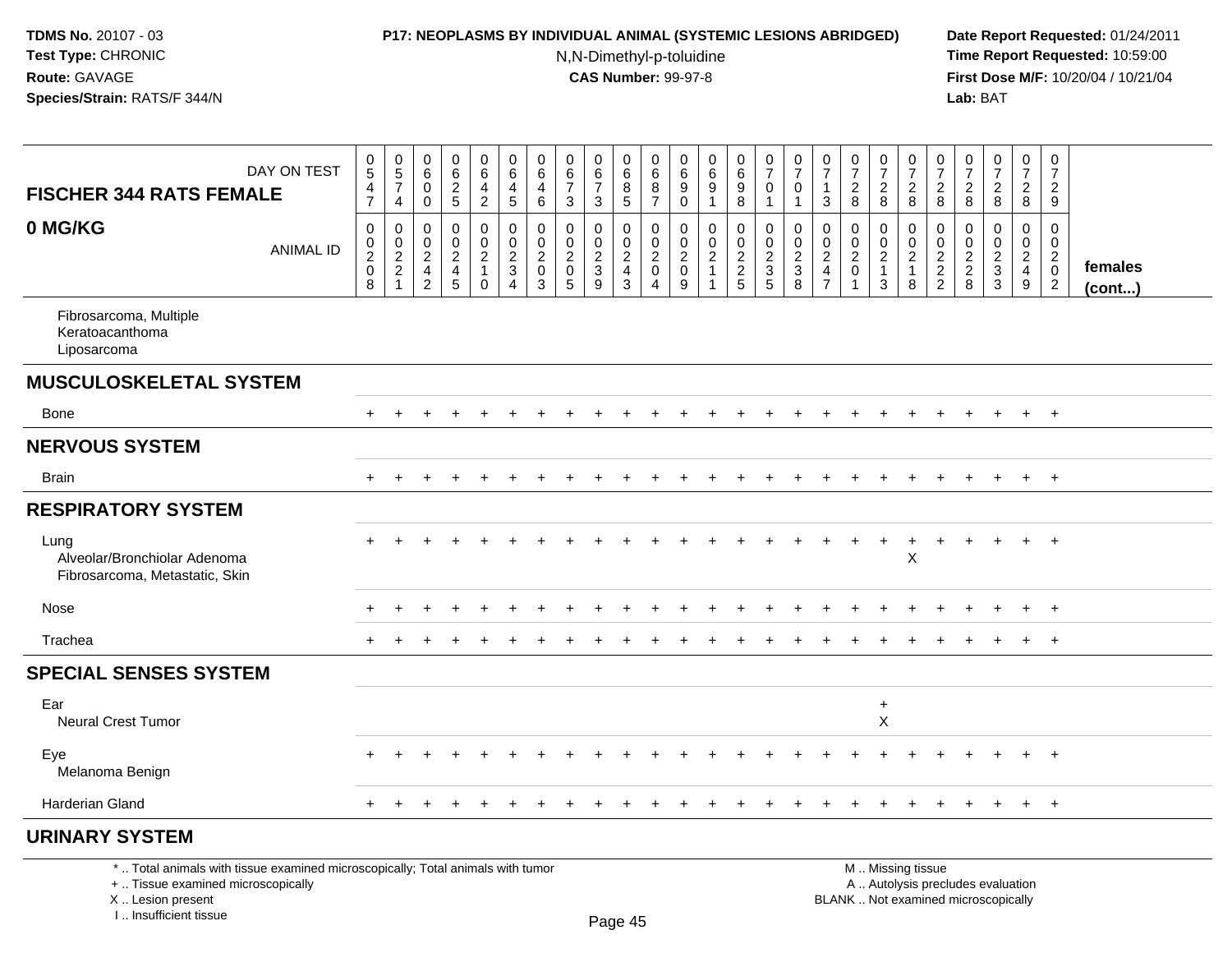### **P17: NEOPLASMS BY INDIVIDUAL ANIMAL (SYSTEMIC LESIONS ABRIDGED) Date Report Requested:** 01/24/2011

N,N-Dimethyl-p-toluidine

 **Time Report Requested:** 10:59:00 **First Dose M/F:** 10/20/04 / 10/21/04<br>**Lab:** BAT **Lab:** BAT

| DAY ON TEST<br><b>FISCHER 344 RATS FEMALE</b>                | $\begin{matrix} 0 \\ 5 \end{matrix}$<br>4<br>$\rightarrow$ | $\begin{array}{c} 0 \\ 5 \end{array}$<br>$\rightarrow$<br>4 | $\begin{matrix} 0 \\ 6 \end{matrix}$<br>$\pmb{0}$<br>$\Omega$ | 0<br>$6\overline{6}$<br>$\frac{2}{5}$ | 0<br>6<br>4<br>$\overline{c}$   | $_6^0$<br>4<br>5        | $\frac{0}{6}$<br>6                      | 0<br>$\,6\,$<br>$\rightarrow$<br>3                 | $\begin{array}{c} 0 \\ 6 \\ 7 \end{array}$<br>3 | $\begin{array}{c} 0 \\ 6 \end{array}$<br>$\,8\,$<br>5       | 0<br>$\,6$<br>8<br>$\rightarrow$             | $\begin{matrix} 0 \\ 6 \end{matrix}$<br>9 | 0<br>6<br>9                           | 0<br>6<br>9<br>8        | $\frac{0}{7}$<br>$\mathbf 0$                 | $\frac{0}{7}$<br>$\mathbf 0$                          | $\overline{7}$<br>3                                      | 0<br>$\overline{ }$<br>$\overline{c}$<br>8 | $\frac{0}{7}$<br>$_{\rm 8}^2$ | 0<br>$\overline{ }$<br>$_{\rm 8}^2$   | $\frac{0}{7}$<br>$\frac{2}{8}$ | 0<br>$\overline{ }$<br>$\overline{\mathbf{c}}$<br>8 | $\mathbf{0}$<br>$\overline{ }$<br>$\frac{2}{8}$ | 0<br>$\overline{7}$<br>$\sqrt{2}$<br>8              | 0<br>$\overline{\phantom{a}}$<br>$\overline{2}$<br>$\boldsymbol{9}$ |                         |
|--------------------------------------------------------------|------------------------------------------------------------|-------------------------------------------------------------|---------------------------------------------------------------|---------------------------------------|---------------------------------|-------------------------|-----------------------------------------|----------------------------------------------------|-------------------------------------------------|-------------------------------------------------------------|----------------------------------------------|-------------------------------------------|---------------------------------------|-------------------------|----------------------------------------------|-------------------------------------------------------|----------------------------------------------------------|--------------------------------------------|-------------------------------|---------------------------------------|--------------------------------|-----------------------------------------------------|-------------------------------------------------|-----------------------------------------------------|---------------------------------------------------------------------|-------------------------|
| 0 MG/KG<br><b>ANIMAL ID</b>                                  | 0<br>$\pmb{0}$<br>$^2_{\rm 0}$<br>8                        | 0<br>0<br>$\frac{2}{2}$                                     | 0<br>$\pmb{0}$<br>$\frac{2}{4}$<br>$\overline{2}$             | 0<br>0<br>$\overline{c}$<br>4<br>5    | $\mathbf 0$<br>$\boldsymbol{2}$ | 0<br>0<br>$\frac{2}{3}$ | 0<br>$\boldsymbol{2}$<br>$\pmb{0}$<br>3 | 0<br>$\pmb{0}$<br>$\overline{c}$<br>$\pmb{0}$<br>5 | 0<br>$\pmb{0}$<br>$\frac{2}{3}$<br>9            | 0<br>$\mathbf 0$<br>$\boldsymbol{2}$<br>$\overline{4}$<br>3 | $\mathbf 0$<br><sup>o</sup><br>$\frac{2}{0}$ | $\pmb{0}$<br>$^2_{0}$<br>9                | $\mathbf{0}$<br>0<br>$\boldsymbol{2}$ | 0<br>0<br>$\frac{2}{2}$ | $\pmb{0}$<br>$\pmb{0}$<br>$\frac{2}{3}$<br>5 | 0<br>$\pmb{0}$<br>$\boldsymbol{2}$<br>$\sqrt{3}$<br>8 | $\mathbf 0$<br>$\overline{\mathbf{c}}$<br>$\overline{ }$ | 0<br>0<br>$\overline{c}$<br>0              | 0<br>0<br>$\overline{2}$<br>3 | 0<br>$\pmb{0}$<br>$\overline{2}$<br>8 | 0<br>0<br>$\frac{2}{2}$        | 0<br>$\pmb{0}$<br>$\frac{2}{8}$                     | 0<br>0<br>$\frac{2}{3}$<br>3                    | 0<br>$\overline{c}$<br>$\overline{\mathbf{4}}$<br>9 | 0<br>0<br>$\Omega$<br>$\epsilon$<br>$\mathbf 0$<br>$\overline{c}$   | females<br>$($ cont $)$ |
| Kidney                                                       |                                                            |                                                             |                                                               |                                       |                                 |                         |                                         |                                                    |                                                 |                                                             |                                              |                                           |                                       |                         |                                              |                                                       |                                                          |                                            |                               |                                       |                                |                                                     |                                                 | $+$                                                 | $+$                                                                 |                         |
| <b>Urinary Bladder</b><br>Transitional Epithelium, Papilloma |                                                            |                                                             |                                                               |                                       |                                 |                         |                                         |                                                    |                                                 |                                                             |                                              |                                           |                                       |                         |                                              |                                                       |                                                          |                                            |                               |                                       |                                |                                                     |                                                 | $\pm$                                               | $+$<br>X                                                            |                         |
| <b>SYSTEMIC LESIONS</b>                                      |                                                            |                                                             |                                                               |                                       |                                 |                         |                                         |                                                    |                                                 |                                                             |                                              |                                           |                                       |                         |                                              |                                                       |                                                          |                                            |                               |                                       |                                |                                                     |                                                 |                                                     |                                                                     |                         |
| Multiple Organ<br>Leukemia Mononuclear                       | X                                                          |                                                             |                                                               |                                       |                                 |                         | Χ                                       |                                                    | X                                               |                                                             | X                                            | X                                         |                                       |                         | X                                            |                                                       | X                                                        |                                            |                               |                                       |                                |                                                     | X.                                              | $+$<br>X                                            | $+$                                                                 |                         |

\* .. Total animals with tissue examined microscopically; Total animals with tumor

+ .. Tissue examined microscopically

X .. Lesion present

I .. Insufficient tissue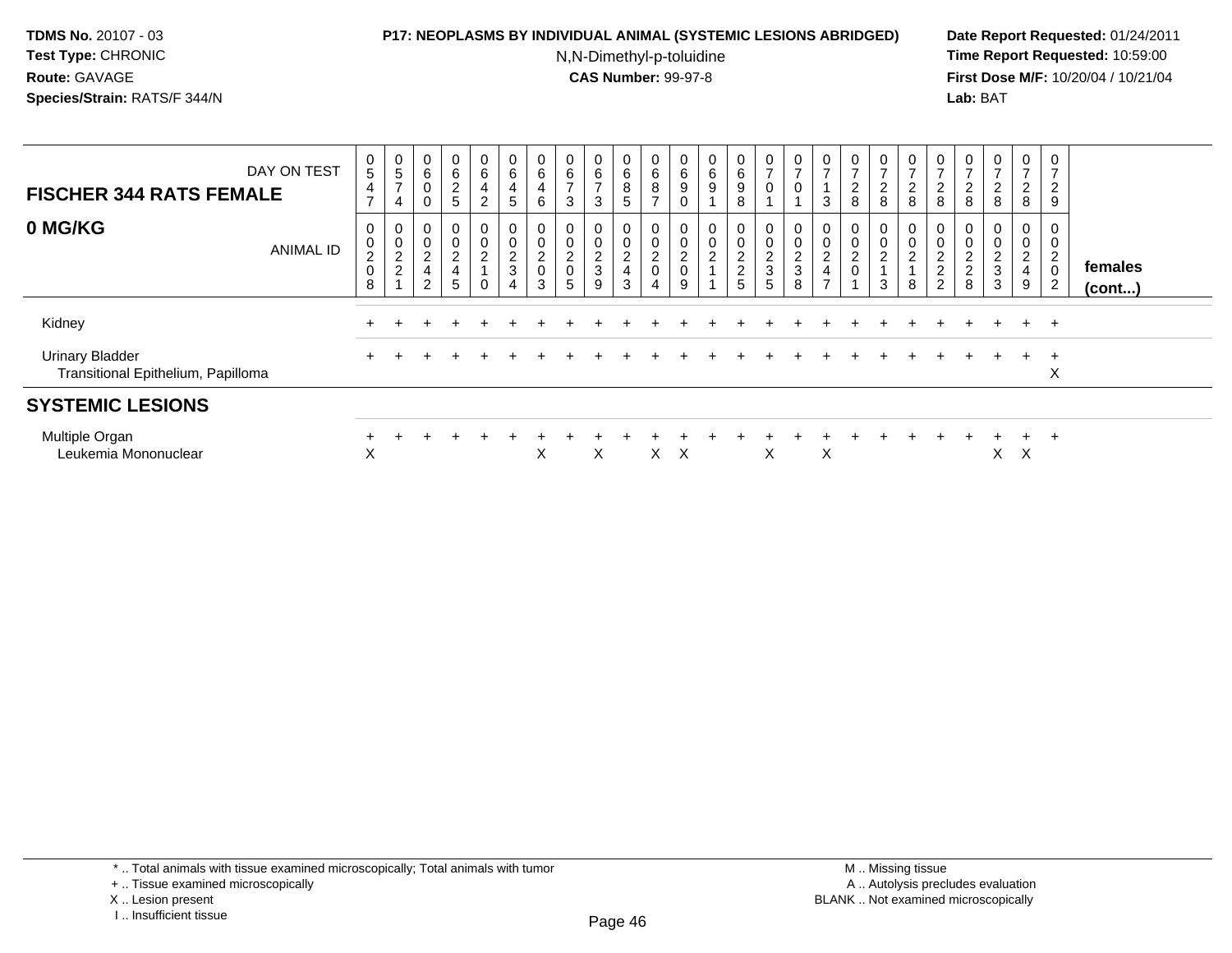## **P17: NEOPLASMS BY INDIVIDUAL ANIMAL (SYSTEMIC LESIONS ABRIDGED) Date Report Requested:** 01/24/2011

N,N-Dimethyl-p-toluidine

 **Time Report Requested:** 10:59:00 **First Dose M/F:** 10/20/04 / 10/21/04<br>**Lab: BAT Lab:** BAT

| <b>FISCHER 344 RATS FEMALE</b>             | DAY ON TEST      | $\frac{0}{7}$<br>$\frac{2}{9}$               | $\begin{array}{c} 0 \\ 7 \end{array}$<br>$\frac{2}{9}$ | $\frac{0}{7}$<br>$\frac{2}{9}$                                       | $\begin{smallmatrix} 0\\7 \end{smallmatrix}$<br>$\frac{2}{9}$                  | $\begin{array}{c} 0 \\ 7 \end{array}$<br>$\frac{2}{9}$ | $\frac{0}{7}$<br>$\frac{2}{9}$                              | $\frac{0}{7}$<br>$\frac{2}{9}$                                                 | $\begin{array}{c} 0 \\ 7 \end{array}$<br>$\frac{2}{9}$          | $\begin{array}{c} 0 \\ 7 \end{array}$<br>$\frac{2}{9}$ | $\frac{0}{7}$<br>$\frac{2}{9}$                                                  | $\frac{0}{7}$<br>$\frac{2}{9}$                                                       | $\frac{0}{7}$<br>$\frac{2}{9}$                   | $\frac{0}{7}$<br>$\ensuremath{\mathsf{3}}$<br>$\mathbf 0$      | $\frac{0}{7}$<br>$\sqrt{3}$<br>$\mathbf 0$                        | $\begin{array}{c} 0 \\ 7 \end{array}$<br>$_{0}^{3}$                                           | $\begin{array}{c} 0 \\ 7 \end{array}$<br>$\mathsf 3$<br>$\mathbf 0$                    | $\frac{0}{7}$<br>3<br>$\mathbf 0$                           | $\frac{0}{7}$<br>$\mathbf{3}$<br>$\mathbf 0$         | $\frac{0}{7}$<br>$\ensuremath{\mathsf{3}}$<br>$\Omega$ | $\begin{array}{c} 0 \\ 7 \end{array}$<br>$\mathsf 3$<br>$\mathbf 0$ | $\frac{0}{7}$<br>$\sqrt{3}$<br>$\mathbf 0$           | $\frac{0}{7}$<br>$\sqrt{3}$<br>$\mathbf 0$ | $\begin{array}{c} 0 \\ 7 \end{array}$<br>3<br>$\mathbf 0$ | $\frac{0}{7}$<br>3<br>$\mathbf 0$         | $\begin{smallmatrix}0\\7\end{smallmatrix}$<br>3<br>$\mathbf 0$                    |                   |
|--------------------------------------------|------------------|----------------------------------------------|--------------------------------------------------------|----------------------------------------------------------------------|--------------------------------------------------------------------------------|--------------------------------------------------------|-------------------------------------------------------------|--------------------------------------------------------------------------------|-----------------------------------------------------------------|--------------------------------------------------------|---------------------------------------------------------------------------------|--------------------------------------------------------------------------------------|--------------------------------------------------|----------------------------------------------------------------|-------------------------------------------------------------------|-----------------------------------------------------------------------------------------------|----------------------------------------------------------------------------------------|-------------------------------------------------------------|------------------------------------------------------|--------------------------------------------------------|---------------------------------------------------------------------|------------------------------------------------------|--------------------------------------------|-----------------------------------------------------------|-------------------------------------------|-----------------------------------------------------------------------------------|-------------------|
| 0 MG/KG                                    | <b>ANIMAL ID</b> | $\pmb{0}$<br>$\frac{0}{2}$<br>$\overline{7}$ | $\pmb{0}$<br>$\frac{0}{2}$<br>$\mathbf{1}$<br>$5\,$    | 0<br>$\mathbf 0$<br>$\overline{2}$<br>$\mathbf{1}$<br>$\overline{7}$ | $\pmb{0}$<br>$\begin{smallmatrix} 0\\2 \end{smallmatrix}$<br>$\mathbf{1}$<br>9 | $\pmb{0}$<br>$\mathbf 0$<br>$\frac{2}{3}$              | $\pmb{0}$<br>$\mathbf 0$<br>$\overline{2}$<br>$\frac{2}{7}$ | $\pmb{0}$<br>$\pmb{0}$<br>$\overline{2}$<br>$\overline{c}$<br>$\boldsymbol{9}$ | $\pmb{0}$<br>0<br>$\boldsymbol{2}$<br>$\sqrt{3}$<br>$\mathbf 0$ | $\pmb{0}$<br>$0$<br>$3$<br>$6$                         | 0<br>$\mathbf 0$<br>$\overline{2}$<br>$\overline{4}$<br>$\overline{\mathbf{1}}$ | $\,0\,$<br>$\begin{smallmatrix} 0\\2 \end{smallmatrix}$<br>$\overline{4}$<br>$\,8\,$ | 0<br>$\mathbf 0$<br>$\frac{2}{5}$<br>$\mathbf 0$ | $\pmb{0}$<br>$\pmb{0}$<br>$\overline{2}$<br>$\pmb{0}$<br>$\,6$ | $\pmb{0}$<br>$^{\rm 0}_{\rm 2}$<br>$\mathbf{1}$<br>$\overline{c}$ | $\mathbf 0$<br>$\begin{smallmatrix} 0\\2 \end{smallmatrix}$<br>$\mathbf{1}$<br>$\overline{4}$ | $\mathbf 0$<br>$\begin{smallmatrix} 0\\2 \end{smallmatrix}$<br>$\mathbf{1}$<br>$\,6\,$ | 0<br>0<br>$\boldsymbol{2}$<br>$\overline{c}$<br>$\mathbf 0$ | 0<br>$\begin{array}{c} 0 \\ 2 \\ 2 \\ 4 \end{array}$ | $\pmb{0}$<br>0, 2, 2, 6                                | 0<br>$\frac{0}{2}$                                                  | 0<br>$\begin{array}{c} 0 \\ 2 \\ 3 \\ 2 \end{array}$ | $\mathbf 0$<br>0<br>$rac{2}{3}$            | $\mathbf 0$<br>$\pmb{0}$<br>$\frac{2}{4}$<br>$\pmb{0}$    | 0<br>0<br>$\frac{2}{4}$<br>$\overline{4}$ | $\mathbf 0$<br>$\mathsf{O}\xspace$<br>$\overline{2}$<br>$\overline{4}$<br>$\,6\,$ | * TOTALS          |
| <b>ALIMENTARY SYSTEM</b>                   |                  |                                              |                                                        |                                                                      |                                                                                |                                                        |                                                             |                                                                                |                                                                 |                                                        |                                                                                 |                                                                                      |                                                  |                                                                |                                                                   |                                                                                               |                                                                                        |                                                             |                                                      |                                                        |                                                                     |                                                      |                                            |                                                           |                                           |                                                                                   |                   |
| Esophagus                                  |                  |                                              |                                                        |                                                                      |                                                                                |                                                        |                                                             |                                                                                |                                                                 |                                                        |                                                                                 |                                                                                      |                                                  |                                                                |                                                                   |                                                                                               |                                                                                        |                                                             |                                                      |                                                        |                                                                     |                                                      |                                            |                                                           |                                           | $\ddot{}$                                                                         | 50                |
| Intestine Large, Cecum                     |                  |                                              |                                                        |                                                                      |                                                                                |                                                        |                                                             |                                                                                |                                                                 |                                                        |                                                                                 |                                                                                      |                                                  |                                                                |                                                                   |                                                                                               |                                                                                        |                                                             |                                                      |                                                        |                                                                     |                                                      |                                            |                                                           |                                           | $\pm$                                                                             | 50                |
| Intestine Large, Colon                     |                  |                                              |                                                        |                                                                      |                                                                                |                                                        |                                                             |                                                                                |                                                                 |                                                        |                                                                                 |                                                                                      |                                                  |                                                                |                                                                   |                                                                                               |                                                                                        |                                                             |                                                      |                                                        |                                                                     |                                                      |                                            |                                                           |                                           |                                                                                   | 50                |
| Intestine Large, Rectum                    |                  |                                              |                                                        |                                                                      |                                                                                |                                                        |                                                             |                                                                                |                                                                 |                                                        |                                                                                 |                                                                                      |                                                  |                                                                |                                                                   |                                                                                               |                                                                                        |                                                             |                                                      |                                                        |                                                                     |                                                      |                                            |                                                           |                                           | $\ddot{}$                                                                         | 50                |
| Intestine Small, Duodenum                  |                  |                                              |                                                        |                                                                      |                                                                                |                                                        |                                                             |                                                                                |                                                                 |                                                        |                                                                                 |                                                                                      |                                                  |                                                                |                                                                   |                                                                                               |                                                                                        |                                                             |                                                      |                                                        |                                                                     |                                                      |                                            |                                                           |                                           |                                                                                   | 50                |
| Intestine Small, Ileum                     |                  |                                              |                                                        |                                                                      |                                                                                |                                                        |                                                             |                                                                                |                                                                 |                                                        |                                                                                 |                                                                                      |                                                  |                                                                |                                                                   |                                                                                               |                                                                                        |                                                             |                                                      |                                                        |                                                                     |                                                      |                                            |                                                           |                                           | $\ddot{}$                                                                         | 50                |
| Intestine Small, Jejunum<br>Leiomyosarcoma |                  |                                              |                                                        |                                                                      |                                                                                |                                                        |                                                             |                                                                                |                                                                 |                                                        |                                                                                 |                                                                                      | X                                                |                                                                |                                                                   |                                                                                               |                                                                                        |                                                             |                                                      |                                                        |                                                                     |                                                      |                                            |                                                           |                                           |                                                                                   | 50<br>$\mathbf 1$ |
| Liver                                      |                  | $\pm$                                        | ÷                                                      |                                                                      |                                                                                |                                                        |                                                             |                                                                                |                                                                 |                                                        |                                                                                 |                                                                                      |                                                  |                                                                |                                                                   |                                                                                               |                                                                                        |                                                             |                                                      |                                                        |                                                                     |                                                      |                                            |                                                           |                                           | $\ddot{}$                                                                         | 50                |
| Mesentery                                  |                  |                                              |                                                        |                                                                      |                                                                                |                                                        |                                                             |                                                                                |                                                                 |                                                        |                                                                                 |                                                                                      |                                                  |                                                                |                                                                   |                                                                                               |                                                                                        |                                                             | $\ddot{}$                                            |                                                        |                                                                     | $\ddot{}$                                            |                                            |                                                           | $\ddot{}$                                 |                                                                                   | 8                 |
| Pancreas                                   |                  |                                              |                                                        |                                                                      |                                                                                |                                                        |                                                             |                                                                                |                                                                 |                                                        |                                                                                 |                                                                                      |                                                  |                                                                |                                                                   |                                                                                               |                                                                                        |                                                             |                                                      |                                                        |                                                                     |                                                      |                                            |                                                           |                                           | $\div$                                                                            | 50                |
| <b>Salivary Glands</b>                     |                  |                                              |                                                        |                                                                      |                                                                                |                                                        |                                                             |                                                                                |                                                                 |                                                        |                                                                                 |                                                                                      |                                                  |                                                                |                                                                   |                                                                                               |                                                                                        |                                                             |                                                      |                                                        |                                                                     |                                                      |                                            |                                                           |                                           | $\ddot{}$                                                                         | 50                |
| Stomach, Forestomach                       |                  | $+$                                          |                                                        |                                                                      |                                                                                |                                                        |                                                             |                                                                                |                                                                 |                                                        |                                                                                 |                                                                                      |                                                  |                                                                |                                                                   |                                                                                               |                                                                                        |                                                             |                                                      |                                                        |                                                                     |                                                      |                                            |                                                           |                                           |                                                                                   | 50                |
| Stomach, Glandular                         |                  |                                              |                                                        |                                                                      |                                                                                |                                                        |                                                             |                                                                                |                                                                 |                                                        |                                                                                 |                                                                                      |                                                  |                                                                |                                                                   |                                                                                               |                                                                                        |                                                             |                                                      |                                                        |                                                                     |                                                      |                                            |                                                           |                                           |                                                                                   | 50                |
| Tongue<br>Squamous Cell Papilloma          |                  |                                              |                                                        |                                                                      |                                                                                |                                                        |                                                             |                                                                                |                                                                 |                                                        |                                                                                 |                                                                                      |                                                  |                                                                |                                                                   |                                                                                               |                                                                                        |                                                             |                                                      |                                                        |                                                                     |                                                      |                                            |                                                           |                                           |                                                                                   | $\mathbf{1}$<br>1 |

## **CARDIOVASCULAR SYSTEM**

\* .. Total animals with tissue examined microscopically; Total animals with tumor

+ .. Tissue examined microscopically

 Lesion present BLANK .. Not examined microscopicallyX .. Lesion present

I .. Insufficient tissue

 M .. Missing tissuey the contract of the contract of the contract of the contract of the contract of  $\mathsf A$  . Autolysis precludes evaluation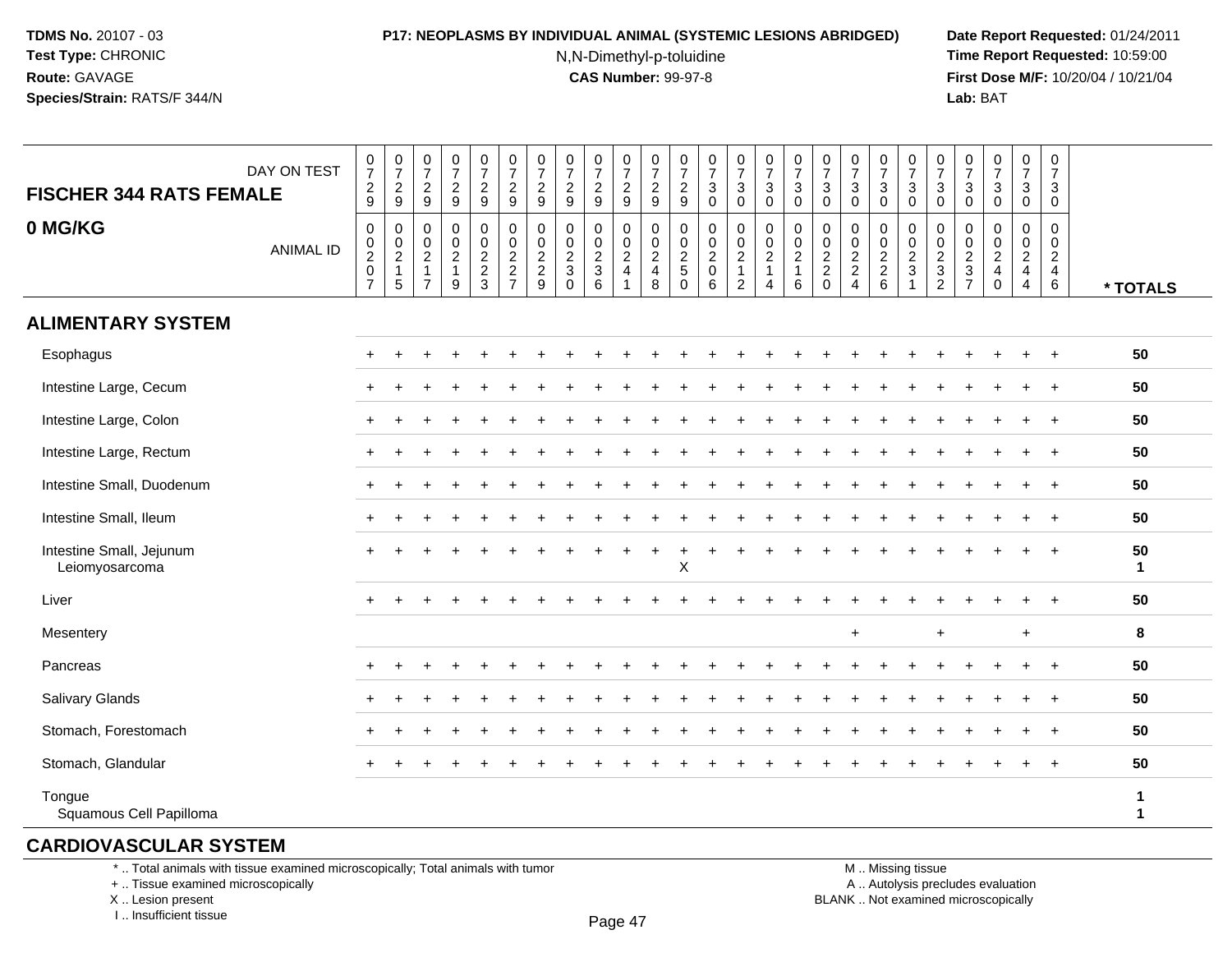### **P17: NEOPLASMS BY INDIVIDUAL ANIMAL (SYSTEMIC LESIONS ABRIDGED) Date Report Requested:** 01/24/2011

N,N-Dimethyl-p-toluidine

| DAY ON TEST<br><b>FISCHER 344 RATS FEMALE</b>                                                                                                                       |                                | $\frac{0}{7}$<br>$\frac{2}{9}$             | $\frac{0}{7}$<br>$\overline{c}$<br>$9\,$                | $\begin{array}{c} 0 \\ 7 \end{array}$<br>$\sqrt{2}$<br>9                    | $\frac{0}{7}$<br>$\sqrt{2}$<br>9                                            | 0<br>$\overline{7}$<br>$\overline{c}$<br>9                               | 0<br>$\overline{7}$<br>$\overline{c}$<br>9                                           | $\frac{0}{7}$<br>$\boldsymbol{2}$<br>$9\,$                    | $\pmb{0}$<br>$\overline{7}$<br>$\overline{c}$<br>9                    | $\pmb{0}$<br>$\overline{7}$<br>$\overline{2}$<br>$9\,$ | $\frac{0}{7}$<br>$\frac{2}{9}$                                               | 0<br>$\overline{7}$<br>$\boldsymbol{2}$<br>9                     | $\pmb{0}$<br>$\overline{7}$<br>$\overline{c}$<br>$9\,$                  | $\pmb{0}$<br>$\overline{7}$<br>3<br>$\mathbf 0$                  | $\frac{0}{7}$<br>3<br>$\mathbf 0$                                     | $\begin{smallmatrix} 0\\7 \end{smallmatrix}$<br>$\mathbf{3}$<br>0    | $\frac{0}{7}$<br>$\sqrt{3}$<br>$\mathbf 0$                  | $\frac{0}{7}$<br>$\mathbf{3}$<br>$\mathbf 0$                 | $\begin{matrix} 0 \\ 7 \end{matrix}$<br>$\sqrt{3}$<br>$\mathbf 0$                     | $\begin{array}{c} 0 \\ 7 \end{array}$<br>3<br>$\mathbf 0$           | $\frac{0}{7}$<br>$\mathbf{3}$<br>$\mathbf 0$                      | $\pmb{0}$<br>$\overline{7}$<br>3<br>$\mathbf 0$                          | 0<br>$\overline{7}$<br>$\sqrt{3}$<br>0                                    | $\begin{smallmatrix} 0\\7 \end{smallmatrix}$<br>$\sqrt{3}$<br>$\mathbf 0$ | 0<br>$\overline{7}$<br>$\mathbf{3}$<br>$\mathbf 0$               | $\pmb{0}$<br>$\overline{7}$<br>3<br>$\mathbf 0$                    |                         |
|---------------------------------------------------------------------------------------------------------------------------------------------------------------------|--------------------------------|--------------------------------------------|---------------------------------------------------------|-----------------------------------------------------------------------------|-----------------------------------------------------------------------------|--------------------------------------------------------------------------|--------------------------------------------------------------------------------------|---------------------------------------------------------------|-----------------------------------------------------------------------|--------------------------------------------------------|------------------------------------------------------------------------------|------------------------------------------------------------------|-------------------------------------------------------------------------|------------------------------------------------------------------|-----------------------------------------------------------------------|----------------------------------------------------------------------|-------------------------------------------------------------|--------------------------------------------------------------|---------------------------------------------------------------------------------------|---------------------------------------------------------------------|-------------------------------------------------------------------|--------------------------------------------------------------------------|---------------------------------------------------------------------------|---------------------------------------------------------------------------|------------------------------------------------------------------|--------------------------------------------------------------------|-------------------------|
| 0 MG/KG<br><b>ANIMAL ID</b>                                                                                                                                         | $\overline{7}$                 | 0<br>$_{2}^{\rm 0}$<br>$\mathsf{O}\xspace$ | 0<br>$\mathbf 0$<br>$\overline{2}$<br>$\mathbf{1}$<br>5 | $\Omega$<br>$\mathbf 0$<br>$\overline{c}$<br>$\mathbf{1}$<br>$\overline{7}$ | $\mathbf 0$<br>$\mathsf{O}\xspace$<br>$\boldsymbol{2}$<br>$\mathbf{1}$<br>9 | $\mathbf 0$<br>$\pmb{0}$<br>$\sqrt{2}$<br>$\overline{2}$<br>$\mathbf{3}$ | $\mathbf 0$<br>$\mathbf 0$<br>$\boldsymbol{2}$<br>$\boldsymbol{2}$<br>$\overline{7}$ | $\mathbf 0$<br>$\pmb{0}$<br>$\sqrt{2}$<br>$\overline{c}$<br>9 | $\Omega$<br>$\mathbf 0$<br>$\overline{2}$<br>$\mathbf{3}$<br>$\Omega$ | $\Omega$<br>0<br>$\sqrt{2}$<br>$\sqrt{3}$<br>6         | $\mathbf 0$<br>$\mathbf 0$<br>$\sqrt{2}$<br>$\overline{4}$<br>$\overline{1}$ | $\mathbf{0}$<br>$\mathbf 0$<br>$\sqrt{2}$<br>$\overline{4}$<br>8 | $\Omega$<br>$\mathbf 0$<br>$\overline{c}$<br>$\overline{5}$<br>$\Omega$ | $\mathbf 0$<br>$\mathbf 0$<br>$\overline{c}$<br>$\mathbf 0$<br>6 | 0<br>$\mathsf{O}$<br>$\overline{a}$<br>$\mathbf{1}$<br>$\overline{2}$ | 0<br>$\mathbf 0$<br>$\overline{2}$<br>$\mathbf{1}$<br>$\overline{4}$ | $\mathbf 0$<br>$\pmb{0}$<br>$\sqrt{2}$<br>$\mathbf{1}$<br>6 | 0<br>$\mathbf 0$<br>$\sqrt{2}$<br>$\overline{2}$<br>$\Omega$ | $\Omega$<br>$\mathbf 0$<br>$\overline{2}$<br>$\overline{2}$<br>$\boldsymbol{\Lambda}$ | $\Omega$<br>0<br>$\overline{2}$<br>$\overline{2}$<br>$6\phantom{a}$ | 0<br>$\mathsf{O}\xspace$<br>$\overline{2}$<br>3<br>$\overline{1}$ | $\Omega$<br>0<br>$\overline{c}$<br>$\mathbf{3}$<br>$\overline{2}$        | $\Omega$<br>$\mathbf 0$<br>$\overline{c}$<br>$\sqrt{3}$<br>$\overline{7}$ | $\mathbf 0$<br>$\mathbf 0$<br>$\sqrt{2}$<br>$\overline{a}$<br>$\Omega$    | $\Omega$<br>$\mathbf 0$<br>$\overline{2}$<br>4<br>$\overline{4}$ | $\Omega$<br>$\mathbf 0$<br>$\sqrt{2}$<br>$\overline{4}$<br>$\,6\,$ | * TOTALS                |
| <b>Blood Vessel</b>                                                                                                                                                 |                                |                                            |                                                         |                                                                             |                                                                             |                                                                          |                                                                                      |                                                               |                                                                       |                                                        |                                                                              |                                                                  |                                                                         |                                                                  |                                                                       |                                                                      |                                                             |                                                              |                                                                                       |                                                                     |                                                                   |                                                                          |                                                                           |                                                                           | $\div$                                                           | $\overline{+}$                                                     | 50                      |
| Heart                                                                                                                                                               |                                |                                            |                                                         |                                                                             |                                                                             |                                                                          |                                                                                      |                                                               |                                                                       |                                                        |                                                                              |                                                                  |                                                                         |                                                                  |                                                                       |                                                                      |                                                             |                                                              |                                                                                       |                                                                     |                                                                   |                                                                          |                                                                           |                                                                           | $\ddot{}$                                                        | $+$                                                                | 50                      |
| <b>ENDOCRINE SYSTEM</b>                                                                                                                                             |                                |                                            |                                                         |                                                                             |                                                                             |                                                                          |                                                                                      |                                                               |                                                                       |                                                        |                                                                              |                                                                  |                                                                         |                                                                  |                                                                       |                                                                      |                                                             |                                                              |                                                                                       |                                                                     |                                                                   |                                                                          |                                                                           |                                                                           |                                                                  |                                                                    |                         |
| <b>Adrenal Cortex</b><br>Adenoma                                                                                                                                    |                                | $+$                                        |                                                         |                                                                             |                                                                             |                                                                          |                                                                                      |                                                               | X                                                                     |                                                        |                                                                              |                                                                  |                                                                         | X                                                                |                                                                       |                                                                      |                                                             |                                                              |                                                                                       |                                                                     |                                                                   |                                                                          |                                                                           |                                                                           | $+$                                                              | $+$                                                                | 50<br>3                 |
| Adrenal Medulla<br>Pheochromocytoma Benign                                                                                                                          |                                |                                            |                                                         |                                                                             |                                                                             |                                                                          |                                                                                      |                                                               |                                                                       |                                                        |                                                                              |                                                                  |                                                                         |                                                                  |                                                                       |                                                                      | X                                                           |                                                              |                                                                                       |                                                                     |                                                                   |                                                                          |                                                                           |                                                                           |                                                                  | $\overline{+}$                                                     | 50<br>$\mathbf{2}$      |
| Islets, Pancreatic                                                                                                                                                  |                                |                                            |                                                         |                                                                             |                                                                             |                                                                          |                                                                                      |                                                               |                                                                       |                                                        |                                                                              |                                                                  |                                                                         |                                                                  |                                                                       |                                                                      |                                                             |                                                              |                                                                                       |                                                                     |                                                                   |                                                                          |                                                                           |                                                                           |                                                                  | $\ddot{}$                                                          | 50                      |
| Parathyroid Gland                                                                                                                                                   |                                |                                            |                                                         |                                                                             |                                                                             |                                                                          |                                                                                      |                                                               |                                                                       |                                                        |                                                                              |                                                                  |                                                                         |                                                                  |                                                                       |                                                                      |                                                             |                                                              |                                                                                       |                                                                     |                                                                   |                                                                          |                                                                           |                                                                           |                                                                  |                                                                    | 50                      |
| <b>Pituitary Gland</b><br>Pars Distalis, Adenoma                                                                                                                    | +<br>$\boldsymbol{\mathsf{X}}$ |                                            |                                                         |                                                                             | X                                                                           | X                                                                        |                                                                                      |                                                               |                                                                       |                                                        | $\boldsymbol{\mathsf{X}}$                                                    | $\times$                                                         |                                                                         |                                                                  |                                                                       |                                                                      | X                                                           | $\boldsymbol{\mathsf{X}}$                                    |                                                                                       |                                                                     | X                                                                 |                                                                          |                                                                           | X                                                                         | +<br>$\mathsf{X}$                                                | $\ddot{}$<br>$\mathsf{X}$                                          | 50<br>31                |
| <b>Thyroid Gland</b><br>C-cell, Adenoma<br>Follicular Cell, Adenoma                                                                                                 |                                |                                            |                                                         |                                                                             |                                                                             |                                                                          |                                                                                      | X                                                             |                                                                       |                                                        | $\ddot{}$                                                                    | X                                                                |                                                                         | X                                                                |                                                                       |                                                                      |                                                             |                                                              |                                                                                       |                                                                     |                                                                   | X                                                                        |                                                                           | $\ddot{}$                                                                 | $\ddot{}$<br>$\pmb{\times}$                                      | $\ddot{}$                                                          | 49<br>9<br>$\mathbf{1}$ |
| <b>GENERAL BODY SYSTEM</b>                                                                                                                                          |                                |                                            |                                                         |                                                                             |                                                                             |                                                                          |                                                                                      |                                                               |                                                                       |                                                        |                                                                              |                                                                  |                                                                         |                                                                  |                                                                       |                                                                      |                                                             |                                                              |                                                                                       |                                                                     |                                                                   |                                                                          |                                                                           |                                                                           |                                                                  |                                                                    |                         |
| <b>NONE</b>                                                                                                                                                         |                                |                                            |                                                         |                                                                             |                                                                             |                                                                          |                                                                                      |                                                               |                                                                       |                                                        |                                                                              |                                                                  |                                                                         |                                                                  |                                                                       |                                                                      |                                                             |                                                              |                                                                                       |                                                                     |                                                                   |                                                                          |                                                                           |                                                                           |                                                                  |                                                                    |                         |
| <b>GENITAL SYSTEM</b>                                                                                                                                               |                                |                                            |                                                         |                                                                             |                                                                             |                                                                          |                                                                                      |                                                               |                                                                       |                                                        |                                                                              |                                                                  |                                                                         |                                                                  |                                                                       |                                                                      |                                                             |                                                              |                                                                                       |                                                                     |                                                                   |                                                                          |                                                                           |                                                                           |                                                                  |                                                                    |                         |
| <b>Clitoral Gland</b><br>Adenoma                                                                                                                                    |                                | X                                          |                                                         |                                                                             | X                                                                           |                                                                          |                                                                                      |                                                               |                                                                       |                                                        | $\mathsf X$                                                                  |                                                                  |                                                                         |                                                                  |                                                                       |                                                                      |                                                             |                                                              |                                                                                       |                                                                     |                                                                   |                                                                          |                                                                           |                                                                           |                                                                  | $\ddot{}$                                                          | 50<br>5                 |
| Ovary                                                                                                                                                               |                                | $+$                                        | $\ddot{}$                                               |                                                                             |                                                                             |                                                                          |                                                                                      |                                                               |                                                                       | $\ddot{}$                                              | $\ddot{}$                                                                    |                                                                  |                                                                         |                                                                  |                                                                       |                                                                      |                                                             |                                                              |                                                                                       | $\ddot{}$                                                           | $\ddot{}$                                                         | $+$                                                                      | $\ddot{}$                                                                 | $\ddot{}$                                                                 | $+$                                                              | $+$                                                                | 50                      |
| *  Total animals with tissue examined microscopically; Total animals with tumor<br>+  Tissue examined microscopically<br>X  Lesion present<br>I Insufficient tissue |                                |                                            |                                                         |                                                                             |                                                                             |                                                                          |                                                                                      |                                                               |                                                                       |                                                        | $D_{200}$ $19$                                                               |                                                                  |                                                                         |                                                                  |                                                                       |                                                                      |                                                             |                                                              |                                                                                       |                                                                     | M  Missing tissue                                                 | A  Autolysis precludes evaluation<br>BLANK  Not examined microscopically |                                                                           |                                                                           |                                                                  |                                                                    |                         |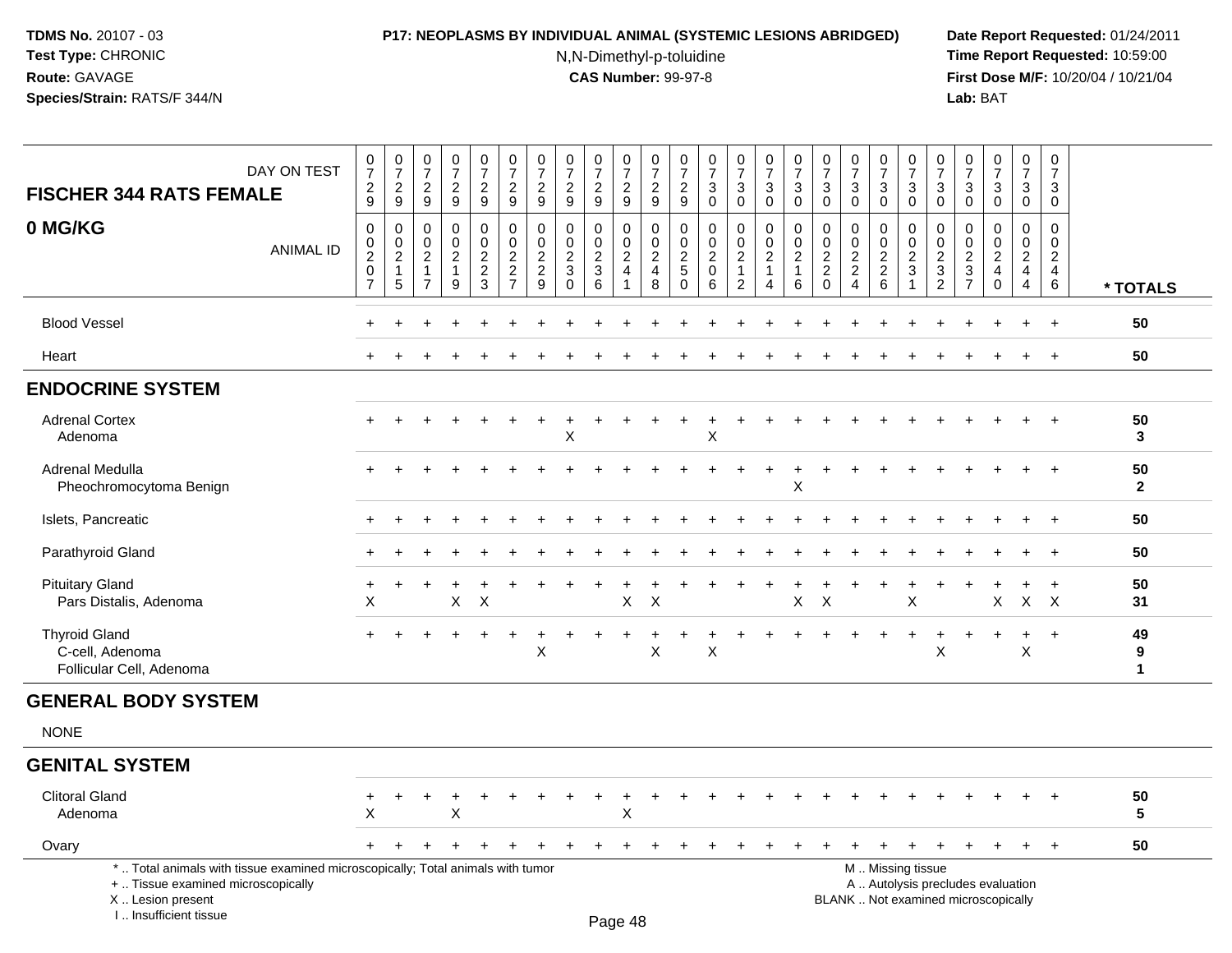#### **P17: NEOPLASMS BY INDIVIDUAL ANIMAL (SYSTEMIC LESIONS ABRIDGED) Date Report Requested:** 01/24/2011

N,N-Dimethyl-p-toluidine

 **Time Report Requested:** 10:59:00 **First Dose M/F:** 10/20/04 / 10/21/04<br>**Lab:** BAT **Lab:** BAT

| $\frac{0}{7}$<br>$\begin{array}{c} 0 \\ 7 \end{array}$<br>$\begin{smallmatrix}0\\7\end{smallmatrix}$<br>$\frac{0}{7}$<br>$\frac{0}{7}$<br>$\frac{0}{7}$<br>$\frac{0}{7}$<br>$\frac{0}{7}$<br>$\frac{0}{7}$<br>$\frac{0}{7}$<br>$\frac{0}{7}$<br>$\frac{0}{7}$<br>$\frac{0}{7}$<br>$\frac{0}{7}$<br>$\frac{0}{7}$<br>$\frac{0}{7}$<br>$\frac{0}{7}$<br>$\frac{0}{7}$<br>$\frac{0}{7}$<br>$\frac{0}{7}$<br>0<br>$\frac{0}{7}$<br>0<br>0<br>0<br>DAY ON TEST<br>$\overline{7}$<br>$\overline{7}$<br>$\overline{7}$<br>$\overline{7}$<br>$\overline{2}$<br>$\frac{2}{9}$<br>$\frac{2}{9}$<br>$\sqrt{2}$<br>$\overline{2}$<br>$\frac{2}{9}$<br>$\frac{2}{9}$<br>$\frac{2}{9}$<br>$\sqrt{2}$<br>$\boldsymbol{2}$<br>$\sqrt{2}$<br>$\sqrt{3}$<br>$\mathbf{3}$<br>$\mathbf{3}$<br>3<br>$\sqrt{3}$<br>$\mathsf 3$<br>$\sqrt{3}$<br>$\sqrt{3}$<br>$\mathbf{3}$<br>$\ensuremath{\mathsf{3}}$<br>$\overline{\mathbf{c}}$<br>3<br>$\mathbf{3}$<br>3<br>9<br>9<br>9<br>9<br>9<br>9<br>9<br>$\mathbf 0$<br>$\mathbf 0$<br>$\mathbf 0$<br>$\mathbf 0$<br>$\mathbf 0$<br>$\mathbf 0$<br>$\mathbf 0$<br>$\overline{0}$<br>$\mathbf 0$<br>$\mathbf 0$<br>$\mathbf 0$<br>$\mathbf 0$<br>$\mathbf 0$<br>$\pmb{0}$<br>$\pmb{0}$<br>$\mathbf 0$<br>0<br>$\mathbf 0$<br>$\mathbf 0$<br>$\mathbf 0$<br>0<br>$\mathbf 0$<br>$\mathbf 0$<br>$\mathbf 0$<br>$\mathbf 0$<br>$\mathbf 0$<br>$\mathbf 0$<br>0<br>$\mathbf 0$<br>0<br>$\mathbf{0}$<br>0<br>0<br>$\mathbf 0$<br>$\mathbf 0$<br>0<br>0<br>0<br>$\ddot{\mathbf{0}}$<br>$\frac{0}{2}$<br>$\mathsf{O}\xspace$<br>$\pmb{0}$<br>$\pmb{0}$<br>$\mathsf{O}\xspace$<br>$\pmb{0}$<br>$\mathsf{O}\xspace$<br>$\pmb{0}$<br>$\pmb{0}$<br>$\pmb{0}$<br>$\mathbf 0$<br>$\pmb{0}$<br>$\mathsf{O}\xspace$<br>$\mathbf 0$<br>$\mathbf 0$<br>$\mathbf 0$<br>0<br>0<br>$\mathbf 0$<br>$\mathbf 0$<br>$\mathbf 0$<br>0<br>0<br>0<br><b>ANIMAL ID</b><br>$\overline{2}$<br>$\overline{2}$<br>$\frac{2}{2}$<br>$\overline{2}$<br>$\overline{2}$<br>$\overline{2}$<br>$\overline{c}$<br>$\overline{c}$<br>$\overline{c}$<br>$\overline{c}$<br>$\sqrt{2}$<br>$\sqrt{2}$<br>$\sqrt{2}$<br>$\sqrt{2}$<br>$\overline{c}$<br>$\sqrt{2}$<br>$\overline{2}$<br>$\sqrt{2}$<br>$\overline{a}$<br>$\boldsymbol{2}$<br>$\sqrt{2}$<br>$\overline{2}$<br>$\sqrt{2}$<br>$\sqrt{2}$<br>$\frac{2}{7}$<br>$\frac{2}{9}$<br>$\mathbf{3}$<br>$\sqrt{3}$<br>$\frac{2}{6}$<br>$\ensuremath{\mathsf{3}}$<br>$\frac{3}{7}$<br>$\overline{4}$<br>$\pmb{0}$<br>$\frac{2}{3}$<br>$\overline{4}$<br>$\overline{\mathbf{4}}$<br>$\sqrt{5}$<br>$\mathbf 0$<br>$\mathbf{1}$<br>$\mathbf{1}$<br>$\mathbf{1}$<br>$\overline{2}$<br>$\sqrt{3}$<br>$\overline{4}$<br>$\overline{4}$<br>$\mathbf{1}$<br>$\overline{1}$<br>$\mathbf{1}$<br>$\overline{7}$<br>$\,6\,$<br>$\overline{4}$<br>$\overline{7}$<br>6<br>8<br>6<br>$\overline{c}$<br>$\overline{c}$<br>$\mathbf 0$<br>5<br>9<br>$\mathbf{0}$<br>1<br>$\mathbf 0$<br>$\overline{4}$<br>6<br>$\mathbf 0$<br>$\mathbf{1}$<br>* TOTALS<br>$\boldsymbol{\mathsf{X}}$<br>Bilateral, Fibrosarcoma<br>$\mathbf{1}$<br><b>Uterus</b><br>50<br>$\ddot{}$<br>Polyp Stromal<br>X<br>X<br>3<br>Vagina<br>1<br>Schwannoma Malignant<br>1<br>50<br><b>Bone Marrow</b><br>Lymph Node<br>$\boldsymbol{2}$<br>Lymph Node, Mandibular<br>$\bf{0}$<br>M<br>М<br>м<br>м<br>M<br>м<br>M<br>M<br>M<br>M<br>м<br>M<br>M<br>M<br>M<br>M<br>- M<br>М<br>M<br>м<br>M<br>M<br>M<br>M<br>M<br>Lymph Node, Mesenteric<br>50<br>Spleen<br>50<br>$+$<br>47<br>Thymus<br>м<br>м<br>м<br>$+$<br>$\ddot{}$<br>$+$<br>Mammary Gland<br>50<br>$+$<br>Carcinoma, Multiple<br>$\mathbf{1}$<br>$\mathsf X$<br>$\boldsymbol{\mathsf{X}}$<br>$\boldsymbol{\mathsf{X}}$<br>X<br>$\mathsf X$<br>Fibroadenoma<br>17<br>$X$ $X$<br>X X X<br>$\mathsf X$<br>$\mathsf X$<br>$\mathsf X$<br>$\mathsf{X}$<br>$\boldsymbol{\mathsf{X}}$<br>12<br>Fibroadenoma, Multiple<br>Skin<br>50<br>$\pm$<br>$+$<br><b>Basal Cell Carcinoma</b><br>1<br>X<br>Fibroma<br>1<br>X<br>X<br>$\mathbf{2}$<br>Fibrosarcoma |                                |  |  |  |  |  |  |  |  |  |  |  |  |  |
|----------------------------------------------------------------------------------------------------------------------------------------------------------------------------------------------------------------------------------------------------------------------------------------------------------------------------------------------------------------------------------------------------------------------------------------------------------------------------------------------------------------------------------------------------------------------------------------------------------------------------------------------------------------------------------------------------------------------------------------------------------------------------------------------------------------------------------------------------------------------------------------------------------------------------------------------------------------------------------------------------------------------------------------------------------------------------------------------------------------------------------------------------------------------------------------------------------------------------------------------------------------------------------------------------------------------------------------------------------------------------------------------------------------------------------------------------------------------------------------------------------------------------------------------------------------------------------------------------------------------------------------------------------------------------------------------------------------------------------------------------------------------------------------------------------------------------------------------------------------------------------------------------------------------------------------------------------------------------------------------------------------------------------------------------------------------------------------------------------------------------------------------------------------------------------------------------------------------------------------------------------------------------------------------------------------------------------------------------------------------------------------------------------------------------------------------------------------------------------------------------------------------------------------------------------------------------------------------------------------------------------------------------------------------------------------------------------------------------------------------------------------------------------------------------------------------------------------------------------------------------------------------------------------------------------------------------------------------------------------------------------------------------------------------------------------------------------------------------------------------------------------------------------------------------------------------------------------------------------------------------------------------------------------------------------------------------------------------------------------------------------------------------------------------------------------------------------------------------------------------------------------------------------------------------------------------------------------------------------------------------------------------------------------------------------------------------------------------------------------------------------------------------------------------------------------------------------------------------------------------------------------------------------------------------------------------------------------------------------|--------------------------------|--|--|--|--|--|--|--|--|--|--|--|--|--|
|                                                                                                                                                                                                                                                                                                                                                                                                                                                                                                                                                                                                                                                                                                                                                                                                                                                                                                                                                                                                                                                                                                                                                                                                                                                                                                                                                                                                                                                                                                                                                                                                                                                                                                                                                                                                                                                                                                                                                                                                                                                                                                                                                                                                                                                                                                                                                                                                                                                                                                                                                                                                                                                                                                                                                                                                                                                                                                                                                                                                                                                                                                                                                                                                                                                                                                                                                                                                                                                                                                                                                                                                                                                                                                                                                                                                                                                                                                                                                                                  | <b>FISCHER 344 RATS FEMALE</b> |  |  |  |  |  |  |  |  |  |  |  |  |  |
|                                                                                                                                                                                                                                                                                                                                                                                                                                                                                                                                                                                                                                                                                                                                                                                                                                                                                                                                                                                                                                                                                                                                                                                                                                                                                                                                                                                                                                                                                                                                                                                                                                                                                                                                                                                                                                                                                                                                                                                                                                                                                                                                                                                                                                                                                                                                                                                                                                                                                                                                                                                                                                                                                                                                                                                                                                                                                                                                                                                                                                                                                                                                                                                                                                                                                                                                                                                                                                                                                                                                                                                                                                                                                                                                                                                                                                                                                                                                                                                  | 0 MG/KG                        |  |  |  |  |  |  |  |  |  |  |  |  |  |
|                                                                                                                                                                                                                                                                                                                                                                                                                                                                                                                                                                                                                                                                                                                                                                                                                                                                                                                                                                                                                                                                                                                                                                                                                                                                                                                                                                                                                                                                                                                                                                                                                                                                                                                                                                                                                                                                                                                                                                                                                                                                                                                                                                                                                                                                                                                                                                                                                                                                                                                                                                                                                                                                                                                                                                                                                                                                                                                                                                                                                                                                                                                                                                                                                                                                                                                                                                                                                                                                                                                                                                                                                                                                                                                                                                                                                                                                                                                                                                                  |                                |  |  |  |  |  |  |  |  |  |  |  |  |  |
|                                                                                                                                                                                                                                                                                                                                                                                                                                                                                                                                                                                                                                                                                                                                                                                                                                                                                                                                                                                                                                                                                                                                                                                                                                                                                                                                                                                                                                                                                                                                                                                                                                                                                                                                                                                                                                                                                                                                                                                                                                                                                                                                                                                                                                                                                                                                                                                                                                                                                                                                                                                                                                                                                                                                                                                                                                                                                                                                                                                                                                                                                                                                                                                                                                                                                                                                                                                                                                                                                                                                                                                                                                                                                                                                                                                                                                                                                                                                                                                  |                                |  |  |  |  |  |  |  |  |  |  |  |  |  |
|                                                                                                                                                                                                                                                                                                                                                                                                                                                                                                                                                                                                                                                                                                                                                                                                                                                                                                                                                                                                                                                                                                                                                                                                                                                                                                                                                                                                                                                                                                                                                                                                                                                                                                                                                                                                                                                                                                                                                                                                                                                                                                                                                                                                                                                                                                                                                                                                                                                                                                                                                                                                                                                                                                                                                                                                                                                                                                                                                                                                                                                                                                                                                                                                                                                                                                                                                                                                                                                                                                                                                                                                                                                                                                                                                                                                                                                                                                                                                                                  |                                |  |  |  |  |  |  |  |  |  |  |  |  |  |
|                                                                                                                                                                                                                                                                                                                                                                                                                                                                                                                                                                                                                                                                                                                                                                                                                                                                                                                                                                                                                                                                                                                                                                                                                                                                                                                                                                                                                                                                                                                                                                                                                                                                                                                                                                                                                                                                                                                                                                                                                                                                                                                                                                                                                                                                                                                                                                                                                                                                                                                                                                                                                                                                                                                                                                                                                                                                                                                                                                                                                                                                                                                                                                                                                                                                                                                                                                                                                                                                                                                                                                                                                                                                                                                                                                                                                                                                                                                                                                                  | <b>HEMATOPOIETIC SYSTEM</b>    |  |  |  |  |  |  |  |  |  |  |  |  |  |
|                                                                                                                                                                                                                                                                                                                                                                                                                                                                                                                                                                                                                                                                                                                                                                                                                                                                                                                                                                                                                                                                                                                                                                                                                                                                                                                                                                                                                                                                                                                                                                                                                                                                                                                                                                                                                                                                                                                                                                                                                                                                                                                                                                                                                                                                                                                                                                                                                                                                                                                                                                                                                                                                                                                                                                                                                                                                                                                                                                                                                                                                                                                                                                                                                                                                                                                                                                                                                                                                                                                                                                                                                                                                                                                                                                                                                                                                                                                                                                                  |                                |  |  |  |  |  |  |  |  |  |  |  |  |  |
|                                                                                                                                                                                                                                                                                                                                                                                                                                                                                                                                                                                                                                                                                                                                                                                                                                                                                                                                                                                                                                                                                                                                                                                                                                                                                                                                                                                                                                                                                                                                                                                                                                                                                                                                                                                                                                                                                                                                                                                                                                                                                                                                                                                                                                                                                                                                                                                                                                                                                                                                                                                                                                                                                                                                                                                                                                                                                                                                                                                                                                                                                                                                                                                                                                                                                                                                                                                                                                                                                                                                                                                                                                                                                                                                                                                                                                                                                                                                                                                  |                                |  |  |  |  |  |  |  |  |  |  |  |  |  |
|                                                                                                                                                                                                                                                                                                                                                                                                                                                                                                                                                                                                                                                                                                                                                                                                                                                                                                                                                                                                                                                                                                                                                                                                                                                                                                                                                                                                                                                                                                                                                                                                                                                                                                                                                                                                                                                                                                                                                                                                                                                                                                                                                                                                                                                                                                                                                                                                                                                                                                                                                                                                                                                                                                                                                                                                                                                                                                                                                                                                                                                                                                                                                                                                                                                                                                                                                                                                                                                                                                                                                                                                                                                                                                                                                                                                                                                                                                                                                                                  |                                |  |  |  |  |  |  |  |  |  |  |  |  |  |
|                                                                                                                                                                                                                                                                                                                                                                                                                                                                                                                                                                                                                                                                                                                                                                                                                                                                                                                                                                                                                                                                                                                                                                                                                                                                                                                                                                                                                                                                                                                                                                                                                                                                                                                                                                                                                                                                                                                                                                                                                                                                                                                                                                                                                                                                                                                                                                                                                                                                                                                                                                                                                                                                                                                                                                                                                                                                                                                                                                                                                                                                                                                                                                                                                                                                                                                                                                                                                                                                                                                                                                                                                                                                                                                                                                                                                                                                                                                                                                                  |                                |  |  |  |  |  |  |  |  |  |  |  |  |  |
|                                                                                                                                                                                                                                                                                                                                                                                                                                                                                                                                                                                                                                                                                                                                                                                                                                                                                                                                                                                                                                                                                                                                                                                                                                                                                                                                                                                                                                                                                                                                                                                                                                                                                                                                                                                                                                                                                                                                                                                                                                                                                                                                                                                                                                                                                                                                                                                                                                                                                                                                                                                                                                                                                                                                                                                                                                                                                                                                                                                                                                                                                                                                                                                                                                                                                                                                                                                                                                                                                                                                                                                                                                                                                                                                                                                                                                                                                                                                                                                  |                                |  |  |  |  |  |  |  |  |  |  |  |  |  |
|                                                                                                                                                                                                                                                                                                                                                                                                                                                                                                                                                                                                                                                                                                                                                                                                                                                                                                                                                                                                                                                                                                                                                                                                                                                                                                                                                                                                                                                                                                                                                                                                                                                                                                                                                                                                                                                                                                                                                                                                                                                                                                                                                                                                                                                                                                                                                                                                                                                                                                                                                                                                                                                                                                                                                                                                                                                                                                                                                                                                                                                                                                                                                                                                                                                                                                                                                                                                                                                                                                                                                                                                                                                                                                                                                                                                                                                                                                                                                                                  |                                |  |  |  |  |  |  |  |  |  |  |  |  |  |
|                                                                                                                                                                                                                                                                                                                                                                                                                                                                                                                                                                                                                                                                                                                                                                                                                                                                                                                                                                                                                                                                                                                                                                                                                                                                                                                                                                                                                                                                                                                                                                                                                                                                                                                                                                                                                                                                                                                                                                                                                                                                                                                                                                                                                                                                                                                                                                                                                                                                                                                                                                                                                                                                                                                                                                                                                                                                                                                                                                                                                                                                                                                                                                                                                                                                                                                                                                                                                                                                                                                                                                                                                                                                                                                                                                                                                                                                                                                                                                                  | <b>INTEGUMENTARY SYSTEM</b>    |  |  |  |  |  |  |  |  |  |  |  |  |  |
|                                                                                                                                                                                                                                                                                                                                                                                                                                                                                                                                                                                                                                                                                                                                                                                                                                                                                                                                                                                                                                                                                                                                                                                                                                                                                                                                                                                                                                                                                                                                                                                                                                                                                                                                                                                                                                                                                                                                                                                                                                                                                                                                                                                                                                                                                                                                                                                                                                                                                                                                                                                                                                                                                                                                                                                                                                                                                                                                                                                                                                                                                                                                                                                                                                                                                                                                                                                                                                                                                                                                                                                                                                                                                                                                                                                                                                                                                                                                                                                  |                                |  |  |  |  |  |  |  |  |  |  |  |  |  |
|                                                                                                                                                                                                                                                                                                                                                                                                                                                                                                                                                                                                                                                                                                                                                                                                                                                                                                                                                                                                                                                                                                                                                                                                                                                                                                                                                                                                                                                                                                                                                                                                                                                                                                                                                                                                                                                                                                                                                                                                                                                                                                                                                                                                                                                                                                                                                                                                                                                                                                                                                                                                                                                                                                                                                                                                                                                                                                                                                                                                                                                                                                                                                                                                                                                                                                                                                                                                                                                                                                                                                                                                                                                                                                                                                                                                                                                                                                                                                                                  |                                |  |  |  |  |  |  |  |  |  |  |  |  |  |
|                                                                                                                                                                                                                                                                                                                                                                                                                                                                                                                                                                                                                                                                                                                                                                                                                                                                                                                                                                                                                                                                                                                                                                                                                                                                                                                                                                                                                                                                                                                                                                                                                                                                                                                                                                                                                                                                                                                                                                                                                                                                                                                                                                                                                                                                                                                                                                                                                                                                                                                                                                                                                                                                                                                                                                                                                                                                                                                                                                                                                                                                                                                                                                                                                                                                                                                                                                                                                                                                                                                                                                                                                                                                                                                                                                                                                                                                                                                                                                                  |                                |  |  |  |  |  |  |  |  |  |  |  |  |  |
|                                                                                                                                                                                                                                                                                                                                                                                                                                                                                                                                                                                                                                                                                                                                                                                                                                                                                                                                                                                                                                                                                                                                                                                                                                                                                                                                                                                                                                                                                                                                                                                                                                                                                                                                                                                                                                                                                                                                                                                                                                                                                                                                                                                                                                                                                                                                                                                                                                                                                                                                                                                                                                                                                                                                                                                                                                                                                                                                                                                                                                                                                                                                                                                                                                                                                                                                                                                                                                                                                                                                                                                                                                                                                                                                                                                                                                                                                                                                                                                  |                                |  |  |  |  |  |  |  |  |  |  |  |  |  |

\* .. Total animals with tissue examined microscopically; Total animals with tumor

+ .. Tissue examined microscopically

X .. Lesion present

I .. Insufficient tissue

Page 49

M .. Missing tissue

y the contract of the contract of the contract of the contract of the contract of  $\mathsf A$  . Autolysis precludes evaluation

Lesion present BLANK .. Not examined microscopically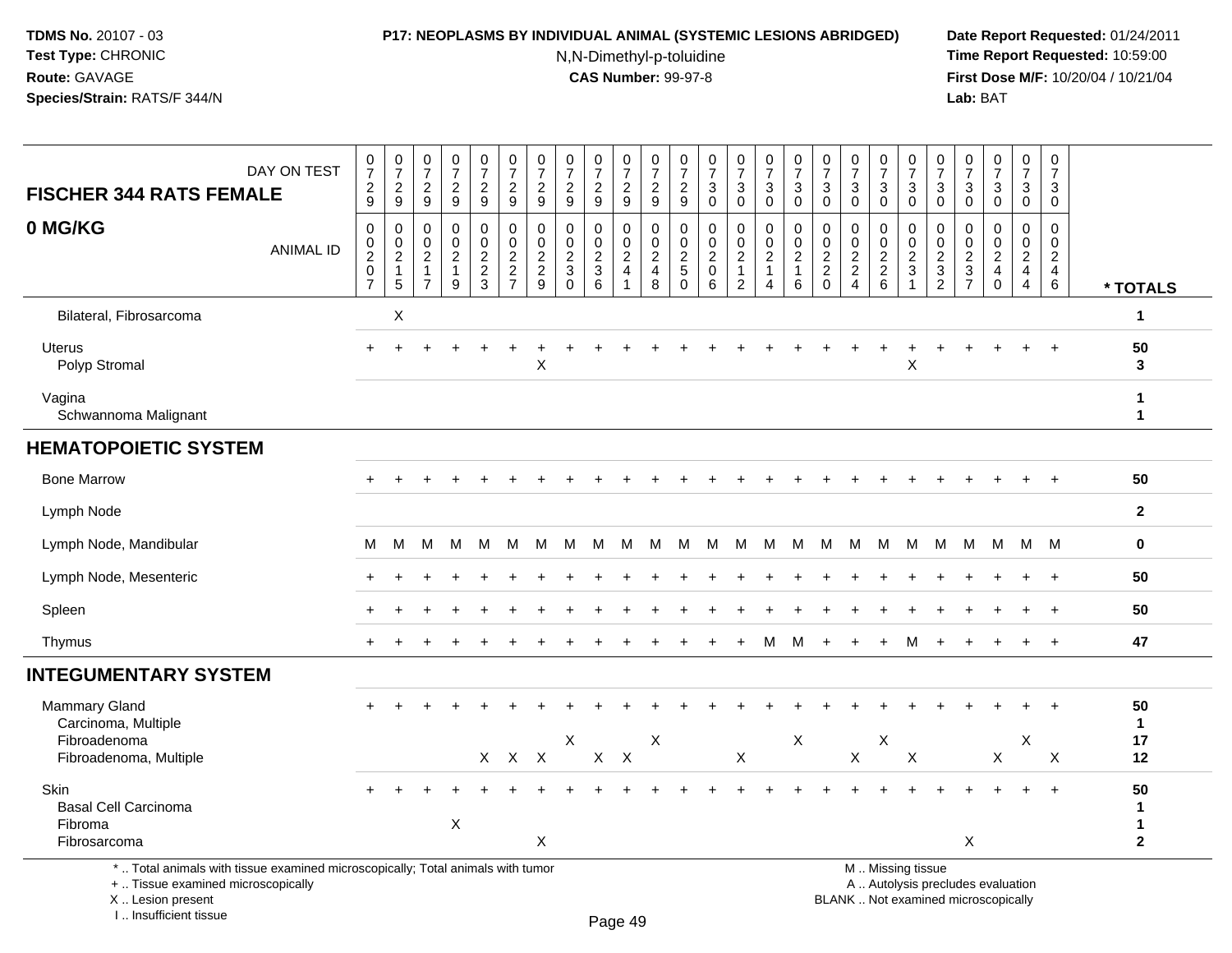I .. Insufficient tissue

# **P17: NEOPLASMS BY INDIVIDUAL ANIMAL (SYSTEMIC LESIONS ABRIDGED) Date Report Requested:** 01/24/2011

N,N-Dimethyl-p-toluidine

 **Time Report Requested:** 10:59:00 **First Dose M/F:** 10/20/04 / 10/21/04<br>**Lab:** BAT **Lab:** BAT

| DAY ON TEST<br><b>FISCHER 344 RATS FEMALE</b>                                                                                             | $\begin{array}{c} 0 \\ 7 \end{array}$<br>$\frac{2}{9}$                                     | $\frac{0}{7}$<br>$\frac{2}{9}$                      | $\frac{0}{7}$<br>$\boldsymbol{2}$<br>$\overline{9}$                         | $\frac{0}{7}$<br>$\frac{2}{9}$               | $\begin{array}{c} 0 \\ 7 \end{array}$<br>$\frac{2}{9}$                | $\frac{0}{7}$<br>$\sqrt{2}$<br>$\overline{9}$                                | $\pmb{0}$<br>$\overline{7}$<br>$\frac{2}{9}$                         | $\frac{0}{7}$<br>$\overline{c}$<br>9                                       | $\frac{0}{7}$<br>$\frac{2}{9}$                        | $\frac{0}{7}$<br>$\frac{2}{9}$                        | $\frac{0}{7}$<br>$\frac{2}{9}$                         | $\begin{array}{c} 0 \\ 7 \end{array}$<br>$\frac{2}{9}$ | $\begin{array}{c} 0 \\ 7 \end{array}$<br>$\mathbf{3}$<br>$\pmb{0}$ | $\begin{smallmatrix}0\\7\end{smallmatrix}$<br>$_{\rm 0}^3$           | $\frac{0}{7}$<br>$\mathfrak{Z}$<br>$\mathbf 0$                      | $\pmb{0}$<br>$\overline{7}$<br>3<br>$\mathbf 0$ | $\begin{array}{c} 0 \\ 7 \end{array}$<br>$\mathbf{3}$<br>$\mathbf 0$ | $\frac{0}{7}$<br>3<br>$\mathbf 0$                                        | $\frac{0}{7}$<br>$_{0}^{3}$         | $\begin{array}{c} 0 \\ 7 \end{array}$<br>$\sqrt{3}$<br>$\overline{0}$  | $\begin{array}{c} 0 \\ 7 \end{array}$<br>$_{\rm 0}^3$               | $\begin{array}{c} 0 \\ 7 \end{array}$<br>$\mathbf{3}$<br>$\mathbf 0$ | $\frac{0}{7}$<br>3<br>$\ddot{\mathbf{0}}$                                     | $\begin{array}{c} 0 \\ 7 \end{array}$<br>$\mathsf 3$<br>$\mathbf 0$              | $\mathbf 0$<br>$\overline{7}$<br>3<br>$\mathbf 0$ |                              |
|-------------------------------------------------------------------------------------------------------------------------------------------|--------------------------------------------------------------------------------------------|-----------------------------------------------------|-----------------------------------------------------------------------------|----------------------------------------------|-----------------------------------------------------------------------|------------------------------------------------------------------------------|----------------------------------------------------------------------|----------------------------------------------------------------------------|-------------------------------------------------------|-------------------------------------------------------|--------------------------------------------------------|--------------------------------------------------------|--------------------------------------------------------------------|----------------------------------------------------------------------|---------------------------------------------------------------------|-------------------------------------------------|----------------------------------------------------------------------|--------------------------------------------------------------------------|-------------------------------------|------------------------------------------------------------------------|---------------------------------------------------------------------|----------------------------------------------------------------------|-------------------------------------------------------------------------------|----------------------------------------------------------------------------------|---------------------------------------------------|------------------------------|
| 0 MG/KG<br><b>ANIMAL ID</b>                                                                                                               | $\mathbf 0$<br>$\begin{smallmatrix} 0\\2 \end{smallmatrix}$<br>$\pmb{0}$<br>$\overline{7}$ | $\mathbf 0$<br>0<br>$\sqrt{2}$<br>$\mathbf{1}$<br>5 | $\Omega$<br>$\mathbf 0$<br>$\overline{c}$<br>$\mathbf{1}$<br>$\overline{7}$ | 0<br>$\mathbf 0$<br>$\overline{2}$<br>1<br>9 | $\mathbf 0$<br>$\mathbf 0$<br>$\boldsymbol{2}$<br>$\overline{2}$<br>3 | $\mathbf 0$<br>$\pmb{0}$<br>$\boldsymbol{2}$<br>$\sqrt{2}$<br>$\overline{7}$ | $\mathbf 0$<br>$\mathbf{0}$<br>$\overline{2}$<br>$\overline{2}$<br>9 | $\mathbf 0$<br>$\mathbf 0$<br>$\overline{2}$<br>$\mathfrak{Z}$<br>$\Omega$ | 0<br>$\mathbf 0$<br>$\sqrt{2}$<br>$\overline{3}$<br>6 | $\mathbf 0$<br>0<br>$\sqrt{2}$<br>4<br>$\overline{1}$ | $\mathbf 0$<br>$\mathbf 0$<br>$\overline{2}$<br>4<br>8 | $\mathbf 0$<br>0<br>$\sqrt{2}$<br>5<br>$\Omega$        | $\mathbf 0$<br>$\mathbf 0$<br>$\boldsymbol{2}$<br>$\pmb{0}$<br>6   | 0<br>$\mathbf 0$<br>$\overline{2}$<br>$\mathbf{1}$<br>$\overline{2}$ | $\mathbf 0$<br>$\mathbf 0$<br>$\boldsymbol{2}$<br>$\mathbf{1}$<br>4 | $\mathbf 0$<br>0<br>$\overline{2}$<br>1<br>6    | $\mathbf 0$<br>$\mathbf 0$<br>2<br>$\sqrt{2}$<br>$\Omega$            | 0<br>$\mathbf 0$<br>$\overline{2}$<br>$\boldsymbol{2}$<br>$\overline{4}$ | 0<br>$\mathbf 0$<br>$\frac{2}{2}$ 6 | $\mathbf 0$<br>$\mathbf 0$<br>$\sqrt{2}$<br>$\sqrt{3}$<br>$\mathbf{1}$ | $\mathbf 0$<br>$\mathbf 0$<br>$\overline{c}$<br>$\overline{3}$<br>2 | $\Omega$<br>$\mathbf 0$<br>$\sqrt{2}$<br>$\overline{3}$<br>7         | $\mathbf 0$<br>$\pmb{0}$<br>$\boldsymbol{2}$<br>$\overline{4}$<br>$\mathbf 0$ | $\mathbf 0$<br>$\mathbf 0$<br>$\overline{2}$<br>$\overline{4}$<br>$\overline{4}$ | $\Omega$<br>0<br>$\overline{2}$<br>4<br>6         | * TOTALS                     |
| Fibrosarcoma, Multiple<br>Keratoacanthoma<br>Liposarcoma                                                                                  |                                                                                            |                                                     |                                                                             |                                              |                                                                       |                                                                              |                                                                      |                                                                            | X                                                     |                                                       |                                                        |                                                        |                                                                    |                                                                      |                                                                     |                                                 |                                                                      | X                                                                        |                                     | X                                                                      |                                                                     |                                                                      |                                                                               |                                                                                  |                                                   | 1<br>1                       |
| <b>MUSCULOSKELETAL SYSTEM</b>                                                                                                             |                                                                                            |                                                     |                                                                             |                                              |                                                                       |                                                                              |                                                                      |                                                                            |                                                       |                                                       |                                                        |                                                        |                                                                    |                                                                      |                                                                     |                                                 |                                                                      |                                                                          |                                     |                                                                        |                                                                     |                                                                      |                                                                               |                                                                                  |                                                   |                              |
| Bone                                                                                                                                      | $\ddot{}$                                                                                  |                                                     |                                                                             |                                              |                                                                       |                                                                              |                                                                      |                                                                            |                                                       |                                                       |                                                        |                                                        |                                                                    |                                                                      |                                                                     |                                                 |                                                                      |                                                                          |                                     |                                                                        |                                                                     |                                                                      |                                                                               | $+$                                                                              | $+$                                               | 50                           |
| <b>NERVOUS SYSTEM</b>                                                                                                                     |                                                                                            |                                                     |                                                                             |                                              |                                                                       |                                                                              |                                                                      |                                                                            |                                                       |                                                       |                                                        |                                                        |                                                                    |                                                                      |                                                                     |                                                 |                                                                      |                                                                          |                                     |                                                                        |                                                                     |                                                                      |                                                                               |                                                                                  |                                                   |                              |
| <b>Brain</b>                                                                                                                              |                                                                                            |                                                     |                                                                             |                                              |                                                                       |                                                                              |                                                                      |                                                                            |                                                       |                                                       |                                                        |                                                        |                                                                    |                                                                      |                                                                     |                                                 |                                                                      |                                                                          |                                     |                                                                        |                                                                     |                                                                      |                                                                               |                                                                                  | $+$                                               | 50                           |
| <b>RESPIRATORY SYSTEM</b>                                                                                                                 |                                                                                            |                                                     |                                                                             |                                              |                                                                       |                                                                              |                                                                      |                                                                            |                                                       |                                                       |                                                        |                                                        |                                                                    |                                                                      |                                                                     |                                                 |                                                                      |                                                                          |                                     |                                                                        |                                                                     |                                                                      |                                                                               |                                                                                  |                                                   |                              |
| Lung<br>Alveolar/Bronchiolar Adenoma<br>Fibrosarcoma, Metastatic, Skin                                                                    |                                                                                            |                                                     |                                                                             |                                              |                                                                       |                                                                              |                                                                      |                                                                            |                                                       |                                                       |                                                        |                                                        |                                                                    |                                                                      |                                                                     |                                                 |                                                                      |                                                                          |                                     | X                                                                      |                                                                     |                                                                      |                                                                               |                                                                                  |                                                   | 50<br>1<br>1                 |
| Nose                                                                                                                                      |                                                                                            |                                                     |                                                                             |                                              |                                                                       |                                                                              |                                                                      |                                                                            |                                                       |                                                       |                                                        |                                                        |                                                                    |                                                                      |                                                                     |                                                 |                                                                      |                                                                          |                                     |                                                                        |                                                                     |                                                                      |                                                                               |                                                                                  | $\ddot{}$                                         | 50                           |
| Trachea                                                                                                                                   |                                                                                            |                                                     |                                                                             |                                              |                                                                       |                                                                              |                                                                      |                                                                            |                                                       |                                                       |                                                        |                                                        |                                                                    |                                                                      |                                                                     |                                                 |                                                                      |                                                                          |                                     |                                                                        |                                                                     |                                                                      |                                                                               |                                                                                  | $+$                                               | 50                           |
| <b>SPECIAL SENSES SYSTEM</b>                                                                                                              |                                                                                            |                                                     |                                                                             |                                              |                                                                       |                                                                              |                                                                      |                                                                            |                                                       |                                                       |                                                        |                                                        |                                                                    |                                                                      |                                                                     |                                                 |                                                                      |                                                                          |                                     |                                                                        |                                                                     |                                                                      |                                                                               |                                                                                  |                                                   |                              |
| Ear<br>Neural Crest Tumor                                                                                                                 |                                                                                            |                                                     |                                                                             |                                              |                                                                       |                                                                              |                                                                      |                                                                            |                                                       |                                                       |                                                        |                                                        |                                                                    |                                                                      |                                                                     |                                                 |                                                                      |                                                                          |                                     |                                                                        |                                                                     |                                                                      |                                                                               |                                                                                  |                                                   | $\mathbf{1}$<br>$\mathbf{1}$ |
| Eye<br>Melanoma Benign                                                                                                                    |                                                                                            |                                                     |                                                                             |                                              |                                                                       |                                                                              |                                                                      |                                                                            |                                                       |                                                       |                                                        |                                                        |                                                                    |                                                                      | X                                                                   |                                                 |                                                                      |                                                                          |                                     |                                                                        |                                                                     |                                                                      |                                                                               |                                                                                  |                                                   | 50<br>1                      |
| <b>Harderian Gland</b>                                                                                                                    |                                                                                            |                                                     |                                                                             |                                              |                                                                       |                                                                              |                                                                      |                                                                            |                                                       |                                                       |                                                        |                                                        |                                                                    |                                                                      |                                                                     |                                                 |                                                                      |                                                                          |                                     |                                                                        |                                                                     |                                                                      |                                                                               |                                                                                  | $\div$                                            | 50                           |
| <b>URINARY SYSTEM</b>                                                                                                                     |                                                                                            |                                                     |                                                                             |                                              |                                                                       |                                                                              |                                                                      |                                                                            |                                                       |                                                       |                                                        |                                                        |                                                                    |                                                                      |                                                                     |                                                 |                                                                      |                                                                          |                                     |                                                                        |                                                                     |                                                                      |                                                                               |                                                                                  |                                                   |                              |
| *  Total animals with tissue examined microscopically; Total animals with tumor<br>+  Tissue examined microscopically<br>X Lesion present |                                                                                            |                                                     |                                                                             |                                              |                                                                       |                                                                              |                                                                      |                                                                            |                                                       |                                                       |                                                        |                                                        |                                                                    |                                                                      |                                                                     |                                                 |                                                                      |                                                                          |                                     | M  Missing tissue                                                      |                                                                     |                                                                      | A  Autolysis precludes evaluation<br>BLANK  Not examined microscopically      |                                                                                  |                                                   |                              |

Page 50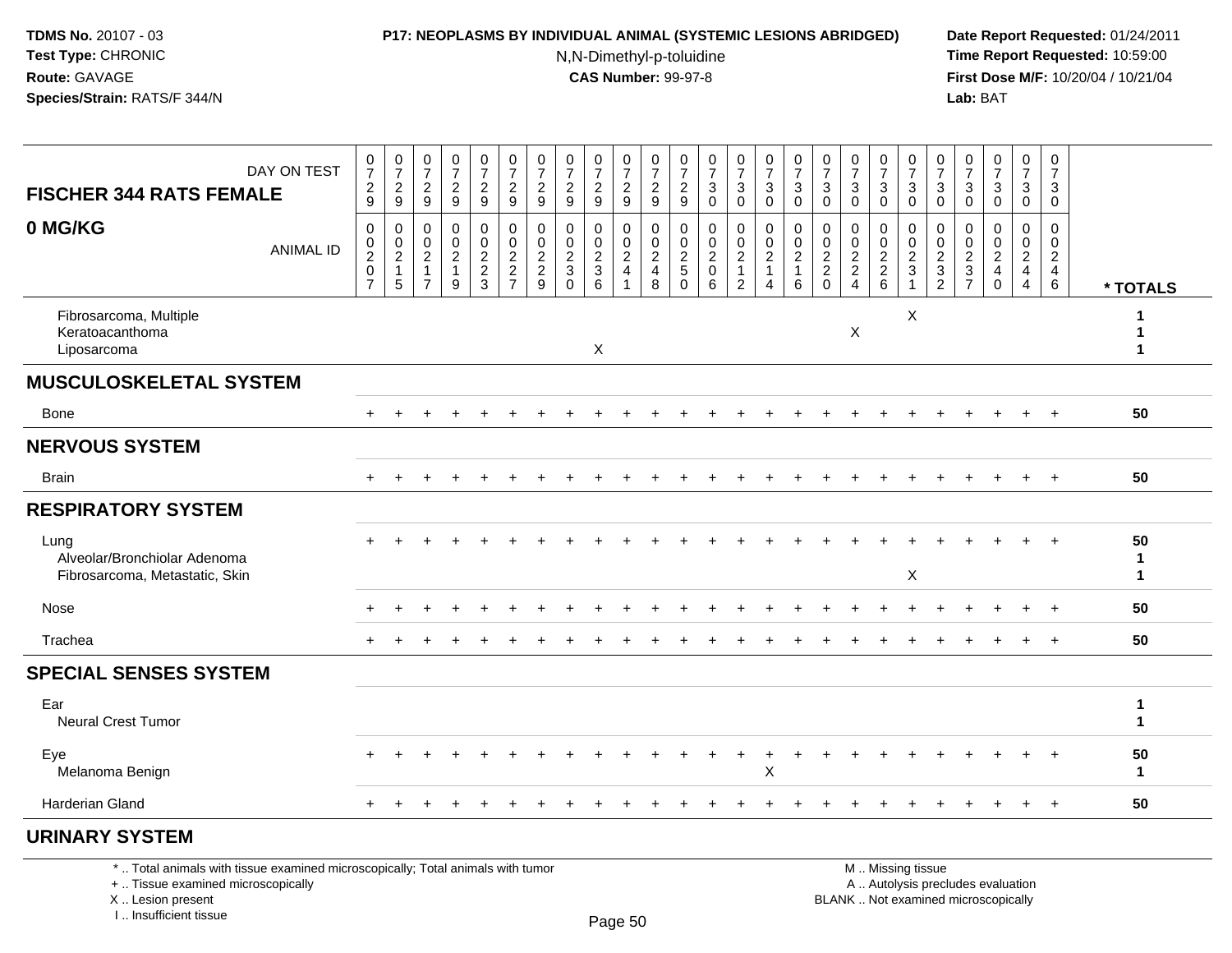## **P17: NEOPLASMS BY INDIVIDUAL ANIMAL (SYSTEMIC LESIONS ABRIDGED) Date Report Requested:** 01/24/2011

N,N-Dimethyl-p-toluidine

| DAY ON TEST<br><b>FISCHER 344 RATS FEMALE</b>                |                  | 0<br>$\overline{7}$<br>$\overline{c}$<br>9             | $\frac{0}{7}$<br>$\overline{c}$<br>9 | 0<br>$\rightarrow$<br>$\boldsymbol{2}$<br>9                        | 0<br>$\overline{ }$<br>$\frac{2}{9}$    | 0<br>$\overline{ }$<br>$\frac{2}{9}$ | $\mathbf 0$<br>$\overline{7}$<br>$\overline{2}$<br>9        | 0<br>$\rightarrow$<br>$\overline{c}$<br>9 | 0<br>$\overline{ }$<br>$\overline{c}$<br>$\boldsymbol{9}$ | 0<br>$\rightarrow$<br>$\overline{2}$<br>9 | 0<br>$\overline{ }$<br>$\sqrt{2}$<br>9         | 0<br>$\overline{z}$<br>$\overline{c}$<br>9                          | 0<br>$\overline{ }$<br>$\overline{c}$<br>9 | $\boldsymbol{0}$<br>$\overline{ }$<br>3<br>$\mathbf 0$     | 0<br>$\overline{ }$<br>$\mathbf{3}$<br>0             | 0<br>$\overline{ }$<br>3<br>0              | $\frac{0}{7}$<br>$\mathbf{3}$<br>$\mathbf 0$    | $\frac{0}{7}$<br>3<br>0                        | $\overline{ }$<br>3<br>0                | 0<br>$\overline{ }$<br>3<br>0 | $\frac{0}{7}$<br>$\sqrt{3}$<br>0                             | 0<br>$\rightarrow$<br>$\sqrt{3}$<br>0 | 0<br>$\overline{ }$<br>3<br>0        | 0<br>$\overline{ }$<br>3<br>0                           | $\mathbf 0$<br>$\overline{ }$<br>3<br>0 | 0<br>$\overline{ }$<br>3<br>0        |          |
|--------------------------------------------------------------|------------------|--------------------------------------------------------|--------------------------------------|--------------------------------------------------------------------|-----------------------------------------|--------------------------------------|-------------------------------------------------------------|-------------------------------------------|-----------------------------------------------------------|-------------------------------------------|------------------------------------------------|---------------------------------------------------------------------|--------------------------------------------|------------------------------------------------------------|------------------------------------------------------|--------------------------------------------|-------------------------------------------------|------------------------------------------------|-----------------------------------------|-------------------------------|--------------------------------------------------------------|---------------------------------------|--------------------------------------|---------------------------------------------------------|-----------------------------------------|--------------------------------------|----------|
| 0 MG/KG                                                      | <b>ANIMAL ID</b> | 0<br>$\mathbf 0$<br>2<br>$\mathbf 0$<br>$\overline{ }$ | 0<br>0<br>$\overline{c}$<br>5        | $\mathbf 0$<br>$\overline{\mathbf{c}}$<br>$\overline{\phantom{a}}$ | 0<br>$\pmb{0}$<br>$\boldsymbol{2}$<br>9 | 0<br>$\mathsf 0$<br>$\frac{2}{3}$    | $\mathbf 0$<br>$\pmb{0}$<br>$\frac{2}{2}$<br>$\overline{z}$ | $\mathbf 0$<br>2<br>$\sqrt{2}$<br>9       | 0<br>$\Omega$<br>∠<br>3<br>0                              | 0<br>$\overline{c}$<br>3<br>6             | 0<br>$\pmb{0}$<br>$\sqrt{2}$<br>$\overline{4}$ | $\mathbf 0$<br>$\mathbf 0$<br>$\overline{c}$<br>$\overline{4}$<br>8 | 0<br>$\mathbf 0$<br>$\frac{2}{5}$<br>0     | $\mathbf 0$<br>$\overline{\mathbf{c}}$<br>$\mathbf 0$<br>6 | 0<br>$\pmb{0}$<br>$\boldsymbol{2}$<br>$\overline{2}$ | 0<br>0<br>$\overline{c}$<br>$\overline{4}$ | $_{\rm 0}^{\rm 0}$<br>$\overline{c}$<br>$\,6\,$ | 0<br>$\pmb{0}$<br>$\frac{2}{2}$<br>$\mathbf 0$ | $\overline{c}$<br>$\boldsymbol{2}$<br>4 | 0<br>0<br>$\frac{2}{2}$<br>6  | $\begin{smallmatrix}0\0\0\end{smallmatrix}$<br>$\frac{2}{3}$ | 0<br>$\pmb{0}$<br>$\frac{2}{3}$<br>2  | 0<br>$\frac{2}{3}$<br>$\overline{ }$ | 0<br>$\pmb{0}$<br>$\overline{c}$<br>$\overline{4}$<br>0 | 0<br>0<br>$\overline{a}$<br>4<br>4      | $\Omega$<br>∠<br>$\overline{4}$<br>6 | * TOTALS |
| Kidney                                                       |                  |                                                        |                                      |                                                                    |                                         |                                      |                                                             |                                           |                                                           |                                           |                                                |                                                                     |                                            |                                                            |                                                      |                                            |                                                 |                                                |                                         |                               |                                                              |                                       |                                      |                                                         | ÷                                       | $+$                                  | 50       |
| <b>Urinary Bladder</b><br>Transitional Epithelium, Papilloma |                  |                                                        |                                      |                                                                    |                                         |                                      |                                                             |                                           |                                                           |                                           |                                                |                                                                     |                                            |                                                            |                                                      |                                            |                                                 |                                                |                                         |                               |                                                              |                                       |                                      |                                                         | $\div$                                  | $+$                                  | 50       |
| <b>SYSTEMIC LESIONS</b>                                      |                  |                                                        |                                      |                                                                    |                                         |                                      |                                                             |                                           |                                                           |                                           |                                                |                                                                     |                                            |                                                            |                                                      |                                            |                                                 |                                                |                                         |                               |                                                              |                                       |                                      |                                                         |                                         |                                      |          |
| Multiple Organ<br>Leukemia Mononuclear                       |                  | $\pm$                                                  |                                      |                                                                    |                                         |                                      | Χ                                                           |                                           |                                                           |                                           |                                                |                                                                     |                                            |                                                            | $\check{ }$<br>v                                     |                                            | X                                               |                                                |                                         |                               |                                                              | X                                     |                                      | X.                                                      | X                                       | $\div$                               | 50<br>15 |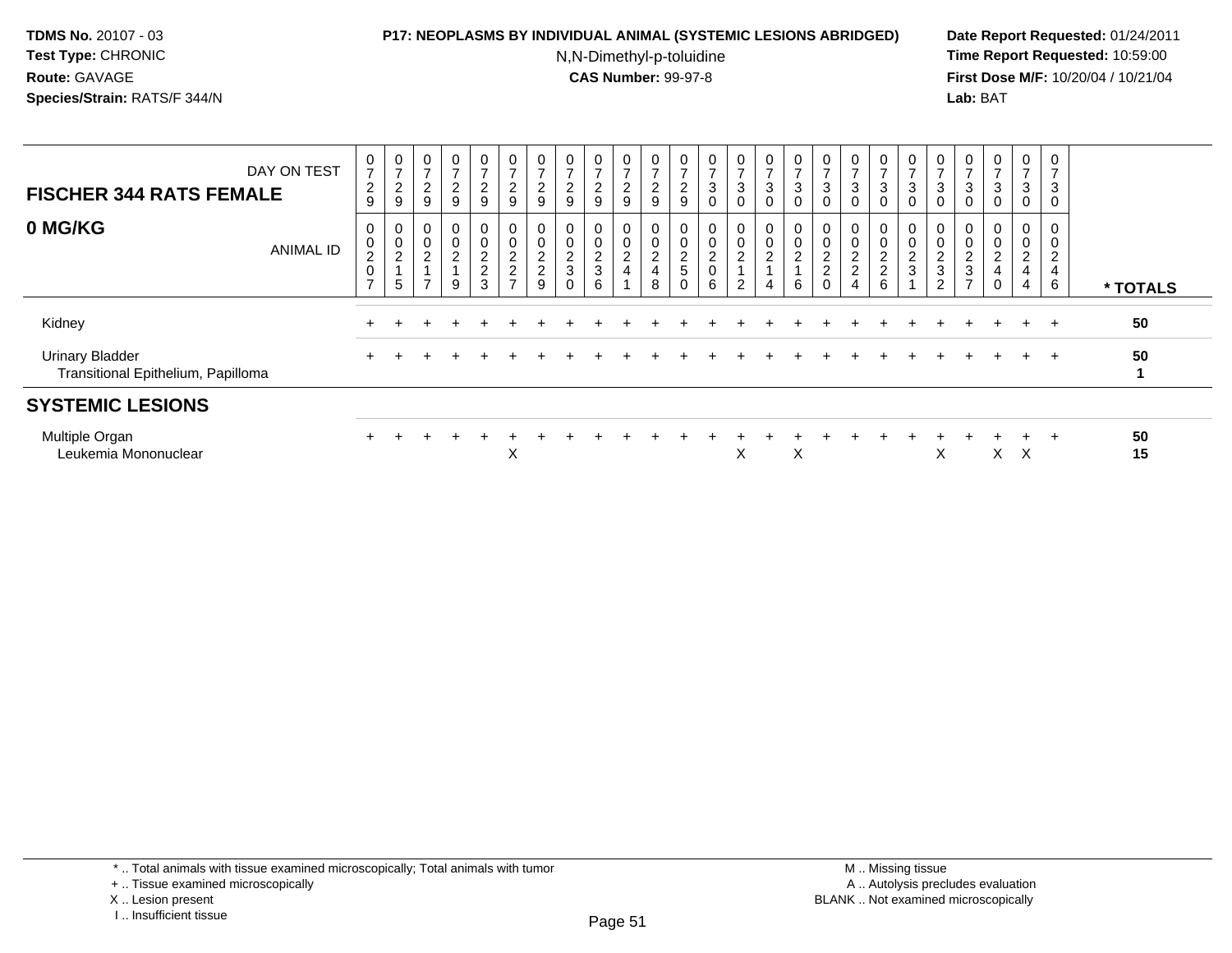## **P17: NEOPLASMS BY INDIVIDUAL ANIMAL (SYSTEMIC LESIONS ABRIDGED) Date Report Requested:** 01/24/2011

N,N-Dimethyl-p-toluidine

 **Time Report Requested:** 10:59:00 **First Dose M/F:** 10/20/04 / 10/21/04<br>**Lab:** BAT **Lab:** BAT

| <b>FISCHER 344 RATS FEMALE</b>  | DAY ON TEST      | $\mathbf 0$<br>$\boldsymbol{0}$<br>$\frac{3}{7}$ | $\frac{0}{5}$<br>$\mathbf{1}$<br>6                      | $\begin{array}{c} 0 \\ 5 \end{array}$<br>$\overline{7}$<br>$\overline{4}$ | $\begin{array}{c} 0 \\ 6 \end{array}$<br>$\mathbf{1}$ | $\begin{array}{c} 0 \\ 6 \end{array}$<br>$\overline{1}$<br>$\overline{7}$ | $\begin{array}{c} 0 \\ 6 \end{array}$<br>8<br>8                       | $\frac{0}{7}$<br>$\mathbf 0$<br>$\mathbf{1}$                       | $\frac{0}{7}$<br>$\mathbf{1}$<br>8                            | $\frac{0}{7}$<br>$\frac{2}{8}$    | $\frac{0}{7}$<br>$\frac{2}{8}$ | $\frac{0}{7}$<br>$\frac{2}{8}$               | $\frac{0}{7}$<br>$\frac{2}{8}$            | $\begin{smallmatrix}0\\7\end{smallmatrix}$<br>$\frac{2}{8}$  | $\frac{0}{7}$<br>$\frac{2}{9}$  | $\frac{0}{7}$<br>$\frac{2}{9}$ | $\begin{smallmatrix}0\\7\end{smallmatrix}$<br>$\frac{2}{9}$ | $\begin{array}{c} 0 \\ 7 \end{array}$<br>$\frac{2}{9}$ | $\frac{0}{7}$<br>$\frac{2}{9}$               | $\frac{0}{7}$<br>$\frac{2}{9}$ | $\frac{0}{7}$<br>$\frac{2}{9}$                              | $\begin{smallmatrix}0\\7\end{smallmatrix}$<br>$\frac{2}{9}$ | $\begin{smallmatrix}0\\7\end{smallmatrix}$<br>$\frac{2}{9}$ | $\frac{0}{7}$<br>$\frac{2}{9}$                         | $\begin{smallmatrix}0\\7\end{smallmatrix}$<br>$\frac{2}{9}$ | 0<br>$\overline{7}$<br>$\overline{2}$<br>9                 |                   |
|---------------------------------|------------------|--------------------------------------------------|---------------------------------------------------------|---------------------------------------------------------------------------|-------------------------------------------------------|---------------------------------------------------------------------------|-----------------------------------------------------------------------|--------------------------------------------------------------------|---------------------------------------------------------------|-----------------------------------|--------------------------------|----------------------------------------------|-------------------------------------------|--------------------------------------------------------------|---------------------------------|--------------------------------|-------------------------------------------------------------|--------------------------------------------------------|----------------------------------------------|--------------------------------|-------------------------------------------------------------|-------------------------------------------------------------|-------------------------------------------------------------|--------------------------------------------------------|-------------------------------------------------------------|------------------------------------------------------------|-------------------|
| 6 MG/KG                         | <b>ANIMAL ID</b> | $\mathbf 0$<br>$\mathbf 0$<br>$\frac{2}{8}$<br>4 | 0<br>$\begin{matrix}0\\3\\0\end{matrix}$<br>$\mathbf 0$ | 0<br>$\mathbf 0$<br>$\frac{2}{9}$<br>$\mathbf 0$                          | 0<br>$\pmb{0}$<br>$\frac{2}{3}$                       | 0<br>$\mathbf 0$<br>$\frac{2}{9}$<br>6                                    | $\pmb{0}$<br>$\pmb{0}$<br>$\overline{2}$<br>$\bf 8$<br>$\overline{5}$ | 0<br>$\mathbf 0$<br>$\sqrt{2}$<br>$\boldsymbol{9}$<br>$\mathbf{1}$ | $\pmb{0}$<br>$\mathbf 0$<br>$\frac{2}{5}$<br>$\boldsymbol{9}$ | 0<br>$\mathbf 0$<br>$\frac{2}{6}$ | 00267                          | $\pmb{0}$<br>$\pmb{0}$<br>$\frac{2}{7}$<br>8 | $\pmb{0}$<br>$\mathbf 0$<br>$\frac{2}{8}$ | $\pmb{0}$<br>$\begin{array}{c} 0 \\ 2 \\ 9 \\ 5 \end{array}$ | 0<br>$\pmb{0}$<br>$\frac{2}{5}$ | 00252                          | $\pmb{0}$<br>$\pmb{0}$<br>$\frac{2}{5}$<br>$\mathbf{3}$     | 0<br>0<br>$\frac{2}{5}$<br>$\overline{4}$              | $\boldsymbol{0}$<br>$0$<br>$2$<br>$5$<br>$7$ | 0<br>0<br>$\frac{2}{5}$<br>8   | $\mathbf 0$<br>$\pmb{0}$<br>$\frac{2}{6}$<br>$\overline{1}$ | 0<br>$\pmb{0}$<br>$^2\phantom{1}6$<br>$\overline{4}$        | 0<br>0<br>$\frac{2}{6}$<br>8                                | $\pmb{0}$<br>$\pmb{0}$<br>$\frac{2}{7}$<br>$\mathbf 0$ | 0<br>$\mathbf 0$<br>$rac{2}{7}$<br>$\overline{2}$           | $\mathsf 0$<br>$\mathbf 0$<br>$\frac{2}{7}$<br>$\,$ 5 $\,$ | females<br>(cont) |
| <b>ALIMENTARY SYSTEM</b>        |                  |                                                  |                                                         |                                                                           |                                                       |                                                                           |                                                                       |                                                                    |                                                               |                                   |                                |                                              |                                           |                                                              |                                 |                                |                                                             |                                                        |                                              |                                |                                                             |                                                             |                                                             |                                                        |                                                             |                                                            |                   |
| Esophagus                       |                  | +                                                |                                                         |                                                                           |                                                       |                                                                           |                                                                       |                                                                    |                                                               |                                   |                                |                                              |                                           |                                                              |                                 |                                |                                                             |                                                        |                                              |                                |                                                             |                                                             |                                                             |                                                        | $\pm$                                                       | $+$                                                        |                   |
| Intestine Large, Cecum          |                  |                                                  |                                                         |                                                                           |                                                       |                                                                           |                                                                       |                                                                    |                                                               |                                   |                                |                                              |                                           |                                                              |                                 |                                |                                                             |                                                        |                                              |                                |                                                             |                                                             |                                                             |                                                        |                                                             |                                                            |                   |
| Intestine Large, Colon          |                  |                                                  |                                                         |                                                                           |                                                       |                                                                           |                                                                       |                                                                    |                                                               |                                   |                                |                                              |                                           |                                                              |                                 |                                |                                                             |                                                        |                                              |                                |                                                             |                                                             |                                                             |                                                        |                                                             |                                                            |                   |
| Intestine Large, Rectum         |                  |                                                  |                                                         |                                                                           |                                                       |                                                                           |                                                                       |                                                                    |                                                               |                                   |                                |                                              |                                           |                                                              |                                 |                                |                                                             |                                                        |                                              |                                |                                                             |                                                             |                                                             |                                                        |                                                             | $+$                                                        |                   |
| Intestine Small, Duodenum       |                  |                                                  |                                                         |                                                                           |                                                       |                                                                           |                                                                       |                                                                    |                                                               |                                   |                                |                                              |                                           |                                                              |                                 |                                |                                                             |                                                        |                                              |                                |                                                             |                                                             |                                                             |                                                        | $\pm$                                                       | $^{+}$                                                     |                   |
| Intestine Small, Ileum          |                  |                                                  |                                                         |                                                                           |                                                       |                                                                           |                                                                       |                                                                    |                                                               |                                   |                                |                                              |                                           |                                                              |                                 |                                |                                                             |                                                        |                                              |                                |                                                             |                                                             |                                                             |                                                        |                                                             | $+$                                                        |                   |
| Intestine Small, Jejunum        |                  | $+$                                              |                                                         |                                                                           |                                                       |                                                                           |                                                                       |                                                                    |                                                               |                                   |                                |                                              |                                           |                                                              |                                 |                                |                                                             |                                                        |                                              |                                |                                                             |                                                             |                                                             |                                                        | $\ddot{}$                                                   | $+$                                                        |                   |
| Liver<br>Hepatocellular Adenoma |                  |                                                  |                                                         |                                                                           |                                                       |                                                                           |                                                                       |                                                                    |                                                               |                                   |                                |                                              |                                           | $\ddot{}$                                                    | $\ddot{}$<br>$\sf X$            |                                |                                                             |                                                        |                                              |                                |                                                             |                                                             |                                                             |                                                        |                                                             |                                                            |                   |
| Mesentery                       |                  |                                                  |                                                         |                                                                           |                                                       | $+$                                                                       |                                                                       |                                                                    |                                                               | $\ddot{}$                         |                                |                                              | $\ddot{}$                                 |                                                              |                                 |                                | $+$                                                         | $\ddot{}$                                              |                                              |                                |                                                             |                                                             | $+$                                                         |                                                        | $+$                                                         |                                                            |                   |
| Pancreas                        |                  |                                                  |                                                         |                                                                           |                                                       |                                                                           |                                                                       |                                                                    |                                                               |                                   |                                |                                              |                                           |                                                              |                                 |                                |                                                             |                                                        |                                              |                                |                                                             |                                                             |                                                             |                                                        |                                                             | $^{+}$                                                     |                   |
| <b>Salivary Glands</b>          |                  |                                                  |                                                         |                                                                           |                                                       |                                                                           |                                                                       |                                                                    |                                                               |                                   |                                |                                              |                                           |                                                              |                                 |                                |                                                             |                                                        |                                              |                                |                                                             |                                                             |                                                             |                                                        |                                                             | $+$                                                        |                   |
| Stomach, Forestomach            |                  |                                                  |                                                         |                                                                           |                                                       |                                                                           |                                                                       |                                                                    |                                                               |                                   |                                |                                              |                                           |                                                              |                                 |                                |                                                             |                                                        |                                              |                                |                                                             |                                                             |                                                             |                                                        |                                                             | $+$                                                        |                   |
| Stomach, Glandular              |                  |                                                  |                                                         |                                                                           |                                                       |                                                                           |                                                                       |                                                                    |                                                               |                                   |                                |                                              |                                           |                                                              |                                 |                                |                                                             |                                                        |                                              |                                |                                                             |                                                             |                                                             |                                                        | $\pm$                                                       | $+$                                                        |                   |
| Tooth                           |                  |                                                  |                                                         |                                                                           |                                                       |                                                                           |                                                                       |                                                                    |                                                               |                                   |                                |                                              |                                           |                                                              |                                 |                                |                                                             |                                                        |                                              |                                |                                                             |                                                             |                                                             |                                                        |                                                             |                                                            |                   |

## **CARDIOVASCULAR SYSTEM**

\* .. Total animals with tissue examined microscopically; Total animals with tumor

+ .. Tissue examined microscopically

X .. Lesion present

I .. Insufficient tissue

 M .. Missing tissuey the contract of the contract of the contract of the contract of the contract of  $\mathsf A$  . Autolysis precludes evaluation Lesion present BLANK .. Not examined microscopically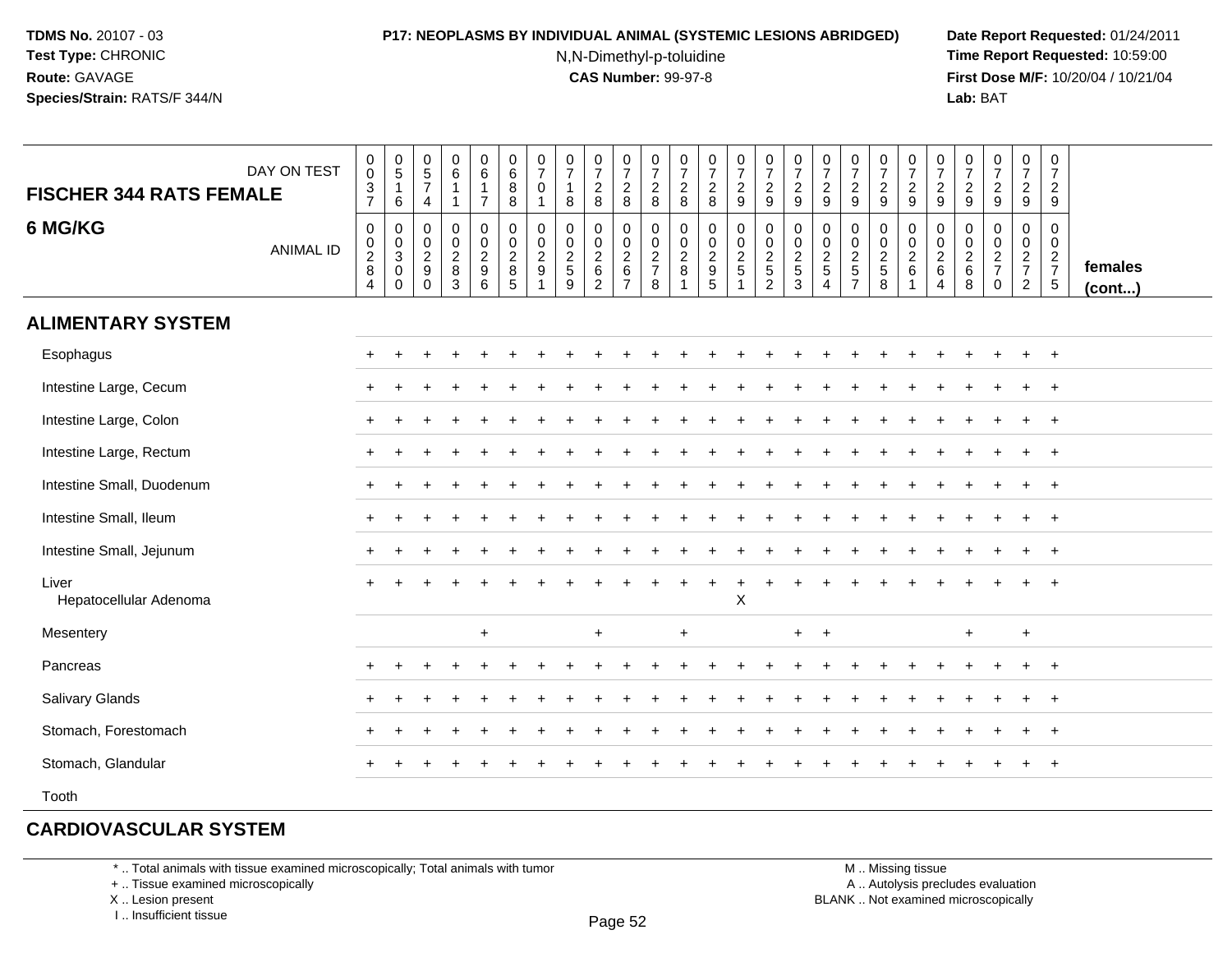### **P17: NEOPLASMS BY INDIVIDUAL ANIMAL (SYSTEMIC LESIONS ABRIDGED) Date Report Requested:** 01/24/2011

N,N-Dimethyl-p-toluidine

| DAY ON TEST<br><b>FISCHER 344 RATS FEMALE</b>                                                                                                                         |                  | $\pmb{0}$<br>$\ddot{\mathbf{0}}$<br>$\ensuremath{\mathsf{3}}$<br>$\overline{7}$ | $\begin{array}{c} 0 \\ 5 \end{array}$<br>$\mathbf{1}$<br>6 | $\begin{array}{c} 0 \\ 5 \end{array}$<br>$\overline{7}$<br>$\overline{4}$ | $\begin{array}{c} 0 \\ 6 \end{array}$<br>$\mathbf{1}$<br>1   | $\pmb{0}$<br>$6^{\circ}$<br>$\mathbf{1}$<br>$\overline{7}$ | $\pmb{0}$<br>$6\phantom{a}$<br>8<br>8                    | $\pmb{0}$<br>$\overline{7}$<br>$\mathbf 0$<br>-1 | $\pmb{0}$<br>$\overline{7}$<br>$\mathbf{1}$<br>8                  | $\frac{0}{7}$<br>$\overline{c}$<br>8                      | $\begin{array}{c} 0 \\ 7 \end{array}$<br>$\overline{2}$<br>8          | $\begin{array}{c} 0 \\ 7 \end{array}$<br>$\overline{c}$<br>8 | $\begin{smallmatrix}0\\7\end{smallmatrix}$<br>$\overline{c}$<br>8 | $\begin{array}{c} 0 \\ 7 \end{array}$<br>$\overline{c}$<br>$\,8\,$ | $\begin{array}{c} 0 \\ 7 \end{array}$<br>$\overline{2}$<br>9  | $\mathbf 0$<br>$\overline{7}$<br>$\overline{2}$<br>$9\,$           | $\frac{0}{7}$<br>$\boldsymbol{2}$<br>9       | $\begin{array}{c} 0 \\ 7 \end{array}$<br>$\overline{2}$<br>9     | $\begin{array}{c} 0 \\ 7 \end{array}$<br>$\overline{2}$<br>$9\,$ | $\begin{array}{c} 0 \\ 7 \end{array}$<br>$\overline{2}$<br>$\boldsymbol{9}$ | $\pmb{0}$<br>$\overline{7}$<br>$\overline{2}$<br>9                         | $\pmb{0}$<br>$\overline{7}$<br>$\overline{2}$<br>$9\,$       | $\pmb{0}$<br>$\overline{7}$<br>$\overline{2}$<br>$\boldsymbol{9}$ | $\frac{0}{7}$<br>$\overline{a}$<br>9             | $\begin{smallmatrix}0\\7\end{smallmatrix}$<br>$\overline{2}$<br>9 | $\pmb{0}$<br>$\overline{7}$<br>$\overline{2}$<br>9 |                   |
|-----------------------------------------------------------------------------------------------------------------------------------------------------------------------|------------------|---------------------------------------------------------------------------------|------------------------------------------------------------|---------------------------------------------------------------------------|--------------------------------------------------------------|------------------------------------------------------------|----------------------------------------------------------|--------------------------------------------------|-------------------------------------------------------------------|-----------------------------------------------------------|-----------------------------------------------------------------------|--------------------------------------------------------------|-------------------------------------------------------------------|--------------------------------------------------------------------|---------------------------------------------------------------|--------------------------------------------------------------------|----------------------------------------------|------------------------------------------------------------------|------------------------------------------------------------------|-----------------------------------------------------------------------------|----------------------------------------------------------------------------|--------------------------------------------------------------|-------------------------------------------------------------------|--------------------------------------------------|-------------------------------------------------------------------|----------------------------------------------------|-------------------|
| 6 MG/KG                                                                                                                                                               | <b>ANIMAL ID</b> | $\pmb{0}$<br>$\begin{smallmatrix} 0\\2\\8 \end{smallmatrix}$<br>$\overline{4}$  | 0<br>0<br>3<br>$\mathbf 0$<br>0                            | 0<br>$\mathbf 0$<br>$\overline{c}$<br>$\boldsymbol{9}$<br>$\Omega$        | $\mathsf 0$<br>$\mathbf 0$<br>$\overline{c}$<br>$\bf 8$<br>3 | $\mathbf 0$<br>0<br>$\overline{2}$<br>$9\,$<br>6           | $\pmb{0}$<br>$\pmb{0}$<br>$\overline{2}$<br>$\bf 8$<br>5 | $\pmb{0}$<br>$\mathbf 0$<br>$\overline{c}$<br>9  | $\pmb{0}$<br>$\mathbf 0$<br>$\overline{c}$<br>$\overline{5}$<br>9 | 0<br>$\mathbf 0$<br>$\overline{c}$<br>6<br>$\overline{2}$ | $\boldsymbol{0}$<br>$\mathbf 0$<br>$^2\phantom{0}6$<br>$\overline{7}$ | $\pmb{0}$<br>$\mathbf 0$<br>$\frac{2}{7}$<br>8               | $\mathsf 0$<br>$\mathbf 0$<br>$\overline{c}$<br>8                 | $\pmb{0}$<br>$\mathbf 0$<br>$\frac{2}{9}$<br>5                     | $\mathbf 0$<br>$\mathbf 0$<br>$\frac{2}{5}$<br>$\overline{ }$ | 0<br>$\mathbf 0$<br>$\overline{c}$<br>$\sqrt{5}$<br>$\overline{2}$ | $\pmb{0}$<br>$\pmb{0}$<br>$\frac{2}{5}$<br>3 | $\pmb{0}$<br>0<br>$\overline{2}$<br>$\sqrt{5}$<br>$\overline{4}$ | $\pmb{0}$<br>0<br>$\frac{2}{5}$<br>7                             | 0<br>$\mathbf 0$<br>$\frac{2}{5}$<br>8                                      | $\boldsymbol{0}$<br>$\mathbf 0$<br>$\overline{2}$<br>$6\phantom{1}6$<br>-1 | $\mathbf 0$<br>$\mathbf 0$<br>$\overline{c}$<br>$\,6\,$<br>4 | $\pmb{0}$<br>$\mathbf 0$<br>$\overline{c}$<br>$\,6$<br>8          | $\mathbf 0$<br>$\mathbf 0$<br>$\frac{2}{7}$<br>0 | $\pmb{0}$<br>$\mathbf 0$<br>$\frac{2}{7}$<br>$\overline{2}$       | $\pmb{0}$<br>$\mathbf 0$<br>$\frac{2}{7}$<br>$5\,$ | females<br>(cont) |
| <b>Blood Vessel</b>                                                                                                                                                   |                  |                                                                                 |                                                            |                                                                           |                                                              |                                                            |                                                          |                                                  |                                                                   |                                                           |                                                                       |                                                              |                                                                   |                                                                    |                                                               |                                                                    |                                              |                                                                  |                                                                  |                                                                             |                                                                            |                                                              |                                                                   |                                                  |                                                                   | $\overline{1}$                                     |                   |
| Heart                                                                                                                                                                 |                  |                                                                                 |                                                            |                                                                           |                                                              |                                                            |                                                          |                                                  |                                                                   |                                                           |                                                                       |                                                              |                                                                   |                                                                    |                                                               |                                                                    |                                              |                                                                  |                                                                  |                                                                             |                                                                            |                                                              |                                                                   |                                                  | $\ddot{}$                                                         | $^{+}$                                             |                   |
| <b>ENDOCRINE SYSTEM</b>                                                                                                                                               |                  |                                                                                 |                                                            |                                                                           |                                                              |                                                            |                                                          |                                                  |                                                                   |                                                           |                                                                       |                                                              |                                                                   |                                                                    |                                                               |                                                                    |                                              |                                                                  |                                                                  |                                                                             |                                                                            |                                                              |                                                                   |                                                  |                                                                   |                                                    |                   |
| <b>Adrenal Cortex</b><br>Adenoma                                                                                                                                      |                  |                                                                                 |                                                            |                                                                           |                                                              |                                                            |                                                          |                                                  |                                                                   | X                                                         |                                                                       |                                                              |                                                                   | X                                                                  |                                                               |                                                                    |                                              |                                                                  |                                                                  |                                                                             |                                                                            |                                                              |                                                                   |                                                  |                                                                   |                                                    |                   |
| <b>Adrenal Medulla</b><br>Pheochromocytoma Benign                                                                                                                     |                  |                                                                                 |                                                            |                                                                           |                                                              |                                                            |                                                          |                                                  |                                                                   | X                                                         |                                                                       |                                                              |                                                                   |                                                                    |                                                               |                                                                    |                                              |                                                                  |                                                                  |                                                                             |                                                                            |                                                              | х                                                                 |                                                  | $\ddot{}$                                                         | $\overline{1}$                                     |                   |
| Islets, Pancreatic                                                                                                                                                    |                  |                                                                                 |                                                            |                                                                           |                                                              |                                                            |                                                          |                                                  |                                                                   |                                                           |                                                                       |                                                              |                                                                   |                                                                    |                                                               |                                                                    |                                              |                                                                  |                                                                  |                                                                             |                                                                            |                                                              |                                                                   |                                                  |                                                                   | $^{+}$                                             |                   |
| Parathyroid Gland                                                                                                                                                     |                  |                                                                                 |                                                            |                                                                           |                                                              |                                                            |                                                          |                                                  |                                                                   |                                                           |                                                                       |                                                              |                                                                   |                                                                    |                                                               |                                                                    |                                              |                                                                  |                                                                  |                                                                             |                                                                            |                                                              |                                                                   |                                                  | ÷                                                                 | $+$                                                |                   |
| <b>Pituitary Gland</b><br>Pars Distalis, Adenoma                                                                                                                      |                  |                                                                                 |                                                            | X                                                                         | $\times$                                                     |                                                            | X                                                        | X                                                | X                                                                 |                                                           |                                                                       |                                                              |                                                                   | X                                                                  | X                                                             |                                                                    |                                              | X                                                                | X                                                                |                                                                             |                                                                            | X                                                            | Χ                                                                 |                                                  | $\ddot{}$<br>X                                                    | $^{+}$                                             |                   |
| <b>Thyroid Gland</b><br>C-cell, Adenoma<br>Follicular Cell, Adenoma                                                                                                   |                  | $+$                                                                             | A                                                          |                                                                           | $+$                                                          | A                                                          |                                                          | $\pm$                                            |                                                                   |                                                           |                                                                       |                                                              |                                                                   | $\div$                                                             | $\ddot{}$<br>$\sf X$                                          |                                                                    |                                              |                                                                  |                                                                  |                                                                             | $\div$<br>$\mathsf X$                                                      |                                                              |                                                                   | $\ddot{}$                                        | $+$                                                               | $+$                                                |                   |
| <b>GENERAL BODY SYSTEM</b>                                                                                                                                            |                  |                                                                                 |                                                            |                                                                           |                                                              |                                                            |                                                          |                                                  |                                                                   |                                                           |                                                                       |                                                              |                                                                   |                                                                    |                                                               |                                                                    |                                              |                                                                  |                                                                  |                                                                             |                                                                            |                                                              |                                                                   |                                                  |                                                                   |                                                    |                   |
| <b>NONE</b>                                                                                                                                                           |                  |                                                                                 |                                                            |                                                                           |                                                              |                                                            |                                                          |                                                  |                                                                   |                                                           |                                                                       |                                                              |                                                                   |                                                                    |                                                               |                                                                    |                                              |                                                                  |                                                                  |                                                                             |                                                                            |                                                              |                                                                   |                                                  |                                                                   |                                                    |                   |
| <b>GENITAL SYSTEM</b>                                                                                                                                                 |                  |                                                                                 |                                                            |                                                                           |                                                              |                                                            |                                                          |                                                  |                                                                   |                                                           |                                                                       |                                                              |                                                                   |                                                                    |                                                               |                                                                    |                                              |                                                                  |                                                                  |                                                                             |                                                                            |                                                              |                                                                   |                                                  |                                                                   |                                                    |                   |
| <b>Clitoral Gland</b><br>Adenoma<br>Carcinoma                                                                                                                         |                  |                                                                                 |                                                            |                                                                           |                                                              |                                                            |                                                          |                                                  |                                                                   |                                                           |                                                                       |                                                              | $\boldsymbol{\mathsf{X}}$                                         |                                                                    |                                                               | $\boldsymbol{\mathsf{X}}$                                          |                                              |                                                                  |                                                                  |                                                                             |                                                                            |                                                              |                                                                   |                                                  |                                                                   |                                                    |                   |
| *  Total animals with tissue examined microscopically; Total animals with tumor<br>+  Tissue examined microscopically<br>X  Lesion present<br>L., Insufficient tissue |                  |                                                                                 |                                                            |                                                                           |                                                              |                                                            |                                                          |                                                  |                                                                   |                                                           | Page 53                                                               |                                                              |                                                                   |                                                                    |                                                               |                                                                    |                                              |                                                                  | BLANK  Not examined microscopically                              |                                                                             | M  Missing tissue                                                          |                                                              |                                                                   | A  Autolysis precludes evaluation                |                                                                   |                                                    |                   |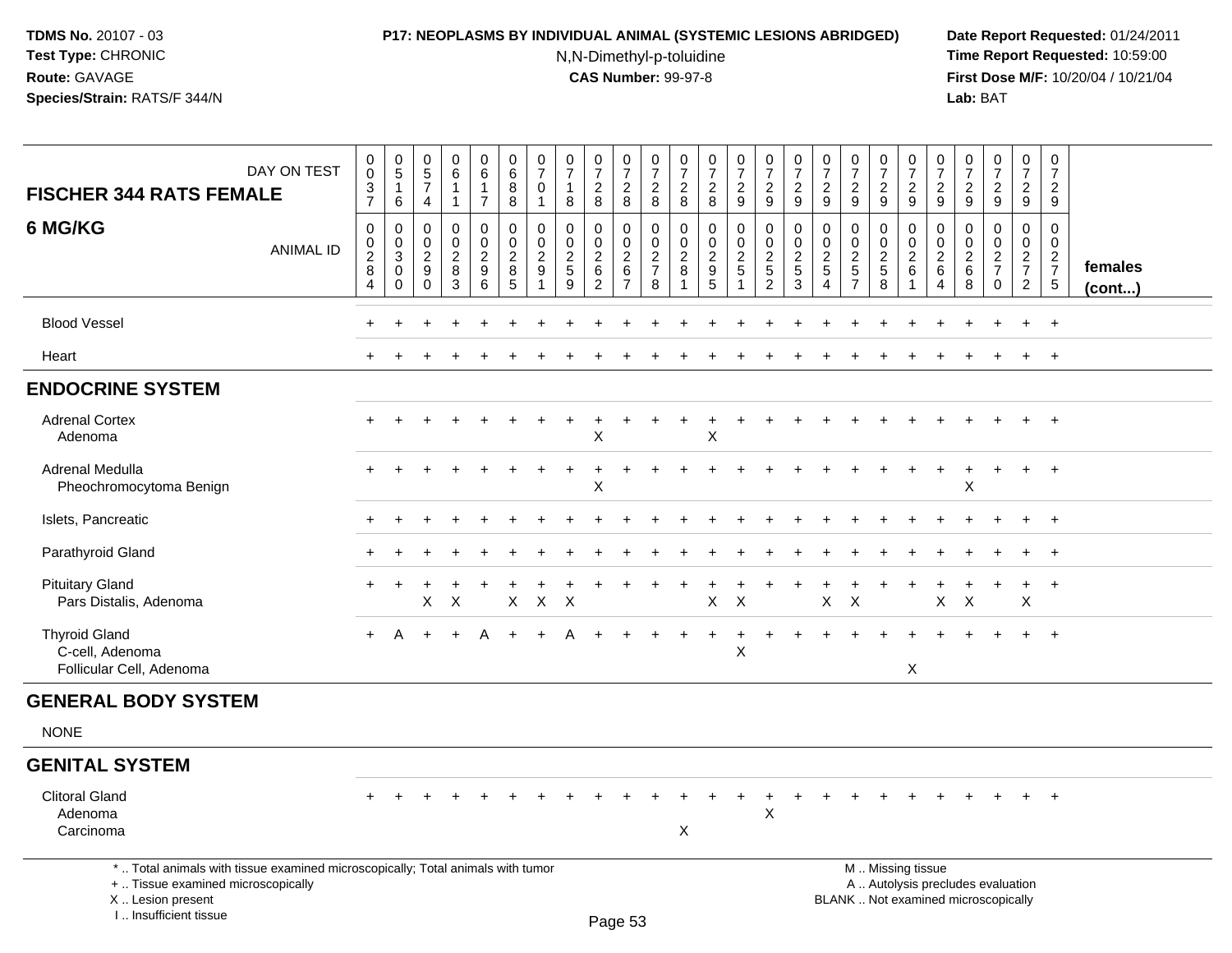### **P17: NEOPLASMS BY INDIVIDUAL ANIMAL (SYSTEMIC LESIONS ABRIDGED) Date Report Requested:** 01/24/2011

N,N-Dimethyl-p-toluidine

|                                                                                                                                                                       |                  |                                                                                  |                                                                                    |                                                            | 0                                                                 | $\boldsymbol{0}$                                           |                                                               |                                                      |                                                                 |                                                                     |                                                                       |                                                                             |                                                     |                                                                     |                                                                    |                                                                              |                                                                 |                                                         |                                                                    |                                                        |                                                                                               |                                                                    |                                                 |                                                                               |                                                         | 0                                                               |                   |
|-----------------------------------------------------------------------------------------------------------------------------------------------------------------------|------------------|----------------------------------------------------------------------------------|------------------------------------------------------------------------------------|------------------------------------------------------------|-------------------------------------------------------------------|------------------------------------------------------------|---------------------------------------------------------------|------------------------------------------------------|-----------------------------------------------------------------|---------------------------------------------------------------------|-----------------------------------------------------------------------|-----------------------------------------------------------------------------|-----------------------------------------------------|---------------------------------------------------------------------|--------------------------------------------------------------------|------------------------------------------------------------------------------|-----------------------------------------------------------------|---------------------------------------------------------|--------------------------------------------------------------------|--------------------------------------------------------|-----------------------------------------------------------------------------------------------|--------------------------------------------------------------------|-------------------------------------------------|-------------------------------------------------------------------------------|---------------------------------------------------------|-----------------------------------------------------------------|-------------------|
| <b>FISCHER 344 RATS FEMALE</b>                                                                                                                                        | DAY ON TEST      | $\begin{smallmatrix} 0\\0 \end{smallmatrix}$<br>$\frac{3}{7}$                    | $\begin{array}{c} 0 \\ 5 \end{array}$<br>$\mathbf{1}$                              | $\begin{array}{c} 0 \\ 5 \end{array}$<br>$\boldsymbol{7}$  | $\overline{6}$<br>$\mathbf{1}$                                    | $\overline{6}$<br>$\mathbf{1}$                             | $\begin{array}{c} 0 \\ 6 \end{array}$<br>$\overline{8}$       | $\begin{array}{c} 0 \\ 7 \end{array}$<br>$\mathbf 0$ | $\begin{array}{c} 0 \\ 7 \end{array}$<br>$\mathbf{1}$           | $\frac{0}{7}$<br>$\sqrt{2}$                                         | $\begin{array}{c} 0 \\ 7 \end{array}$<br>$\sqrt{2}$                   | $\frac{0}{7}$<br>$\boldsymbol{2}$                                           | $\begin{array}{c} 0 \\ 7 \end{array}$<br>$\sqrt{2}$ | $\frac{0}{7}$<br>$\sqrt{2}$                                         | $\begin{array}{c} 0 \\ 7 \end{array}$<br>$\frac{2}{9}$             | $\begin{array}{c} 0 \\ 7 \end{array}$<br>$\overline{2}$                      | $\frac{0}{7}$<br>$\sqrt{2}$                                     | $\begin{array}{c} 0 \\ 7 \end{array}$<br>$\overline{2}$ | $\frac{0}{7}$<br>$\overline{c}$                                    | $\begin{array}{c} 0 \\ 7 \end{array}$<br>$\frac{2}{9}$ | $\frac{0}{7}$<br>$\overline{2}$                                                               | $\frac{0}{7}$<br>$\frac{2}{9}$                                     | $\frac{0}{7}$<br>$\sqrt{2}$                     | $\frac{0}{7}$<br>$\frac{2}{9}$                                                | $\begin{array}{c} 0 \\ 7 \end{array}$<br>$\overline{2}$ | $\overline{7}$<br>$\overline{a}$                                |                   |
|                                                                                                                                                                       |                  |                                                                                  | 6                                                                                  | $\overline{4}$                                             | $\mathbf{1}$                                                      | $\overline{7}$                                             | 8                                                             | $\overline{1}$                                       | 8                                                               | 8                                                                   | 8                                                                     | 8                                                                           | 8                                                   | 8                                                                   |                                                                    | 9                                                                            | 9                                                               | 9                                                       | $9\,$                                                              |                                                        | 9                                                                                             |                                                                    | 9                                               |                                                                               | 9                                                       | 9                                                               |                   |
| 6 MG/KG                                                                                                                                                               | <b>ANIMAL ID</b> | $\boldsymbol{0}$<br>$\begin{smallmatrix} 0\\2 \end{smallmatrix}$<br>$\,8\,$<br>4 | $\mathbf 0$<br>$\mathbf 0$<br>$\ensuremath{\mathsf{3}}$<br>$\Omega$<br>$\mathbf 0$ | $\Omega$<br>$\mathbf 0$<br>$\overline{2}$<br>9<br>$\Omega$ | $\mathbf 0$<br>$\mathsf 0$<br>$\overline{2}$<br>8<br>$\mathbf{3}$ | 0<br>$\ddot{\mathbf{0}}$<br>$\overline{2}$<br>9<br>$\,6\,$ | $\mathbf 0$<br>$\pmb{0}$<br>$\overline{2}$<br>8<br>$\sqrt{5}$ | $\mathbf 0$<br>$\mathbf 0$<br>$\overline{2}$<br>9    | $\mathbf 0$<br>$\mathbf 0$<br>$\overline{2}$<br>$\sqrt{5}$<br>9 | $\mathbf 0$<br>$\mathbf 0$<br>$\overline{2}$<br>6<br>$\overline{2}$ | $\mathbf 0$<br>$\pmb{0}$<br>$\overline{2}$<br>$\,6$<br>$\overline{7}$ | $\mathbf 0$<br>$\mathsf{O}\xspace$<br>$\overline{2}$<br>$\overline{7}$<br>8 | $\mathbf 0$<br>$\mathbf 0$<br>$\overline{c}$<br>8   | $\mathbf 0$<br>$\pmb{0}$<br>$\overline{2}$<br>$\boldsymbol{9}$<br>5 | $\mathbf 0$<br>$\ddot{\mathbf{0}}$<br>$\frac{2}{5}$<br>$\mathbf 1$ | $\mathbf 0$<br>$\mathbf 0$<br>$\overline{2}$<br>$\sqrt{5}$<br>$\overline{c}$ | $\mathbf 0$<br>$\mathbf 0$<br>$\overline{c}$<br>$\sqrt{5}$<br>3 | $\mathbf 0$<br>$\mathbf 0$<br>$\frac{2}{5}$<br>4        | 0<br>$\mathbf 0$<br>$\overline{2}$<br>$\sqrt{5}$<br>$\overline{7}$ | $\pmb{0}$<br>$\frac{0}{2}$<br>$\sqrt{5}$<br>$\,8\,$    | $\mathbf 0$<br>$\mathsf 0$<br>$\overline{2}$<br>$\,6\,$<br>-1                                 | $\mathbf 0$<br>$\boldsymbol{0}$<br>$\frac{2}{6}$<br>$\overline{4}$ | $\Omega$<br>0<br>$\overline{2}$<br>$\,6\,$<br>8 | $\mathbf 0$<br>$\mathbf 0$<br>$\overline{2}$<br>$\overline{7}$<br>$\mathbf 0$ | 0<br>$\mathbf 0$<br>$\frac{2}{7}$<br>$\overline{2}$     | $\Omega$<br>0<br>$\sqrt{2}$<br>$\overline{7}$<br>$\overline{5}$ | females<br>(cont) |
| Ovary<br>Granulosa Cell Tumor Benign<br>Granulosa Cell Tumor Malignant                                                                                                |                  |                                                                                  |                                                                                    |                                                            |                                                                   |                                                            |                                                               |                                                      |                                                                 |                                                                     |                                                                       | Χ                                                                           |                                                     |                                                                     | $\mathsf X$                                                        |                                                                              |                                                                 |                                                         |                                                                    |                                                        |                                                                                               |                                                                    |                                                 |                                                                               |                                                         | $\ddot{}$                                                       |                   |
| <b>Uterus</b><br>Adenocarcinoma<br>Polyp Stromal                                                                                                                      |                  |                                                                                  |                                                                                    |                                                            |                                                                   |                                                            |                                                               |                                                      |                                                                 |                                                                     |                                                                       |                                                                             |                                                     | $X$ $X$ $X$ $X$                                                     |                                                                    |                                                                              |                                                                 | $\times$                                                |                                                                    | X                                                      |                                                                                               |                                                                    |                                                 |                                                                               |                                                         | $\div$                                                          |                   |
| Vagina<br>Polyp                                                                                                                                                       |                  |                                                                                  |                                                                                    |                                                            |                                                                   |                                                            |                                                               |                                                      |                                                                 |                                                                     |                                                                       |                                                                             |                                                     |                                                                     |                                                                    |                                                                              |                                                                 |                                                         |                                                                    |                                                        |                                                                                               |                                                                    |                                                 |                                                                               |                                                         |                                                                 |                   |
| <b>HEMATOPOIETIC SYSTEM</b>                                                                                                                                           |                  |                                                                                  |                                                                                    |                                                            |                                                                   |                                                            |                                                               |                                                      |                                                                 |                                                                     |                                                                       |                                                                             |                                                     |                                                                     |                                                                    |                                                                              |                                                                 |                                                         |                                                                    |                                                        |                                                                                               |                                                                    |                                                 |                                                                               |                                                         |                                                                 |                   |
| <b>Bone Marrow</b>                                                                                                                                                    |                  |                                                                                  | $\ddot{}$                                                                          |                                                            |                                                                   |                                                            |                                                               |                                                      |                                                                 |                                                                     |                                                                       |                                                                             |                                                     |                                                                     | $\ddot{}$                                                          |                                                                              |                                                                 |                                                         |                                                                    |                                                        | $\overline{1}$                                                                                | $\pm$                                                              | $\ddot{}$                                       | $\div$                                                                        | $+$                                                     | $+$                                                             |                   |
| Lymph Node                                                                                                                                                            |                  |                                                                                  |                                                                                    |                                                            |                                                                   |                                                            |                                                               |                                                      |                                                                 |                                                                     |                                                                       |                                                                             |                                                     |                                                                     |                                                                    |                                                                              |                                                                 |                                                         |                                                                    |                                                        |                                                                                               |                                                                    |                                                 |                                                                               |                                                         |                                                                 |                   |
| Lymph Node, Mandibular                                                                                                                                                |                  | M                                                                                | M                                                                                  | M                                                          | M                                                                 | M                                                          | M                                                             | м                                                    | M                                                               | M                                                                   | M                                                                     | M                                                                           | M                                                   | M                                                                   | M                                                                  | М                                                                            | M                                                               | M                                                       | M                                                                  | M                                                      | M                                                                                             | M                                                                  | M                                               | M                                                                             | M M                                                     |                                                                 |                   |
| Lymph Node, Mesenteric                                                                                                                                                |                  |                                                                                  |                                                                                    |                                                            |                                                                   |                                                            |                                                               |                                                      |                                                                 |                                                                     |                                                                       |                                                                             |                                                     |                                                                     |                                                                    |                                                                              |                                                                 |                                                         |                                                                    |                                                        |                                                                                               |                                                                    |                                                 |                                                                               |                                                         | $\ddot{}$                                                       |                   |
| Spleen                                                                                                                                                                |                  |                                                                                  |                                                                                    |                                                            |                                                                   |                                                            |                                                               |                                                      |                                                                 |                                                                     |                                                                       |                                                                             |                                                     |                                                                     |                                                                    |                                                                              |                                                                 |                                                         |                                                                    |                                                        |                                                                                               |                                                                    |                                                 |                                                                               |                                                         | $\div$                                                          |                   |
| Thymus                                                                                                                                                                |                  |                                                                                  |                                                                                    |                                                            |                                                                   |                                                            |                                                               |                                                      |                                                                 |                                                                     |                                                                       |                                                                             |                                                     |                                                                     |                                                                    |                                                                              |                                                                 |                                                         |                                                                    |                                                        |                                                                                               |                                                                    |                                                 |                                                                               |                                                         | $\ddot{}$                                                       |                   |
| <b>INTEGUMENTARY SYSTEM</b>                                                                                                                                           |                  |                                                                                  |                                                                                    |                                                            |                                                                   |                                                            |                                                               |                                                      |                                                                 |                                                                     |                                                                       |                                                                             |                                                     |                                                                     |                                                                    |                                                                              |                                                                 |                                                         |                                                                    |                                                        |                                                                                               |                                                                    |                                                 |                                                                               |                                                         |                                                                 |                   |
| <b>Mammary Gland</b><br>Carcinoma<br>Fibroadenoma<br>Fibroadenoma, Multiple                                                                                           |                  |                                                                                  |                                                                                    |                                                            | $\ddot{}$<br>$\sf X$                                              |                                                            | X                                                             |                                                      | X                                                               |                                                                     |                                                                       |                                                                             |                                                     | $\pmb{\times}$                                                      | X                                                                  |                                                                              | X                                                               | X                                                       | X                                                                  | $\mathsf X$                                            | $\mathsf{X}$                                                                                  |                                                                    | $\boldsymbol{\mathsf{X}}$                       |                                                                               |                                                         |                                                                 |                   |
| Skin                                                                                                                                                                  |                  | $+$                                                                              | $\ddot{}$                                                                          |                                                            | +                                                                 | $\ddot{}$                                                  | $\ddot{}$                                                     | +                                                    | $\ddot{}$                                                       | $\ddot{}$                                                           |                                                                       |                                                                             |                                                     | $\ddot{}$                                                           | $\ddot{}$                                                          | $\ddot{}$                                                                    | $\ddot{}$                                                       | $\ddot{}$                                               | +                                                                  | $+$                                                    | $+$                                                                                           | $+$                                                                | $+$                                             | $+$                                                                           | $+$                                                     | $+$                                                             |                   |
| *  Total animals with tissue examined microscopically; Total animals with tumor<br>+  Tissue examined microscopically<br>X  Lesion present<br>I., Insufficient tissue |                  |                                                                                  |                                                                                    |                                                            |                                                                   |                                                            |                                                               |                                                      |                                                                 |                                                                     | Page 54                                                               |                                                                             |                                                     |                                                                     |                                                                    |                                                                              |                                                                 |                                                         |                                                                    |                                                        | M  Missing tissue<br>A  Autolysis precludes evaluation<br>BLANK  Not examined microscopically |                                                                    |                                                 |                                                                               |                                                         |                                                                 |                   |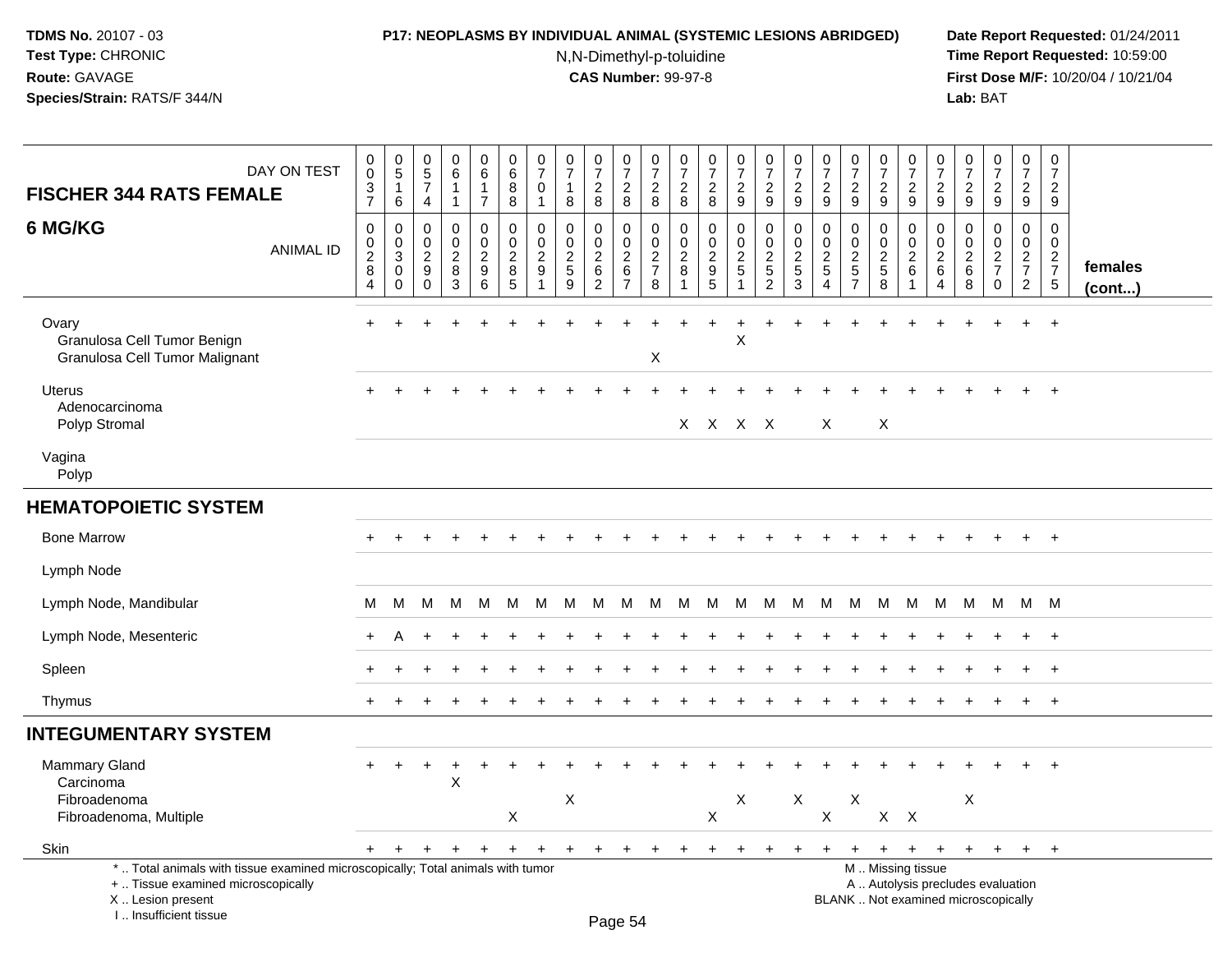I .. Insufficient tissue

# **P17: NEOPLASMS BY INDIVIDUAL ANIMAL (SYSTEMIC LESIONS ABRIDGED) Date Report Requested:** 01/24/2011

N,N-Dimethyl-p-toluidine

 **Time Report Requested:** 10:59:00 **First Dose M/F:** 10/20/04 / 10/21/04<br>**Lab:** BAT **Lab:** BAT

| DAY ON TEST<br><b>FISCHER 344 RATS FEMALE</b>                                                                                              | $_{\rm 0}^{\rm 0}$<br>$\overline{3}$<br>$\overline{7}$         | $\begin{array}{c} 0 \\ 5 \end{array}$<br>$\mathbf{1}$<br>6     | $\pmb{0}$<br>$\frac{5}{7}$<br>4                                       | $\begin{array}{c} 0 \\ 6 \end{array}$<br>$\mathbf{1}$<br>$\overline{1}$ | 0<br>6<br>$\mathbf{1}$<br>$\overline{7}$      | $\pmb{0}$<br>$\,6\,$<br>$\bf 8$<br>$\,8\,$             | 0<br>$\overline{7}$<br>$\mathbf 0$<br>1       | $\begin{array}{c} 0 \\ 7 \end{array}$<br>$\mathbf{1}$<br>8 | $\frac{0}{7}$<br>$\overline{c}$<br>8            | $\frac{0}{7}$<br>$\overline{2}$<br>8                | $\frac{0}{7}$<br>$\boldsymbol{2}$<br>8                 | $\frac{0}{7}$<br>$\boldsymbol{2}$<br>8 | $\frac{0}{7}$<br>$\boldsymbol{2}$<br>8                                                | $\frac{0}{7}$<br>$\overline{2}$<br>9             | $\begin{array}{c} 0 \\ 7 \end{array}$<br>$\overline{2}$<br>9 | $\frac{0}{7}$<br>$\overline{c}$<br>9                           | $\frac{0}{7}$<br>$\overline{c}$<br>9                           | $\begin{array}{c} 0 \\ 7 \end{array}$<br>$\boldsymbol{2}$<br>9 | $\begin{array}{c} 0 \\ 7 \end{array}$<br>$\boldsymbol{2}$<br>9          | $\begin{array}{c} 0 \\ 7 \end{array}$<br>$\overline{2}$<br>$\boldsymbol{9}$ | $\begin{array}{c} 0 \\ 7 \end{array}$<br>$\sqrt{2}$<br>9 | $\begin{array}{c} 0 \\ 7 \\ 2 \end{array}$<br>$\boldsymbol{9}$ | $\frac{0}{7}$<br>$\overline{c}$<br>9                                           | $\frac{0}{7}$<br>$\frac{2}{9}$                         | $\begin{array}{c} 0 \\ 7 \end{array}$<br>$\sqrt{2}$<br>9 |                         |
|--------------------------------------------------------------------------------------------------------------------------------------------|----------------------------------------------------------------|----------------------------------------------------------------|-----------------------------------------------------------------------|-------------------------------------------------------------------------|-----------------------------------------------|--------------------------------------------------------|-----------------------------------------------|------------------------------------------------------------|-------------------------------------------------|-----------------------------------------------------|--------------------------------------------------------|----------------------------------------|---------------------------------------------------------------------------------------|--------------------------------------------------|--------------------------------------------------------------|----------------------------------------------------------------|----------------------------------------------------------------|----------------------------------------------------------------|-------------------------------------------------------------------------|-----------------------------------------------------------------------------|----------------------------------------------------------|----------------------------------------------------------------|--------------------------------------------------------------------------------|--------------------------------------------------------|----------------------------------------------------------|-------------------------|
| 6 MG/KG<br><b>ANIMAL ID</b>                                                                                                                | 0<br>$\boldsymbol{0}$<br>$\overline{2}$<br>8<br>$\overline{4}$ | 0<br>$\mathbf 0$<br>$\overline{3}$<br>$\pmb{0}$<br>$\mathbf 0$ | $\mathbf 0$<br>0<br>$\overline{c}$<br>$\boldsymbol{9}$<br>$\mathbf 0$ | 0<br>$\mathbf 0$<br>$\sqrt{2}$<br>$\bf 8$<br>$\overline{3}$             | 0<br>0<br>$\sqrt{2}$<br>$\boldsymbol{9}$<br>6 | $\mathbf 0$<br>$\mathbf 0$<br>$\overline{c}$<br>8<br>5 | $\mathbf 0$<br>$\mathbf 0$<br>$\sqrt{2}$<br>9 | 0<br>$\pmb{0}$<br>$\sqrt{2}$<br>$\sqrt{5}$<br>9            | 0<br>0<br>$\overline{c}$<br>6<br>$\overline{2}$ | 0<br>$\mathbf 0$<br>$\overline{2}$<br>$\frac{6}{7}$ | $\mathbf 0$<br>$\mathbf 0$<br>$\frac{2}{7}$<br>$\,8\,$ | 0<br>0<br>$\sqrt{2}$<br>8              | $\mathbf 0$<br>$\mathbf 0$<br>$\overline{c}$<br>$\begin{array}{c} 9 \\ 5 \end{array}$ | 0<br>$\mathbf 0$<br>$\sqrt{2}$<br>$\overline{5}$ | 0<br>$\mathsf{O}\xspace$<br>$\frac{2}{5}$                    | 0<br>$\mathbf 0$<br>$\sqrt{2}$<br>$\sqrt{5}$<br>$\overline{3}$ | $\mathbf 0$<br>0<br>$\sqrt{2}$<br>$\sqrt{5}$<br>$\overline{4}$ | 0<br>$\mathbf 0$<br>$rac{2}{5}$                                | 0<br>$\mathbf 0$<br>$\sqrt{2}$<br>$\begin{array}{c} 5 \\ 8 \end{array}$ | $\mathbf 0$<br>$\mathbf 0$<br>$\overline{2}$<br>6<br>$\overline{1}$         | 0<br>0<br>$\sqrt{2}$<br>$\,6\,$<br>$\overline{4}$        | $\mathbf 0$<br>$\mathbf 0$<br>$\frac{2}{6}$<br>$\overline{8}$  | $\mathbf 0$<br>$\mathsf{O}$<br>$\overline{2}$<br>$\overline{7}$<br>$\mathbf 0$ | 0<br>$\overline{0}$<br>$\frac{2}{7}$<br>$\overline{2}$ | 0<br>$\mathbf 0$<br>$\frac{2}{7}$<br>$\,$ 5 $\,$         | females<br>$($ cont $)$ |
| Basal Cell Adenoma<br>Fibroma<br>Keratoacanthoma<br>Schwannoma Malignant<br>Trichoepithelioma                                              |                                                                |                                                                | $\pmb{\times}$                                                        | X                                                                       |                                               |                                                        |                                               |                                                            |                                                 |                                                     | $\boldsymbol{\mathsf{X}}$                              |                                        |                                                                                       |                                                  |                                                              |                                                                |                                                                | $\mathsf{X}$                                                   |                                                                         |                                                                             |                                                          |                                                                | X                                                                              |                                                        | $\mathsf X$                                              |                         |
| <b>MUSCULOSKELETAL SYSTEM</b>                                                                                                              |                                                                |                                                                |                                                                       |                                                                         |                                               |                                                        |                                               |                                                            |                                                 |                                                     |                                                        |                                        |                                                                                       |                                                  |                                                              |                                                                |                                                                |                                                                |                                                                         |                                                                             |                                                          |                                                                |                                                                                |                                                        |                                                          |                         |
| <b>Bone</b>                                                                                                                                |                                                                |                                                                |                                                                       |                                                                         |                                               |                                                        |                                               |                                                            |                                                 |                                                     |                                                        |                                        |                                                                                       |                                                  |                                                              |                                                                |                                                                |                                                                |                                                                         |                                                                             |                                                          |                                                                |                                                                                | $+$                                                    | $+$                                                      |                         |
| <b>NERVOUS SYSTEM</b>                                                                                                                      |                                                                |                                                                |                                                                       |                                                                         |                                               |                                                        |                                               |                                                            |                                                 |                                                     |                                                        |                                        |                                                                                       |                                                  |                                                              |                                                                |                                                                |                                                                |                                                                         |                                                                             |                                                          |                                                                |                                                                                |                                                        |                                                          |                         |
| <b>Brain</b>                                                                                                                               |                                                                |                                                                |                                                                       |                                                                         |                                               |                                                        |                                               |                                                            |                                                 |                                                     |                                                        |                                        |                                                                                       |                                                  |                                                              |                                                                |                                                                |                                                                |                                                                         |                                                                             |                                                          |                                                                |                                                                                |                                                        | $+$                                                      |                         |
| <b>RESPIRATORY SYSTEM</b>                                                                                                                  |                                                                |                                                                |                                                                       |                                                                         |                                               |                                                        |                                               |                                                            |                                                 |                                                     |                                                        |                                        |                                                                                       |                                                  |                                                              |                                                                |                                                                |                                                                |                                                                         |                                                                             |                                                          |                                                                |                                                                                |                                                        |                                                          |                         |
| Lung                                                                                                                                       |                                                                |                                                                |                                                                       |                                                                         |                                               |                                                        |                                               |                                                            |                                                 |                                                     |                                                        |                                        |                                                                                       |                                                  |                                                              |                                                                |                                                                |                                                                |                                                                         |                                                                             |                                                          |                                                                |                                                                                | $+$                                                    | $+$                                                      |                         |
| Nose<br>Transitional Epithelium, Adenoma                                                                                                   | $+$                                                            | A                                                              |                                                                       |                                                                         |                                               |                                                        |                                               | $\ddot{}$                                                  | $\overline{+}$<br>Χ                             |                                                     |                                                        |                                        |                                                                                       |                                                  |                                                              |                                                                |                                                                |                                                                |                                                                         |                                                                             |                                                          |                                                                |                                                                                |                                                        | $+$                                                      |                         |
| Trachea                                                                                                                                    | $+$                                                            |                                                                |                                                                       |                                                                         |                                               |                                                        |                                               |                                                            |                                                 |                                                     |                                                        |                                        |                                                                                       |                                                  |                                                              |                                                                |                                                                |                                                                |                                                                         |                                                                             |                                                          |                                                                |                                                                                | $+$                                                    | $+$                                                      |                         |
| <b>SPECIAL SENSES SYSTEM</b>                                                                                                               |                                                                |                                                                |                                                                       |                                                                         |                                               |                                                        |                                               |                                                            |                                                 |                                                     |                                                        |                                        |                                                                                       |                                                  |                                                              |                                                                |                                                                |                                                                |                                                                         |                                                                             |                                                          |                                                                |                                                                                |                                                        |                                                          |                         |
| Eye                                                                                                                                        |                                                                |                                                                |                                                                       |                                                                         |                                               |                                                        |                                               |                                                            |                                                 |                                                     |                                                        |                                        |                                                                                       |                                                  |                                                              |                                                                |                                                                |                                                                |                                                                         |                                                                             |                                                          |                                                                |                                                                                | $+$                                                    | $+$                                                      |                         |
| <b>Harderian Gland</b>                                                                                                                     |                                                                |                                                                |                                                                       |                                                                         |                                               |                                                        |                                               |                                                            |                                                 |                                                     |                                                        |                                        |                                                                                       |                                                  |                                                              |                                                                |                                                                |                                                                |                                                                         |                                                                             |                                                          |                                                                |                                                                                | $\ddot{}$                                              | $+$                                                      |                         |
| <b>URINARY SYSTEM</b>                                                                                                                      |                                                                |                                                                |                                                                       |                                                                         |                                               |                                                        |                                               |                                                            |                                                 |                                                     |                                                        |                                        |                                                                                       |                                                  |                                                              |                                                                |                                                                |                                                                |                                                                         |                                                                             |                                                          |                                                                |                                                                                |                                                        |                                                          |                         |
| Kidney                                                                                                                                     |                                                                |                                                                |                                                                       |                                                                         |                                               |                                                        |                                               |                                                            |                                                 |                                                     |                                                        |                                        |                                                                                       |                                                  |                                                              |                                                                |                                                                |                                                                |                                                                         |                                                                             |                                                          |                                                                |                                                                                |                                                        | $+$                                                      |                         |
| *  Total animals with tissue examined microscopically; Total animals with tumor<br>+  Tissue examined microscopically<br>X  Lesion present |                                                                |                                                                |                                                                       |                                                                         |                                               |                                                        |                                               |                                                            |                                                 |                                                     |                                                        |                                        |                                                                                       |                                                  |                                                              |                                                                |                                                                |                                                                |                                                                         | M  Missing tissue                                                           |                                                          |                                                                | A  Autolysis precludes evaluation<br>BLANK  Not examined microscopically       |                                                        |                                                          |                         |

Page 55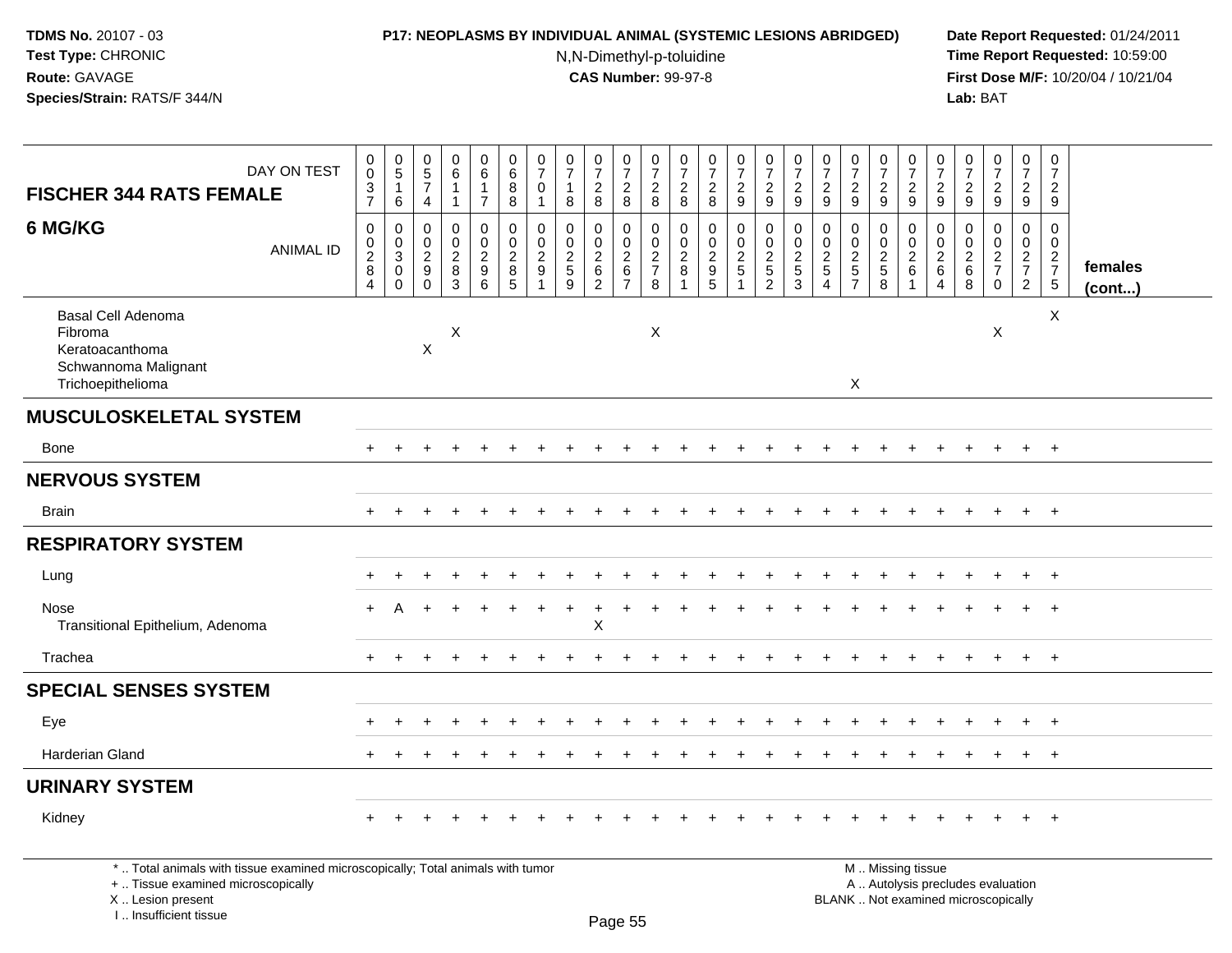### **P17: NEOPLASMS BY INDIVIDUAL ANIMAL (SYSTEMIC LESIONS ABRIDGED) Date Report Requested:** 01/24/2011

N,N-Dimethyl-p-toluidine

| DAY ON TEST<br><b>FISCHER 344 RATS FEMALE</b> | 0<br>$\mathsf 0$<br>$\mathbf{3}$<br>$\rightarrow$             | 0<br>5<br>6                                 | 0<br>5<br>$\overline{\phantom{a}}$        | $\mathbf{0}$<br>6                                             | $\overline{0}$<br>6<br>$\overline{ }$          | $\mathbf 0$<br>$\,6\,$<br>$\bf 8$<br>8                         | 0<br>$\rightarrow$<br>0 | $\overline{ }$<br>8 | 0<br>$\rightarrow$<br>$\overline{2}$<br>8            | 0 <sup>1</sup><br>$\rightarrow$<br>$\overline{c}$<br>8 | 0<br>$\frac{2}{8}$                                  | 0<br>$\overline{ }$<br>$_{\rm 8}^2$ | 0<br>$\overline{ }$<br>$\frac{2}{8}$                      | $\mathbf{0}$<br>$\rightarrow$<br>$\frac{2}{9}$ | 0<br>$\overline{ }$<br>$\frac{2}{9}$         | 0<br>$\rightarrow$<br>$\frac{2}{9}$             | $\epsilon$<br>9                | 0<br>$\frac{2}{9}$                             | 0<br>$\overline{ }$<br>2<br>9               | 0<br>$\overline{c}$<br>9                              | $\overline{0}$<br>$\sqrt{2}$<br>$\epsilon$<br>9 | 0<br>$\overline{ }$<br>∠<br>9         | 0<br>-<br>$\overline{a}$<br>9                   | 0<br>$\overline{ }$<br>$\overline{2}$<br>9         | 0<br>$\overline{ }$<br>$\overline{2}$<br>$9\,$  |                         |
|-----------------------------------------------|---------------------------------------------------------------|---------------------------------------------|-------------------------------------------|---------------------------------------------------------------|------------------------------------------------|----------------------------------------------------------------|-------------------------|---------------------|------------------------------------------------------|--------------------------------------------------------|-----------------------------------------------------|-------------------------------------|-----------------------------------------------------------|------------------------------------------------|----------------------------------------------|-------------------------------------------------|--------------------------------|------------------------------------------------|---------------------------------------------|-------------------------------------------------------|-------------------------------------------------|---------------------------------------|-------------------------------------------------|----------------------------------------------------|-------------------------------------------------|-------------------------|
| 6 MG/KG<br><b>ANIMAL ID</b>                   | 0<br>$\pmb{0}$<br>$\overline{c}$<br>$\bf 8$<br>$\overline{4}$ | $\overline{0}$<br>0<br>$\sqrt{3}$<br>0<br>0 | 0<br>0<br>$\overline{c}$<br>9<br>$\Omega$ | $\mathbf{0}$<br>$\mathbf 0$<br>$_{8}^{\rm 2}$<br>$\mathbf{3}$ | $\mathbf 0$<br>$\pmb{0}$<br>$\frac{2}{9}$<br>6 | $\mathbf 0$<br>$\begin{array}{c} 0 \\ 2 \\ 8 \end{array}$<br>5 | 0<br>0<br>$\frac{2}{9}$ | $rac{2}{5}$         | $\mathbf{0}$<br>0<br>$\overline{c}$<br>6<br>$\Omega$ | 0<br>0<br>$\overline{c}$<br>6<br>-                     | 0<br>$\pmb{0}$<br>$\sqrt{2}$<br>$\overline{ }$<br>8 | 0<br>0<br>$\overline{c}$<br>$\,8\,$ | 0<br>$\pmb{0}$<br>$\overline{c}$<br>$\boldsymbol{9}$<br>5 | 0<br>$\pmb{0}$<br>$rac{2}{5}$                  | $\pmb{0}$<br>$\frac{2}{5}$<br>$\overline{2}$ | $\mathbf{0}$<br>$\pmb{0}$<br>$\frac{2}{5}$<br>3 | 0<br>◠<br>ے<br>$\sqrt{5}$<br>4 | 0<br>$\pmb{0}$<br>$\overline{c}$<br>$\sqrt{5}$ | 0<br>0<br>$\overline{\mathbf{c}}$<br>5<br>8 | $\mathbf 0$<br>$\pmb{0}$<br>$\overline{2}$<br>$\,6\,$ | 0<br>$\sim$<br>$\epsilon$<br>6<br>4             | 0<br>$\boldsymbol{2}$<br>$\,6\,$<br>8 | 0<br>0<br>$\overline{2}$<br>-<br>$\overline{0}$ | 0<br>0<br>$\Omega$<br>$\epsilon$<br>2 <sup>7</sup> | 0<br>0<br>$\overline{2}$<br>$\overline{ }$<br>5 | females<br>$($ cont $)$ |
| <b>Urinary Bladder</b>                        |                                                               |                                             |                                           |                                                               |                                                |                                                                |                         |                     |                                                      |                                                        |                                                     |                                     |                                                           |                                                |                                              |                                                 |                                |                                                |                                             |                                                       |                                                 |                                       | $+$                                             | $+$                                                | $+$                                             |                         |
| <b>SYSTEMIC LESIONS</b>                       |                                                               |                                             |                                           |                                                               |                                                |                                                                |                         |                     |                                                      |                                                        |                                                     |                                     |                                                           |                                                |                                              |                                                 |                                |                                                |                                             |                                                       |                                                 |                                       |                                                 |                                                    |                                                 |                         |
| Multiple Organ<br>Leukemia Mononuclear        |                                                               | Х                                           |                                           |                                                               |                                                |                                                                |                         |                     |                                                      |                                                        |                                                     |                                     |                                                           |                                                |                                              |                                                 |                                |                                                |                                             |                                                       |                                                 |                                       | $+$                                             | $+$                                                | $+$                                             |                         |

<sup>+ ..</sup> Tissue examined microscopically

X .. Lesion present

I .. Insufficient tissue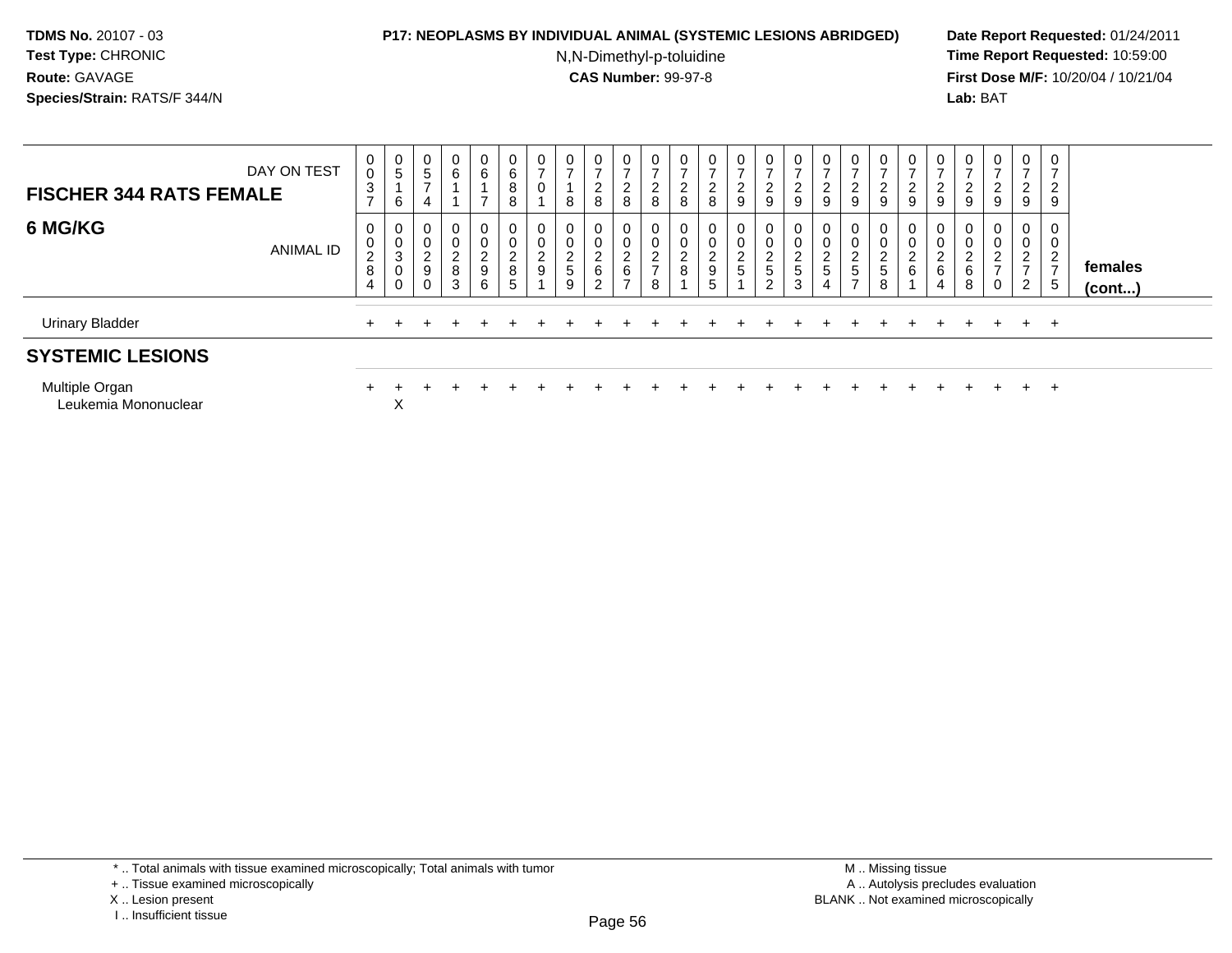### **P17: NEOPLASMS BY INDIVIDUAL ANIMAL (SYSTEMIC LESIONS ABRIDGED) Date Report Requested:** 01/24/2011

N,N-Dimethyl-p-toluidine

 **Time Report Requested:** 10:59:00 **First Dose M/F:** 10/20/04 / 10/21/04<br>**Lab:** BAT **Lab:** BAT

| DAY ON TEST<br><b>FISCHER 344 RATS FEMALE</b> | $\frac{0}{7}$<br>$\frac{2}{9}$                                              | $\frac{0}{7}$<br>$\frac{2}{9}$                       | 0<br>$\boldsymbol{7}$<br>$\frac{2}{9}$             | $\frac{0}{7}$<br>$\frac{2}{9}$   | $\begin{smallmatrix}0\\7\end{smallmatrix}$<br>$\frac{2}{9}$ | $\frac{0}{7}$<br>3<br>$\mathbf 0$                 | $\frac{0}{7}$<br>$\mathbf{3}$<br>$\mathbf 0$                | $\pmb{0}$<br>$\overline{7}$<br>$\sqrt{3}$<br>$\mathbf 0$                 | $\begin{array}{c} 0 \\ 7 \end{array}$<br>$\ensuremath{\mathsf{3}}$<br>$\mathbf 0$ | $\frac{0}{7}$<br>$\sqrt{3}$<br>$\mathbf 0$                | $\frac{0}{7}$<br>$\mathbf 3$<br>$\Omega$                                    | 0<br>$\overline{7}$<br>$\mathbf{3}$<br>$\Omega$        | $\frac{0}{7}$<br>$\sqrt{3}$<br>$\mathbf 0$                         | $\frac{0}{7}$<br>3<br>$\mathbf 0$            | $\frac{0}{7}$<br>$\sqrt{3}$<br>$\mathbf 0$     | $\frac{0}{7}$<br>$\mathbf{3}$<br>$\Omega$ | $\frac{0}{7}$<br>$\mathbf{3}$<br>$\Omega$         | $\frac{0}{7}$<br>$\sqrt{3}$<br>$\Omega$ | $\frac{0}{7}$<br>$\ensuremath{\mathsf{3}}$<br>$\mathbf 0$                      | $\frac{0}{7}$<br>$\ensuremath{\mathsf{3}}$<br>$\mathbf 0$      | $\frac{0}{7}$<br>$\mathbf{3}$<br>$\Omega$              | $\frac{0}{7}$<br>$\mathbf{3}$<br>$\mathbf 0$                             | $\frac{0}{7}$<br>$\mathsf 3$<br>$\mathbf 0$                                              | $\frac{0}{7}$<br>$\mathbf{3}$<br>0 | 0<br>$\overline{7}$<br>$\mathbf{3}$<br>0            |              |
|-----------------------------------------------|-----------------------------------------------------------------------------|------------------------------------------------------|----------------------------------------------------|----------------------------------|-------------------------------------------------------------|---------------------------------------------------|-------------------------------------------------------------|--------------------------------------------------------------------------|-----------------------------------------------------------------------------------|-----------------------------------------------------------|-----------------------------------------------------------------------------|--------------------------------------------------------|--------------------------------------------------------------------|----------------------------------------------|------------------------------------------------|-------------------------------------------|---------------------------------------------------|-----------------------------------------|--------------------------------------------------------------------------------|----------------------------------------------------------------|--------------------------------------------------------|--------------------------------------------------------------------------|------------------------------------------------------------------------------------------|------------------------------------|-----------------------------------------------------|--------------|
| 6 MG/KG<br><b>ANIMAL ID</b>                   | $\mathbf 0$<br>$\begin{array}{c} 0 \\ 2 \\ 7 \end{array}$<br>$\overline{7}$ | $\mathbf 0$<br>$_{2}^{\rm 0}$<br>8<br>$\overline{7}$ | $\mathbf 0$<br>0<br>$\overline{2}$<br>8<br>$\,8\,$ | $\mathbf 0$<br>$0$<br>$9$<br>$3$ | 0<br>$\mathbf 0$<br>$\overline{2}$<br>$\boldsymbol{9}$<br>8 | $\mathbf 0$<br>$\mathsf{O}$<br>$\frac{2}{5}$<br>5 | 0<br>$\begin{smallmatrix} 0\\2 \end{smallmatrix}$<br>5<br>6 | 0<br>$\begin{smallmatrix} 0\\2 \end{smallmatrix}$<br>$\,6\,$<br>$\Omega$ | $\mathbf 0$<br>$\begin{array}{c} 0 \\ 2 \\ 6 \end{array}$<br>$\sqrt{3}$           | 0<br>$\pmb{0}$<br>$\overline{2}$<br>$\,6\,$<br>$\sqrt{5}$ | $\mathbf 0$<br>$\begin{smallmatrix} 0\\2 \end{smallmatrix}$<br>$\,6\,$<br>6 | $\mathbf 0$<br>$\pmb{0}$<br>$\sqrt{2}$<br>$\,6\,$<br>9 | 0<br>$\pmb{0}$<br>$\sqrt{2}$<br>$\boldsymbol{7}$<br>$\overline{1}$ | $\pmb{0}$<br>$\frac{0}{2}$<br>$\mathfrak{Z}$ | $\mathbf 0$<br>$\frac{0}{2}$<br>$\overline{4}$ | $\pmb{0}$<br>$\frac{0}{2}$<br>6           | 0<br>0<br>$\boldsymbol{2}$<br>$\overline{7}$<br>9 | 0<br>$_{2}^{\rm 0}$<br>8<br>$\Omega$    | 0<br>$\begin{smallmatrix} 0\\2 \end{smallmatrix}$<br>$\bf 8$<br>$\overline{c}$ | $\mathbf 0$<br>$\begin{array}{c} 0 \\ 2 \\ 8 \end{array}$<br>6 | $\mathbf 0$<br>$\mathbf 0$<br>$\overline{c}$<br>8<br>9 | $\mathbf 0$<br>0<br>$\overline{2}$<br>$\boldsymbol{9}$<br>$\overline{c}$ | 0<br>$\begin{smallmatrix} 0\\ 2 \end{smallmatrix}$<br>$\boldsymbol{9}$<br>$\overline{4}$ | 0<br>$0$<br>$2$<br>$9$<br>$7$      | 0<br>$\mathbf 0$<br>$\overline{2}$<br>$\frac{9}{9}$ | * TOTALS     |
| <b>ALIMENTARY SYSTEM</b>                      |                                                                             |                                                      |                                                    |                                  |                                                             |                                                   |                                                             |                                                                          |                                                                                   |                                                           |                                                                             |                                                        |                                                                    |                                              |                                                |                                           |                                                   |                                         |                                                                                |                                                                |                                                        |                                                                          |                                                                                          |                                    |                                                     |              |
| Esophagus                                     | $\pm$                                                                       |                                                      |                                                    |                                  |                                                             |                                                   |                                                             |                                                                          |                                                                                   |                                                           |                                                                             |                                                        |                                                                    |                                              |                                                |                                           |                                                   |                                         |                                                                                |                                                                |                                                        |                                                                          |                                                                                          |                                    | $\overline{1}$                                      | 50           |
| Intestine Large, Cecum                        |                                                                             |                                                      |                                                    |                                  |                                                             |                                                   |                                                             |                                                                          |                                                                                   |                                                           |                                                                             |                                                        |                                                                    |                                              |                                                |                                           |                                                   |                                         |                                                                                |                                                                |                                                        |                                                                          |                                                                                          |                                    |                                                     | 50           |
| Intestine Large, Colon                        |                                                                             |                                                      |                                                    |                                  |                                                             |                                                   |                                                             |                                                                          |                                                                                   |                                                           |                                                                             |                                                        |                                                                    |                                              |                                                |                                           |                                                   |                                         |                                                                                |                                                                |                                                        |                                                                          |                                                                                          |                                    | $\overline{1}$                                      | 50           |
| Intestine Large, Rectum                       |                                                                             |                                                      |                                                    |                                  |                                                             |                                                   |                                                             |                                                                          |                                                                                   |                                                           |                                                                             |                                                        |                                                                    |                                              |                                                |                                           |                                                   |                                         |                                                                                |                                                                |                                                        |                                                                          |                                                                                          | $\pm$                              | $+$                                                 | 50           |
| Intestine Small, Duodenum                     |                                                                             |                                                      |                                                    |                                  |                                                             |                                                   |                                                             |                                                                          |                                                                                   |                                                           |                                                                             |                                                        |                                                                    |                                              |                                                |                                           |                                                   |                                         |                                                                                |                                                                |                                                        |                                                                          |                                                                                          |                                    | $\ddot{}$                                           | 50           |
| Intestine Small, Ileum                        | $+$                                                                         | $\ddot{}$                                            |                                                    |                                  |                                                             |                                                   |                                                             |                                                                          |                                                                                   |                                                           |                                                                             |                                                        |                                                                    |                                              |                                                |                                           |                                                   |                                         |                                                                                |                                                                |                                                        |                                                                          |                                                                                          |                                    | $\ddot{}$                                           | 50           |
| Intestine Small, Jejunum                      | $+$                                                                         |                                                      |                                                    |                                  |                                                             |                                                   |                                                             |                                                                          |                                                                                   |                                                           |                                                                             |                                                        |                                                                    |                                              |                                                |                                           |                                                   |                                         |                                                                                |                                                                |                                                        |                                                                          |                                                                                          |                                    |                                                     | 50           |
| Liver<br>Hepatocellular Adenoma               |                                                                             |                                                      |                                                    |                                  |                                                             |                                                   |                                                             |                                                                          |                                                                                   |                                                           |                                                                             |                                                        |                                                                    |                                              |                                                |                                           |                                                   |                                         |                                                                                |                                                                |                                                        |                                                                          |                                                                                          |                                    | $\overline{+}$                                      | 50<br>1      |
| Mesentery                                     | $\ddot{}$                                                                   |                                                      |                                                    |                                  |                                                             |                                                   |                                                             |                                                                          |                                                                                   |                                                           |                                                                             |                                                        |                                                                    |                                              |                                                | $\ddot{}$                                 |                                                   |                                         |                                                                                |                                                                |                                                        |                                                                          |                                                                                          |                                    |                                                     | 9            |
| Pancreas                                      |                                                                             |                                                      |                                                    |                                  |                                                             |                                                   |                                                             |                                                                          |                                                                                   |                                                           |                                                                             |                                                        |                                                                    |                                              |                                                |                                           |                                                   |                                         |                                                                                |                                                                |                                                        |                                                                          |                                                                                          |                                    |                                                     | 50           |
| <b>Salivary Glands</b>                        |                                                                             |                                                      |                                                    |                                  |                                                             |                                                   |                                                             |                                                                          |                                                                                   |                                                           |                                                                             |                                                        |                                                                    |                                              |                                                |                                           |                                                   |                                         |                                                                                |                                                                |                                                        |                                                                          |                                                                                          |                                    |                                                     | 50           |
| Stomach, Forestomach                          | $\pm$                                                                       | $\div$                                               |                                                    |                                  |                                                             |                                                   |                                                             |                                                                          |                                                                                   |                                                           |                                                                             |                                                        |                                                                    |                                              |                                                |                                           |                                                   |                                         |                                                                                |                                                                |                                                        |                                                                          |                                                                                          |                                    |                                                     | 50           |
| Stomach, Glandular                            |                                                                             |                                                      |                                                    |                                  |                                                             |                                                   |                                                             |                                                                          |                                                                                   |                                                           |                                                                             |                                                        |                                                                    |                                              |                                                |                                           |                                                   |                                         |                                                                                |                                                                |                                                        |                                                                          |                                                                                          |                                    |                                                     | 50           |
| Tooth                                         |                                                                             |                                                      |                                                    |                                  |                                                             |                                                   |                                                             | $\ddot{}$                                                                |                                                                                   |                                                           |                                                                             |                                                        |                                                                    |                                              |                                                |                                           |                                                   |                                         |                                                                                |                                                                |                                                        |                                                                          |                                                                                          |                                    |                                                     | $\mathbf{1}$ |

# **CARDIOVASCULAR SYSTEM**

\* .. Total animals with tissue examined microscopically; Total animals with tumor

+ .. Tissue examined microscopically

X .. Lesion present

I .. Insufficient tissue

 M .. Missing tissuey the contract of the contract of the contract of the contract of the contract of  $\mathsf A$  . Autolysis precludes evaluation Lesion present BLANK .. Not examined microscopically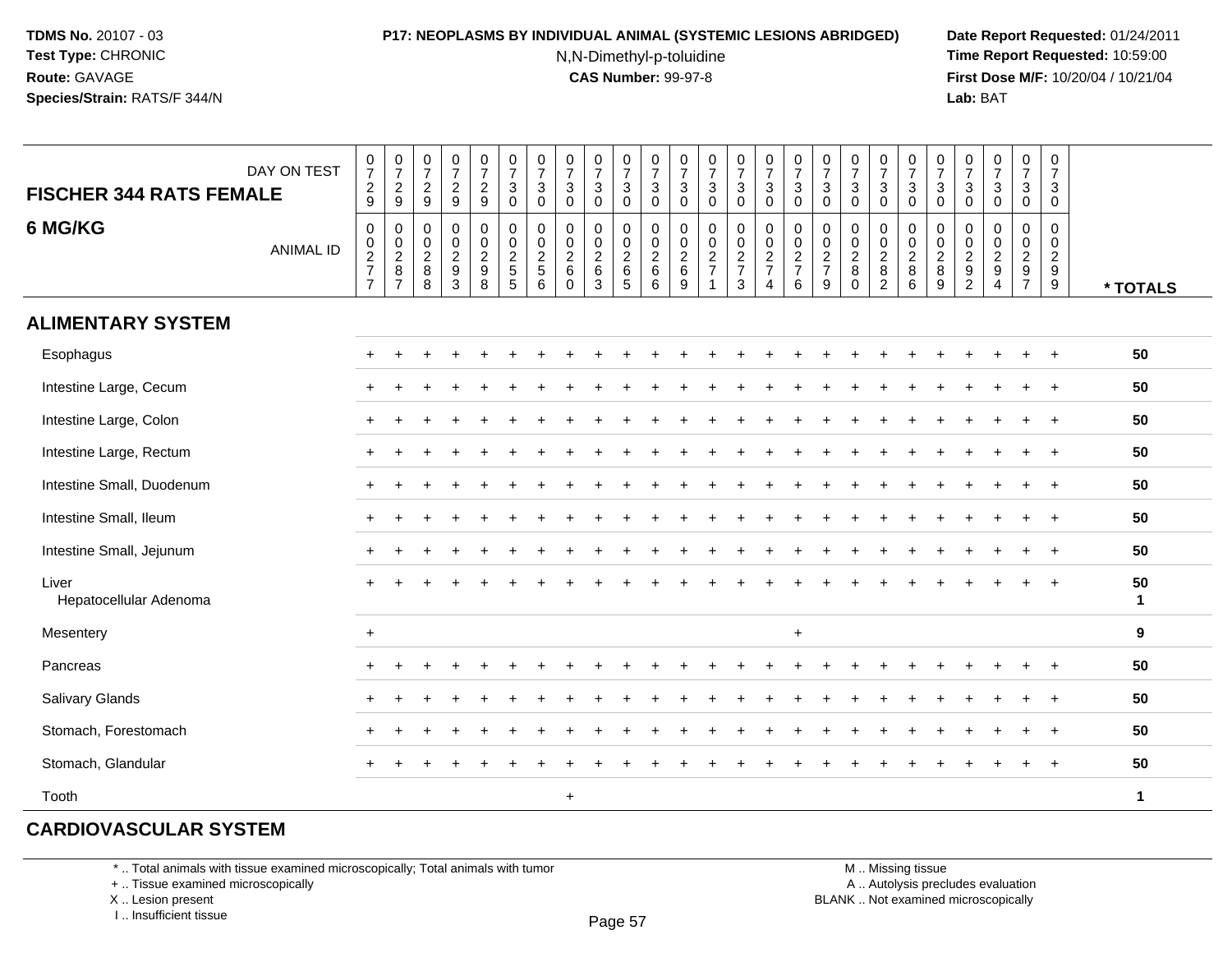### **P17: NEOPLASMS BY INDIVIDUAL ANIMAL (SYSTEMIC LESIONS ABRIDGED) Date Report Requested:** 01/24/2011

N,N-Dimethyl-p-toluidine

| <b>FISCHER 344 RATS FEMALE</b>                                                                                                                                      | DAY ON TEST      | $\begin{smallmatrix}0\\7\end{smallmatrix}$<br>$\overline{\mathbf{c}}$<br>9 | $\frac{0}{7}$<br>$\frac{2}{9}$                          | $\begin{array}{c} 0 \\ 7 \end{array}$<br>$\overline{c}$<br>9 | $\frac{0}{7}$<br>$\overline{c}$<br>9                                  | $\frac{0}{7}$<br>$\frac{2}{9}$                          | $\begin{matrix} 0 \\ 7 \end{matrix}$<br>$\sqrt{3}$<br>$\mathbf 0$            | $\frac{0}{7}$<br>3<br>0                                      | $\frac{0}{7}$<br>$\sqrt{3}$<br>$\mathbf 0$      | $\pmb{0}$<br>$\overline{7}$<br>3<br>0                     | $\frac{0}{7}$<br>$\mathbf{3}$<br>$\mathbf 0$           | $\frac{0}{7}$<br>$\sqrt{3}$<br>$\mathsf 0$                     | 0<br>$\overline{7}$<br>3<br>0                       | $\pmb{0}$<br>$\overline{7}$<br>3<br>$\mathbf 0$                           | $\frac{0}{7}$<br>3<br>0                                   | $\begin{smallmatrix}0\\7\end{smallmatrix}$<br>3<br>0                         | $\pmb{0}$<br>$\overline{7}$<br>$\mathbf{3}$<br>$\mathbf 0$    | 0<br>$\overline{7}$<br>$\sqrt{3}$<br>$\mathbf 0$                | $\begin{array}{c} 0 \\ 7 \end{array}$<br>3<br>$\mathbf 0$           | $\frac{0}{7}$<br>3<br>$\mathbf 0$                                | $\frac{0}{7}$<br>$\mathbf{3}$<br>0                 | 0<br>$\overline{7}$<br>3<br>$\mathbf 0$   | 0<br>$\overline{7}$<br>$\sqrt{3}$<br>0                                  | $\begin{smallmatrix}0\\7\end{smallmatrix}$<br>$\sqrt{3}$<br>0                   | $\frac{0}{7}$<br>$\mathbf{3}$<br>$\mathbf 0$                      | $\pmb{0}$<br>$\overline{7}$<br>3<br>$\mathbf 0$     |                                   |
|---------------------------------------------------------------------------------------------------------------------------------------------------------------------|------------------|----------------------------------------------------------------------------|---------------------------------------------------------|--------------------------------------------------------------|-----------------------------------------------------------------------|---------------------------------------------------------|------------------------------------------------------------------------------|--------------------------------------------------------------|-------------------------------------------------|-----------------------------------------------------------|--------------------------------------------------------|----------------------------------------------------------------|-----------------------------------------------------|---------------------------------------------------------------------------|-----------------------------------------------------------|------------------------------------------------------------------------------|---------------------------------------------------------------|-----------------------------------------------------------------|---------------------------------------------------------------------|------------------------------------------------------------------|----------------------------------------------------|-------------------------------------------|-------------------------------------------------------------------------|---------------------------------------------------------------------------------|-------------------------------------------------------------------|-----------------------------------------------------|-----------------------------------|
| 6 MG/KG                                                                                                                                                             | <b>ANIMAL ID</b> | $\Omega$<br>$\mathbf 0$<br>$\frac{2}{7}$<br>$\overline{7}$                 | 0<br>$\pmb{0}$<br>$\overline{2}$<br>8<br>$\overline{7}$ | $\Omega$<br>0<br>$\sqrt{2}$<br>8<br>8                        | $\mathbf 0$<br>$\pmb{0}$<br>$\boldsymbol{2}$<br>$\boldsymbol{9}$<br>3 | 0<br>$\mathbf 0$<br>$\sqrt{2}$<br>$\boldsymbol{9}$<br>8 | $\mathbf 0$<br>$\mathbf 0$<br>$\sqrt{2}$<br>$\overline{5}$<br>$5\phantom{1}$ | $\Omega$<br>$\mathbf 0$<br>$\overline{c}$<br>$\sqrt{5}$<br>6 | $\mathbf 0$<br>0<br>$\sqrt{2}$<br>6<br>$\Omega$ | 0<br>$\mathbf 0$<br>$\overline{c}$<br>$6\phantom{1}$<br>3 | $\mathbf 0$<br>$\mathbf 0$<br>$\overline{c}$<br>6<br>5 | $\mathbf 0$<br>$\mathbf 0$<br>$\boldsymbol{2}$<br>$\,6\,$<br>6 | $\Omega$<br>$\mathbf 0$<br>$\overline{c}$<br>6<br>9 | $\Omega$<br>$\mathbf 0$<br>$\sqrt{2}$<br>$\overline{7}$<br>$\overline{1}$ | $\mathbf 0$<br>0<br>$\overline{2}$<br>$\overline{7}$<br>3 | $\mathbf 0$<br>$\mathbf 0$<br>$\sqrt{2}$<br>$\overline{7}$<br>$\overline{4}$ | $\mathbf 0$<br>$\pmb{0}$<br>$\sqrt{2}$<br>$\overline{7}$<br>6 | $\mathbf 0$<br>$\mathbf 0$<br>$\sqrt{2}$<br>$\overline{7}$<br>9 | $\mathbf{0}$<br>$\mathbf 0$<br>$\overline{c}$<br>$\bf8$<br>$\Omega$ | $\Omega$<br>$\mathbf 0$<br>$\overline{2}$<br>8<br>$\overline{2}$ | $\mathbf 0$<br>$\mathbf 0$<br>$\sqrt{2}$<br>8<br>6 | $\Omega$<br>0<br>$\overline{c}$<br>8<br>9 | $\Omega$<br>0<br>$\boldsymbol{2}$<br>$\boldsymbol{9}$<br>$\overline{2}$ | $\Omega$<br>$\mathbf 0$<br>$\overline{2}$<br>$\boldsymbol{9}$<br>$\overline{A}$ | $\mathbf 0$<br>$\mathbf 0$<br>$\mathbf{2}$<br>9<br>$\overline{7}$ | $\Omega$<br>$\mathbf 0$<br>$\overline{2}$<br>9<br>9 | * TOTALS                          |
| <b>Blood Vessel</b>                                                                                                                                                 |                  |                                                                            |                                                         |                                                              |                                                                       |                                                         |                                                                              |                                                              |                                                 |                                                           |                                                        |                                                                |                                                     |                                                                           |                                                           |                                                                              |                                                               |                                                                 |                                                                     |                                                                  |                                                    |                                           |                                                                         |                                                                                 |                                                                   | $\overline{+}$                                      | 50                                |
| Heart                                                                                                                                                               |                  |                                                                            |                                                         |                                                              |                                                                       |                                                         |                                                                              |                                                              |                                                 |                                                           |                                                        |                                                                |                                                     |                                                                           |                                                           |                                                                              |                                                               |                                                                 |                                                                     |                                                                  |                                                    |                                           |                                                                         |                                                                                 | $+$                                                               | $+$                                                 | 50                                |
| <b>ENDOCRINE SYSTEM</b>                                                                                                                                             |                  |                                                                            |                                                         |                                                              |                                                                       |                                                         |                                                                              |                                                              |                                                 |                                                           |                                                        |                                                                |                                                     |                                                                           |                                                           |                                                                              |                                                               |                                                                 |                                                                     |                                                                  |                                                    |                                           |                                                                         |                                                                                 |                                                                   |                                                     |                                   |
| <b>Adrenal Cortex</b><br>Adenoma                                                                                                                                    |                  |                                                                            |                                                         |                                                              |                                                                       |                                                         |                                                                              |                                                              |                                                 |                                                           |                                                        |                                                                |                                                     |                                                                           |                                                           |                                                                              |                                                               |                                                                 |                                                                     |                                                                  |                                                    |                                           | Χ                                                                       |                                                                                 | $\ddot{}$                                                         | $+$                                                 | 50<br>3                           |
| Adrenal Medulla<br>Pheochromocytoma Benign                                                                                                                          |                  |                                                                            |                                                         |                                                              |                                                                       |                                                         |                                                                              |                                                              |                                                 |                                                           |                                                        |                                                                |                                                     |                                                                           |                                                           |                                                                              |                                                               |                                                                 |                                                                     |                                                                  |                                                    |                                           |                                                                         |                                                                                 |                                                                   | $\overline{+}$                                      | 50<br>$\mathbf{2}$                |
| Islets, Pancreatic                                                                                                                                                  |                  |                                                                            |                                                         |                                                              |                                                                       |                                                         |                                                                              |                                                              |                                                 |                                                           |                                                        |                                                                |                                                     |                                                                           |                                                           |                                                                              |                                                               |                                                                 |                                                                     |                                                                  |                                                    |                                           |                                                                         |                                                                                 |                                                                   | $\overline{1}$                                      | 50                                |
| Parathyroid Gland                                                                                                                                                   |                  |                                                                            |                                                         |                                                              |                                                                       |                                                         |                                                                              |                                                              |                                                 |                                                           |                                                        |                                                                |                                                     |                                                                           |                                                           |                                                                              |                                                               |                                                                 |                                                                     |                                                                  |                                                    |                                           |                                                                         |                                                                                 |                                                                   |                                                     | 50                                |
| <b>Pituitary Gland</b><br>Pars Distalis, Adenoma                                                                                                                    |                  | X                                                                          | $\times$                                                |                                                              | X                                                                     | $\boldsymbol{\mathsf{X}}$                               | $\times$                                                                     |                                                              |                                                 | X                                                         |                                                        |                                                                | Χ                                                   | X                                                                         | $\times$                                                  |                                                                              | X                                                             | X                                                               | X                                                                   |                                                                  | X                                                  | X                                         | X                                                                       | X                                                                               |                                                                   | $\div$<br>X                                         | 50<br>29                          |
| <b>Thyroid Gland</b><br>C-cell, Adenoma<br>Follicular Cell, Adenoma                                                                                                 |                  |                                                                            |                                                         |                                                              |                                                                       |                                                         |                                                                              |                                                              |                                                 |                                                           |                                                        |                                                                |                                                     |                                                                           | $\ddot{}$<br>X                                            | $\ddot{}$                                                                    | $\ddot{}$<br>$\pmb{\times}$                                   |                                                                 |                                                                     |                                                                  |                                                    |                                           |                                                                         |                                                                                 |                                                                   | $\ddot{}$                                           | 47<br>3<br>$\mathbf{1}$           |
| <b>GENERAL BODY SYSTEM</b>                                                                                                                                          |                  |                                                                            |                                                         |                                                              |                                                                       |                                                         |                                                                              |                                                              |                                                 |                                                           |                                                        |                                                                |                                                     |                                                                           |                                                           |                                                                              |                                                               |                                                                 |                                                                     |                                                                  |                                                    |                                           |                                                                         |                                                                                 |                                                                   |                                                     |                                   |
| <b>NONE</b>                                                                                                                                                         |                  |                                                                            |                                                         |                                                              |                                                                       |                                                         |                                                                              |                                                              |                                                 |                                                           |                                                        |                                                                |                                                     |                                                                           |                                                           |                                                                              |                                                               |                                                                 |                                                                     |                                                                  |                                                    |                                           |                                                                         |                                                                                 |                                                                   |                                                     |                                   |
| <b>GENITAL SYSTEM</b>                                                                                                                                               |                  |                                                                            |                                                         |                                                              |                                                                       |                                                         |                                                                              |                                                              |                                                 |                                                           |                                                        |                                                                |                                                     |                                                                           |                                                           |                                                                              |                                                               |                                                                 |                                                                     |                                                                  |                                                    |                                           |                                                                         |                                                                                 |                                                                   |                                                     |                                   |
| <b>Clitoral Gland</b><br>Adenoma<br>Carcinoma                                                                                                                       |                  |                                                                            |                                                         |                                                              |                                                                       |                                                         | X                                                                            |                                                              |                                                 |                                                           |                                                        |                                                                |                                                     |                                                                           |                                                           |                                                                              |                                                               | X                                                               |                                                                     |                                                                  |                                                    |                                           | $\pmb{\times}$                                                          |                                                                                 | $\ddot{}$                                                         |                                                     | 49<br>$\mathbf 3$<br>$\mathbf{2}$ |
| *  Total animals with tissue examined microscopically; Total animals with tumor<br>+  Tissue examined microscopically<br>X  Lesion present<br>I Insufficient tissue |                  |                                                                            |                                                         |                                                              |                                                                       |                                                         |                                                                              |                                                              |                                                 |                                                           | $D_{200}$ $E_0$                                        |                                                                |                                                     |                                                                           |                                                           |                                                                              |                                                               |                                                                 | BLANK  Not examined microscopically                                 |                                                                  | M  Missing tissue                                  | A  Autolysis precludes evaluation         |                                                                         |                                                                                 |                                                                   |                                                     |                                   |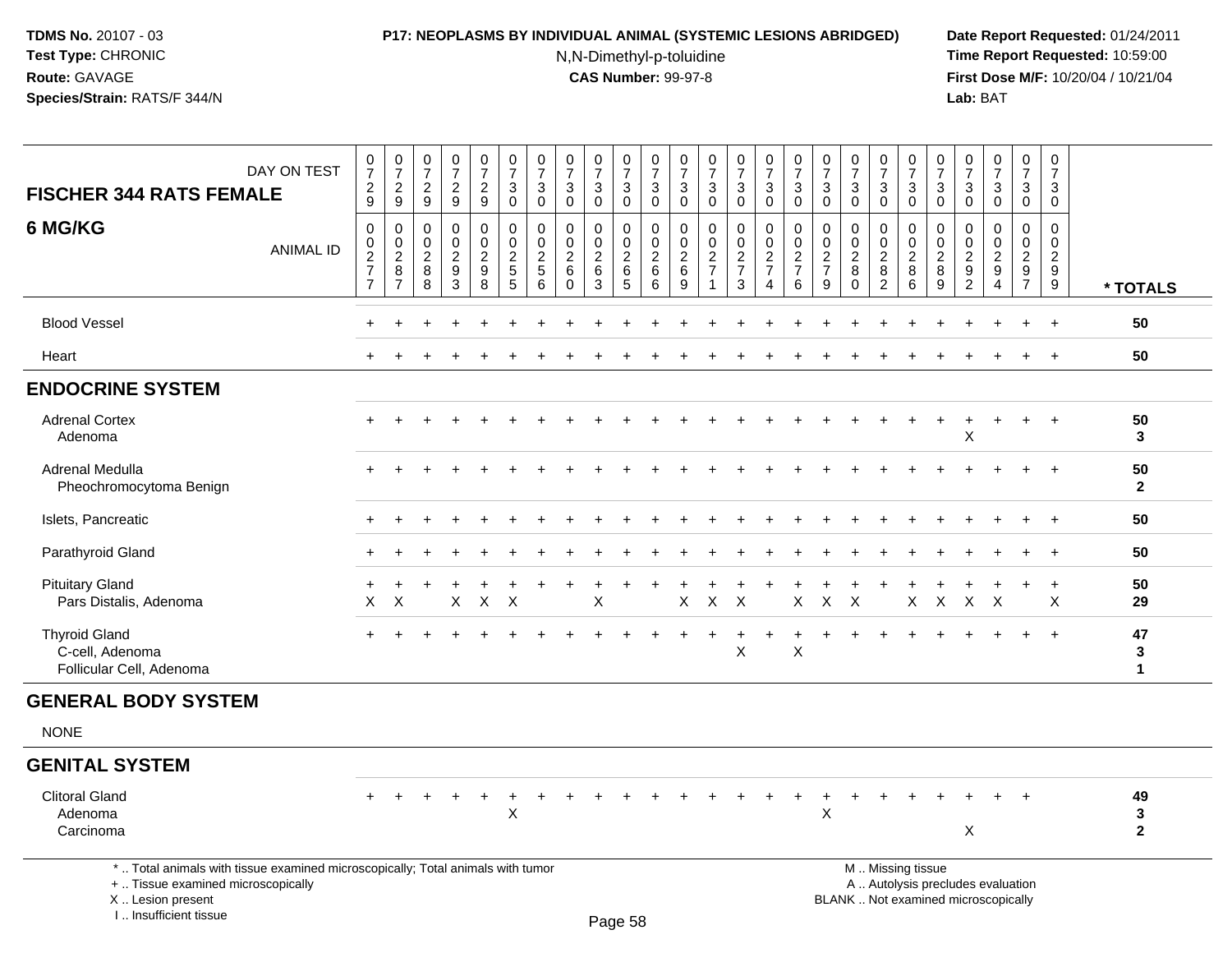### **P17: NEOPLASMS BY INDIVIDUAL ANIMAL (SYSTEMIC LESIONS ABRIDGED) Date Report Requested:** 01/24/2011

N,N-Dimethyl-p-toluidine

| <b>FISCHER 344 RATS FEMALE</b>                                                                                                                                      | DAY ON TEST      | $\frac{0}{7}$<br>$\sqrt{2}$<br>9                               | $\frac{0}{7}$<br>$\sqrt{2}$<br>9                                       | $\begin{smallmatrix}0\\7\end{smallmatrix}$<br>$\overline{c}$<br>9 | $\frac{0}{7}$<br>$\overline{c}$<br>9          | $\frac{0}{7}$<br>$\overline{a}$<br>9         | $\frac{0}{7}$<br>$\sqrt{3}$<br>$\mathbf 0$                                 | $\pmb{0}$<br>$\overline{7}$<br>3<br>$\mathbf 0$    | $\pmb{0}$<br>$\overline{7}$<br>3<br>$\mathbf 0$                          | $\begin{array}{c} 0 \\ 7 \end{array}$<br>3<br>$\mathbf 0$ | $\frac{0}{7}$<br>$\sqrt{3}$<br>0                             | $\pmb{0}$<br>$\overline{7}$<br>$\ensuremath{\mathsf{3}}$<br>$\mathsf{O}\xspace$ | $\mathbf 0$<br>$\overline{7}$<br>3<br>$\mathbf 0$      | $\frac{0}{7}$<br>$\sqrt{3}$<br>$\mathbf 0$                   | $\begin{smallmatrix}0\\7\end{smallmatrix}$<br>$\sqrt{3}$<br>$\mathbf 0$ | $\begin{smallmatrix}0\\7\end{smallmatrix}$<br>$\mathbf{3}$<br>$\mathbf 0$ | $\frac{0}{7}$<br>3<br>$\mathbf 0$               | 0<br>$\overline{7}$<br>3<br>0                          | $\begin{array}{c} 0 \\ 7 \end{array}$<br>$\sqrt{3}$<br>$\mathbf 0$      | $\frac{0}{7}$<br>3<br>0                                 | $\frac{0}{7}$<br>$\sqrt{3}$<br>$\mathbf 0$             | 0<br>$\overline{7}$<br>3<br>$\mathbf 0$     | $\begin{array}{c} 0 \\ 7 \end{array}$<br>3<br>0    | $\frac{0}{7}$<br>$\mathbf{3}$<br>0                                       | $\mathbf 0$<br>$\overline{7}$<br>$\mathbf{3}$<br>$\mathbf 0$ | $\pmb{0}$<br>$\overline{7}$<br>3<br>$\mathbf 0$         |                            |
|---------------------------------------------------------------------------------------------------------------------------------------------------------------------|------------------|----------------------------------------------------------------|------------------------------------------------------------------------|-------------------------------------------------------------------|-----------------------------------------------|----------------------------------------------|----------------------------------------------------------------------------|----------------------------------------------------|--------------------------------------------------------------------------|-----------------------------------------------------------|--------------------------------------------------------------|---------------------------------------------------------------------------------|--------------------------------------------------------|--------------------------------------------------------------|-------------------------------------------------------------------------|---------------------------------------------------------------------------|-------------------------------------------------|--------------------------------------------------------|-------------------------------------------------------------------------|---------------------------------------------------------|--------------------------------------------------------|---------------------------------------------|----------------------------------------------------|--------------------------------------------------------------------------|--------------------------------------------------------------|---------------------------------------------------------|----------------------------|
| 6 MG/KG                                                                                                                                                             | <b>ANIMAL ID</b> | $\mathbf 0$<br>$\mathsf{O}$<br>$\frac{2}{7}$<br>$\overline{7}$ | $\overline{0}$<br>$\mathbf 0$<br>$\overline{2}$<br>8<br>$\overline{7}$ | 0<br>$\mathbf 0$<br>$\overline{c}$<br>8<br>8                      | 0<br>$\mathsf{O}$<br>$\overline{a}$<br>9<br>3 | 0<br>$\mathbf 0$<br>$\overline{2}$<br>9<br>8 | $\mathbf 0$<br>$\pmb{0}$<br>$\overline{2}$<br>$\sqrt{5}$<br>$\overline{5}$ | $\Omega$<br>0<br>$\overline{c}$<br>$\sqrt{5}$<br>6 | $\Omega$<br>$\mathbf 0$<br>$\overline{c}$<br>$6\phantom{1}6$<br>$\Omega$ | 0<br>0<br>$\overline{c}$<br>$\,6\,$<br>3                  | $\mathbf 0$<br>$\mathsf 0$<br>$\overline{2}$<br>$\,6\,$<br>5 | 0<br>$\pmb{0}$<br>$\boldsymbol{2}$<br>$\,6$<br>$6\phantom{1}$                   | $\mathbf 0$<br>$\mathbf 0$<br>$\overline{c}$<br>6<br>9 | $\Omega$<br>$\mathbf 0$<br>$\sqrt{2}$<br>$\overline{7}$<br>1 | 0<br>$\pmb{0}$<br>$\overline{2}$<br>$\overline{7}$<br>3                 | 0<br>$\mathbf 0$<br>$\overline{2}$<br>$\overline{7}$<br>4                 | 0<br>0<br>$\overline{2}$<br>$\overline{7}$<br>6 | $\Omega$<br>0<br>$\overline{c}$<br>$\overline{7}$<br>9 | $\mathbf{0}$<br>$\mathbf 0$<br>$\overline{2}$<br>$\bf8$<br>$\mathbf{0}$ | 0<br>$\pmb{0}$<br>$\overline{2}$<br>8<br>$\overline{2}$ | $\mathbf 0$<br>$\mathbf 0$<br>$\overline{2}$<br>8<br>6 | $\Omega$<br>0<br>$\boldsymbol{2}$<br>8<br>9 | $\Omega$<br>0<br>$\sqrt{2}$<br>9<br>$\overline{2}$ | $\mathbf 0$<br>$\mathsf 0$<br>$\overline{2}$<br>9<br>$\overline{4}$      | $\Omega$<br>$\mathbf 0$<br>$\sqrt{2}$<br>9<br>$\overline{7}$ | $\Omega$<br>$\mathbf 0$<br>$\overline{2}$<br>9<br>$9\,$ | * TOTALS                   |
| Ovary<br>Granulosa Cell Tumor Benign<br>Granulosa Cell Tumor Malignant                                                                                              |                  |                                                                |                                                                        |                                                                   |                                               | X                                            |                                                                            |                                                    |                                                                          |                                                           |                                                              |                                                                                 |                                                        |                                                              |                                                                         |                                                                           |                                                 |                                                        |                                                                         |                                                         |                                                        |                                             |                                                    |                                                                          |                                                              | $+$                                                     | 50<br>1<br>$\mathbf{2}$    |
| <b>Uterus</b><br>Adenocarcinoma<br>Polyp Stromal                                                                                                                    |                  |                                                                |                                                                        | X                                                                 |                                               |                                              |                                                                            | X                                                  |                                                                          |                                                           | X                                                            |                                                                                 |                                                        |                                                              |                                                                         |                                                                           |                                                 |                                                        |                                                                         |                                                         |                                                        |                                             | X                                                  |                                                                          |                                                              |                                                         | 50<br>$\mathbf 1$<br>9     |
| Vagina<br>Polyp                                                                                                                                                     |                  |                                                                |                                                                        |                                                                   |                                               |                                              |                                                                            |                                                    |                                                                          |                                                           |                                                              |                                                                                 |                                                        |                                                              |                                                                         |                                                                           |                                                 |                                                        |                                                                         | $\ddot{}$<br>$\mathsf{X}$                               |                                                        |                                             |                                                    |                                                                          |                                                              |                                                         | $\mathbf 1$<br>$\mathbf 1$ |
| <b>HEMATOPOIETIC SYSTEM</b>                                                                                                                                         |                  |                                                                |                                                                        |                                                                   |                                               |                                              |                                                                            |                                                    |                                                                          |                                                           |                                                              |                                                                                 |                                                        |                                                              |                                                                         |                                                                           |                                                 |                                                        |                                                                         |                                                         |                                                        |                                             |                                                    |                                                                          |                                                              |                                                         |                            |
| <b>Bone Marrow</b>                                                                                                                                                  |                  |                                                                |                                                                        |                                                                   |                                               |                                              |                                                                            |                                                    |                                                                          |                                                           |                                                              |                                                                                 |                                                        |                                                              |                                                                         |                                                                           |                                                 |                                                        |                                                                         |                                                         |                                                        |                                             |                                                    |                                                                          |                                                              |                                                         | 50                         |
| Lymph Node                                                                                                                                                          |                  |                                                                |                                                                        |                                                                   |                                               | $\ddot{}$                                    |                                                                            |                                                    |                                                                          |                                                           |                                                              |                                                                                 |                                                        |                                                              |                                                                         |                                                                           |                                                 |                                                        |                                                                         |                                                         |                                                        |                                             |                                                    |                                                                          |                                                              |                                                         | $\mathbf{1}$               |
| Lymph Node, Mandibular                                                                                                                                              |                  | м                                                              | M                                                                      | M                                                                 | M                                             | M                                            | M                                                                          | M                                                  | M                                                                        | - M                                                       | M                                                            | M                                                                               | M                                                      | M                                                            | M                                                                       | M                                                                         | M                                               |                                                        | M M                                                                     | M                                                       | M                                                      | M                                           |                                                    | M M M M                                                                  |                                                              |                                                         | $\mathbf 0$                |
| Lymph Node, Mesenteric                                                                                                                                              |                  |                                                                |                                                                        |                                                                   |                                               |                                              |                                                                            |                                                    |                                                                          |                                                           |                                                              |                                                                                 |                                                        |                                                              |                                                                         |                                                                           |                                                 |                                                        |                                                                         |                                                         |                                                        |                                             |                                                    |                                                                          |                                                              | $\overline{ }$                                          | 49                         |
| Spleen                                                                                                                                                              |                  |                                                                |                                                                        |                                                                   |                                               |                                              |                                                                            |                                                    |                                                                          |                                                           |                                                              |                                                                                 |                                                        |                                                              |                                                                         |                                                                           |                                                 |                                                        |                                                                         |                                                         |                                                        |                                             |                                                    |                                                                          | $\ddot{}$                                                    | $+$                                                     | 50                         |
| Thymus                                                                                                                                                              |                  | $\div$                                                         |                                                                        |                                                                   |                                               |                                              |                                                                            |                                                    |                                                                          |                                                           |                                                              |                                                                                 |                                                        |                                                              |                                                                         |                                                                           |                                                 |                                                        |                                                                         |                                                         |                                                        |                                             |                                                    | $\ddot{}$                                                                | $\ddot{}$                                                    | $+$                                                     | 50                         |
| <b>INTEGUMENTARY SYSTEM</b>                                                                                                                                         |                  |                                                                |                                                                        |                                                                   |                                               |                                              |                                                                            |                                                    |                                                                          |                                                           |                                                              |                                                                                 |                                                        |                                                              |                                                                         |                                                                           |                                                 |                                                        |                                                                         |                                                         |                                                        |                                             |                                                    |                                                                          |                                                              |                                                         |                            |
| Mammary Gland<br>Carcinoma                                                                                                                                          |                  |                                                                |                                                                        |                                                                   |                                               |                                              |                                                                            |                                                    |                                                                          |                                                           |                                                              |                                                                                 |                                                        |                                                              |                                                                         |                                                                           |                                                 |                                                        |                                                                         |                                                         |                                                        |                                             |                                                    |                                                                          |                                                              |                                                         | 50<br>$\mathbf 1$          |
| Fibroadenoma<br>Fibroadenoma, Multiple                                                                                                                              |                  | Χ                                                              | $\boldsymbol{\mathsf{X}}$                                              |                                                                   | X                                             | $\pmb{\times}$                               |                                                                            |                                                    | $\sf X$                                                                  |                                                           | X                                                            |                                                                                 | X X X                                                  |                                                              |                                                                         |                                                                           | X                                               |                                                        | $X$ $X$                                                                 |                                                         | $X$ $X$                                                |                                             |                                                    | X                                                                        |                                                              | X                                                       | 11<br>15                   |
| Skin                                                                                                                                                                |                  |                                                                |                                                                        |                                                                   |                                               | $\ddot{}$                                    |                                                                            |                                                    | $\ddot{}$                                                                | $\ddot{}$                                                 | $\ddot{}$                                                    |                                                                                 |                                                        |                                                              |                                                                         |                                                                           | ÷                                               |                                                        |                                                                         | $\ddot{}$                                               | $\ddot{}$                                              | $\ddot{}$                                   | $+$                                                | $+$                                                                      | $+$                                                          | $+$                                                     | 50                         |
| *  Total animals with tissue examined microscopically; Total animals with tumor<br>+  Tissue examined microscopically<br>X  Lesion present<br>I Insufficient tissue |                  |                                                                |                                                                        |                                                                   |                                               |                                              |                                                                            |                                                    |                                                                          |                                                           | DaoEQ                                                        |                                                                                 |                                                        |                                                              |                                                                         |                                                                           |                                                 |                                                        | M  Missing tissue                                                       |                                                         |                                                        |                                             |                                                    | A  Autolysis precludes evaluation<br>BLANK  Not examined microscopically |                                                              |                                                         |                            |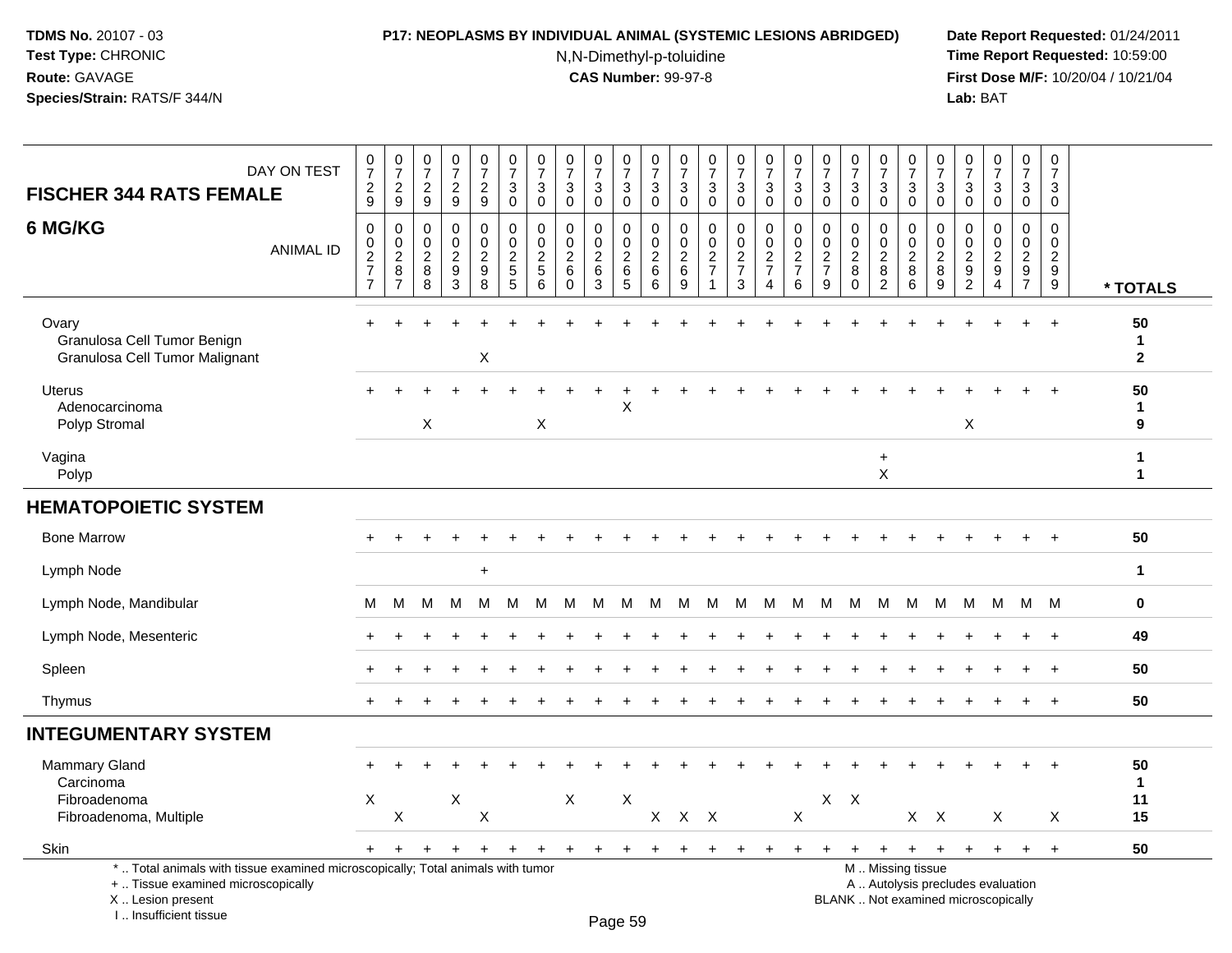> X .. Lesion present I .. Insufficient tissue

# **P17: NEOPLASMS BY INDIVIDUAL ANIMAL (SYSTEMIC LESIONS ABRIDGED) Date Report Requested:** 01/24/2011

N,N-Dimethyl-p-toluidine

 **Time Report Requested:** 10:59:00 **First Dose M/F:** 10/20/04 / 10/21/04<br>**Lab:** BAT **Lab:** BAT

| DAY ON TEST<br><b>FISCHER 344 RATS FEMALE</b>                                                                         | 0729                              | $\frac{0}{7}$<br>$\frac{2}{9}$ | 0729                                                           | $\begin{array}{c} 0 \\ 7 \end{array}$<br>$\frac{2}{9}$ | $\frac{0}{7}$<br>$\frac{2}{9}$    | $\frac{0}{7}$<br>$\mathbf{3}$<br>$\overline{0}$   | $\begin{array}{c} 0 \\ 7 \end{array}$<br>$\ensuremath{\mathsf{3}}$<br>$\mathbf 0$ | $\begin{array}{c} 0 \\ 7 \end{array}$<br>$\ensuremath{\mathsf{3}}$<br>$\mathbf 0$ | $\begin{array}{c} 0 \\ 7 \end{array}$<br>$\mathbf{3}$<br>$\mathbf 0$ | $\frac{0}{7}$<br>$\sqrt{3}$<br>$\mathbf 0$      | $\frac{0}{7}$<br>$\mathbf{3}$<br>$\mathbf 0$              | $\frac{0}{7}$<br>3<br>$\mathbf 0$      | $\frac{0}{7}$<br>$\ensuremath{\mathsf{3}}$<br>$\mathbf 0$ | $\begin{array}{c} 0 \\ 7 \end{array}$<br>3<br>$\pmb{0}$   | $\frac{0}{7}$<br>$_{\rm 0}^3$                               | $\frac{0}{7}$<br>$\sqrt{3}$<br>$\overline{0}$                                | $\frac{0}{7}$<br>$\mathbf{3}$<br>$\mathbf 0$ | $\begin{array}{c} 0 \\ 7 \end{array}$<br>$\sqrt{3}$<br>$\mathbf 0$ | $\frac{0}{7}$<br>3<br>$\mathbf 0$         | $\begin{smallmatrix}0\\7\end{smallmatrix}$<br>$\mathsf 3$<br>$\mathbf 0$ | $\frac{0}{7}$<br>$_{0}^{3}$                    | 0<br>$\overline{7}$<br>3<br>$\mathbf 0$            | $\frac{0}{7}$<br>$\ensuremath{\mathsf{3}}$<br>$\mathbf 0$    | $\frac{0}{7}$<br>3<br>$\mathbf 0$ | $\begin{smallmatrix} 0\\7 \end{smallmatrix}$<br>$\mathbf{3}$<br>$\mathbf 0$ |                    |
|-----------------------------------------------------------------------------------------------------------------------|-----------------------------------|--------------------------------|----------------------------------------------------------------|--------------------------------------------------------|-----------------------------------|---------------------------------------------------|-----------------------------------------------------------------------------------|-----------------------------------------------------------------------------------|----------------------------------------------------------------------|-------------------------------------------------|-----------------------------------------------------------|----------------------------------------|-----------------------------------------------------------|-----------------------------------------------------------|-------------------------------------------------------------|------------------------------------------------------------------------------|----------------------------------------------|--------------------------------------------------------------------|-------------------------------------------|--------------------------------------------------------------------------|------------------------------------------------|----------------------------------------------------|--------------------------------------------------------------|-----------------------------------|-----------------------------------------------------------------------------|--------------------|
| 6 MG/KG<br><b>ANIMAL ID</b>                                                                                           | $\mathbf 0$<br>0<br>$\frac{2}{7}$ | 0<br>0287                      | $\mathbf 0$<br>$\begin{array}{c} 0 \\ 2 \\ 8 \\ 8 \end{array}$ | $\mathbf 0$<br>0<br>$\frac{2}{9}$<br>$\overline{3}$    | 0<br>$\mathbf 0$<br>$\frac{2}{9}$ | $\mathbf 0$<br>$\ddot{\mathbf{0}}$<br>$rac{2}{5}$ | 0<br>$\mathbf 0$<br>$\frac{2}{5}$                                                 | $\Omega$<br>$\mathbf{0}$<br>$\boldsymbol{2}$<br>6<br>$\mathbf 0$                  | $\mathbf 0$<br>0<br>$\frac{2}{6}$<br>$\overline{3}$                  | 0<br>0<br>$\sqrt{2}$<br>$\,6$<br>$\overline{5}$ | $\mathbf 0$<br>0<br>$\overline{c}$<br>6<br>$\overline{6}$ | $\mathbf 0$<br>0<br>$\frac{2}{6}$<br>9 | 0<br>0<br>$\frac{2}{7}$<br>$\overline{1}$                 | $\mathbf 0$<br>$\pmb{0}$<br>$\frac{2}{7}$<br>$\mathbf{3}$ | $\mathbf 0$<br>$\pmb{0}$<br>$\frac{2}{7}$<br>$\overline{4}$ | $\mathbf 0$<br>$\begin{array}{c} 0 \\ 2 \\ 7 \end{array}$<br>$6\phantom{1}6$ | 0<br>0<br>$\frac{2}{7}$<br>$\overline{9}$    | $\mathbf 0$<br>$\mathbf 0$<br>$\sqrt{2}$<br>$\bf 8$<br>$\Omega$    | 0<br>0<br>$\frac{2}{8}$<br>$\overline{2}$ | 0<br>0<br>$\boldsymbol{2}$<br>8<br>$6\phantom{a}$                        | $\mathbf 0$<br>$\frac{0}{2}$<br>$\overline{9}$ | $\Omega$<br>0<br>$\sqrt{2}$<br>9<br>$\overline{2}$ | $\Omega$<br>$\mathbf 0$<br>$\boldsymbol{2}$<br>9<br>$\Delta$ | $\mathbf 0$<br>0<br>$\frac{2}{9}$ | $\mathbf 0$<br>$\mathbf 0$<br>$\overline{c}$<br>$\frac{9}{9}$               | * TOTALS           |
| <b>Basal Cell Adenoma</b><br>Fibroma<br>Keratoacanthoma<br>Schwannoma Malignant<br>Trichoepithelioma                  |                                   |                                |                                                                |                                                        | X                                 |                                                   |                                                                                   | X                                                                                 |                                                                      |                                                 |                                                           |                                        |                                                           |                                                           |                                                             |                                                                              |                                              |                                                                    |                                           |                                                                          |                                                |                                                    |                                                              |                                   |                                                                             |                    |
| <b>MUSCULOSKELETAL SYSTEM</b>                                                                                         |                                   |                                |                                                                |                                                        |                                   |                                                   |                                                                                   |                                                                                   |                                                                      |                                                 |                                                           |                                        |                                                           |                                                           |                                                             |                                                                              |                                              |                                                                    |                                           |                                                                          |                                                |                                                    |                                                              |                                   |                                                                             |                    |
| Bone                                                                                                                  | $+$                               |                                |                                                                |                                                        |                                   |                                                   |                                                                                   |                                                                                   |                                                                      |                                                 |                                                           |                                        |                                                           |                                                           |                                                             |                                                                              |                                              |                                                                    |                                           |                                                                          |                                                |                                                    |                                                              | $\ddot{}$                         | $+$                                                                         | 50                 |
| <b>NERVOUS SYSTEM</b>                                                                                                 |                                   |                                |                                                                |                                                        |                                   |                                                   |                                                                                   |                                                                                   |                                                                      |                                                 |                                                           |                                        |                                                           |                                                           |                                                             |                                                                              |                                              |                                                                    |                                           |                                                                          |                                                |                                                    |                                                              |                                   |                                                                             |                    |
| <b>Brain</b>                                                                                                          | $+$                               |                                |                                                                |                                                        |                                   |                                                   |                                                                                   |                                                                                   |                                                                      |                                                 |                                                           |                                        |                                                           |                                                           |                                                             |                                                                              |                                              |                                                                    |                                           |                                                                          |                                                |                                                    |                                                              | $\ddot{}$                         | $+$                                                                         | 50                 |
| <b>RESPIRATORY SYSTEM</b>                                                                                             |                                   |                                |                                                                |                                                        |                                   |                                                   |                                                                                   |                                                                                   |                                                                      |                                                 |                                                           |                                        |                                                           |                                                           |                                                             |                                                                              |                                              |                                                                    |                                           |                                                                          |                                                |                                                    |                                                              |                                   |                                                                             |                    |
| Lung                                                                                                                  |                                   |                                |                                                                |                                                        |                                   |                                                   |                                                                                   |                                                                                   |                                                                      |                                                 |                                                           |                                        |                                                           |                                                           |                                                             |                                                                              |                                              |                                                                    |                                           |                                                                          |                                                |                                                    |                                                              |                                   |                                                                             | 50                 |
| Nose<br>Transitional Epithelium, Adenoma                                                                              |                                   |                                |                                                                |                                                        |                                   |                                                   |                                                                                   |                                                                                   |                                                                      |                                                 |                                                           |                                        |                                                           |                                                           |                                                             |                                                                              |                                              |                                                                    |                                           |                                                                          |                                                |                                                    |                                                              | $\ddot{}$                         | $+$                                                                         | 49<br>$\mathbf{1}$ |
| Trachea                                                                                                               | $+$                               |                                |                                                                |                                                        |                                   |                                                   |                                                                                   |                                                                                   |                                                                      |                                                 |                                                           |                                        |                                                           |                                                           |                                                             |                                                                              |                                              |                                                                    |                                           |                                                                          |                                                |                                                    |                                                              |                                   | $+$                                                                         | 50                 |
| <b>SPECIAL SENSES SYSTEM</b>                                                                                          |                                   |                                |                                                                |                                                        |                                   |                                                   |                                                                                   |                                                                                   |                                                                      |                                                 |                                                           |                                        |                                                           |                                                           |                                                             |                                                                              |                                              |                                                                    |                                           |                                                                          |                                                |                                                    |                                                              |                                   |                                                                             |                    |
| Eye                                                                                                                   | $+$                               |                                |                                                                |                                                        |                                   |                                                   |                                                                                   |                                                                                   |                                                                      |                                                 |                                                           |                                        |                                                           |                                                           |                                                             |                                                                              |                                              |                                                                    |                                           |                                                                          |                                                |                                                    |                                                              |                                   | $\overline{+}$                                                              | 50                 |
| Harderian Gland                                                                                                       |                                   |                                |                                                                |                                                        |                                   |                                                   |                                                                                   |                                                                                   |                                                                      |                                                 |                                                           |                                        |                                                           |                                                           |                                                             |                                                                              |                                              |                                                                    |                                           |                                                                          |                                                |                                                    |                                                              |                                   | $\overline{+}$                                                              | 50                 |
| <b>URINARY SYSTEM</b>                                                                                                 |                                   |                                |                                                                |                                                        |                                   |                                                   |                                                                                   |                                                                                   |                                                                      |                                                 |                                                           |                                        |                                                           |                                                           |                                                             |                                                                              |                                              |                                                                    |                                           |                                                                          |                                                |                                                    |                                                              |                                   |                                                                             |                    |
| Kidney                                                                                                                |                                   |                                |                                                                |                                                        |                                   |                                                   |                                                                                   |                                                                                   |                                                                      |                                                 |                                                           |                                        |                                                           |                                                           |                                                             |                                                                              |                                              |                                                                    |                                           |                                                                          |                                                |                                                    |                                                              |                                   | $\overline{ }$                                                              | 50                 |
| *  Total animals with tissue examined microscopically; Total animals with tumor<br>+  Tissue examined microscopically |                                   |                                |                                                                |                                                        |                                   |                                                   |                                                                                   |                                                                                   |                                                                      |                                                 |                                                           |                                        |                                                           |                                                           |                                                             |                                                                              |                                              |                                                                    |                                           | M  Missing tissue                                                        |                                                |                                                    | A  Autolysis precludes evaluation                            |                                   |                                                                             |                    |

Page 60

Lesion present BLANK .. Not examined microscopically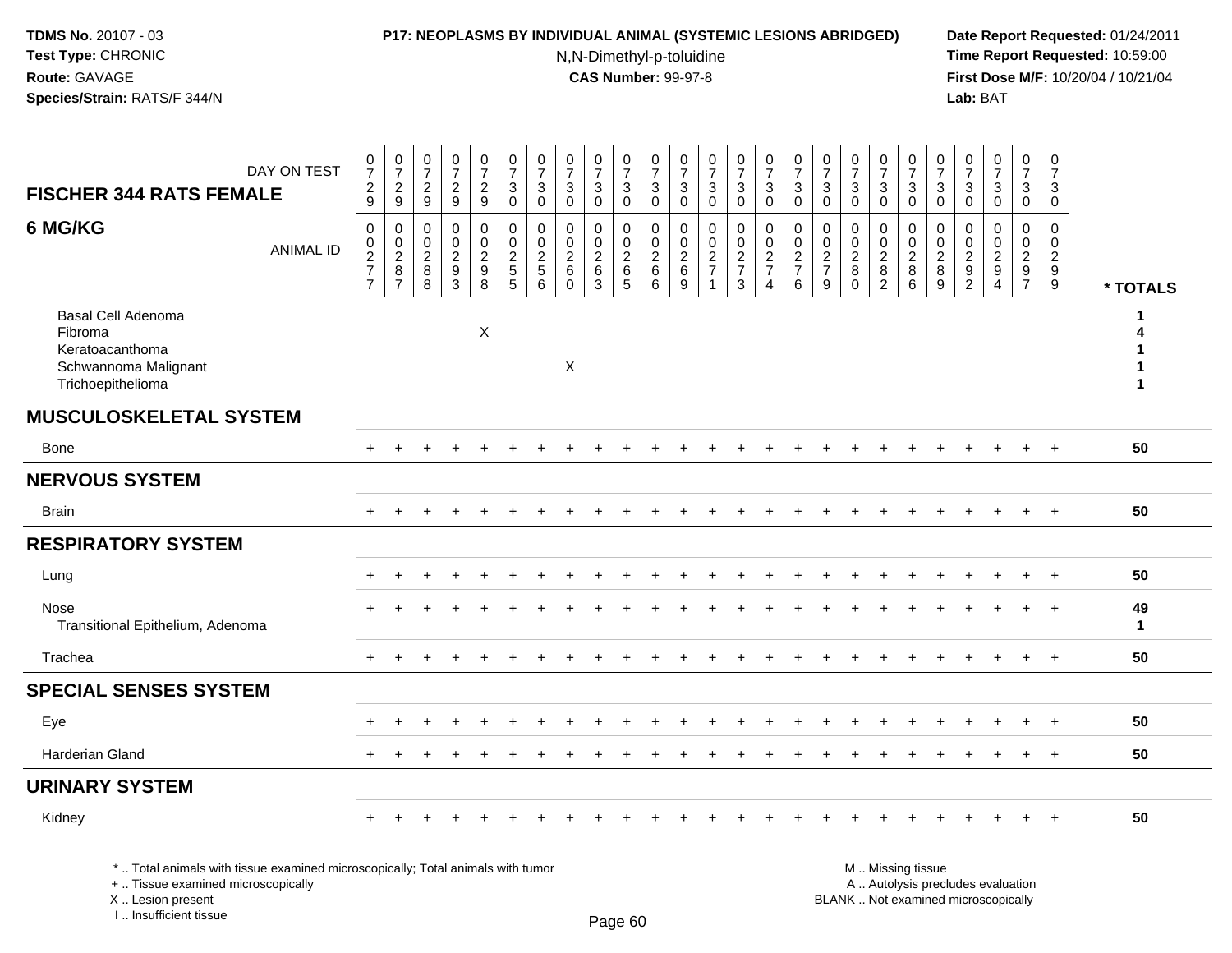## **P17: NEOPLASMS BY INDIVIDUAL ANIMAL (SYSTEMIC LESIONS ABRIDGED) Date Report Requested:** 01/24/2011

N,N-Dimethyl-p-toluidine

 **Time Report Requested:** 10:59:00 **First Dose M/F:** 10/20/04 / 10/21/04<br>**Lab:** BAT **Lab:** BAT

| DAY ON TEST<br><b>FISCHER 344 RATS FEMALE</b> | 0<br>$\overline{ }$<br>$\frac{2}{9}$              | $\mathbf 0$<br>$\rightarrow$<br>$\mathcal{D}$<br>$rac{2}{9}$ | 0<br>$\rightarrow$<br><sup>o</sup><br>$\frac{2}{9}$ | $\mathbf 0$<br>$\rightarrow$<br>$\frac{2}{9}$                  | $\overline{0}$<br>$\overline{ }$<br>$\frac{2}{9}$ | $\mathbf 0$<br>$\overline{z}$<br>$\sqrt{3}$<br>$\mathbf 0$ | $\mathbf 0$<br>$\rightarrow$<br>3<br>$\mathbf 0$ | 0<br>$\overline{ }$<br>3<br>$\mathbf 0$     | $\mathbf 0$<br>$\rightarrow$<br>3<br>0 | $\frac{0}{7}$<br>3<br>0                    | 0<br>$\overline{ }$<br>3<br>$\mathbf 0$ | $\frac{0}{7}$<br>$\mathbf{3}$<br>$\mathbf 0$           | $\frac{0}{7}$<br>$\mathbf{3}$<br>$\mathbf 0$ | 0<br>$\rightarrow$<br>3<br>0                  | $\frac{0}{7}$<br>3<br>$\mathbf 0$ | $\frac{0}{7}$<br>3<br>0      | $\frac{0}{7}$<br>3<br>0                     | 0<br>$\rightarrow$<br>$\mathbf{3}$<br>$\mathbf 0$ | $\frac{0}{7}$<br>3<br>$\mathbf 0$                            | 0<br>$\overline{ }$<br>$\mathbf{3}$<br>0           | $\frac{0}{7}$<br>3<br>0                              | 0<br>$\overline{ }$<br>3<br>$\overline{0}$           | $\frac{0}{7}$<br>3<br>0      | $\frac{0}{7}$<br>3<br>0                                          | $\mathbf{0}$<br>3<br>0 |                    |
|-----------------------------------------------|---------------------------------------------------|--------------------------------------------------------------|-----------------------------------------------------|----------------------------------------------------------------|---------------------------------------------------|------------------------------------------------------------|--------------------------------------------------|---------------------------------------------|----------------------------------------|--------------------------------------------|-----------------------------------------|--------------------------------------------------------|----------------------------------------------|-----------------------------------------------|-----------------------------------|------------------------------|---------------------------------------------|---------------------------------------------------|--------------------------------------------------------------|----------------------------------------------------|------------------------------------------------------|------------------------------------------------------|------------------------------|------------------------------------------------------------------|------------------------|--------------------|
| 6 MG/KG<br><b>ANIMAL ID</b>                   | 0<br>$\pmb{0}$<br>$\frac{2}{7}$<br>$\overline{ }$ | 0<br>$\pmb{0}$<br>$\sqrt{2}$<br>$\bf 8$<br>$\rightarrow$     | 0<br>0<br>$\sim$<br>L<br>8<br>8                     | $\boldsymbol{0}$<br>$\pmb{0}$<br>$\frac{2}{9}$<br>$\mathbf{3}$ | 0<br>0<br>$\frac{2}{9}$<br>8                      | $\mathbf 0$<br>$\pmb{0}$<br>$\frac{2}{5}$<br>5             | 0<br>0<br>$\sim$<br>$rac{2}{5}$<br>6             | $\mathbf 0$<br>$^2\phantom{1}6$<br>$\Omega$ | $\mathbf 0$<br>0<br>$\frac{2}{6}$<br>3 | 0<br>0<br>$\frac{2}{6}$<br>$5\overline{)}$ | 0<br>0<br>$^2\phantom{1}6$<br>6         | $\boldsymbol{0}$<br>$\pmb{0}$<br>$^2\phantom{1}6$<br>9 | $\pmb{0}$<br>$\pmb{0}$<br>$\frac{2}{7}$<br>1 | 0<br>0<br>$\mathcal{D}$<br>$\frac{2}{7}$<br>3 | $\mathbf 0$<br>$\frac{2}{7}$<br>4 | 0<br>0<br>$\frac{2}{7}$<br>6 | $\mathbf 0$<br>$\sim$<br>$\frac{2}{7}$<br>9 | 0<br>$\pmb{0}$<br>$\frac{2}{8}$<br>$\mathbf 0$    | $\mathbf 0$<br>$\mathbf 0$<br>$_{\rm 8}^2$<br>$\overline{2}$ | 0<br>$\mathbf 0$<br>$\overline{2}$<br>$\bf 8$<br>6 | 0<br>$\pmb{0}$<br>$\mathcal{L}$<br>∠<br>$\bf 8$<br>9 | $\overline{c}$<br>$\boldsymbol{9}$<br>$\overline{c}$ | 0<br>0<br>$\frac{2}{9}$<br>4 | $\overline{0}$<br>$\mathbf 0$<br>$\frac{2}{9}$<br>$\overline{ }$ | 0<br>0<br>2<br>9<br>9  | * TOTALS           |
| <b>Urinary Bladder</b>                        |                                                   |                                                              |                                                     |                                                                |                                                   |                                                            |                                                  |                                             |                                        |                                            |                                         |                                                        |                                              |                                               |                                   |                              |                                             |                                                   |                                                              |                                                    |                                                      |                                                      |                              | $+$                                                              | $+$                    | 50                 |
| <b>SYSTEMIC LESIONS</b>                       |                                                   |                                                              |                                                     |                                                                |                                                   |                                                            |                                                  |                                             |                                        |                                            |                                         |                                                        |                                              |                                               |                                   |                              |                                             |                                                   |                                                              |                                                    |                                                      |                                                      |                              |                                                                  |                        |                    |
| Multiple Organ<br>Leukemia Mononuclear        |                                                   |                                                              |                                                     |                                                                |                                                   |                                                            |                                                  |                                             |                                        |                                            |                                         |                                                        |                                              |                                               |                                   |                              |                                             |                                                   |                                                              |                                                    |                                                      |                                                      |                              | ÷.<br>ㅅ                                                          | $+$                    | 50<br>$\mathbf{2}$ |

\* .. Total animals with tissue examined microscopically; Total animals with tumor

X .. Lesion present

I .. Insufficient tissue

<sup>+ ..</sup> Tissue examined microscopically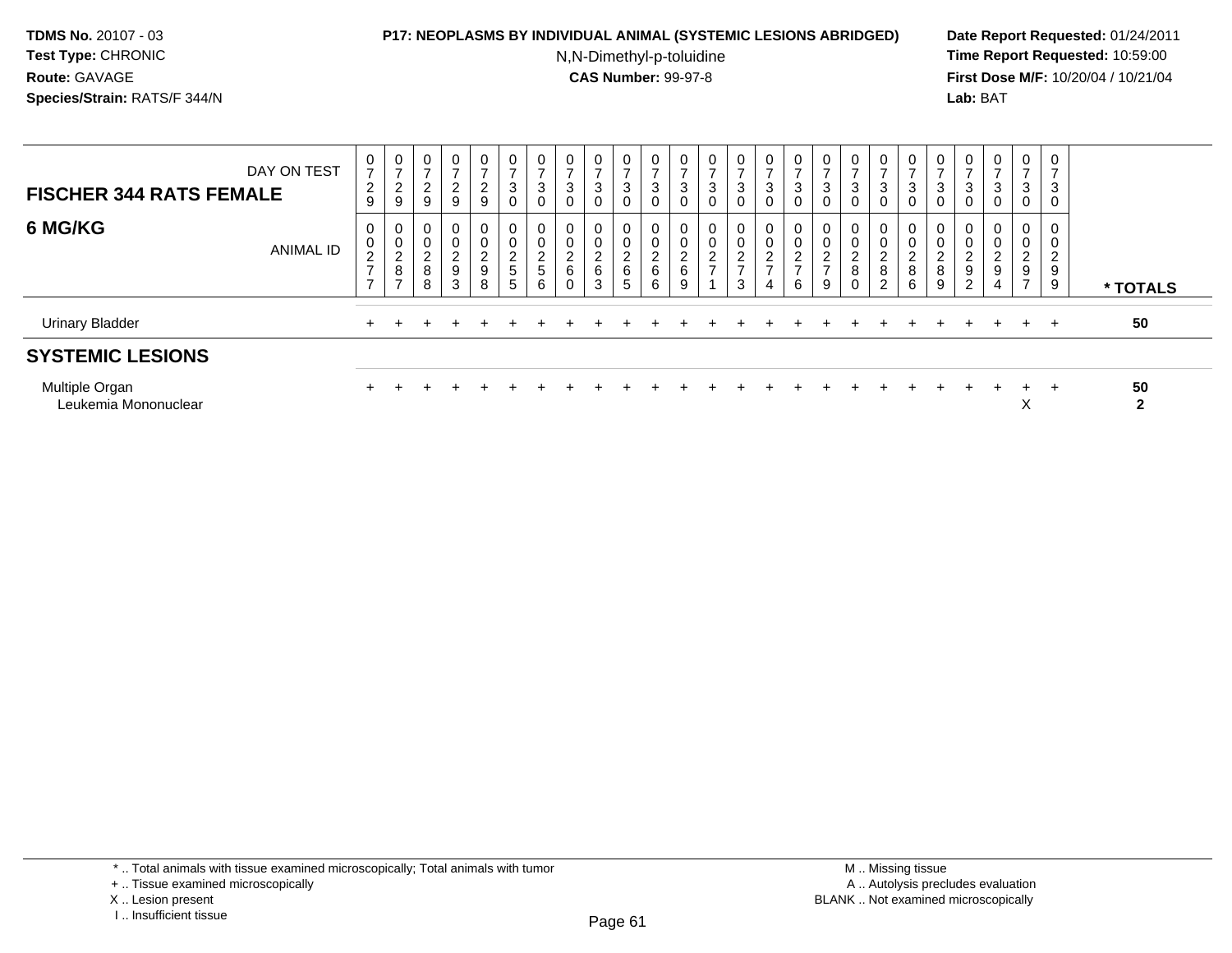# **P17: NEOPLASMS BY INDIVIDUAL ANIMAL (SYSTEMIC LESIONS ABRIDGED) Date Report Requested:** 01/24/2011

N,N-Dimethyl-p-toluidine

 **Time Report Requested:** 10:59:00 **First Dose M/F:** 10/20/04 / 10/21/04<br>**Lab:** BAT **Lab:** BAT

| <b>FISCHER 344 RATS FEMALE</b>                                                                                        | DAY ON TEST      | 0<br>$6\phantom{a}$<br>0<br>4                | $\pmb{0}$<br>$6\phantom{1}6$<br>$\overline{1}$<br>$\overline{1}$ | 0<br>6<br>$\overline{1}$<br>3                              | 0<br>$\,6\,$<br>$\mathbf{1}$<br>$\mathbf{3}$                                       | 0<br>$6\phantom{a}$<br>$\mathbf{3}$<br>$\mathbf 0$ | 0<br>$6\phantom{1}$<br>4<br>6                                                | 0<br>$6\phantom{a}$<br>5<br>9                                 | 0<br>6<br>$\sqrt{5}$<br>9                                    | $\mathbf 0$<br>$\,6\,$<br>$\overline{7}$<br>3                            | 0<br>$\,6\,$<br>8<br>0                        | 0<br>$\,6\,$<br>8<br>$\mathbf 0$                                  | 0<br>$\,6\,$<br>$9\,$<br>$\overline{7}$                        | 0<br>$\overline{7}$<br>0<br>$5\,$                              | $\frac{0}{7}$<br>0<br>$\boldsymbol{9}$         | $\mathbf 0$<br>$\overline{7}$<br>$\overline{1}$<br>$\mathbf 0$                | 0<br>$\overline{7}$<br>$\overline{1}$<br>$\overline{4}$     | 0<br>$\overline{7}$<br>$\mathbf{1}$<br>$\overline{7}$           | 0<br>$\overline{7}$<br>$\overline{2}$<br>8                               | $\frac{0}{7}$<br>$\overline{c}$<br>8                 | $\frac{0}{7}$<br>$_{8}^2$                                                                   | $\mathbf 0$<br>$\overline{7}$<br>$\sqrt{2}$<br>8 | 0<br>$\overline{7}$<br>$\frac{2}{8}$                                                        | 0<br>$\overline{7}$<br>$_{8}^{\rm 2}$                      | $\pmb{0}$<br>$\overline{7}$<br>$\overline{c}$<br>8 | 0<br>$\overline{7}$<br>$\overline{2}$<br>8       |                   |
|-----------------------------------------------------------------------------------------------------------------------|------------------|----------------------------------------------|------------------------------------------------------------------|------------------------------------------------------------|------------------------------------------------------------------------------------|----------------------------------------------------|------------------------------------------------------------------------------|---------------------------------------------------------------|--------------------------------------------------------------|--------------------------------------------------------------------------|-----------------------------------------------|-------------------------------------------------------------------|----------------------------------------------------------------|----------------------------------------------------------------|------------------------------------------------|-------------------------------------------------------------------------------|-------------------------------------------------------------|-----------------------------------------------------------------|--------------------------------------------------------------------------|------------------------------------------------------|---------------------------------------------------------------------------------------------|--------------------------------------------------|---------------------------------------------------------------------------------------------|------------------------------------------------------------|----------------------------------------------------|--------------------------------------------------|-------------------|
| 20 MG/KG                                                                                                              | <b>ANIMAL ID</b> | $\pmb{0}$<br>$_{3}^{\rm 0}$<br>$\frac{4}{5}$ | $\pmb{0}$<br>$\begin{array}{c} 0 \\ 3 \\ 2 \\ 2 \end{array}$     | $\Omega$<br>$\mathbf 0$<br>$\sqrt{3}$<br>4<br>$\mathbf{3}$ | $\Omega$<br>$\mathbf 0$<br>$\sqrt{3}$<br>$\overline{\mathbf{4}}$<br>$\overline{7}$ | 0<br>$\mathbf 0$<br>$\sqrt{3}$<br>$\frac{2}{0}$    | $\mathsf{O}$<br>$\mathbf 0$<br>$\overline{3}$<br>$\pmb{0}$<br>$\overline{9}$ | $\pmb{0}$<br>$\pmb{0}$<br>$\overline{3}$<br>$\mathbf{1}$<br>5 | $\mathbf{0}$<br>$\mathbf 0$<br>$\mathbf{3}$<br>$\frac{2}{5}$ | $\boldsymbol{0}$<br>$\mathbf 0$<br>$\overline{3}$<br>$\overline{4}$<br>9 | 0<br>0<br>$\overline{3}$<br>$\mathbf{1}$<br>3 | $\mathbf 0$<br>$\mathbf 0$<br>$\overline{3}$<br>$\mathbf{1}$<br>6 | 0<br>$\mathbf 0$<br>$\ensuremath{\mathsf{3}}$<br>$\frac{2}{9}$ | 0<br>$\mathbf 0$<br>$\ensuremath{\mathsf{3}}$<br>1<br>$\Omega$ | 0<br>$\pmb{0}$<br>$\overline{3}$<br>$\sqrt{3}$ | $\mathbf 0$<br>$\mathbf 0$<br>$\overline{3}$<br>$\mathbf 0$<br>$\overline{2}$ | $\pmb{0}$<br>$\mathbf 0$<br>$\overline{3}$<br>$\frac{2}{3}$ | $\mathbf 0$<br>$\mathbf 0$<br>$\sqrt{3}$<br>$\overline{4}$<br>6 | $\mathbf 0$<br>$\mathbf 0$<br>$\mathsf 3$<br>$\mathbf 0$<br>$\mathbf{1}$ | 0<br>0<br>$\overline{3}$<br>$\mathsf{O}\xspace$<br>4 | $\pmb{0}$<br>$\mathsf{O}\xspace$<br>$\overline{3}$<br>$\begin{array}{c} 0 \\ 5 \end{array}$ | 0<br>$\mathbf 0$<br>$\sqrt{3}$<br>1              | $\mathbf 0$<br>$\mathbf 0$<br>$\ensuremath{\mathsf{3}}$<br>$\overline{1}$<br>$\overline{7}$ | $\Omega$<br>$\mathbf 0$<br>$\sqrt{3}$<br>$\mathbf{1}$<br>9 | 0<br>$\mathbf 0$<br>$\sqrt{3}$<br>$\frac{2}{8}$    | $\mathbf 0$<br>$\mathbf 0$<br>$\frac{3}{3}$<br>4 | females<br>(cont) |
| <b>ALIMENTARY SYSTEM</b>                                                                                              |                  |                                              |                                                                  |                                                            |                                                                                    |                                                    |                                                                              |                                                               |                                                              |                                                                          |                                               |                                                                   |                                                                |                                                                |                                                |                                                                               |                                                             |                                                                 |                                                                          |                                                      |                                                                                             |                                                  |                                                                                             |                                                            |                                                    |                                                  |                   |
| Esophagus                                                                                                             |                  |                                              |                                                                  |                                                            |                                                                                    |                                                    |                                                                              |                                                               |                                                              |                                                                          |                                               |                                                                   |                                                                |                                                                |                                                |                                                                               |                                                             |                                                                 |                                                                          |                                                      |                                                                                             |                                                  |                                                                                             |                                                            |                                                    | $\overline{+}$                                   |                   |
| Intestine Large, Cecum                                                                                                |                  |                                              |                                                                  |                                                            |                                                                                    |                                                    |                                                                              |                                                               |                                                              |                                                                          |                                               |                                                                   |                                                                |                                                                |                                                |                                                                               |                                                             |                                                                 |                                                                          |                                                      |                                                                                             |                                                  |                                                                                             |                                                            |                                                    |                                                  |                   |
| Intestine Large, Colon                                                                                                |                  | ÷                                            |                                                                  |                                                            |                                                                                    |                                                    |                                                                              |                                                               |                                                              |                                                                          |                                               |                                                                   |                                                                |                                                                |                                                |                                                                               |                                                             |                                                                 |                                                                          |                                                      |                                                                                             |                                                  |                                                                                             |                                                            |                                                    | $\overline{1}$                                   |                   |
| Intestine Large, Rectum                                                                                               |                  |                                              |                                                                  |                                                            |                                                                                    |                                                    |                                                                              |                                                               |                                                              |                                                                          |                                               |                                                                   |                                                                |                                                                |                                                |                                                                               |                                                             |                                                                 |                                                                          |                                                      |                                                                                             |                                                  |                                                                                             |                                                            | $\ddot{}$                                          | $\overline{+}$                                   |                   |
| Intestine Small, Duodenum                                                                                             |                  |                                              |                                                                  |                                                            |                                                                                    |                                                    |                                                                              |                                                               |                                                              |                                                                          |                                               |                                                                   |                                                                |                                                                |                                                |                                                                               |                                                             |                                                                 |                                                                          |                                                      |                                                                                             |                                                  |                                                                                             |                                                            |                                                    |                                                  |                   |
| Intestine Small, Ileum                                                                                                |                  |                                              |                                                                  |                                                            |                                                                                    |                                                    |                                                                              |                                                               |                                                              |                                                                          |                                               |                                                                   |                                                                |                                                                |                                                |                                                                               |                                                             |                                                                 |                                                                          |                                                      |                                                                                             |                                                  |                                                                                             |                                                            |                                                    |                                                  |                   |
| Intestine Small, Jejunum                                                                                              |                  | $+$                                          |                                                                  |                                                            |                                                                                    |                                                    |                                                                              |                                                               |                                                              |                                                                          |                                               |                                                                   |                                                                |                                                                |                                                |                                                                               |                                                             |                                                                 |                                                                          |                                                      |                                                                                             |                                                  |                                                                                             |                                                            |                                                    | $+$                                              |                   |
| Liver<br>Hepatocellular Adenoma                                                                                       |                  |                                              |                                                                  |                                                            |                                                                                    |                                                    |                                                                              |                                                               |                                                              |                                                                          |                                               |                                                                   |                                                                |                                                                |                                                |                                                                               |                                                             |                                                                 |                                                                          |                                                      |                                                                                             |                                                  |                                                                                             |                                                            |                                                    |                                                  |                   |
| Mesentery                                                                                                             |                  |                                              |                                                                  |                                                            |                                                                                    |                                                    |                                                                              |                                                               |                                                              |                                                                          |                                               | $+$                                                               |                                                                |                                                                |                                                |                                                                               |                                                             | $+$                                                             |                                                                          |                                                      |                                                                                             |                                                  |                                                                                             |                                                            |                                                    |                                                  |                   |
| Pancreas                                                                                                              |                  |                                              |                                                                  |                                                            |                                                                                    |                                                    |                                                                              |                                                               |                                                              |                                                                          |                                               |                                                                   |                                                                |                                                                |                                                |                                                                               |                                                             |                                                                 |                                                                          |                                                      |                                                                                             |                                                  |                                                                                             |                                                            |                                                    |                                                  |                   |
| Salivary Glands                                                                                                       |                  |                                              |                                                                  |                                                            |                                                                                    |                                                    |                                                                              |                                                               |                                                              |                                                                          |                                               |                                                                   |                                                                |                                                                |                                                |                                                                               |                                                             |                                                                 |                                                                          |                                                      |                                                                                             |                                                  |                                                                                             |                                                            |                                                    |                                                  |                   |
| Stomach, Forestomach                                                                                                  |                  |                                              |                                                                  |                                                            |                                                                                    |                                                    |                                                                              |                                                               |                                                              |                                                                          |                                               |                                                                   |                                                                |                                                                |                                                |                                                                               |                                                             |                                                                 |                                                                          |                                                      |                                                                                             |                                                  |                                                                                             |                                                            |                                                    | $\overline{+}$                                   |                   |
| Stomach, Glandular                                                                                                    |                  |                                              |                                                                  |                                                            |                                                                                    |                                                    |                                                                              |                                                               |                                                              |                                                                          |                                               |                                                                   |                                                                |                                                                |                                                |                                                                               |                                                             |                                                                 |                                                                          |                                                      |                                                                                             |                                                  |                                                                                             |                                                            |                                                    | $\overline{+}$                                   |                   |
| <b>CARDIOVASCULAR SYSTEM</b>                                                                                          |                  |                                              |                                                                  |                                                            |                                                                                    |                                                    |                                                                              |                                                               |                                                              |                                                                          |                                               |                                                                   |                                                                |                                                                |                                                |                                                                               |                                                             |                                                                 |                                                                          |                                                      |                                                                                             |                                                  |                                                                                             |                                                            |                                                    |                                                  |                   |
| <b>Blood Vessel</b>                                                                                                   |                  |                                              |                                                                  |                                                            |                                                                                    |                                                    |                                                                              |                                                               |                                                              |                                                                          |                                               |                                                                   |                                                                |                                                                |                                                |                                                                               |                                                             |                                                                 |                                                                          |                                                      |                                                                                             |                                                  |                                                                                             |                                                            |                                                    |                                                  |                   |
| *  Total animals with tissue examined microscopically; Total animals with tumor<br>+  Tissue examined microscopically |                  |                                              |                                                                  |                                                            |                                                                                    |                                                    |                                                                              |                                                               |                                                              |                                                                          |                                               |                                                                   |                                                                |                                                                |                                                |                                                                               |                                                             |                                                                 | M  Missing tissue                                                        |                                                      |                                                                                             |                                                  |                                                                                             | A  Autolysis precludes evaluation                          |                                                    |                                                  |                   |

 Lesion present BLANK .. Not examined microscopicallyX .. Lesion present

I .. Insufficient tissue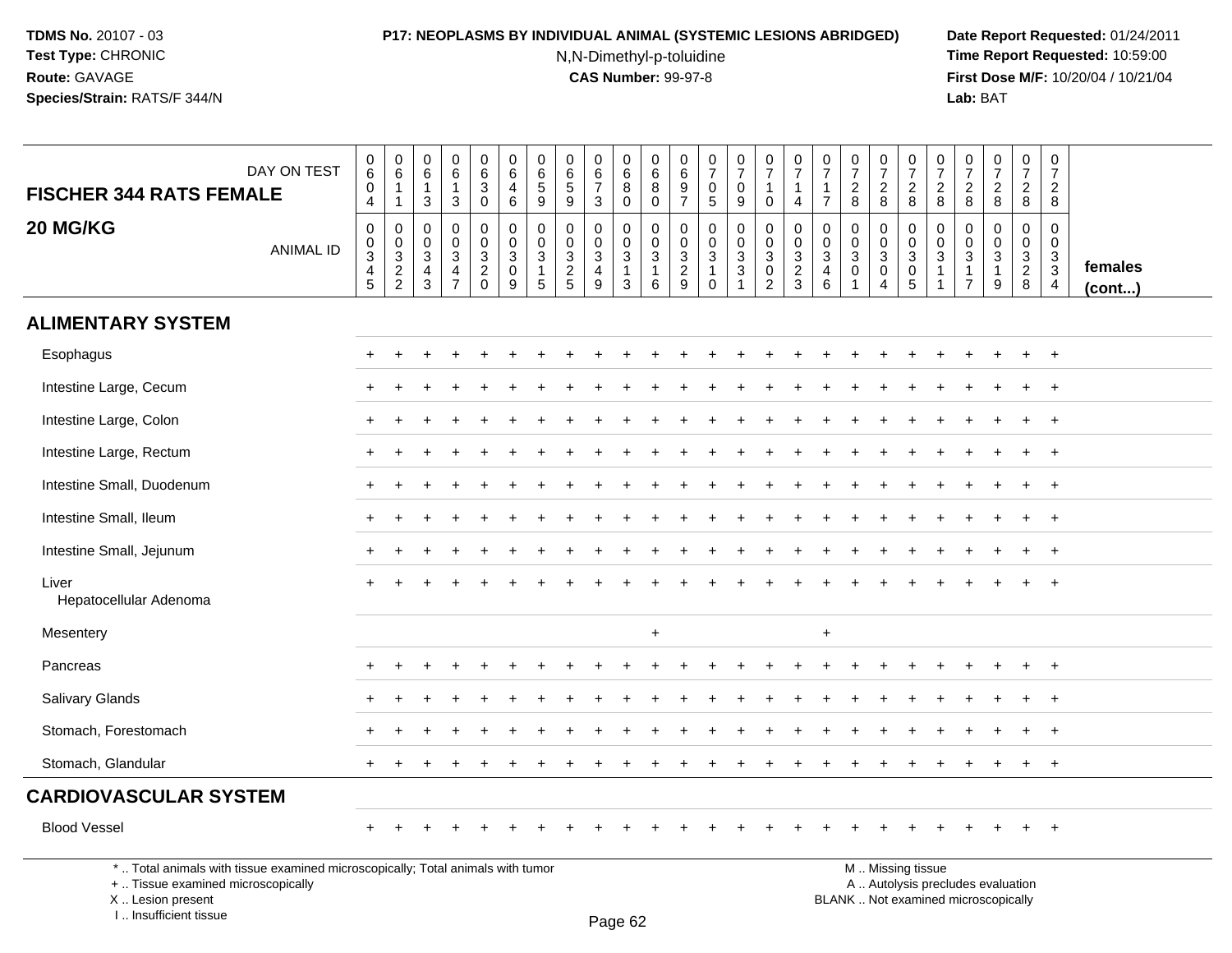### **P17: NEOPLASMS BY INDIVIDUAL ANIMAL (SYSTEMIC LESIONS ABRIDGED) Date Report Requested:** 01/24/2011

N,N-Dimethyl-p-toluidine

| <b>FISCHER 344 RATS FEMALE</b>                                                                                                                                        | DAY ON TEST      | $\,0\,$<br>$\,6$<br>$\boldsymbol{0}$<br>$\overline{4}$                              | $\pmb{0}$<br>$\,6$<br>1<br>$\mathbf{1}$                              | 0<br>6<br>$\overline{1}$<br>3                | $\pmb{0}$<br>$\,6\,$<br>$\mathbf{1}$<br>3                                    | $0\over 6$<br>$\mathbf{3}$<br>0                     | $\pmb{0}$<br>$\,6\,$<br>$\overline{4}$<br>$\,6\,$    | 0<br>$\,6\,$<br>$\sqrt{5}$<br>9                                   | $\pmb{0}$<br>$\,6\,$<br>$\sqrt{5}$<br>9                          | 0<br>$\,6\,$<br>$\overline{7}$<br>3 | $_{6}^{\rm 0}$<br>8<br>0                                                   | $\pmb{0}$<br>$\,6\,$<br>$\,8\,$<br>$\mathsf 0$                  | $\boldsymbol{0}$<br>$\,6$<br>$\boldsymbol{9}$<br>$\overline{7}$       | $\begin{array}{c} 0 \\ 7 \end{array}$<br>$\mathbf 0$<br>$\sqrt{5}$     | $\begin{smallmatrix}0\\7\end{smallmatrix}$<br>$\mathbf 0$<br>9 | $\begin{array}{c} 0 \\ 7 \end{array}$<br>$\mathbf{1}$<br>$\mathbf 0$      | $\frac{0}{7}$<br>$\mathbf{1}$<br>$\overline{4}$                            | $\pmb{0}$<br>$\overline{7}$<br>$\mathbf{1}$<br>$\overline{7}$   | $\begin{array}{c} 0 \\ 7 \end{array}$<br>$\overline{2}$<br>8 | $\frac{0}{7}$<br>$\frac{2}{8}$                          | $\frac{0}{7}$<br>$\frac{2}{8}$                                                                | $\frac{0}{7}$<br>$\overline{2}$<br>$\overline{8}$ | $\frac{0}{7}$<br>$_{\rm 8}^2$                                        | $\frac{0}{7}$<br>$\overline{2}$<br>$\overline{8}$    | $\begin{smallmatrix}0\\7\end{smallmatrix}$<br>$\frac{2}{8}$ | $\mathbf 0$<br>$\overline{7}$<br>$\overline{2}$<br>8          |                   |
|-----------------------------------------------------------------------------------------------------------------------------------------------------------------------|------------------|-------------------------------------------------------------------------------------|----------------------------------------------------------------------|----------------------------------------------|------------------------------------------------------------------------------|-----------------------------------------------------|------------------------------------------------------|-------------------------------------------------------------------|------------------------------------------------------------------|-------------------------------------|----------------------------------------------------------------------------|-----------------------------------------------------------------|-----------------------------------------------------------------------|------------------------------------------------------------------------|----------------------------------------------------------------|---------------------------------------------------------------------------|----------------------------------------------------------------------------|-----------------------------------------------------------------|--------------------------------------------------------------|---------------------------------------------------------|-----------------------------------------------------------------------------------------------|---------------------------------------------------|----------------------------------------------------------------------|------------------------------------------------------|-------------------------------------------------------------|---------------------------------------------------------------|-------------------|
| 20 MG/KG                                                                                                                                                              | <b>ANIMAL ID</b> | $\mathbf 0$<br>$\boldsymbol{0}$<br>$\ensuremath{\mathsf{3}}$<br>4<br>$\overline{5}$ | 0<br>$\pmb{0}$<br>$\mathbf{3}$<br>$\boldsymbol{2}$<br>$\overline{c}$ | 0<br>$\mathbf 0$<br>3<br>$\overline{4}$<br>3 | $\mathbf 0$<br>$\pmb{0}$<br>$\mathbf{3}$<br>$\overline{4}$<br>$\overline{7}$ | 0<br>$\mathbf 0$<br>3<br>$\overline{a}$<br>$\Omega$ | $\mathbf 0$<br>$\mathbf 0$<br>$\mathbf{3}$<br>0<br>9 | $\mathbf 0$<br>$\mathbf 0$<br>$\mathbf{3}$<br>$\overline{1}$<br>5 | $\mathbf 0$<br>$\mathbf 0$<br>$\mathsf 3$<br>$\overline{2}$<br>5 | 0<br>$\pmb{0}$<br>3<br>4<br>9       | $\mathbf 0$<br>$\mathbf 0$<br>$\mathbf{3}$<br>$\mathbf{1}$<br>$\mathbf{3}$ | $\mathbf 0$<br>$\pmb{0}$<br>$\mathbf{3}$<br>$\overline{1}$<br>6 | $\mathbf 0$<br>$\boldsymbol{0}$<br>$\mathsf 3$<br>$\overline{2}$<br>9 | $\mathbf 0$<br>$\pmb{0}$<br>$\mathfrak{Z}$<br>$\mathbf{1}$<br>$\Omega$ | 0<br>$\pmb{0}$<br>$\sqrt{3}$<br>$\sqrt{3}$<br>$\mathbf{1}$     | $\pmb{0}$<br>$\mathsf 0$<br>$\mathbf{3}$<br>$\mathbf 0$<br>$\overline{2}$ | $\mathbf 0$<br>$\pmb{0}$<br>$\mathbf{3}$<br>$\overline{2}$<br>$\mathbf{3}$ | $\mathbf 0$<br>$\mathbf 0$<br>$\sqrt{3}$<br>$\overline{4}$<br>6 | $\mathbf 0$<br>$\pmb{0}$<br>$\sqrt{3}$<br>$\mathbf 0$        | 0<br>$\pmb{0}$<br>$\mathfrak{Z}$<br>0<br>$\overline{4}$ | $\mathbf 0$<br>$\mathbf 0$<br>$\mathbf{3}$<br>$\overline{0}$<br>$\sqrt{5}$                    | 0<br>0<br>3<br>$\mathbf{1}$                       | $\mathbf 0$<br>0<br>$\mathfrak{S}$<br>$\mathbf{1}$<br>$\overline{7}$ | $\mathbf 0$<br>$\mathbf 0$<br>3<br>$\mathbf{1}$<br>9 | 0<br>$\mathbf 0$<br>$\overline{3}$<br>$\overline{2}$<br>8   | $\mathbf 0$<br>$\mathbf 0$<br>$\frac{3}{3}$<br>$\overline{4}$ | females<br>(cont) |
| Heart                                                                                                                                                                 |                  |                                                                                     |                                                                      |                                              |                                                                              |                                                     |                                                      |                                                                   |                                                                  |                                     |                                                                            |                                                                 |                                                                       |                                                                        |                                                                |                                                                           |                                                                            |                                                                 |                                                              |                                                         |                                                                                               |                                                   |                                                                      |                                                      | $\ddot{}$                                                   | $+$                                                           |                   |
| <b>ENDOCRINE SYSTEM</b>                                                                                                                                               |                  |                                                                                     |                                                                      |                                              |                                                                              |                                                     |                                                      |                                                                   |                                                                  |                                     |                                                                            |                                                                 |                                                                       |                                                                        |                                                                |                                                                           |                                                                            |                                                                 |                                                              |                                                         |                                                                                               |                                                   |                                                                      |                                                      |                                                             |                                                               |                   |
| <b>Adrenal Cortex</b><br>Adenoma                                                                                                                                      |                  |                                                                                     |                                                                      |                                              | X                                                                            |                                                     |                                                      |                                                                   |                                                                  |                                     |                                                                            |                                                                 |                                                                       |                                                                        |                                                                |                                                                           |                                                                            |                                                                 |                                                              |                                                         |                                                                                               |                                                   |                                                                      |                                                      |                                                             | $\overline{+}$                                                |                   |
| Adrenal Medulla<br>Pheochromocytoma Benign<br>Pheochromocytoma Malignant                                                                                              |                  |                                                                                     |                                                                      |                                              |                                                                              |                                                     |                                                      |                                                                   |                                                                  |                                     |                                                                            | X                                                               |                                                                       | Х                                                                      |                                                                |                                                                           |                                                                            |                                                                 |                                                              |                                                         |                                                                                               |                                                   |                                                                      |                                                      |                                                             |                                                               |                   |
| Islets, Pancreatic<br>Adenoma<br>Carcinoma                                                                                                                            |                  |                                                                                     |                                                                      |                                              |                                                                              |                                                     |                                                      |                                                                   |                                                                  |                                     |                                                                            |                                                                 |                                                                       |                                                                        |                                                                |                                                                           |                                                                            |                                                                 |                                                              |                                                         |                                                                                               |                                                   |                                                                      |                                                      |                                                             | $\overline{1}$                                                |                   |
| Parathyroid Gland                                                                                                                                                     |                  |                                                                                     |                                                                      |                                              |                                                                              |                                                     |                                                      |                                                                   |                                                                  |                                     |                                                                            |                                                                 |                                                                       |                                                                        |                                                                |                                                                           |                                                                            |                                                                 |                                                              |                                                         |                                                                                               |                                                   |                                                                      |                                                      | $+$                                                         | $+$                                                           |                   |
| <b>Pituitary Gland</b><br>Pars Distalis, Adenoma                                                                                                                      |                  | X                                                                                   |                                                                      |                                              | X                                                                            |                                                     | X                                                    | X                                                                 |                                                                  | X                                   | X                                                                          | X                                                               | $\mathsf X$                                                           | $\mathsf{X}$                                                           | $\mathsf{X}$                                                   | $\mathsf{X}$                                                              | $\mathsf{X}$                                                               | $\boldsymbol{\mathsf{X}}$                                       |                                                              | $\boldsymbol{\mathsf{X}}$                               | $\mathsf{X}$                                                                                  |                                                   |                                                                      |                                                      | $\ddot{}$<br>$\mathsf{X}^-$                                 | $\overline{+}$<br>$\mathsf{X}$                                |                   |
| <b>Thyroid Gland</b><br>C-cell, Adenoma<br>C-cell, Carcinoma<br>Follicular Cell, Adenoma                                                                              |                  |                                                                                     |                                                                      |                                              | A                                                                            |                                                     | X                                                    | $\pmb{\times}$                                                    |                                                                  |                                     | A                                                                          |                                                                 |                                                                       |                                                                        |                                                                | $\times$                                                                  |                                                                            |                                                                 |                                                              |                                                         |                                                                                               |                                                   |                                                                      | $\ddot{}$                                            | $+$                                                         | $+$                                                           |                   |
| <b>GENERAL BODY SYSTEM</b>                                                                                                                                            |                  |                                                                                     |                                                                      |                                              |                                                                              |                                                     |                                                      |                                                                   |                                                                  |                                     |                                                                            |                                                                 |                                                                       |                                                                        |                                                                |                                                                           |                                                                            |                                                                 |                                                              |                                                         |                                                                                               |                                                   |                                                                      |                                                      |                                                             |                                                               |                   |
| <b>NONE</b>                                                                                                                                                           |                  |                                                                                     |                                                                      |                                              |                                                                              |                                                     |                                                      |                                                                   |                                                                  |                                     |                                                                            |                                                                 |                                                                       |                                                                        |                                                                |                                                                           |                                                                            |                                                                 |                                                              |                                                         |                                                                                               |                                                   |                                                                      |                                                      |                                                             |                                                               |                   |
| <b>GENITAL SYSTEM</b>                                                                                                                                                 |                  |                                                                                     |                                                                      |                                              |                                                                              |                                                     |                                                      |                                                                   |                                                                  |                                     |                                                                            |                                                                 |                                                                       |                                                                        |                                                                |                                                                           |                                                                            |                                                                 |                                                              |                                                         |                                                                                               |                                                   |                                                                      |                                                      |                                                             |                                                               |                   |
| <b>Clitoral Gland</b><br>Adenoma                                                                                                                                      |                  |                                                                                     |                                                                      |                                              |                                                                              |                                                     |                                                      | X                                                                 |                                                                  |                                     |                                                                            |                                                                 |                                                                       |                                                                        | $\ddot{}$                                                      | $\ddot{}$<br>X                                                            | $\ddot{}$                                                                  | $\ddot{}$<br>X                                                  |                                                              |                                                         |                                                                                               |                                                   |                                                                      | $\ddot{}$                                            | $\ddot{}$                                                   | $+$                                                           |                   |
| *  Total animals with tissue examined microscopically; Total animals with tumor<br>+  Tissue examined microscopically<br>X  Lesion present<br>I., Insufficient tissue |                  |                                                                                     |                                                                      |                                              |                                                                              |                                                     |                                                      |                                                                   |                                                                  |                                     | Page 63                                                                    |                                                                 |                                                                       |                                                                        |                                                                |                                                                           |                                                                            |                                                                 |                                                              |                                                         | M  Missing tissue<br>A  Autolysis precludes evaluation<br>BLANK  Not examined microscopically |                                                   |                                                                      |                                                      |                                                             |                                                               |                   |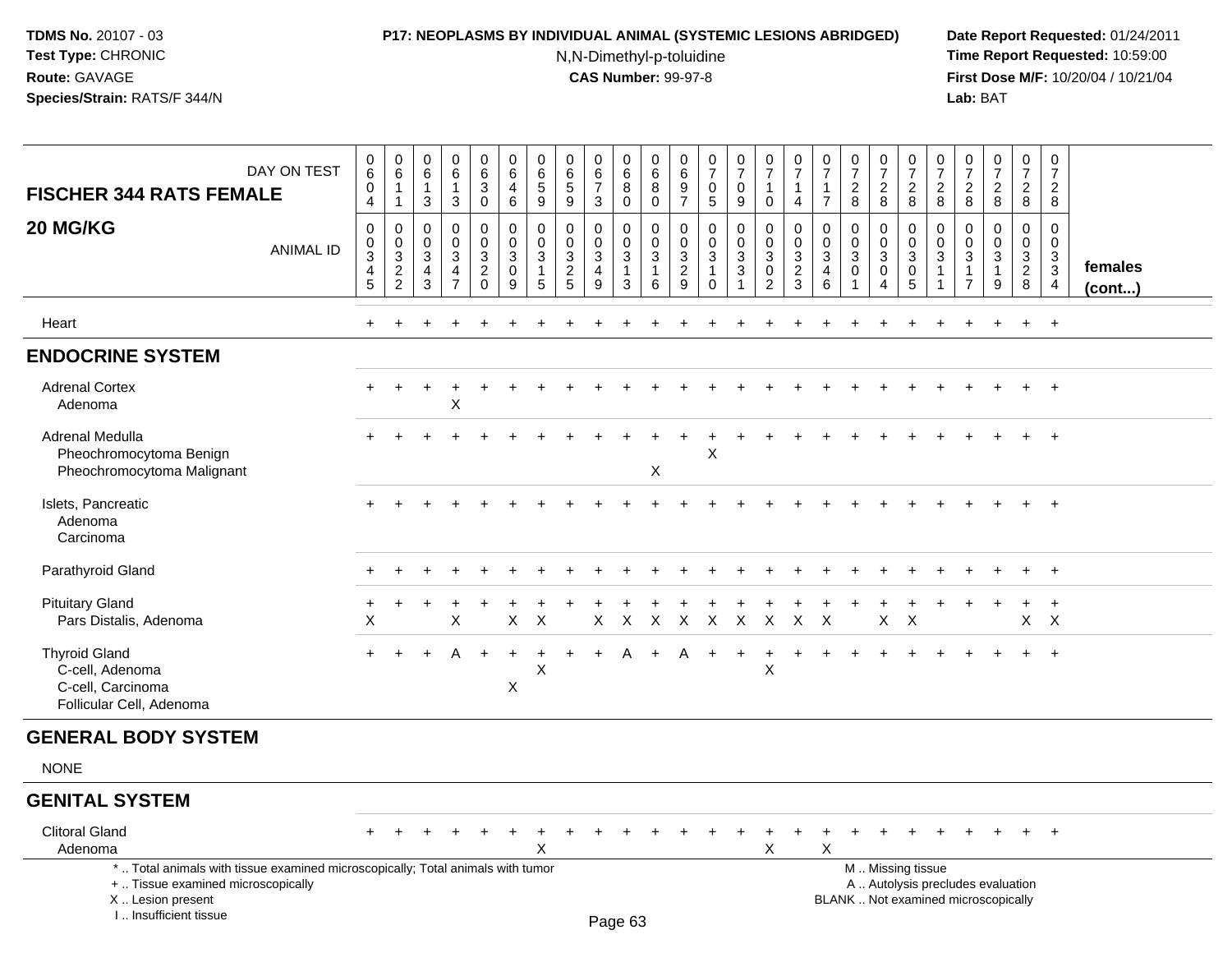# **P17: NEOPLASMS BY INDIVIDUAL ANIMAL (SYSTEMIC LESIONS ABRIDGED) Date Report Requested:** 01/24/2011

N,N-Dimethyl-p-toluidine

| DAY ON TEST<br><b>FISCHER 344 RATS FEMALE</b>                                                                                                                         | $\pmb{0}$<br>$\overline{6}$<br>$\pmb{0}$<br>4                        | $\begin{array}{c} 0 \\ 6 \end{array}$<br>$\mathbf{1}$<br>$\overline{1}$ | 0<br>6<br>$\overline{1}$<br>3                        | $\mathbf 0$<br>$6\phantom{1}6$<br>$\mathbf{1}$<br>$\mathbf{3}$                 | 0<br>$\overline{6}$<br>$\mathbf{3}$<br>0                          | $_{6}^{\rm 0}$<br>$\overline{4}$<br>$6\phantom{a}$        | $_{6}^{\rm 0}$<br>5<br>9                             | 0<br>6<br>$\sqrt{5}$<br>$9\,$                                   | $_{6}^{\rm 0}$<br>$\overline{7}$<br>3                         | $\begin{array}{c} 0 \\ 6 \end{array}$<br>8<br>$\mathbf 0$    | 0<br>$\,6\,$<br>8<br>$\mathbf 0$                    | 0<br>6<br>$9\,$<br>$\overline{7}$                           | $\begin{array}{c} 0 \\ 7 \end{array}$<br>$\mathbf 0$<br>$\overline{5}$ | $\frac{0}{7}$<br>$\mathsf{O}$<br>9                      | $\begin{array}{c} 0 \\ 7 \end{array}$<br>$\mathbf{1}$<br>$\mathbf 0$              | $\begin{array}{c} 0 \\ 7 \end{array}$<br>$\mathbf{1}$<br>4  | $\frac{0}{7}$<br>$\mathbf{1}$<br>$\overline{7}$                   | $\begin{array}{c} 0 \\ 7 \end{array}$<br>$\overline{2}$<br>8 | $\begin{array}{c} 0 \\ 7 \end{array}$<br>$\sqrt{2}$<br>$\,8\,$ | $\frac{0}{7}$<br>$\sqrt{2}$<br>$\,8\,$                                                        | $\frac{0}{7}$<br>$\overline{2}$<br>8    | $\frac{0}{7}$<br>$\overline{2}$<br>8                 | $\frac{0}{7}$<br>$\overline{c}$<br>$\bf 8$                         | $\begin{smallmatrix}0\\7\end{smallmatrix}$<br>$\overline{2}$<br>8 | $\pmb{0}$<br>$\boldsymbol{7}$<br>$\overline{2}$<br>8           |                   |
|-----------------------------------------------------------------------------------------------------------------------------------------------------------------------|----------------------------------------------------------------------|-------------------------------------------------------------------------|------------------------------------------------------|--------------------------------------------------------------------------------|-------------------------------------------------------------------|-----------------------------------------------------------|------------------------------------------------------|-----------------------------------------------------------------|---------------------------------------------------------------|--------------------------------------------------------------|-----------------------------------------------------|-------------------------------------------------------------|------------------------------------------------------------------------|---------------------------------------------------------|-----------------------------------------------------------------------------------|-------------------------------------------------------------|-------------------------------------------------------------------|--------------------------------------------------------------|----------------------------------------------------------------|-----------------------------------------------------------------------------------------------|-----------------------------------------|------------------------------------------------------|--------------------------------------------------------------------|-------------------------------------------------------------------|----------------------------------------------------------------|-------------------|
| 20 MG/KG<br><b>ANIMAL ID</b>                                                                                                                                          | 0<br>$\mathbf 0$<br>$\ensuremath{\mathsf{3}}$<br>$\overline{4}$<br>5 | $\mathbf 0$<br>$\begin{array}{c} 0 \\ 3 \\ 2 \\ 2 \end{array}$          | $\mathbf 0$<br>$\mathbf 0$<br>$\mathbf{3}$<br>4<br>3 | $\mathbf 0$<br>$\mathbf 0$<br>$\mathbf{3}$<br>$\overline{4}$<br>$\overline{7}$ | 0<br>$\mathbf 0$<br>$\mathbf{3}$<br>$\overline{2}$<br>$\mathbf 0$ | 0<br>$\pmb{0}$<br>3<br>$\overline{0}$<br>$\boldsymbol{9}$ | $\mathsf 0$<br>$\mathbf 0$<br>3<br>$\mathbf{1}$<br>5 | $\mathbf 0$<br>$\mathbf 0$<br>$\sqrt{3}$<br>$\overline{2}$<br>5 | $\pmb{0}$<br>$\pmb{0}$<br>$\mathbf{3}$<br>$\overline{4}$<br>9 | 0<br>$\boldsymbol{0}$<br>$\mathbf{3}$<br>$\overline{1}$<br>3 | 0<br>$\mathbf 0$<br>$\sqrt{3}$<br>$\mathbf{1}$<br>6 | $\mathbf 0$<br>$\mathbf 0$<br>$\sqrt{3}$<br>$\sqrt{2}$<br>9 | $\mathbf 0$<br>$\mathbf 0$<br>$\sqrt{3}$<br>$\mathbf{1}$<br>$\Omega$   | 0<br>$\mathbf 0$<br>3<br>$\overline{3}$<br>$\mathbf{1}$ | $\pmb{0}$<br>$\mathbf 0$<br>$\mathbf{3}$<br>$\ddot{\mathbf{0}}$<br>$\overline{2}$ | $\pmb{0}$<br>$\pmb{0}$<br>$\sqrt{3}$<br>$\overline{2}$<br>3 | $\mathbf 0$<br>$\mathbf 0$<br>$\mathbf{3}$<br>$\overline{4}$<br>6 | $\mathbf 0$<br>$\mathbf 0$<br>$\mathbf{3}$<br>$\mathbf 0$    | 0<br>$\pmb{0}$<br>$\sqrt{3}$<br>$\pmb{0}$<br>4                 | $\mathbf 0$<br>$\mathbf 0$<br>$\sqrt{3}$<br>$\pmb{0}$<br>5                                    | 0<br>$\Omega$<br>3<br>$\mathbf{1}$<br>1 | 0<br>$\Omega$<br>3<br>$\mathbf{1}$<br>$\overline{7}$ | $\pmb{0}$<br>$\boldsymbol{0}$<br>$\mathbf{3}$<br>$\mathbf{1}$<br>9 | 0<br>$\mathbf 0$<br>$\mathbf{3}$<br>$\overline{2}$<br>8           | $\mathsf{O}\xspace$<br>$\mathbf 0$<br>$_3^3$<br>$\overline{4}$ | females<br>(cont) |
| Adenoma, Multiple<br>Carcinoma                                                                                                                                        |                                                                      | X                                                                       |                                                      |                                                                                |                                                                   |                                                           |                                                      |                                                                 |                                                               |                                                              |                                                     |                                                             |                                                                        |                                                         |                                                                                   |                                                             |                                                                   |                                                              |                                                                |                                                                                               |                                         |                                                      |                                                                    | X                                                                 |                                                                |                   |
| Ovary                                                                                                                                                                 |                                                                      |                                                                         |                                                      |                                                                                |                                                                   |                                                           |                                                      |                                                                 |                                                               |                                                              |                                                     |                                                             |                                                                        |                                                         |                                                                                   |                                                             |                                                                   |                                                              |                                                                |                                                                                               |                                         |                                                      |                                                                    |                                                                   | $\ddot{}$                                                      |                   |
| <b>Uterus</b><br>Adenoma<br>Polyp Stromal<br>Polyp Stromal, Multiple<br>Sarcoma Stromal                                                                               |                                                                      |                                                                         |                                                      |                                                                                |                                                                   |                                                           |                                                      |                                                                 |                                                               |                                                              |                                                     |                                                             |                                                                        |                                                         |                                                                                   | X                                                           |                                                                   |                                                              |                                                                |                                                                                               |                                         |                                                      |                                                                    |                                                                   | X                                                              |                   |
| <b>HEMATOPOIETIC SYSTEM</b>                                                                                                                                           |                                                                      |                                                                         |                                                      |                                                                                |                                                                   |                                                           |                                                      |                                                                 |                                                               |                                                              |                                                     |                                                             |                                                                        |                                                         |                                                                                   |                                                             |                                                                   |                                                              |                                                                |                                                                                               |                                         |                                                      |                                                                    |                                                                   |                                                                |                   |
| <b>Bone Marrow</b>                                                                                                                                                    |                                                                      |                                                                         |                                                      |                                                                                |                                                                   |                                                           |                                                      |                                                                 |                                                               |                                                              |                                                     |                                                             |                                                                        |                                                         |                                                                                   |                                                             |                                                                   |                                                              |                                                                |                                                                                               |                                         |                                                      |                                                                    | $+$                                                               | $+$                                                            |                   |
| Lymph Node<br>Deep Cervical, Sarcoma, Metastatic, Skin                                                                                                                |                                                                      |                                                                         |                                                      |                                                                                |                                                                   |                                                           |                                                      | $\ddot{}$<br>$\boldsymbol{\mathsf{X}}$                          |                                                               |                                                              |                                                     |                                                             |                                                                        |                                                         |                                                                                   |                                                             |                                                                   |                                                              |                                                                |                                                                                               |                                         |                                                      |                                                                    |                                                                   |                                                                |                   |
| Lymph Node, Mandibular                                                                                                                                                | м                                                                    | M                                                                       | M                                                    | М                                                                              | М                                                                 | M                                                         | M                                                    | M                                                               | M                                                             | м                                                            | M                                                   | M                                                           | М                                                                      | M                                                       | M                                                                                 | M                                                           | M                                                                 | M                                                            | M                                                              | M                                                                                             | M                                       | M                                                    | M                                                                  | M M                                                               |                                                                |                   |
| Lymph Node, Mesenteric                                                                                                                                                |                                                                      |                                                                         |                                                      |                                                                                |                                                                   |                                                           |                                                      |                                                                 |                                                               |                                                              |                                                     |                                                             |                                                                        |                                                         |                                                                                   |                                                             |                                                                   |                                                              |                                                                |                                                                                               |                                         |                                                      |                                                                    |                                                                   | $\overline{+}$                                                 |                   |
| Spleen                                                                                                                                                                |                                                                      |                                                                         |                                                      |                                                                                |                                                                   |                                                           |                                                      |                                                                 |                                                               |                                                              |                                                     |                                                             |                                                                        |                                                         |                                                                                   |                                                             |                                                                   |                                                              |                                                                |                                                                                               |                                         |                                                      |                                                                    |                                                                   | $+$                                                            |                   |
| Thymus<br>Thymoma Benign                                                                                                                                              |                                                                      |                                                                         |                                                      |                                                                                |                                                                   |                                                           |                                                      |                                                                 |                                                               |                                                              |                                                     |                                                             |                                                                        |                                                         |                                                                                   |                                                             |                                                                   |                                                              |                                                                |                                                                                               |                                         |                                                      |                                                                    |                                                                   |                                                                |                   |
| <b>INTEGUMENTARY SYSTEM</b>                                                                                                                                           |                                                                      |                                                                         |                                                      |                                                                                |                                                                   |                                                           |                                                      |                                                                 |                                                               |                                                              |                                                     |                                                             |                                                                        |                                                         |                                                                                   |                                                             |                                                                   |                                                              |                                                                |                                                                                               |                                         |                                                      |                                                                    |                                                                   |                                                                |                   |
| Mammary Gland<br>Carcinoma<br>Fibroadenoma<br>Fibroadenoma, Multiple                                                                                                  |                                                                      |                                                                         |                                                      |                                                                                |                                                                   | X                                                         | X<br>$\mathsf{X}$                                    | $\mathsf{X}$                                                    | $X$ $X$                                                       |                                                              | $\boldsymbol{\mathsf{X}}$                           |                                                             |                                                                        |                                                         | $X$ $X$                                                                           |                                                             | $\mathsf{X}$                                                      | X<br>$\mathsf{X}$                                            | $\sf X$                                                        | X                                                                                             |                                         |                                                      |                                                                    | X                                                                 | $\overline{+}$                                                 |                   |
| *  Total animals with tissue examined microscopically; Total animals with tumor<br>+  Tissue examined microscopically<br>X  Lesion present<br>I., Insufficient tissue |                                                                      |                                                                         |                                                      |                                                                                |                                                                   |                                                           |                                                      |                                                                 |                                                               | Page 64                                                      |                                                     |                                                             |                                                                        |                                                         |                                                                                   |                                                             |                                                                   |                                                              |                                                                | M  Missing tissue<br>A  Autolysis precludes evaluation<br>BLANK  Not examined microscopically |                                         |                                                      |                                                                    |                                                                   |                                                                |                   |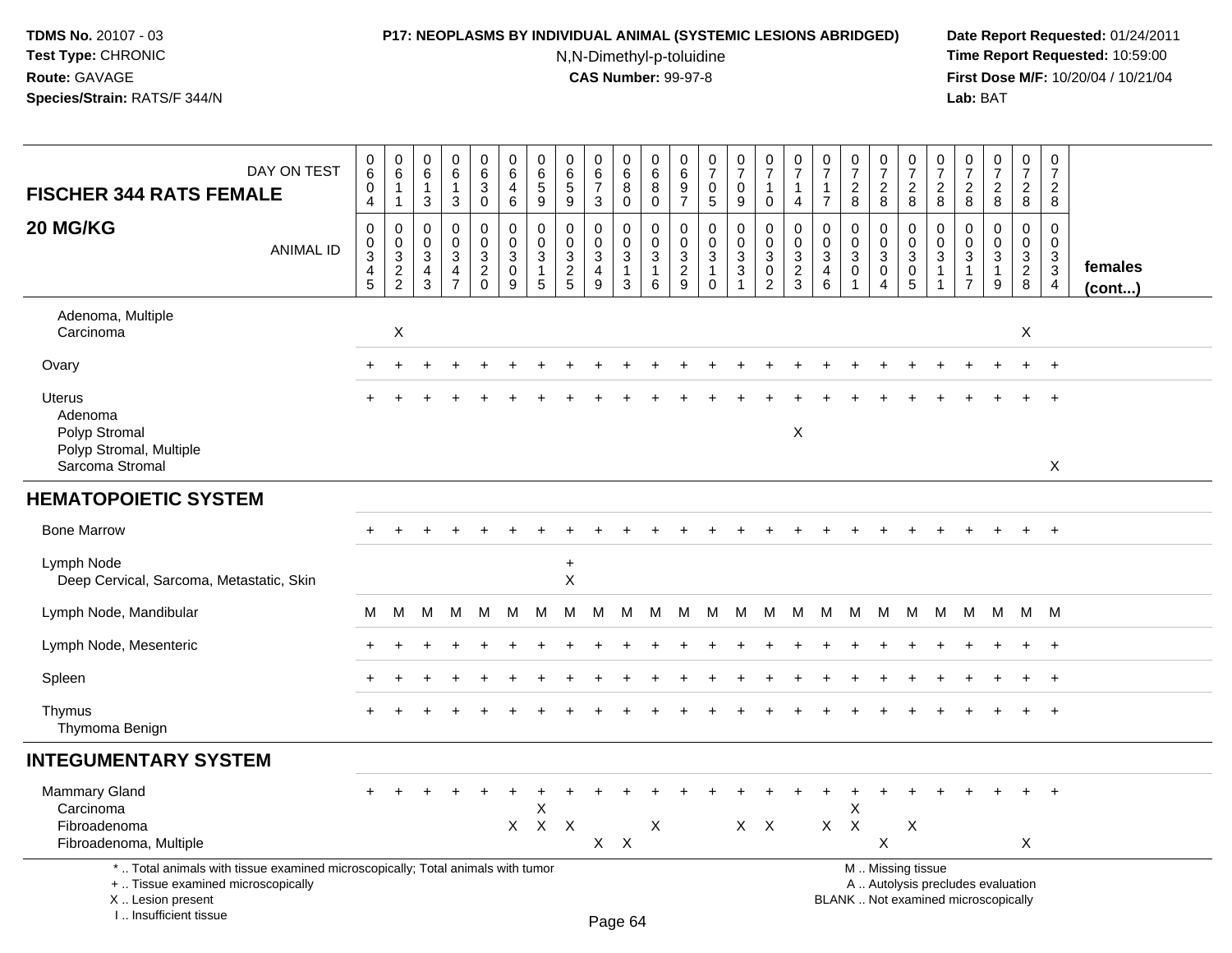### **P17: NEOPLASMS BY INDIVIDUAL ANIMAL (SYSTEMIC LESIONS ABRIDGED) Date Report Requested:** 01/24/2011

N,N-Dimethyl-p-toluidine

| DAY ON TEST<br><b>FISCHER 344 RATS FEMALE</b>                                                                                                                       |                  | $\pmb{0}$<br>$\,6\,$<br>$\pmb{0}$<br>4                              | $\boldsymbol{0}$<br>6<br>$\overline{1}$<br>$\overline{1}$           | $\mathbf 0$<br>$\,6\,$<br>$\mathbf{1}$<br>3                                    | $\mathbf 0$<br>$6\phantom{.}6$<br>$\mathbf{1}$<br>3                 | $\pmb{0}$<br>6<br>$\overline{3}$<br>$\mathbf 0$                | 0<br>6<br>4<br>6                                     | 0<br>6<br>$\overline{5}$<br>9             | $\pmb{0}$<br>$^6$ 5<br>9                         | $\pmb{0}$<br>$\,6\,$<br>$\overline{7}$<br>3                     | $\mathbf 0$<br>$\,6\,$<br>$\,8\,$<br>$\mathbf 0$                         | $\mathbf 0$<br>6<br>8<br>$\mathbf 0$ | $\pmb{0}$<br>6<br>$\boldsymbol{9}$<br>$\overline{7}$                             | $\pmb{0}$<br>$\overline{7}$<br>$\mathbf 0$<br>5                         | $\pmb{0}$<br>$\overline{7}$<br>$\mathbf 0$<br>9 | $\pmb{0}$<br>$\overline{7}$<br>$\overline{1}$<br>$\mathbf 0$            | 0<br>$\overline{7}$<br>$\overline{1}$<br>4                                    | $\mathbf 0$<br>$\overline{7}$<br>$\mathbf{1}$<br>$\overline{7}$          | $\pmb{0}$<br>$\overline{7}$<br>$\overline{c}$<br>8 | $\pmb{0}$<br>$\boldsymbol{7}$<br>$\overline{c}$<br>8      | $\pmb{0}$<br>$\overline{7}$<br>$\overline{c}$<br>8                                            | 0<br>$\overline{7}$<br>$\sqrt{2}$<br>8 | $\pmb{0}$<br>$\overline{7}$<br>$\sqrt{2}$<br>8                                            | $\pmb{0}$<br>$\overline{7}$<br>$\sqrt{2}$<br>8 | $\mathbf 0$<br>$\overline{7}$<br>$\boldsymbol{2}$<br>8 | 0<br>$\overline{7}$<br>$\overline{2}$<br>8                       |                   |
|---------------------------------------------------------------------------------------------------------------------------------------------------------------------|------------------|---------------------------------------------------------------------|---------------------------------------------------------------------|--------------------------------------------------------------------------------|---------------------------------------------------------------------|----------------------------------------------------------------|------------------------------------------------------|-------------------------------------------|--------------------------------------------------|-----------------------------------------------------------------|--------------------------------------------------------------------------|--------------------------------------|----------------------------------------------------------------------------------|-------------------------------------------------------------------------|-------------------------------------------------|-------------------------------------------------------------------------|-------------------------------------------------------------------------------|--------------------------------------------------------------------------|----------------------------------------------------|-----------------------------------------------------------|-----------------------------------------------------------------------------------------------|----------------------------------------|-------------------------------------------------------------------------------------------|------------------------------------------------|--------------------------------------------------------|------------------------------------------------------------------|-------------------|
| 20 MG/KG                                                                                                                                                            | <b>ANIMAL ID</b> | $\mathbf 0$<br>$\mathbf 0$<br>$\overline{3}$<br>$\overline{4}$<br>5 | $\boldsymbol{0}$<br>$\begin{array}{c} 0 \\ 3 \\ 2 \\ 2 \end{array}$ | $\mathbf 0$<br>$\mathbf 0$<br>$\ensuremath{\mathsf{3}}$<br>$\overline{4}$<br>3 | $\mathbf 0$<br>$\mathbf 0$<br>3<br>$\overline{4}$<br>$\overline{7}$ | $\pmb{0}$<br>$\mathsf{O}\xspace$<br>$\frac{3}{2}$ <sub>0</sub> | $\mathbf 0$<br>$\mathsf 0$<br>$\mathbf{3}$<br>0<br>9 | $\mathbf 0$<br>0<br>3<br>$\mathbf 1$<br>5 | $\mathbf 0$<br>$\mathbf 0$<br>$\frac{3}{2}$<br>5 | $\mathbf 0$<br>$\mathbf 0$<br>$\sqrt{3}$<br>$\overline{4}$<br>9 | $\mathbf 0$<br>$\mathbf 0$<br>$\sqrt{3}$<br>$\mathbf{1}$<br>$\mathbf{3}$ | 0<br>$\mathbf{0}$<br>3<br>6          | $\mathbf 0$<br>$\mathsf{O}\xspace$<br>$\ensuremath{\mathsf{3}}$<br>$\frac{2}{9}$ | $\mathbf 0$<br>$\mathsf{O}$<br>$\mathbf{3}$<br>$\mathbf{1}$<br>$\Omega$ | 0<br>$\mathbf 0$<br>$\sqrt{3}$<br>3             | $\pmb{0}$<br>$\pmb{0}$<br>$\overline{3}$<br>$\pmb{0}$<br>$\overline{2}$ | $\mathbf 0$<br>$\Omega$<br>$\ensuremath{\mathsf{3}}$<br>$\boldsymbol{2}$<br>3 | $\Omega$<br>$\Omega$<br>$\ensuremath{\mathsf{3}}$<br>$\overline{4}$<br>6 | 0<br>$\mathbf 0$<br>3<br>$\mathbf 0$               | 0<br>$\mathbf 0$<br>$\overline{3}$<br>0<br>$\overline{4}$ | 0<br>$\pmb{0}$<br>$\mathbf{3}$<br>$\mathbf 0$<br>5                                            | $\mathbf 0$<br>$\mathbf{0}$<br>3       | $\mathbf 0$<br>$\mathbf 0$<br>$\ensuremath{\mathsf{3}}$<br>$\mathbf{1}$<br>$\overline{7}$ | 0<br>$\mathbf 0$<br>3<br>$\mathbf{1}$<br>9     | $\mathbf 0$<br>$\mathbf 0$<br>$\frac{3}{2}$<br>8       | $\mathbf 0$<br>0<br>$\sqrt{3}$<br>$\mathbf{3}$<br>$\overline{4}$ | females<br>(cont) |
| Skin<br><b>Basal Cell Carcinoma</b><br>Fibroma<br>Lipoma<br>Liposarcoma<br>Sarcoma<br>Schwannoma Malignant                                                          |                  |                                                                     |                                                                     |                                                                                |                                                                     |                                                                |                                                      |                                           | X                                                |                                                                 |                                                                          |                                      |                                                                                  |                                                                         |                                                 |                                                                         |                                                                               |                                                                          |                                                    |                                                           |                                                                                               |                                        |                                                                                           |                                                | $\ddot{}$                                              | $\ddot{}$                                                        |                   |
| <b>MUSCULOSKELETAL SYSTEM</b>                                                                                                                                       |                  |                                                                     |                                                                     |                                                                                |                                                                     |                                                                |                                                      |                                           |                                                  |                                                                 |                                                                          |                                      |                                                                                  |                                                                         |                                                 |                                                                         |                                                                               |                                                                          |                                                    |                                                           |                                                                                               |                                        |                                                                                           |                                                |                                                        |                                                                  |                   |
| Bone                                                                                                                                                                |                  |                                                                     |                                                                     |                                                                                |                                                                     |                                                                |                                                      |                                           |                                                  |                                                                 |                                                                          |                                      |                                                                                  |                                                                         |                                                 |                                                                         |                                                                               |                                                                          |                                                    |                                                           |                                                                                               |                                        |                                                                                           |                                                | $+$                                                    | $+$                                                              |                   |
| <b>NERVOUS SYSTEM</b>                                                                                                                                               |                  |                                                                     |                                                                     |                                                                                |                                                                     |                                                                |                                                      |                                           |                                                  |                                                                 |                                                                          |                                      |                                                                                  |                                                                         |                                                 |                                                                         |                                                                               |                                                                          |                                                    |                                                           |                                                                                               |                                        |                                                                                           |                                                |                                                        |                                                                  |                   |
| <b>Brain</b>                                                                                                                                                        |                  |                                                                     |                                                                     |                                                                                |                                                                     |                                                                |                                                      |                                           |                                                  |                                                                 |                                                                          |                                      |                                                                                  |                                                                         |                                                 |                                                                         |                                                                               |                                                                          |                                                    |                                                           |                                                                                               |                                        |                                                                                           |                                                | $\ddot{}$                                              | $+$                                                              |                   |
| Peripheral Nerve                                                                                                                                                    |                  |                                                                     |                                                                     |                                                                                |                                                                     | $\ddot{}$                                                      |                                                      |                                           |                                                  |                                                                 |                                                                          |                                      |                                                                                  |                                                                         |                                                 |                                                                         |                                                                               |                                                                          |                                                    |                                                           |                                                                                               |                                        |                                                                                           |                                                |                                                        |                                                                  |                   |
| Spinal Cord                                                                                                                                                         |                  |                                                                     |                                                                     |                                                                                |                                                                     | $+$                                                            |                                                      |                                           |                                                  |                                                                 |                                                                          |                                      |                                                                                  |                                                                         |                                                 |                                                                         |                                                                               |                                                                          |                                                    |                                                           |                                                                                               |                                        |                                                                                           |                                                |                                                        |                                                                  |                   |
| <b>RESPIRATORY SYSTEM</b>                                                                                                                                           |                  |                                                                     |                                                                     |                                                                                |                                                                     |                                                                |                                                      |                                           |                                                  |                                                                 |                                                                          |                                      |                                                                                  |                                                                         |                                                 |                                                                         |                                                                               |                                                                          |                                                    |                                                           |                                                                                               |                                        |                                                                                           |                                                |                                                        |                                                                  |                   |
| Lung<br>Sarcoma, Metastatic, Skin                                                                                                                                   |                  |                                                                     |                                                                     |                                                                                |                                                                     |                                                                |                                                      |                                           | $\overline{a}$<br>$\mathsf{X}$                   | ÷                                                               |                                                                          |                                      |                                                                                  |                                                                         |                                                 |                                                                         |                                                                               |                                                                          |                                                    |                                                           |                                                                                               |                                        |                                                                                           |                                                |                                                        | $+$                                                              |                   |
| Nose                                                                                                                                                                |                  |                                                                     |                                                                     |                                                                                |                                                                     |                                                                |                                                      |                                           |                                                  |                                                                 |                                                                          |                                      |                                                                                  |                                                                         |                                                 |                                                                         |                                                                               |                                                                          |                                                    |                                                           |                                                                                               |                                        |                                                                                           |                                                |                                                        | $\div$                                                           |                   |
| Trachea                                                                                                                                                             |                  |                                                                     |                                                                     |                                                                                |                                                                     |                                                                |                                                      |                                           |                                                  |                                                                 |                                                                          |                                      |                                                                                  |                                                                         |                                                 |                                                                         |                                                                               |                                                                          |                                                    |                                                           |                                                                                               |                                        |                                                                                           |                                                | $+$                                                    | $+$                                                              |                   |
| <b>SPECIAL SENSES SYSTEM</b>                                                                                                                                        |                  |                                                                     |                                                                     |                                                                                |                                                                     |                                                                |                                                      |                                           |                                                  |                                                                 |                                                                          |                                      |                                                                                  |                                                                         |                                                 |                                                                         |                                                                               |                                                                          |                                                    |                                                           |                                                                                               |                                        |                                                                                           |                                                |                                                        |                                                                  |                   |
| Eye                                                                                                                                                                 |                  |                                                                     |                                                                     |                                                                                |                                                                     |                                                                |                                                      |                                           |                                                  |                                                                 |                                                                          |                                      |                                                                                  |                                                                         |                                                 |                                                                         |                                                                               |                                                                          |                                                    |                                                           |                                                                                               |                                        |                                                                                           |                                                |                                                        | $\overline{+}$                                                   |                   |
| *  Total animals with tissue examined microscopically; Total animals with tumor<br>+  Tissue examined microscopically<br>X  Lesion present<br>I Insufficient tissue |                  |                                                                     |                                                                     |                                                                                |                                                                     |                                                                |                                                      |                                           |                                                  |                                                                 | Page 65                                                                  |                                      |                                                                                  |                                                                         |                                                 |                                                                         |                                                                               |                                                                          |                                                    |                                                           | M  Missing tissue<br>A  Autolysis precludes evaluation<br>BLANK  Not examined microscopically |                                        |                                                                                           |                                                |                                                        |                                                                  |                   |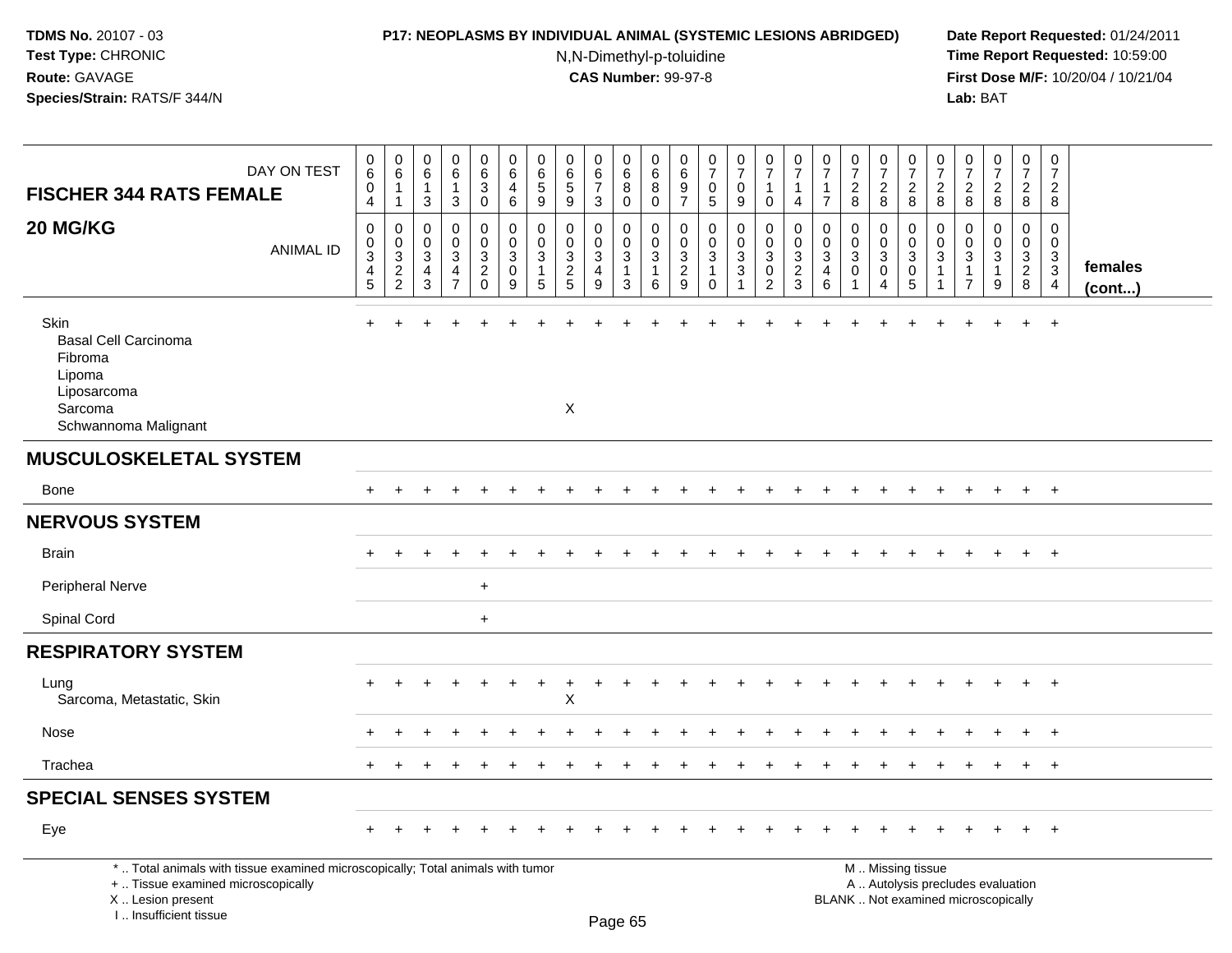## **P17: NEOPLASMS BY INDIVIDUAL ANIMAL (SYSTEMIC LESIONS ABRIDGED) Date Report Requested:** 01/24/2011

N,N-Dimethyl-p-toluidine

| <b>FISCHER 344 RATS FEMALE</b>         | DAY ON TEST      | $\pmb{0}$<br>$\,6$<br>$\pmb{0}$<br>$\overline{4}$                    | $\mathbf 0$<br>6                                                                  | $\pmb{0}$<br>6<br>3                                | $_6^0$<br>$\overline{A}$<br>$\mathbf{3}$                                               | 0<br>6<br>3<br>0                          | $\begin{array}{c} 0 \\ 6 \end{array}$<br>$\overline{\mathbf{4}}$<br>$\,6\,$ | $\begin{array}{c} 0 \\ 6 \end{array}$<br>$\sqrt{5}$<br>9 | $\boldsymbol{0}$<br>$\,6$<br>$\mathbf 5$<br>9                 | 0<br>6<br>$\overline{ }$<br>3 | $\mathbf 0$<br>6<br>8<br>0                                                    | $\pmb{0}$<br>$\,6\,$<br>$\, 8$<br>$\mathbf 0$ | $\begin{array}{c} 0 \\ 6 \end{array}$<br>$\boldsymbol{9}$<br>$\overline{7}$ | $\begin{array}{c} 0 \\ 7 \end{array}$<br>$\mathsf 0$<br>$\overline{5}$ | $\frac{0}{7}$<br>0<br>9 | $\frac{0}{7}$<br>$\mathbf{1}$<br>$\mathbf 0$                  | $\frac{0}{7}$<br>$\overline{A}$<br>4                      | $\frac{0}{7}$    | $\frac{0}{7}$<br>$\sqrt{2}$<br>$\,8\,$    | $\frac{0}{7}$<br>$_{8}^2$ | $\frac{0}{7}$<br>$\frac{2}{8}$                                                 | 0<br>$\overline{ }$<br>$_{\rm 8}^2$ | $\frac{0}{7}$<br>$\frac{2}{8}$ | $\frac{0}{7}$<br>$_{\rm 8}^2$ | $\mathbf 0$<br>$\overline{z}$<br>$\frac{2}{8}$ | 0<br>$\overline{7}$<br>$\overline{c}$<br>8 |                   |
|----------------------------------------|------------------|----------------------------------------------------------------------|-----------------------------------------------------------------------------------|----------------------------------------------------|----------------------------------------------------------------------------------------|-------------------------------------------|-----------------------------------------------------------------------------|----------------------------------------------------------|---------------------------------------------------------------|-------------------------------|-------------------------------------------------------------------------------|-----------------------------------------------|-----------------------------------------------------------------------------|------------------------------------------------------------------------|-------------------------|---------------------------------------------------------------|-----------------------------------------------------------|------------------|-------------------------------------------|---------------------------|--------------------------------------------------------------------------------|-------------------------------------|--------------------------------|-------------------------------|------------------------------------------------|--------------------------------------------|-------------------|
| 20 MG/KG                               | <b>ANIMAL ID</b> | $\pmb{0}$<br>$\pmb{0}$<br>$\sqrt{3}$<br>$\overline{\mathbf{4}}$<br>5 | 0<br>$\pmb{0}$<br>$\ensuremath{\mathsf{3}}$<br>$\boldsymbol{2}$<br>$\overline{2}$ | $\mathbf 0$<br>$\ensuremath{\mathsf{3}}$<br>4<br>3 | $\mathbf 0$<br>$\ddot{\mathbf{0}}$<br>$\ensuremath{\mathsf{3}}$<br>4<br>$\overline{ }$ | 0<br>0<br>3<br>$\overline{c}$<br>$\Omega$ | $_{\rm 0}^{\rm 0}$<br>$\sqrt{3}$<br>$\pmb{0}$<br>9                          | 0<br>$\overline{0}$<br>$\mathbf{3}$<br>5                 | $\pmb{0}$<br>$\ensuremath{\mathsf{3}}$<br>$\overline{c}$<br>5 | 0<br>0<br>3<br>4<br>9         | $\begin{smallmatrix}0\0\0\end{smallmatrix}$<br>$\ensuremath{\mathsf{3}}$<br>3 | 0<br>$\pmb{0}$<br>3<br>6                      | 0<br>$\mathbf 0$<br>$\mathbf{3}$<br>$\overline{c}$<br>9                     | $\pmb{0}$<br>$\pmb{0}$<br>$\mathsf 3$<br>$\overline{A}$<br>$\Omega$    | 0<br>0<br>3<br>3        | 0<br>$\mathbf 0$<br>$\sqrt{3}$<br>$\pmb{0}$<br>$\overline{2}$ | $_{\rm 0}^{\rm 0}$<br>$\sqrt{3}$<br>$\boldsymbol{2}$<br>3 | 0<br>3<br>4<br>6 | 0<br>$\pmb{0}$<br>$\sqrt{3}$<br>$\pmb{0}$ | 0<br>0<br>3<br>0<br>4     | $\begin{smallmatrix} 0\\0 \end{smallmatrix}$<br>$\mathbf{3}$<br>$\pmb{0}$<br>5 | $\pmb{0}$<br>3                      | 0<br>3<br>$\overline{7}$       | 0<br>0<br>3<br>9              | 0<br>$\mathbf 0$<br>3<br>$\overline{c}$<br>8   | 0<br>0<br>3<br>3<br>$\overline{4}$         | females<br>(cont) |
| Harderian Gland                        |                  | $+$                                                                  |                                                                                   |                                                    |                                                                                        |                                           |                                                                             |                                                          |                                                               |                               |                                                                               |                                               |                                                                             |                                                                        |                         |                                                               |                                                           |                  |                                           |                           |                                                                                |                                     |                                | $\pm$                         | $+$                                            | $+$                                        |                   |
| <b>URINARY SYSTEM</b>                  |                  |                                                                      |                                                                                   |                                                    |                                                                                        |                                           |                                                                             |                                                          |                                                               |                               |                                                                               |                                               |                                                                             |                                                                        |                         |                                                               |                                                           |                  |                                           |                           |                                                                                |                                     |                                |                               |                                                |                                            |                   |
| Kidney<br>Carcinoma<br>Lipoma          |                  | $\ddot{}$                                                            |                                                                                   |                                                    |                                                                                        |                                           | $\pmb{\times}$                                                              |                                                          |                                                               |                               |                                                                               |                                               |                                                                             |                                                                        |                         |                                                               |                                                           |                  |                                           |                           |                                                                                |                                     |                                |                               | $+$                                            | $+$                                        |                   |
| <b>Urinary Bladder</b>                 |                  | $\ddot{}$                                                            |                                                                                   |                                                    |                                                                                        |                                           |                                                                             |                                                          |                                                               |                               |                                                                               |                                               |                                                                             |                                                                        |                         |                                                               |                                                           |                  |                                           |                           |                                                                                |                                     | $+$                            | $+$                           |                                                | $+$ $+$                                    |                   |
| <b>SYSTEMIC LESIONS</b>                |                  |                                                                      |                                                                                   |                                                    |                                                                                        |                                           |                                                                             |                                                          |                                                               |                               |                                                                               |                                               |                                                                             |                                                                        |                         |                                                               |                                                           |                  |                                           |                           |                                                                                |                                     |                                |                               |                                                |                                            |                   |
| Multiple Organ<br>Leukemia Mononuclear |                  |                                                                      |                                                                                   |                                                    |                                                                                        |                                           |                                                                             |                                                          |                                                               |                               |                                                                               |                                               |                                                                             | Х                                                                      |                         |                                                               |                                                           |                  |                                           |                           |                                                                                |                                     | $\div$                         | $\pm$                         | $+$                                            | $+$                                        |                   |

<sup>+ ..</sup> Tissue examined microscopically

X .. Lesion present

I .. Insufficient tissue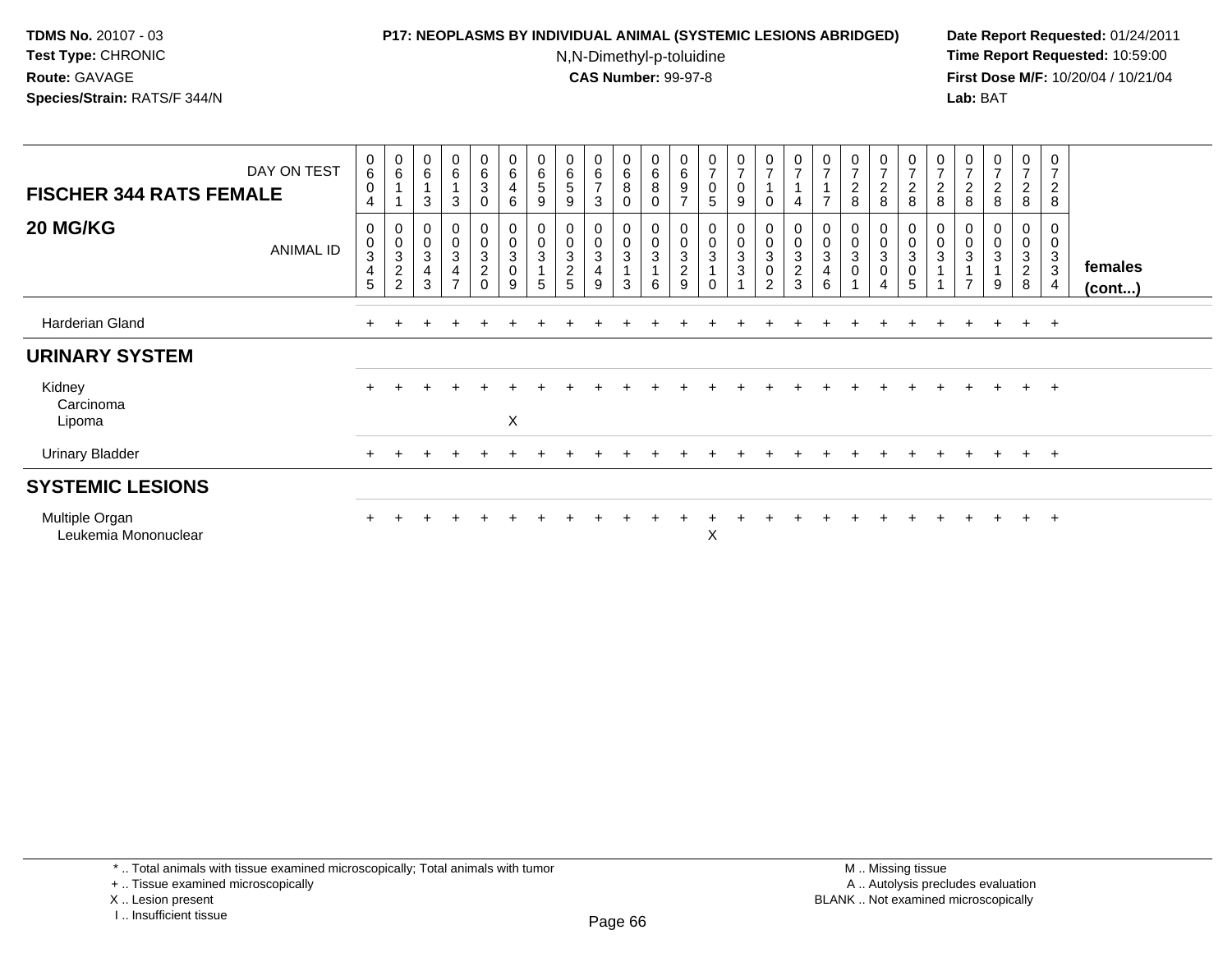# **P17: NEOPLASMS BY INDIVIDUAL ANIMAL (SYSTEMIC LESIONS ABRIDGED) Date Report Requested:** 01/24/2011

N,N-Dimethyl-p-toluidine

 **Time Report Requested:** 10:59:00 **First Dose M/F:** 10/20/04 / 10/21/04<br>**Lab:** BAT **Lab:** BAT

| <b>FISCHER 344 RATS FEMALE</b>                                                  | DAY ON TEST      | $\frac{0}{7}$<br>$_{8}^2$                      | $\frac{0}{7}$<br>$_{\rm 8}^2$                                                                 | 0<br>$\overline{7}$<br>$\overline{c}$<br>9 | 0<br>$\overline{7}$<br>$\boldsymbol{2}$<br>9           | $\frac{0}{7}$<br>$\overline{c}$<br>9    | $\begin{array}{c} 0 \\ 7 \end{array}$<br>$\overline{c}$<br>9 | $\frac{0}{7}$<br>$\mathbf 2$<br>9                                                   | $\frac{0}{7}$<br>$\frac{2}{9}$                            | $\frac{0}{7}$<br>$\overline{c}$<br>9                                                    | $\frac{0}{7}$<br>$\overline{c}$<br>$9\,$                       | $\begin{smallmatrix}0\\7\end{smallmatrix}$<br>$\overline{c}$<br>9               | $\begin{array}{c} 0 \\ 7 \end{array}$<br>$\overline{c}$<br>9         | 0<br>$\overline{7}$<br>$\sqrt{3}$<br>$\mathbf 0$     | $\begin{array}{c} 0 \\ 7 \end{array}$<br>$\sqrt{3}$<br>$\mathbf 0$ | $\begin{smallmatrix}0\\7\end{smallmatrix}$<br>$\ensuremath{\mathsf{3}}$<br>$\mathbf 0$ | $\pmb{0}$<br>$\overline{7}$<br>$\mathbf{3}$<br>$\mathbf 0$   | $\frac{0}{7}$<br>3<br>$\mathbf 0$             | $\frac{0}{7}$<br>$\sqrt{3}$<br>$\mathbf 0$          | $\begin{array}{c} 0 \\ 7 \end{array}$<br>$\sqrt{3}$<br>$\mathbf 0$       | $\frac{0}{7}$<br>$\mathbf 3$<br>$\mathbf 0$     | $\begin{array}{c} 0 \\ 7 \end{array}$<br>$\mathbf{3}$<br>$\mathbf 0$      | 0<br>$\overline{7}$<br>$\mathbf{3}$<br>$\mathbf 0$ | 0<br>$\overline{7}$<br>$\mathbf{3}$<br>$\pmb{0}$  | $\begin{array}{c} 0 \\ 7 \end{array}$<br>$\sqrt{3}$<br>$\pmb{0}$            | $\pmb{0}$<br>$\overline{7}$<br>$\mathbf{3}$<br>$\mathbf 0$             |                    |
|---------------------------------------------------------------------------------|------------------|------------------------------------------------|-----------------------------------------------------------------------------------------------|--------------------------------------------|--------------------------------------------------------|-----------------------------------------|--------------------------------------------------------------|-------------------------------------------------------------------------------------|-----------------------------------------------------------|-----------------------------------------------------------------------------------------|----------------------------------------------------------------|---------------------------------------------------------------------------------|----------------------------------------------------------------------|------------------------------------------------------|--------------------------------------------------------------------|----------------------------------------------------------------------------------------|--------------------------------------------------------------|-----------------------------------------------|-----------------------------------------------------|--------------------------------------------------------------------------|-------------------------------------------------|---------------------------------------------------------------------------|----------------------------------------------------|---------------------------------------------------|-----------------------------------------------------------------------------|------------------------------------------------------------------------|--------------------|
| 20 MG/KG                                                                        | <b>ANIMAL ID</b> | $\mathbf 0$<br>$_{3}^{\rm 0}$<br>$\frac{3}{8}$ | $\mathbf 0$<br>$\begin{smallmatrix}0\\3\end{smallmatrix}$<br>$\overline{4}$<br>$\overline{4}$ | 0<br>$\mathbf 0$<br>3<br>$\mathbf{1}$<br>2 | $\mathbf 0$<br>$\Omega$<br>$\sqrt{3}$<br>$\frac{2}{4}$ | 0<br>0<br>$\mathbf{3}$<br>$\frac{2}{7}$ | 0<br>$\mathbf 0$<br>$\sqrt{3}$<br>$\frac{3}{2}$              | $\mathbf 0$<br>$\pmb{0}$<br>$\sqrt{3}$<br>$\ensuremath{\mathsf{3}}$<br>$\mathbf{3}$ | $\mathbf 0$<br>$\mathbf 0$<br>$\sqrt{3}$<br>$\frac{3}{6}$ | $\mathbf 0$<br>$\mathbf 0$<br>$\sqrt{3}$<br>$\ensuremath{\mathsf{3}}$<br>$\overline{7}$ | 0<br>$\mathbf 0$<br>$\ensuremath{\mathsf{3}}$<br>$\frac{3}{9}$ | $\mathbf 0$<br>$\mathsf{O}$<br>$\overline{3}$<br>$\overline{4}$<br>$\mathbf{1}$ | 0<br>0<br>$\ensuremath{\mathsf{3}}$<br>$\overline{\mathcal{A}}$<br>8 | 0<br>$\mathbf 0$<br>$\mathbf{3}$<br>$\mathbf 0$<br>3 | $\mathbf 0$<br>$\mathbf 0$<br>$\sqrt{3}$<br>$\pmb{0}$<br>6         | 0<br>$\mathbf 0$<br>$\sqrt{3}$<br>$\mathbf 0$<br>$\overline{7}$                        | $\mathbf 0$<br>0<br>$\mathbf{3}$<br>$\mathsf{O}\xspace$<br>8 | 0<br>0<br>3<br>$\mathbf{1}$<br>$\overline{4}$ | 0<br>$\mathbf 0$<br>$\sqrt{3}$<br>$\mathbf{1}$<br>8 | $\mathbf 0$<br>$\mathbf 0$<br>$\sqrt{3}$<br>$\sqrt{2}$<br>$\overline{1}$ | 0<br>$\mathbf 0$<br>$\sqrt{3}$<br>$\frac{2}{6}$ | $\mathbf 0$<br>$\mathbf 0$<br>$\mathbf{3}$<br>$\mathbf{3}$<br>$\mathbf 0$ | 0<br>0<br>3<br>$\frac{3}{5}$                       | 0<br>$\Omega$<br>$\mathbf{3}$<br>4<br>$\mathbf 0$ | $\mathbf 0$<br>0<br>$\sqrt{3}$<br>$\overline{\mathbf{4}}$<br>$\overline{2}$ | $\mathbf 0$<br>$\mathbf 0$<br>$\mathsf 3$<br>$\sqrt{5}$<br>$\mathbf 0$ | * TOTALS           |
| <b>ALIMENTARY SYSTEM</b>                                                        |                  |                                                |                                                                                               |                                            |                                                        |                                         |                                                              |                                                                                     |                                                           |                                                                                         |                                                                |                                                                                 |                                                                      |                                                      |                                                                    |                                                                                        |                                                              |                                               |                                                     |                                                                          |                                                 |                                                                           |                                                    |                                                   |                                                                             |                                                                        |                    |
| Esophagus                                                                       |                  | $+$                                            | $\div$                                                                                        |                                            |                                                        |                                         |                                                              |                                                                                     |                                                           |                                                                                         |                                                                |                                                                                 |                                                                      |                                                      |                                                                    |                                                                                        |                                                              |                                               |                                                     |                                                                          |                                                 |                                                                           |                                                    |                                                   | $\pm$                                                                       | $+$                                                                    | 50                 |
| Intestine Large, Cecum                                                          |                  |                                                |                                                                                               |                                            |                                                        |                                         |                                                              |                                                                                     |                                                           |                                                                                         |                                                                |                                                                                 |                                                                      |                                                      |                                                                    |                                                                                        |                                                              |                                               |                                                     |                                                                          |                                                 |                                                                           |                                                    |                                                   |                                                                             | $\ddot{}$                                                              | 50                 |
| Intestine Large, Colon                                                          |                  |                                                |                                                                                               |                                            |                                                        |                                         |                                                              |                                                                                     |                                                           |                                                                                         |                                                                |                                                                                 |                                                                      |                                                      |                                                                    |                                                                                        |                                                              |                                               |                                                     |                                                                          |                                                 |                                                                           |                                                    |                                                   |                                                                             |                                                                        | 50                 |
| Intestine Large, Rectum                                                         |                  | $+$                                            |                                                                                               |                                            |                                                        |                                         |                                                              |                                                                                     |                                                           |                                                                                         |                                                                |                                                                                 |                                                                      |                                                      |                                                                    |                                                                                        |                                                              |                                               |                                                     |                                                                          |                                                 |                                                                           |                                                    |                                                   |                                                                             |                                                                        | 50                 |
| Intestine Small, Duodenum                                                       |                  |                                                |                                                                                               |                                            |                                                        |                                         |                                                              |                                                                                     |                                                           |                                                                                         |                                                                |                                                                                 |                                                                      |                                                      |                                                                    |                                                                                        |                                                              |                                               |                                                     |                                                                          |                                                 |                                                                           |                                                    |                                                   |                                                                             | $\overline{+}$                                                         | 50                 |
| Intestine Small, Ileum                                                          |                  | $+$                                            |                                                                                               |                                            |                                                        |                                         |                                                              |                                                                                     |                                                           |                                                                                         |                                                                |                                                                                 |                                                                      |                                                      |                                                                    |                                                                                        |                                                              |                                               |                                                     |                                                                          |                                                 |                                                                           |                                                    |                                                   | $\ddot{}$                                                                   | $\overline{+}$                                                         | 50                 |
| Intestine Small, Jejunum                                                        |                  | $+$                                            |                                                                                               |                                            |                                                        |                                         |                                                              |                                                                                     |                                                           |                                                                                         |                                                                |                                                                                 |                                                                      |                                                      |                                                                    |                                                                                        |                                                              |                                               |                                                     |                                                                          |                                                 |                                                                           |                                                    |                                                   |                                                                             | $\overline{1}$                                                         | 50                 |
| Liver<br>Hepatocellular Adenoma                                                 |                  |                                                |                                                                                               |                                            |                                                        |                                         |                                                              |                                                                                     |                                                           |                                                                                         |                                                                |                                                                                 |                                                                      |                                                      |                                                                    | X                                                                                      |                                                              |                                               |                                                     |                                                                          |                                                 |                                                                           |                                                    |                                                   |                                                                             | $\overline{1}$                                                         | 50<br>$\mathbf{1}$ |
| Mesentery                                                                       |                  |                                                |                                                                                               | $\ddot{}$                                  |                                                        |                                         |                                                              |                                                                                     | $\ddot{}$                                                 |                                                                                         | $\ddot{}$                                                      |                                                                                 |                                                                      |                                                      |                                                                    | $\ddot{}$                                                                              |                                                              |                                               |                                                     |                                                                          | $\ddot{}$                                       |                                                                           | $\ddot{}$                                          | $+$                                               |                                                                             |                                                                        | 9                  |
| Pancreas                                                                        |                  |                                                |                                                                                               |                                            |                                                        |                                         |                                                              |                                                                                     |                                                           |                                                                                         |                                                                |                                                                                 |                                                                      |                                                      |                                                                    |                                                                                        |                                                              |                                               |                                                     |                                                                          |                                                 |                                                                           |                                                    |                                                   |                                                                             |                                                                        | 50                 |
| Salivary Glands                                                                 |                  |                                                |                                                                                               |                                            |                                                        |                                         |                                                              |                                                                                     |                                                           |                                                                                         |                                                                |                                                                                 |                                                                      |                                                      |                                                                    |                                                                                        |                                                              |                                               |                                                     |                                                                          |                                                 |                                                                           |                                                    |                                                   |                                                                             | $\overline{+}$                                                         | 50                 |
| Stomach, Forestomach                                                            |                  |                                                |                                                                                               |                                            |                                                        |                                         |                                                              |                                                                                     |                                                           |                                                                                         |                                                                |                                                                                 |                                                                      |                                                      |                                                                    |                                                                                        |                                                              |                                               |                                                     |                                                                          |                                                 |                                                                           |                                                    |                                                   |                                                                             |                                                                        | 50                 |
| Stomach, Glandular                                                              |                  | $+$                                            |                                                                                               |                                            |                                                        |                                         |                                                              |                                                                                     |                                                           |                                                                                         |                                                                |                                                                                 |                                                                      |                                                      |                                                                    |                                                                                        |                                                              |                                               |                                                     |                                                                          |                                                 |                                                                           |                                                    |                                                   | $\pm$                                                                       | $\overline{+}$                                                         | 50                 |
| <b>CARDIOVASCULAR SYSTEM</b>                                                    |                  |                                                |                                                                                               |                                            |                                                        |                                         |                                                              |                                                                                     |                                                           |                                                                                         |                                                                |                                                                                 |                                                                      |                                                      |                                                                    |                                                                                        |                                                              |                                               |                                                     |                                                                          |                                                 |                                                                           |                                                    |                                                   |                                                                             |                                                                        |                    |
| <b>Blood Vessel</b>                                                             |                  |                                                |                                                                                               |                                            |                                                        |                                         |                                                              |                                                                                     |                                                           |                                                                                         |                                                                |                                                                                 |                                                                      |                                                      |                                                                    |                                                                                        |                                                              |                                               |                                                     |                                                                          |                                                 |                                                                           |                                                    |                                                   |                                                                             |                                                                        | 50                 |
| *  Total animals with tissue examined microscopically; Total animals with tumor |                  |                                                |                                                                                               |                                            |                                                        |                                         |                                                              |                                                                                     |                                                           |                                                                                         |                                                                |                                                                                 |                                                                      |                                                      |                                                                    |                                                                                        |                                                              |                                               |                                                     |                                                                          | M  Missing tissue                               |                                                                           |                                                    |                                                   |                                                                             |                                                                        |                    |

+ .. Tissue examined microscopically

X .. Lesion present

I .. Insufficient tissue

y the contract of the contract of the contract of the contract of the contract of  $\mathsf A$  . Autolysis precludes evaluation Lesion present BLANK .. Not examined microscopically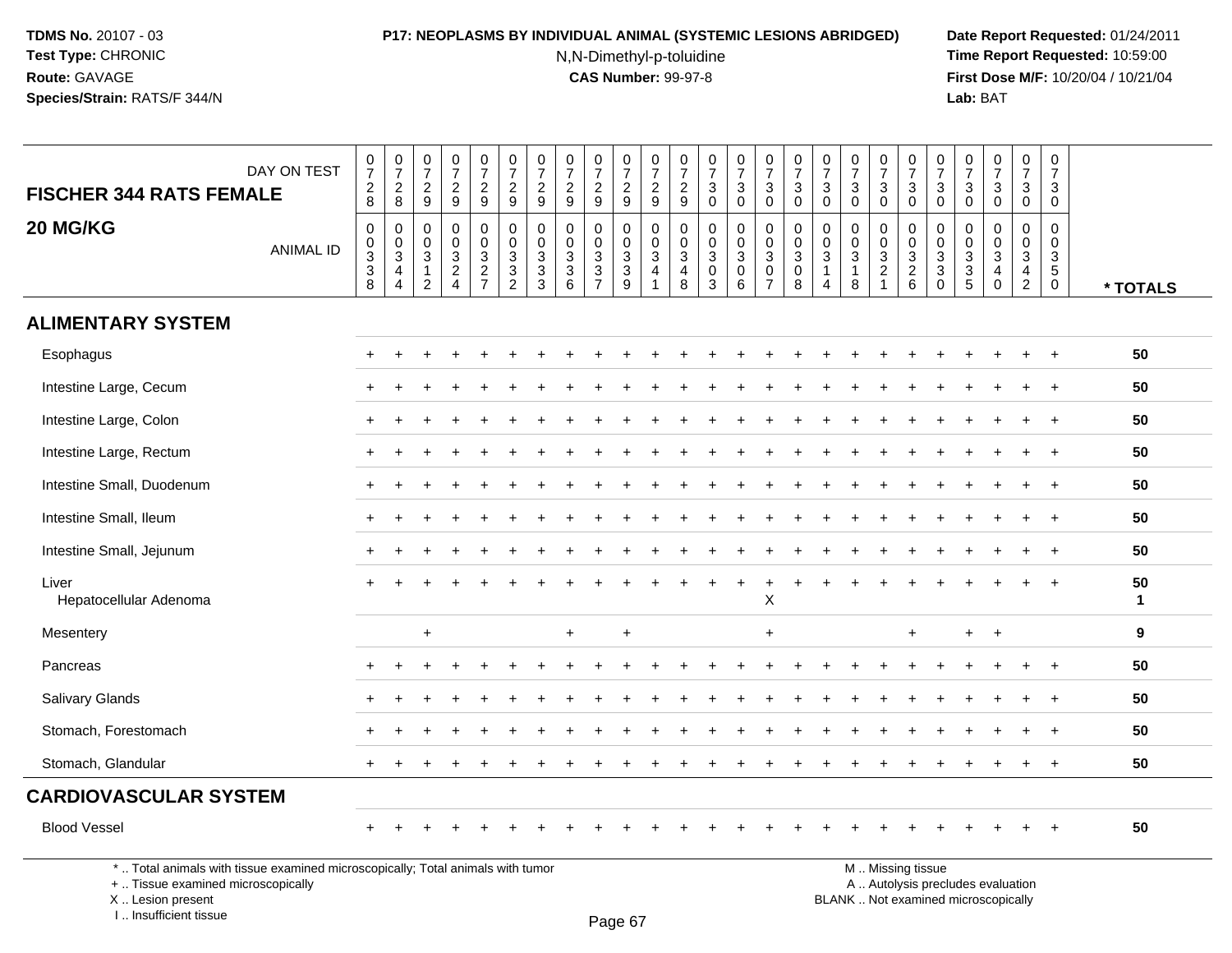### **P17: NEOPLASMS BY INDIVIDUAL ANIMAL (SYSTEMIC LESIONS ABRIDGED) Date Report Requested:** 01/24/2011

N,N-Dimethyl-p-toluidine

| DAY ON TEST<br><b>FISCHER 344 RATS FEMALE</b>                                                                                                                       |                  | $\frac{0}{7}$<br>$\overline{2}$<br>8 | $\frac{0}{7}$<br>$\boldsymbol{2}$<br>8                                       | $\begin{smallmatrix}0\\7\end{smallmatrix}$<br>$\sqrt{2}$<br>9     | $\frac{0}{7}$<br>$\overline{c}$<br>9                                           | $\begin{array}{c} 0 \\ 7 \end{array}$<br>$\overline{c}$<br>9 | $\frac{0}{7}$<br>$\overline{c}$<br>9                                     | $\begin{array}{c} 0 \\ 7 \end{array}$<br>$\overline{c}$<br>9 | 0<br>$\overline{7}$<br>$\overline{c}$<br>9 | $\frac{0}{7}$<br>$\overline{c}$<br>9                              | 0<br>$\overline{7}$<br>$\overline{c}$<br>9 | $\frac{0}{7}$<br>$\sqrt{2}$<br>9                    | 0<br>$\overline{7}$<br>$\overline{c}$<br>9 | $\pmb{0}$<br>$\overline{7}$<br>3<br>$\mathbf 0$ | $\begin{array}{c} 0 \\ 7 \end{array}$<br>$\mathbf{3}$<br>$\mathbf 0$ | $\begin{smallmatrix} 0\\7 \end{smallmatrix}$<br>3<br>$\mathbf 0$ | $\frac{0}{7}$<br>$\sqrt{3}$<br>$\mathbf 0$                     | 0<br>$\overline{7}$<br>3<br>$\mathbf 0$ | $\frac{0}{7}$<br>3<br>$\mathbf 0$                            | $\frac{0}{7}$<br>3<br>$\mathbf 0$                                         | $\pmb{0}$<br>$\overline{7}$<br>$\mathbf{3}$<br>$\mathbf 0$ | $\pmb{0}$<br>$\overline{7}$<br>$\mathbf{3}$<br>$\mathbf{0}$  | 0<br>$\overline{7}$<br>3<br>$\mathbf 0$             | $\begin{smallmatrix}0\\7\end{smallmatrix}$<br>$\ensuremath{\mathsf{3}}$<br>$\mathbf 0$ | $\frac{0}{7}$<br>3<br>$\mathbf 0$                      | $\pmb{0}$<br>$\overline{7}$<br>3<br>$\mathbf 0$            |                              |
|---------------------------------------------------------------------------------------------------------------------------------------------------------------------|------------------|--------------------------------------|------------------------------------------------------------------------------|-------------------------------------------------------------------|--------------------------------------------------------------------------------|--------------------------------------------------------------|--------------------------------------------------------------------------|--------------------------------------------------------------|--------------------------------------------|-------------------------------------------------------------------|--------------------------------------------|-----------------------------------------------------|--------------------------------------------|-------------------------------------------------|----------------------------------------------------------------------|------------------------------------------------------------------|----------------------------------------------------------------|-----------------------------------------|--------------------------------------------------------------|---------------------------------------------------------------------------|------------------------------------------------------------|--------------------------------------------------------------|-----------------------------------------------------|----------------------------------------------------------------------------------------|--------------------------------------------------------|------------------------------------------------------------|------------------------------|
| 20 MG/KG                                                                                                                                                            | <b>ANIMAL ID</b> | 0<br>0<br>$\mathbf 3$<br>3<br>8      | $\mathbf 0$<br>$\pmb{0}$<br>$\ensuremath{\mathsf{3}}$<br>$\overline{4}$<br>4 | $\mathbf 0$<br>$\mathbf 0$<br>$\mathbf{3}$<br>$\overline{1}$<br>2 | $\mathbf 0$<br>$\mathbf 0$<br>$\mathbf{3}$<br>$\overline{2}$<br>$\overline{A}$ | 0<br>$\mathbf 0$<br>3<br>$\boldsymbol{2}$<br>$\overline{7}$  | $\mathbf 0$<br>$\pmb{0}$<br>$\mathbf{3}$<br>$\sqrt{3}$<br>$\overline{2}$ | 0<br>$\mathbf 0$<br>3<br>3<br>3                              | $\mathbf 0$<br>$\mathbf 0$<br>3<br>3<br>6  | $\mathbf 0$<br>$\mathbf 0$<br>3<br>$\mathbf{3}$<br>$\overline{7}$ | 0<br>$\mathbf 0$<br>3<br>$\mathbf{3}$<br>9 | $\mathbf 0$<br>$\mathbf 0$<br>$\sqrt{3}$<br>4<br>-1 | 0<br>$\mathbf 0$<br>3<br>4<br>8            | 0<br>0<br>3<br>$\mathbf 0$<br>3                 | 0<br>$\mathbf 0$<br>$\mathbf{3}$<br>$\mathbf 0$<br>6                 | 0<br>$\mathsf{O}\xspace$<br>3<br>$\mathbf 0$<br>$\overline{7}$   | $\mathbf 0$<br>$\mathbf 0$<br>$\mathbf{3}$<br>$\mathbf 0$<br>8 | 0<br>0<br>3<br>4                        | $\mathbf 0$<br>$\Omega$<br>$\mathbf{3}$<br>$\mathbf{1}$<br>8 | $\mathbf 0$<br>$\mathbf 0$<br>$\ensuremath{\mathsf{3}}$<br>$\overline{c}$ | $\mathbf 0$<br>$\mathbf 0$<br>3<br>$\frac{2}{6}$           | 0<br>$\mathbf 0$<br>$\mathbf{3}$<br>$\mathbf{3}$<br>$\Omega$ | $\Omega$<br>$\mathbf 0$<br>3<br>3<br>$\overline{5}$ | $\mathbf 0$<br>$\mathbf 0$<br>3<br>$\overline{4}$<br>$\Omega$                          | $\mathbf 0$<br>$\mathbf 0$<br>3<br>4<br>$\overline{c}$ | 0<br>$\mathbf 0$<br>3<br>$5\phantom{.0}$<br>$\overline{0}$ | * TOTALS                     |
| Heart                                                                                                                                                               |                  | $+$                                  | <b>+</b>                                                                     |                                                                   |                                                                                |                                                              |                                                                          |                                                              |                                            |                                                                   |                                            |                                                     |                                            |                                                 |                                                                      |                                                                  |                                                                |                                         |                                                              |                                                                           |                                                            |                                                              |                                                     |                                                                                        | $\ddot{}$                                              | $+$                                                        | 50                           |
| <b>ENDOCRINE SYSTEM</b>                                                                                                                                             |                  |                                      |                                                                              |                                                                   |                                                                                |                                                              |                                                                          |                                                              |                                            |                                                                   |                                            |                                                     |                                            |                                                 |                                                                      |                                                                  |                                                                |                                         |                                                              |                                                                           |                                                            |                                                              |                                                     |                                                                                        |                                                        |                                                            |                              |
| <b>Adrenal Cortex</b><br>Adenoma                                                                                                                                    |                  |                                      |                                                                              |                                                                   |                                                                                |                                                              |                                                                          |                                                              |                                            |                                                                   |                                            |                                                     |                                            |                                                 |                                                                      |                                                                  |                                                                |                                         |                                                              |                                                                           |                                                            |                                                              |                                                     |                                                                                        |                                                        | $\ddot{}$                                                  | 50<br>$\mathbf 1$            |
| Adrenal Medulla<br>Pheochromocytoma Benign<br>Pheochromocytoma Malignant                                                                                            |                  |                                      |                                                                              |                                                                   |                                                                                |                                                              |                                                                          |                                                              |                                            |                                                                   |                                            |                                                     |                                            |                                                 |                                                                      |                                                                  |                                                                |                                         |                                                              |                                                                           |                                                            |                                                              |                                                     |                                                                                        |                                                        |                                                            | 50<br>1<br>1                 |
| Islets, Pancreatic<br>Adenoma<br>Carcinoma                                                                                                                          |                  |                                      |                                                                              |                                                                   |                                                                                |                                                              |                                                                          |                                                              |                                            |                                                                   |                                            |                                                     |                                            | X                                               |                                                                      |                                                                  |                                                                | X                                       |                                                              |                                                                           |                                                            |                                                              |                                                     |                                                                                        | $\ddot{}$                                              | $\ddot{+}$                                                 | 50<br>$\mathbf{1}$<br>1      |
| Parathyroid Gland                                                                                                                                                   |                  |                                      |                                                                              |                                                                   |                                                                                |                                                              |                                                                          |                                                              |                                            |                                                                   |                                            |                                                     |                                            |                                                 |                                                                      |                                                                  |                                                                |                                         |                                                              |                                                                           |                                                            |                                                              |                                                     |                                                                                        |                                                        |                                                            | 50                           |
| <b>Pituitary Gland</b><br>Pars Distalis, Adenoma                                                                                                                    |                  |                                      |                                                                              | X                                                                 |                                                                                | Χ                                                            |                                                                          | X                                                            |                                            | X                                                                 |                                            |                                                     | X                                          |                                                 | X                                                                    |                                                                  | X                                                              | $\boldsymbol{\mathsf{X}}$               | X                                                            |                                                                           |                                                            | X                                                            | $\boldsymbol{\mathsf{X}}$                           | X                                                                                      | $\boldsymbol{\mathsf{X}}$                              | $\ddot{}$                                                  | 50<br>30                     |
| <b>Thyroid Gland</b><br>C-cell, Adenoma<br>C-cell, Carcinoma<br>Follicular Cell, Adenoma                                                                            |                  |                                      |                                                                              |                                                                   |                                                                                |                                                              | $\boldsymbol{\mathsf{X}}$                                                |                                                              | X                                          | X                                                                 |                                            |                                                     |                                            |                                                 |                                                                      |                                                                  |                                                                | Χ<br>X                                  |                                                              |                                                                           |                                                            |                                                              |                                                     |                                                                                        |                                                        | $\div$                                                     | 47<br>5<br>1<br>$\mathbf{2}$ |
| <b>GENERAL BODY SYSTEM</b>                                                                                                                                          |                  |                                      |                                                                              |                                                                   |                                                                                |                                                              |                                                                          |                                                              |                                            |                                                                   |                                            |                                                     |                                            |                                                 |                                                                      |                                                                  |                                                                |                                         |                                                              |                                                                           |                                                            |                                                              |                                                     |                                                                                        |                                                        |                                                            |                              |
| <b>NONE</b>                                                                                                                                                         |                  |                                      |                                                                              |                                                                   |                                                                                |                                                              |                                                                          |                                                              |                                            |                                                                   |                                            |                                                     |                                            |                                                 |                                                                      |                                                                  |                                                                |                                         |                                                              |                                                                           |                                                            |                                                              |                                                     |                                                                                        |                                                        |                                                            |                              |
| <b>GENITAL SYSTEM</b>                                                                                                                                               |                  |                                      |                                                                              |                                                                   |                                                                                |                                                              |                                                                          |                                                              |                                            |                                                                   |                                            |                                                     |                                            |                                                 |                                                                      |                                                                  |                                                                |                                         |                                                              |                                                                           |                                                            |                                                              |                                                     |                                                                                        |                                                        |                                                            |                              |
| <b>Clitoral Gland</b><br>Adenoma                                                                                                                                    |                  |                                      |                                                                              | X                                                                 |                                                                                |                                                              | X                                                                        | $\mathsf{X}$                                                 |                                            |                                                                   |                                            |                                                     |                                            |                                                 |                                                                      |                                                                  |                                                                |                                         |                                                              | X                                                                         |                                                            |                                                              |                                                     |                                                                                        |                                                        |                                                            | 50<br>$\overline{7}$         |
| *  Total animals with tissue examined microscopically; Total animals with tumor<br>+  Tissue examined microscopically<br>X  Lesion present<br>I Insufficient tissue |                  |                                      |                                                                              |                                                                   |                                                                                |                                                              |                                                                          |                                                              |                                            |                                                                   | $D_{200}$ $69$                             |                                                     |                                            |                                                 |                                                                      |                                                                  |                                                                |                                         |                                                              |                                                                           | M  Missing tissue                                          |                                                              |                                                     | A  Autolysis precludes evaluation<br>BLANK  Not examined microscopically               |                                                        |                                                            |                              |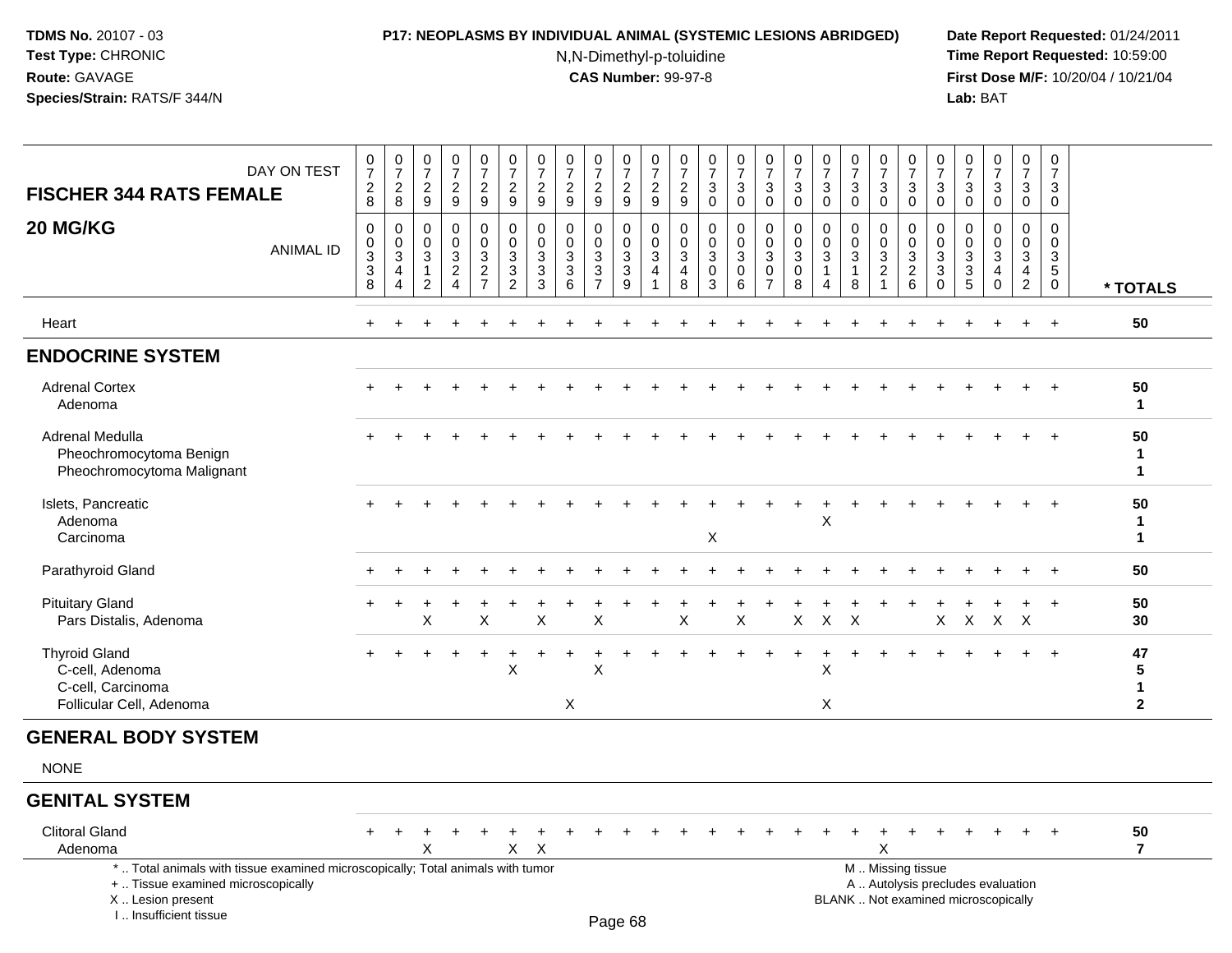### **P17: NEOPLASMS BY INDIVIDUAL ANIMAL (SYSTEMIC LESIONS ABRIDGED) Date Report Requested:** 01/24/2011

N,N-Dimethyl-p-toluidine

 **Time Report Requested:** 10:59:00 **First Dose M/F:** 10/20/04 / 10/21/04<br>**Lab:** BAT **Lab:** BAT

| DAY ON TEST<br><b>FISCHER 344 RATS FEMALE</b>                                                                         | $\frac{0}{7}$<br>$\frac{2}{8}$                 | $\frac{0}{7}$<br>$\frac{2}{8}$                                                   | 0<br>$\overline{7}$<br>$\overline{c}$<br>9   | $\frac{0}{7}$<br>$\frac{2}{9}$                              | $\frac{0}{7}$<br>$\overline{a}$<br>$\boldsymbol{9}$ | $\frac{0}{7}$<br>$\frac{2}{9}$                                           | $\frac{0}{7}$<br>$\frac{2}{9}$                                  | $\begin{array}{c} 0 \\ 7 \end{array}$<br>$\frac{2}{9}$ | $\frac{0}{7}$<br>$\sqrt{2}$<br>9                                       | $\frac{0}{7}$<br>$\frac{2}{9}$                       | $\frac{0}{7}$<br>$\frac{2}{9}$                                       | $\frac{0}{7}$<br>$\overline{c}$<br>9 | 0<br>$\overline{7}$<br>$\ensuremath{\mathsf{3}}$<br>$\mathbf 0$ | $\begin{array}{c} 0 \\ 7 \end{array}$<br>$\ensuremath{\mathsf{3}}$<br>$\mathbf 0$ | $\begin{array}{c} 0 \\ 7 \end{array}$<br>$_{0}^{3}$                         | $\begin{array}{c} 0 \\ 7 \end{array}$<br>$\ensuremath{\mathsf{3}}$<br>$\mathbf 0$ | $\frac{0}{7}$<br>3<br>$\mathbf 0$      | $\frac{0}{7}$<br>$\mathbf 3$<br>$\mathbf 0$                       | $\frac{0}{7}$<br>$\mathbf{3}$<br>$\mathbf 0$       | $\frac{0}{7}$<br>$\ensuremath{\mathsf{3}}$<br>$\mathsf{O}\xspace$ | 0<br>$\overline{7}$<br>$_{0}^{3}$                                     | 0<br>$\overline{7}$<br>$\ensuremath{\mathsf{3}}$<br>$\mathsf{O}$ | $\begin{array}{c} 0 \\ 7 \end{array}$<br>$\sqrt{3}$<br>$\mathbf 0$        | 0<br>$\overline{7}$<br>3<br>0          | $\pmb{0}$<br>$\overline{7}$<br>$\mathbf{3}$<br>$\mathbf 0$ |                                                        |
|-----------------------------------------------------------------------------------------------------------------------|------------------------------------------------|----------------------------------------------------------------------------------|----------------------------------------------|-------------------------------------------------------------|-----------------------------------------------------|--------------------------------------------------------------------------|-----------------------------------------------------------------|--------------------------------------------------------|------------------------------------------------------------------------|------------------------------------------------------|----------------------------------------------------------------------|--------------------------------------|-----------------------------------------------------------------|-----------------------------------------------------------------------------------|-----------------------------------------------------------------------------|-----------------------------------------------------------------------------------|----------------------------------------|-------------------------------------------------------------------|----------------------------------------------------|-------------------------------------------------------------------|-----------------------------------------------------------------------|------------------------------------------------------------------|---------------------------------------------------------------------------|----------------------------------------|------------------------------------------------------------|--------------------------------------------------------|
| 20 MG/KG<br><b>ANIMAL ID</b>                                                                                          | $\mathbf 0$<br>$_{3}^{\rm 0}$<br>$\frac{3}{8}$ | $\mathbf 0$<br>$\mathbf 0$<br>$\overline{3}$<br>$\overline{4}$<br>$\overline{4}$ | 0<br>$\mathbf 0$<br>3<br>1<br>$\overline{2}$ | $\mathbf 0$<br>$\mathbf 0$<br>$\mathbf{3}$<br>$\frac{2}{4}$ | $\mathbf 0$<br>0<br>3<br>$\frac{2}{7}$              | $\mathbf 0$<br>$\mathbf 0$<br>$\ensuremath{\mathsf{3}}$<br>$\frac{3}{2}$ | $\mathbf 0$<br>$\pmb{0}$<br>$\ensuremath{\mathsf{3}}$<br>$_3^3$ | 0<br>0<br>$\sqrt{3}$<br>$\frac{3}{6}$                  | $\mathbf 0$<br>$\mathbf 0$<br>$\ensuremath{\mathsf{3}}$<br>$rac{3}{7}$ | 0<br>0<br>$\ensuremath{\mathsf{3}}$<br>$\frac{3}{9}$ | 0<br>$\mathbf 0$<br>$\overline{3}$<br>$\overline{4}$<br>$\mathbf{1}$ | $\mathbf 0$<br>0<br>3<br>4<br>8      | $\mathbf 0$<br>0<br>$\mathbf{3}$<br>$_{3}^{\rm 0}$              | $\mathbf 0$<br>0<br>$\overline{3}$<br>$\begin{array}{c} 0 \\ 6 \end{array}$       | $\pmb{0}$<br>$\mathbf 0$<br>$\overline{3}$<br>$\mathbf 0$<br>$\overline{7}$ | $\mathbf 0$<br>$\mathbf 0$<br>$\overline{3}$<br>$\mathbf 0$<br>$\overline{8}$     | $\Omega$<br>$\mathbf 0$<br>3<br>1<br>4 | $\mathbf 0$<br>$\mathbf 0$<br>$\overline{3}$<br>$\mathbf{1}$<br>8 | 0<br>$\mathbf 0$<br>$\mathbf{3}$<br>$\overline{2}$ | 0<br>$\mathbf 0$<br>$\overline{3}$<br>$^2\phantom{1}6$            | $\mathbf 0$<br>$\mathbf 0$<br>$\ensuremath{\mathsf{3}}$<br>$_{0}^{3}$ | $\mathbf 0$<br>0<br>$\sqrt{3}$<br>$\frac{3}{5}$                  | $\mathbf 0$<br>$\mathbf 0$<br>$\sqrt{3}$<br>$\overline{a}$<br>$\mathbf 0$ | 0<br>$\mathbf 0$<br>3<br>$\frac{4}{2}$ | $\Omega$<br>0<br>$\mathbf{3}$<br>$^5_{0}$                  | * TOTALS                                               |
| Adenoma, Multiple<br>Carcinoma                                                                                        |                                                |                                                                                  |                                              |                                                             |                                                     |                                                                          |                                                                 |                                                        |                                                                        |                                                      |                                                                      |                                      |                                                                 | X                                                                                 |                                                                             |                                                                                   |                                        |                                                                   |                                                    |                                                                   |                                                                       |                                                                  |                                                                           |                                        |                                                            | $\mathbf{2}$                                           |
| Ovary                                                                                                                 |                                                |                                                                                  |                                              |                                                             |                                                     |                                                                          |                                                                 |                                                        |                                                                        |                                                      |                                                                      |                                      |                                                                 |                                                                                   |                                                                             |                                                                                   |                                        |                                                                   |                                                    |                                                                   |                                                                       |                                                                  |                                                                           |                                        |                                                            | 50                                                     |
| <b>Uterus</b><br>Adenoma<br>Polyp Stromal<br>Polyp Stromal, Multiple<br>Sarcoma Stromal                               |                                                |                                                                                  |                                              |                                                             |                                                     |                                                                          | X                                                               |                                                        |                                                                        |                                                      | X                                                                    |                                      |                                                                 | $\times$                                                                          |                                                                             |                                                                                   |                                        |                                                                   |                                                    |                                                                   |                                                                       |                                                                  |                                                                           |                                        | $\ddot{}$<br>$\times$                                      | 50<br>$\mathbf{1}$<br>3<br>$\mathbf 1$<br>$\mathbf{1}$ |
| <b>HEMATOPOIETIC SYSTEM</b>                                                                                           |                                                |                                                                                  |                                              |                                                             |                                                     |                                                                          |                                                                 |                                                        |                                                                        |                                                      |                                                                      |                                      |                                                                 |                                                                                   |                                                                             |                                                                                   |                                        |                                                                   |                                                    |                                                                   |                                                                       |                                                                  |                                                                           |                                        |                                                            |                                                        |
| <b>Bone Marrow</b>                                                                                                    |                                                |                                                                                  |                                              |                                                             |                                                     |                                                                          |                                                                 |                                                        |                                                                        |                                                      |                                                                      |                                      |                                                                 |                                                                                   |                                                                             |                                                                                   |                                        |                                                                   |                                                    |                                                                   |                                                                       |                                                                  |                                                                           |                                        | $+$                                                        | 50                                                     |
| Lymph Node<br>Deep Cervical, Sarcoma, Metastatic, Skin                                                                |                                                |                                                                                  |                                              |                                                             |                                                     |                                                                          | $\ddot{}$                                                       |                                                        |                                                                        |                                                      |                                                                      |                                      |                                                                 |                                                                                   |                                                                             |                                                                                   |                                        |                                                                   |                                                    |                                                                   |                                                                       |                                                                  |                                                                           |                                        |                                                            | $\mathbf{2}$<br>$\mathbf 1$                            |
| Lymph Node, Mandibular                                                                                                | М                                              | M                                                                                | М                                            | M                                                           | M                                                   | M                                                                        | M                                                               | м                                                      | M                                                                      | M                                                    | M                                                                    | M                                    | M                                                               | M                                                                                 | M                                                                           | M                                                                                 | M                                      | M                                                                 | M                                                  | M                                                                 | M                                                                     | M                                                                | M                                                                         |                                        | M M                                                        | $\mathbf 0$                                            |
| Lymph Node, Mesenteric                                                                                                |                                                |                                                                                  |                                              |                                                             |                                                     |                                                                          |                                                                 |                                                        |                                                                        |                                                      |                                                                      |                                      |                                                                 |                                                                                   |                                                                             |                                                                                   |                                        |                                                                   |                                                    |                                                                   |                                                                       |                                                                  |                                                                           |                                        | $\ddot{}$                                                  | 50                                                     |
| Spleen                                                                                                                |                                                |                                                                                  |                                              |                                                             |                                                     |                                                                          |                                                                 |                                                        |                                                                        |                                                      |                                                                      |                                      |                                                                 |                                                                                   |                                                                             |                                                                                   |                                        |                                                                   |                                                    |                                                                   |                                                                       |                                                                  |                                                                           |                                        | $\overline{ }$                                             | 50                                                     |
| Thymus<br>Thymoma Benign                                                                                              |                                                |                                                                                  |                                              |                                                             |                                                     |                                                                          |                                                                 |                                                        |                                                                        |                                                      |                                                                      |                                      |                                                                 | X                                                                                 |                                                                             |                                                                                   |                                        |                                                                   |                                                    |                                                                   |                                                                       |                                                                  |                                                                           |                                        | $\overline{+}$                                             | 50<br>$\mathbf{1}$                                     |
| <b>INTEGUMENTARY SYSTEM</b>                                                                                           |                                                |                                                                                  |                                              |                                                             |                                                     |                                                                          |                                                                 |                                                        |                                                                        |                                                      |                                                                      |                                      |                                                                 |                                                                                   |                                                                             |                                                                                   |                                        |                                                                   |                                                    |                                                                   |                                                                       |                                                                  |                                                                           |                                        |                                                            |                                                        |
| <b>Mammary Gland</b><br>Carcinoma<br>Fibroadenoma<br>Fibroadenoma, Multiple                                           |                                                |                                                                                  | $\mathsf{X}$                                 | $\boldsymbol{\mathsf{X}}$                                   | X                                                   |                                                                          |                                                                 |                                                        | $X$ $X$                                                                |                                                      |                                                                      |                                      | $\mathsf{X}$                                                    |                                                                                   | $X$ $X$                                                                     |                                                                                   |                                        | X                                                                 | X                                                  | $\mathsf{X}$                                                      |                                                                       | $\boldsymbol{\mathsf{X}}$                                        |                                                                           |                                        | X                                                          | 50<br>$\mathbf{2}$<br>19<br>$\overline{7}$             |
| *  Total animals with tissue examined microscopically; Total animals with tumor<br>+  Tissue examined microscopically |                                                |                                                                                  |                                              |                                                             |                                                     |                                                                          |                                                                 |                                                        |                                                                        |                                                      |                                                                      |                                      |                                                                 |                                                                                   |                                                                             |                                                                                   |                                        |                                                                   |                                                    | M  Missing tissue                                                 |                                                                       |                                                                  | A  Autolysis precludes evaluation                                         |                                        |                                                            |                                                        |

 Lesion present BLANK .. Not examined microscopicallyX .. Lesion present

I .. Insufficient tissue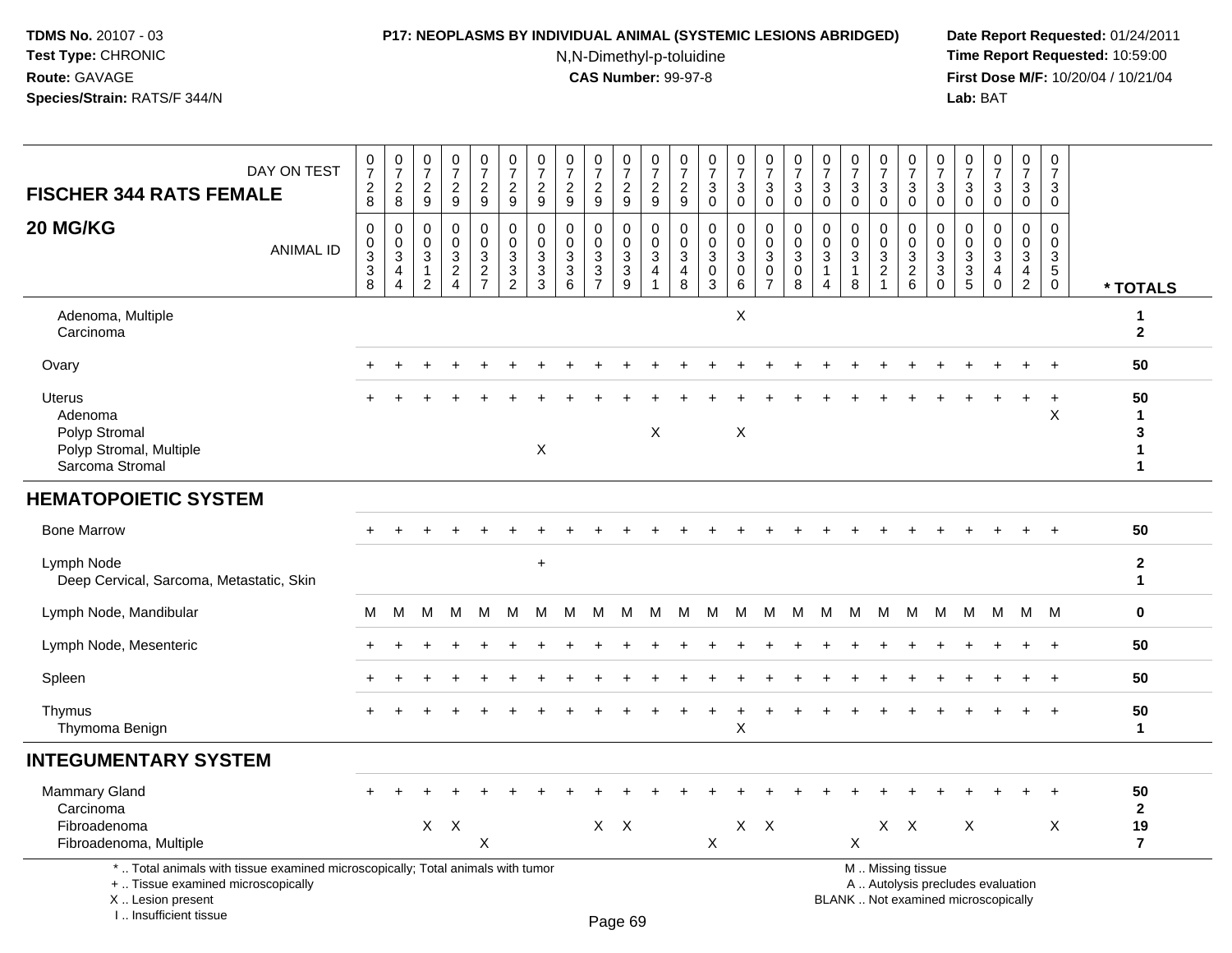### **P17: NEOPLASMS BY INDIVIDUAL ANIMAL (SYSTEMIC LESIONS ABRIDGED) Date Report Requested:** 01/24/2011

N,N-Dimethyl-p-toluidine

| <b>FISCHER 344 RATS FEMALE</b>                                                                                                                                      | DAY ON TEST      | $\frac{0}{7}$<br>$\sqrt{2}$<br>8                                                | $\frac{0}{7}$<br>$\overline{2}$<br>$\bf8$ | $\begin{array}{c} 0 \\ 7 \end{array}$<br>$\overline{c}$<br>$\boldsymbol{9}$ | $\frac{0}{7}$<br>$\overline{2}$<br>$\boldsymbol{9}$                  | $\begin{smallmatrix}0\\7\end{smallmatrix}$<br>$\overline{c}$<br>$\boldsymbol{9}$ | $\frac{0}{7}$<br>$\sqrt{2}$<br>9                     | 0<br>$\overline{7}$<br>$\overline{2}$<br>$\boldsymbol{9}$ | $\frac{0}{7}$<br>$\overline{c}$<br>$9\,$                           | $\frac{0}{7}$<br>$\overline{c}$<br>$\boldsymbol{9}$ | $\frac{0}{7}$<br>$\overline{c}$<br>9                               | 0<br>$\overline{7}$<br>$\overline{2}$<br>9                                   | 0<br>$\overline{7}$<br>$\overline{c}$<br>$9\,$ | 0<br>$\overline{7}$<br>3<br>$\mathbf 0$             | $\frac{0}{7}$<br>3<br>$\mathbf 0$          | $\begin{smallmatrix}0\\7\end{smallmatrix}$<br>3<br>$\mathbf 0$ | $\begin{array}{c} 0 \\ 7 \end{array}$<br>3<br>$\mathbf 0$ | 0<br>$\overline{7}$<br>$\sqrt{3}$<br>$\mathbf 0$ | 0<br>$\overline{7}$<br>3<br>$\mathbf 0$               | 0<br>$\overline{7}$<br>3<br>$\mathbf 0$                            | $\frac{0}{7}$<br>$\mathbf{3}$<br>$\mathbf 0$           | $\frac{0}{7}$<br>$\mathbf{3}$<br>$\mathbf 0$      | 0<br>$\overline{7}$<br>3<br>$\mathbf 0$ | $\begin{array}{c} 0 \\ 7 \end{array}$<br>3<br>$\mathbf 0$   | 0<br>$\overline{7}$<br>3<br>$\mathbf 0$       | $\mathbf 0$<br>$\overline{7}$<br>3<br>$\mathbf 0$ |                          |
|---------------------------------------------------------------------------------------------------------------------------------------------------------------------|------------------|---------------------------------------------------------------------------------|-------------------------------------------|-----------------------------------------------------------------------------|----------------------------------------------------------------------|----------------------------------------------------------------------------------|------------------------------------------------------|-----------------------------------------------------------|--------------------------------------------------------------------|-----------------------------------------------------|--------------------------------------------------------------------|------------------------------------------------------------------------------|------------------------------------------------|-----------------------------------------------------|--------------------------------------------|----------------------------------------------------------------|-----------------------------------------------------------|--------------------------------------------------|-------------------------------------------------------|--------------------------------------------------------------------|--------------------------------------------------------|---------------------------------------------------|-----------------------------------------|-------------------------------------------------------------|-----------------------------------------------|---------------------------------------------------|--------------------------|
| 20 MG/KG                                                                                                                                                            | <b>ANIMAL ID</b> | $\mathbf 0$<br>0<br>$\ensuremath{\mathsf{3}}$<br>$\ensuremath{\mathsf{3}}$<br>8 | 0<br>0<br>$\mathbf{3}$<br>4<br>4          | 0<br>0<br>3<br>$\mathbf{1}$<br>$\overline{c}$                               | $\mathbf 0$<br>0<br>$\mathbf{3}$<br>$\overline{c}$<br>$\overline{4}$ | $\mathbf 0$<br>0<br>$\frac{3}{2}$<br>$\overline{7}$                              | 0<br>0<br>$\sqrt{3}$<br>$\sqrt{3}$<br>$\overline{2}$ | $\mathbf 0$<br>0<br>3<br>3<br>3                           | $\mathbf 0$<br>0<br>$\mathbf{3}$<br>$\ensuremath{\mathsf{3}}$<br>6 | 0<br>0<br>3<br>3<br>$\overline{7}$                  | $\mathbf 0$<br>0<br>$\mathbf{3}$<br>$\ensuremath{\mathsf{3}}$<br>9 | $\mathbf 0$<br>$\mathbf 0$<br>$\mathbf{3}$<br>$\overline{4}$<br>$\mathbf{1}$ | $\Omega$<br>0<br>3<br>4<br>8                   | $\mathbf 0$<br>$\mathbf 0$<br>3<br>$\mathbf 0$<br>3 | $\mathbf 0$<br>0<br>$\mathbf{3}$<br>0<br>6 | 0<br>$\mathbf 0$<br>$\mathbf{3}$<br>0<br>$\overline{7}$        | $\mathbf 0$<br>0<br>$\mathbf{3}$<br>0<br>8                | 0<br>0<br>3<br>$\mathbf{1}$<br>$\overline{4}$    | 0<br>$\mathbf 0$<br>$\mathbf{3}$<br>$\mathbf{1}$<br>8 | 0<br>$\mathbf 0$<br>$\mathbf{3}$<br>$\overline{c}$<br>$\mathbf{1}$ | 0<br>0<br>$\frac{3}{2}$<br>6                           | $\mathbf 0$<br>0<br>3<br>$\mathbf{3}$<br>$\Omega$ | $\Omega$<br>0<br>3<br>3<br>$\sqrt{5}$   | $\mathbf 0$<br>$\mathbf 0$<br>$\mathbf{3}$<br>4<br>$\Omega$ | 0<br>0<br>$\mathbf{3}$<br>4<br>$\overline{2}$ | $\mathbf 0$<br>0<br>3<br>5<br>$\mathbf 0$         | * TOTALS                 |
| Skin<br><b>Basal Cell Carcinoma</b><br>Fibroma<br>Lipoma<br>Liposarcoma<br>Sarcoma<br>Schwannoma Malignant                                                          |                  | $+$                                                                             |                                           |                                                                             |                                                                      | X                                                                                |                                                      |                                                           |                                                                    | X                                                   |                                                                    |                                                                              |                                                | X                                                   |                                            |                                                                |                                                           |                                                  |                                                       |                                                                    | $\boldsymbol{\mathsf{X}}$                              |                                                   |                                         |                                                             |                                               | $\div$<br>X                                       | 50<br>-1<br>$\mathbf{1}$ |
| <b>MUSCULOSKELETAL SYSTEM</b>                                                                                                                                       |                  |                                                                                 |                                           |                                                                             |                                                                      |                                                                                  |                                                      |                                                           |                                                                    |                                                     |                                                                    |                                                                              |                                                |                                                     |                                            |                                                                |                                                           |                                                  |                                                       |                                                                    |                                                        |                                                   |                                         |                                                             |                                               |                                                   |                          |
| Bone                                                                                                                                                                |                  | $+$                                                                             | $\ddot{}$                                 | $\div$                                                                      |                                                                      |                                                                                  |                                                      |                                                           |                                                                    | $\div$                                              | $\div$                                                             |                                                                              |                                                |                                                     |                                            | $\ddot{}$                                                      | $\div$                                                    |                                                  |                                                       | $\ddot{}$                                                          | $\div$                                                 | $\pm$                                             | $\ddot{}$                               |                                                             | $+$                                           | $+$                                               | 50                       |
| <b>NERVOUS SYSTEM</b>                                                                                                                                               |                  |                                                                                 |                                           |                                                                             |                                                                      |                                                                                  |                                                      |                                                           |                                                                    |                                                     |                                                                    |                                                                              |                                                |                                                     |                                            |                                                                |                                                           |                                                  |                                                       |                                                                    |                                                        |                                                   |                                         |                                                             |                                               |                                                   |                          |
| <b>Brain</b>                                                                                                                                                        |                  |                                                                                 |                                           |                                                                             |                                                                      |                                                                                  |                                                      |                                                           |                                                                    |                                                     |                                                                    |                                                                              |                                                |                                                     |                                            |                                                                |                                                           |                                                  |                                                       |                                                                    |                                                        |                                                   |                                         |                                                             | $\div$                                        | $+$                                               | 50                       |
| <b>Peripheral Nerve</b>                                                                                                                                             |                  |                                                                                 |                                           |                                                                             |                                                                      |                                                                                  |                                                      |                                                           |                                                                    |                                                     |                                                                    |                                                                              |                                                |                                                     |                                            |                                                                |                                                           |                                                  |                                                       |                                                                    |                                                        |                                                   |                                         |                                                             |                                               |                                                   | $\mathbf{1}$             |
| Spinal Cord                                                                                                                                                         |                  |                                                                                 |                                           |                                                                             |                                                                      |                                                                                  |                                                      |                                                           |                                                                    |                                                     |                                                                    |                                                                              |                                                |                                                     |                                            |                                                                |                                                           |                                                  |                                                       |                                                                    |                                                        |                                                   |                                         |                                                             |                                               |                                                   | $\mathbf{1}$             |
| <b>RESPIRATORY SYSTEM</b>                                                                                                                                           |                  |                                                                                 |                                           |                                                                             |                                                                      |                                                                                  |                                                      |                                                           |                                                                    |                                                     |                                                                    |                                                                              |                                                |                                                     |                                            |                                                                |                                                           |                                                  |                                                       |                                                                    |                                                        |                                                   |                                         |                                                             |                                               |                                                   |                          |
| Lung<br>Sarcoma, Metastatic, Skin                                                                                                                                   |                  |                                                                                 |                                           |                                                                             |                                                                      |                                                                                  |                                                      |                                                           |                                                                    |                                                     |                                                                    |                                                                              |                                                |                                                     |                                            |                                                                |                                                           |                                                  |                                                       |                                                                    |                                                        |                                                   |                                         |                                                             |                                               |                                                   | 50<br>$\mathbf{1}$       |
| Nose                                                                                                                                                                |                  |                                                                                 |                                           |                                                                             |                                                                      |                                                                                  |                                                      |                                                           |                                                                    |                                                     |                                                                    |                                                                              |                                                |                                                     |                                            |                                                                |                                                           |                                                  |                                                       |                                                                    |                                                        |                                                   |                                         |                                                             | $\div$                                        | $+$                                               | 50                       |
| Trachea                                                                                                                                                             |                  |                                                                                 |                                           |                                                                             |                                                                      |                                                                                  |                                                      |                                                           |                                                                    |                                                     |                                                                    |                                                                              |                                                |                                                     |                                            |                                                                |                                                           |                                                  |                                                       |                                                                    |                                                        |                                                   |                                         |                                                             |                                               | $+$                                               | 50                       |
| <b>SPECIAL SENSES SYSTEM</b>                                                                                                                                        |                  |                                                                                 |                                           |                                                                             |                                                                      |                                                                                  |                                                      |                                                           |                                                                    |                                                     |                                                                    |                                                                              |                                                |                                                     |                                            |                                                                |                                                           |                                                  |                                                       |                                                                    |                                                        |                                                   |                                         |                                                             |                                               |                                                   |                          |
| Eye                                                                                                                                                                 |                  |                                                                                 |                                           |                                                                             |                                                                      |                                                                                  |                                                      |                                                           |                                                                    |                                                     |                                                                    |                                                                              |                                                |                                                     |                                            |                                                                |                                                           |                                                  |                                                       |                                                                    |                                                        |                                                   |                                         |                                                             |                                               |                                                   | 50                       |
| *  Total animals with tissue examined microscopically; Total animals with tumor<br>+  Tissue examined microscopically<br>X  Lesion present<br>I Insufficient tissue |                  |                                                                                 |                                           |                                                                             |                                                                      |                                                                                  |                                                      |                                                           |                                                                    |                                                     | $D200$ 70                                                          |                                                                              |                                                |                                                     |                                            |                                                                |                                                           |                                                  | BLANK  Not examined microscopically                   |                                                                    | M  Missing tissue<br>A  Autolysis precludes evaluation |                                                   |                                         |                                                             |                                               |                                                   |                          |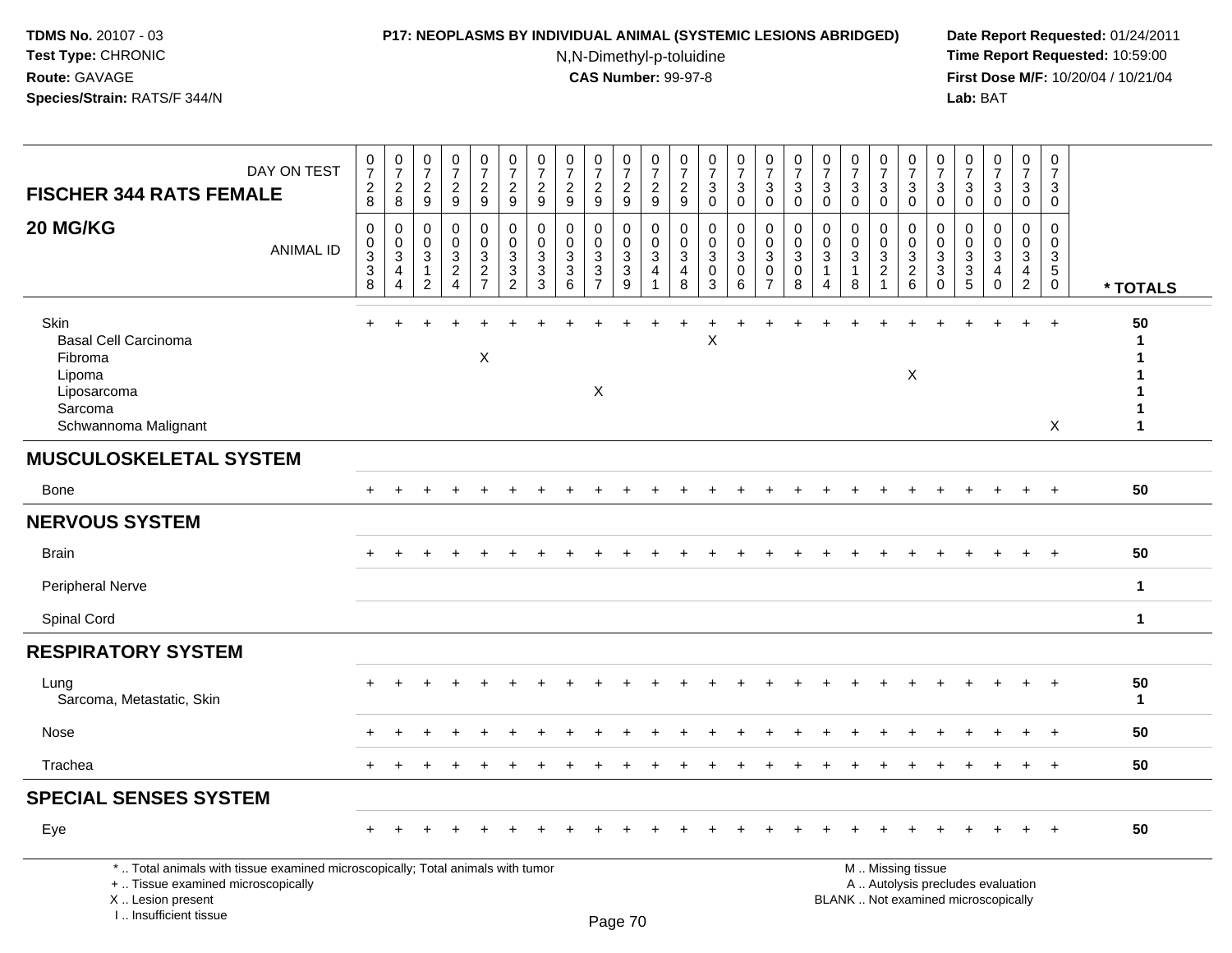# **P17: NEOPLASMS BY INDIVIDUAL ANIMAL (SYSTEMIC LESIONS ABRIDGED) Date Report Requested:** 01/24/2011

N,N-Dimethyl-p-toluidine

| <b>FISCHER 344 RATS FEMALE</b>         | DAY ON TEST | $\frac{0}{7}$<br>$\boldsymbol{2}$<br>8 | $\frac{0}{7}$<br>$\sqrt{2}$<br>8                                          | $\begin{array}{c} 0 \\ 7 \end{array}$<br>$\boldsymbol{2}$<br>9        | $\frac{0}{7}$<br>$\overline{c}$<br>9            | $\frac{0}{7}$<br>$\overline{c}$<br>$\boldsymbol{9}$                               | $\frac{0}{7}$<br>$\sqrt{2}$<br>$\boldsymbol{9}$                             | $\frac{0}{7}$<br>$\boldsymbol{2}$<br>9                           | $\frac{0}{7}$<br>$\overline{c}$<br>9 | $\frac{0}{7}$<br>$\overline{\mathbf{c}}$<br>9 | $\frac{0}{7}$<br>$\overline{c}$<br>9                                  | $\frac{0}{7}$<br>$\boldsymbol{2}$<br>9         | $\frac{0}{7}$<br>$\frac{2}{9}$             | $\frac{0}{7}$<br>$\ensuremath{\mathsf{3}}$<br>$\mathbf 0$ | $\frac{0}{7}$<br>3<br>$\mathbf 0$ | $\frac{0}{7}$<br>$\ensuremath{\mathsf{3}}$<br>$\mathbf 0$ | $\frac{0}{7}$<br>3<br>$\mathbf 0$                             | $\frac{0}{7}$<br>$\sqrt{3}$<br>$\mathbf 0$                      | $\frac{0}{7}$<br>$\mathbf 3$<br>0         | $\frac{0}{7}$<br>$\mathbf{3}$<br>0                 | $\begin{array}{c} 0 \\ 7 \end{array}$<br>$\ensuremath{\mathsf{3}}$<br>0         | $\frac{0}{7}$<br>$\ensuremath{\mathsf{3}}$<br>$\mathbf 0$                                 | 0<br>3<br>0           | $\frac{0}{7}$<br>$\sqrt{3}$<br>$\mathbf 0$ | $\frac{0}{7}$<br>$\sqrt{3}$<br>0                         | $\mathbf 0$<br>$\overline{7}$<br>3<br>$\mathbf 0$      |          |
|----------------------------------------|-------------|----------------------------------------|---------------------------------------------------------------------------|-----------------------------------------------------------------------|-------------------------------------------------|-----------------------------------------------------------------------------------|-----------------------------------------------------------------------------|------------------------------------------------------------------|--------------------------------------|-----------------------------------------------|-----------------------------------------------------------------------|------------------------------------------------|--------------------------------------------|-----------------------------------------------------------|-----------------------------------|-----------------------------------------------------------|---------------------------------------------------------------|-----------------------------------------------------------------|-------------------------------------------|----------------------------------------------------|---------------------------------------------------------------------------------|-------------------------------------------------------------------------------------------|-----------------------|--------------------------------------------|----------------------------------------------------------|--------------------------------------------------------|----------|
| 20 MG/KG                               | ANIMAL ID   | 0<br>$\mathbf 0$<br>$\frac{3}{3}$<br>8 | $\begin{matrix} 0 \\ 0 \\ 3 \end{matrix}$<br>$\overline{\mathbf{4}}$<br>4 | 0<br>$\pmb{0}$<br>$\ensuremath{\mathsf{3}}$<br>$\mathbf{1}$<br>$\sim$ | 0<br>$\mathsf{O}\xspace$<br>3<br>$\overline{c}$ | 0<br>$\mathsf 0$<br>$\ensuremath{\mathsf{3}}$<br>$\overline{c}$<br>$\overline{ }$ | $\boldsymbol{0}$<br>$\pmb{0}$<br>$\sqrt{3}$<br>$\sqrt{3}$<br>$\overline{2}$ | 0<br>$\mathbf 0$<br>$\sqrt{3}$<br>$\ensuremath{\mathsf{3}}$<br>3 | 0<br>$\boldsymbol{0}$<br>3<br>3<br>6 | 0<br>0<br>3<br>3                              | 0<br>0<br>$\ensuremath{\mathsf{3}}$<br>$\ensuremath{\mathsf{3}}$<br>9 | 0<br>$\pmb{0}$<br>$\sqrt{3}$<br>$\overline{4}$ | $_{\rm 0}^{\rm 0}$<br>$\sqrt{3}$<br>4<br>8 | $_{\rm 0}^{\rm 0}$<br>$\sqrt{3}$<br>0<br>3                | 0<br>$\pmb{0}$<br>3<br>0<br>6     | 0<br>$\pmb{0}$<br>$\sqrt{3}$<br>0<br>$\overline{ }$       | 0<br>$\pmb{0}$<br>$\ensuremath{\mathsf{3}}$<br>$\pmb{0}$<br>8 | $\begin{smallmatrix} 0\\0 \end{smallmatrix}$<br>$\sqrt{3}$<br>4 | 0<br>0<br>$\sqrt{3}$<br>$\mathbf{1}$<br>8 | 0<br>$\pmb{0}$<br>$\mathbf{3}$<br>$\boldsymbol{2}$ | $\begin{smallmatrix} 0\\0 \end{smallmatrix}$<br>$\mathbf{3}$<br>$\sqrt{2}$<br>6 | 0<br>$\mathbf 0$<br>$\ensuremath{\mathsf{3}}$<br>$\ensuremath{\mathsf{3}}$<br>$\mathbf 0$ | 0<br>0<br>3<br>3<br>5 | 0<br>$\pmb{0}$<br>3<br>4<br>$\Omega$       | 0<br>0<br>3<br>$\overline{\mathbf{4}}$<br>$\overline{c}$ | 0<br>$\mathbf 0$<br>3<br>$\overline{5}$<br>$\mathbf 0$ | * TOTALS |
| Harderian Gland                        |             |                                        |                                                                           |                                                                       |                                                 |                                                                                   |                                                                             |                                                                  |                                      |                                               |                                                                       |                                                |                                            |                                                           |                                   |                                                           |                                                               |                                                                 |                                           |                                                    |                                                                                 |                                                                                           |                       |                                            | $+$                                                      | $^+$                                                   | 50       |
| <b>URINARY SYSTEM</b>                  |             |                                        |                                                                           |                                                                       |                                                 |                                                                                   |                                                                             |                                                                  |                                      |                                               |                                                                       |                                                |                                            |                                                           |                                   |                                                           |                                                               |                                                                 |                                           |                                                    |                                                                                 |                                                                                           |                       |                                            |                                                          |                                                        |          |
| Kidney<br>Carcinoma<br>Lipoma          |             |                                        |                                                                           |                                                                       |                                                 |                                                                                   |                                                                             |                                                                  |                                      |                                               |                                                                       |                                                |                                            | X                                                         |                                   |                                                           |                                                               |                                                                 |                                           |                                                    |                                                                                 |                                                                                           |                       |                                            |                                                          |                                                        | 50       |
| <b>Urinary Bladder</b>                 |             | $+$                                    |                                                                           |                                                                       |                                                 |                                                                                   |                                                                             |                                                                  |                                      |                                               |                                                                       |                                                |                                            |                                                           |                                   |                                                           |                                                               |                                                                 |                                           |                                                    |                                                                                 |                                                                                           |                       |                                            | $\pm$                                                    | $+$                                                    | 50       |
| <b>SYSTEMIC LESIONS</b>                |             |                                        |                                                                           |                                                                       |                                                 |                                                                                   |                                                                             |                                                                  |                                      |                                               |                                                                       |                                                |                                            |                                                           |                                   |                                                           |                                                               |                                                                 |                                           |                                                    |                                                                                 |                                                                                           |                       |                                            |                                                          |                                                        |          |
| Multiple Organ<br>Leukemia Mononuclear |             |                                        |                                                                           |                                                                       |                                                 |                                                                                   |                                                                             |                                                                  |                                      |                                               |                                                                       |                                                |                                            |                                                           |                                   |                                                           |                                                               |                                                                 |                                           |                                                    |                                                                                 |                                                                                           |                       |                                            | $\pm$                                                    | $\pm$                                                  | 50       |

<sup>+ ..</sup> Tissue examined microscopically

X .. Lesion present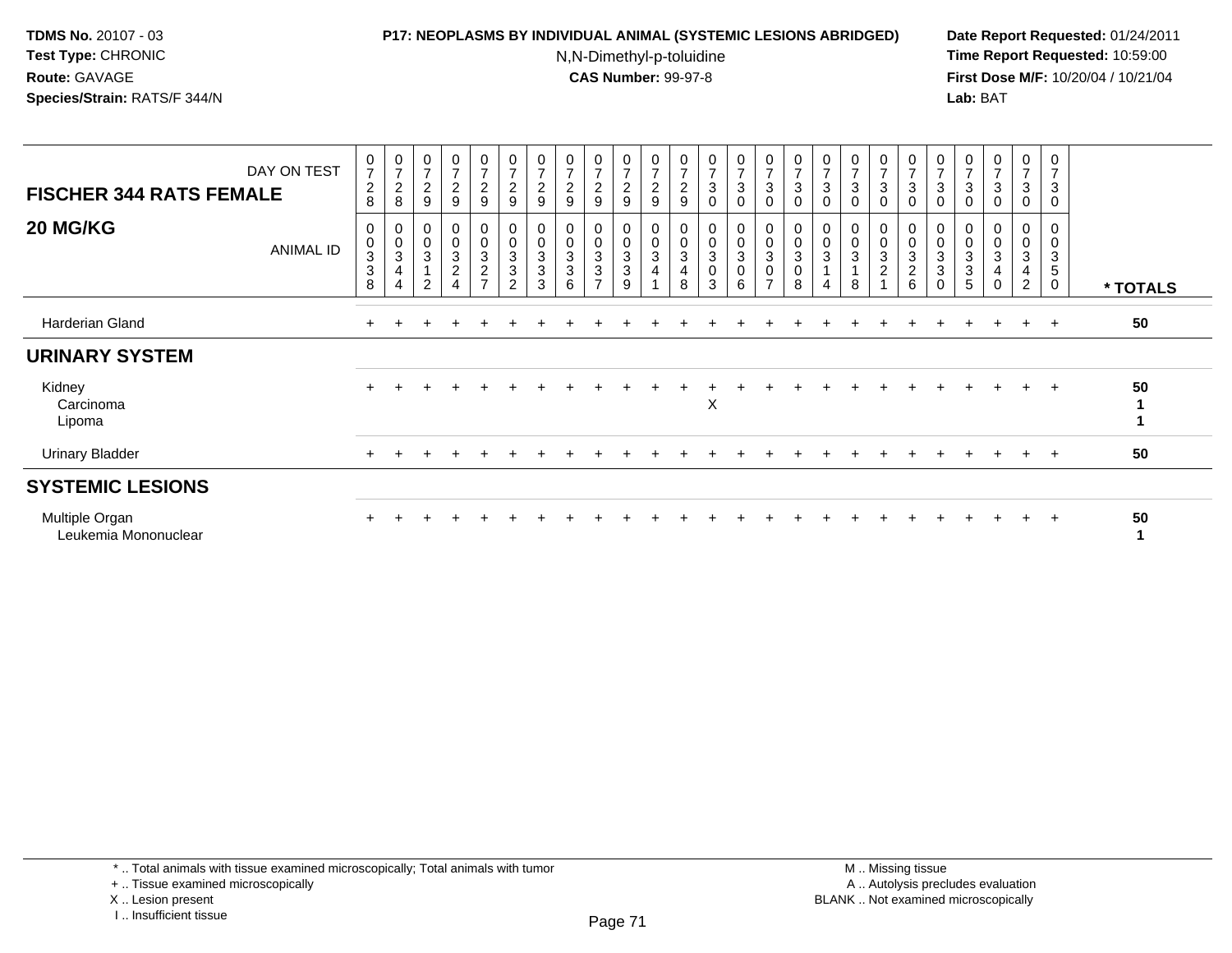# **P17: NEOPLASMS BY INDIVIDUAL ANIMAL (SYSTEMIC LESIONS ABRIDGED) Date Report Requested:** 01/24/2011

N,N-Dimethyl-p-toluidine

| DAY ON TEST<br><b>FISCHER 344 RATS FEMALE</b>                                                                                                                       |                  | 0<br>$\tilde{0}$<br>$\overline{1}$<br>4           | $_{3}^{\rm 0}$<br>$\bf 8$<br>$\mathbf{1}$                | $\mathbf 0$<br>$\overline{3}$<br>8<br>$\overline{4}$                | $\pmb{0}$<br>$\overline{4}$<br>$\sqrt{5}$<br>9          | $\mathbf 0$<br>4<br>6<br>8                                           | $\pmb{0}$<br>$\overline{4}$<br>$\overline{7}$<br>$\mathbf{1}$ | $\begin{array}{c} 0 \\ 5 \\ 3 \end{array}$<br>$\overline{3}$ | $\pmb{0}$<br>$\overline{5}$<br>$\mathbf{3}$<br>$\overline{7}$ | $\begin{array}{c} 0 \\ 5 \end{array}$<br>$\overline{4}$<br>$\overline{c}$ | $\begin{array}{c} 0 \\ 5 \end{array}$<br>$\overline{4}$<br>$\overline{7}$ | $\mathbf 0$<br>$\overline{5}$<br>8<br>$\mathbf{3}$                             | $\mathbf 0$<br>6<br>$\overline{0}$<br>7                  | $\pmb{0}$<br>6<br>$\mathbf{1}$<br>0                            | $_{6}^{\rm 0}$<br>$\mathbf{1}$<br>$\overline{2}$        | $\begin{array}{c} 0 \\ 6 \end{array}$<br>$\overline{2}$<br>$5\,$ | $\pmb{0}$<br>$\,6$<br>$\overline{7}$<br>0          | $\mathbf 0$<br>$\,6\,$<br>8<br>$\overline{1}$       | 0<br>6<br>8<br>$\overline{2}$              | 0<br>$\overline{6}$<br>8<br>$\sqrt{5}$                 | 0<br>$6\overline{6}$<br>$\boldsymbol{9}$<br>$\overline{4}$ | 0<br>$\overline{7}$<br>0<br>$\mathbf{1}$ | $\mathbf 0$<br>$\overline{7}$<br>$\mathbf 0$<br>6                                  | $\pmb{0}$<br>$\overline{7}$<br>$\mathbf{1}$<br>4                         | $\begin{smallmatrix}0\\7\end{smallmatrix}$<br>$\mathbf{1}$<br>$\overline{4}$ | $\mathbf 0$<br>$\overline{7}$<br>$\overline{2}$<br>$\mathbf 0$ |                   |
|---------------------------------------------------------------------------------------------------------------------------------------------------------------------|------------------|---------------------------------------------------|----------------------------------------------------------|---------------------------------------------------------------------|---------------------------------------------------------|----------------------------------------------------------------------|---------------------------------------------------------------|--------------------------------------------------------------|---------------------------------------------------------------|---------------------------------------------------------------------------|---------------------------------------------------------------------------|--------------------------------------------------------------------------------|----------------------------------------------------------|----------------------------------------------------------------|---------------------------------------------------------|------------------------------------------------------------------|----------------------------------------------------|-----------------------------------------------------|--------------------------------------------|--------------------------------------------------------|------------------------------------------------------------|------------------------------------------|------------------------------------------------------------------------------------|--------------------------------------------------------------------------|------------------------------------------------------------------------------|----------------------------------------------------------------|-------------------|
| <b>60 MG/KG</b>                                                                                                                                                     | <b>ANIMAL ID</b> | $\mathbf 0$<br>$\mathbf 0$<br>$\frac{3}{7}$<br>-1 | $\mathbf 0$<br>$\pmb{0}$<br>$\mathbf{3}$<br>$\,6\,$<br>8 | $\mathbf 0$<br>$\mathbf 0$<br>3<br>$\overline{7}$<br>$\overline{7}$ | $\mathbf 0$<br>0<br>$\ensuremath{\mathsf{3}}$<br>9<br>6 | $\mathbf 0$<br>$\mathbf 0$<br>$\mathsf 3$<br>$\,8\,$<br>$\mathbf{1}$ | $\mathbf 0$<br>$\pmb{0}$<br>$\mathbf{3}$<br>6<br>9            | $\mathbf 0$<br>0<br>$\sqrt{3}$<br>$\,6\,$<br>$\,6\,$         | $\Omega$<br>0<br>$\mathbf{3}$<br>8<br>9                       | $\mathbf 0$<br>0<br>$\frac{3}{7}$<br>$\overline{2}$                       | $\mathbf 0$<br>$\mathbf 0$<br>$\mathsf 3$<br>$\bf 8$<br>$\overline{7}$    | $\mathbf 0$<br>$\mathsf{O}\xspace$<br>$\mathbf 3$<br>$\,8\,$<br>$\overline{2}$ | $\mathbf 0$<br>$\mathbf 0$<br>$\mathbf{3}$<br>$9\,$<br>5 | $\mathbf 0$<br>$\Omega$<br>$\mathbf{3}$<br>$\overline{7}$<br>9 | $\mathbf 0$<br>0<br>$\mathbf{3}$<br>$\overline{9}$<br>8 | 0<br>$\mathbf 0$<br>$\mathsf 3$<br>8<br>$6\phantom{1}6$          | $\mathbf 0$<br>$\pmb{0}$<br>$\mathbf{3}$<br>8<br>8 | 0<br>0<br>$\ensuremath{\mathsf{3}}$<br>$\,6\,$<br>2 | $\mathbf 0$<br>0<br>$\mathbf{3}$<br>6<br>1 | 0<br>0<br>$\sqrt{3}$<br>$6\phantom{1}6$<br>$\mathbf 0$ | 0<br>$\mathsf{O}\xspace$<br>$\frac{3}{5}$<br>9             | 0<br>$\Omega$<br>3<br>8<br>5             | $\Omega$<br>0<br>$\ensuremath{\mathsf{3}}$<br>$\boldsymbol{9}$<br>$\boldsymbol{9}$ | $\mathbf 0$<br>$\pmb{0}$<br>$\frac{3}{5}$                                | $\mathbf 0$<br>$\pmb{0}$<br>$\frac{3}{9}$<br>$\mathbf{3}$                    | $\mathbf 0$<br>$\Omega$<br>$\frac{3}{7}$<br>$5\phantom{.0}$    | females<br>(cont) |
| <b>ALIMENTARY SYSTEM</b>                                                                                                                                            |                  |                                                   |                                                          |                                                                     |                                                         |                                                                      |                                                               |                                                              |                                                               |                                                                           |                                                                           |                                                                                |                                                          |                                                                |                                                         |                                                                  |                                                    |                                                     |                                            |                                                        |                                                            |                                          |                                                                                    |                                                                          |                                                                              |                                                                |                   |
| Esophagus                                                                                                                                                           |                  |                                                   |                                                          |                                                                     |                                                         |                                                                      |                                                               |                                                              |                                                               |                                                                           |                                                                           |                                                                                |                                                          |                                                                |                                                         |                                                                  |                                                    |                                                     |                                            |                                                        |                                                            |                                          |                                                                                    |                                                                          |                                                                              | $\overline{+}$                                                 |                   |
| Intestine Large, Cecum                                                                                                                                              |                  |                                                   |                                                          |                                                                     |                                                         |                                                                      |                                                               |                                                              |                                                               |                                                                           |                                                                           |                                                                                |                                                          |                                                                |                                                         |                                                                  |                                                    |                                                     |                                            |                                                        |                                                            |                                          |                                                                                    |                                                                          |                                                                              |                                                                |                   |
| Intestine Large, Colon                                                                                                                                              |                  |                                                   |                                                          |                                                                     |                                                         |                                                                      |                                                               |                                                              |                                                               |                                                                           |                                                                           |                                                                                |                                                          |                                                                |                                                         |                                                                  |                                                    |                                                     |                                            |                                                        |                                                            |                                          |                                                                                    |                                                                          | $\ddot{}$                                                                    | $+$                                                            |                   |
| Intestine Large, Rectum                                                                                                                                             |                  |                                                   |                                                          |                                                                     |                                                         |                                                                      |                                                               |                                                              |                                                               |                                                                           |                                                                           |                                                                                |                                                          |                                                                |                                                         |                                                                  |                                                    |                                                     |                                            |                                                        |                                                            |                                          |                                                                                    |                                                                          |                                                                              | $+$                                                            |                   |
| Intestine Small, Duodenum                                                                                                                                           |                  |                                                   |                                                          |                                                                     |                                                         |                                                                      |                                                               |                                                              |                                                               |                                                                           |                                                                           |                                                                                |                                                          |                                                                |                                                         |                                                                  |                                                    |                                                     |                                            |                                                        |                                                            |                                          |                                                                                    |                                                                          | ÷.                                                                           | $+$                                                            |                   |
| Intestine Small, Ileum                                                                                                                                              |                  |                                                   |                                                          |                                                                     |                                                         |                                                                      |                                                               |                                                              |                                                               |                                                                           |                                                                           |                                                                                |                                                          |                                                                |                                                         |                                                                  |                                                    |                                                     |                                            |                                                        |                                                            |                                          |                                                                                    |                                                                          |                                                                              | $\overline{+}$                                                 |                   |
| Intestine Small, Jejunum                                                                                                                                            |                  |                                                   |                                                          |                                                                     |                                                         |                                                                      |                                                               |                                                              |                                                               |                                                                           |                                                                           |                                                                                |                                                          |                                                                |                                                         |                                                                  |                                                    |                                                     |                                            |                                                        |                                                            |                                          |                                                                                    |                                                                          |                                                                              | $\overline{+}$                                                 |                   |
| Liver<br>Hepatocellular Adenoma<br>Hepatocellular Carcinoma<br>Hepatocellular Carcinoma, Multiple                                                                   |                  |                                                   |                                                          |                                                                     |                                                         |                                                                      |                                                               |                                                              |                                                               |                                                                           |                                                                           |                                                                                |                                                          |                                                                |                                                         |                                                                  |                                                    |                                                     |                                            |                                                        |                                                            |                                          |                                                                                    |                                                                          |                                                                              | $\ddot{}$<br>X                                                 |                   |
| Mesentery                                                                                                                                                           |                  |                                                   |                                                          |                                                                     |                                                         |                                                                      |                                                               |                                                              |                                                               |                                                                           |                                                                           |                                                                                |                                                          |                                                                |                                                         |                                                                  |                                                    |                                                     |                                            |                                                        |                                                            |                                          |                                                                                    |                                                                          |                                                                              |                                                                |                   |
| Pancreas                                                                                                                                                            |                  |                                                   |                                                          |                                                                     |                                                         |                                                                      |                                                               |                                                              |                                                               |                                                                           |                                                                           |                                                                                |                                                          |                                                                |                                                         |                                                                  |                                                    |                                                     |                                            |                                                        |                                                            |                                          |                                                                                    |                                                                          |                                                                              | $\overline{+}$                                                 |                   |
| Salivary Glands                                                                                                                                                     |                  |                                                   |                                                          |                                                                     |                                                         |                                                                      |                                                               |                                                              |                                                               |                                                                           |                                                                           |                                                                                |                                                          | м                                                              |                                                         |                                                                  |                                                    |                                                     |                                            |                                                        |                                                            |                                          |                                                                                    |                                                                          |                                                                              | $\overline{+}$                                                 |                   |
| Stomach, Forestomach                                                                                                                                                |                  |                                                   |                                                          |                                                                     |                                                         |                                                                      |                                                               |                                                              |                                                               |                                                                           |                                                                           |                                                                                |                                                          |                                                                |                                                         |                                                                  |                                                    |                                                     |                                            |                                                        |                                                            |                                          |                                                                                    |                                                                          |                                                                              | $\overline{ }$                                                 |                   |
| Stomach, Glandular<br>Neural Crest Tumor, Metastatic, Ear                                                                                                           |                  |                                                   |                                                          |                                                                     |                                                         |                                                                      |                                                               |                                                              |                                                               |                                                                           |                                                                           |                                                                                |                                                          |                                                                |                                                         |                                                                  |                                                    |                                                     |                                            |                                                        |                                                            |                                          |                                                                                    |                                                                          |                                                                              | $\overline{+}$                                                 |                   |
| Tongue                                                                                                                                                              |                  |                                                   |                                                          |                                                                     |                                                         |                                                                      |                                                               |                                                              |                                                               |                                                                           |                                                                           |                                                                                |                                                          |                                                                |                                                         |                                                                  |                                                    |                                                     |                                            |                                                        |                                                            |                                          |                                                                                    |                                                                          | +                                                                            |                                                                |                   |
| *  Total animals with tissue examined microscopically; Total animals with tumor<br>+  Tissue examined microscopically<br>X  Lesion present<br>I Insufficient tissue |                  |                                                   |                                                          |                                                                     |                                                         |                                                                      |                                                               |                                                              |                                                               |                                                                           | $D200$ 72                                                                 |                                                                                |                                                          |                                                                |                                                         |                                                                  |                                                    |                                                     |                                            |                                                        | M  Missing tissue                                          |                                          |                                                                                    | A  Autolysis precludes evaluation<br>BLANK  Not examined microscopically |                                                                              |                                                                |                   |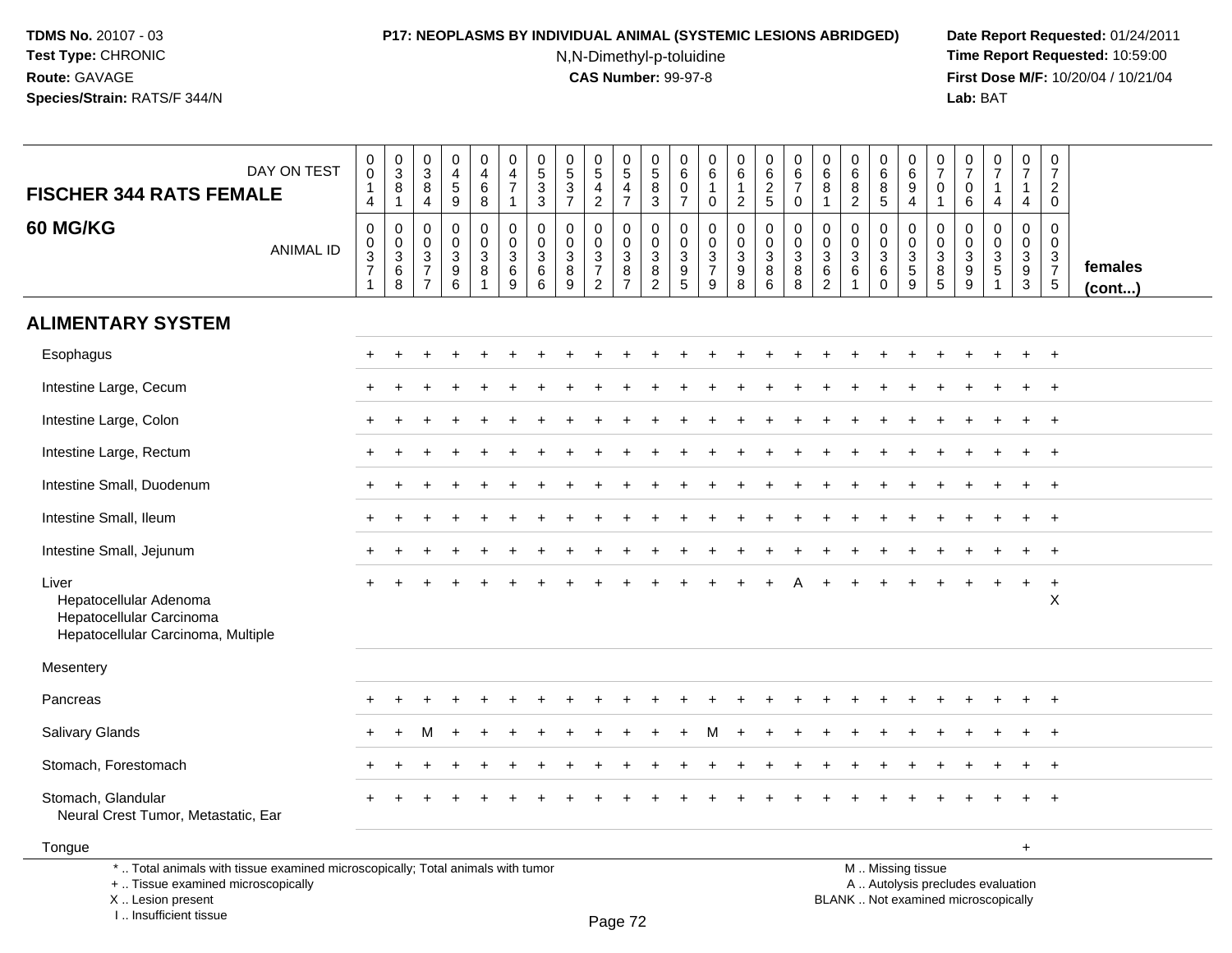## **P17: NEOPLASMS BY INDIVIDUAL ANIMAL (SYSTEMIC LESIONS ABRIDGED) Date Report Requested:** 01/24/2011

N,N-Dimethyl-p-toluidine

| <b>FISCHER 344 RATS FEMALE</b>                                                                                                                                                               | DAY ON TEST      | $\pmb{0}$<br>$\ddot{\mathbf{0}}$<br>$\mathbf{1}$<br>$\overline{4}$ | $\mathbf 0$<br>$\overline{3}$<br>8<br>$\mathbf{1}$ | $\pmb{0}$<br>$\sqrt{3}$<br>8<br>4                                                           | $\pmb{0}$<br>$\overline{4}$<br>$\sqrt{5}$<br>9                                   | 0<br>$\begin{array}{c} 4 \\ 6 \end{array}$<br>8 | $\pmb{0}$<br>$\frac{4}{7}$<br>$\mathbf{1}$                                   | $\begin{array}{c} 0 \\ 5 \\ 3 \end{array}$<br>$\mathbf{3}$          | $\begin{array}{c} 0 \\ 5 \\ 3 \end{array}$<br>$\overline{7}$ | $\pmb{0}$<br>$\overline{5}$<br>$\overline{4}$<br>$\overline{2}$ | 0<br>$\overline{5}$<br>4<br>$\overline{7}$              | $\,0\,$<br>$\overline{5}$<br>8<br>3                                   | $\pmb{0}$<br>$\,6$<br>$\mathbf 0$<br>$\overline{7}$                    | 0<br>$\,6\,$<br>$\mathbf{1}$<br>$\mathbf 0$           | $\pmb{0}$<br>$6^{\circ}$<br>$\mathbf{1}$<br>$\overline{2}$ | $_{6}^{\rm 0}$<br>$\boldsymbol{2}$<br>5                    | $\pmb{0}$<br>$rac{6}{7}$<br>$\mathbf 0$      | $\boldsymbol{0}$<br>$6\phantom{a}$<br>8<br>$\mathbf{1}$              | $\pmb{0}$<br>$\,6\,$<br>8<br>$\overline{2}$                     | $\mathsf{O}\xspace$<br>$6\phantom{a}$<br>$\bf 8$<br>5 | $\mathbf 0$<br>$6\phantom{1}$<br>9<br>$\overline{4}$ | 0<br>$\overline{7}$<br>$\mathbf 0$<br>1                           | $\pmb{0}$<br>$\overline{7}$<br>$\mathbf 0$<br>6                               | $\frac{0}{7}$<br>$\mathbf{1}$<br>$\overline{4}$                                           | $\mathbf 0$<br>$\overline{7}$<br>$\overline{1}$<br>$\overline{4}$ | $\pmb{0}$<br>$\overline{7}$<br>$\overline{2}$<br>$\mathbf 0$  |                   |
|----------------------------------------------------------------------------------------------------------------------------------------------------------------------------------------------|------------------|--------------------------------------------------------------------|----------------------------------------------------|---------------------------------------------------------------------------------------------|----------------------------------------------------------------------------------|-------------------------------------------------|------------------------------------------------------------------------------|---------------------------------------------------------------------|--------------------------------------------------------------|-----------------------------------------------------------------|---------------------------------------------------------|-----------------------------------------------------------------------|------------------------------------------------------------------------|-------------------------------------------------------|------------------------------------------------------------|------------------------------------------------------------|----------------------------------------------|----------------------------------------------------------------------|-----------------------------------------------------------------|-------------------------------------------------------|------------------------------------------------------|-------------------------------------------------------------------|-------------------------------------------------------------------------------|-------------------------------------------------------------------------------------------|-------------------------------------------------------------------|---------------------------------------------------------------|-------------------|
| 60 MG/KG                                                                                                                                                                                     | <b>ANIMAL ID</b> | $\pmb{0}$<br>$\begin{array}{c} 0 \\ 3 \\ 7 \end{array}$<br>1       | $\pmb{0}$<br>$_{3}^{\rm 0}$<br>$\,6\,$<br>8        | $\mathbf 0$<br>$\mathbf 0$<br>$\ensuremath{\mathsf{3}}$<br>$\overline{7}$<br>$\overline{7}$ | $\mathbf 0$<br>$\mathbf 0$<br>$\ensuremath{\mathsf{3}}$<br>$\boldsymbol{9}$<br>6 | 0<br>0<br>3<br>8                                | $\pmb{0}$<br>$\mathbf 0$<br>$\ensuremath{\mathsf{3}}$<br>$6\phantom{1}$<br>9 | $\pmb{0}$<br>$\pmb{0}$<br>$\ensuremath{\mathsf{3}}$<br>$\,6\,$<br>6 | $\mathbf 0$<br>$\mathbf 0$<br>$\mathsf 3$<br>8<br>9          | $\mathbf 0$<br>0<br>$\frac{3}{7}$<br>$\overline{2}$             | 0<br>$\mathbf 0$<br>$\mathbf{3}$<br>8<br>$\overline{7}$ | $\mathbf 0$<br>$\mathbf 0$<br>$\sqrt{3}$<br>$\,8\,$<br>$\overline{2}$ | $\mathbf 0$<br>0<br>$\ensuremath{\mathsf{3}}$<br>$\boldsymbol{9}$<br>5 | $\mathbf 0$<br>0<br>$\frac{3}{7}$<br>$\boldsymbol{9}$ | $\mathbf 0$<br>$\mathbf 0$<br>$\sqrt{3}$<br>9<br>8         | $\pmb{0}$<br>$\mathsf{O}\xspace$<br>$\mathbf{3}$<br>8<br>6 | $\pmb{0}$<br>$\pmb{0}$<br>$\frac{3}{8}$<br>8 | $\pmb{0}$<br>$\mathbf 0$<br>$\mathbf 3$<br>$\,6\,$<br>$\overline{2}$ | $\mathbf 0$<br>$\mathbf 0$<br>$\mathbf{3}$<br>6<br>$\mathbf{1}$ | 0<br>$\mathbf 0$<br>$\mathbf{3}$<br>$\,6\,$<br>0      | $\mathbf 0$<br>$\mathbf 0$<br>$\frac{3}{5}$<br>9     | $\mathbf 0$<br>$\mathbf 0$<br>$\ensuremath{\mathsf{3}}$<br>8<br>5 | $\Omega$<br>$\mathbf 0$<br>$\ensuremath{\mathsf{3}}$<br>$\boldsymbol{9}$<br>9 | $\mathbf 0$<br>$\pmb{0}$<br>$\frac{3}{5}$                                                 | $\mathbf 0$<br>$\mathbf 0$<br>$\mathbf{3}$<br>9<br>3              | $\mathbf 0$<br>$\mathbf 0$<br>$\frac{3}{7}$<br>$\overline{5}$ | females<br>(cont) |
| Squamous Cell Carcinoma<br>Squamous Cell Papilloma                                                                                                                                           |                  |                                                                    |                                                    |                                                                                             |                                                                                  |                                                 |                                                                              |                                                                     |                                                              |                                                                 |                                                         |                                                                       |                                                                        |                                                       |                                                            |                                                            |                                              |                                                                      |                                                                 |                                                       |                                                      |                                                                   |                                                                               |                                                                                           | X                                                                 |                                                               |                   |
| <b>CARDIOVASCULAR SYSTEM</b>                                                                                                                                                                 |                  |                                                                    |                                                    |                                                                                             |                                                                                  |                                                 |                                                                              |                                                                     |                                                              |                                                                 |                                                         |                                                                       |                                                                        |                                                       |                                                            |                                                            |                                              |                                                                      |                                                                 |                                                       |                                                      |                                                                   |                                                                               |                                                                                           |                                                                   |                                                               |                   |
| <b>Blood Vessel</b>                                                                                                                                                                          |                  |                                                                    |                                                    |                                                                                             |                                                                                  |                                                 |                                                                              |                                                                     |                                                              |                                                                 |                                                         |                                                                       |                                                                        |                                                       |                                                            |                                                            |                                              |                                                                      |                                                                 |                                                       |                                                      |                                                                   |                                                                               |                                                                                           |                                                                   |                                                               |                   |
| Heart                                                                                                                                                                                        |                  |                                                                    |                                                    |                                                                                             |                                                                                  |                                                 |                                                                              |                                                                     |                                                              |                                                                 |                                                         |                                                                       |                                                                        |                                                       |                                                            |                                                            |                                              |                                                                      |                                                                 |                                                       |                                                      |                                                                   |                                                                               |                                                                                           |                                                                   | $\pm$                                                         |                   |
| <b>ENDOCRINE SYSTEM</b>                                                                                                                                                                      |                  |                                                                    |                                                    |                                                                                             |                                                                                  |                                                 |                                                                              |                                                                     |                                                              |                                                                 |                                                         |                                                                       |                                                                        |                                                       |                                                            |                                                            |                                              |                                                                      |                                                                 |                                                       |                                                      |                                                                   |                                                                               |                                                                                           |                                                                   |                                                               |                   |
| <b>Adrenal Cortex</b><br>Adenoma                                                                                                                                                             |                  |                                                                    |                                                    |                                                                                             |                                                                                  |                                                 |                                                                              |                                                                     |                                                              |                                                                 |                                                         |                                                                       |                                                                        |                                                       |                                                            |                                                            | A                                            | $\ddot{}$                                                            | $\ddot{}$<br>$\times$                                           | $\ddot{}$                                             |                                                      |                                                                   |                                                                               |                                                                                           | $+$                                                               | $+$                                                           |                   |
| Adrenal Medulla<br>Pheochromocytoma Benign                                                                                                                                                   |                  |                                                                    |                                                    |                                                                                             |                                                                                  |                                                 |                                                                              |                                                                     |                                                              |                                                                 |                                                         |                                                                       |                                                                        |                                                       |                                                            |                                                            |                                              |                                                                      |                                                                 |                                                       |                                                      |                                                                   |                                                                               |                                                                                           |                                                                   | $\div$                                                        |                   |
| Islets, Pancreatic                                                                                                                                                                           |                  |                                                                    |                                                    |                                                                                             |                                                                                  |                                                 |                                                                              |                                                                     |                                                              |                                                                 |                                                         |                                                                       |                                                                        |                                                       |                                                            |                                                            |                                              |                                                                      |                                                                 |                                                       |                                                      |                                                                   |                                                                               |                                                                                           | $+$                                                               | $\ddot{}$                                                     |                   |
| Parathyroid Gland                                                                                                                                                                            |                  | $\ddot{}$                                                          | м                                                  | M                                                                                           |                                                                                  | м                                               |                                                                              |                                                                     |                                                              |                                                                 |                                                         |                                                                       |                                                                        |                                                       |                                                            |                                                            |                                              |                                                                      |                                                                 |                                                       |                                                      |                                                                   |                                                                               |                                                                                           |                                                                   | $\overline{ }$                                                |                   |
| <b>Pituitary Gland</b><br>Pars Distalis, Adenoma                                                                                                                                             |                  |                                                                    |                                                    |                                                                                             |                                                                                  |                                                 | $\ddot{}$<br>X                                                               |                                                                     |                                                              |                                                                 |                                                         |                                                                       | X                                                                      |                                                       | $\ddot{}$<br>X                                             | $\ddot{}$                                                  | $\mathsf{X}$                                 | $\mathsf{X}$                                                         | $\boldsymbol{\mathsf{X}}$                                       |                                                       | $\mathsf{X}$                                         | $\boldsymbol{\mathsf{X}}$                                         | $\ddot{}$                                                                     | $\overline{ }$<br>X                                                                       | $+$                                                               | $\overline{+}$<br>X                                           |                   |
| <b>Thyroid Gland</b><br>C-cell, Adenoma                                                                                                                                                      |                  | $+$                                                                | $+$                                                | M                                                                                           | A                                                                                | $\ddot{}$                                       |                                                                              |                                                                     |                                                              |                                                                 |                                                         |                                                                       |                                                                        |                                                       |                                                            |                                                            | A                                            | A                                                                    | $\ddot{}$                                                       | $\ddot{}$                                             | $\ddot{}$                                            | $\ddot{}$<br>X                                                    | $\ddot{}$                                                                     | $\ddot{}$<br>X                                                                            | $+$                                                               | $+$                                                           |                   |
| <b>GENERAL BODY SYSTEM</b>                                                                                                                                                                   |                  |                                                                    |                                                    |                                                                                             |                                                                                  |                                                 |                                                                              |                                                                     |                                                              |                                                                 |                                                         |                                                                       |                                                                        |                                                       |                                                            |                                                            |                                              |                                                                      |                                                                 |                                                       |                                                      |                                                                   |                                                                               |                                                                                           |                                                                   |                                                               |                   |
| <b>NONE</b>                                                                                                                                                                                  |                  |                                                                    |                                                    |                                                                                             |                                                                                  |                                                 |                                                                              |                                                                     |                                                              |                                                                 |                                                         |                                                                       |                                                                        |                                                       |                                                            |                                                            |                                              |                                                                      |                                                                 |                                                       |                                                      |                                                                   |                                                                               |                                                                                           |                                                                   |                                                               |                   |
| <b>GENITAL SYSTEM</b>                                                                                                                                                                        |                  |                                                                    |                                                    |                                                                                             |                                                                                  |                                                 |                                                                              |                                                                     |                                                              |                                                                 |                                                         |                                                                       |                                                                        |                                                       |                                                            |                                                            |                                              |                                                                      |                                                                 |                                                       |                                                      |                                                                   |                                                                               |                                                                                           |                                                                   |                                                               |                   |
| <b>Clitoral Gland</b><br>*  Total animals with tissue examined microscopically; Total animals with tumor<br>+  Tissue examined microscopically<br>X  Lesion present<br>I Insufficient tissue |                  |                                                                    | $+$ $+$                                            |                                                                                             | $+$ $+$ $+$                                                                      |                                                 | $+$                                                                          | $+$                                                                 | $+$                                                          | $+$ $+$                                                         | Page 73                                                 | $+$                                                                   | $+$                                                                    | $+$                                                   | $+$                                                        | $+$                                                        | $+$                                          | $+$                                                                  |                                                                 |                                                       | M  Missing tissue                                    |                                                                   |                                                                               | + + + + + + +<br>A  Autolysis precludes evaluation<br>BLANK  Not examined microscopically |                                                                   | $+$                                                           |                   |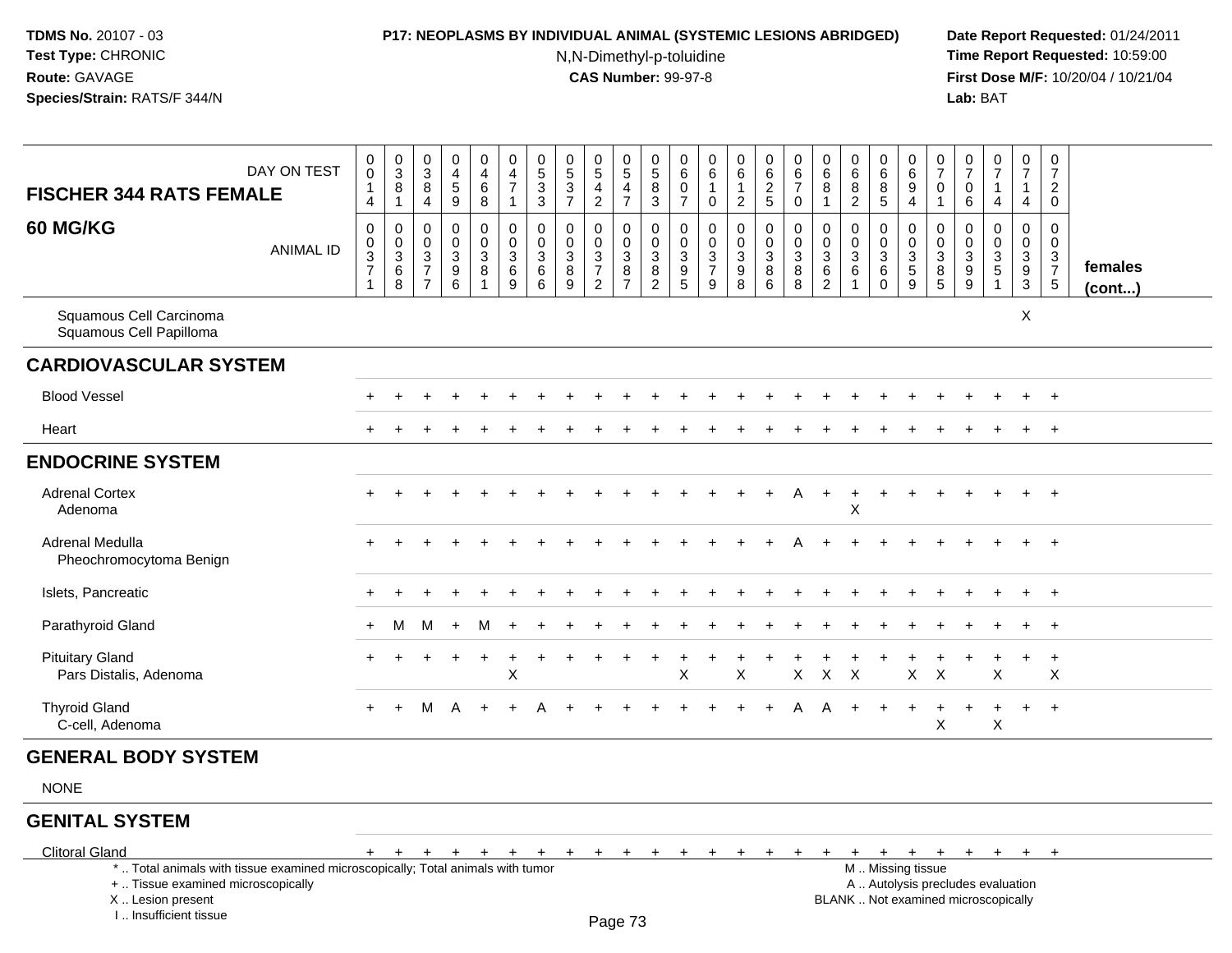## **P17: NEOPLASMS BY INDIVIDUAL ANIMAL (SYSTEMIC LESIONS ABRIDGED) Date Report Requested:** 01/24/2011

N,N-Dimethyl-p-toluidine

| DAY ON TEST<br><b>FISCHER 344 RATS FEMALE</b>                                                                                                                       | 0<br>$\overline{0}$<br>1<br>$\overline{4}$                                        | $\pmb{0}$<br>$\overline{3}$<br>8<br>$\mathbf{1}$   | $\mathbf 0$<br>$\overline{3}$<br>8<br>4                 | 0<br>$\overline{4}$<br>5<br>$\boldsymbol{9}$           | $\pmb{0}$<br>$\overline{4}$<br>6<br>$\bf 8$                     | $\mathbf 0$<br>$\overline{4}$<br>$\overline{7}$<br>$\mathbf{1}$ | $\begin{array}{c} 0 \\ 5 \end{array}$<br>$\mathbf 3$<br>$\overline{3}$ | $\pmb{0}$<br>$\overline{5}$<br>$\sqrt{3}$<br>$\overline{7}$ | 0<br>$\overline{5}$<br>4<br>$\overline{c}$                           | $\begin{array}{c} 0 \\ 5 \end{array}$<br>$\overline{4}$<br>$\overline{7}$ | $\pmb{0}$<br>$\overline{5}$<br>$\bf 8$<br>$\overline{3}$         | 0<br>6<br>0<br>$\overline{7}$                                 | $\mathbf 0$<br>$6\phantom{a}$<br>-1<br>$\mathbf 0$ | 0<br>$6\phantom{1}$<br>$\mathbf{1}$<br>$\overline{c}$ | 0<br>$6\overline{6}$<br>$\overline{c}$<br>5 | 0<br>$6\phantom{a}$<br>$\overline{7}$<br>$\mathbf 0$ | 0<br>$\,6\,$<br>8<br>$\mathbf{1}$ | $\mathbf 0$<br>$\overline{6}$<br>$\bf 8$<br>$\overline{2}$ | 0<br>$\overline{6}$<br>$\bf 8$<br>$\overline{5}$ | 0<br>6<br>$\boldsymbol{9}$<br>$\overline{4}$     | 0<br>$\overline{7}$<br>0<br>$\mathbf{1}$ | 0<br>$\overline{7}$<br>0<br>$\,6$                         | $\frac{0}{7}$<br>$\mathbf{1}$<br>4                                         | 0<br>$\overline{7}$<br>$\mathbf{1}$<br>$\overline{4}$                  | 0<br>$\overline{7}$<br>$\overline{2}$<br>$\Omega$                               |                   |
|---------------------------------------------------------------------------------------------------------------------------------------------------------------------|-----------------------------------------------------------------------------------|----------------------------------------------------|---------------------------------------------------------|--------------------------------------------------------|-----------------------------------------------------------------|-----------------------------------------------------------------|------------------------------------------------------------------------|-------------------------------------------------------------|----------------------------------------------------------------------|---------------------------------------------------------------------------|------------------------------------------------------------------|---------------------------------------------------------------|----------------------------------------------------|-------------------------------------------------------|---------------------------------------------|------------------------------------------------------|-----------------------------------|------------------------------------------------------------|--------------------------------------------------|--------------------------------------------------|------------------------------------------|-----------------------------------------------------------|----------------------------------------------------------------------------|------------------------------------------------------------------------|---------------------------------------------------------------------------------|-------------------|
| <b>60 MG/KG</b><br><b>ANIMAL ID</b>                                                                                                                                 | $\mathbf 0$<br>$\boldsymbol{0}$<br>$\mathbf{3}$<br>$\overline{7}$<br>$\mathbf{1}$ | $\mathbf 0$<br>$\mathbf 0$<br>$\sqrt{3}$<br>6<br>8 | 0<br>$\mathbf 0$<br>$\mathbf{3}$<br>7<br>$\overline{7}$ | $\mathbf 0$<br>$\pmb{0}$<br>3<br>$\boldsymbol{9}$<br>6 | $\mathbf 0$<br>$\mathbf 0$<br>$\mathbf{3}$<br>8<br>$\mathbf{1}$ | $\mathbf 0$<br>$\mathbf 0$<br>$\mathbf{3}$<br>6<br>9            | 0<br>0<br>$\mathbf 3$<br>6<br>6                                        | $\mathbf 0$<br>0<br>$\mathbf{3}$<br>8<br>9                  | 0<br>$\mathbf 0$<br>$\mathbf{3}$<br>$\overline{7}$<br>$\overline{2}$ | 0<br>$\mathbf 0$<br>$\mathsf 3$<br>8<br>$\overline{7}$                    | $\mathbf 0$<br>$\mathbf 0$<br>$\mathsf 3$<br>8<br>$\overline{2}$ | $\mathbf 0$<br>$\mathbf 0$<br>$\mathbf{3}$<br>9<br>$\sqrt{5}$ | $\mathbf 0$<br>$\mathbf 0$<br>$\frac{3}{7}$<br>9   | 0<br>$\mathbf 0$<br>3<br>9<br>8                       | $\mathbf 0$<br>0<br>3<br>8<br>6             | 0<br>$\mathbf 0$<br>3<br>$\bf 8$<br>8                | 0<br>0<br>$\mathbf 3$<br>6<br>2   | $\mathbf 0$<br>$\mathbf 0$<br>$\mathbf{3}$<br>6            | 0<br>$\mathbf 0$<br>$\frac{3}{6}$<br>$\mathbf 0$ | $\mathbf 0$<br>$\mathbf 0$<br>$\frac{3}{5}$<br>9 | 0<br>$\mathbf 0$<br>3<br>8<br>5          | 0<br>$\mathbf 0$<br>$\mathbf{3}$<br>$\boldsymbol{9}$<br>9 | $\mathbf 0$<br>$\pmb{0}$<br>$\mathbf{3}$<br>$\overline{5}$<br>$\mathbf{1}$ | $\mathbf 0$<br>$\overline{0}$<br>3<br>$\boldsymbol{9}$<br>$\mathbf{3}$ | $\mathbf 0$<br>$\mathbf 0$<br>$\mathbf{3}$<br>$\overline{7}$<br>$5\phantom{.0}$ | females<br>(cont) |
| Adenoma                                                                                                                                                             |                                                                                   |                                                    |                                                         |                                                        |                                                                 |                                                                 |                                                                        |                                                             |                                                                      |                                                                           |                                                                  |                                                               |                                                    |                                                       |                                             |                                                      |                                   |                                                            |                                                  |                                                  |                                          |                                                           | X                                                                          |                                                                        |                                                                                 |                   |
| Ovary<br>Granulosa Cell Tumor Malignant                                                                                                                             |                                                                                   |                                                    |                                                         |                                                        |                                                                 |                                                                 |                                                                        |                                                             |                                                                      |                                                                           |                                                                  |                                                               |                                                    |                                                       |                                             |                                                      |                                   |                                                            |                                                  |                                                  |                                          |                                                           |                                                                            |                                                                        | $+$                                                                             |                   |
| <b>Uterus</b><br>Polyp Stromal                                                                                                                                      |                                                                                   |                                                    |                                                         |                                                        |                                                                 |                                                                 |                                                                        |                                                             |                                                                      |                                                                           |                                                                  |                                                               |                                                    |                                                       |                                             |                                                      |                                   |                                                            |                                                  | $\mathsf{X}$                                     |                                          | x x x                                                     |                                                                            |                                                                        | $+$                                                                             |                   |
| <b>HEMATOPOIETIC SYSTEM</b>                                                                                                                                         |                                                                                   |                                                    |                                                         |                                                        |                                                                 |                                                                 |                                                                        |                                                             |                                                                      |                                                                           |                                                                  |                                                               |                                                    |                                                       |                                             |                                                      |                                   |                                                            |                                                  |                                                  |                                          |                                                           |                                                                            |                                                                        |                                                                                 |                   |
| <b>Bone Marrow</b>                                                                                                                                                  |                                                                                   |                                                    |                                                         |                                                        |                                                                 |                                                                 |                                                                        |                                                             |                                                                      |                                                                           |                                                                  |                                                               |                                                    |                                                       |                                             |                                                      |                                   |                                                            |                                                  |                                                  |                                          |                                                           |                                                                            |                                                                        | $+$                                                                             |                   |
| Lymph Node<br>Mediastinal, Neural Crest Tumor, Metastatic,<br>Ear                                                                                                   |                                                                                   |                                                    |                                                         |                                                        |                                                                 |                                                                 |                                                                        |                                                             |                                                                      |                                                                           |                                                                  |                                                               |                                                    |                                                       |                                             |                                                      |                                   |                                                            |                                                  |                                                  |                                          |                                                           |                                                                            |                                                                        |                                                                                 |                   |
| Lymph Node, Mandibular                                                                                                                                              | м                                                                                 | M                                                  | M                                                       | M                                                      | M                                                               | M                                                               | м                                                                      | M                                                           | М                                                                    | M                                                                         | M                                                                | M                                                             | M                                                  | M                                                     | М                                           | M                                                    | M                                 | M                                                          | M                                                | М                                                | M                                        | M                                                         | M                                                                          | M M                                                                    |                                                                                 |                   |
| Lymph Node, Mesenteric                                                                                                                                              |                                                                                   |                                                    |                                                         |                                                        |                                                                 |                                                                 |                                                                        |                                                             |                                                                      |                                                                           |                                                                  |                                                               |                                                    |                                                       |                                             |                                                      |                                   |                                                            |                                                  |                                                  |                                          |                                                           |                                                                            |                                                                        | $+$                                                                             |                   |
| Spleen                                                                                                                                                              |                                                                                   |                                                    |                                                         |                                                        |                                                                 |                                                                 |                                                                        |                                                             |                                                                      |                                                                           |                                                                  |                                                               |                                                    |                                                       |                                             |                                                      |                                   |                                                            |                                                  |                                                  |                                          |                                                           |                                                                            |                                                                        | $+$                                                                             |                   |
| Thymus                                                                                                                                                              |                                                                                   |                                                    |                                                         |                                                        |                                                                 | м                                                               |                                                                        |                                                             |                                                                      |                                                                           |                                                                  |                                                               |                                                    |                                                       |                                             |                                                      |                                   |                                                            |                                                  |                                                  |                                          |                                                           |                                                                            | $\ddot{}$                                                              | $+$                                                                             |                   |
| <b>INTEGUMENTARY SYSTEM</b>                                                                                                                                         |                                                                                   |                                                    |                                                         |                                                        |                                                                 |                                                                 |                                                                        |                                                             |                                                                      |                                                                           |                                                                  |                                                               |                                                    |                                                       |                                             |                                                      |                                   |                                                            |                                                  |                                                  |                                          |                                                           |                                                                            |                                                                        |                                                                                 |                   |
| <b>Mammary Gland</b><br>Fibroadenoma                                                                                                                                |                                                                                   |                                                    |                                                         |                                                        |                                                                 |                                                                 |                                                                        |                                                             |                                                                      |                                                                           |                                                                  |                                                               |                                                    | $\ddot{}$<br>X                                        | $\ddot{}$                                   |                                                      |                                   |                                                            |                                                  |                                                  |                                          |                                                           | $\ddot{}$                                                                  | $+$<br>X                                                               | $+$                                                                             |                   |
| Skin<br><b>Basal Cell Carcinoma</b><br>Keratoacanthoma                                                                                                              |                                                                                   |                                                    |                                                         |                                                        |                                                                 |                                                                 |                                                                        |                                                             |                                                                      |                                                                           |                                                                  |                                                               |                                                    |                                                       |                                             |                                                      |                                   |                                                            |                                                  |                                                  |                                          |                                                           |                                                                            |                                                                        |                                                                                 |                   |
| Sarcoma                                                                                                                                                             |                                                                                   |                                                    |                                                         |                                                        |                                                                 |                                                                 |                                                                        |                                                             |                                                                      |                                                                           | X                                                                |                                                               |                                                    |                                                       |                                             |                                                      |                                   |                                                            |                                                  |                                                  |                                          |                                                           |                                                                            |                                                                        |                                                                                 |                   |
| *  Total animals with tissue examined microscopically; Total animals with tumor<br>+  Tissue examined microscopically<br>X  Lesion present<br>I Insufficient tissue |                                                                                   |                                                    |                                                         |                                                        |                                                                 |                                                                 |                                                                        |                                                             |                                                                      | $D_{200}$ $74$                                                            |                                                                  |                                                               |                                                    |                                                       |                                             |                                                      |                                   | M  Missing tissue<br>BLANK  Not examined microscopically   |                                                  | A  Autolysis precludes evaluation                |                                          |                                                           |                                                                            |                                                                        |                                                                                 |                   |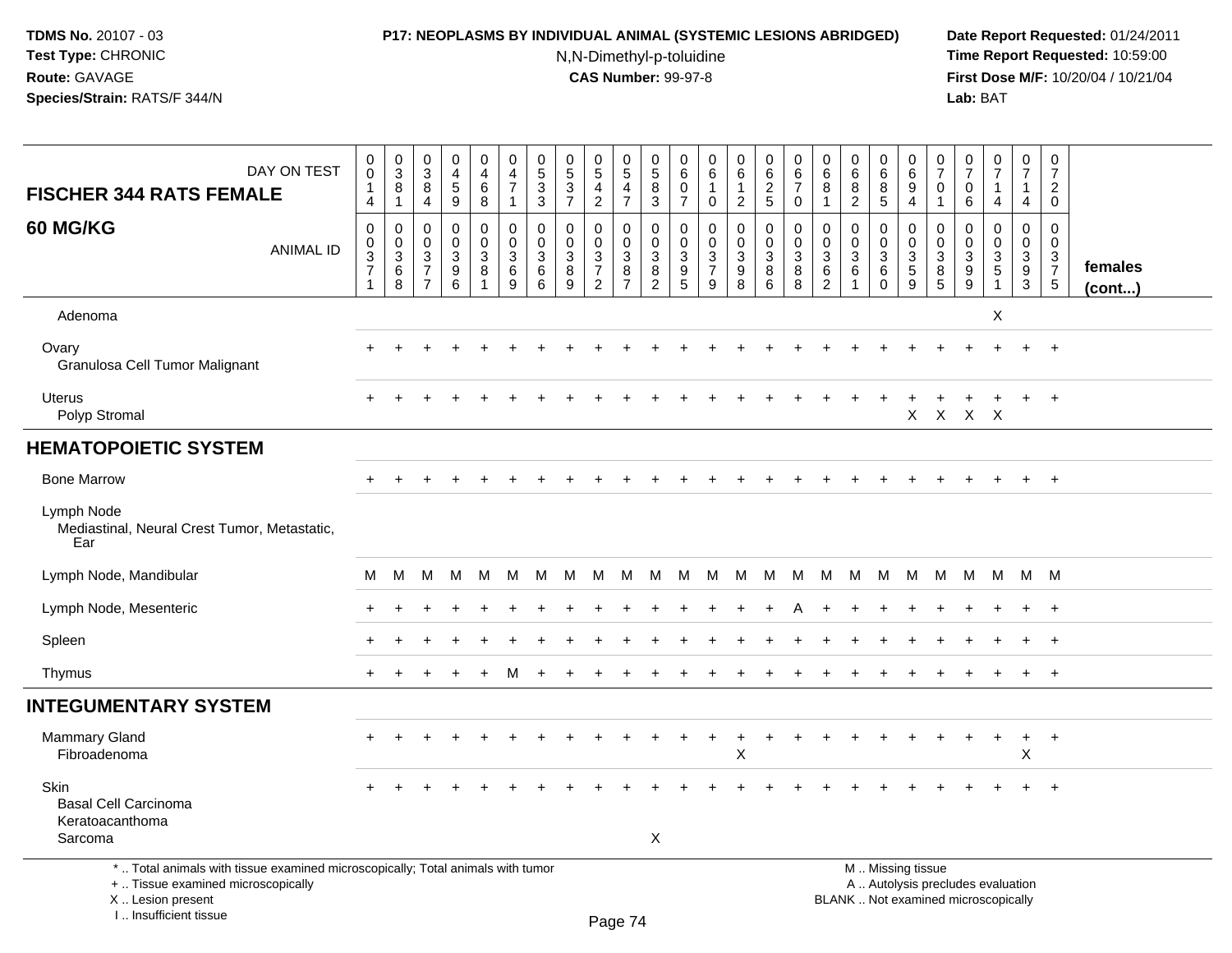## **P17: NEOPLASMS BY INDIVIDUAL ANIMAL (SYSTEMIC LESIONS ABRIDGED) Date Report Requested:** 01/24/2011

N,N-Dimethyl-p-toluidine

| DAY ON TEST<br><b>FISCHER 344 RATS FEMALE</b>                                                                                                                       | $\,0\,$<br>$\overline{0}$<br>$\mathbf{1}$<br>$\overline{4}$ | $_{3}^{\rm 0}$<br>$\bf 8$<br>$\mathbf{1}$        | $\mathbf 0$<br>$\mathbf{3}$<br>8<br>4                                 | $\pmb{0}$<br>$\frac{4}{5}$<br>9                                   | 0<br>$\overline{4}$<br>$\,6\,$<br>8 | $\mathbf 0$<br>$\frac{4}{7}$<br>$\overline{1}$     | $\pmb{0}$<br>$\frac{5}{3}$<br>3           | 0<br>$\overline{5}$<br>$\sqrt{3}$<br>$\overline{7}$ | $\begin{array}{c} 0 \\ 5 \end{array}$<br>$\overline{4}$<br>$\overline{2}$ | $\pmb{0}$<br>$\overline{5}$<br>$\overline{4}$<br>$\overline{7}$ | $\mathbf 0$<br>$\sqrt{5}$<br>$\bf 8$<br>3                                             | $\mathbf 0$<br>6<br>$\Omega$<br>$\overline{7}$ | $\mathbf 0$<br>6<br>-1<br>$\mathbf 0$                          | 0<br>$\overline{6}$<br>$\mathbf{1}$<br>$\overline{2}$     | $\mathbf 0$<br>6<br>$\overline{c}$<br>$5\phantom{.0}$      | $\mathbf 0$<br>$\,6\,$<br>$\overline{7}$<br>$\mathbf 0$ | $\pmb{0}$<br>$\,6\,$<br>8<br>$\mathbf 1$               | 0<br>$\,6\,$<br>8<br>$\overline{2}$                          | 0<br>6<br>$\, 8$<br>5                                 | 0<br>6<br>9<br>4                                      | 0<br>$\overline{7}$<br>$\Omega$<br>1 | 0<br>$\overline{7}$<br>$\mathbf 0$<br>6                | $\pmb{0}$<br>$\overline{7}$<br>4                                         | $\pmb{0}$<br>$\overline{7}$<br>$\mathbf 1$<br>$\overline{4}$ | $\mathbf 0$<br>$\overline{7}$<br>$\overline{2}$<br>$\mathbf 0$    |                         |
|---------------------------------------------------------------------------------------------------------------------------------------------------------------------|-------------------------------------------------------------|--------------------------------------------------|-----------------------------------------------------------------------|-------------------------------------------------------------------|-------------------------------------|----------------------------------------------------|-------------------------------------------|-----------------------------------------------------|---------------------------------------------------------------------------|-----------------------------------------------------------------|---------------------------------------------------------------------------------------|------------------------------------------------|----------------------------------------------------------------|-----------------------------------------------------------|------------------------------------------------------------|---------------------------------------------------------|--------------------------------------------------------|--------------------------------------------------------------|-------------------------------------------------------|-------------------------------------------------------|--------------------------------------|--------------------------------------------------------|--------------------------------------------------------------------------|--------------------------------------------------------------|-------------------------------------------------------------------|-------------------------|
| 60 MG/KG<br><b>ANIMAL ID</b>                                                                                                                                        | 0<br>0<br>$\frac{3}{7}$<br>1                                | 0<br>$\mathbf 0$<br>$\mathbf{3}$<br>$\,6\,$<br>8 | 0<br>$\mathbf{0}$<br>$\mathbf{3}$<br>$\overline{7}$<br>$\overline{7}$ | $\mathbf 0$<br>$\mathbf 0$<br>$\sqrt{3}$<br>$\boldsymbol{9}$<br>6 | 0<br>0<br>$\mathbf{3}$<br>8         | $\mathbf 0$<br>$\mathbf 0$<br>$\sqrt{3}$<br>6<br>9 | $\mathbf 0$<br>$\mathbf 0$<br>3<br>6<br>6 | 0<br>$\Omega$<br>$\mathbf{3}$<br>8<br>9             | $\mathbf 0$<br>$\mathbf 0$<br>$\frac{3}{7}$<br>$\overline{2}$             | $\mathbf 0$<br>$\mathbf 0$<br>3<br>8<br>$\overline{7}$          | $\mathbf 0$<br>$\boldsymbol{0}$<br>$\overline{3}$<br>$\overline{8}$<br>$\overline{2}$ | $\mathbf 0$<br>$\Omega$<br>3<br>9<br>5         | $\mathbf 0$<br>$\Omega$<br>$\mathbf{3}$<br>$\overline{7}$<br>9 | 0<br>$\mathbf 0$<br>$\mathbf{3}$<br>$\boldsymbol{9}$<br>8 | $\mathbf 0$<br>$\mathbf 0$<br>$\mathbf{3}$<br>$\,8\,$<br>6 | $\mathbf 0$<br>$\mathbf 0$<br>$\sqrt{3}$<br>8<br>8      | $\mathbf 0$<br>$\mathbf 0$<br>3<br>6<br>$\overline{c}$ | $\mathbf 0$<br>$\mathbf 0$<br>$\ensuremath{\mathsf{3}}$<br>6 | 0<br>$\mathbf 0$<br>$\sqrt{3}$<br>$\,6\,$<br>$\Omega$ | 0<br>$\mathbf 0$<br>$\sqrt{3}$<br>$\overline{5}$<br>9 | 0<br>$\Omega$<br>3<br>8<br>5         | 0<br>$\Omega$<br>$\mathbf{3}$<br>$\boldsymbol{9}$<br>9 | $\mathbf 0$<br>$\mathbf 0$<br>$\frac{3}{5}$                              | $\mathbf 0$<br>$\mathbf 0$<br>$\frac{3}{9}$<br>$\sqrt{3}$    | $\mathbf 0$<br>$\Omega$<br>3<br>$\overline{7}$<br>$5\phantom{.0}$ | females<br>$($ cont $)$ |
| Squamous Cell Papilloma                                                                                                                                             |                                                             |                                                  |                                                                       |                                                                   |                                     |                                                    |                                           |                                                     |                                                                           |                                                                 |                                                                                       |                                                |                                                                |                                                           |                                                            |                                                         |                                                        |                                                              |                                                       |                                                       |                                      |                                                        |                                                                          |                                                              |                                                                   |                         |
| <b>MUSCULOSKELETAL SYSTEM</b>                                                                                                                                       |                                                             |                                                  |                                                                       |                                                                   |                                     |                                                    |                                           |                                                     |                                                                           |                                                                 |                                                                                       |                                                |                                                                |                                                           |                                                            |                                                         |                                                        |                                                              |                                                       |                                                       |                                      |                                                        |                                                                          |                                                              |                                                                   |                         |
| <b>Bone</b><br>Chordoma<br>Osteosarcoma                                                                                                                             |                                                             |                                                  |                                                                       |                                                                   | X                                   |                                                    |                                           |                                                     |                                                                           | X                                                               |                                                                                       |                                                |                                                                |                                                           |                                                            |                                                         |                                                        |                                                              | X                                                     |                                                       |                                      |                                                        |                                                                          | $+$                                                          | $+$                                                               |                         |
| <b>NERVOUS SYSTEM</b>                                                                                                                                               |                                                             |                                                  |                                                                       |                                                                   |                                     |                                                    |                                           |                                                     |                                                                           |                                                                 |                                                                                       |                                                |                                                                |                                                           |                                                            |                                                         |                                                        |                                                              |                                                       |                                                       |                                      |                                                        |                                                                          |                                                              |                                                                   |                         |
| Brain<br>Oligodendroglioma Malignant                                                                                                                                |                                                             |                                                  |                                                                       |                                                                   |                                     |                                                    |                                           |                                                     |                                                                           |                                                                 |                                                                                       |                                                |                                                                |                                                           |                                                            |                                                         |                                                        |                                                              |                                                       |                                                       |                                      |                                                        |                                                                          |                                                              |                                                                   |                         |
| <b>RESPIRATORY SYSTEM</b>                                                                                                                                           |                                                             |                                                  |                                                                       |                                                                   |                                     |                                                    |                                           |                                                     |                                                                           |                                                                 |                                                                                       |                                                |                                                                |                                                           |                                                            |                                                         |                                                        |                                                              |                                                       |                                                       |                                      |                                                        |                                                                          |                                                              |                                                                   |                         |
| Lung<br>Alveolar/Bronchiolar Adenoma<br>Neural Crest Tumor, Metastatic, Ear<br>Osteosarcoma, Metastatic, Bone                                                       |                                                             |                                                  |                                                                       |                                                                   | $\boldsymbol{\mathsf{X}}$           |                                                    |                                           |                                                     |                                                                           |                                                                 | X                                                                                     |                                                |                                                                |                                                           |                                                            |                                                         |                                                        |                                                              |                                                       |                                                       |                                      |                                                        |                                                                          |                                                              | $\overline{+}$                                                    |                         |
| <b>Nose</b><br>Transitional Epithelium, Adenoma                                                                                                                     |                                                             |                                                  |                                                                       |                                                                   |                                     |                                                    |                                           |                                                     |                                                                           |                                                                 |                                                                                       |                                                |                                                                |                                                           | X                                                          |                                                         |                                                        |                                                              |                                                       |                                                       |                                      |                                                        |                                                                          | $\ddot{}$<br>Χ                                               | $+$                                                               |                         |
| Trachea                                                                                                                                                             |                                                             |                                                  |                                                                       |                                                                   |                                     |                                                    |                                           |                                                     |                                                                           |                                                                 |                                                                                       |                                                |                                                                |                                                           |                                                            |                                                         |                                                        |                                                              |                                                       |                                                       |                                      |                                                        |                                                                          | $+$                                                          | $+$                                                               |                         |
| <b>SPECIAL SENSES SYSTEM</b>                                                                                                                                        |                                                             |                                                  |                                                                       |                                                                   |                                     |                                                    |                                           |                                                     |                                                                           |                                                                 |                                                                                       |                                                |                                                                |                                                           |                                                            |                                                         |                                                        |                                                              |                                                       |                                                       |                                      |                                                        |                                                                          |                                                              |                                                                   |                         |
| Ear<br>Neural Crest Tumor                                                                                                                                           |                                                             |                                                  |                                                                       |                                                                   |                                     |                                                    |                                           |                                                     |                                                                           |                                                                 |                                                                                       |                                                |                                                                |                                                           |                                                            |                                                         |                                                        |                                                              |                                                       |                                                       |                                      |                                                        |                                                                          |                                                              |                                                                   |                         |
| Eye                                                                                                                                                                 |                                                             |                                                  |                                                                       |                                                                   |                                     |                                                    |                                           |                                                     |                                                                           |                                                                 |                                                                                       |                                                |                                                                |                                                           |                                                            |                                                         |                                                        |                                                              |                                                       |                                                       |                                      |                                                        |                                                                          |                                                              | $^{+}$                                                            |                         |
| Harderian Gland                                                                                                                                                     |                                                             |                                                  |                                                                       |                                                                   |                                     |                                                    |                                           |                                                     |                                                                           |                                                                 |                                                                                       |                                                |                                                                |                                                           |                                                            |                                                         |                                                        |                                                              |                                                       |                                                       |                                      |                                                        |                                                                          |                                                              | $+$                                                               |                         |
| *  Total animals with tissue examined microscopically; Total animals with tumor<br>+  Tissue examined microscopically<br>X  Lesion present<br>I Insufficient tissue |                                                             |                                                  |                                                                       |                                                                   |                                     |                                                    |                                           |                                                     |                                                                           | $D200$ 75                                                       |                                                                                       |                                                |                                                                |                                                           |                                                            |                                                         |                                                        |                                                              |                                                       | M  Missing tissue                                     |                                      |                                                        | A  Autolysis precludes evaluation<br>BLANK  Not examined microscopically |                                                              |                                                                   |                         |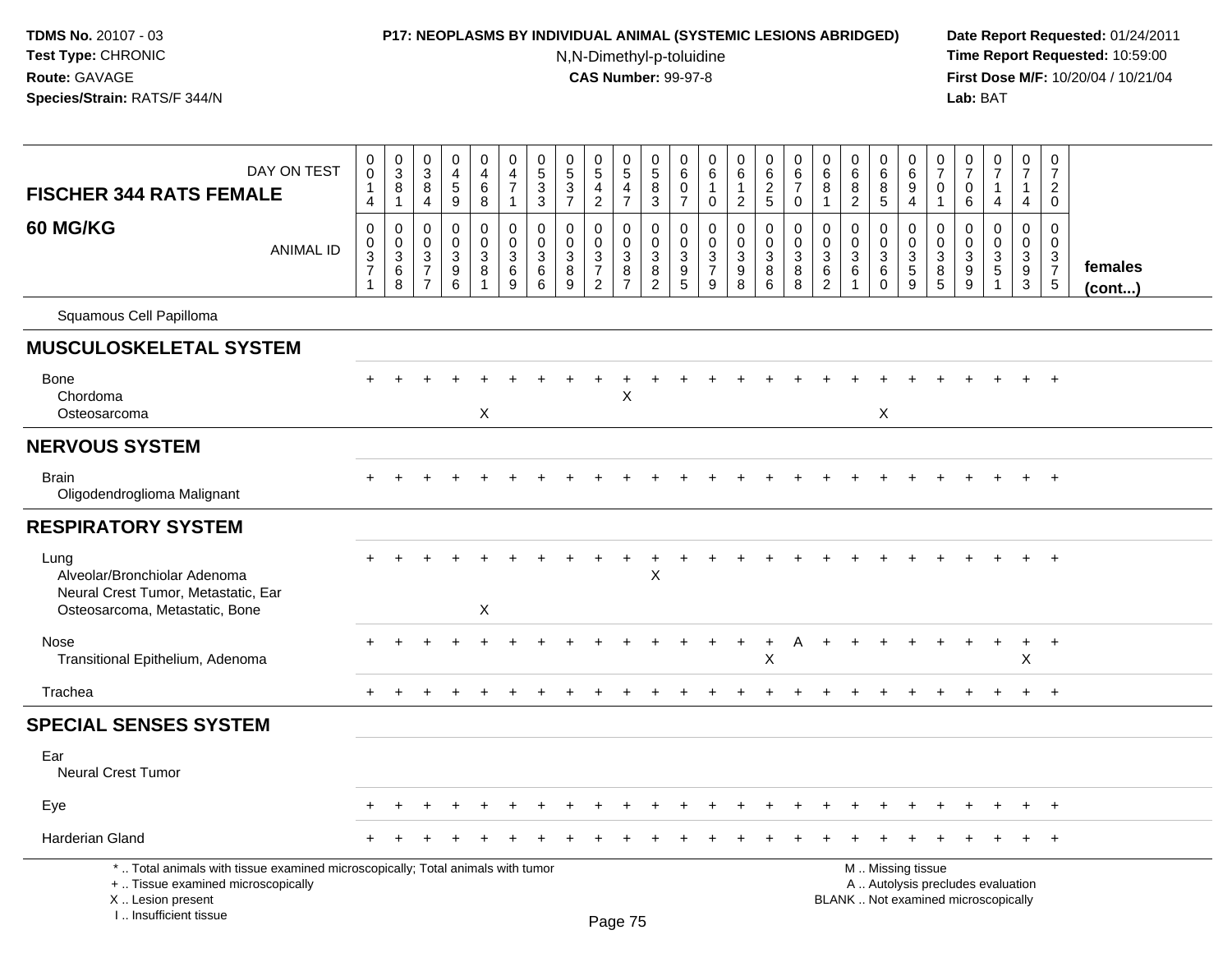#### **P17: NEOPLASMS BY INDIVIDUAL ANIMAL (SYSTEMIC LESIONS ABRIDGED) Date Report Requested:** 01/24/2011

N,N-Dimethyl-p-toluidine

 **Time Report Requested:** 10:59:00 **First Dose M/F:** 10/20/04 / 10/21/04<br>**Lab:** BAT **Lab:** BAT

| <b>FISCHER 344 RATS FEMALE</b>         | DAY ON TEST      | $_0^0$<br>4                                                   | $\begin{array}{c} 0 \\ 3 \\ 8 \end{array}$ | $_{3}^{\rm 0}$<br>$\bf 8$<br>4                                                     | $\frac{0}{4}$<br>5<br>9                        | $\begin{smallmatrix}0\0\4\end{smallmatrix}$<br>6<br>8 | $\mathbf 0$<br>$\overline{4}$<br>$\overline{ }$     | $\begin{array}{c} 0 \\ 5 \end{array}$<br>$\sqrt{3}$<br>3      | $\begin{smallmatrix}0\0\0\end{smallmatrix}$<br>$\mathbf 3$<br>$\overline{ }$ | $\begin{array}{c} 0 \\ 5 \end{array}$<br>$\overline{4}$<br>$\overline{c}$ | $\begin{array}{c} 0 \\ 5 \end{array}$<br>$\overline{\mathbf{4}}$<br>$\overline{ }$ | 0<br>5<br>8<br>3                        | $\begin{array}{c} 0 \\ 6 \end{array}$<br>0<br>$\overline{ }$ | $_{6}^{\rm 0}$<br>$\mathbf 0$           | $\begin{array}{c} 0 \\ 6 \end{array}$<br>$\overline{2}$ | 0625                                                           | $\begin{array}{c} 0 \\ 6 \end{array}$<br>$\overline{z}$<br>$\mathbf 0$ | $_{6}^{\rm 0}$<br>8           | $\begin{smallmatrix}0\0\0\end{smallmatrix}$<br>8<br>2 | $0\over 6$<br>8<br>5                          | $0\over 6$<br>9<br>$\overline{4}$ | $\frac{0}{7}$<br>$\pmb{0}$             | $\frac{0}{7}$<br>6 | $\frac{0}{7}$<br>4         | $\overline{0}$<br>$\overline{ }$<br>4 | 0<br>$\overline{7}$<br>$\overline{c}$<br>0 |                   |
|----------------------------------------|------------------|---------------------------------------------------------------|--------------------------------------------|------------------------------------------------------------------------------------|------------------------------------------------|-------------------------------------------------------|-----------------------------------------------------|---------------------------------------------------------------|------------------------------------------------------------------------------|---------------------------------------------------------------------------|------------------------------------------------------------------------------------|-----------------------------------------|--------------------------------------------------------------|-----------------------------------------|---------------------------------------------------------|----------------------------------------------------------------|------------------------------------------------------------------------|-------------------------------|-------------------------------------------------------|-----------------------------------------------|-----------------------------------|----------------------------------------|--------------------|----------------------------|---------------------------------------|--------------------------------------------|-------------------|
| <b>60 MG/KG</b>                        | <b>ANIMAL ID</b> | 0<br>$\pmb{0}$<br>$\ensuremath{\mathsf{3}}$<br>$\overline{ }$ | 000368                                     | $_{\rm 0}^{\rm 0}$<br>$\ensuremath{\mathsf{3}}$<br>$\overline{ }$<br>$\rightarrow$ | 0<br>$\mathbf 0$<br>3<br>$\boldsymbol{9}$<br>6 | 0<br>$\pmb{0}$<br>3<br>8                              | 0<br>0<br>$\ensuremath{\mathsf{3}}$<br>$\,6\,$<br>9 | 0<br>$\mathbf 0$<br>$\ensuremath{\mathsf{3}}$<br>$\,6\,$<br>6 | 0<br>$\pmb{0}$<br>$\sqrt{3}$<br>$\,8\,$<br>9                                 | 0<br>$\ensuremath{\mathsf{3}}$<br>$\overline{ }$<br>2                     | 0<br>0<br>3<br>8<br>$\overline{ }$                                                 | $\mathbf 0$<br>3<br>8<br>$\overline{2}$ | $\mathbf 0$<br>3<br>9<br>5                                   | 0<br>$\mathsf 3$<br>$\overline{7}$<br>9 | 0<br>0<br>$\overline{3}$<br>$\boldsymbol{9}$<br>8       | $\begin{smallmatrix}0\\0\\3\end{smallmatrix}$<br>$\frac{8}{6}$ | $\begin{matrix}0\\0\\3\\8\end{matrix}$<br>$\bf8$                       | 0<br>$\pmb{0}$<br>3<br>6<br>2 | 3<br>6                                                | 0<br>0<br>$\ensuremath{\mathsf{3}}$<br>6<br>0 | 0<br>0<br>3<br>5<br>9             | 0<br>$\pmb{0}$<br>$\sqrt{3}$<br>8<br>5 | 3<br>9<br>9        | $\boldsymbol{0}$<br>3<br>5 | 0<br>0<br>3<br>9<br>3                 | $\sqrt{3}$<br>$\overline{7}$<br>5          | females<br>(cont) |
| <b>Lacrimal Gland</b>                  |                  |                                                               |                                            |                                                                                    |                                                |                                                       |                                                     |                                                               |                                                                              |                                                                           |                                                                                    |                                         |                                                              |                                         |                                                         |                                                                |                                                                        |                               |                                                       |                                               |                                   |                                        |                    |                            |                                       |                                            |                   |
| <b>URINARY SYSTEM</b>                  |                  |                                                               |                                            |                                                                                    |                                                |                                                       |                                                     |                                                               |                                                                              |                                                                           |                                                                                    |                                         |                                                              |                                         |                                                         |                                                                |                                                                        |                               |                                                       |                                               |                                   |                                        |                    |                            |                                       |                                            |                   |
| Kidney                                 |                  |                                                               |                                            |                                                                                    | $\div$                                         |                                                       | $+$                                                 |                                                               |                                                                              |                                                                           |                                                                                    |                                         |                                                              |                                         |                                                         |                                                                |                                                                        |                               |                                                       | $\div$                                        | $+$                               | $\div$                                 | $+$                | $+$                        |                                       | $+$ $+$                                    |                   |
| <b>Urinary Bladder</b>                 |                  |                                                               |                                            |                                                                                    |                                                |                                                       |                                                     |                                                               |                                                                              |                                                                           |                                                                                    |                                         |                                                              |                                         |                                                         |                                                                |                                                                        |                               |                                                       |                                               |                                   |                                        |                    |                            |                                       | $+$ $+$                                    |                   |
| <b>SYSTEMIC LESIONS</b>                |                  |                                                               |                                            |                                                                                    |                                                |                                                       |                                                     |                                                               |                                                                              |                                                                           |                                                                                    |                                         |                                                              |                                         |                                                         |                                                                |                                                                        |                               |                                                       |                                               |                                   |                                        |                    |                            |                                       |                                            |                   |
| Multiple Organ<br>Leukemia Mononuclear |                  |                                                               |                                            |                                                                                    |                                                |                                                       |                                                     |                                                               |                                                                              |                                                                           |                                                                                    |                                         |                                                              |                                         |                                                         |                                                                |                                                                        |                               |                                                       |                                               |                                   |                                        |                    |                            | $\div$                                | $+$                                        |                   |

\* .. Total animals with tissue examined microscopically; Total animals with tumor

+ .. Tissue examined microscopically

X .. Lesion present

I .. Insufficient tissue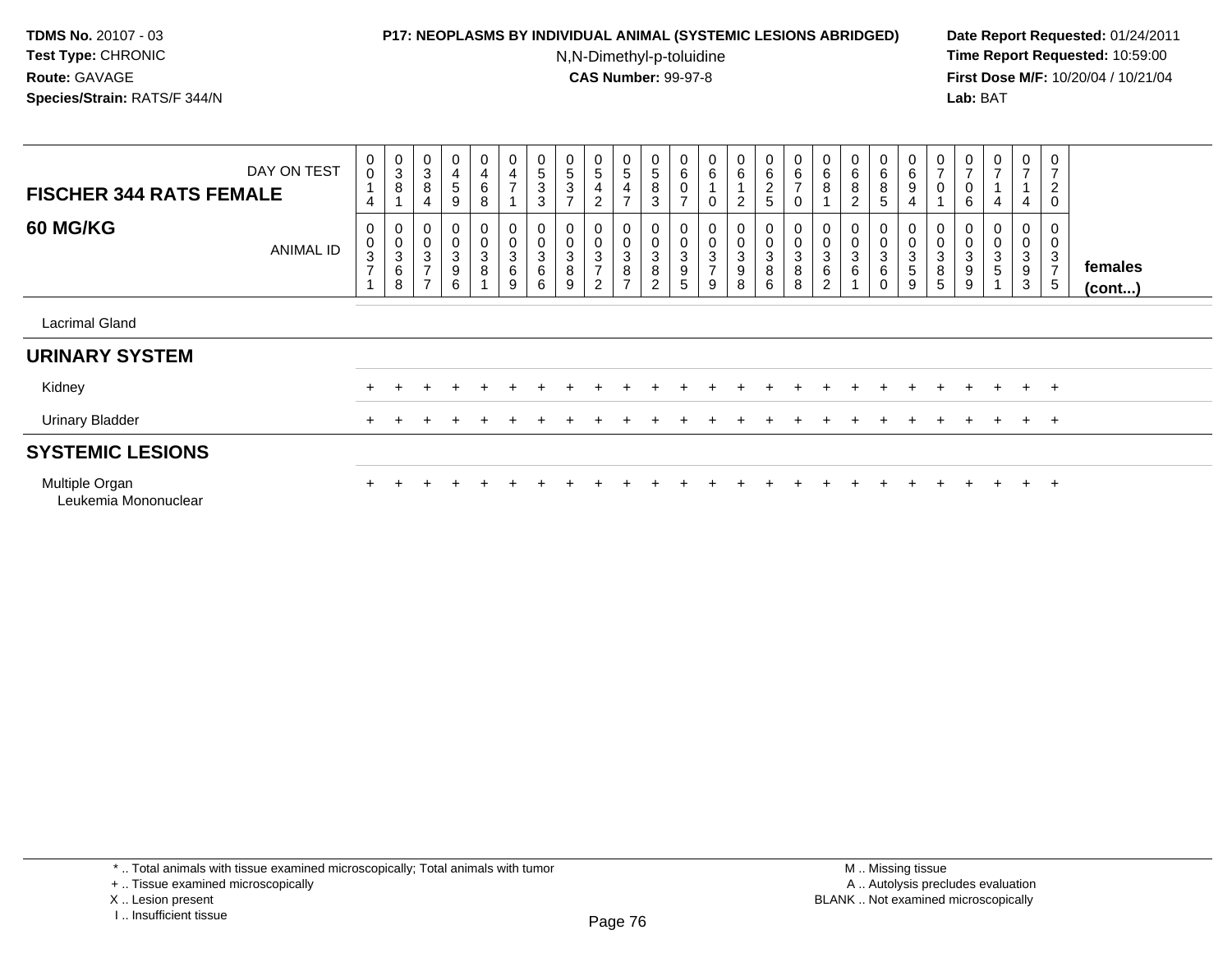I .. Insufficient tissue

# **P17: NEOPLASMS BY INDIVIDUAL ANIMAL (SYSTEMIC LESIONS ABRIDGED) Date Report Requested:** 01/24/2011

N,N-Dimethyl-p-toluidine

| DAY ON TEST<br><b>FISCHER 344 RATS FEMALE</b>                                                                                              | $\frac{0}{7}$<br>$^2_{0}$                                | $\frac{0}{7}$<br>$\overline{c}$<br>$\mathbf{1}$                             | $\mathbf 0$<br>$\overline{7}$<br>$\overline{2}$<br>$\bf 8$ | $\frac{0}{7}$<br>$\boldsymbol{2}$<br>$\,8\,$               | $\begin{array}{c} 0 \\ 7 \end{array}$<br>$\frac{2}{8}$                                    | $\pmb{0}$<br>$\overline{7}$<br>$\overline{a}$<br>8                                       | $\frac{0}{7}$<br>$\overline{a}$<br>8                                | $\begin{array}{c} 0 \\ 7 \end{array}$<br>$\overline{c}$<br>$\,8\,$                  | $\frac{0}{7}$<br>$\sqrt{2}$<br>$\boldsymbol{9}$ | $\frac{0}{7}$<br>$\frac{2}{9}$                       | $\pmb{0}$<br>$\overline{7}$<br>$\boldsymbol{2}$<br>$\boldsymbol{9}$        | 0<br>$\overline{7}$<br>$\overline{c}$<br>$9\,$           | $\frac{0}{7}$<br>$\frac{2}{9}$          | $\frac{0}{7}$<br>$\overline{c}$<br>$\boldsymbol{9}$ | $\begin{smallmatrix}0\\7\end{smallmatrix}$<br>$\overline{a}$<br>9 | $\frac{0}{7}$<br>$\sqrt{2}$<br>$\boldsymbol{9}$                  | $\pmb{0}$<br>$\overline{7}$<br>$\sqrt{2}$<br>9                                 | 0<br>$\overline{7}$<br>$\overline{c}$<br>9               | $\frac{0}{7}$<br>$\overline{c}$<br>$\boldsymbol{9}$           | $\begin{array}{c} 0 \\ 7 \end{array}$<br>$\overline{c}$<br>$9\,$                             | $\frac{0}{7}$<br>$\mathbf{3}$<br>$\mathsf{O}\xspace$ | $\pmb{0}$<br>$\overline{7}$<br>3<br>$\mathbf 0$     | $\frac{0}{7}$<br>$\sqrt{3}$<br>$\mathbf 0$                               | $\begin{array}{c} 0 \\ 7 \end{array}$<br>$\sqrt{3}$<br>$\mathbf 0$ | $\boldsymbol{0}$<br>$\overline{7}$<br>3<br>$\mathbf 0$                         |                         |
|--------------------------------------------------------------------------------------------------------------------------------------------|----------------------------------------------------------|-----------------------------------------------------------------------------|------------------------------------------------------------|------------------------------------------------------------|-------------------------------------------------------------------------------------------|------------------------------------------------------------------------------------------|---------------------------------------------------------------------|-------------------------------------------------------------------------------------|-------------------------------------------------|------------------------------------------------------|----------------------------------------------------------------------------|----------------------------------------------------------|-----------------------------------------|-----------------------------------------------------|-------------------------------------------------------------------|------------------------------------------------------------------|--------------------------------------------------------------------------------|----------------------------------------------------------|---------------------------------------------------------------|----------------------------------------------------------------------------------------------|------------------------------------------------------|-----------------------------------------------------|--------------------------------------------------------------------------|--------------------------------------------------------------------|--------------------------------------------------------------------------------|-------------------------|
| 60 MG/KG<br><b>ANIMAL ID</b>                                                                                                               | 0<br>$\frac{0}{3}$<br>$\boldsymbol{9}$<br>$\overline{7}$ | $\pmb{0}$<br>$\pmb{0}$<br>$\overline{4}$<br>$\mathsf{O}\xspace$<br>$\Omega$ | $\mathbf 0$<br>$\mathbf 0$<br>$\frac{3}{5}$                | $\Omega$<br>$\mathbf 0$<br>$\mathbf{3}$<br>$\sqrt{5}$<br>6 | $\boldsymbol{0}$<br>$\mathbf 0$<br>$\ensuremath{\mathsf{3}}$<br>$\,6\,$<br>$\overline{3}$ | $\boldsymbol{0}$<br>$\pmb{0}$<br>$\ensuremath{\mathsf{3}}$<br>$\overline{7}$<br>$\Omega$ | $\mathbf 0$<br>$\pmb{0}$<br>3<br>$\boldsymbol{9}$<br>$\overline{2}$ | 0<br>$\mathbf 0$<br>$\ensuremath{\mathsf{3}}$<br>$\boldsymbol{9}$<br>$\overline{4}$ | $\mathbf 0$<br>$\pmb{0}$<br>$\frac{3}{5}$       | 0<br>$\begin{array}{c} 0 \\ 3 \\ 5 \\ 3 \end{array}$ | $\pmb{0}$<br>$\mathbf 0$<br>$\overline{3}$<br>$\sqrt{5}$<br>$\overline{4}$ | $\Omega$<br>$\mathbf 0$<br>3<br>$\mathbf 5$<br>$\bar{7}$ | $\pmb{0}$<br>$\pmb{0}$<br>$\frac{3}{6}$ | $\pmb{0}$<br>$\pmb{0}$<br>$\frac{3}{6}$             | 0<br>$\frac{0}{3}$<br>3                                           | $\pmb{0}$<br>$\overline{0}$<br>$\sqrt{3}$<br>$\overline{7}$<br>4 | $\mathbf 0$<br>$\mathbf 0$<br>$\ensuremath{\mathsf{3}}$<br>$\overline{7}$<br>6 | $\Omega$<br>$\mathbf 0$<br>$\mathbf{3}$<br>8<br>$\Omega$ | 0<br>$\mathbf 0$<br>$\ensuremath{\mathsf{3}}$<br>$\bf 8$<br>3 | $\mathbf 0$<br>$\mathbf 0$<br>$\ensuremath{\mathsf{3}}$<br>$\,8\,$<br>$\boldsymbol{\Lambda}$ | 0<br>$\pmb{0}$<br>$\frac{3}{5}$                      | $\Omega$<br>$\mathbf 0$<br>$^3$ 6<br>$\overline{4}$ | $\Omega$<br>$\mathbf 0$<br>$\mathbf 3$<br>$\overline{7}$<br>8            | $\mathbf 0$<br>$\pmb{0}$<br>$\overline{3}$<br>$\overline{9}$       | $\mathbf 0$<br>$\mathbf 0$<br>$\mathbf{3}$<br>$\boldsymbol{9}$<br>$\mathbf{1}$ | * TOTALS                |
| <b>ALIMENTARY SYSTEM</b>                                                                                                                   |                                                          |                                                                             |                                                            |                                                            |                                                                                           |                                                                                          |                                                                     |                                                                                     |                                                 |                                                      |                                                                            |                                                          |                                         |                                                     |                                                                   |                                                                  |                                                                                |                                                          |                                                               |                                                                                              |                                                      |                                                     |                                                                          |                                                                    |                                                                                |                         |
| Esophagus                                                                                                                                  |                                                          |                                                                             |                                                            |                                                            |                                                                                           |                                                                                          |                                                                     |                                                                                     |                                                 |                                                      |                                                                            |                                                          |                                         |                                                     |                                                                   |                                                                  |                                                                                |                                                          |                                                               |                                                                                              |                                                      |                                                     |                                                                          |                                                                    | $\div$                                                                         | 50                      |
| Intestine Large, Cecum                                                                                                                     |                                                          |                                                                             |                                                            |                                                            |                                                                                           |                                                                                          |                                                                     |                                                                                     |                                                 |                                                      |                                                                            |                                                          |                                         |                                                     |                                                                   |                                                                  |                                                                                |                                                          |                                                               |                                                                                              |                                                      |                                                     |                                                                          |                                                                    |                                                                                | 50                      |
| Intestine Large, Colon                                                                                                                     |                                                          |                                                                             |                                                            |                                                            |                                                                                           |                                                                                          |                                                                     |                                                                                     |                                                 |                                                      |                                                                            |                                                          |                                         |                                                     |                                                                   |                                                                  |                                                                                |                                                          |                                                               |                                                                                              |                                                      |                                                     |                                                                          |                                                                    |                                                                                | 50                      |
| Intestine Large, Rectum                                                                                                                    |                                                          |                                                                             |                                                            |                                                            |                                                                                           |                                                                                          |                                                                     |                                                                                     |                                                 |                                                      |                                                                            |                                                          |                                         |                                                     |                                                                   |                                                                  |                                                                                |                                                          |                                                               |                                                                                              |                                                      |                                                     |                                                                          |                                                                    |                                                                                | 50                      |
| Intestine Small, Duodenum                                                                                                                  |                                                          |                                                                             |                                                            |                                                            |                                                                                           |                                                                                          |                                                                     |                                                                                     |                                                 |                                                      |                                                                            |                                                          |                                         |                                                     |                                                                   |                                                                  |                                                                                |                                                          |                                                               |                                                                                              |                                                      |                                                     |                                                                          |                                                                    |                                                                                | 50                      |
| Intestine Small, Ileum                                                                                                                     |                                                          |                                                                             |                                                            |                                                            |                                                                                           |                                                                                          |                                                                     |                                                                                     |                                                 |                                                      |                                                                            |                                                          |                                         |                                                     |                                                                   |                                                                  |                                                                                |                                                          |                                                               |                                                                                              |                                                      |                                                     |                                                                          |                                                                    | $\overline{ }$                                                                 | 50                      |
| Intestine Small, Jejunum                                                                                                                   |                                                          |                                                                             |                                                            |                                                            |                                                                                           |                                                                                          |                                                                     |                                                                                     |                                                 |                                                      |                                                                            |                                                          |                                         |                                                     |                                                                   |                                                                  |                                                                                |                                                          |                                                               |                                                                                              |                                                      |                                                     |                                                                          |                                                                    |                                                                                | 50                      |
| Liver<br>Hepatocellular Adenoma<br>Hepatocellular Carcinoma                                                                                |                                                          |                                                                             |                                                            |                                                            |                                                                                           |                                                                                          | X                                                                   |                                                                                     |                                                 |                                                      |                                                                            |                                                          |                                         |                                                     |                                                                   | X                                                                |                                                                                | $\boldsymbol{\mathsf{X}}$                                |                                                               | X                                                                                            |                                                      |                                                     | $\boldsymbol{\mathsf{X}}$                                                |                                                                    |                                                                                | 49<br>3<br>$\mathbf{3}$ |
| Hepatocellular Carcinoma, Multiple                                                                                                         |                                                          |                                                                             |                                                            |                                                            |                                                                                           |                                                                                          |                                                                     |                                                                                     |                                                 | X                                                    |                                                                            |                                                          |                                         |                                                     |                                                                   |                                                                  |                                                                                |                                                          |                                                               |                                                                                              |                                                      |                                                     |                                                                          |                                                                    |                                                                                | $\mathbf{1}$            |
| Mesentery                                                                                                                                  |                                                          |                                                                             |                                                            |                                                            |                                                                                           |                                                                                          |                                                                     |                                                                                     |                                                 | +                                                    |                                                                            |                                                          |                                         |                                                     |                                                                   | $\ddot{}$                                                        |                                                                                |                                                          |                                                               |                                                                                              |                                                      |                                                     |                                                                          | $\ddot{}$                                                          |                                                                                | $\mathbf{3}$            |
| Pancreas                                                                                                                                   |                                                          |                                                                             |                                                            |                                                            |                                                                                           |                                                                                          |                                                                     |                                                                                     |                                                 |                                                      |                                                                            |                                                          |                                         |                                                     |                                                                   |                                                                  |                                                                                |                                                          |                                                               |                                                                                              |                                                      |                                                     |                                                                          |                                                                    | $\overline{ }$                                                                 | 50                      |
| Salivary Glands                                                                                                                            |                                                          |                                                                             |                                                            |                                                            |                                                                                           |                                                                                          |                                                                     |                                                                                     |                                                 |                                                      |                                                                            |                                                          |                                         |                                                     |                                                                   |                                                                  |                                                                                |                                                          |                                                               |                                                                                              |                                                      |                                                     |                                                                          |                                                                    |                                                                                | 48                      |
| Stomach, Forestomach                                                                                                                       |                                                          |                                                                             |                                                            |                                                            |                                                                                           |                                                                                          |                                                                     |                                                                                     |                                                 |                                                      |                                                                            |                                                          |                                         |                                                     |                                                                   |                                                                  |                                                                                |                                                          |                                                               |                                                                                              |                                                      |                                                     |                                                                          |                                                                    |                                                                                | 50                      |
| Stomach, Glandular<br>Neural Crest Tumor, Metastatic, Ear                                                                                  |                                                          |                                                                             |                                                            | X                                                          |                                                                                           |                                                                                          |                                                                     |                                                                                     |                                                 |                                                      |                                                                            |                                                          |                                         |                                                     |                                                                   |                                                                  |                                                                                |                                                          |                                                               |                                                                                              |                                                      |                                                     |                                                                          |                                                                    |                                                                                | 50<br>$\mathbf{1}$      |
| Tongue                                                                                                                                     |                                                          |                                                                             |                                                            |                                                            |                                                                                           |                                                                                          |                                                                     |                                                                                     |                                                 |                                                      |                                                                            |                                                          |                                         |                                                     |                                                                   |                                                                  | $+$                                                                            |                                                          |                                                               |                                                                                              |                                                      |                                                     |                                                                          |                                                                    |                                                                                | $\mathbf{2}$            |
| *  Total animals with tissue examined microscopically; Total animals with tumor<br>+  Tissue examined microscopically<br>X  Lesion present |                                                          |                                                                             |                                                            |                                                            |                                                                                           |                                                                                          |                                                                     |                                                                                     |                                                 |                                                      |                                                                            |                                                          |                                         |                                                     |                                                                   |                                                                  |                                                                                |                                                          |                                                               | M  Missing tissue                                                                            |                                                      |                                                     | A  Autolysis precludes evaluation<br>BLANK  Not examined microscopically |                                                                    |                                                                                |                         |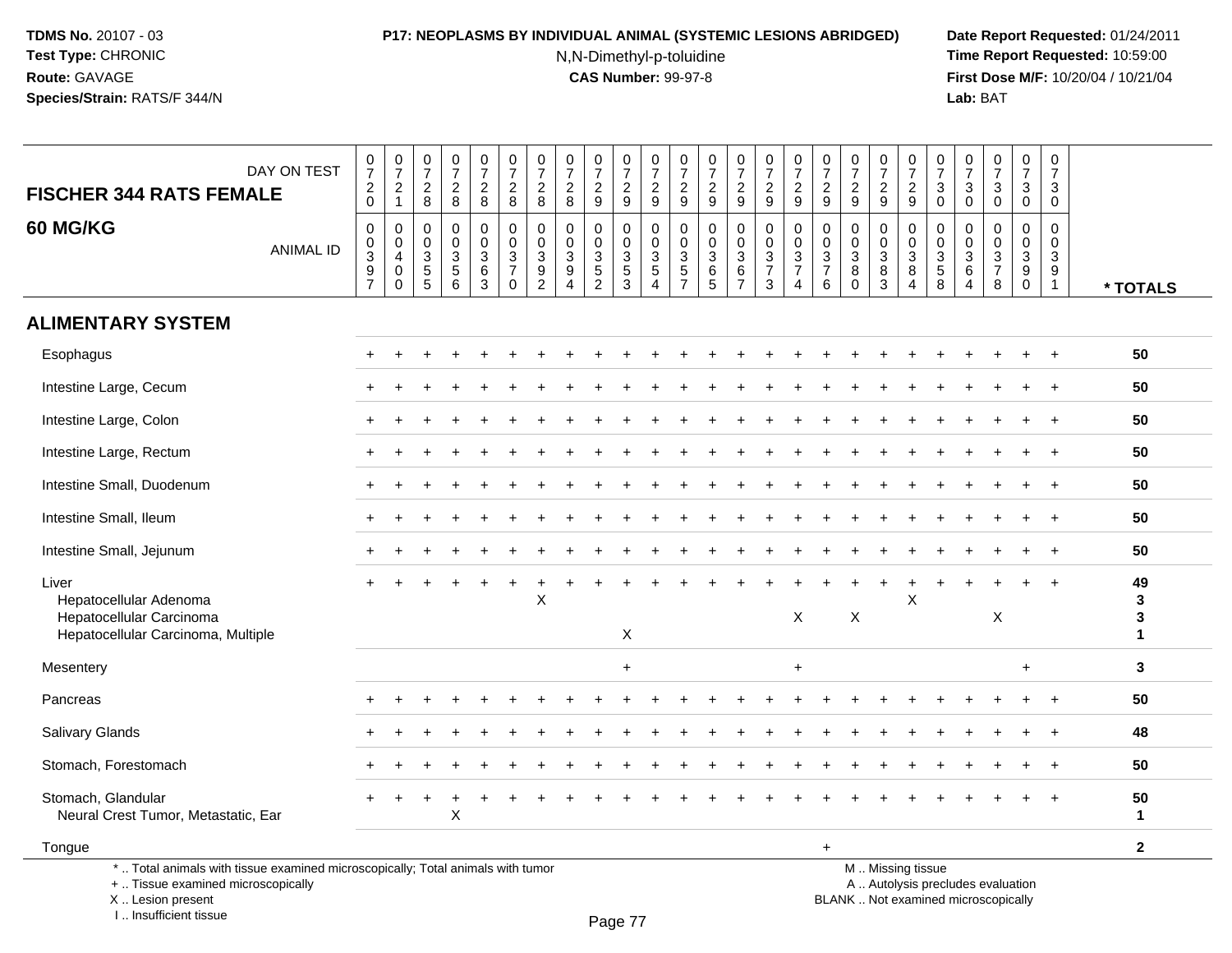# **P17: NEOPLASMS BY INDIVIDUAL ANIMAL (SYSTEMIC LESIONS ABRIDGED) Date Report Requested:** 01/24/2011

N,N-Dimethyl-p-toluidine

 **Time Report Requested:** 10:59:00 **First Dose M/F:** 10/20/04 / 10/21/04<br>**Lab:** BAT **Lab:** BAT

| <b>FISCHER 344 RATS FEMALE</b>                                                                                        | DAY ON TEST      | $\frac{0}{7}$<br>$\frac{2}{0}$                                       | $\frac{0}{7}$<br>$\begin{array}{c} 2 \\ 1 \end{array}$        | $\frac{0}{7}$<br>$\overline{\mathbf{c}}$<br>8 | 0<br>$\overline{7}$<br>$\frac{2}{8}$                                                             | $\begin{array}{c} 0 \\ 7 \end{array}$<br>$\frac{2}{8}$                  | $\begin{array}{c} 0 \\ 7 \end{array}$<br>$\frac{2}{8}$                                   | $\begin{array}{c} 0 \\ 7 \end{array}$<br>$\frac{2}{8}$      | $\frac{0}{7}$<br>$\overline{2}$<br>8                        | $\begin{array}{c} 0 \\ 7 \end{array}$<br>$\boldsymbol{2}$<br>9                          | $\frac{0}{7}$<br>$\overline{\mathbf{c}}$<br>$9\,$ | $\frac{0}{7}$<br>$\frac{2}{9}$                      | 0<br>$\overline{7}$<br>$\overline{\mathbf{c}}$<br>9 | $\frac{0}{7}$<br>$\frac{2}{9}$                                    | $\begin{array}{c} 0 \\ 7 \end{array}$<br>$\frac{2}{9}$                               | $\begin{array}{c} 0 \\ 7 \end{array}$<br>$\frac{2}{9}$ | $\begin{array}{c} 0 \\ 7 \end{array}$<br>$\frac{2}{9}$                      | $\frac{0}{7}$<br>$\overline{c}$<br>9                           | $\frac{0}{7}$<br>$\boldsymbol{2}$<br>9                      | $\frac{0}{7}$<br>$\overline{\mathbf{c}}$<br>$9\,$             | $\frac{0}{7}$<br>$\frac{2}{9}$                            | 0<br>$\overline{7}$<br>3<br>$\mathbf 0$                              | $\frac{0}{7}$<br>$\ensuremath{\mathsf{3}}$<br>$\mathbf 0$               | $\frac{0}{7}$<br>$\ensuremath{\mathsf{3}}$<br>$\mathbf 0$ | $\begin{array}{c} 0 \\ 7 \end{array}$<br>$\ensuremath{\mathsf{3}}$<br>$\mathbf 0$ | $\mathbf 0$<br>$\overline{7}$<br>3<br>$\mathbf 0$           |                    |
|-----------------------------------------------------------------------------------------------------------------------|------------------|----------------------------------------------------------------------|---------------------------------------------------------------|-----------------------------------------------|--------------------------------------------------------------------------------------------------|-------------------------------------------------------------------------|------------------------------------------------------------------------------------------|-------------------------------------------------------------|-------------------------------------------------------------|-----------------------------------------------------------------------------------------|---------------------------------------------------|-----------------------------------------------------|-----------------------------------------------------|-------------------------------------------------------------------|--------------------------------------------------------------------------------------|--------------------------------------------------------|-----------------------------------------------------------------------------|----------------------------------------------------------------|-------------------------------------------------------------|---------------------------------------------------------------|-----------------------------------------------------------|----------------------------------------------------------------------|-------------------------------------------------------------------------|-----------------------------------------------------------|-----------------------------------------------------------------------------------|-------------------------------------------------------------|--------------------|
| 60 MG/KG                                                                                                              | <b>ANIMAL ID</b> | 0<br>$\mathbf 0$<br>$\ensuremath{\mathsf{3}}$<br>9<br>$\overline{7}$ | 0<br>$\mathbf 0$<br>$\overline{4}$<br>$\mathbf 0$<br>$\Omega$ | 0<br>0<br>3<br>$\frac{5}{5}$                  | $\mathbf 0$<br>$\mathbf 0$<br>$\ensuremath{\mathsf{3}}$<br>$\begin{array}{c} 5 \\ 6 \end{array}$ | $\mathbf 0$<br>$\mathbf 0$<br>$\ensuremath{\mathsf{3}}$<br>$\,6\,$<br>3 | $\overline{0}$<br>$\mathbf 0$<br>$\ensuremath{\mathsf{3}}$<br>$\overline{7}$<br>$\Omega$ | $\mathbf 0$<br>$\pmb{0}$<br>$\overline{3}$<br>$\frac{9}{2}$ | $\mathbf 0$<br>$\Omega$<br>3<br>9<br>$\boldsymbol{\Lambda}$ | $\mathbf 0$<br>$\mathbf 0$<br>$\ensuremath{\mathsf{3}}$<br>$\sqrt{5}$<br>$\overline{2}$ | 0<br>$\Omega$<br>3<br>$\sqrt{5}$<br>3             | 0<br>$\mathbf 0$<br>$\frac{3}{5}$<br>$\overline{4}$ | 0<br>$\Omega$<br>$\sqrt{3}$<br>$\frac{5}{7}$        | $\mathbf 0$<br>$\mathbf 0$<br>$\ensuremath{\mathsf{3}}$<br>$^6$ 5 | $\mathbf 0$<br>$\mathbf 0$<br>$\ensuremath{\mathsf{3}}$<br>$\,6\,$<br>$\overline{7}$ | 0<br>$\mathbf 0$<br>$\frac{3}{7}$<br>$\mathbf{3}$      | $\mathbf 0$<br>$\Omega$<br>$\mathbf{3}$<br>$\overline{7}$<br>$\overline{4}$ | $\mathbf 0$<br>$\Omega$<br>$\mathbf{3}$<br>$\overline{7}$<br>6 | $\Omega$<br>$\mathbf 0$<br>$\sqrt{3}$<br>$\, 8$<br>$\Omega$ | 0<br>$\mathbf 0$<br>$\ensuremath{\mathsf{3}}$<br>$\bf 8$<br>3 | 0<br>$\mathbf 0$<br>$\overline{3}$<br>8<br>$\overline{4}$ | 0<br>$\Omega$<br>$\sqrt{3}$<br>$\begin{array}{c} 5 \\ 8 \end{array}$ | 0<br>$\Omega$<br>$\ensuremath{\mathsf{3}}$<br>$\,6\,$<br>$\overline{4}$ | $\mathbf 0$<br>$\mathbf 0$<br>$\frac{3}{7}$<br>8          | $\mathbf 0$<br>$\mathbf 0$<br>$\ensuremath{\mathsf{3}}$<br>$_{\rm 0}^{\rm 9}$     | $\Omega$<br>$\Omega$<br>$\mathbf{3}$<br>9<br>$\overline{1}$ | * TOTALS           |
| Squamous Cell Carcinoma<br>Squamous Cell Papilloma                                                                    |                  |                                                                      |                                                               |                                               |                                                                                                  |                                                                         |                                                                                          |                                                             |                                                             |                                                                                         |                                                   |                                                     |                                                     |                                                                   |                                                                                      |                                                        |                                                                             | X                                                              |                                                             |                                                               |                                                           |                                                                      |                                                                         |                                                           |                                                                                   |                                                             | 1<br>$\mathbf 1$   |
| <b>CARDIOVASCULAR SYSTEM</b>                                                                                          |                  |                                                                      |                                                               |                                               |                                                                                                  |                                                                         |                                                                                          |                                                             |                                                             |                                                                                         |                                                   |                                                     |                                                     |                                                                   |                                                                                      |                                                        |                                                                             |                                                                |                                                             |                                                               |                                                           |                                                                      |                                                                         |                                                           |                                                                                   |                                                             |                    |
| <b>Blood Vessel</b>                                                                                                   |                  |                                                                      |                                                               |                                               |                                                                                                  |                                                                         |                                                                                          |                                                             |                                                             |                                                                                         |                                                   |                                                     |                                                     |                                                                   |                                                                                      |                                                        |                                                                             |                                                                |                                                             |                                                               |                                                           |                                                                      |                                                                         |                                                           |                                                                                   |                                                             | 50                 |
| Heart                                                                                                                 |                  |                                                                      |                                                               |                                               |                                                                                                  |                                                                         |                                                                                          |                                                             |                                                             |                                                                                         |                                                   |                                                     |                                                     |                                                                   |                                                                                      |                                                        |                                                                             |                                                                |                                                             |                                                               |                                                           |                                                                      |                                                                         |                                                           |                                                                                   | $+$                                                         | 50                 |
| <b>ENDOCRINE SYSTEM</b>                                                                                               |                  |                                                                      |                                                               |                                               |                                                                                                  |                                                                         |                                                                                          |                                                             |                                                             |                                                                                         |                                                   |                                                     |                                                     |                                                                   |                                                                                      |                                                        |                                                                             |                                                                |                                                             |                                                               |                                                           |                                                                      |                                                                         |                                                           |                                                                                   |                                                             |                    |
| <b>Adrenal Cortex</b><br>Adenoma                                                                                      |                  |                                                                      |                                                               |                                               |                                                                                                  |                                                                         |                                                                                          |                                                             |                                                             |                                                                                         |                                                   |                                                     |                                                     |                                                                   |                                                                                      |                                                        | X                                                                           |                                                                |                                                             |                                                               |                                                           |                                                                      |                                                                         |                                                           |                                                                                   |                                                             | 49<br>$\mathbf{2}$ |
| Adrenal Medulla<br>Pheochromocytoma Benign                                                                            |                  |                                                                      |                                                               |                                               |                                                                                                  | X                                                                       |                                                                                          |                                                             |                                                             |                                                                                         |                                                   |                                                     |                                                     |                                                                   |                                                                                      |                                                        |                                                                             |                                                                |                                                             |                                                               |                                                           |                                                                      |                                                                         |                                                           |                                                                                   |                                                             | 49<br>$\mathbf 1$  |
| Islets, Pancreatic                                                                                                    |                  |                                                                      |                                                               |                                               |                                                                                                  |                                                                         |                                                                                          |                                                             |                                                             |                                                                                         |                                                   |                                                     |                                                     |                                                                   |                                                                                      |                                                        |                                                                             |                                                                |                                                             |                                                               |                                                           |                                                                      |                                                                         |                                                           |                                                                                   |                                                             | 50                 |
| Parathyroid Gland                                                                                                     |                  |                                                                      |                                                               |                                               |                                                                                                  |                                                                         |                                                                                          |                                                             |                                                             |                                                                                         |                                                   |                                                     |                                                     |                                                                   |                                                                                      |                                                        |                                                                             |                                                                |                                                             |                                                               |                                                           |                                                                      |                                                                         |                                                           |                                                                                   | $^{+}$                                                      | 46                 |
| <b>Pituitary Gland</b><br>Pars Distalis, Adenoma                                                                      |                  | $\ddot{}$                                                            | X                                                             |                                               |                                                                                                  | $\ddot{}$                                                               | X                                                                                        |                                                             |                                                             |                                                                                         |                                                   |                                                     |                                                     | X                                                                 | $\pmb{\times}$                                                                       | $\times$                                               |                                                                             |                                                                | X                                                           |                                                               |                                                           | X                                                                    | X                                                                       | $\pmb{\times}$                                            | $\times$                                                                          | $+$                                                         | 50<br>20           |
| <b>Thyroid Gland</b><br>C-cell, Adenoma                                                                               |                  | $\pm$                                                                |                                                               |                                               |                                                                                                  |                                                                         |                                                                                          |                                                             |                                                             |                                                                                         |                                                   |                                                     |                                                     |                                                                   |                                                                                      |                                                        |                                                                             |                                                                |                                                             |                                                               |                                                           |                                                                      |                                                                         |                                                           |                                                                                   | $+$                                                         | 45<br>$\mathbf{2}$ |
| <b>GENERAL BODY SYSTEM</b>                                                                                            |                  |                                                                      |                                                               |                                               |                                                                                                  |                                                                         |                                                                                          |                                                             |                                                             |                                                                                         |                                                   |                                                     |                                                     |                                                                   |                                                                                      |                                                        |                                                                             |                                                                |                                                             |                                                               |                                                           |                                                                      |                                                                         |                                                           |                                                                                   |                                                             |                    |
| <b>NONE</b>                                                                                                           |                  |                                                                      |                                                               |                                               |                                                                                                  |                                                                         |                                                                                          |                                                             |                                                             |                                                                                         |                                                   |                                                     |                                                     |                                                                   |                                                                                      |                                                        |                                                                             |                                                                |                                                             |                                                               |                                                           |                                                                      |                                                                         |                                                           |                                                                                   |                                                             |                    |
| <b>GENITAL SYSTEM</b>                                                                                                 |                  |                                                                      |                                                               |                                               |                                                                                                  |                                                                         |                                                                                          |                                                             |                                                             |                                                                                         |                                                   |                                                     |                                                     |                                                                   |                                                                                      |                                                        |                                                                             |                                                                |                                                             |                                                               |                                                           |                                                                      |                                                                         |                                                           |                                                                                   |                                                             |                    |
| <b>Clitoral Gland</b>                                                                                                 |                  | $+$                                                                  | $+$                                                           | $\ddot{}$                                     | $+$                                                                                              | $\ddot{}$                                                               | $\pm$                                                                                    | $+$                                                         | $\ddot{}$                                                   | $\ddot{}$                                                                               | $\overline{+}$                                    | $+$                                                 | $+$                                                 | $+$                                                               | $\ddot{}$                                                                            | $\pm$                                                  | $\pm$                                                                       | $\pm$                                                          | $+$                                                         | $+$                                                           | $+$                                                       | $+$                                                                  | $+$                                                                     | $+$                                                       | $+$                                                                               | $+$                                                         | 50                 |
| *  Total animals with tissue examined microscopically; Total animals with tumor<br>+  Tissue examined microscopically |                  |                                                                      |                                                               |                                               |                                                                                                  |                                                                         |                                                                                          |                                                             |                                                             |                                                                                         |                                                   |                                                     |                                                     |                                                                   |                                                                                      |                                                        |                                                                             |                                                                |                                                             |                                                               | M  Missing tissue                                         |                                                                      |                                                                         | A  Autolysis precludes evaluation                         |                                                                                   |                                                             |                    |

 Lesion present BLANK .. Not examined microscopicallyX .. Lesion present

I .. Insufficient tissue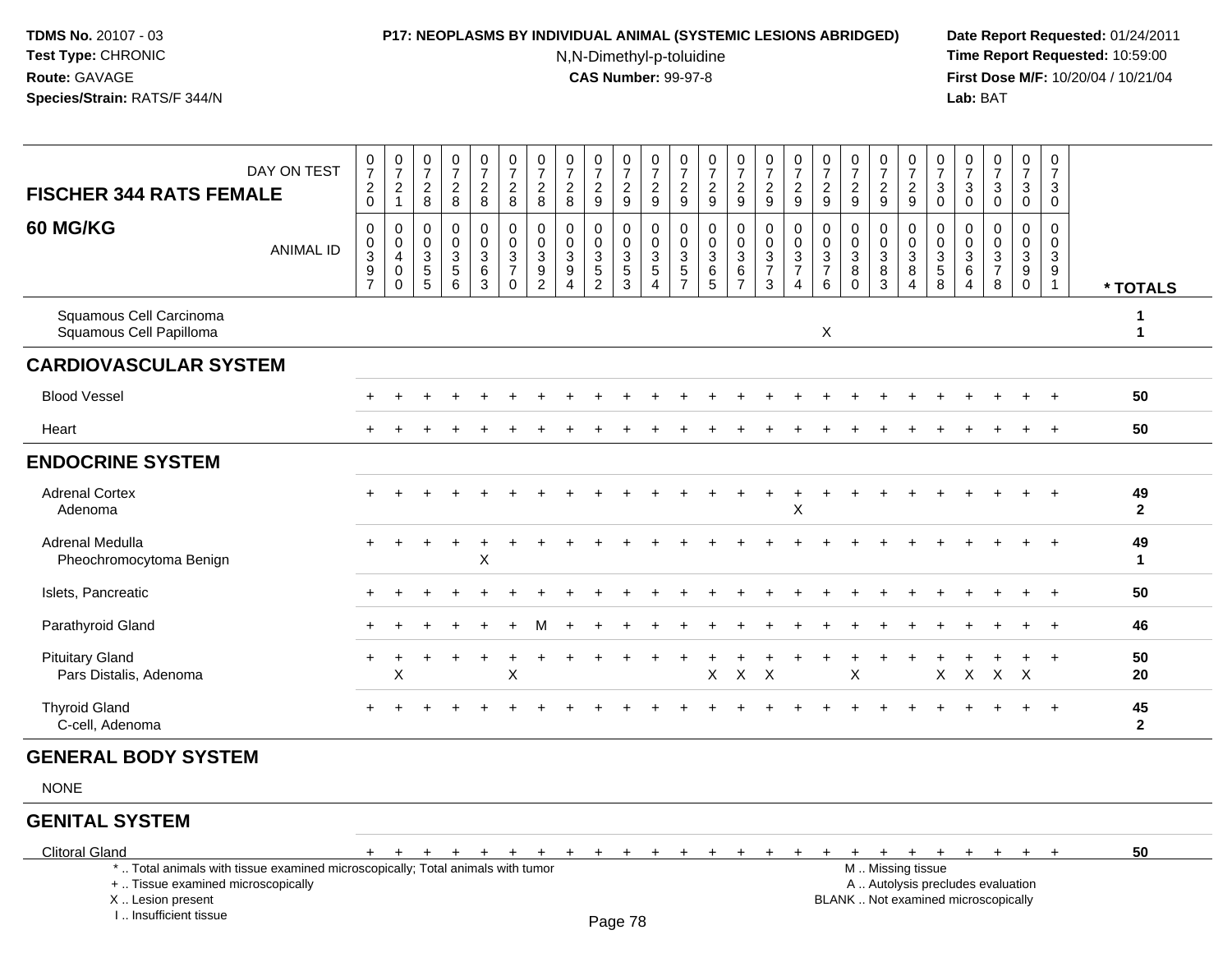#### **P17: NEOPLASMS BY INDIVIDUAL ANIMAL (SYSTEMIC LESIONS ABRIDGED) Date Report Requested:** 01/24/2011

N,N-Dimethyl-p-toluidine

 **Time Report Requested:** 10:59:00 **First Dose M/F:** 10/20/04 / 10/21/04<br>**Lab:** BAT **Lab:** BAT

| DAY ON TEST<br><b>FISCHER 344 RATS FEMALE</b>                                                                                                                | $\frac{0}{7}$<br>$^2_{\rm 0}$                                                               | $\frac{0}{7}$<br>$\overline{c}$<br>$\mathbf{1}$                         | $\frac{0}{7}$<br>$_{8}^2$                          | $\frac{0}{7}$<br>$\frac{2}{8}$  | $\boldsymbol{0}$<br>$\boldsymbol{7}$<br>$\frac{2}{8}$ | $\boldsymbol{0}$<br>$\overline{7}$<br>$\frac{2}{8}$ | 0<br>$\overline{7}$<br>$\overline{c}$<br>8              | 0<br>$\overline{7}$<br>$\overline{c}$<br>8            | $\frac{0}{7}$<br>$\overline{\mathbf{c}}$<br>$\boldsymbol{9}$ | 0<br>$\overline{7}$<br>$\frac{2}{9}$                       | $\boldsymbol{0}$<br>$\overline{7}$<br>$\frac{2}{9}$   | $\frac{0}{7}$<br>$\frac{2}{9}$                                      | $\frac{0}{7}$<br>$\frac{2}{9}$                           | $\frac{0}{7}$<br>$\frac{2}{9}$                     | 0<br>$\boldsymbol{7}$<br>$\frac{2}{9}$ | $\frac{0}{7}$<br>$\overline{c}$<br>9 | 0<br>$\overline{7}$<br>$\overline{c}$<br>$9\,$          | 0<br>$\overline{7}$<br>$\overline{c}$<br>9    | $\frac{0}{7}$<br>$\frac{2}{9}$      | 0<br>$\overline{7}$<br>$\frac{2}{9}$     | 0<br>$\overline{7}$<br>3<br>0   | 0<br>$\overline{7}$<br>$\ensuremath{\mathsf{3}}$<br>$\pmb{0}$ | $\begin{array}{c} 0 \\ 7 \end{array}$<br>$\sqrt{3}$<br>$\ddot{\mathbf{0}}$ | 0<br>$\overline{7}$<br>3<br>0                                     | 0<br>$\overline{7}$<br>3<br>$\mathbf 0$                         |                                       |
|--------------------------------------------------------------------------------------------------------------------------------------------------------------|---------------------------------------------------------------------------------------------|-------------------------------------------------------------------------|----------------------------------------------------|---------------------------------|-------------------------------------------------------|-----------------------------------------------------|---------------------------------------------------------|-------------------------------------------------------|--------------------------------------------------------------|------------------------------------------------------------|-------------------------------------------------------|---------------------------------------------------------------------|----------------------------------------------------------|----------------------------------------------------|----------------------------------------|--------------------------------------|---------------------------------------------------------|-----------------------------------------------|-------------------------------------|------------------------------------------|---------------------------------|---------------------------------------------------------------|----------------------------------------------------------------------------|-------------------------------------------------------------------|-----------------------------------------------------------------|---------------------------------------|
| <b>60 MG/KG</b><br><b>ANIMAL ID</b>                                                                                                                          | $\mathbf 0$<br>$\mathbf 0$<br>$\ensuremath{\mathsf{3}}$<br>$\overline{9}$<br>$\overline{7}$ | $\mathbf 0$<br>$\mathbf 0$<br>$\overline{4}$<br>$\mathbf 0$<br>$\Omega$ | $\mathbf 0$<br>$\mathbf 0$<br>3<br>$\sqrt{5}$<br>5 | 0<br>$\mathbf 0$<br>3<br>5<br>6 | 0<br>0<br>$\mathbf{3}$<br>$\,6\,$<br>$\mathbf{3}$     | 0<br>$\mathbf 0$<br>$\frac{3}{7}$<br>$\mathbf 0$    | $\mathbf 0$<br>$\mathbf{0}$<br>3<br>9<br>$\overline{2}$ | $\mathbf 0$<br>$\Omega$<br>3<br>$\boldsymbol{9}$<br>Δ | 0<br>$\mathbf 0$<br>$\frac{3}{5}$<br>$\overline{2}$          | 0<br>0<br>$\ensuremath{\mathsf{3}}$<br>$\overline{5}$<br>3 | 0<br>$\mathbf 0$<br>$\sqrt{3}$<br>$\overline{5}$<br>Δ | $\mathbf 0$<br>$\mathbf 0$<br>3<br>$\overline{5}$<br>$\overline{7}$ | $\mathbf 0$<br>$\mathbf 0$<br>$\sqrt{3}$<br>$\,6\,$<br>5 | 0<br>$\mathbf 0$<br>3<br>$\,6\,$<br>$\overline{7}$ | 0<br>0<br>$\frac{3}{7}$<br>3           | 0<br>$\pmb{0}$<br>$\frac{3}{7}$<br>4 | 0<br>$\mathbf 0$<br>$\mathbf{3}$<br>$\overline{7}$<br>6 | $\mathbf 0$<br>$\Omega$<br>3<br>8<br>$\Omega$ | 0<br>0<br>$\sqrt{3}$<br>$\, 8$<br>3 | 0<br>$\mathbf 0$<br>$\sqrt{3}$<br>8<br>4 | 0<br>$\mathbf 0$<br>3<br>5<br>8 | $\mathbf 0$<br>$\mathbf 0$<br>3<br>$\,6$<br>4                 | $\mathbf 0$<br>$\mathbf 0$<br>$\frac{3}{7}$<br>$\,8\,$                     | 0<br>$\mathbf 0$<br>$\mathbf{3}$<br>$\boldsymbol{9}$<br>$\pmb{0}$ | $\mathbf 0$<br>$\mathbf 0$<br>$\mathbf{3}$<br>9<br>$\mathbf{1}$ | * TOTALS                              |
| Adenoma                                                                                                                                                      |                                                                                             |                                                                         |                                                    |                                 |                                                       |                                                     |                                                         |                                                       |                                                              | $\mathsf X$                                                |                                                       |                                                                     |                                                          |                                                    |                                        |                                      |                                                         |                                               |                                     |                                          |                                 |                                                               |                                                                            |                                                                   |                                                                 | $\mathbf{2}$                          |
| Ovary<br>Granulosa Cell Tumor Malignant                                                                                                                      |                                                                                             |                                                                         |                                                    |                                 |                                                       |                                                     |                                                         |                                                       |                                                              | X                                                          |                                                       |                                                                     |                                                          |                                                    |                                        |                                      |                                                         |                                               |                                     |                                          |                                 |                                                               |                                                                            |                                                                   | $\ddot{}$                                                       | 50<br>$\mathbf{1}$                    |
| Uterus<br>Polyp Stromal                                                                                                                                      |                                                                                             |                                                                         |                                                    |                                 |                                                       | X                                                   | $\times$                                                |                                                       |                                                              |                                                            | $\mathsf X$                                           |                                                                     |                                                          |                                                    |                                        |                                      | X                                                       |                                               |                                     |                                          |                                 |                                                               |                                                                            |                                                                   |                                                                 | 50<br>8                               |
| <b>HEMATOPOIETIC SYSTEM</b>                                                                                                                                  |                                                                                             |                                                                         |                                                    |                                 |                                                       |                                                     |                                                         |                                                       |                                                              |                                                            |                                                       |                                                                     |                                                          |                                                    |                                        |                                      |                                                         |                                               |                                     |                                          |                                 |                                                               |                                                                            |                                                                   |                                                                 |                                       |
| <b>Bone Marrow</b><br>50<br>$\ddot{}$<br>Lymph Node<br>$\mathbf{1}$<br>$\ddot{}$<br>X<br>Mediastinal, Neural Crest Tumor, Metastatic,<br>$\mathbf{1}$<br>Ear |                                                                                             |                                                                         |                                                    |                                 |                                                       |                                                     |                                                         |                                                       |                                                              |                                                            |                                                       |                                                                     |                                                          |                                                    |                                        |                                      |                                                         |                                               |                                     |                                          |                                 |                                                               |                                                                            |                                                                   |                                                                 |                                       |
|                                                                                                                                                              |                                                                                             |                                                                         |                                                    |                                 |                                                       |                                                     |                                                         |                                                       |                                                              |                                                            |                                                       |                                                                     |                                                          |                                                    |                                        |                                      |                                                         |                                               |                                     |                                          |                                 |                                                               |                                                                            |                                                                   |                                                                 |                                       |
| Lymph Node, Mandibular                                                                                                                                       | м                                                                                           | М                                                                       | M                                                  | м                               | М                                                     | M                                                   | м                                                       | M                                                     | M                                                            | M                                                          | M                                                     | М                                                                   | М                                                        | M                                                  | M                                      | M                                    | M                                                       | M                                             | M                                   | M                                        | M                               | M                                                             | M                                                                          | M M                                                               |                                                                 | 0                                     |
| Lymph Node, Mesenteric                                                                                                                                       |                                                                                             |                                                                         |                                                    |                                 |                                                       |                                                     |                                                         |                                                       |                                                              |                                                            |                                                       |                                                                     |                                                          |                                                    |                                        |                                      |                                                         |                                               |                                     |                                          |                                 |                                                               |                                                                            |                                                                   | $\pm$                                                           | 49                                    |
| Spleen                                                                                                                                                       |                                                                                             |                                                                         |                                                    |                                 |                                                       |                                                     |                                                         |                                                       |                                                              |                                                            |                                                       |                                                                     |                                                          |                                                    |                                        |                                      |                                                         |                                               |                                     |                                          |                                 |                                                               | $\div$                                                                     | 50                                                                |                                                                 |                                       |
| Thymus                                                                                                                                                       |                                                                                             |                                                                         |                                                    | м                               |                                                       |                                                     |                                                         |                                                       |                                                              |                                                            |                                                       |                                                                     |                                                          |                                                    |                                        |                                      |                                                         |                                               |                                     |                                          |                                 |                                                               |                                                                            |                                                                   | $\ddot{}$                                                       | 48                                    |
| <b>INTEGUMENTARY SYSTEM</b>                                                                                                                                  |                                                                                             |                                                                         |                                                    |                                 |                                                       |                                                     |                                                         |                                                       |                                                              |                                                            |                                                       |                                                                     |                                                          |                                                    |                                        |                                      |                                                         |                                               |                                     |                                          |                                 |                                                               |                                                                            |                                                                   |                                                                 |                                       |
| <b>Mammary Gland</b><br>Fibroadenoma                                                                                                                         | $\pm$                                                                                       | $\ddot{}$                                                               |                                                    | $\ddot{}$<br>X                  |                                                       |                                                     |                                                         |                                                       | X                                                            | $\boldsymbol{X}$                                           | $\boldsymbol{\mathsf{X}}$                             |                                                                     | $\sf X$                                                  | $\times$                                           |                                        |                                      |                                                         | X                                             |                                     |                                          | $\mathsf X$                     |                                                               | X                                                                          | $\ddot{}$                                                         | $+$                                                             | 50<br>11                              |
| Skin<br><b>Basal Cell Carcinoma</b><br>Keratoacanthoma<br>Sarcoma                                                                                            |                                                                                             |                                                                         |                                                    |                                 |                                                       |                                                     |                                                         |                                                       |                                                              |                                                            |                                                       |                                                                     |                                                          |                                                    |                                        |                                      |                                                         | X                                             |                                     |                                          | X                               |                                                               |                                                                            |                                                                   | $+$                                                             | 50<br>1<br>$\mathbf 1$<br>$\mathbf 1$ |
| *  Total animals with tissue examined microscopically; Total animals with tumor                                                                              |                                                                                             |                                                                         |                                                    |                                 |                                                       |                                                     |                                                         |                                                       |                                                              |                                                            |                                                       |                                                                     |                                                          |                                                    |                                        |                                      |                                                         |                                               |                                     | M  Missing tissue                        |                                 |                                                               |                                                                            |                                                                   |                                                                 |                                       |

+ .. Tissue examined microscopically

X .. Lesion present

I .. Insufficient tissue

M .. Missing tissue

y the contract of the contract of the contract of the contract of the contract of  $\mathsf A$  . Autolysis precludes evaluation Lesion present BLANK .. Not examined microscopically

Page 79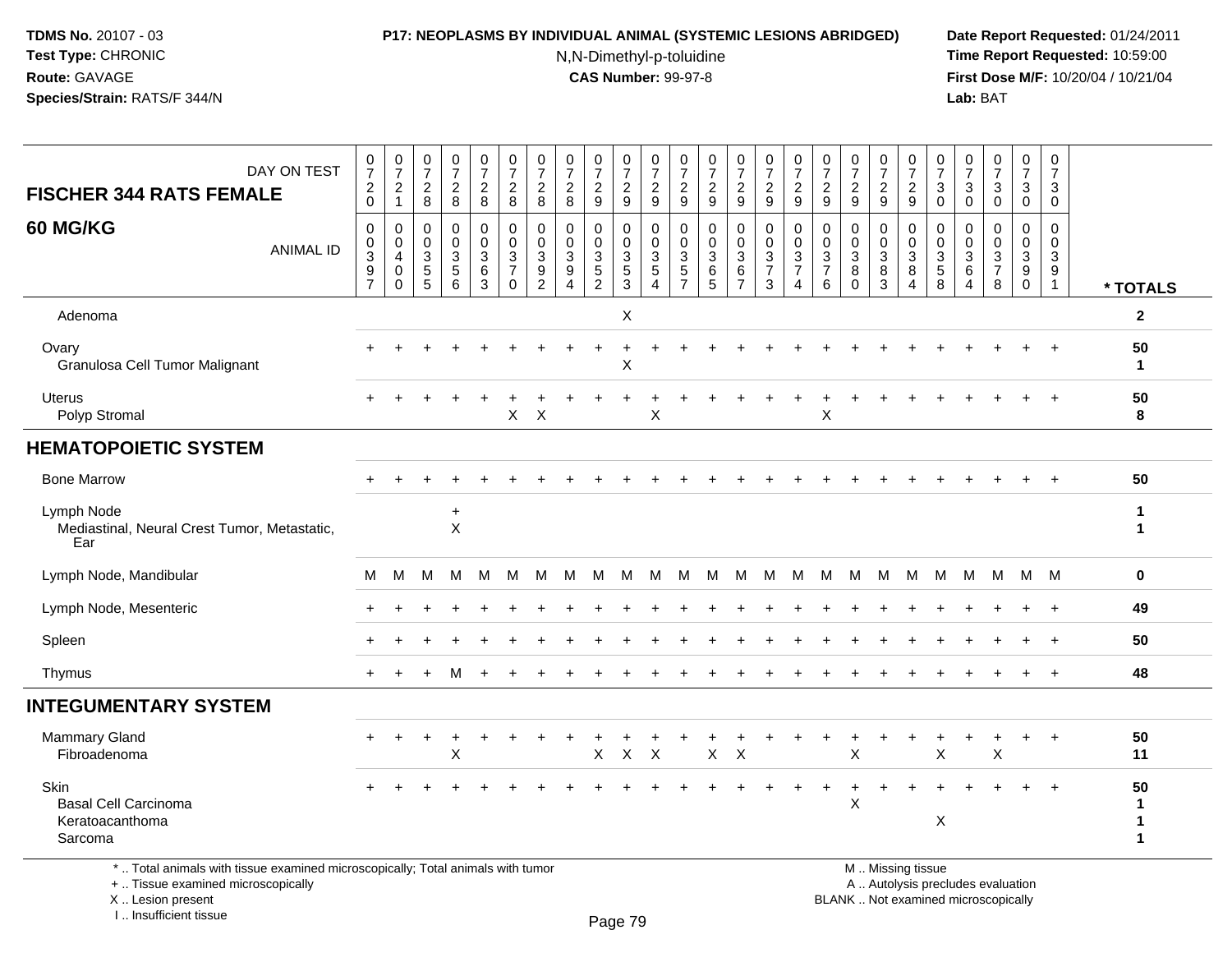I .. Insufficient tissue

## **P17: NEOPLASMS BY INDIVIDUAL ANIMAL (SYSTEMIC LESIONS ABRIDGED) Date Report Requested:** 01/24/2011

N,N-Dimethyl-p-toluidine

| DAY ON TEST<br><b>FISCHER 344 RATS FEMALE</b>                                                                                              | $\frac{0}{7}$<br>$\frac{2}{0}$                               | $\frac{0}{7}$<br>$\frac{2}{1}$                      | $\begin{array}{c} 0 \\ 7 \end{array}$<br>$_{\rm 8}^2$ | $\frac{0}{7}$<br>$\frac{2}{8}$                                | $\frac{0}{7}$<br>$_{8}^{\rm 2}$                      | $\begin{array}{c} 0 \\ 7 \end{array}$<br>$\frac{2}{8}$  | $\begin{array}{c} 0 \\ 7 \end{array}$<br>$\overline{c}$<br>$\overline{8}$ | $\frac{0}{7}$<br>$_{8}^2$                                   | $\frac{0}{7}$<br>$\boldsymbol{2}$<br>$\overline{9}$        | 0<br>$\overline{7}$<br>$\frac{2}{9}$ | $\frac{0}{7}$<br>$\frac{2}{9}$                                                 | $\frac{0}{7}$<br>$\frac{2}{9}$                                 | $\begin{array}{c} 0 \\ 7 \end{array}$<br>$\frac{2}{9}$ | $\frac{0}{7}$<br>$\frac{2}{9}$                                         | $\begin{smallmatrix}0\\7\end{smallmatrix}$<br>$\frac{2}{9}$ | $\frac{0}{7}$<br>$\frac{2}{9}$                                              | $\frac{0}{7}$<br>$\frac{2}{9}$               | $\frac{0}{7}$<br>$\frac{2}{9}$                               | $\frac{0}{7}$<br>$\overline{c}$<br>$\overline{9}$ | $\frac{0}{7}$<br>$\frac{2}{9}$            | $\begin{array}{c} 0 \\ 7 \end{array}$<br>$\sqrt{3}$<br>$\overline{0}$ | 0<br>$\overline{7}$<br>3<br>$\mathbf 0$                      | $\frac{0}{7}$<br>3<br>$\mathbf 0$                                        | $\frac{0}{7}$<br>3<br>$\mathbf 0$                     | $\frac{0}{7}$<br>3<br>$\mathbf 0$                |                                    |
|--------------------------------------------------------------------------------------------------------------------------------------------|--------------------------------------------------------------|-----------------------------------------------------|-------------------------------------------------------|---------------------------------------------------------------|------------------------------------------------------|---------------------------------------------------------|---------------------------------------------------------------------------|-------------------------------------------------------------|------------------------------------------------------------|--------------------------------------|--------------------------------------------------------------------------------|----------------------------------------------------------------|--------------------------------------------------------|------------------------------------------------------------------------|-------------------------------------------------------------|-----------------------------------------------------------------------------|----------------------------------------------|--------------------------------------------------------------|---------------------------------------------------|-------------------------------------------|-----------------------------------------------------------------------|--------------------------------------------------------------|--------------------------------------------------------------------------|-------------------------------------------------------|--------------------------------------------------|------------------------------------|
| 60 MG/KG<br><b>ANIMAL ID</b>                                                                                                               | $\pmb{0}$<br>$\begin{array}{c} 0 \\ 3 \\ 9 \\ 7 \end{array}$ | $\mathbf 0$<br>$\mathbf 0$<br>4<br>$\mathsf 0$<br>0 | $\mathbf 0$<br>0<br>$\mathbf{3}$<br>$\frac{5}{5}$     | $\mathbf 0$<br>$\pmb{0}$<br>$\sqrt{3}$<br>$\overline{5}$<br>6 | $\mathbf 0$<br>$\mathsf 0$<br>$\mathbf{3}$<br>$^6_3$ | $\mathbf 0$<br>$\mathbf 0$<br>$\frac{3}{7}$<br>$\Omega$ | $\pmb{0}$<br>$\pmb{0}$<br>$\ensuremath{\mathsf{3}}$<br>$\frac{9}{2}$      | $\mathbf 0$<br>0<br>3<br>$\boldsymbol{9}$<br>$\overline{4}$ | $\mathbf 0$<br>$\mathbf 0$<br>$\mathbf 3$<br>$\frac{5}{2}$ | 0<br>0<br>3<br>$\frac{5}{3}$         | $\Omega$<br>$\mathsf{O}\xspace$<br>$\sqrt{3}$<br>$\mathbf 5$<br>$\overline{4}$ | 0<br>$\mathbf 0$<br>$\ensuremath{\mathsf{3}}$<br>$\frac{5}{7}$ | $\mathbf 0$<br>0<br>$\mathbf{3}$<br>$\frac{6}{5}$      | $\mathbf 0$<br>$\pmb{0}$<br>$\ensuremath{\mathsf{3}}$<br>$\frac{6}{7}$ | $\mathbf 0$<br>$\mathbf 0$<br>$\frac{3}{7}$<br>$\mathbf{3}$ | $\Omega$<br>$\mathbf 0$<br>$\ensuremath{\mathsf{3}}$<br>$\overline{7}$<br>4 | 0<br>$\mathbf 0$<br>3<br>$\overline{7}$<br>6 | 0<br>$\pmb{0}$<br>$\ensuremath{\mathsf{3}}$<br>8<br>$\Omega$ | 0<br>$\mathbf 0$<br>$\mathbf{3}$<br>8<br>3        | 0<br>$\mathsf{O}\xspace$<br>$\frac{3}{8}$ | $\mathbf 0$<br>$\mathsf 0$<br>$\frac{3}{5}$                           | 0<br>$\mathbf{0}$<br>$\mathbf{3}$<br>$\,6$<br>$\overline{4}$ | $\Omega$<br>$\Omega$<br>$\mathbf{3}$<br>$\overline{7}$<br>8              | $\Omega$<br>$\Omega$<br>$\mathbf{3}$<br>9<br>$\Omega$ | $\Omega$<br>0<br>$\sqrt{3}$<br>9<br>$\mathbf{1}$ | * TOTALS                           |
| Squamous Cell Papilloma                                                                                                                    |                                                              |                                                     |                                                       |                                                               |                                                      |                                                         |                                                                           |                                                             |                                                            |                                      |                                                                                |                                                                |                                                        |                                                                        |                                                             |                                                                             |                                              |                                                              |                                                   |                                           |                                                                       | $\boldsymbol{\mathsf{X}}$                                    |                                                                          |                                                       |                                                  | 1                                  |
| <b>MUSCULOSKELETAL SYSTEM</b>                                                                                                              |                                                              |                                                     |                                                       |                                                               |                                                      |                                                         |                                                                           |                                                             |                                                            |                                      |                                                                                |                                                                |                                                        |                                                                        |                                                             |                                                                             |                                              |                                                              |                                                   |                                           |                                                                       |                                                              |                                                                          |                                                       |                                                  |                                    |
| <b>Bone</b><br>Chordoma<br>Osteosarcoma                                                                                                    |                                                              |                                                     |                                                       |                                                               |                                                      |                                                         |                                                                           |                                                             |                                                            |                                      |                                                                                |                                                                |                                                        |                                                                        |                                                             |                                                                             |                                              |                                                              |                                                   |                                           |                                                                       |                                                              |                                                                          |                                                       |                                                  | 50<br>$\mathbf{1}$<br>$\mathbf{2}$ |
| <b>NERVOUS SYSTEM</b>                                                                                                                      |                                                              |                                                     |                                                       |                                                               |                                                      |                                                         |                                                                           |                                                             |                                                            |                                      |                                                                                |                                                                |                                                        |                                                                        |                                                             |                                                                             |                                              |                                                              |                                                   |                                           |                                                                       |                                                              |                                                                          |                                                       |                                                  |                                    |
| <b>Brain</b><br>Oligodendroglioma Malignant                                                                                                |                                                              |                                                     |                                                       |                                                               |                                                      |                                                         |                                                                           |                                                             |                                                            |                                      |                                                                                |                                                                |                                                        |                                                                        |                                                             |                                                                             |                                              |                                                              |                                                   |                                           |                                                                       | X                                                            |                                                                          |                                                       |                                                  | 50<br>$\blacktriangleleft$         |
| <b>RESPIRATORY SYSTEM</b>                                                                                                                  |                                                              |                                                     |                                                       |                                                               |                                                      |                                                         |                                                                           |                                                             |                                                            |                                      |                                                                                |                                                                |                                                        |                                                                        |                                                             |                                                                             |                                              |                                                              |                                                   |                                           |                                                                       |                                                              |                                                                          |                                                       |                                                  |                                    |
| Lung<br>Alveolar/Bronchiolar Adenoma<br>Neural Crest Tumor, Metastatic, Ear<br>Osteosarcoma, Metastatic, Bone                              |                                                              |                                                     |                                                       | $\boldsymbol{\mathsf{X}}$                                     |                                                      |                                                         |                                                                           |                                                             |                                                            |                                      |                                                                                |                                                                |                                                        |                                                                        |                                                             |                                                                             |                                              |                                                              |                                                   |                                           |                                                                       |                                                              |                                                                          |                                                       | $+$                                              | 50<br>-1<br>$\mathbf{1}$           |
| <b>Nose</b><br>Transitional Epithelium, Adenoma                                                                                            |                                                              |                                                     |                                                       |                                                               |                                                      |                                                         |                                                                           |                                                             |                                                            |                                      |                                                                                |                                                                |                                                        |                                                                        |                                                             |                                                                             |                                              |                                                              |                                                   |                                           |                                                                       |                                                              |                                                                          |                                                       |                                                  | 49<br>$\overline{2}$               |
| Trachea                                                                                                                                    | $+$                                                          |                                                     |                                                       |                                                               |                                                      |                                                         |                                                                           |                                                             |                                                            |                                      |                                                                                |                                                                |                                                        |                                                                        |                                                             |                                                                             |                                              |                                                              |                                                   |                                           |                                                                       |                                                              |                                                                          |                                                       | $\ddot{+}$                                       | 50                                 |
| <b>SPECIAL SENSES SYSTEM</b>                                                                                                               |                                                              |                                                     |                                                       |                                                               |                                                      |                                                         |                                                                           |                                                             |                                                            |                                      |                                                                                |                                                                |                                                        |                                                                        |                                                             |                                                                             |                                              |                                                              |                                                   |                                           |                                                                       |                                                              |                                                                          |                                                       |                                                  |                                    |
| Ear<br><b>Neural Crest Tumor</b>                                                                                                           |                                                              |                                                     |                                                       | $\ddot{}$<br>X                                                |                                                      |                                                         |                                                                           |                                                             |                                                            |                                      |                                                                                |                                                                |                                                        |                                                                        |                                                             |                                                                             |                                              |                                                              |                                                   |                                           |                                                                       |                                                              |                                                                          |                                                       |                                                  | 1<br>$\mathbf{1}$                  |
| Eye                                                                                                                                        |                                                              |                                                     |                                                       |                                                               |                                                      |                                                         |                                                                           |                                                             |                                                            |                                      |                                                                                |                                                                |                                                        |                                                                        |                                                             |                                                                             |                                              |                                                              |                                                   |                                           |                                                                       |                                                              |                                                                          |                                                       |                                                  | 50                                 |
| Harderian Gland                                                                                                                            |                                                              |                                                     |                                                       |                                                               |                                                      |                                                         |                                                                           |                                                             |                                                            |                                      |                                                                                |                                                                |                                                        |                                                                        |                                                             |                                                                             |                                              |                                                              |                                                   |                                           |                                                                       |                                                              |                                                                          |                                                       |                                                  | 50                                 |
| *  Total animals with tissue examined microscopically; Total animals with tumor<br>+  Tissue examined microscopically<br>X  Lesion present |                                                              |                                                     |                                                       |                                                               |                                                      |                                                         |                                                                           |                                                             |                                                            |                                      |                                                                                |                                                                |                                                        |                                                                        |                                                             |                                                                             |                                              |                                                              |                                                   | M  Missing tissue                         |                                                                       |                                                              | A  Autolysis precludes evaluation<br>BLANK  Not examined microscopically |                                                       |                                                  |                                    |